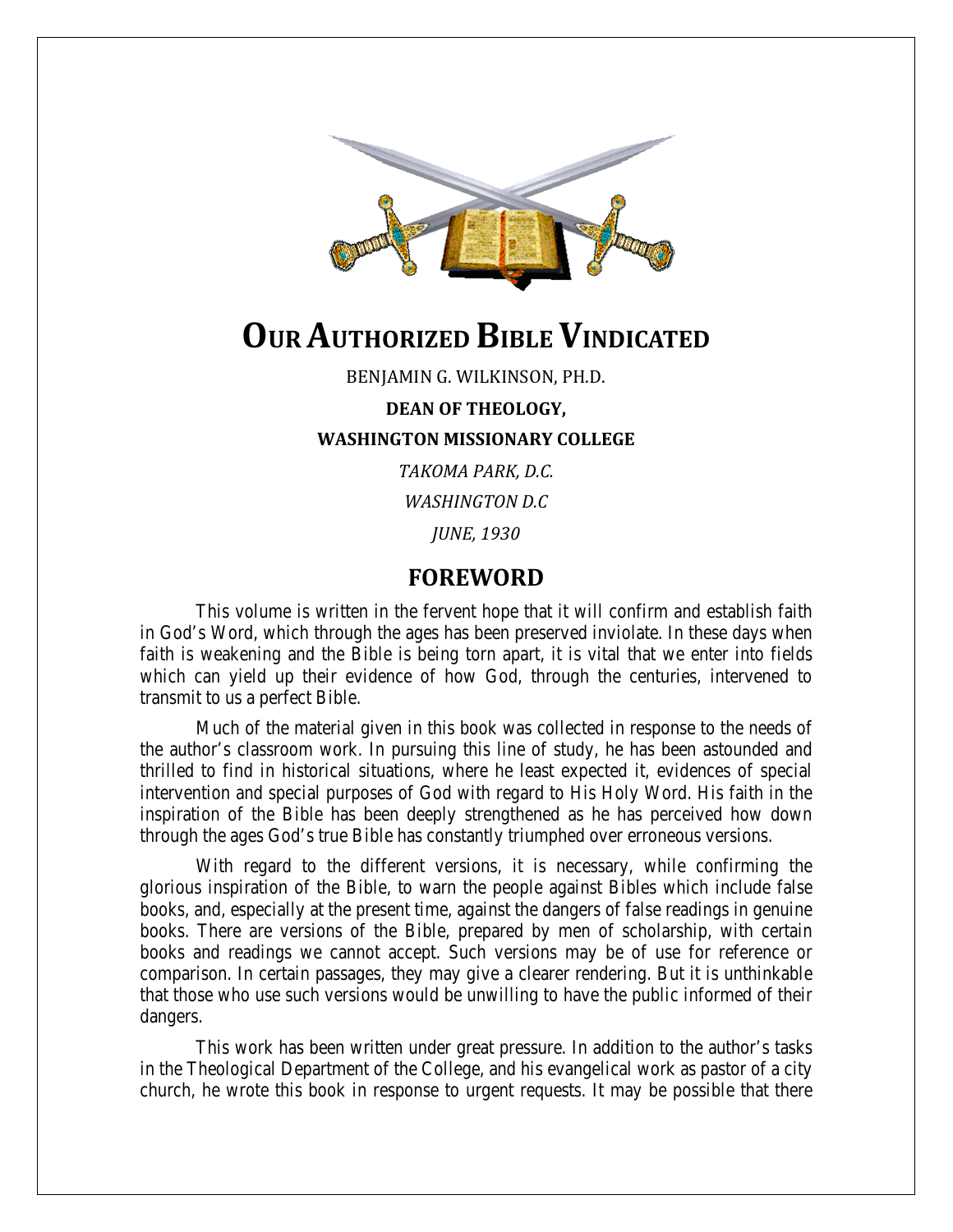Our Authorized Bible Vindicated

are a few technical mistakes. The author has strong confidence, however, that the main lines of argument are timely, and that they stand on a firm foundation. It is possible to know what is the true Word of God. The author sends forth this book with a fervent prayer that it may aid the earnest seeker after truth to find the answer to this all-important question.

#### *B. G. WILKINSON*

Takoma Park, D.C.,

June, 1930.

# **CONTENTS**

**1** FUNDAMENTALLY, ONLY TWO DIFFERENT BIBLES

**2** THE BIBLE ADOPTED BY CONSTANTINE AND THE PURE BIBLE OF THE

**WALDENSES** 

**3** THE REFORMERS REJECT THE BIBLE OF THE PAPACY

**4.** THE JESUITS AND THE JESUIT BIBLE OF 1582

**5.** THE KING JAMES BIBLE BORN AMID THE GREAT STRUGGLES OVER THE JESUIT VERSION

**6.** COMPARISONS TO SHOW HOW THE JESUIT BIBLE REAPPEARS IN THE

AMERICAN REVISED VERSION

**7** THREE HUNDRED YEARS OF ATTACK ON THE KING JAMES BIBLE

**8.** HOW THE JESUITS CAPTURED OXFORD UNIVERSITY

**9** WESTCOTT AND HORT

**10** REVISION AT LAST

**11** BLOW AFTER BLOW AGAINST THE TRUTH

**12.** BLOW AFTER BLOW IN FAVOR OF ROME

**13** CATHOLICS REJOICE THAT THE REVISED VERSION VINDICATES THEIR CATHOLIC BIBLE

**14** THE AMERICAN REVISION COMMITTEE: ITS INFLUENCE UPON THE

FUTURE OF AMERICA

**15** THE RISING FLOOD OF MODERNISM AND MODERN BIBLES

**16** CONCLUSION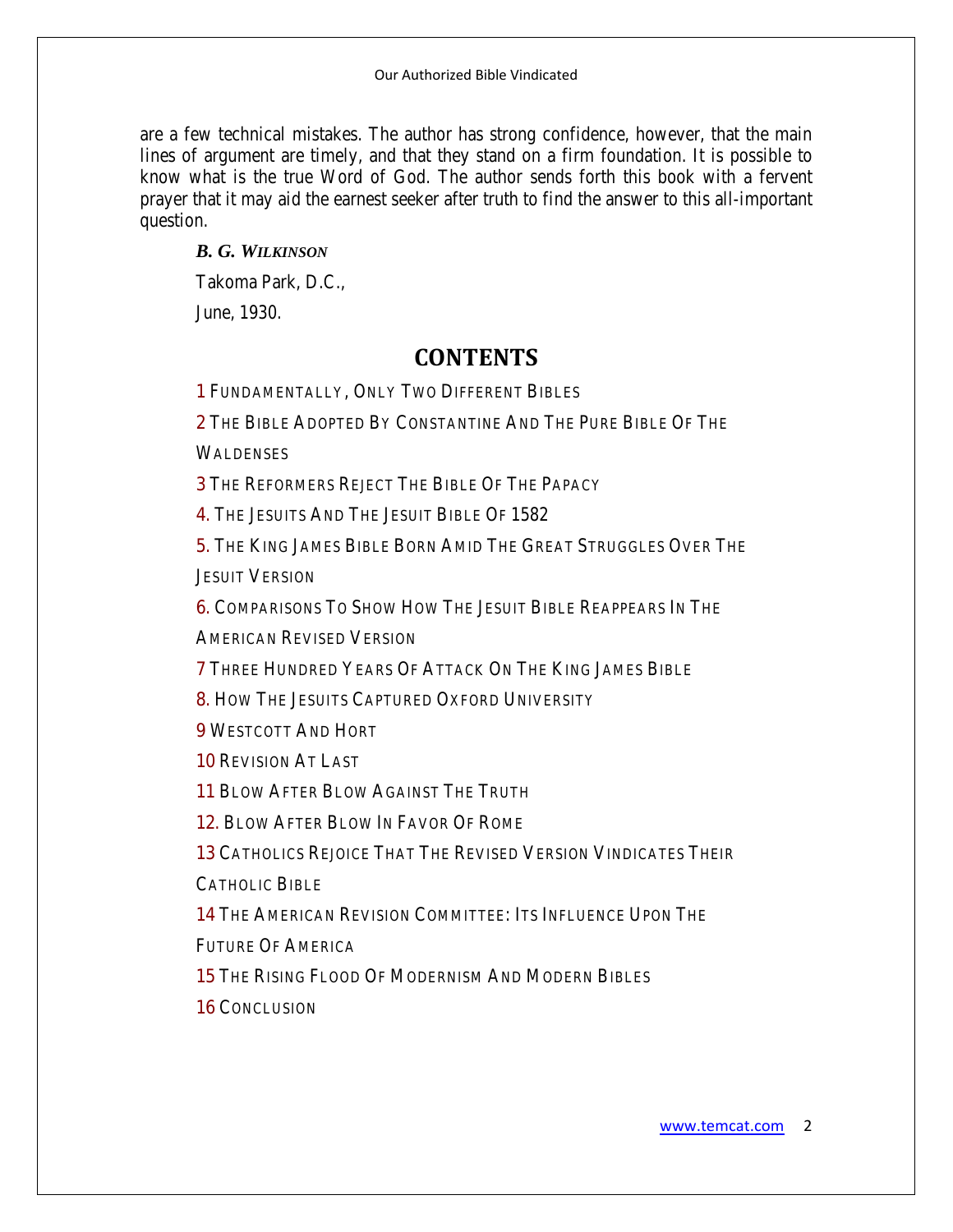# **CHAPTER 1**

#### FUNDAMENTALLY, ONLY TWO DIFFERENT BIBLES

"There is the idea in the minds of some people that scholarship demands the laying aside of the Authorized Version of the Bible and taking up the latest Revised Version. This is an idea, however, without any proper bases. This Revised Version is in large part in line with what is known as modernism, and is peculiarly acceptable to those who think that any change, anywhere or in anything, is progress. Those who have really investigated the matter, and are in hearty sympathy with what is evangelical, realize that this Revised Version is a part of the movement to 'modernize' Christian thought and faith and do away with the established truth." *The Herald and Presbyter (Presbyterian), July 16, 1924, p. 10.*

IN ONE of our prominent publications, there appeared in the winter of 1928, an article entitled, "Who Killed Goliath?" and in the spring of 1929, an article named, "The Dispute About Goliath." Attention was called to the fact that in the American Revised Version, *2 Samuel 21:19,* we read that Elhanan killed Goliath. A special cablegram from the "most learned and devout scholars" of the Church of England, said in substance, that the Revised Version was correct, that Elhanan and not David killed Goliath; that there were many other things in the Bible which were the product of exaggeration, such as the story of Noah and the ark, of Jonah and the whale, of the Garden of Eden, and of the longevity of Methuselah. The first article says that these modern views have been held and taught in practically all American theological seminaries of standing, and that young ministers being graduated from them, have rejected the old beliefs about these events whether the public knew it or not. This publication aroused a national interest and its office was "inundated," as the editor says, with letters as to whether this Revised Version is correct, or whether, as we have always believed, according to the Authorized Version, David killed Goliath. **fa1**

Is the American Revised Version correct on this point, or is the Bible, which has led the Protestant world for three hundred years, correct? Is the Revised Version correct in thousands of other changes made, or is the King James Version correct?

Back of this and other changes lie the motives and events which, in 1870, brought into existence the Committees which produced the Revised Versions — both the English and the American. During the three hundred and fifty years following the Reformation, repeated attempts were made to set aside the Greek New Testament, called the Received Text, from which the New Testament of the King James in English and other Protestant Bibles in other languages were translated.

Many individual efforts produced different Greek New Testaments. Likewise furious attacks were made upon the Old Testament in Hebrew, from which the King James and other Bibles had been translated. None of these assaults, however, met with any marked success until the Revision Committee was appointed by the southern half of the Church of England under the Archbishop of Canterbury, — although the same church in the northern half of England under the Archbishop of York, refused to be a party to the project.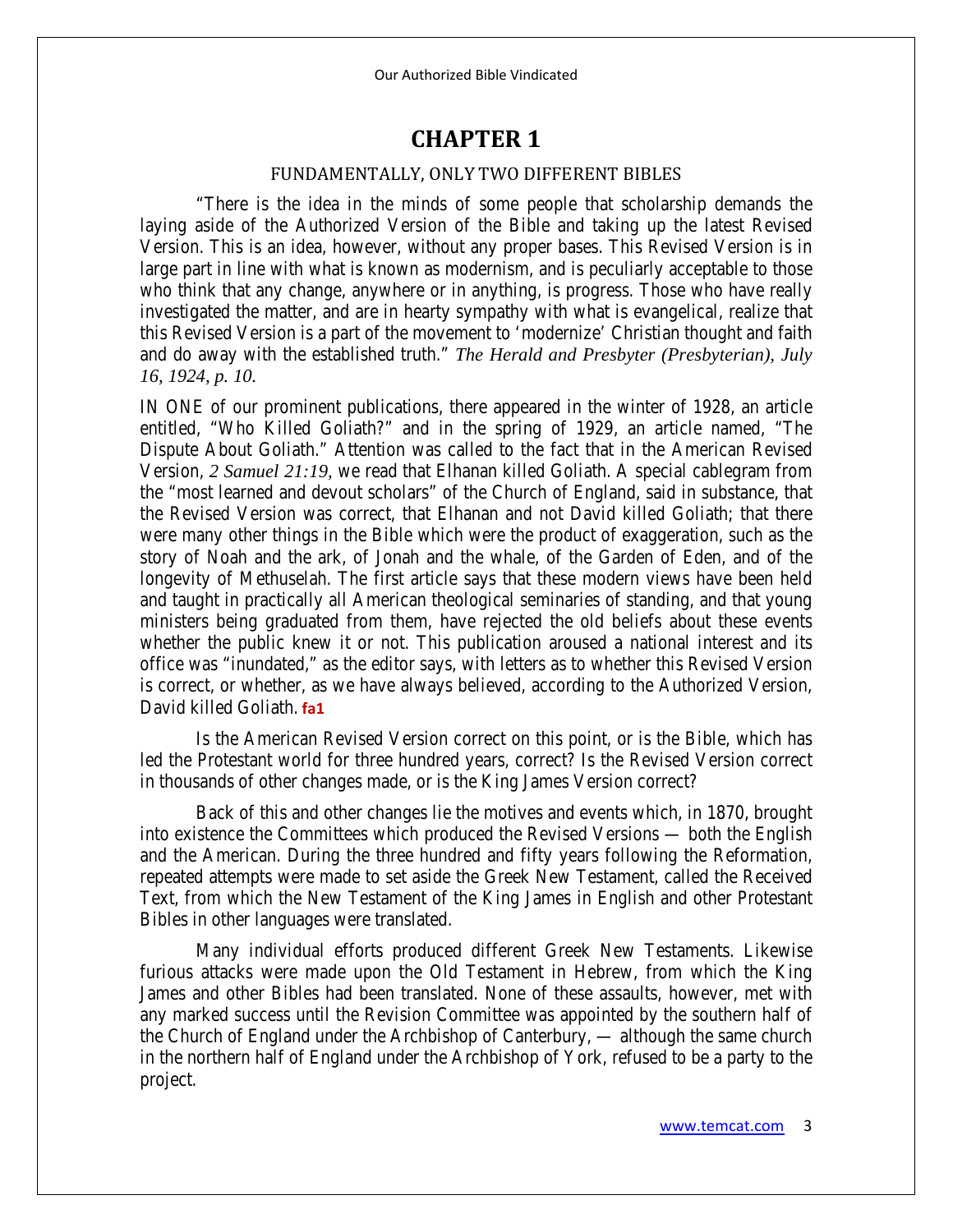This Revision Committee, besides the changes in the Old Testament, made over 5000 changes in the Received Text of the New Testament and so produced a new Greek New Testament. This permitted all the forces hostile to the Bible to gather themselves together and pour through the breach. Since then, the flood gates have been opened and we are now deluged with many different kinds of Greek New Testaments and with English Bibles translated from them, changed and mutilated in bewildering confusion.

Again, in the story of the dark hour when Jesus hung on the cross, the King James Bible declares that the darkness which was over the whole land from the sixth to the ninth hour was produced because the *sun was darkened.* This reason offers the Christian believer a testimony of the miraculous interposition of the Father in behalf of His son, similar to the darkness which afflicted Egypt in the plagues upon that nation.

In the New Testament, as translated by Moffatt and certain other modern Bibles, we are told that the darkness was caused by an *eclipse of the sun.* Of course, a darkness caused by an eclipse of the sun is very ordinary; it is not a miracle. Moreover, Christ was crucified at the time of the Passover which always occurred when the moon was full. At the time of a full moon, no eclipse of the sun is possible. Now which of these two records in Greek did God write: the miraculous, as recorded in the King James Bible and which we have believed for three hundred years; or the unnatural and impossible, as recorded in Moffatt's translation? Moffatt and the Revisers both used the same manuscript.

Some of those who had part in these Revised and Modern Bibles were higher critics of the most pronounced type. At least one man sat on the Revision Committee of 1881 who had openly and in writing denied the divinity of our Lord and Saviour Jesus Christ. On this account, their chairman of high standing absented himself almost from the first.**fa2** Also, men sat on the Revision Committee who, openly and in a critical hour when their word was of weight, had defended the great movement to Romanize the Church of England.

It is too late to beguile us with soothing words that all versions and all translations are of equal value; that nowhere is doctrine affected. Doctrine is seriously affected. So wrote Dr. G. V. Smith, a member of the English New Testament Revision Committee:

"Since the publication of the revised New Testament, it has been frequently said that the changes of translation which the work contains are of little importance from a doctrinal point of view... To the writer, any such statement appears to be in the most substantial sense contrary to the facts of the case." **fa3**

Life is bigger than logic. When it comes to the philosophy of life, scholarship and science are not the all which counts. It is as true to-day as in the days of Christ, that "the common people heard him gladly." If it be a question of physics, of chemistry, of mathematics, or of mechanics, there, scientists can speak with authority. But when it is a question of revelation, of spirituality, or of morality, the common people are as competent judges as are the product of the schools. And in great crises, history has frequently shown that they were safer.

Experience also determines issues. There are those among us now who would change the Constitution of the United States, saying: "Have we not men to-day who have as great intellect as Washington, Adams, Jefferson, and the others? Have we not much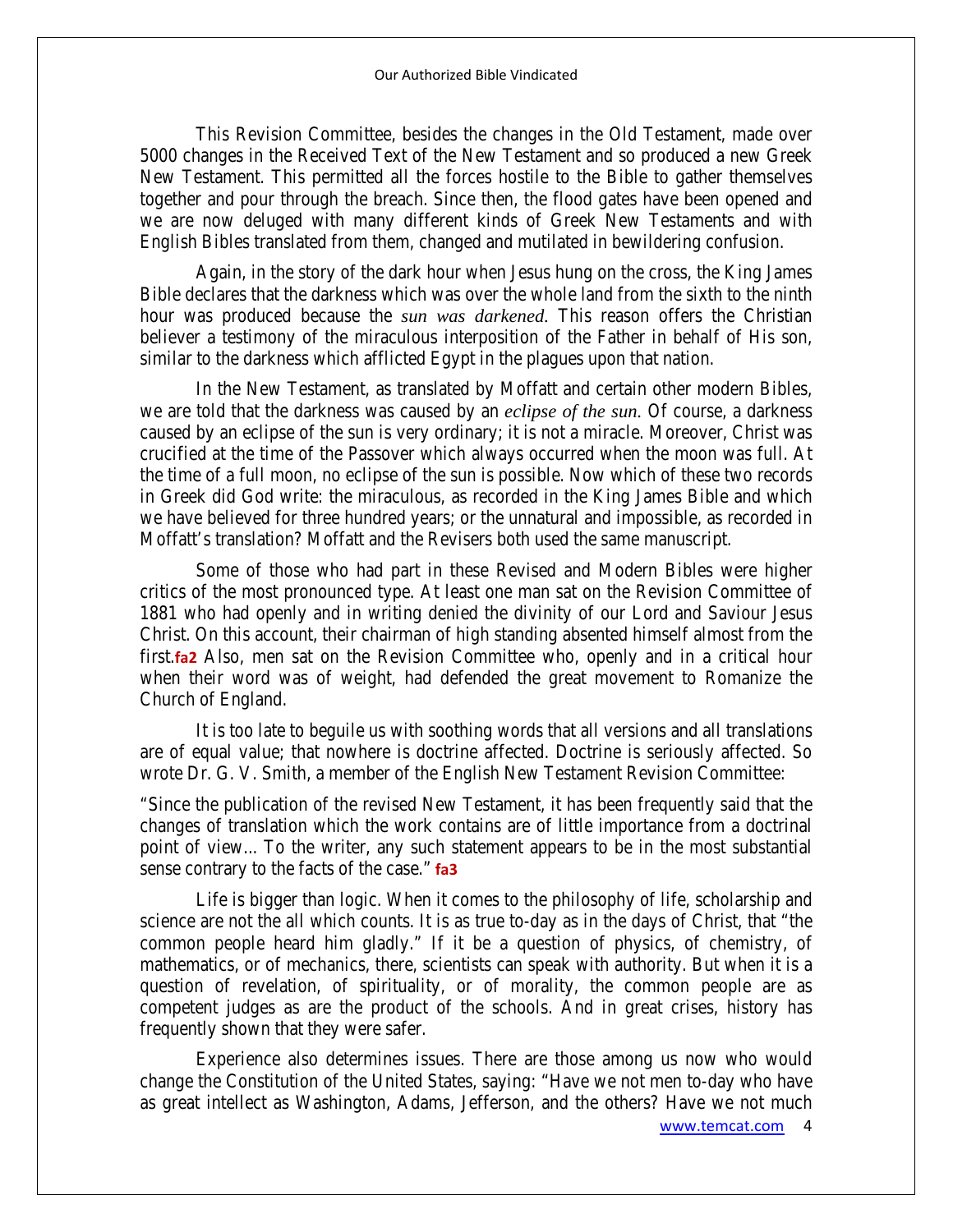more light than they? Why must we be tied to what they taught?" We will not deny that there are men now living as brilliant as the founding fathers. But no men to-day ever went through the same experience as the framers of the Constitution. Those pioneers were yet witnesses of the vicious principles of the Dark Ages and their cruel results. They were called upon to suffer, to endure, to fight, that principles of a different nature might be established. Experience, not reading or philosophizing, had thoroughly wrought in them the glorious ideals incorporated into the fundamental document of the land.

Experience can throw some light also upon the relative value of Bible Versions. The King James Bible was translated when England was fighting her way out from Catholicism to Protestantism; whereas, the Revised Version was born after fifty years (1833–1883) of terrific Romanizing campaigns, when one convulsion after another rocked the mental defenses of England and broke down the ascendancy of the Protestant mentality in that empire. The King James Version was born of the Reformation; the Revised Versions and some modern Bibles were born of Higher Criticism and Romanizing activities, as this treatise will show.

We hear a great deal to-day about the Sunday Law of the Roman Emperor Constantine, 321 A.D. Why is it that we do not hear about the corrupt Bible which Constantine adopted and promulgated, the version which for 1800 years has been exploited by the forces of heresy and apostasy? This Bible, we regret to say, lies at the bottom of many versions which now flood the publishing houses, the schools, the churches, yes, many homes, and are bringing confusion and doubt to untold millions.

Down through the centuries, the pure Bible, the living Word of God, has often faced the descendants of this corrupt Version, robed in splendor and seated on the throne of power. It has been a battle and a march, a battle and a march. God's Holy Word has always won; to its victories we owe the very existence of Christian civilization and all the happiness we now have and hope for in eternity. And now, once again, in these last days, the battle is being renewed, the affections and the control of the minds of men are being contended for by these two rival claimants.

Devotion to error can never produce true righteousness. Out of the present confusion of Bibles, I propose to trace the situation back to its origin, that our hearts may be full of praise and gratitude to God for the marvelous manner in which He has given to us and preserved for us the Holy Scriptures.

#### **THE HEBREW TEXT OF THE OLD TESTAMENT**

For the present, the problem revolves mostly around the thousands of different readings in the Greek New Testament manuscripts. By the time of Christ, the Old Testament was in a settled condition. Since then, the Hebrew Scriptures had been carried down intact to the day of printing (about 1450 A.D.) by the unrivalled methods of the Jews in transmitting perfect Hebrew manuscripts.

Whatever perplexing problems there are in connection with the Old Testament, these have largely been produced by translating it into Greek and uniting that translation to the Greek New Testament. It is around the problems of the Greek New Testament that the battle for centuries has been fought. We must, therefore, confine ourselves largely to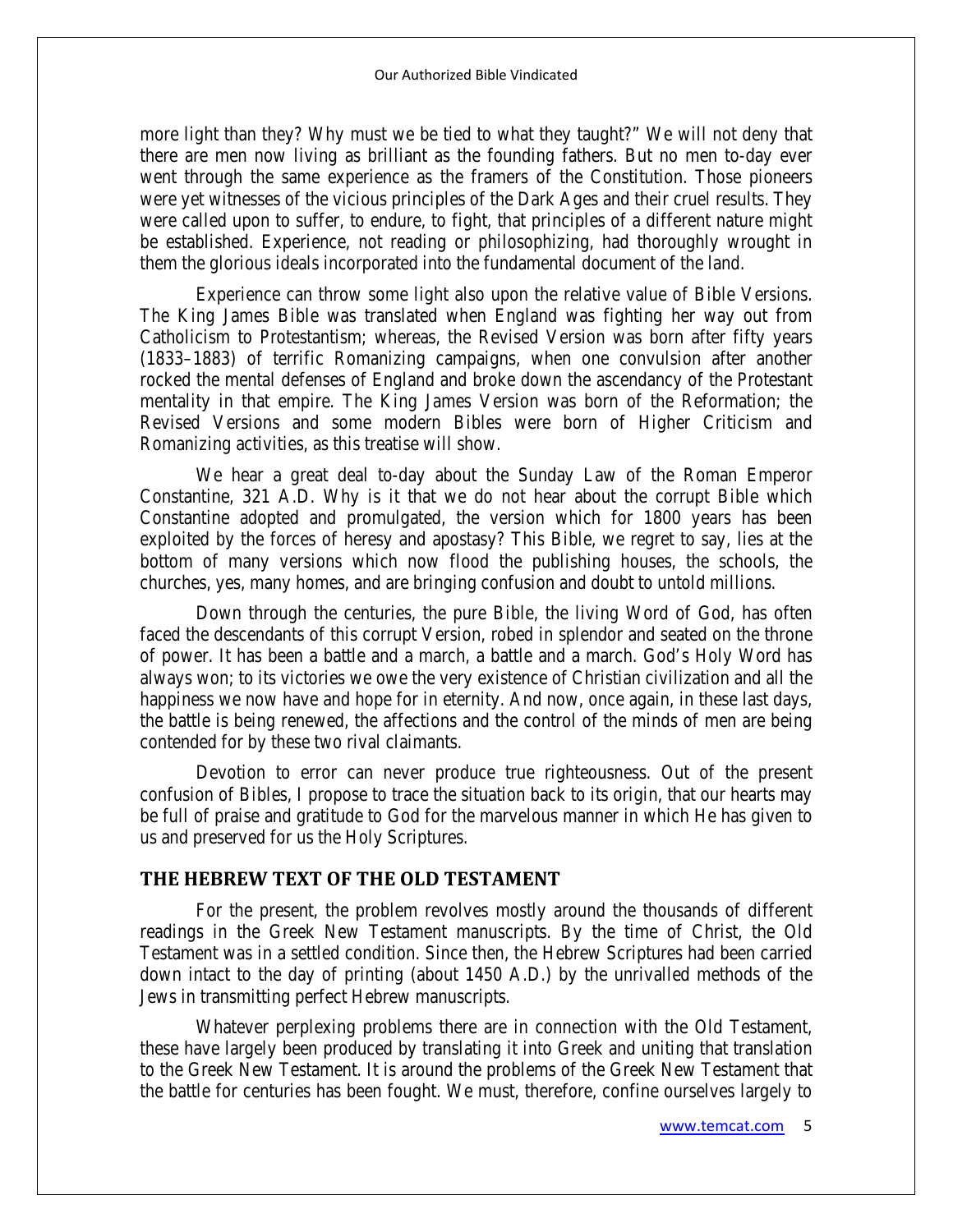the Christian Era; for the experience which befell the New Testament and the controversies that raged around it, also befell the Old Testament. Moreover, the Revisers, themselves, would have no one think for an instant that they used any other MSS. in revising the Old Testament than the Massoretic text, the only reliable Hebrew Bible. Dr. Ellicott, chairman of the English New Testament Committee, repeatedly recommends the story of the Old Testament Revision by Dr. Chambers.

Dr. Chambers says:—-

"The more sober critics with one consent hold fast the Massoretic text. This has been the rule with the authors of the present revision. Their work is based throughout upon the traditional Hebrew. In difficult or doubtful places, where some corruption seems to have crept in or some accident to have befallen the manuscript, the testimony of the early versions is given in the margin, but never incorporated with the text."fa4

## **THE APOSTASY OF THE EARLY CHRISTIAN CHURCH PREPARES THE WAY FOR CORRUPTING THE MANUSCRIPTS**

Inspired by the unerring Spirit of God, chosen men brought forth the different books of the New Testament, these originally being written in Greek. For a few years, under the guidance of the noble apostles, believers in Christ were privileged to have the unadulterated Word of God. But soon the scene changed; the fury of Satan, robbed of further opportunity to harass the Son of God, turned upon the written Word. Heretical sects, warring for supremacy, corrupted the manuscripts in order to further their ends. "Epiphanius, in his polemic treatise the 'Panarion,' describes not less than eighty heretical parties. "**fa5** The Roman Catholics won. The true church fled into the wilderness, taking pure manuscripts with her.

When the apostle Paul foretold the coming of the great apostasy in his sermon and later in his epistle to the Thessalonians, he declared that there would "come a falling away," *2 Thessalonians 2:3;* and then he added that the "mystery of iniquity doth already work." *2 Thessalonians 2:7.* Later when he had gathered together, on his journey to Jerusalem, the bishops, those who were over the church of Ephesus, he said, "Of your own selves shall men arise, speaking perverse things, to draw away disciples after them. Therefore watch, and remember, that by the space of three years I ceased not to warn every one night and day with tears." *Acts 20:30, 31.*

Though there are many important events in the life of the great apostle which have been left unrecorded, the Holy Spirit deemed it of high importance to put on record this prophecy, to warn us that even from among the elders or bishops there would arise perverse leadership. This prophecy would be fulfilled, — was fulfilled. Until we sense the importance of this great prediction of the Holy Spirit and come to recognized its colossal fulfillment, the Bible must in many things remain a sealed book.

When Paul was warned of the coming apostasy, he aroused the Thessalonians not to be soon shaken or troubled in spirit "by letter as from us." *2 Thessalonians 2:2.* It would have been bold at any time to write a letter to a church and sign to it the apostle's name. But how daring must have been that iniquity which would commit that forgery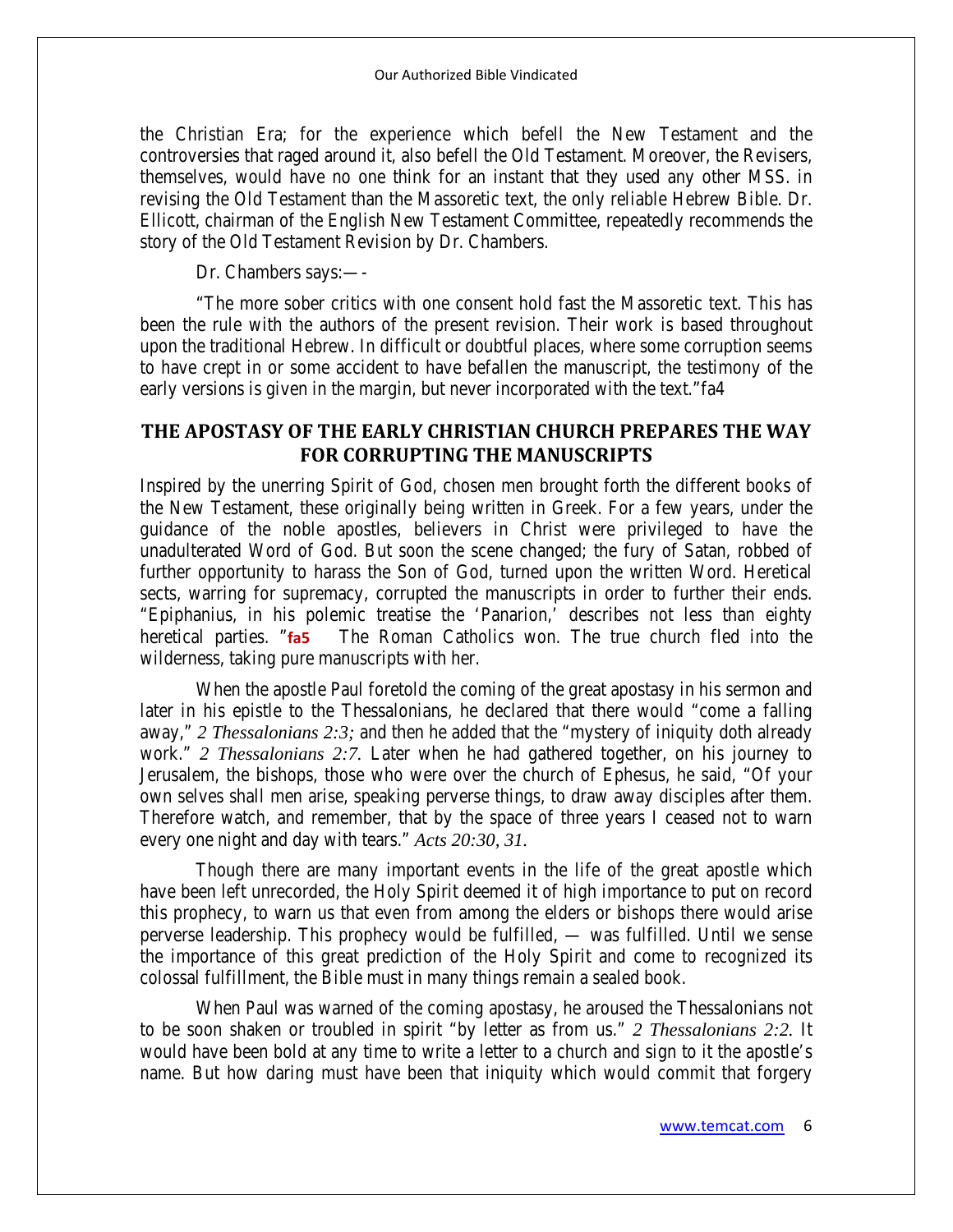even while the apostle was yet alive! Even in Paul's day, the apostasy was built on lawless acts.

Later in his labors, Paul specifically pointed out three ways in which the apostasy was working;

**1,** by exalting man's knowledge above the Bible;

**2,** by spiritualizing the Scriptures away; and lastly,

**3,** by substituting philosophy for revelation.

#### **1 — FALSE KNOWLEDGE EXALTED ABOVE SCRIPTURE**

Of the first of these dangers we read as follows: "O Timothy, keep that which is committed to thy trust, avoiding profane and vain babblings, and oppositions of science falsely so called." *1 Timothy 7:20.*

The Greek word in this verse which is translated "science" is "gnosis." "Gnosis" means knowledge. The apostle condemned, not knowledge in general, but false knowledge. False teachers were placing their own interpretations on Christian truth by reading into it human ideas. This tendency grew and increased until a great system bearing the name of Christianity, known as Gnosticism, was established. To show that this religion was not a theory without an organization among men, but that it had communities and was widespread, I quote from Milman:

"The later Gnostics were bolder, but more consistent innovators on the simple scheme of Christianity... In all the great cities of the East in which Christianity had established its most flourishing communities, sprang up this rival which aspired to a still higher degree of knowledge than was revealed in the Gospel, and boasted that it soared almost as much above the vulgar Christianity as the vulgar paganism. "**fa6**

The mysterious theories of these Gnostics have reappeared in the works of theologians of our day. The following words from the *Americana,* will prove the tendency of this doctrine to break out in our times. Note the place of "aeons" in their system:

"There have been no Gnostic sects since the fifth century; but many of the principles of their system of emanations reappear in later philosophical systems, drawn from the same sources as theirs. Plato's lively representation had given to the idea of the Godhead, something substantial, which the Gnostics transferred to their aeons. "**fa7**

In fact, the aeons system has found a treatment in the Revised Version.

Bishop Westcott who was one of the dominating minds of the English New Testament Revision Committee advocates that the Revised New Testament be read in the light of the modern aeon theories of the Revisers. He comments thus on the revised reading of Ephesians 3:21: "Some perhaps are even led to pause on the wonderful phrase in Ephesians 3:21, margin, 'for all the generations of the age of the ages,' which is represented in English (A. V.) by 'to all generations forever and ever;' and to reflect on the vision so open of a vast aeon of the which the elements are aeons unfolding, as it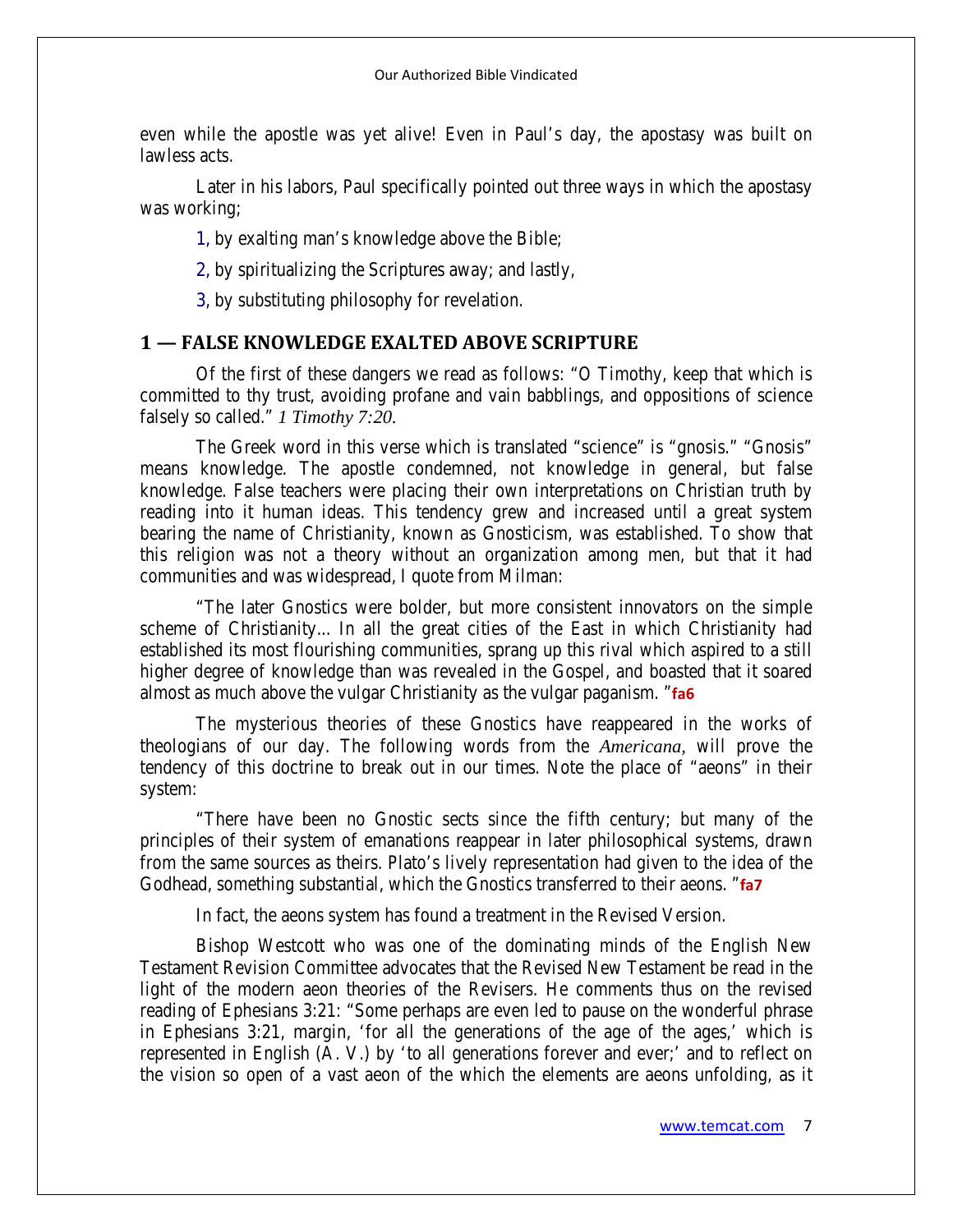were, stage after stage, the manifold powers of one life fulfilled in many ways, each aeon the child (so to speak) of that which has gone before. "**fa8**

J. H. Newman, the Oxford divine, who was made a Cardinal after he had left the church of England for the Church of Rome, and whose doctrines, in whole or in part, were adopted by the majority of the Revisers, did more to influence the religion of the British Empire than any other man since the Reformation. He was invited to sit on the Revision Committee. Dr. S. Parkes Cadman speaks thus, referring to his Gnosticism:

"From the fathers, Newman also derived a speculative angelology which described the unseen universe as inhabited by hosts of intermediate beings who were spiritual agents between God and creation... Indeed, Newman's cosmogony was essentially Gnostic, and echoed the teachings of Cerinthus, who is best entitled to be considered as the link between the Judaizing and Gnostic sects. "**fa9**

The following quotation from a magazine of authority gives a description of this modern species of Gnosticism which shows its Romanizing tendency. It also reveals how Bishop Westcott could hold this philosophy, while it names Dr. Philip Schaff, President of both American Committees of Revision, as even more an apostle of this modern Gnosticism:

"The roads which lead to Rome are very numerous... Another road, less frequented and less obvious, but not less dangerous, is the philosophical. There is a strong affinity between the speculative system of development, according to which every thing that is, is true and rational, and the Romish idea of a self-evolving infallible church... No one can read the exhibitions of the Church and of theology written even by Protestants under the influence of the speculative philosophy, without seeing that little more than a change of terminology is required to turn such philosophy into Romanism. Many distinguished men have already in Germany passed, by this bridge, from philosophical skepticism to the Romish Church. A distinct class of the Romanizing portion of the Church of England belongs to this philosophical category. Dr. Nevin had entered this path long before Dr. Schaff came from Germany to point it out to him."**fa10**

#### **2 — SPIRITUALIZING THE SCRIPTURES AWAY**

The next outstanding phase of the coming apostasy, — spiritualizing the Scriptures away, — is predicted by the apostle:

"But shun profane and vain babblings; for they will increase unto more ungodliness. And their word will eat as doth a canker: of whom is Hymenaeus and Philetus; who concerning the truth have erred, saying that the resurrection is past already; and overthrow the faith of some." *2 Timothy 2:16-18.*

The Bible teaches the resurrection as a future event. One way these prominent teachers, full of vanity, could say that it was past, was to teach, as some of their descendants do to-day, that the resurrection is a spiritual process which takes place, say, at conversion. The prediction of the apostle was fulfilled in a great system of Bible spiritualizing or mystifying which subverted the primitive faith. Turning the Scriptures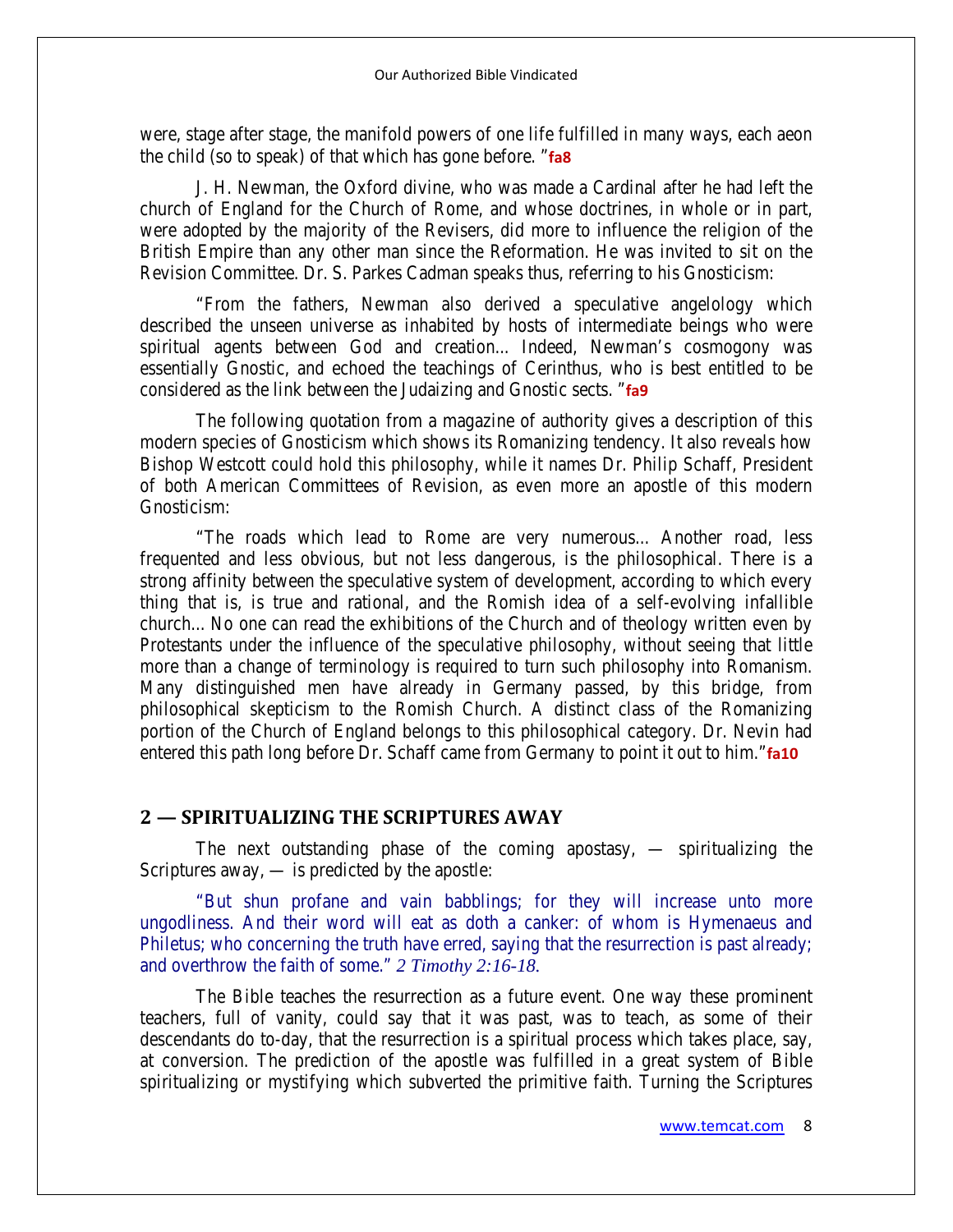into an allegory was a passion in those days. In our day, allegorizing is not only a passion, but is also a refuge from truth for many leaders with whom we have to do.

## **3 — SUBSTITUTING PHILOSOPHY FOR SCRIPTURE**

The third way in which the apostasy came, was predicted by the apostle thus:

"Beware lest any man spoil you through philosophy and vain deceit, after the tradition of men, after the rudiments of the world, and not after Christ." *Colossians 2:8.*

The philosophy condemned in this passage is not the philosophy found in the sacred Word, but the philosophy which is "after the tradition of men."

Even before the days of Christ, the very existence of the Jewish religion was threatened by intellectual leaders of the Jews who were carried away with the subtleties and glamour of pagan philosophy. This same temptress quickly ensnared multitudes who bore the name of Christian.

"Greek philosophy exercised the greatest influence not only on the Christian mode of thought, but also through that on the institutions of the Church. In the completed church we find again the philosophic schools."**fa11**

The greatest enemies of the infant Christian church, therefore, were not found in the triumphant heathenism which filled the world, but in the rising flood of heresy which, under the name of Christianity, engulfed the truth for many years. This is what brought on the Dark Ages. This rising flood, as we shall see, had multiplied in abundance copies of the Scriptures with bewildering changes in verses and passages within one hundred years after the death of John (100 A. D.).

As Irenaeus said concerning Marcion, the Gnostic:

"Wherefore also Marcion and his followers have betaken themselves to mutilating the Scriptures, not acknowledging some books at all; and, curtailing the Gospel according to Luke, and the epistles of Paul, they assert that these alone are authentic, which they have themselves shortened. "**fa12**

#### **FUNDAMENTALLY, THERE ARE ONLY TWO STREAMS OF BIBLES**

Anyone who is interested enough to read the vast volume of literature on this subject, will agree that down through the centuries there were only two streams of manuscripts.

The first stream which carried the Received Text in Hebrew and Greek, began with the apostolic churches, and reappearing at intervals down the Christian Era among enlightened believers, was protected by the wisdom and scholarship of the pure church in her different phases; by such as the church at Pella in Palestine where Christians fled, when in 70 A. D. the Romans destroyed Jerusalem**fa13**; by the Syrian Church of Antioch which produced eminent scholarship; by the Italic Church in northern Italy; and also at the same time by the Gallic Church in southern France and by the Celtic Church in Great Britain; by the pre-Waldensian, the Waldensian, and the churches of the Reformation.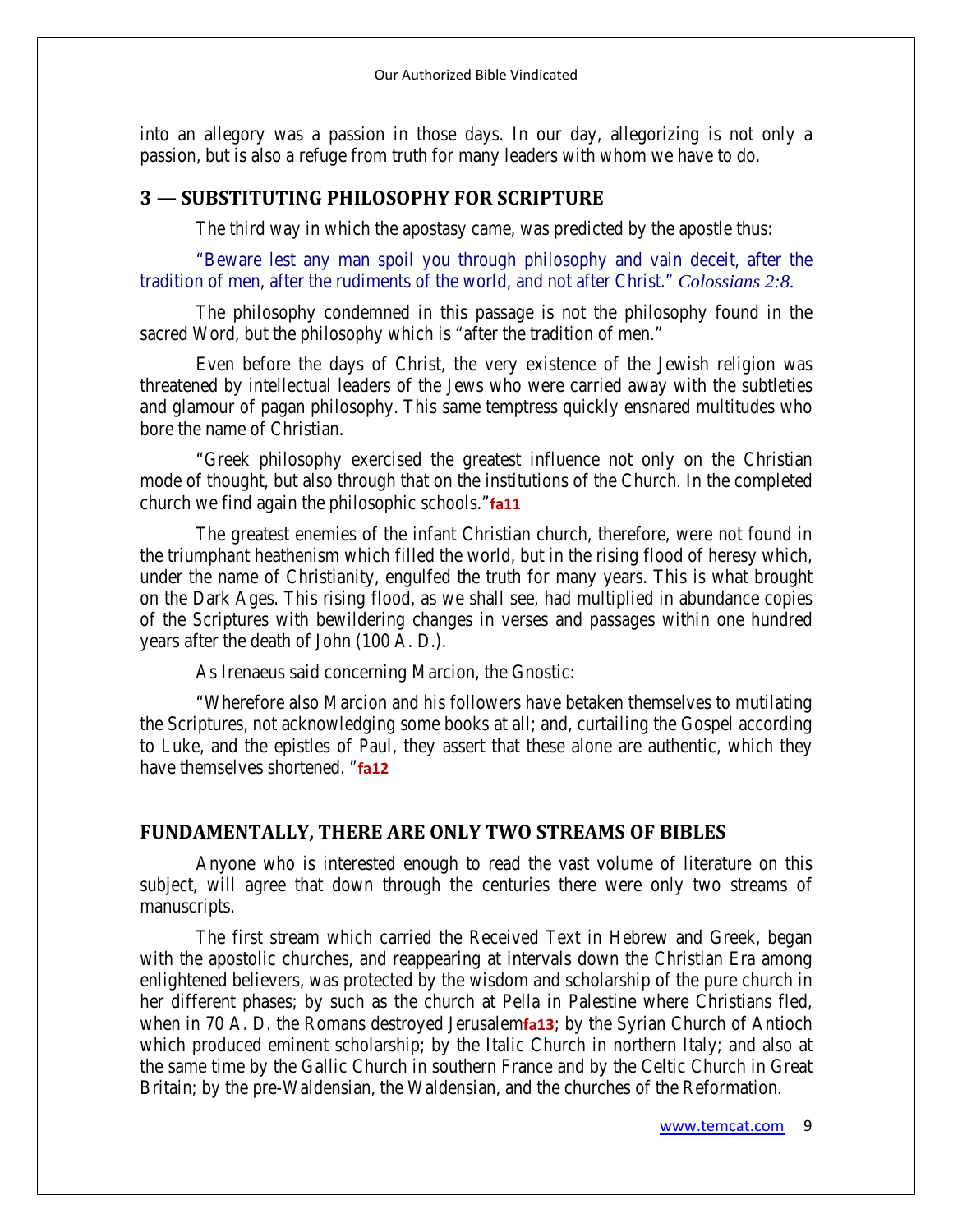This first stream appears, with very little change, in the Protestant Bibles of many languages, and in English, in that Bible known as the King James Version, the one which has been in use for three hundred years in the English speaking world. These MSS. have in agreement with them, by far the vast majority of numbers. So vast is this majority that the enemies of the received Text admit that nineteen-twentieths and some ninety-nine one-hundredths of all Greek MSS. are of this class; while one hundred per cent of the Hebrew MSS. are for the Received Text.

The second stream is a small one of a very few manuscripts. These last MSS. are represented:

**(a)** In Greek: — The Vatican MS., or Codex B, in the library at Rome; and the Sinaitic, or Codex Aleph (#), its brother. We will fully explain about these two MSS. later.

**(b)** In Latin: — The Vulgate or Latin Bible of Jerome.

**(c)** In English: — The Jesuit Bible of 1582, which later with vast changes is seen in the Douay, or Catholic Bible.

**(d)** In English again: — In many modern Bibles which introduce practically all the Catholic readings of the Latin Vulgate which were rejected by the Protestants of the Reformation; among these, prominently, are the Revised Versions.

So the present controversy between the King James Bible in English and the modern versions is the same old contest fought out between the early church and rival sects; later between the Waldenses and the Papists from the fourth to the thirteenth centuries; and later still, between the Reformers and the Jesuits in the sixteenth century.

## **THE APOSTLE PAUL PREPARES TO PRESERVE THE TRUTH AGAINST COMING APOSTASY**

In his later years, the apostle Paul spent more time in preparing the churches for the great future apostasy than in pushing the work farther on. He foresaw that this apostasy would arise in the west. Therefore, he spent years laboring to anchor the Gentile churches of Europe to the churches of Judea.

The Jewish Christians had back of them 1500 years of training. Throughout the centuries God had so molded the Jewish mind that it grasped the idea of sin; of an invisible Godhead; of man's serious condition; of the need for a divine Redeemer. But throughout these same centuries, the Gentile world had sunk lower and lower in frivolity, heathenism, and debauchery.

It is worthy of notice that the apostle Paul wrote practically all of his epistles to the Gentile churches, — to Corinth, to Rome, to Philippi, etc. He wrote almost no letters to the Jewish Christians. Therefore, the great burden of his closing days was to anchor the Gentile churches of Europe to the Christian churches of Judea. In fact, it was to secure this end that he lost his life.

"St. Paul did his best to maintain his friendship and alliance with the Jerusalem Church. To put himself right with them, he traveled up to Jerusalem, when fresh fields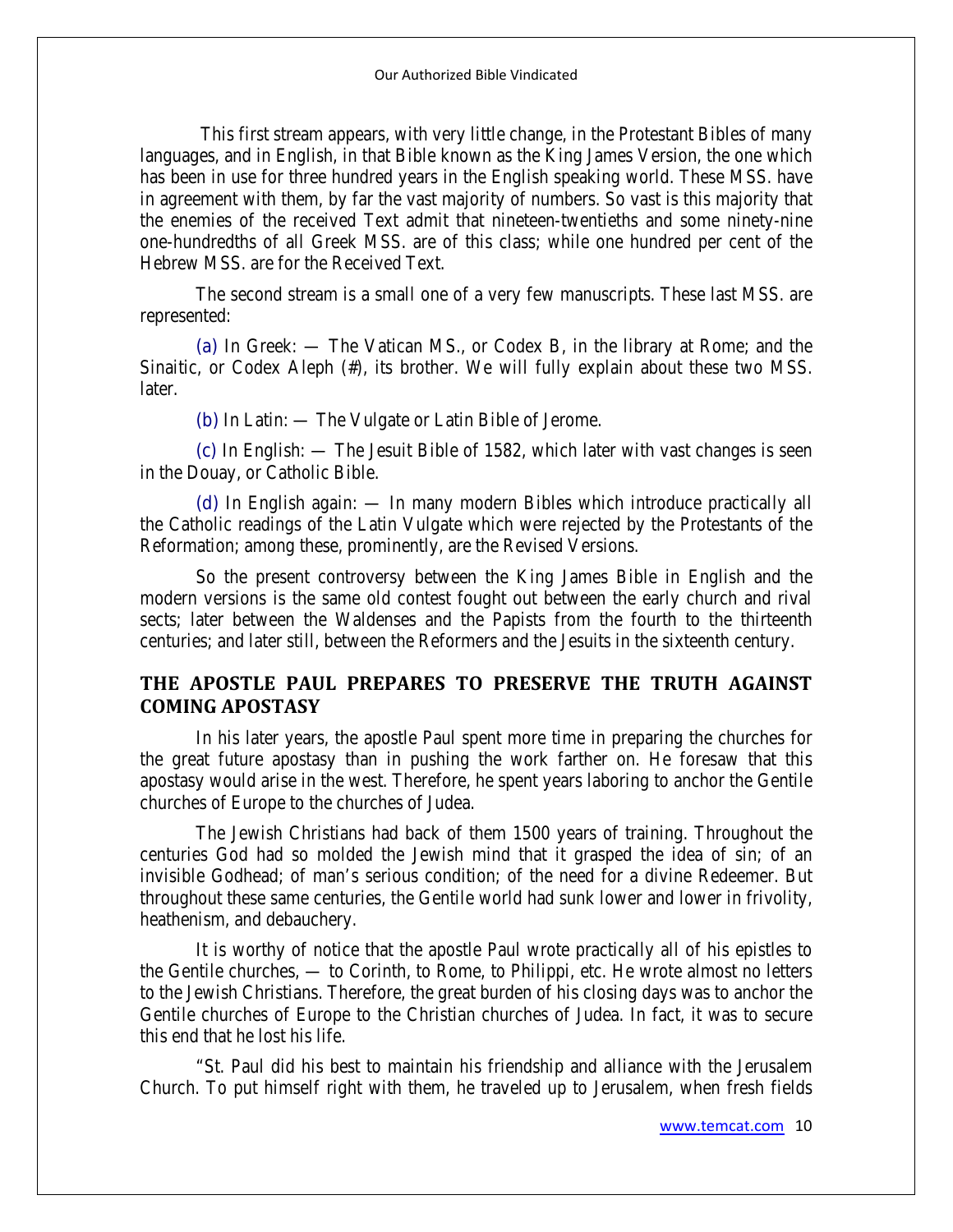and splendid prospects were opening up for him in the West. For this purpose he submitted to several days restraint and attendance in the Temple, and the results vindicated his determination."**fa14**

This is how Paul used churches in Judea as a base. — "For ye, brethren, became followers of the churches of God which in Judea are in Christ Jesus: for ye also have suffered like things of your own countrymen, even as they have of the Jews." *I Thess. 2:14.*

"There is not a word here of the church of Rome being the model after which the other churches were to be formed; it had no such preeminence: — this honor belonged to the churches of Judea; it was according to them, not the church at Rome, that the Asiatic churches were modeled. The purest of all the apostolic churches was that of the Thessalonians, and this was formed after the Christian churches in Judea. Had any preeminence or authority belonged to the church of Rome, the apostle would have proposed this as a model to all those which he formed, either in Judea, Asia Minor, Greece, or Italy."**fa15**

#### **EARLY CORRUPTION OF BIBLE MSS.**

The last of the apostles to pass away was John. His death is usually placed about 100 A. D. In his closing days, he cooperated in the collecting and forming of those writings we call the New Testament.**fa16** An ordinary careful reading of Acts, Chapter 15, will prove the scrupulous care with which the early church guarded her sacred writings. And so well did God's true people through the ages agree on what was Scripture and what was not, that no general council of the church, until that of Trent (1645) dominated by the Jesuits, dared to say anything as to what books should comprise the Bible or what texts were or were not spurious.**fa17**

While John lived, heresy could make no serious headway. He had hardly passed away, however, before perverse teachers infested the Christian Church. The doom of heathenism, as a controlling force before the superior truths of Christianity, was soon foreseen by all. These years were times which saw the New Testament books corrupted in abundance.

Eusebius is witness to this fact. He also relates that the corrupted manuscripts were so prevalent that agreement between the copies was hopeless; and that those who were corrupting the Scriptures, claimed that they really were correcting them.**fa18**

When the warring sects had been consolidated under the iron hand of Constantine, this heretical potentate adopted the Bible which combined the contradictory versions into one, and so blended the various corruptions with the bulk of pure teachings as to give sanction to the great apostasy now seated on the throne of power.

Beginning shortly after the death of the apostle John, four names stand out in prominence whose teachings contributed both to the victorious heresy and to the final issuing of manuscripts of a corrupt New Testament. These names are,

**1,** Justin Martyr,

**2**, Tatian,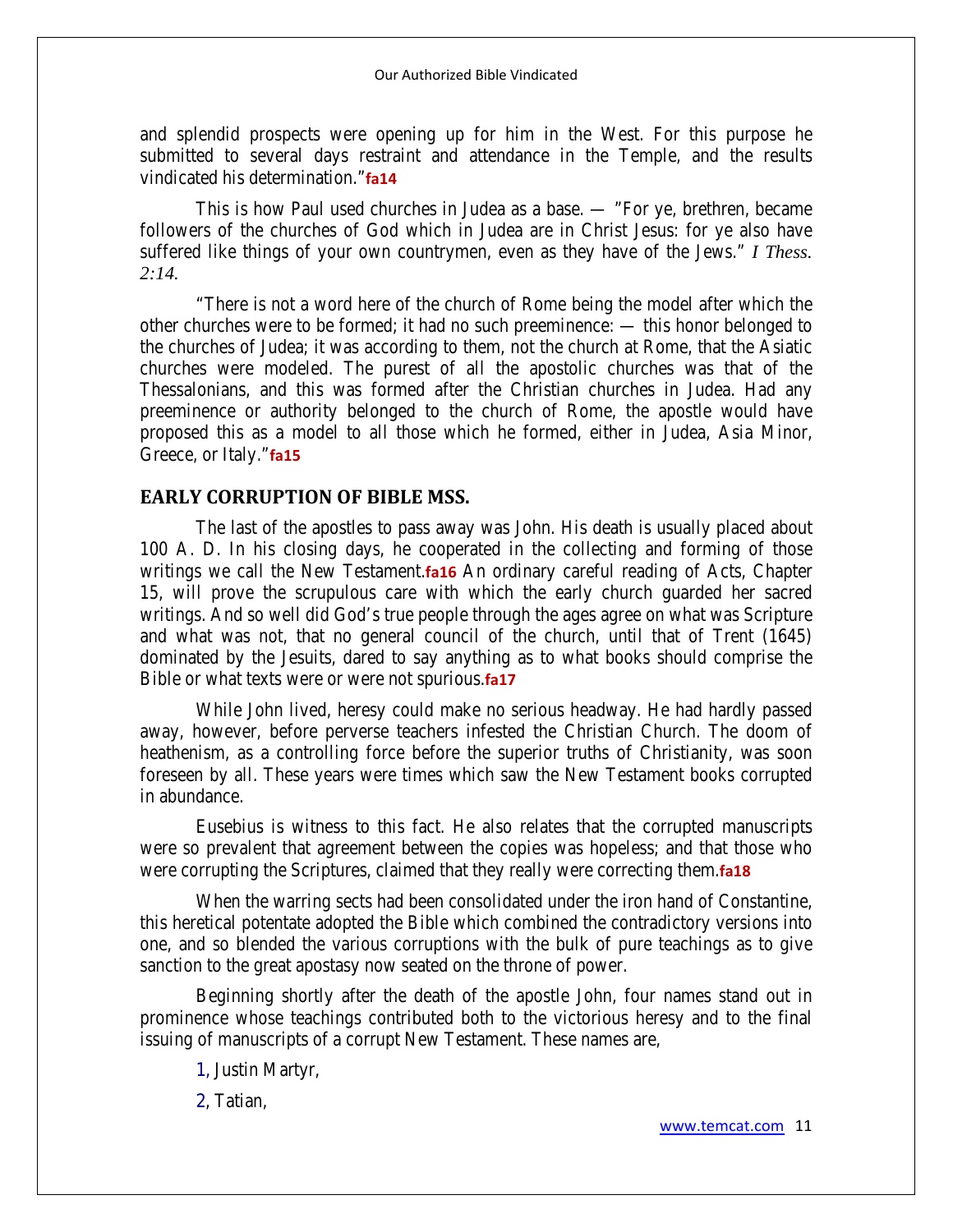- **3,** Clement of Alexandria, and
- **4,** Origen. We shall speak first of Justin Martyr.

The year in which the apostle John died, 100 A.D., is given as the date in which Justin Martyr was born. Justin, originally a pagan and of pagan parentage, afterward embraced Christianity and although he is said to have died at heathen hands for his religion, nevertheless, his teachings were of a heretical nature. Even as a Christian teacher, he continued to wear the robes of a pagan philosopher.

In the teachings of Justin Martyr, we begin to see how muddy the stream of pure Christian doctrine was running among the heretical sects fifty years after the death of the apostle John. It was in Tatian, Justin Martyr's pupil, that these regrettable doctrines were carried to alarming lengths, and by his hand committed to writing. After the death of Justin Martyr in Rome, Tatian returned to Palestine and embraced the Gnostic heresy. This same Tatian wrote a Harmony of the Gospels which was called the Diatessaron, meaning four in one. The Gospels were so notoriously corrupted by his hand that in later years a bishop of Syria, because of the errors, was obliged to throw out of his churches no less than two hundred copies of this Diatessaron, since church members were mistaking it for the true Gospel.**fa19**

We come now to Tatian's pupil known as Clement of Alexandria, 200 A. D.**fa20**  He went much farther than Tatian in that he founded a school at Alexandria which instituted propaganda along these heretical lines. Clement expressly tells us that he would not hand down Christian teachings, pure and unmixed, but rather clothed with precepts of pagan philosophy. All the writings of the outstanding heretical teachers were possessed by Clement, and he freely quoted from their corrupted MSS. As if they were the pure words of Scripture.**fa21** His influence in the depravation of Christianity was tremendous. But his greatest contribution, undoubtedly, was the direction given to the studies and activities of Origen, his famous pupil.

When we come to Origen, we speak the name of him who did the most of all to create and give direction to the forces of apostasy down through the centuries. It was he who mightily influenced Jerome, the editor of the Latin Bible known as the Vulgate. Eusebius worshiped at the altar of Origen's teachings. He claims to have collected eight hundred of Origen's letters, to have used Origen's six-column Bible, the Hexapla, in his Biblical labors. Assisted by Pamphilus, he restored and preserved Origen's library.

Origen's corrupted MSS. of the Scriptures were well arranged and balanced with subtlety. The last one hundred years have seen much of the so-called scholarship of European and English Christianity dominated by the subtle and powerful influence of Origen.

Origen had so surrendered himself to the furore of turning all Bible events into allegories that he, himself, says, "The Scriptures are of little use to those who understand them as they are written."**fa22** In order to estimate Origen rightly, we must remember that as a pupil of Clement, he learned the teachings of the Gnostic heresy and like his master, lightly esteemed the historical basis of the Bible. As Schaff says, "His predilection for Plato (the pagan philosopher) led him into many grand and fascinating errors."**fa23** He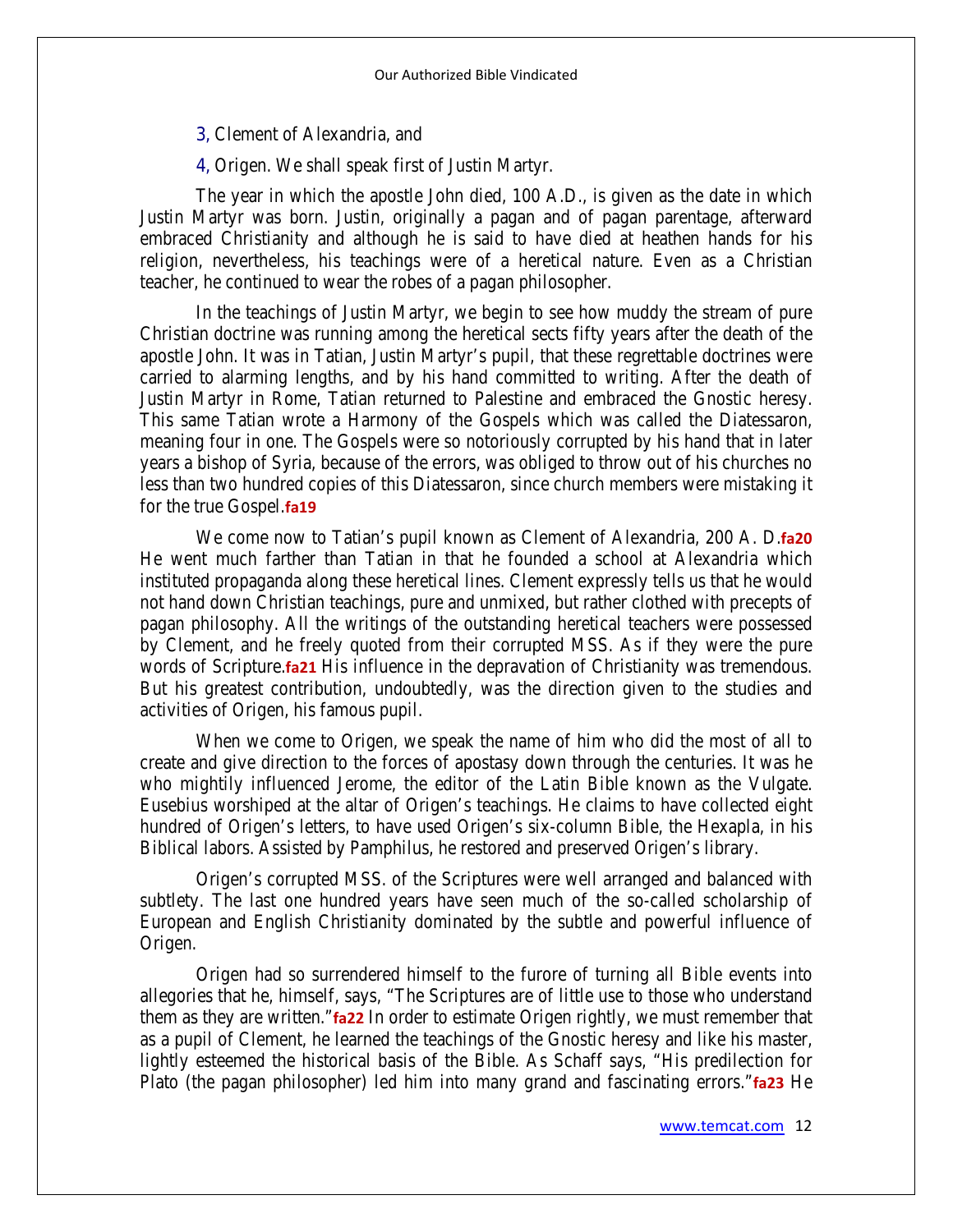made himself acquainted with the various heresies and studied under the heathen Ammonius Saccas, founder of Neo-Platonism.

He taught that the soul existed from eternity before it inhabited the body, and that after death, it migrated to a higher or a lower form of life according to the deeds done in the body; and finally all would return to the state of pure intelligence, only to begin again the same cycle as before. He believed that the devils would be saved, and that the stars and planets had souls, and were, like men, on trial to learn perfection. In fact, he turned the whole law and Gospel into an allegory.

Such was the man who from his day to this has dominated the endeavors of destructive textual critics. One of the greatest results of his life, was that his teachings became the foundation of that system of education called Scholasticism, which guided the colleges of Latin Europe for nearly one thousand years during the Dark Ages.

Origenism flooded the Catholic Church through Jerome, the father of Latin Christianity. "I love... the name of Origen," says the most distinguished theologian of the Roman Catholic Church since 1850, "I will not listen to the notion that so great a soul was lost."**fa24**

A final word from the learned Scrivener will indicate how early and how deep were the corruptions of the sacred manuscripts:

"It is no less true to fact than paradoxical in sound, that the worst corruptions to which the New Testament has ever been subjected, originated within a hundred years after it was composed; that Irenaeus (A. D. 150), and the African Fathers, and the whole Western, with a portion of the Syrian Church, used far inferior manuscripts to those employed by Stunica, or Erasmus, or Stephens thirteen centuries later, when moulding the Textus Receptus."**fa25**

The basis was laid to oppose a mutilated Bible to the true one. How these corruptions found their way down the centuries and reappear in our revised and modern Bibles, the following pages will tell.

## **CHAPTER 2**

#### THE BIBLE ADOPTED BY CONSTANTINE AND THE PURE BIBLE OF THE WALDENSES

CONSTANTINE became emperor of Rome in 312 A.D. A little later he embraced the Christian faith for himself and for his empire. As this so called first Christian emperor took the reins of the civil and spiritual world to bring about the amalgamation of paganism and Christianity, he found three types of manuscripts, or Bibles, vying for supremacy: the Textus Receptus or Constantinopolitan, the Palestinian or Eusebio-Origen, and the Egyptian of Hesychius.**f1** The adherents of each claimed superiority for their manuscript. Particularly was there earnest contention between the advocates of the Textus Receptus and those of the Eusebio-Origen text.**f2**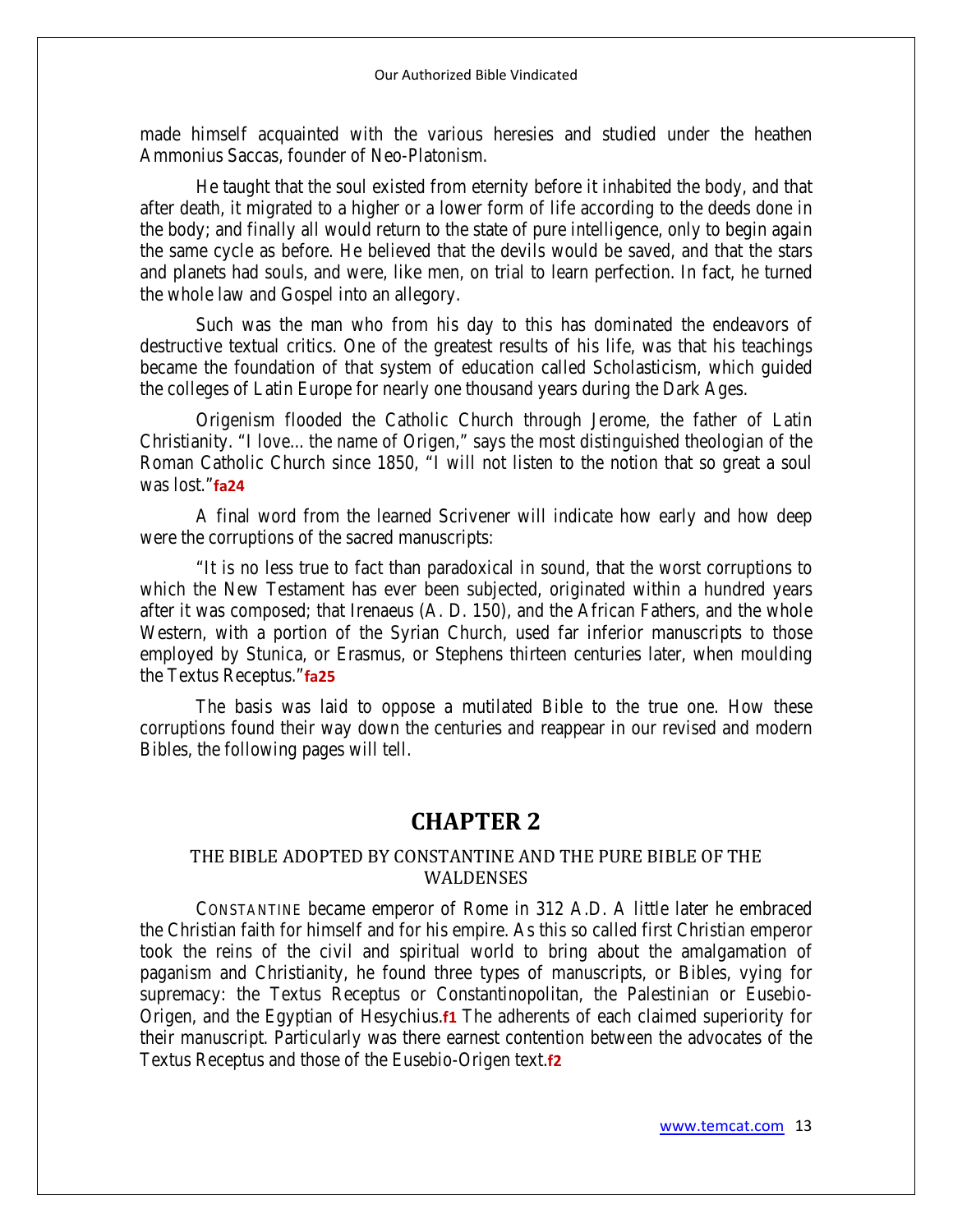The defenders of the Textus Receptus were of the humbler class who earnestly sought to follow the early church. The Eusebio-Origen text was the product of the intermingling of the pure word of God and Greek philosophy in the mind of Origen. It might be called the adaptation of the Word of God to Gnosticism.

As the Emperor Constantine embraced Christianity, it became necessary for him to choose which of these Bibles he would sanction. Quite naturally he preferred the one edited by Eusebius and written by Origen, the outstanding intellectual figure that had combined Christianity with Gnosticism in his philosophy, even as Constantine himself was the political genius that was seeking to unite Christianity with pagan Rome.

Constantine regarded himself as the director and guardian of this anomalous world church, and as such he was responsible for selecting the Bible for the great Christian centers. His predilection was for the type of Bible whose readings would give him a basis for his imperialistic ideas of the great state church, with ritualistic ostentation and unlimited central power. The philosophy of Origen was well suited to serve Constantine's religio-political theocracy.

Eusebius was a great admirer of Origen and a deep student of his philosophy. He had just edited the fifth column of the Hexapla which was Origen's Bible. Constantine chose this, and asked Eusebius to prepare fifty copies for him. Dr. Ira M. Price refers to the transaction as follows:

"Eusebius of Caesarea (260-340), the first church historian, assisted by Pamphilus or vice versa, issued with all its critical marks the fifth column of the Hexapla, with alternative readings from the other columns, for use in Palestine. The Emperor Constantine gave orders that fifty copies of this edition should be prepared for use in the churches."**f3**

The Vaticanus Manuscript (Codex B) and the Sinaiticus Manuscript (Codex Aleph #) belong to the Eusebio-Origen type, and many authorities believe that they were actually two of the fifty copies prepared for Constantine by Eusebius. Dr. Robertson singles out these two manuscripts as possibly two of the fifty Constantine Bibles. He says:

"Constantine himself ordered fifty Greek Bibles from Eusebius, Bishop of Caesarea, for the churches in Constantinople. It is quite possible that Aleph (#) and B are two of these fifty."**f4**

Both these manuscripts were written in Greek, each containing the whole Bible, we think, though parts are missing in them now. The Vatican MS. Is in the Papal Museum at Rome; the Sinaitic MS. is in the Soviet Museum at Moscow, Russia.

Dr. Gregory, a recent scholar in the field of manuscripts, also thinks of them in connection with the fifty. We quote from him:

"This Manuscript (Vaticanus) is supposed, as we have seen, to have come from the same place as the Sinaitic Manuscript. I have said that these two show connections with each other, and that they would suit very well as a pair of the fifty manuscripts written at Caesarea for Constantine the Great."**f5**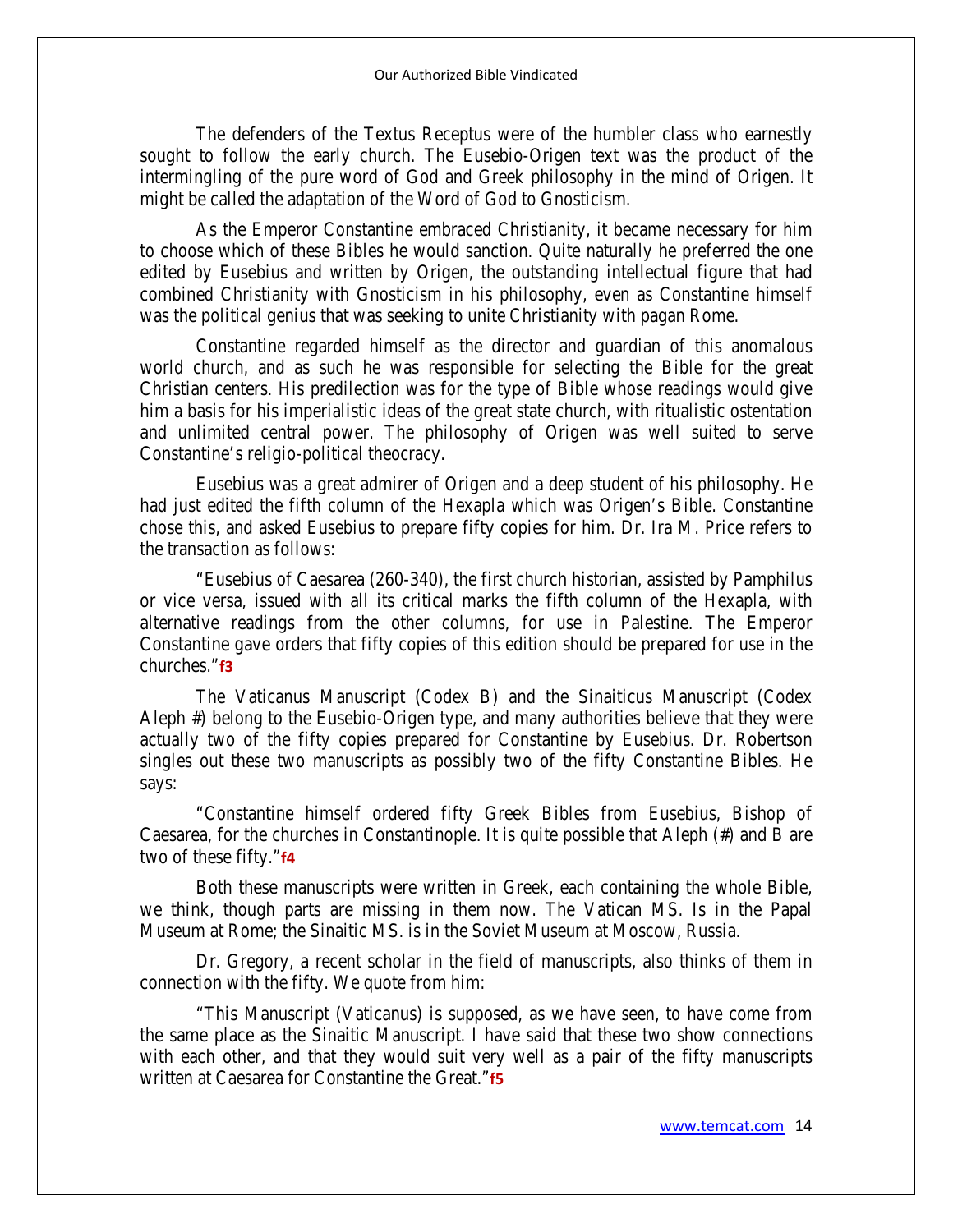The following quotation is given as evidence that the Sinaitic Manuscript was the work of Origen:

"It (Sinaitic MS.) seems to have been at one time at Caesarea; one of the correctors (probably of the seventh century) adds this note at the end of Esdras, (Ezra): 'This Codex was compared with a very ancient exemplar which had been corrected by the hand of the holy martyr Pamphilus (d. 309); which exemplar contained at the end, the subscription in his own hand: "Taken and corrected according to the Hexapla of Origen: Antonius compared it: I, Pamphilus, corrected it"'... The text of Aleph (#) bears a very close resemblance to that of B."**f6**

Two outstanding scholars, Burgon and Miller, thus express their belief that in the Vaticanus and Sinaiticus MSS. we have two of the Bibles prepared by Eusebius for the Emperor:

"Constantine applied to Eusebius for fifty handsome copies, among which it is not improbable that the manuscripts B and Aleph (#) were to be actually found. But even if this is not so, the Emperor would not have selected Eusebius for the order, if that Bishop had not been in the habit of providing copies: and Eusebius in fact carried on the work which he had commenced under his friend Pamphilus, and in which the latter must have followed the path pursued by Origen. Again, Jerome is known to have resorted to this quarter."**f7**

Both admirers and foes of the Vaticanus and Sinaiticus Manuscripts admit and contend that these two Codices are remarkably similar. They are so near together as to compel one to believe that they were of common origin. Dr. Philip Schaff says:

"The Roman editors contend, of course, for the primacy of the Vatican against the Sinaitic MS., but admit that they are not far apart."**f8**

Eusebius, the author of the Vaticanus, was a great admirer of Origen, as noted above, transmitted his views, and preserved and edited his works. Whether or not the Vaticanus and Sinaiticus were actually two of the fifty Bibles furnished by Eusebius for Constantine, at least they belonged to the same family as the Hexapla, the Eusebio-Origen type. So close were the relations of Origen, Eusebius, and Jerome, that Dr. Scrivener says:

"The readings approved by Origen, Eusebius, and Jerome should closely agree."**f9**

It is evident that the so-called Christian Emperor gave to the Papacy his indorsement of the Eusebio-Origen Bible. It was from this type of manuscript that Jerome translated the Latin Vulgate which became the authorized Catholic Bible for all time.

The Latin Vulgate, the Sinaiticus, the Vaticanus, the Hexapla, Jerome, Eusebius, and Origen, are terms for ideas that are inseparable in the minds of those who know. The type of Bible selected by Constantine has held the dominating influence at all times in the history of the Catholic Church. This Bible was different from the Bible of the Waldenses, and, as a result of this difference, the Waldenses were the object of hatred and cruel persecution, as we shall now show. In studying this history, we shall see how it was possible for the pure manuscripts, not only to live, but actually to gain the ascendance in the face of powerful opposition.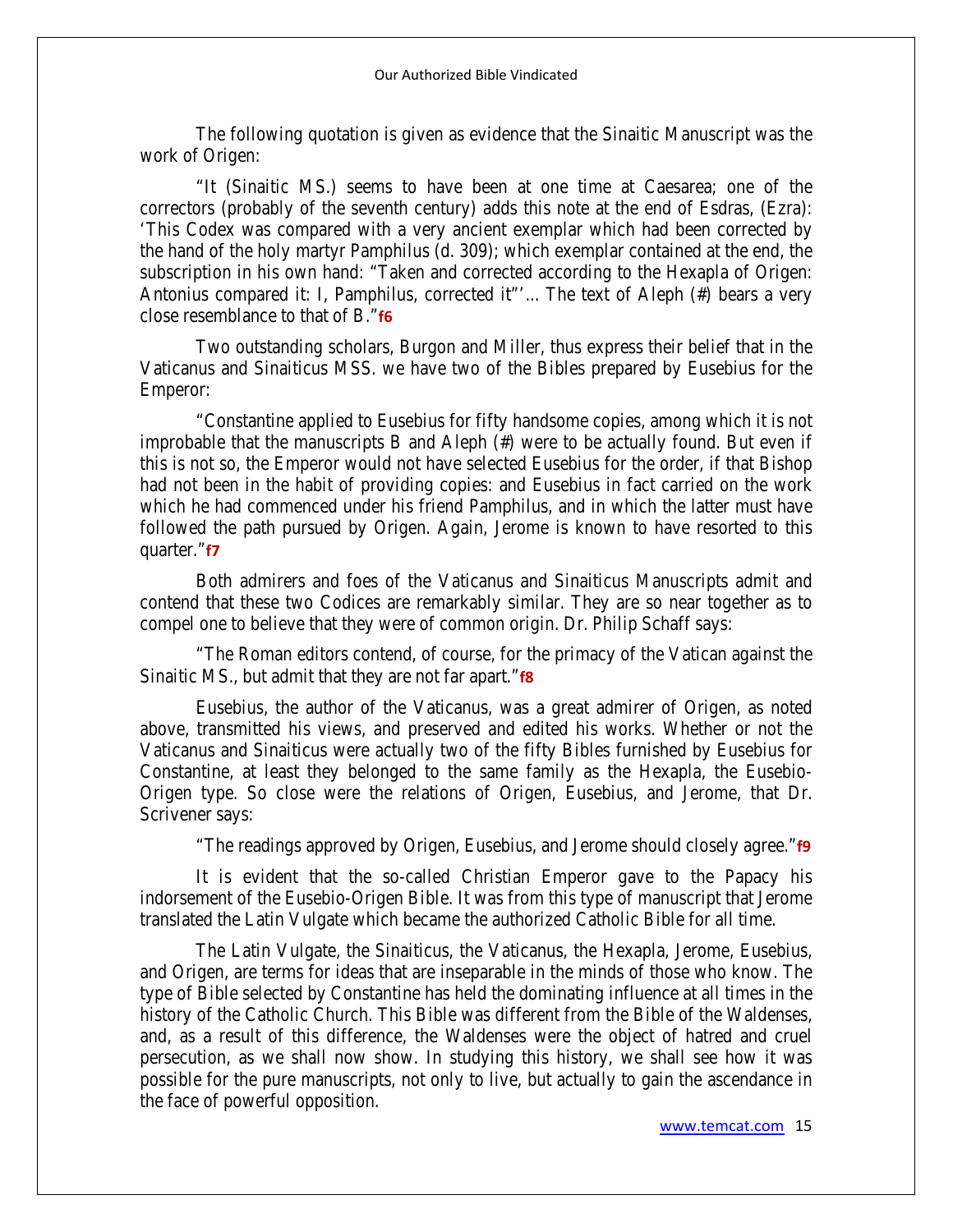## **A CHANNEL OF COMMUNICATION FROM THE CHURCHES IN JUDEA CARRIED PURE MANUSCRIPTS TO THE PRIMITIVE CHRISTIANS IN WESTERN LANDS**

Attentive observers have repeatedly been astonished at the unusual phenomenon exhibited in the meteoric history of the Bible adopted by Constantine. Written in Greek, it was disseminated at a time when Bibles were scarce, owing to the unbridled fury of the pagan emperor, Diocletian. We should naturally think that it would therefore continue long. Such was not the case.

The echo of Diocletian's warfare against the Christians had hardly subsided, when Constantine assumed the imperial purple. Even so far as Great Britain, had the rage of Diocletian penetrated. One would naturally suppose that the Bible which had received the promotion of Constantine, especially when disseminated by that emperor who was the first to show favor to the religion of Jesus, would rapidly have spread everywhere in those days when imperial favor meant everything. The truth is, the opposite was the outcome. It flourished for a short space. The span of one generation sufficed to see it disappear from popular use as if it had been struck by some invisible and withering blast. We turn with amazement to discover the reason for this phenomenon.

This chapter will show that the Textus Receptus was the Bible in possession and use in the Greek Empire, in the countries of Syrian Christianity, in northern Italy, in southern France, and in the British Isles in the second century. This was a full century and more before the Vaticanus and the Sinaiticus saw the light of day.**f10** 

When the apostles of the Roman Catholic Church entered these countries in later centuries they found the people using the Textus Receptus; and it was not without difficulty and a struggle that they were able to displace it and to substitute their Latin Vulgate. This chapter will likewise show that the Textus Receptus belongs to the type of these early apostolic manuscripts that were brought from Judea, and its claim to priority over the Vaticanus and Sinaiticus will be established.

#### **EARLY GREEK CHRISTIANITY — WHICH BIBLE?**

First of all, the Textus Receptus was the Bible of early Eastern Christianity. Later it was adopted as the official text of the Greek Catholic Church. There were local reasons which contributed to this result. But, probably, far greater reasons will be found in the fact that the Received Text had authority enough to become, either in itself or by its translation, the Bible of the great Syrian Church; of the Waldensian Church of northern Italy; of the Gallic Church in southern France; and of the Celtic Church in Scotland and Ireland; as well as the official Bible of the Greek Catholic Church. All these churches, some earlier, some later, were in opposition to the Church of Rome and at a time when the Received Text and these Bibles of the Constantine type were rivals.

They, as represented in their descendants, are rivals to this day. The Church of Rome built on the Eusebio-Origen type of Bible; these others built on the Received Text. Therefore, because they, themselves, believed that the Received Text was the true apostolic Bible, and further, because the Church of Rome arrogated to itself the power to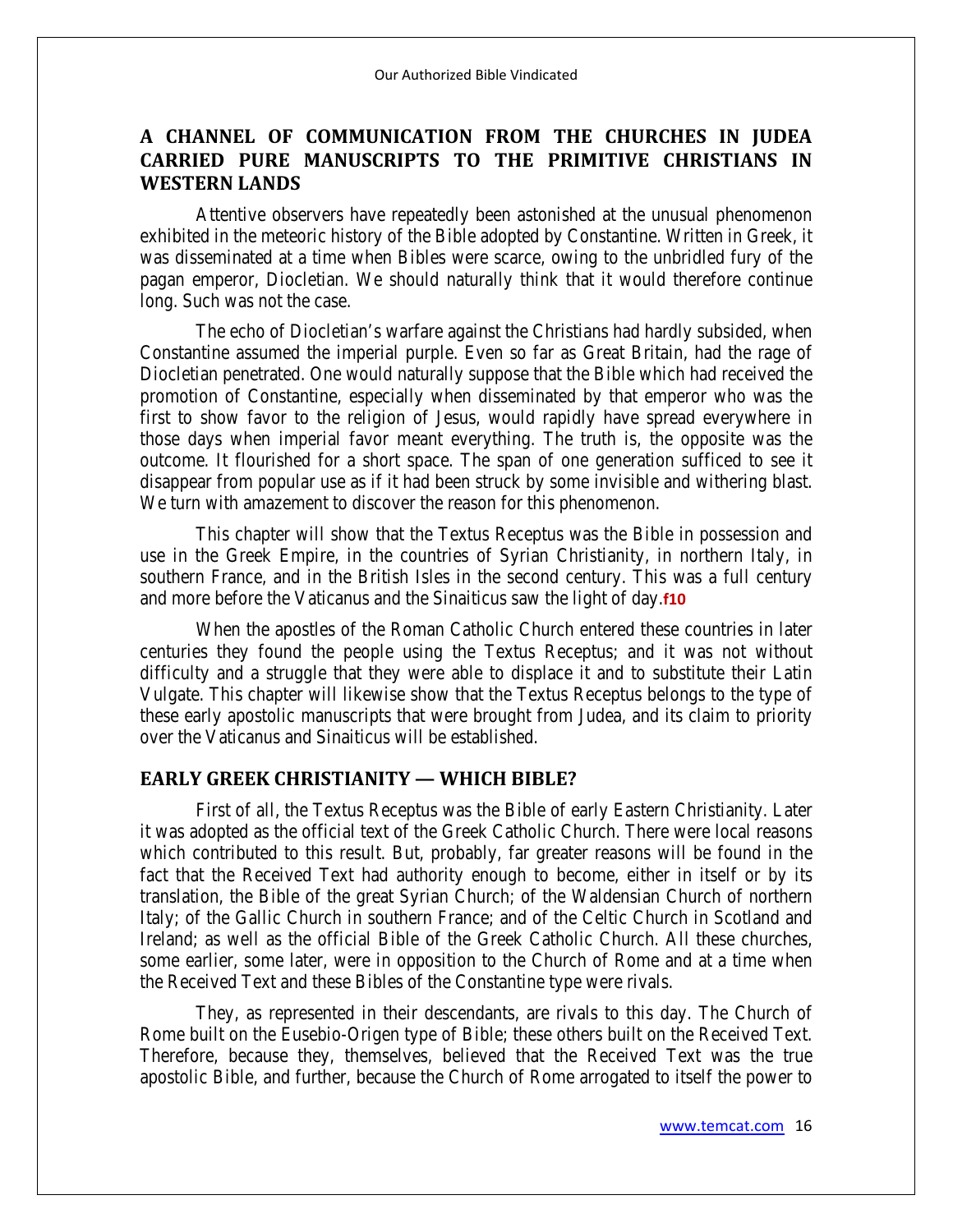choose a Bible which bore the marks of systematic depravation, we have the testimony of these five churches to the authenticity and the apostolicity of the Received Text.

The following quotation from Dr.Hort is to prove that the Received Text was the Greek New Testament of the East. Note that Dr. Hort always calls it the Constantinopolitan or Antiochian text:

"It is no wonder that the traditional Constantinopolitan text, whether formally official or not, was the Antiochian text of the fourth century. It was equally natural that the text recognized at Constantinople should eventually become in practice the standard New Testament of the East."**f11**

#### **EARLY SYRIAN CHRISTIANITY — WHICH BIBLE?**

It was at Antioch, capital of Syria, that the believers were first called Christians. And as time rolled on, the Syrian-speaking Christians could be numbered by the thousands. It is generally admitted, that the Bible was translated from the original languages into Syrian about 150 A.D.**f12** This version is known as the Peshitto (the correct or simple). This Bible even to-day generally follows the Received Text.

One authority tells us that, —

"The Peshitto in our days is found in use amongst the Nestorians, who have always kept it, by the Monophysites on the plains of Syria, the Christians of St. Thomas in Malabar, and by the Maronites, on the mountain terraces of Lebanon."**f14**

Having presented the fact, that the Bible of early Greek Christianity and early Syrian Christianity was not of the Eusebio-Origen or Vaticanus type, but the Received Text, we shall now show that the early Bible of northern Italy, of southern France, and of Great Britain was also the Received Text. The type of Christianity which first was favored, then raised to leadership by Constantine was that of the Roman Papacy. But this was not the type of Christianity that first penetrated Syria, northern Italy, southern France, and Great Britain.**f15** The ancient records of the first believers in Christ in those parts, disclose a Christianity which is not Roman but apostolic. These lands were first penetrated by missionaries, not from Rome, but from Palestine and Asia Minor. And the Greek New Testament, the Received Text they brought with them, or its translation, was of the type from which the Protestant Bibles, as the King James in English, and the Lutheran in German, were translated. We shall presently see that it differed greatly from the Eusebio-Origen Greek New Testament.

#### **EARLY ENGLAND — WHICH BIBLE?**

Onward then pushed those heroic bands of evangelists to England, to southern France, and northern Italy. The Mediterranean was like the trunk of a tree with branches running out to these parts, the roots of the tree being in Judea or Asia Minor, from whence the sap flowed westward to fertilize the distant lands. History does not possess any record of heroism superior to the sacrifices and sufferings of the early Christians in the pagan West.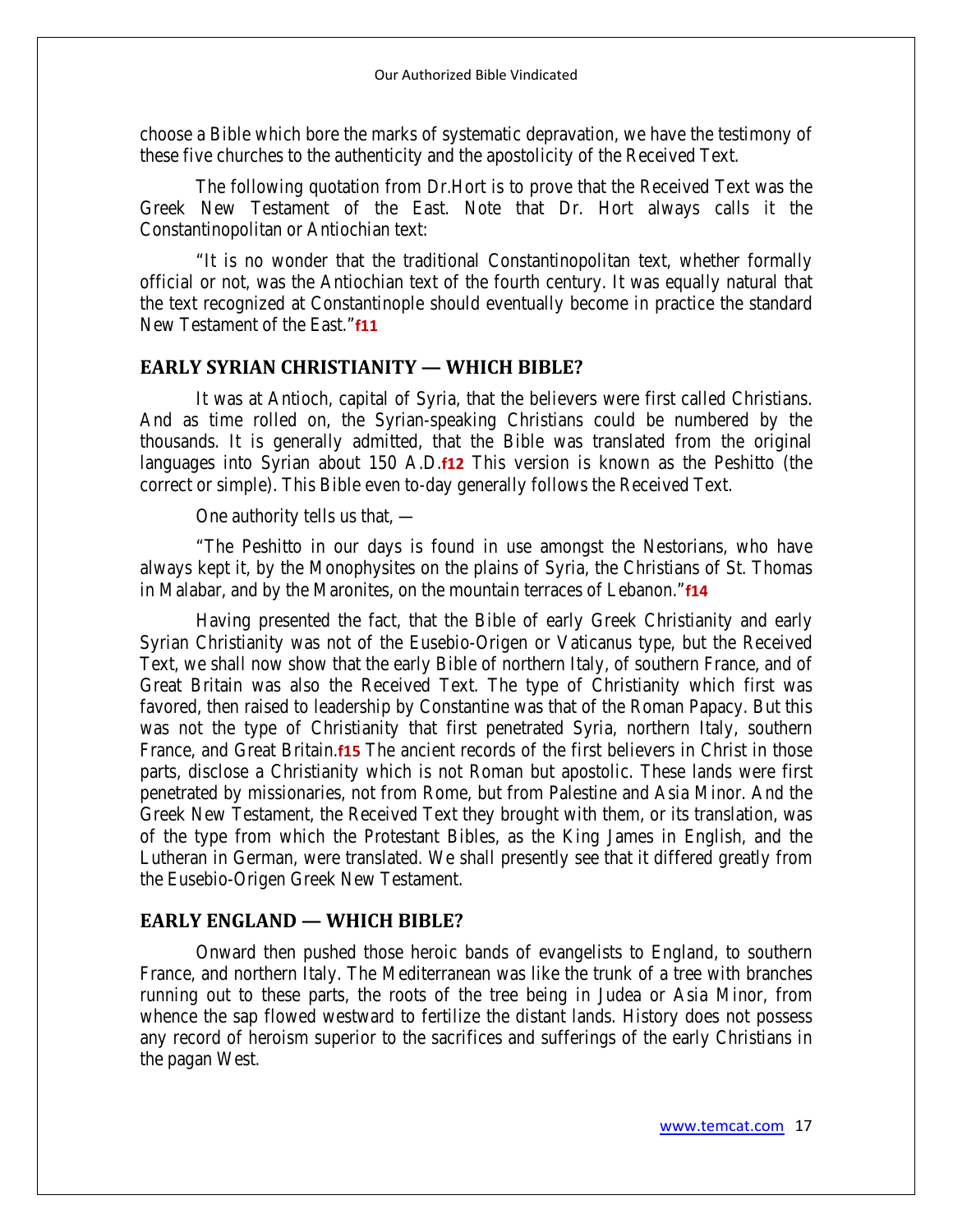The first believers of ancient Britain nobly held their ground when the pagan Anglo-Saxons descended on the land like a flood. Dean Stanley holds it against Augustine, the missionary sent by the Pope in 596 A.D. to convert England, that he treated with contempt the early Christian Britons.**f16** Yes, more, he connived with the Anglo-Saxons in their frightful extermination of that pious people. And after Augustine's death, when those same pagan Anglo-Saxons so terrified the papal leaders in England that they fled back to Rome, it was the British Christians of Scotland who occupied the forsaken fields. It is evident from this that British Christianity did not come from Rome.

Furthermore, Dr. Adam Clarke claims that the examination of Irish customs reveals that they have elements which were imported into Ireland from Asia Minor by early Christians.[18 (sic)] Since Italy, France, and Great Britain were once provinces of the Roman Empire, the first translations of the Bible by the early Christians in those parts were made into Latin. The early Latin translations were very dear to the hearts of these primitive churches, and as Rome did not send any missionaries toward the West before 250 A.D., the early Latin Bibles were well established before these churches came into conflict with Rome. Not only were such translations in existence long before the Vulgate was adopted by the Papacy, and well established, but the people for centuries refused to supplant their old Latin Bibles by the Vulgate. "The old Latin versions were used longest by the western Christians who would not bow to the authority of Rome  $-$  e. g., the Donatists; the Irish in Ireland, Britain, and the Continent; the Albigenses, etc."**f19**

God in His wisdom had invested these Latin versions by His Providence with a charm that outweighed the learned artificiality of Jerome's Vulgate. This is why they persisted through the centuries. A characteristic often overlooked in considering versions, and one that cannot be too greatly emphasized, needs to be pointed out in comparing the Latin Bible of the Waldenses, of the Gauls, and of the Celts with the later Vulgate. To bring before you the unusual charm of those Latin Bibles, I quote from the Forum of June, 1887:

"The old Italic version into the rude Low Latin of the second century held its own as long as Latin continued to be the language of the people. The critical version of Jerome never displaced it, and only replaced it when the Latin ceased to be a living language, and became the language of the learned. The Gothic version of Ulfilas, in the same way, held its own until the tongue in which it was written ceased to exist. Luther's Bible was the first genuine beginning of modern German literature. In Germany, as in England, many critical translations have been made, but they have fallen stillborn from the press. The reason of these facts seems to be this:

"that the languages into which these versions were made, were almost perfectly adapted to express the broad, generic simplicity of the original text. Microscopic accuracy of phrase and classical nicety of expression may be very well for the student in his closet, but they do not represent the human and divine simplicity of the Scriptures to the mass of those for whom the Scriptures were written. To render that, the translator needs not only a simplicity of mind rarely to be found in companies of learned critics, but also a language possessing in some large measure that broad, simple, and generic character which we have seen to belong to the Hebrew and to the Greek of the New Testament. It was partly because the Low Latin of the second century, and the Gothic of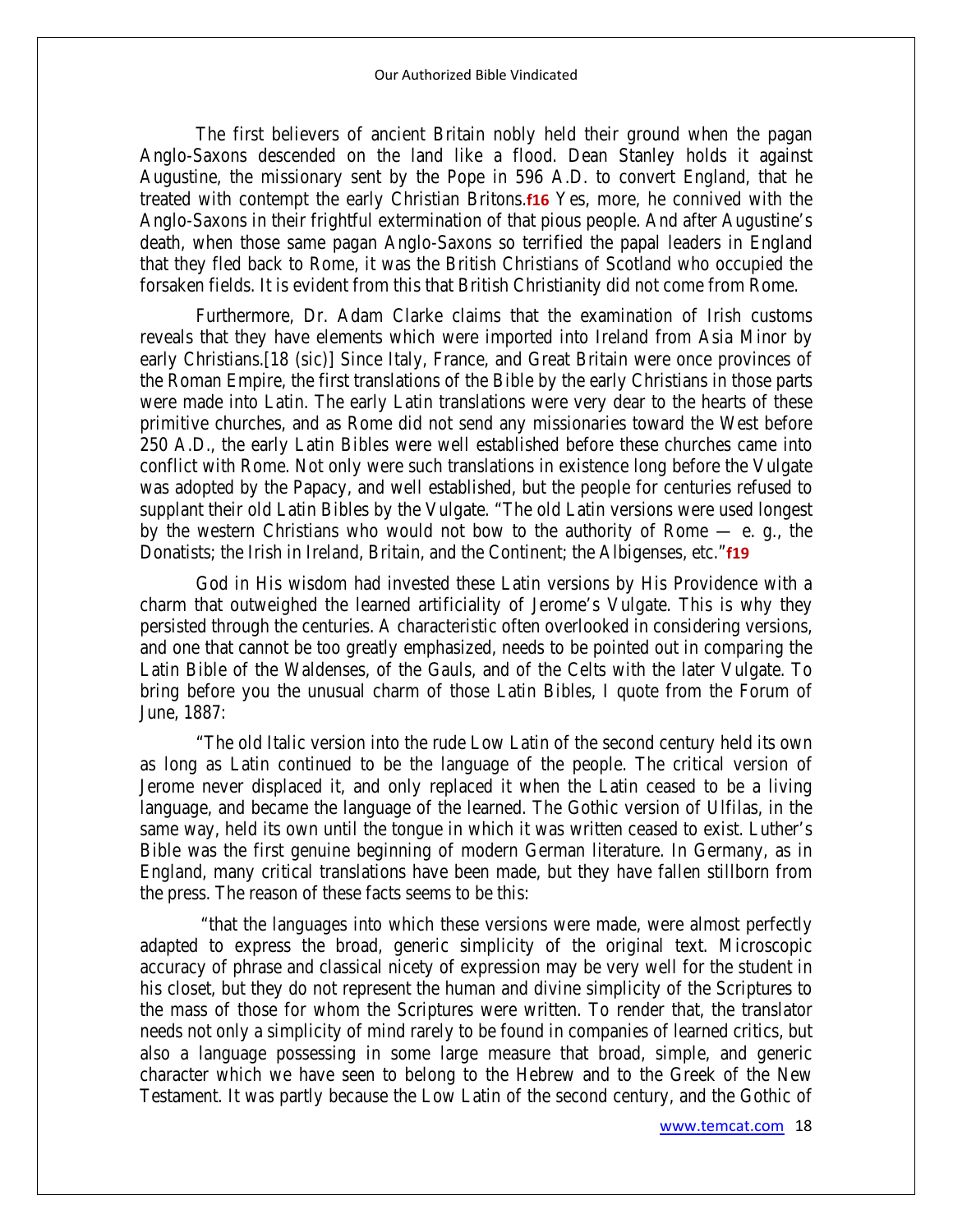Ulfilas, and the rude, strong German of Luther had that character in a remarkable degree, that they were capable of rendering the Scriptures with a faithfulness which guaranteed their permanence."**f20**

For nine hundred years, we are told, the first Latin translations held their own after the Vulgate appeared.**f21** The Vulgate was born about 380 A.D. Nine hundred years later brings us to about 1280 A.D. This accords well with the fact that at the famous Council of Toulouse, 1229 A.D., the Pope gave orders for the most terrible crusade to be waged against the simple Christians of southern France and northern Italy who would not bow to his power. Cruel, relentless, devastating, this war was waged, destroying the Bibles, books, and every vestige of documents to tell the story of the Waldenses and Albigenses.

Since then, some authorities speak of the Waldenses as having as their Bible, the Vulgate. We regret to dispute these claims. But when we consider that the Waldenses were, so to speak, in their mountain fastnesses, on an island in the midst of a sea of nations using the Vulgate, without doubt they knew and possessed the Vulgate; but the Italic, the earlier Latin, was their own Bible, the one for which they lived and suffered and died. Moreover, to the east was Constantinople, the center of Greek Catholicism, whose Bible was the Received Text; while a little farther east, was the noble Syrian Church which also had the Received Text. In touch with these, northern Italy could easily verify her text. It is very evident that the Latin Bible of early British Christianity not only was not the Latin Bible of the Papacy, that is, the Vulgate, but it was at such variance with the Vulgate as to engender strife.

The following quotation from Dr. Von Dobschutz will verify these two facts:

"When Pope Gregory found some Anglo-Saxon youths at the slave market of Rome and perceived that in the North there was still a pagan nation to be baptized, he sent one of his monks to England, and this monk, who was Saint Augustine, took with him the Bible and introduced it to the Anglo-Saxons, and one of his followers brought with him from Rome pictures showing the Biblical history, and decorated the walls of the church in the monastery of Wearmouth. We do not enter here into the difficult question of the relations between this newly founded Anglo-Saxon church and the old Iro-Scottish church. Differences of Bible text had something to do with the pitiful struggles which arose between the churches and ended in the devastation of the older one."**f22**

Famous in history among all centers of Bible knowledge and Bible Christianity was Iona, on the little island of Hy, off the northwest coast of Scotland. Its most historic figure was Columba. Upon this island rock, God breathed out His Holy Spirit and from this center, to the tribes of northern Europe. When Rome awoke to the necessity of sending out missionaries to extend her power, she found Great Britain and northern Europe already professing a Christianity whose origin could be traced back through Iona to Asia Minor. About 600 A.D. Rome sent missionaries to England and to Germany, to bring these simple Bible Christians under her dominion, as much as to subdue the pagans. D'Aubigne has furnished us this picture of Iona and her missions:

"D'Aubigne says that Columba esteemed the cross of Christ higher than the royal blood which flowed in his veins, and that *precious manuscripts were brought to Iona,*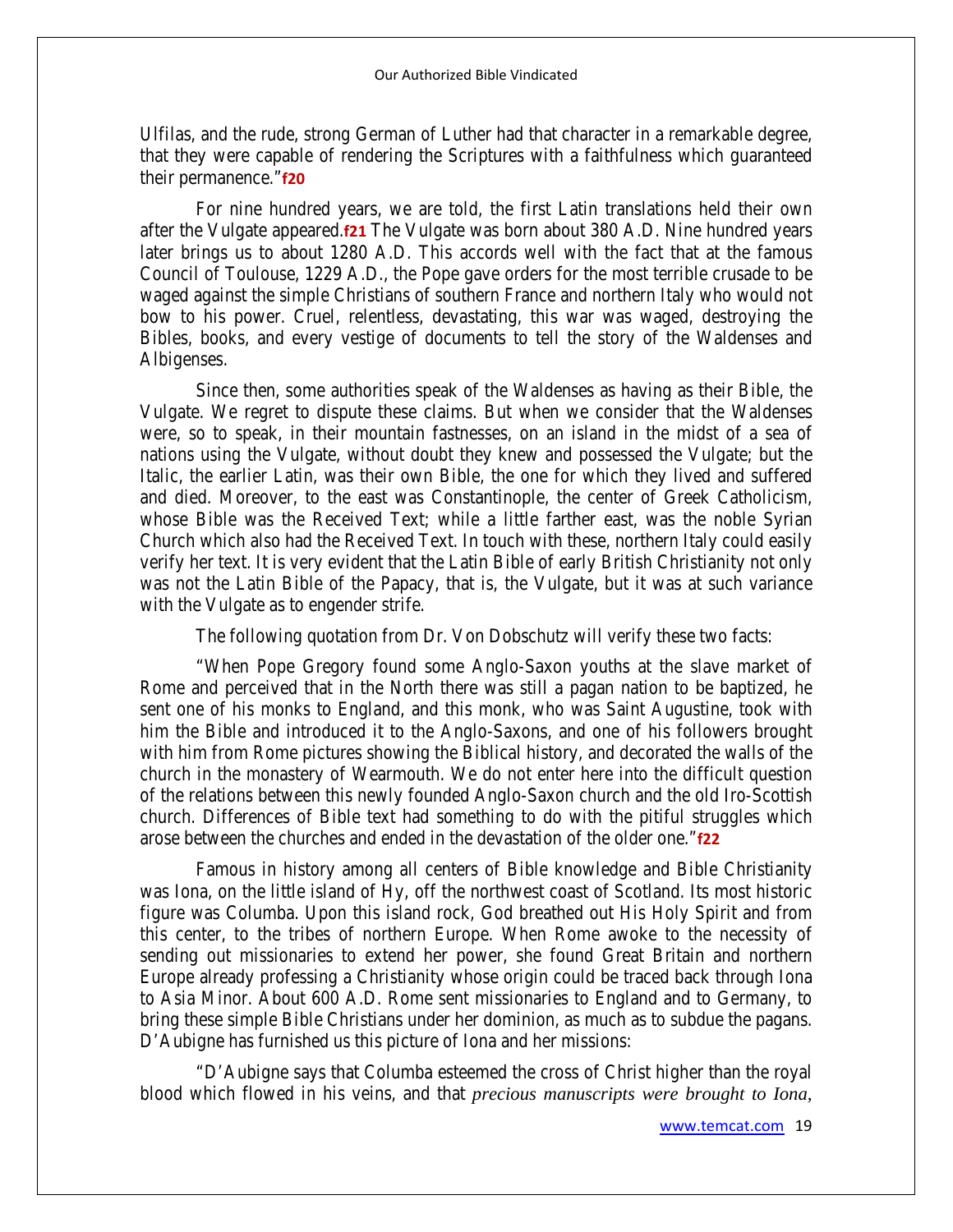where a theological school was founded and the Word was studied. 'Erelong a missionary spirit breathed over this ocean rock, so justly named "the light of the Western world."' British missionaries carried the light of the gospel to the Netherlands, France, Switzerland, Germany, yea, even into Italy, and did more for the conversion of central Europe than the half-enslaved Roman Church."**f23**

#### **EARLY FRANCE — WHICH BIBLE?**

In southern France, when in 177 A.D. the Gallic Christians were frightfully massacred by the heathen, a record of their suffering was drawn up by the survivors and sent, not to the Pope of Rome, but to their brethren in Asia Minor.**f24** Milman claims that the French received their Christianity from Asia Minor.

These apostolic Christians in southern France were undoubtedly those who gave effective help in carrying the Gospel to Great Britain.**f25** And as we have seen above, there was a long and bitter struggle between the Bible of the British Christians and the Bible which was brought later to England by the missionaries of Rome. And as there were really only two Bibles, — the official version of Rome, and the Received Text, we may safely conclude that the Gallic (or French) Bible, as well as the Celtic (or British), were the Received Text. Neander claims, as follows, that the first Christianity in England, came not from Rome, but from Asia Minor, probably through France:

"But the peculiarity of the later British church is evidence against its origin from Rome; for in many ritual matters it departed from the usage of the Romish Church, and agreed much more nearly with the churches of Asia Minor. It withstood, for a long time, the authority of the Romish Papacy. This circumstance would seem to indicate, that the Britons had received their Christianity, either immediately, or through Gaul, from Asia Minor, — a thing quite possible and easy, by means of the commercial intercourse. The later Anglo-Saxons, who opposed the spirit of ecclesiastical independence among the Britons, and endeavored to establish the church supremacy of Rome, were uniformly inclined to trace back the church establishments to a Roman origin; from which effort many false legends as well as this might have arisen."**f26**

#### **THE WALDENSES IN NORTHERN ITALY — WHICH BIBLE?**

That the messengers of God who carried manuscripts from the churches of Judea to the churches of northern Italy and so on, brought to the forerunners of the Waldenses a Bible different from the Bible of Roman Catholicism, I quote the following:

"The method which Allix has pursued, in his History of the Churches of Piedmont, is to show that in the ecclesiastical history of every century, from the fourth century, which he considers a period early enough for the enquirer after apostolical purity of doctrine, there are clear proofs that doctrines, unlike those which the Romish Church holds, and conformable to the belief of the Waldensian and Reformed Churches, were maintained by theologians of the north of Italy down to the period, when the Waldenses first came into notice. Consequently the opinions of the Waldenses were not new to Europe in the eleventh or twelfth centuries, and there is nothing improbable in the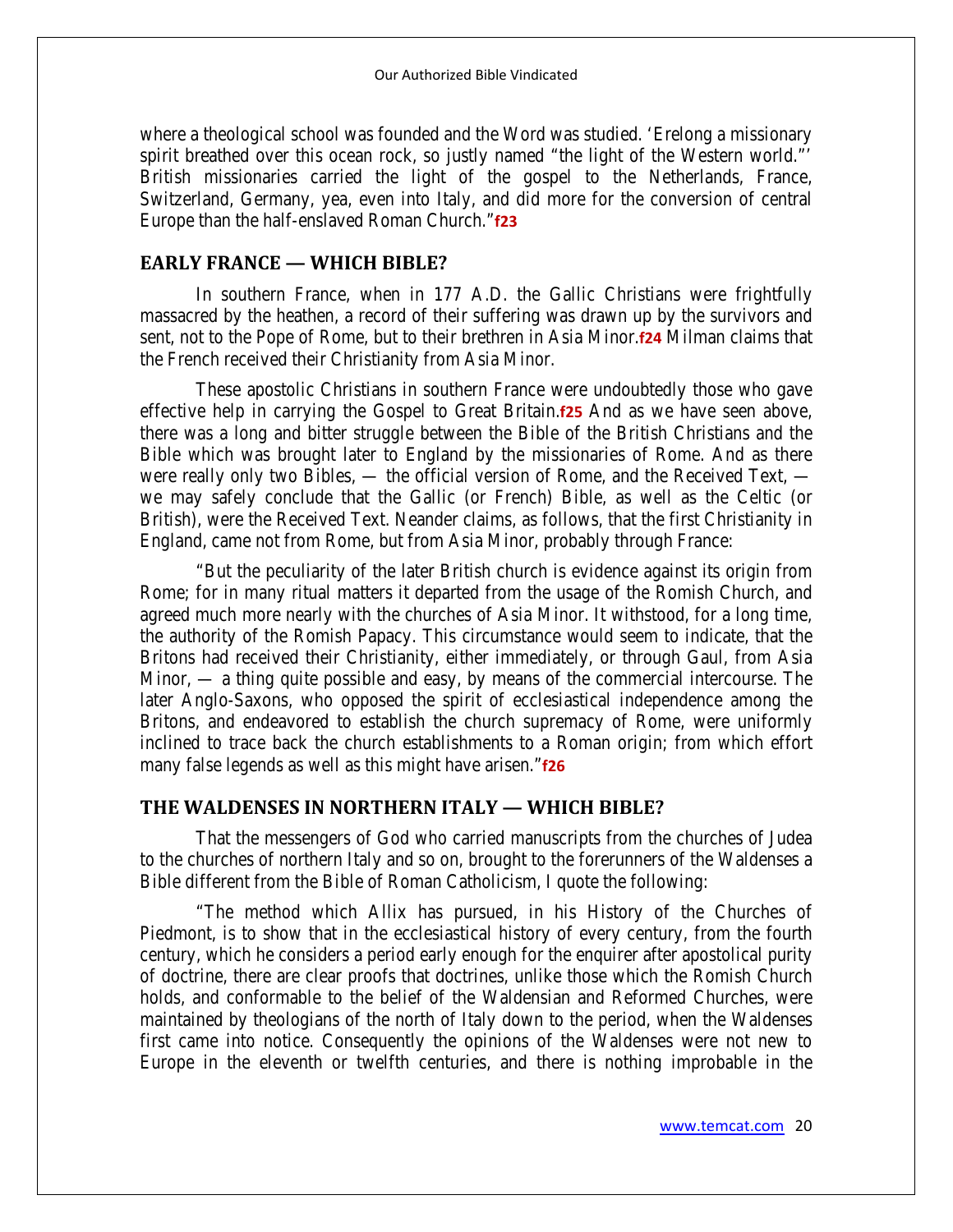tradition, that the Subalpine Church persevered in its integrity in an uninterrupted course from the first preaching of the Gospel in the valleys."**f27**

There are many earlier historians who agree with this view.**f28** It is held that the pre-Waldensian Christians of northern Italy could not have had doctrines purer than Rome unless their Bible was purer than Rome's; that is, was not of Rome's falsified manuscripts.**f29**

It is inspiring to bring to life again the outstanding history of an authority on this point. I mean Leger. This noble scholar of Waldensian blood was the apostle of his people in the terrible massacres of 1655, and labored intelligently to preserve their ancient records. His book, the "General History of the Evangelical Churches of the Piedmontese Valleys," published in French in 1669, and called "scarce" in 1825, is the prized object of scholarly searchers. It is my good fortune to have that very book before me. Leger, when he calls Olivetan's French Bible of 1537 "entire and pure," says:

"I say 'pure' because all the ancient exemplars, which formerly were found among the papists, were full of falsifications, which caused Beza to say in his book on Illustrious Men, in the chapter on the Vaudois, that one must confess it was by means of the Vaudois of the Valleys that France today has the Bible in her own language. This godly man, Olivetan, in the preface of his Bible, recognizes with thanks to God, that since the time of the apostles, or their immediate successors, the torch of the gospel has been lit among the Vaudois (or the dwellers in the Valleys of the Alps, two terms which mean the same), and has never since been extinguished."**f30**

The Waldenses of northern Italy were foremost among the primitive Christians of Europe in their resistance to the Papacy. They not only sustained the weight of Rome's oppression but they were successful in retaining the torch of truth until the Reformation took it from their hands and held it aloft to the world. Veritably they fulfilled the prophecy in Revelation concerning the church which fled into the wilderness where she hath a place prepared of God. <661206>Revelation 12:6, 14. They rejected the mysterious doctrines, the hierarchal priesthood and the worldly titles of Rome, while they clung to the simplicity of the Bible.

The agents of the Papacy have done their utmost to calumniate their character, to destroy the records of their noble past, and to leave no trace of the cruel persecution they underwent. They went even farther, — they made use of words written against ancient heresies to strike out the name of the heretics and fill the blank space by inserting the name of the Waldenses. Just as if, in a book written to record the lawless deeds of some bandit, like Jesse James, his name should be stricken out and the name of Abraham Lincoln substituted. The Jesuit Gretser, in a book written against the heretics of the twelfth and thirteenth centuries, put the name Waldenses at the point where he struck out the name of these heretics.**f31** Nevertheless, we greet with joy the history of their great scholars who were ever a match for Rome.

In the fourth century, Helvidius, a great scholar of northern Italy, accused Jerome, whom the Pope had empowered to form a Bible in Latin for Catholicism, with using corrupt Greek manuscripts.**f32** How could Helvidius have accused Jerome of employing corrupt Greek MSS. If Helvidius had not had the pure Greek manuscripts? And so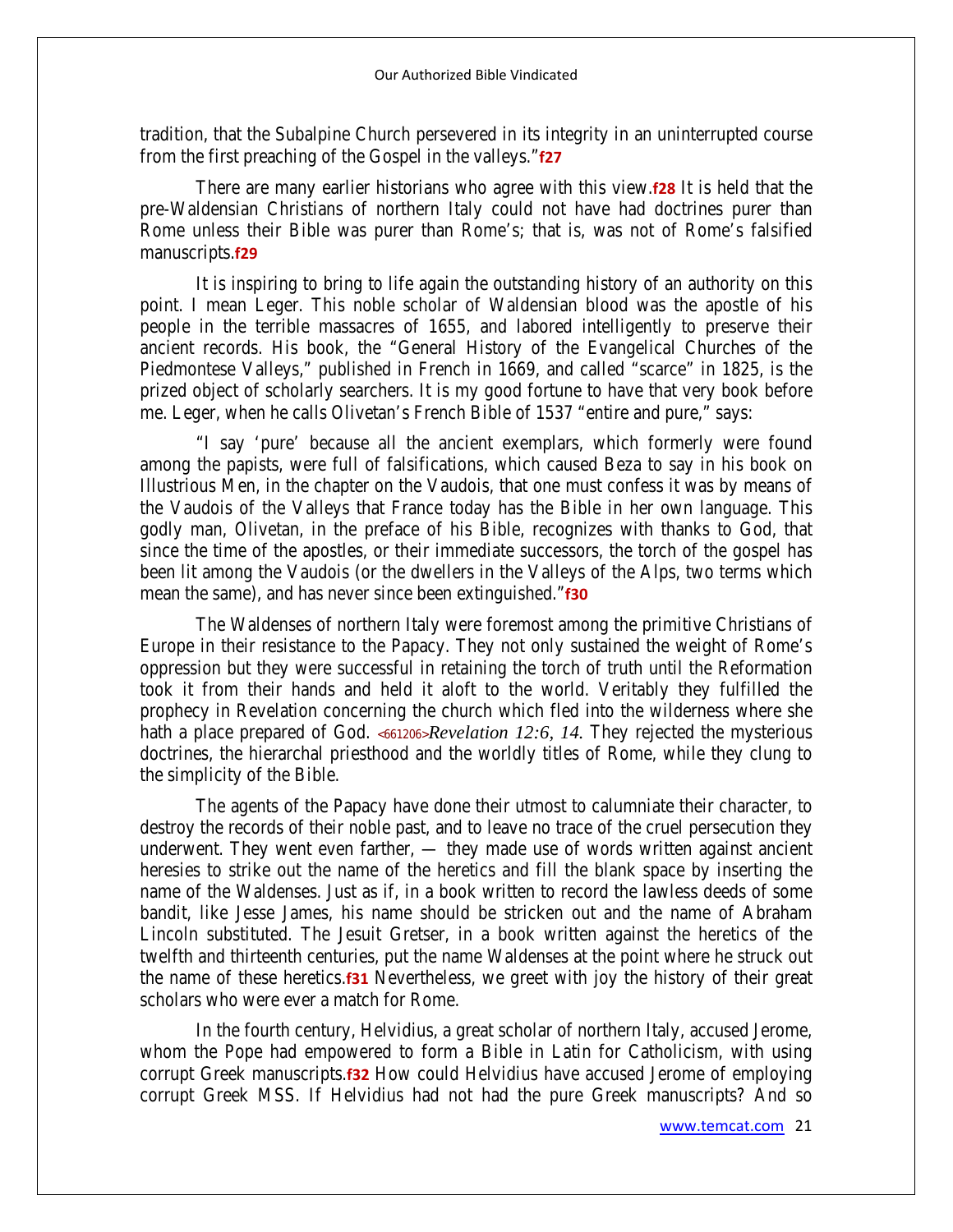learned and so powerful in writing and teaching was Jovinian, the pupil of Helvidius, that it demanded three of Rome's most famous fathers — Augustine, Jerome, and Ambrose — to unite in opposing Jovinian's influence. Even then, it needed the condemnation of the Pope and the banishment of the Emperor to prevail. But Jovinian's followers lived on and made the way easier for Luther.

History does not afford a record of cruelty greater than that manifested by Rome toward the Waldenses. It is impossible to write fully the inspiring history of this persecuted people, whose origin goes back to apostolic days and whose history is ornamented with stories of gripping interest. Rome has obliterated the records. Dr. DeSanctis, many years a Catholic official at Rome, some time official Censor of the Inquisition and later a convert to Protestantism, thus reports the conversation of a Waldensian scholar as he points out to others the ruins of Palatine Hill, Rome:

"'See,' said the Waldensian, 'a beautiful monument of ecclesiastical antiquity. These rough materials are the ruins of the two great Palatine libraries, one Greek and the other Latin, where the precious manuscripts of our ancestors were collected, and which Pope Gregory I, called the Great, caused to be burned.'"**f33**

The destruction of Waldensian records beginning about 600 A.D. by Gregory I, was carried through with thoroughness by the secret agents of the Papacy.

"It is a singular thing," says Gilly, "that the destruction or rapine, which has been so fatal to Waldensian documents, should have pursued them even to the place of security, to which all, that remained, were consigned by Morland, in 1658, the library of the University of Cambridge. The most ancient of these relics were ticketed in seven packets, distinguished by letters of the alphabet, from A to G. The whole of these were missing when I made inquiry for them in 1823."**f34**

#### **ANCIENT DOCUMENTS OF THE WALDENSES**

There are modern writers who attempt to fix the beginning of the Waldenses from Peter Waldo, who began his work about 1175. This is a mistake. The historical name of this people as properly derived from the valleys where they lived, is Vaudois. Their enemies, however, ever sought to date their origin from Waldo. Waldo was an agent, evidently raised up of God to combat the errors of Rome. Gilly, who made extensive research concerning the Waldenses, pictures Waldo in his study at Lyon, France, with associates, a committee, "like the translators of our own Authorized Version."**f35**  Nevertheless the history of the Waldenses, or Vaudois, begins centuries before the days of Waldo.

There remains to us in the ancient Waldensian language, "The Noble Lesson" (La Nobla Leycon), written about the year 1100 A.D., which assigns the first opposition of the Waldenses to the Church of Rome to the days of Constantine the Great, when Sylvester was Pope. This may be gathered from the following extract:

"All the Popes, which have been from Sylvester to the present time." (Que tuit li papa, que foron de Silvestre en tro en aquest.)**f36**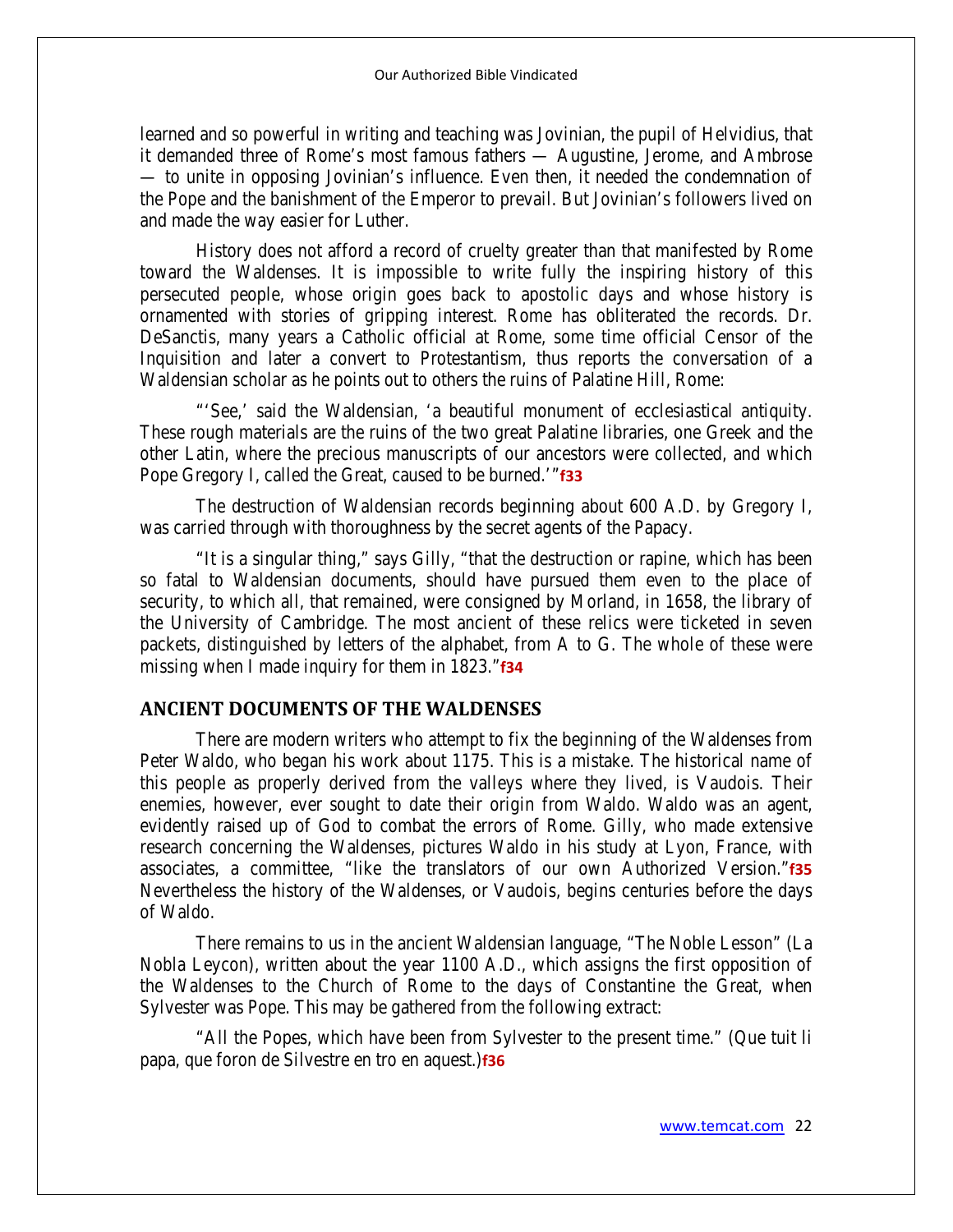Thus when Christianity, emerging from the long persecutions of pagan Rome, was raised to imperial favor by the Emperor Constantine, the Italic Church in northern Italy — later the Waldenses — is seen standing in opposition to papal Rome. Their Bible was of the family of the renowned Itala. It was that translation into Latin which represents the Received Text. Its very name "Itala" is derived from the Italic district, the regions of the Vaudois. Of the purity and reliability of this version, Augustine, speaking of different Latin Bibles (about 400 A.D.) says:

"Now among translations themselves the Italian (Itala) is to be preferred to the others, for it keeps closer to the words without prejudice to clearness of expression."**f37**

The old Waldensian liturgy which they used in their services down through the centuries contained "texts of Scripture of the ancient Version called the Italick."**f38**

The Reformers held that the Waldensian Church was formed about 120 A.D., from which date on, they passed down from father to son the teachings they received from the apostles.**f39** The Latin Bible, the Italic, was translated from the Greek not later than 157 A.D.**f40** We are indebted to Beza, the renowned associate of Calvin, for the statement that the Italic Church dates from 120 A.D. From the illustrious group of scholars which gathered round Beza, 1590 A.D., we may understand how the Received Text was the bond of union between great historic churches. As the sixteenth century is closing, we see in the beautiful Swiss city of Geneva, Beza, an outstanding champion of Protestantism, the scholar Cyril Lucar, later to become the head of the Greek Catholic Church, and Diodati, also a foremost scholar. As Beza astonishes and confounds the world by restoring manuscripts of that Greek New Testament from which the King James is translated, Diodati takes the same and translates into Italian a new and famous edition, adopted and circulated by the Waldenses.**f41** 

Leger, the Waldensian historian of his people, studied under Diodati at Geneva. He returned as pastor to the Waldenses and led them in their flight from the terrible massacre of 1655.**f42** He prized as his choicest treasure the Diodati Bible, the only worldly possession he was able to preserve. Cyril Lucar hastened to Alexandria where Codex A, the Alexandrian Manuscript, is lying, and laid down his life to introduce the Reformation and the Reformers' pure light regarding the books of the Bible.

At the same time another group of scholars, bitterly hostile to the first group, were gathered at Rheims, France. There the Jesuits, assisted by Rome and backed by all the power of Spain, brought forth an English translation of the Vulgate. In its preface they expressly declared that the Vulgate had been translated in 1300 into Italian and in 1400 into French, "the sooner to shake out of the deceived people's hands, the false heretical translations of a sect called Waldenses." This proves that Waldensian Versions existed in 1300 and 1400. It was the Vulgate, Rome's corrupt Scriptures against the Received Text — the New Testament of the apostles, of the Waldenses, and of the Reformers.

That Rome in early days corrupted the manuscripts while the Italic Church handed them down in their apostolic purity, Allix, the renowned scholar, testifies. He reports the following as Italic articles of faith: "They receive only, saith he, what is written in the Old and New Testament. They say, that the Popes of Rome, and other priests, have depraved the Scriptures by their doctrines and glosses."**f43**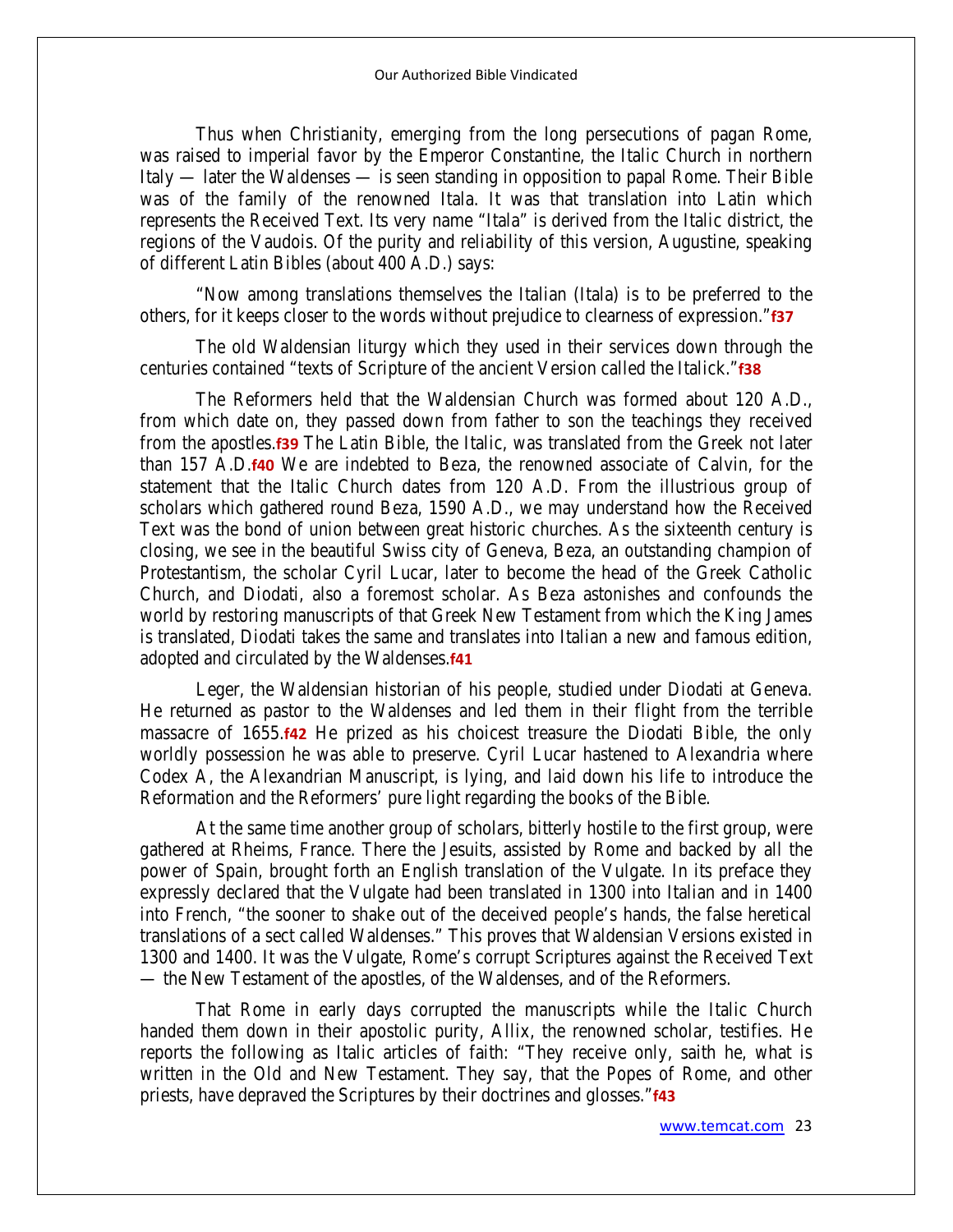It is recognized that the Itala was translated from the Received Text (Syrian, Hort calls it) ; that the Vulgate is the Itala with the readings of the Received Text removed.**f44**

#### **WALDENSIAN BIBLES**

Four Bibles produced under Waldensian influence touched the history of Calvin: namely, a Greek, a Waldensian vernacular, a French, and an Italian. Calvin himself was led to his great work by Olivetan, a Waldensian. Thus was the Reformation brought to Calvin, that brilliant student of the Paris University. Farel, also a Waldensian, besought him to come to Geneva and open up a work there. Calvin felt that he should labor in Paris. According to Leger, Calvin recognized a relationship to the Calvins of the valley of St. Martin, one of the Waldensian Valleys.**f45**

Finally, persecution at Paris and the solicitation of Farel caused Calvin to settle at Geneva, where, with Beza, he brought out an edition of the Textus Receptus, — the one the author now uses in his college class rooms, as edited by Scrivener. Of Beza, Dr. Edgar says that he "astonished and confounded the world" with the Greek manuscripts he unearthed. This later edition of the Received Text is in reality a Greek New Testament brought out under Waldensian influence. Unquestionably, the leaders of the Reformation, German, French, and English, were convinced that the Received Text was the genuine New Testament, not only by its own irresistible history and internal evidence, but also because it matched with the Received Text which in Waldensian form came down from the days of the apostles.

The other three Bibles of Waldensian connection were due to three men who were at Geneva with Calvin, or, when he died, with Beza, his successor, namely, Olivetan, Leger, and Diodati. How readily the two streams of descent of the Received Text, through the Greek East and the Waldensian West, ran together, is illustrated by the meeting of the Olivetan Bible and the Received Text.

Olivetan, one of the most illustrious pastors of the Waldensian Valleys, a relative of Calvin, according to Leger,**f46** and a splendid student, translated the New Testament into French. Leger bore testimony that the Olivetan Bible, which accorded with the Textus Receptus, was unlike the old manuscripts of the Papists, because they were full of falsification. Later, Calvin edited a second edition of the Olivetan Bible. The Olivetan in turn became the basis of the Geneva Bible in English, which was the leading version in England in 1611 when the King James appeared.

Diodati, who succeeded Beza in the chair of Theology at Geneva, translated the Received text into Italian. This version was adopted by the Waldenses, although there was in use at that time a Waldensian Bible in their own peculiar language. This we know because Sir Samuel Morland, under the protection of Oliver Cromwell, received from Leger the Waldensian New Testament which now lies in Cambridge University library. After the devastating massacre of the Waldenses in 1655, Leger felt that he should collect and give into the hands of Sir Samuel Morland as many pieces of the ancient Waldensian literature as were available.

It is interesting to trace back the Waldensian Bible which Luther had before him when he translated the New Testament. Luther used the Tepl Bible, named from Tepl,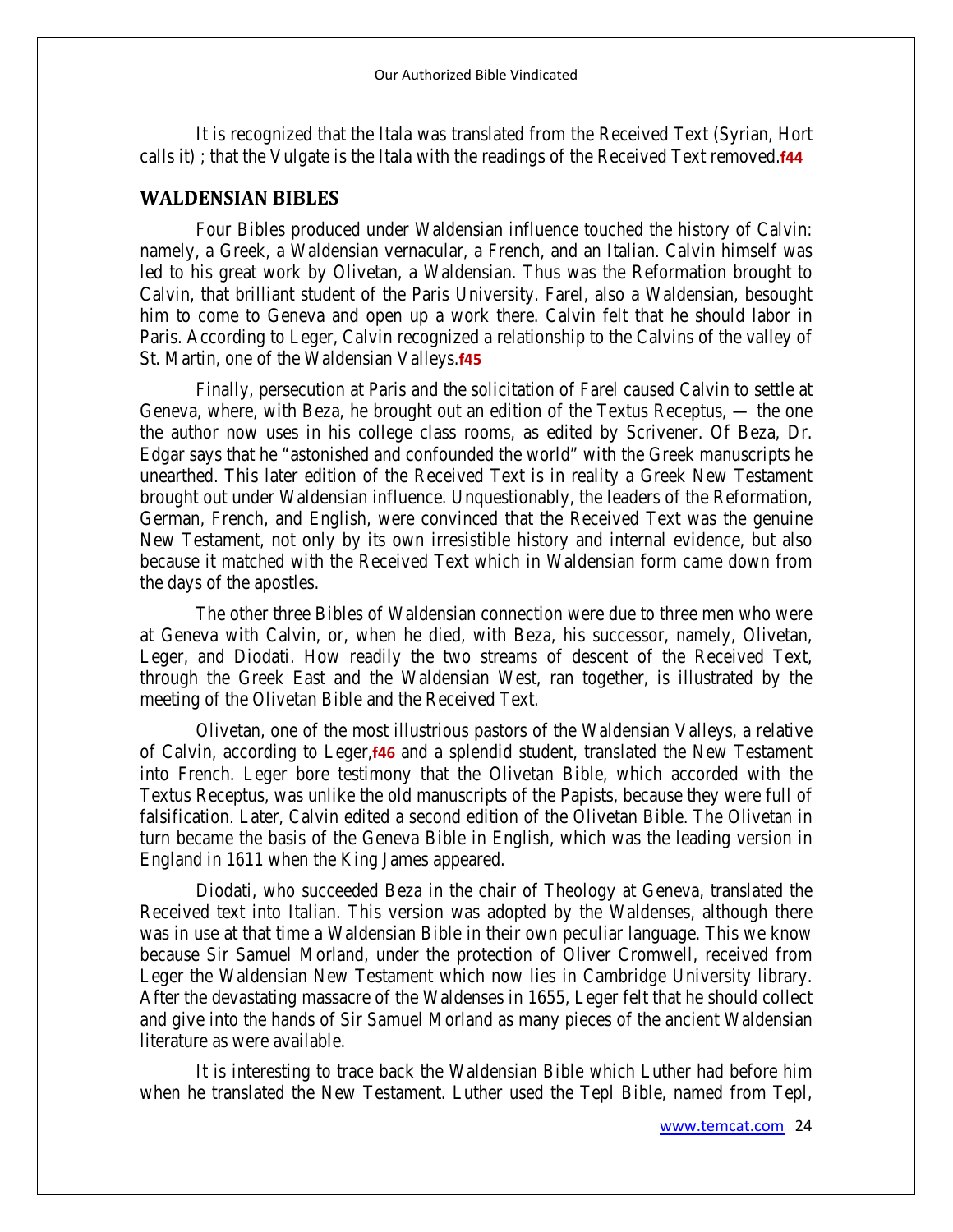Bohemia. This Tepl manuscript represented a translation of the Waldensian Bible into the German which was spoken before the days of the Reformation.**f47** Of this remarkable manuscript, Comba says:

"When the manuscript of Tepl appeared, the attention of the learned was aroused by the fact that the text it presents corresponds word for word with that of the first three editions of the ancient German Bible. Then Louis Keller, an original writer, with the decided opinions of a layman and versed in the history of the sects of the Middle Ages, declared the Tepl manuscript to be Waldensian. Another writer, Hermann Haupt, who belongs to the old Catholic party, supported his opinion vigorously."**f48**

From Comba we also learn that the Tepl manuscript has an origin different from the version adopted by the Church of Rome; that it seems to agree rather with the Latin versions anterior to Jerome, the author of the Vulgate; and that Luther followed it in his translation, which probably is the reason why the Catholic Church reproved Luther for following the Waldenses.**f49** Another peculiarity is its small size, which seems to single it out as one of those little books which the Waldensian evangelists carried with them hidden under their rough cloaks.**f50** We have, therefore, an indication of how much the Reformation under Luther as well as Luther's Bible owed to the Waldenses.

Waldensian influence, both from the Waldensian Bibles and from Waldensian relationships, entered into the King James translation of 1611. Referring to the King James translators, one author speaks thus of a Waldensian Bible they used:

"It is known that among modern versions they consulted was an Italian, and though no name is mentioned, there cannot be room for doubt that it was the elegant translation made with great ability from the original Scriptures by Giovanni Diodati, which had only recently (1607) appeared at Geneva."**f51**

It is therefore evident that the translators of 1611 had before them four Bibles which had come under Waldensian influence: the Diodati in Italian, the Olivetan in French, the Lutheran in German, and the Genevan in English. We have every reason to believe that they had access to at least six Waldensian Bibles written in the old Waldensian vernacular.

Dr. Nolan, who had already acquired fame for his Greek and Latin scholarship, and researches into Egyptian chronology, and was a lecturer of note, spent twenty-eight years to trace back the Received Text to its apostolic origin. He was powerfully impressed to examine the history of the Waldensian Bible. He felt certain that researches in this direction would demonstrate that the Italic New Testament, or the New Testament of those primitive Christians of northern Italy whose lineal descendants the Waldenses were, would turn out to be the Received Text. He says:

[www.temcat.com](http://www.temcat.com/) 25 "The author perceived, without any labor of inquiry, that it derived its name from that diocese, which has been termed the Italick, as contradistinguished from the Roman. This is a supposition, which receives a sufficient confirmation from the fact, — that the principal copies of that version have been preserved in that diocese, the metropolitan church of which was situated in Milan. The circumstance is at present mentioned, as the author thence formed a hope, that some remains of the primitive Italick version might be found in the early translations made by the Waldenses, who were the lineal descendants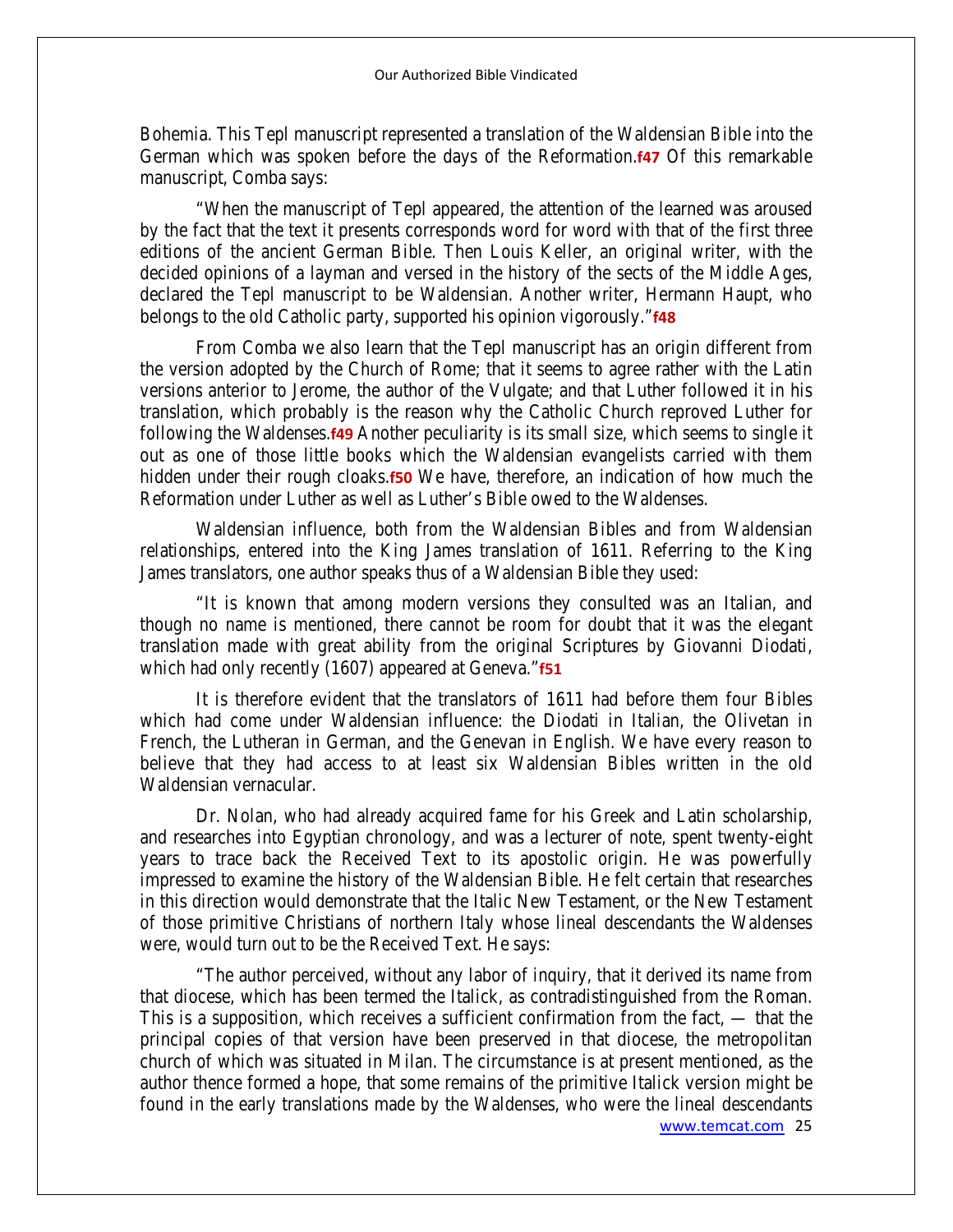of the Italick Church; and who have asserted their independence against the usurpation of the Church of Rome, and have ever enjoyed the free use of the Scriptures. In the search to which these considerations have led the author, his fondest expectations have been fully realized. It has furnished him with abundant proof on that point to which his inquiry was chiefly directed; as it has supplied him with the unequivocal testimony of a truly apostolical branch of the primitive church, that the celebrated text of the heavenly witnesses was adopted in the version which prevailed in the Latin Church, previously to the introduction of the modern Vulgate."**f52**

## **HOW THE BIBLE ADOPTED BY CONSTANTINE WAS SET ASIDE**

Where did this Vaudois Church amid the rugged peaks of the Alps secure these uncorrupted manuscripts? In the silent watches of the night, along the lonely paths of Asia Minor where robbers and wild beasts lurked, might have been seen the noble missionaries carrying manuscripts, and verifying documents from the churches in Judea to encourage their struggling brethren under the iron heel of the Papacy. The sacrificing labors of the apostle Paul were bearing fruit. His wise plan to anchor the Gentile churches of Europe to the churches of Judea, provided the channel of communication which defeated continually and finally the bewildering pressure of the Papacy. Or, as the learned Scrivener has beautifully put it:

"Wide as is the region which separates Syria from Gaul, there must have been in very early times some remote communication by which the stream of Eastern testimony, or tradition, like another Alpheus, rose up again with fresh strength to irrigate the regions of the distant West."**f53**

We have it now revealed how Constantine's Hexapla Bible was successfully met. A powerful chain of churches, few in number compared with the manifold congregations of an apostate Christianity, but enriched with the eternal conviction of truth and with able scholars, stretched from Palestine to Scotland. If Rome in her own land was unable to beat down the testimony of apostolic Scriptures, how could she hope, in the Greek speaking world of the distant and hostile East, to maintain the supremacy of her Greek Bible? The Scriptures of the apostle John and his associates, the traditional text, — the Textus Receptus, if you please, — arose from the place of humiliation forced on it by Origen's Bible in the hands of Constantine and became the Received Text of Greek Christianity. And when the Greek East for one thousand years was completely shut off from the Latin West, the noble Waldenses in northern Italy still possessed in Latin the Received Text.

To Christians preserving apostolic Christianity, the world owes the Bible. It is not true, as the Roman Church claims, that she gave the Bible to the world. What she gave was an impure text, a text with thousands of verses so changed as to make way for her unscriptural doctrines. While upon those who possessed the veritable Word of God, she poured out through long centuries her stream of cruel persecution. Or, in the words of another writer:

"The Waldenses were among the first of the peoples of Europe to obtain a translation of the Holy Scriptures. Hundreds of years before the Reformation, they possessed the Bible in manuscript in their native tongue. They had the truth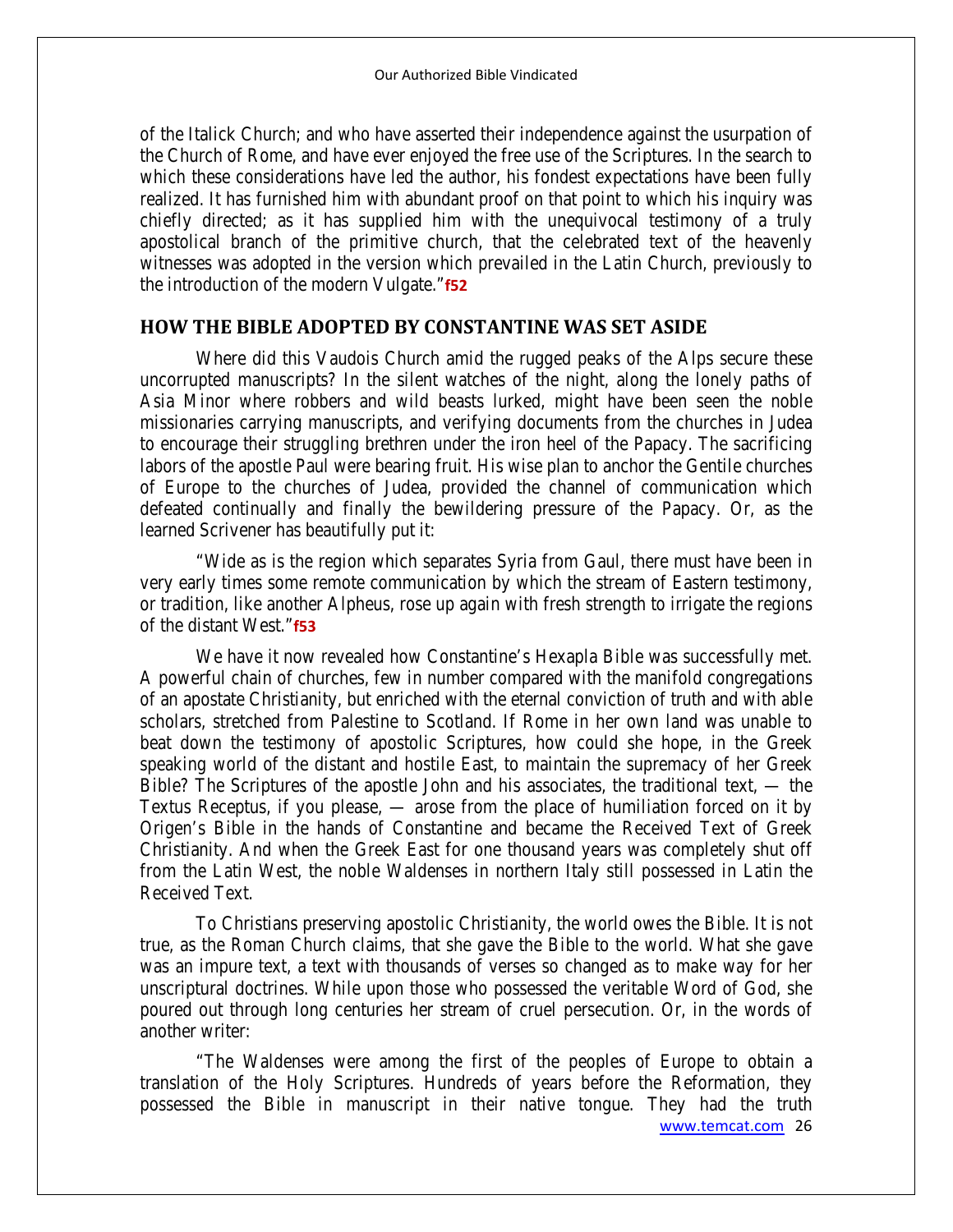unadulterated, and this rendered them the special objects of hatred and persecution... Here for a thousand years, witnesses for the truth maintained the ancient faith... In a most wonderful manner it (the Word of Truth) was preserved uncorrupted through all the ages of darkness."**f54**

The struggle against the Bible adopted by Constantine was won. But another warfare, another plan to deluge the Latin west with a corrupt Latin Bible was preparing. We hasten to see how the world was saved from Jerome and his Origenism.

NOTE: The two great families of Greek Bibles are well illustrated in the work of that outstanding scholar, Erasmus. Before he gave to the Reformation the New Testament in Greek, he divided all Greek MSS. into two classes: those which agreed with the Received Text and those which agreed with the Vaticanus MS.**f55**

| Apostles (Original).                                                       | Apostates (Corrupted Originals).                           |
|----------------------------------------------------------------------------|------------------------------------------------------------|
| Received Text (Greek).                                                     | Sinaiticus and Vaticanus Bible (Greek).                    |
| Waldensian Bible (Italic).                                                 | Vulgate (Latin). Church of Rome's Bible.                   |
| Erasmus (Received Text Restored).                                          | Vaticanus (Greek).                                         |
| Luther's Bible, Dutch, French, Spanish,<br>Italian, French, Italian, etc., | Westcott and Hort (B and Aleph). English                   |
| Tyndale, (English) 1535 Rheims (English)<br>from (from Received Text).     | Revised 1881.<br>Dr. Philip Schaff (B and Aleph). American |
| James, 1611 Oxford Movement.<br>King<br>(from Received Text).              | Revised 1901.                                              |

## **THE TWO PARALLEL STREAMS OF BIBLES**

The King James from the Received Text has been the Bible of the English speaking world for 300 years. This has given the Received Text, and the Bibles translated from it into other tongues, standing and authority. At the same time, it neutralized the dangers of the Catholic manuscripts and the Bibles in other tongues translated from them.

# **CHAPTER 3**

#### THE REFORMERS REJECT THE BIBLE OF THE PAPACY

The Papacy, defeated in her hope to control the version of the Bible in the Greek world when the Greek New Testament favored by Constantine was driven into retirement, adopted two measures which kept Europe under its domination. First, the Papacy was against the flow of Greek language and literature to Western Europe. All the treasures of the classical past were held back in the Eastern Roman Empire, whose capital was at Constantinople. For nearly one thousand years, the western part of Europe was a stranger to the Greek tongue. As Doctor Hort says: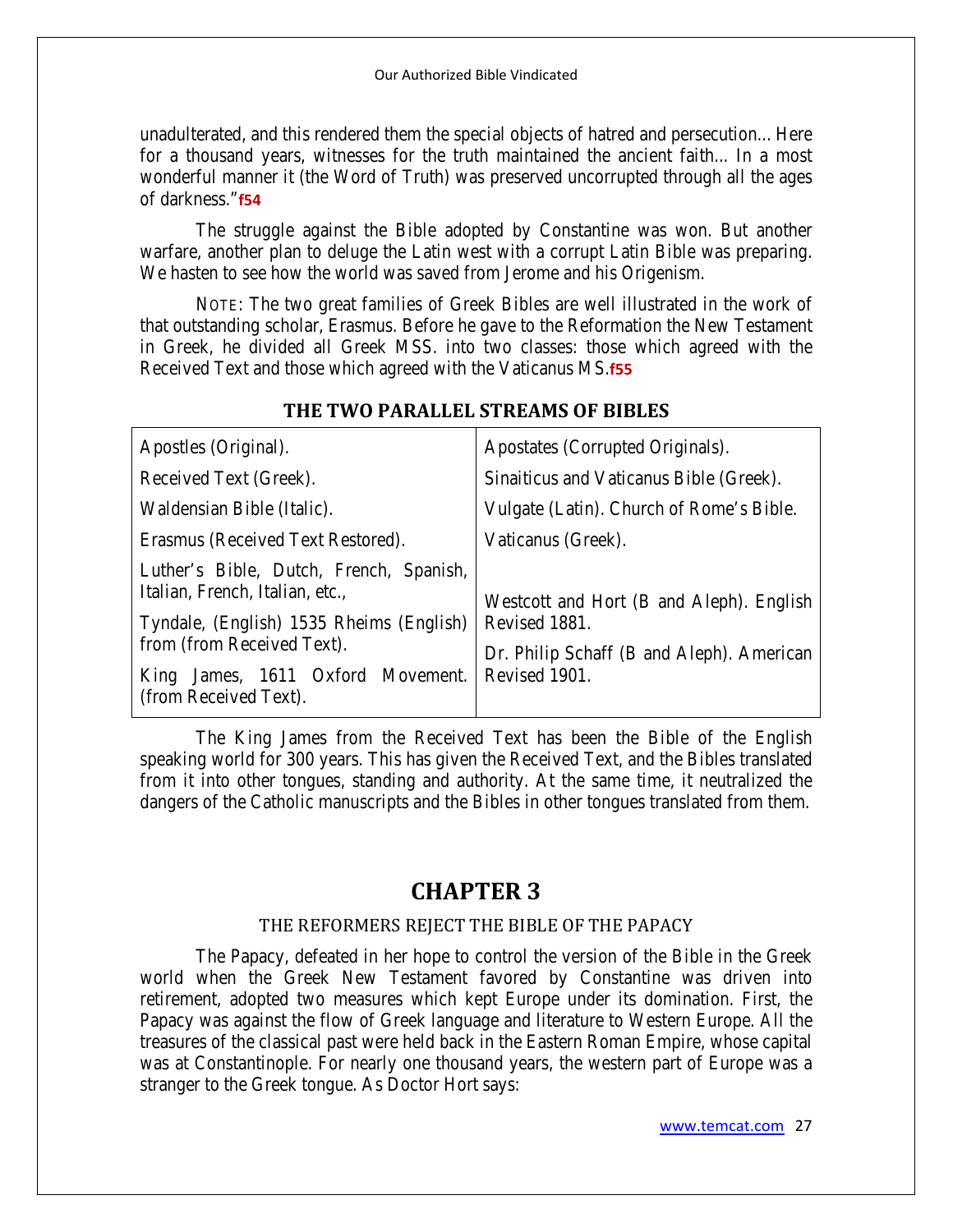"The West became exclusively Latin, as well as estranged from the East; with local exceptions, interesting in themselves and valuable to us but devoid of all extensive influence, the use and knowledge of the Greek language died out in Western Europe."**f56**

When the use and knowledge of Greek died out in Western Europe, all the valuable Greek records, history, archaeology, literature, and science remained untranslated and unavailable to western energies. No wonder, then, that this opposition to using the achievements of the past brought on the Dark Ages (476 A.D. to 1453 A.D.).

This darkness prevailed until the half-century preceding 1453 A.D. when refugees, fleeing from the Greek world threatened by the Turks, came west introducing Greek language and literature. After Constantinople fell in 1453, thousands of valuable manuscripts were secured by the cities and centers of learning in Europe.

Europe awoke as from the dead, and sprang forth to newness of life. Columbus discovered America. Erasmus printed the Greek New Testament. Luther assailed the corruptions of the Latin Church. Revival of learning and the Reformation followed swiftly. The second measure adopted by the Pope which held the Latin West in his power was to stretch out his hands to Jerome (about 400 A.D.), the monk of Bethlehem, reputed the greatest scholar of his age, and appeal to him to compose a Bible in Latin similar to the Bible adopted by Constantine in Greek. Jerome, the hermit of Palestine, whose learning was equaled only by his boundless vanity, responded with alacrity. Jerome was furnished with all the funds he needed and was assisted by many scribes and copyists.

#### **THE ORIGENISM OF JEROME**

By the time of Jerome, the barbarians from the north who later founded the kingdoms of modern Europe, such as England, France, Germany, Italy, etc., were overrunning the Roman Empire. They cared nothing for the political monuments of the empire's greatness, for these they leveled to the dust. But they were overawed by the external pomp and ritual of the Roman Church. Giants in physique, they were children in learning. They had been trained from childhood to render full and immediate submission to their pagan gods.

This same attitude of mind they bore toward the Papacy, as one by one they substituted the saints, the martyrs, and the images of Rome for their former forest gods. but there was danger that greater light might tear them away from Rome. If, in Europe, these children fresh from the north were to be held submissive to such doctrines as the papal supremacy, transubstantiation, purgatory, celibacy of the priesthood, vigils, worship of relics, and the burning of daylight candles, the Papacy must offer, as a record of revelation, a Bible in Latin which would be as Origenistic as the Bible in Greek adopted by Constantine. Therefore, the Pope turned to Jerome to bring forth a new version in Latin.

Jerome was devotedly committed to the textual criticism of Origen, "an admirer of Origen's critical principles," as Swete says.**f57** To be guided aright in his forthcoming translation, by models accounted standard in the semi-pagan Christianity of his day, Jerome repaired to the famous library of Eusebius and Pamphilus at Caesarea, where the voluminous manuscripts of Origen had been preserved.**f58** Among these was a Greek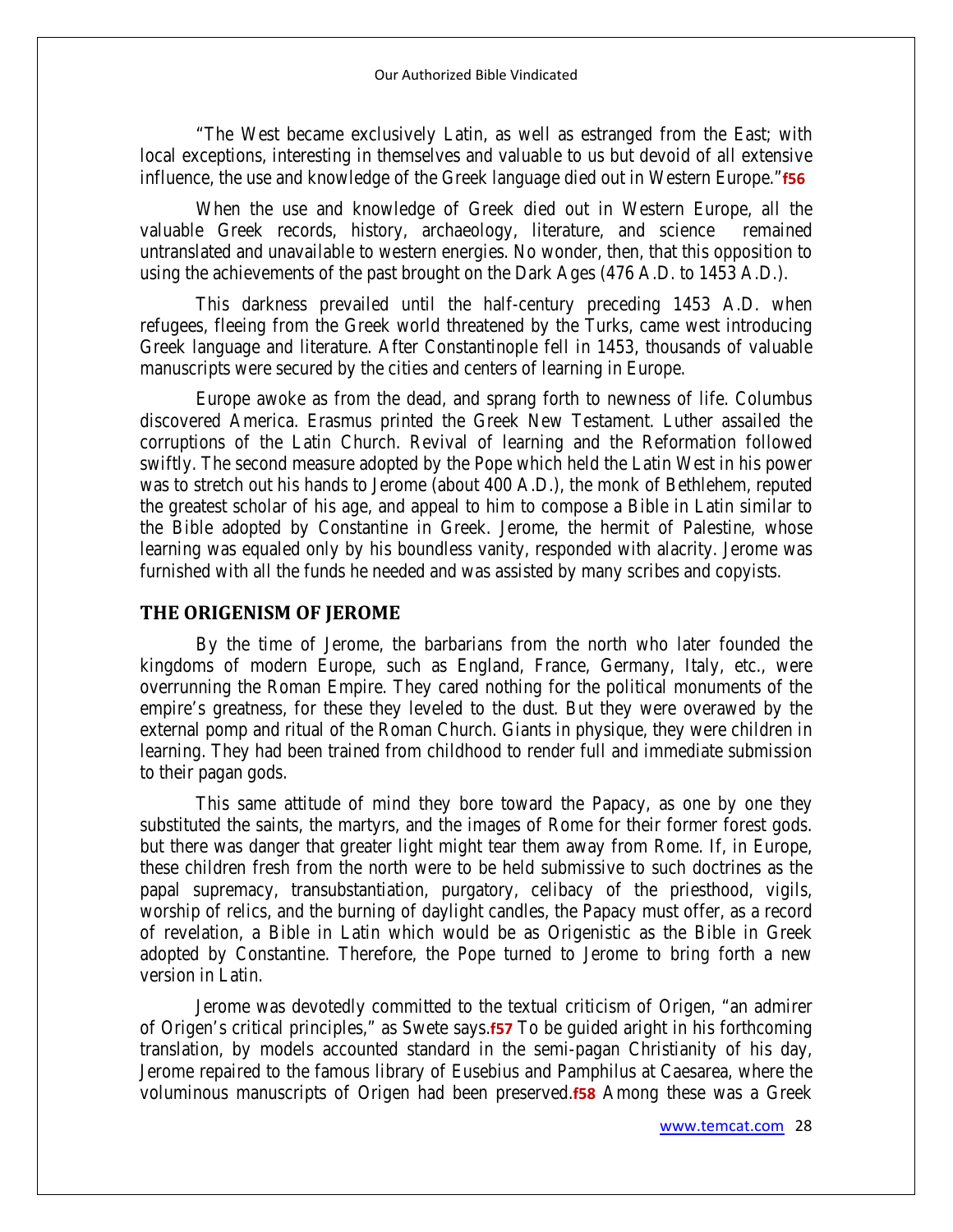Bible of the Vaticanus and Sinaiticus type.**f59** Both these versions retained a number of the seven books which Protestants have rejected as being spurious. This may be seen by examining those manuscripts.

These manuscripts of Origen, influenced Jerome more in the New Testament than in the Old, since finally he used the Hebrew text in translating the Old Testament. Moreover, the Hebrew Bible did not have these spurious books. Jerome admitted that these seven books — Tobith, Wisdom, Judith, Baruch, Ecclesiasticus,  $1<sup>st</sup>$  and 2nd Maccabees — did not belong with the other writings of the Bible. Nevertheless, the Papacy endorsed them,**f60** and they are found in the Latin Vulgate, and in the Douay, its English translation.

The existence of those books in Origen's Bible is sufficient evidence to reveal that tradition and Scripture were on an equal footing in the mind of that Greek theologian. His other doctrines, as purgatory, transubstantiation, etc., had now become as essential to the imperialism of the Papacy as was the teaching that tradition had equal authority with the Scriptures. Doctor Adam Clarke indicates Origen as the first teacher of purgatory.

#### **THE VULGATE OF JEROME**

The Latin Bible of Jerome, commonly known as the Vulgate, held authoritative sway for one thousand years.

The services of the Roman Church were held at that time in a language which still is the sacred language of the Catholic clergy, the Latin. Jerome in his early years had been brought up with an enmity to the Received Text, then universally known as the Greek Vulgate.**f61** The word Vulgate means, "commonly used," or "current." This word Vulgate has been appropriated from the Bible to which it rightfully belongs, that is, to the Received Text, and given to the Latin Bible. In fact, it took hundreds of years before the common people would call Jerome's Latin Bible, the Vulgate.**f62** The very fact that in Jerome's day the Greek Bible, from which the King James is translated into English, was called the Vulgate, is proof in itself that, in the church of the living God, its authority was supreme.

Diocletian (302-312 A.D.), the last in the unbroken line of pagan emperors, had furiously pursued every copy of it, to destroy it. The so-called first Christian emperor, Constantine, chief of heretical Christianity, now joined to the state, had ordered (331 A.D.) and under imperial authority and finances had promulgated a rival Greek Bible. Nevertheless, so powerful was the Received Text that even until Jerome's day (383 A.D.) it was called the Vulgate.**f63**

The hostility of Jerome to the Received Text made him necessary to the Papacy. The Papacy in the Latin world opposed the authority of the Greek Vulgate. Did it not see already this hated Greek Vulgate, long ago translated into Latin, read, preached from, and circulated by those Christians in Northern Italy who refused to bow beneath its rule? For this reason it sought the great reputation Jerome enjoyed as a scholar.

[www.temcat.com](http://www.temcat.com/) 29 Moreover, Jerome had been taught the Scriptures by Gregory Nazianzen, who, in turn, had been at great pains with two other scholars of Caesarea to restore the library of Eusebius in that city. With that library Jerome was well acquainted; he describes himself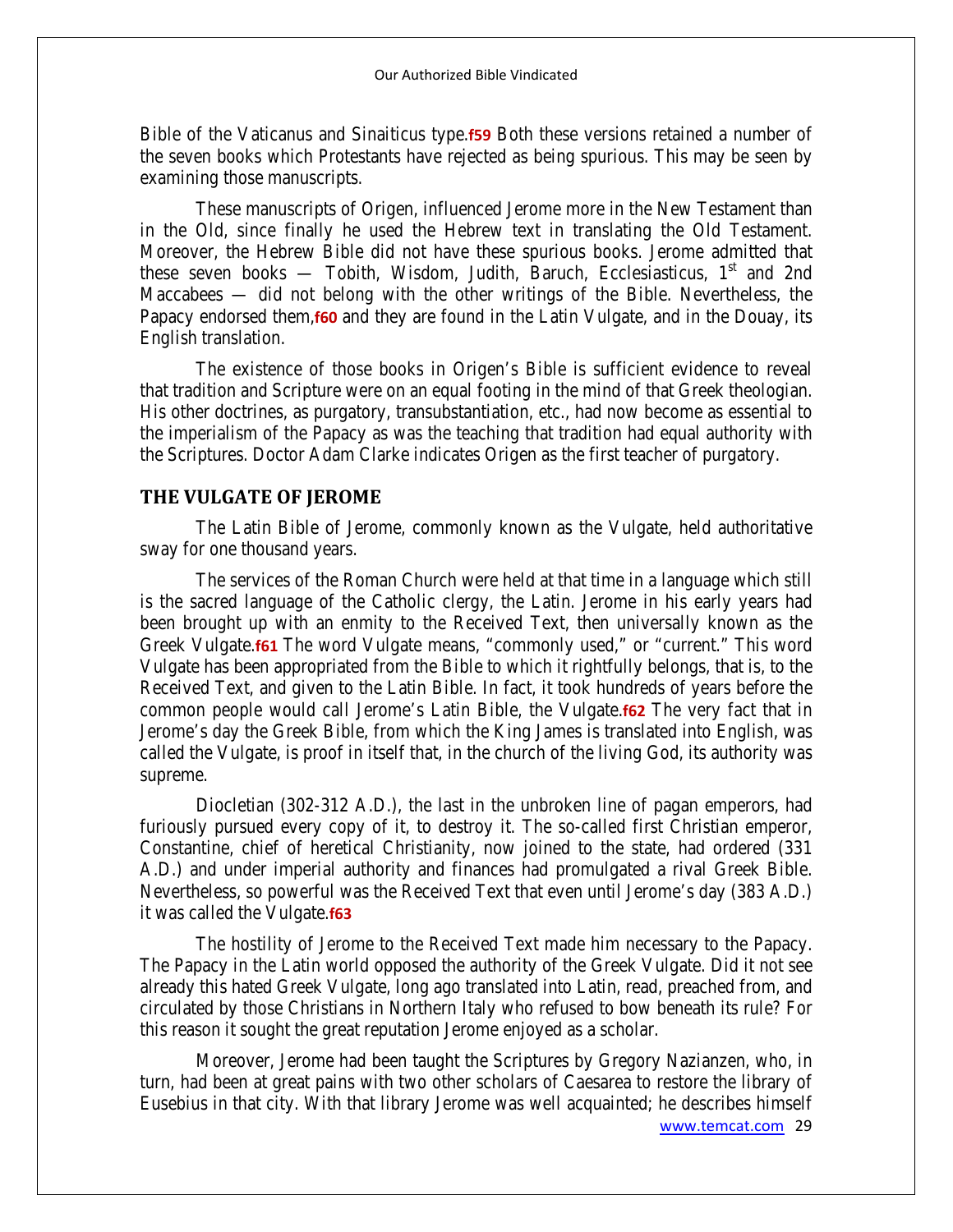as a great admirer of Eusebius. While studying with Gregory, he had translated from Greek into Latin the Chronicle of Eusebius. And let it be remembered, in turn, that Eusebius in publishing the Bible ordered by Constantine, had incorporated in it the manuscripts of Origen.**f64**

In preparing the Latin Bible, Jerome would gladly have gone all the way in transmitting to us the corruptions in the text of Eusebius, but he did not dare. Great scholars of the West were already exposing him and the corrupted Greek manuscripts.**f65**  Jerome especially mentions **<420233>**Luke 2:33 (where the Received Text read: "And Joseph and his mother marvelled at those things which were spoken of him," while Jerome's text read: "His father and his mother marvelled," etc.) to say that the great scholar Helvidius, who from the circumstances of the case was probably a Vaudois, accused him of using corrupted Greek manuscripts.**f66** 

Although endorsed and supported by the power of the Papacy, the Vulgate which name we will now call Jerome's translation — did not gain everywhere immediate acceptance. It took nine hundred years to bring that about.**f67** Purer Latin Bibles than it, had already a deep place in the affections of the West. Yet steadily through the years, the Catholic Church has uniformly rejected the Received Text wherever translated from the Greek into Latin and exalted Jerome's Vulgate. So that for one thousand years, Western Europe, with the exception of the Waldenses, Albigenses, and other bodies pronounced heretics by Rome, knew of no Bible but the Vulgate. As Father Simon, that monk who exercised so powerful an influence on the textual criticism of the last century, says:

"The Latins have had so great esteem for that father (Jerome) that for a thousand years they used no other version."**f68** Therefore, a millennium later, when Greek manuscripts and Greek learning were again general, the corrupt readings of the Vulgate were noted. Even Catholic scholars of repute, before Protestantism was fully under way, pointed out its thousands of errors. As Doctor Fulke in 1583 writing to a Catholic scholar, a Jesuit, says:

"Great friends of it and your doctrine, Lindanus, bishop of Ruremond, and Isidorus Clarius, monk of Casine, and bishop Fulginatensis: of which the former writeth a whole book, discussing how he would have the *errors, vices, corruptions, additions, detractions, mutations, uncertainties, obscurities, pollutions, barbarisms, and solecisms of the vulgar Latin translation corrected and reformed* ; bring many examples of every kind, in several chapters and sections: the other, Isidorus Clarius, giving a reason of his purpose, in castigation of the said vulgar Latin translation, confesseth that it was *full of errors almost innumerable;* which if he should have reformed all according to the Hebrew verity, he could not have set forth the vulgar edition, as his purpose was. Therefore in many places he retaineth the accustomed translation, but in his annotations admonisheth the reader, how it is in the Hebrew. And, notwithstanding this moderation, he acknowledgeth that about *eight thousand places* are by him so noted and corrected." (Italics mine)."**f69**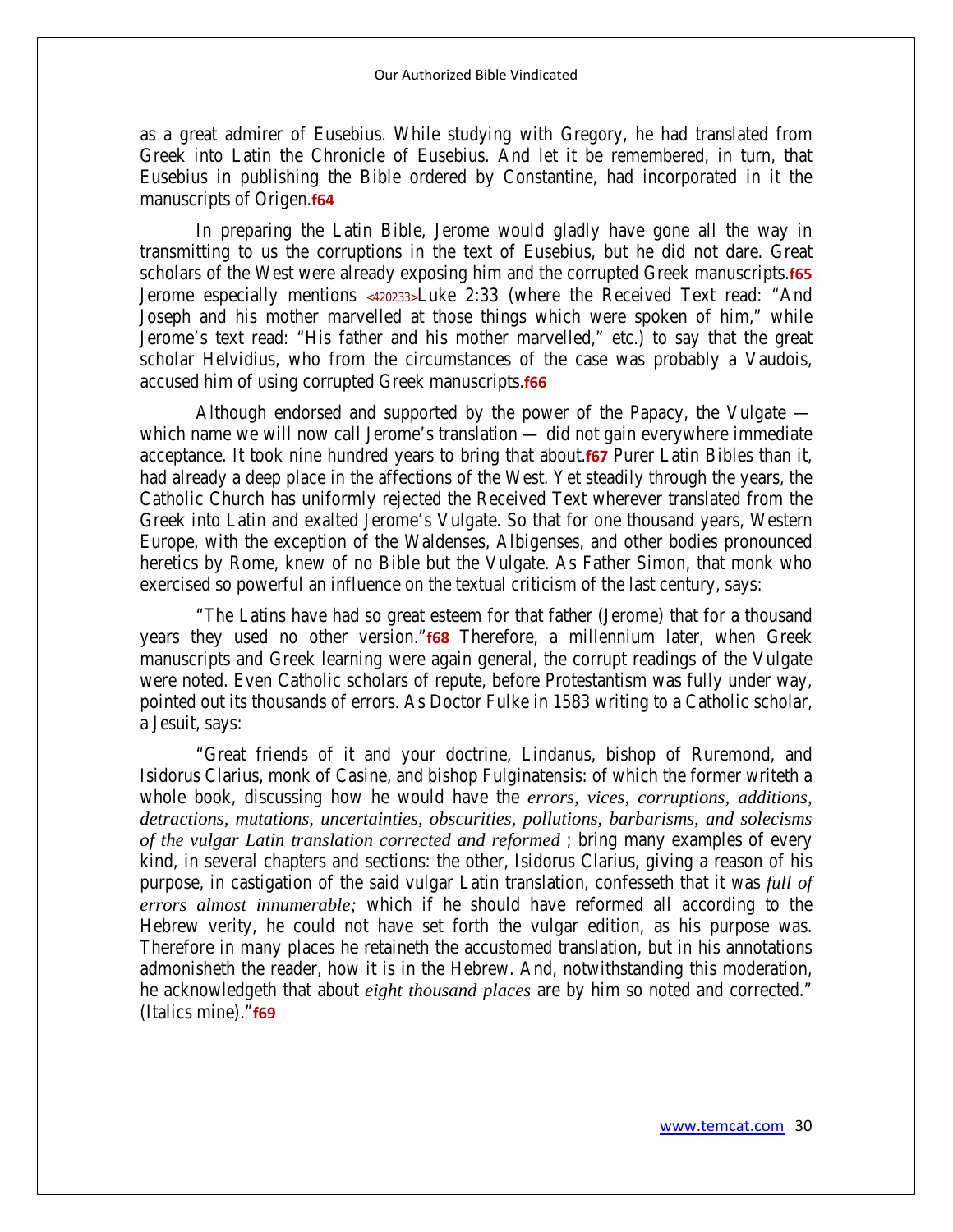#### **EVEN WYCLIFFE'S TRANSLATION WAS FROM THE VULGATE**

Wycliffe, that great hero of God, is universally called "The morning star of the Reformation." He did what he could and God greatly blessed. Wycliffe's translation of the Bible into English was two hundred years before the birth of Luther. It was taken from the Vulgate and like its model, contained many errors. Therefore, the Reformation lingered. Wycliffe, himself, nominally a Catholic to the last, had hoped that the needed reform would come within the Catholic Church. Darkness still enshrouded Western Europe and though bright stars shone out brilliantly for a while, only to disappear again into the night, the Reformation still lingered. Then appeared the translation into English of Tyndale from the pure Greek text of Erasmus.

Speaking of Tyndale, Demaus says:

"He was of course aware of the existence of Wycliffe's Version; but this, as a bald translation from the Vulgate into obsolete English, could not be of any assistance (even if he had possessed a copy) to one who was endeavoring, 'simply and faithfully, so far forth as God had given him the gift of knowledge and understanding' to render the New Testament from its original Greek into 'proper English.'"**f70**

#### Again:

"For, as became an accomplished Greek scholar, Tyndale was resolved to translate the New Testament from the original language, and not as Wycliffe had done, from the Latin Vulgate; and the only edition of the Greek text which had yet appeared, the only one at least likely to be in Tyndale's possession, was that issued by Erasmus at Basle."**f71**

#### **THE REFORMERS OBLIGED TO REJECT JEROME'S VULGATE**

The Reformation did not make great progress until after the Received Text had been restored to the world. The Reformers were not satisfied with the Latin Vulgate.

The papal leaders did not comprehend the vast departure from the truth they had created when they had rejected the lead of the pure teachings of the Scriptures. The spurious books of the Vulgate opened the door for the mysterious and the dark doctrines which had confused the thinking of the ancients. The corrupt readings of the genuine books decreased the confidence of people in inspiration and increased the power of the priests. All were left in a labyrinth of darkness from which there was no escape.

Cartwright, the famous Puritan scholar, described the Vulgate as follows:

"As to the Version adapted by the Rhemists (Cartwright's word for the Jesuits), Mr. Cartwright observed that all the soap and nitre they could collect would be insufficient to cleanse the Vulgate from the filth of blood in which it was originally conceived and had since collected in passing so long through the hands of unlearned monks, from which the Greek copies had altogether escaped."**f72**

More than this, the Vulgate was the chief weapon relied upon to combat and destroy the Bible of the Waldenses. I quote from the preface of the New Testament translated by the Jesuits from the Vulgate into English, 1582 A.D.: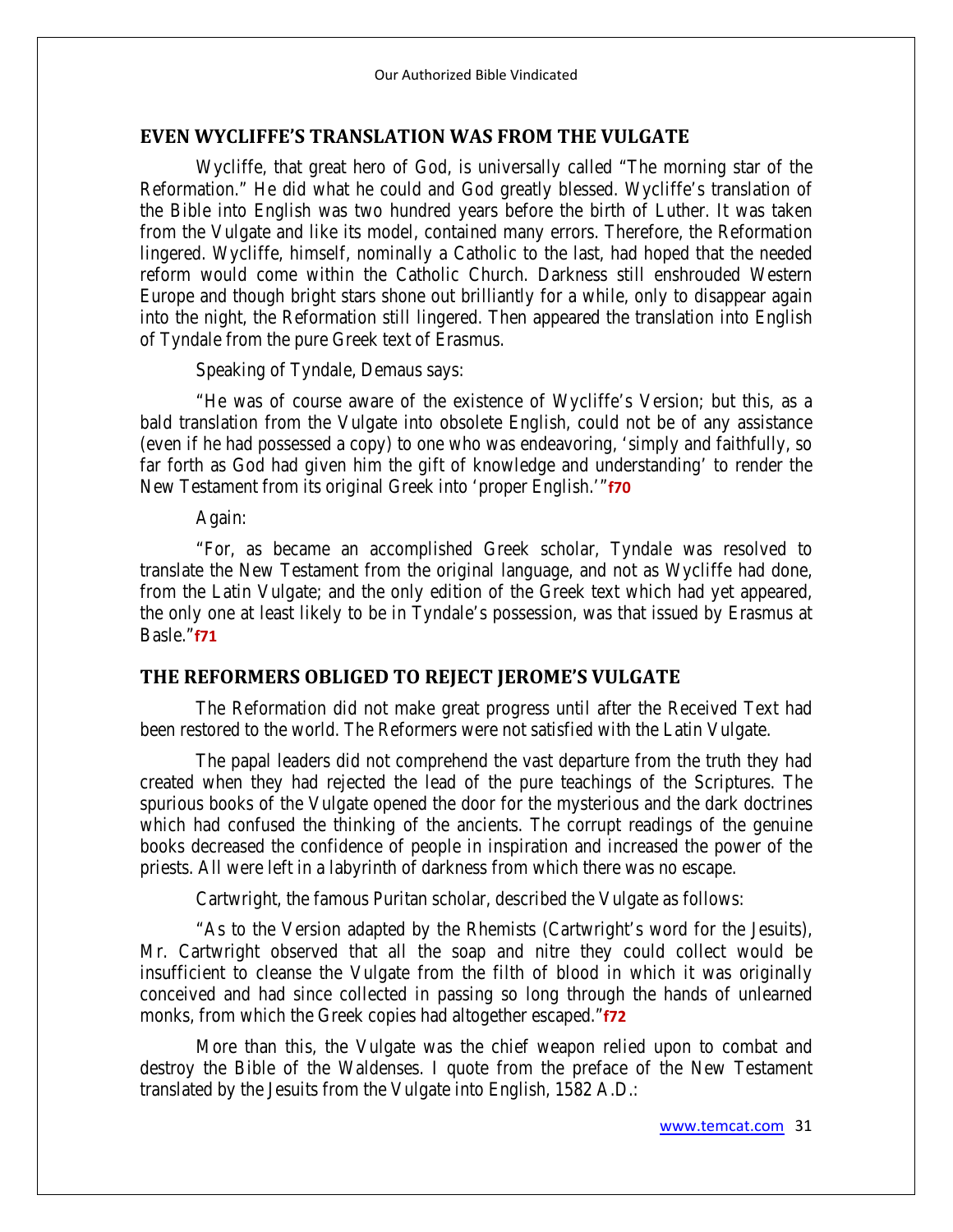"It is almost three hundred years since James Archbishop of Genoa, is said to have translated the Bible into Italian. More than two hundred years ago, in the days of Charles V the French king, was it put forth faithfully in French, the sooner to shake out of the deceived people's hands, the false heretical translations of a sect called Waldenses."

Such was the darkness and so many were the errors which the Reformers had to encounter as they started on their way. They welcomed the rising spirit of intelligence which shone forth in the new learning, but the priests loudly denounced it. They declared that the study of Greek was of the devil and prepared to destroy all who promoted it.**f73**  How intrenched was the situation may be seen in the following quotation of a letter written by Erasmus:

"Obedience (writes Erasmus) is so taught as to hide that there is any obedience due to God. Kings are to obey the Pope. Priests are to obey their bishops. Monks are to obey their abbots. Oaths are exacted, that want of submission may be punished as perjury. It may happen, it often does happen, that an abbot is a fool or a drunkard. He issues an order to the brotherhood in the name of holy obedience. And what will such order be? An order to observe chastity? An order to be sober? An order to tell no lies? Not one of these things. It will be that a brother is not to learn Greek; he is not to seek to instruct himself. He may be a sot. He may go with prostitutes. He may be full of hatred and malice. He may never look inside the Scriptures. No matter. He has not broken any oath. He is an excellent member of the community. While if he disobeys such a command as this from an insolent superior there is stake or dungeon for him instantly."**f74**

It was impossible, however, to hold back the ripening harvest. Throughout the centuries, the Waldenses and other faithful evangelicals had sown the seed. The fog was rolling away from the plains and hills of Europe. The pure Bible which long had sustained the faith of the Vaudois, was soon to be adopted by others so mighty that they would shake Europe from the Alps to the North Sea.

"The light had been spreading unobserved, and the Reformation was on the point of being anticipated. The demon Innocent III was the first to descry the streaks of day on the crest of the Alps. Horror-stricken, he started up, and began to thunder from his pandemonium against a faith which had already subjugated provinces, and was threatening to dissolve the power of Rome in the very flush of her victory over the empire. In order to save the one-half of Europe from perishing by heresy, it was decreed that the other half should perish by the sword."**f75**

It must be remembered that at the time (about 400 A.D.) when the Empire was breaking up into modern kingdoms, the pure Latin was breaking up into the Spanish Latin, the French Latin, the African Latin, and other dialects, the forerunners of many modern languages. Into all those different Latins the Bible had been translated, in whole or in part. Some of these, as the Bible of the Waldenses, had come mediately or immediately from the Received Text and had great influence.

When the one thousand years had gone by, strains of new gladness were heard. Gradually these grew in crescendo until the whole choir of voices broke forth as Erasmus threw his first Greek New Testament at the feet of Europe. Then followed a full century of the greatest scholars of language and literature the world ever saw. Among them were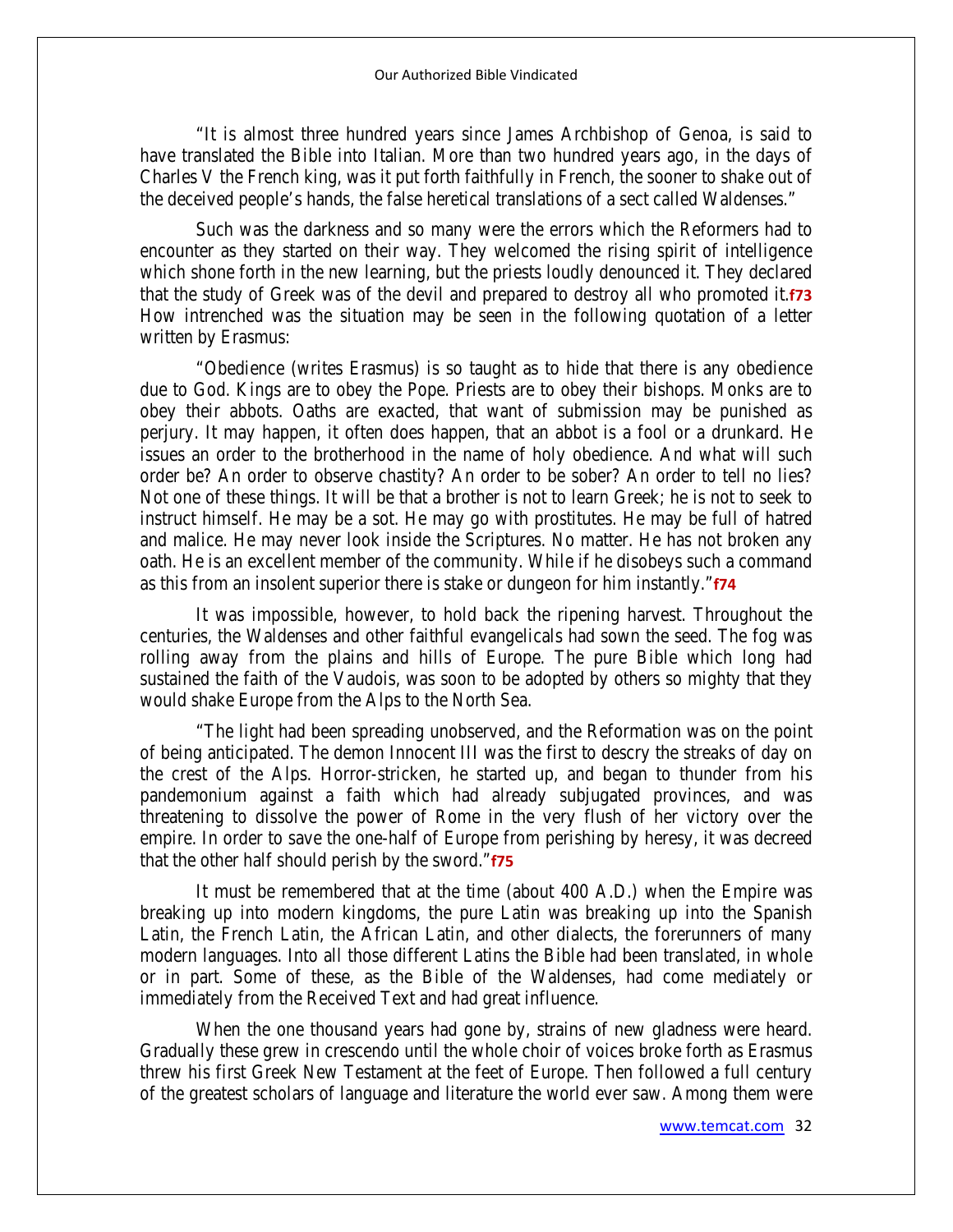Stephens and Beza, each contributing his part to establishing and fortifying the Received Text. The world stood amazed as these two last mentioned scholars brought forth from hidden recesses, old and valuable Greek manuscripts.

#### **ERASMUS RESTORES THE RECEIVED TEXT**

The Revival of Learning produced that giant intellect and scholar, Erasmus. It is a common proverb that "Erasmus laid the egg and Luther hatched it." The streams of Grecian learning were again flowing into the European plains, and a man of caliber was needed to draw from them their best and throw it upon the needy nations of the West. Endowed by nature with a mind that could do ten hours work in one, Erasmus, during his mature years in the earlier part of the sixteenth century, was the intellectual dictator of Europe. He was ever at work, visiting libraries, searching in every nook and corner for the profitable. He was ever collecting, comparing, writing and publishing. Europe was rocked from end to end by his books which exposed the ignorance of the monks, the superstitions of the priesthood, the bigotry, and the childish and coarse religion of the day. He classified the Greek MSS., and read the Fathers.

It is customary even to-day with those who are bitter against the pure teachings of the Received Text, to sneer at Erasmus. No perversion of facts is too great to belittle his work. Yet while he lived, Europe was at his feet. Several times the King of England offered him any position in the kingdom, at his own price; the Emperor of Germany did the same. The Pope offered to make him a cardinal. This he steadfastly refused, as he would not compromise his conscience. In fact, had he been so minded, he perhaps could have made himself Pope. France and Spain sought him to become a dweller in their realm, while Holland prepared to claim her most distinguished citizen.

Book after book came from his hand. Faster and faster came the demands for his publications. But his crowning work was the New Testament in Greek. At last after one thousand years, the New Testament was printed (1516 A.D.) in the original tongue. Astonished and confounded, the world, deluged by superstitions, coarse traditions, and monkeries, read the pure story of the Gospels. The effect was marvelous. At once, all recognized the great value of this work which for over four hundred years (1516 to 1930) was to hold the dominant place in an era of Bibles. Translation after translation has been taken from it, such as the German, and the English, and others. Critics have tried to belittle the Greek manuscripts he used, but the enemies of Erasmus, or rather the enemies of the Received Text, have found insuperable difficulties withstanding their attacks. Writing to Peter Baberius August 13, 1521, Erasmus says:

"I did my best with the New Testament, but it provoked endless quarrels. Edward Lee pretended to have discovered 300 errors. They appointed a commission, which professed to have found bushels of them. Every dinner-table rang with the blunders of Erasmus. I required particulars, and could not have them."**f76**

[www.temcat.com](http://www.temcat.com/) 33 There were hundreds of manuscripts for Erasmus to examine, and he did; but he used only a few. What matters? The vast bulk of manuscripts in Greek are practically all the Received Text. If the few Erasmus used were typical, that is, after he had thoroughly balanced the evidence of many and used a few which displayed that balance, did he not, with all the problems before him, arrive at practically the same result which only could be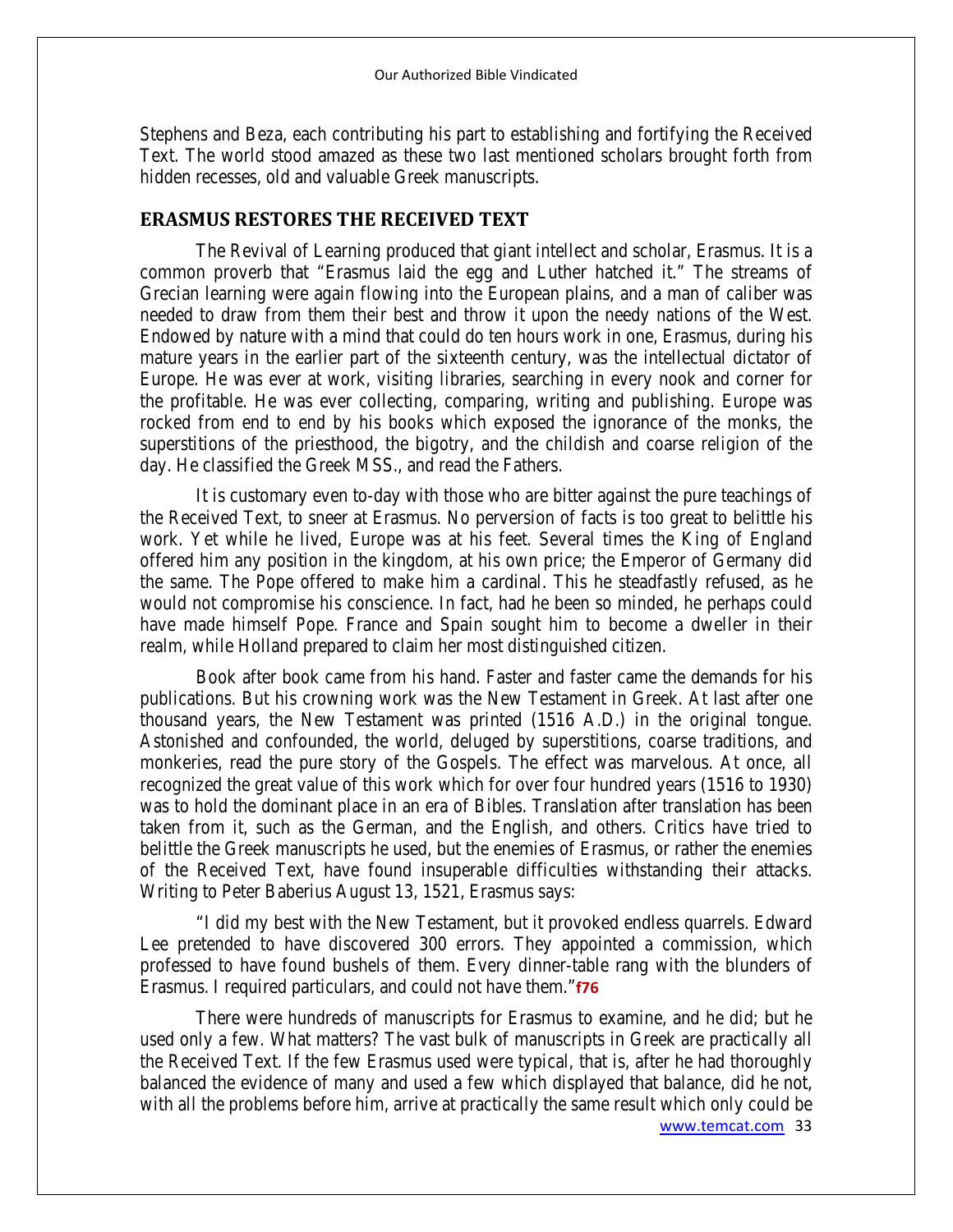arrived at to-day by a fair and comprehensive investigation? Moreover, the text he chose had such an outstanding history in the Greek, the Syrian, and the Waldensian Churches, that it constituted an irresistible argument of God's providence. God did not write a hundred Bibles; there is only one Bible, the others at best are only approximations. In other words the Greek New Testament of Erasmus, known as the Received Text, is none other than the Greek New Testament which successfully met the rage of its pagan and papal enemies.

We are told that testimony from the ranks of our enemies constitutes the highest kind of evidence. The following statement which I now submit, is taken from the defense of their doings by two members of that body so hostile to the Greek New Testament of Erasmus, — the Revisers of 1870- 1881. This quotation shows that the manuscripts of Erasmus coincide with the great bulk of manuscripts.

"The manuscripts which Erasmus used, differ, for the most part, only in small and insignificant details from the bulk of the cursive manuscripts, — that is to say, the manuscripts which are written in running hand and not in capital or (as they are technically called) uncial letters. The general character of their text is the same. By this observation the pedigree of the Received Text is carried up beyond the individual manuscripts used by Erasmus to a great body of manuscripts of which the earliest are assigned to the ninth century."

Then after quoting Doctor Hort, they draw this conclusion on his statement:

"This remarkable statement completes the pedigree of the Received Text. That pedigree stretches back to a remote antiquity. The first ancestor of the Received Text was, as Dr. Hort is careful to remind us, at least contemporary with the oldest of our extant manuscripts, if not older than any one of them."**f77**

## **TYNDALE'S TOWERING GENIUS IS USED TO TRANSLATE ERASMUS INTO ENGLISH**

God who foresaw the coming greatness of the English-speaking world, prepared in advance the agent who early would give direction to the course of its thinking. One man stands out silhouetted against the horizon above all others, as having stamped his genius upon English thought and upon the English language. That man was William Tyndale.

The Received Text in Greek, having through Erasmus reassumed its ascendancy in the West of Europe as it had always maintained it in the East, bequeathed its indispensable heritage to the English. It meant much that the right genius was engaged to clamp the English future within this heavenly mold. Providence never is wanting when the hour strikes. And the world at last is awakening fully to appreciate that William Tyndale is the true hero of the English Reformation.

[www.temcat.com](http://www.temcat.com/) 34 The Spirit of God presided over Tyndale's calling and training. He early passed through Oxford and Cambridge Universities. He went from Oxford to Cambridge to learn Greek under Erasmus, who was teaching there from 1510 to 1514. Even after Erasmus returned to the Continent, Tyndale kept informed on the revolutionizing productions which fell from that master's pen. Tyndale was not one of those students whose appetite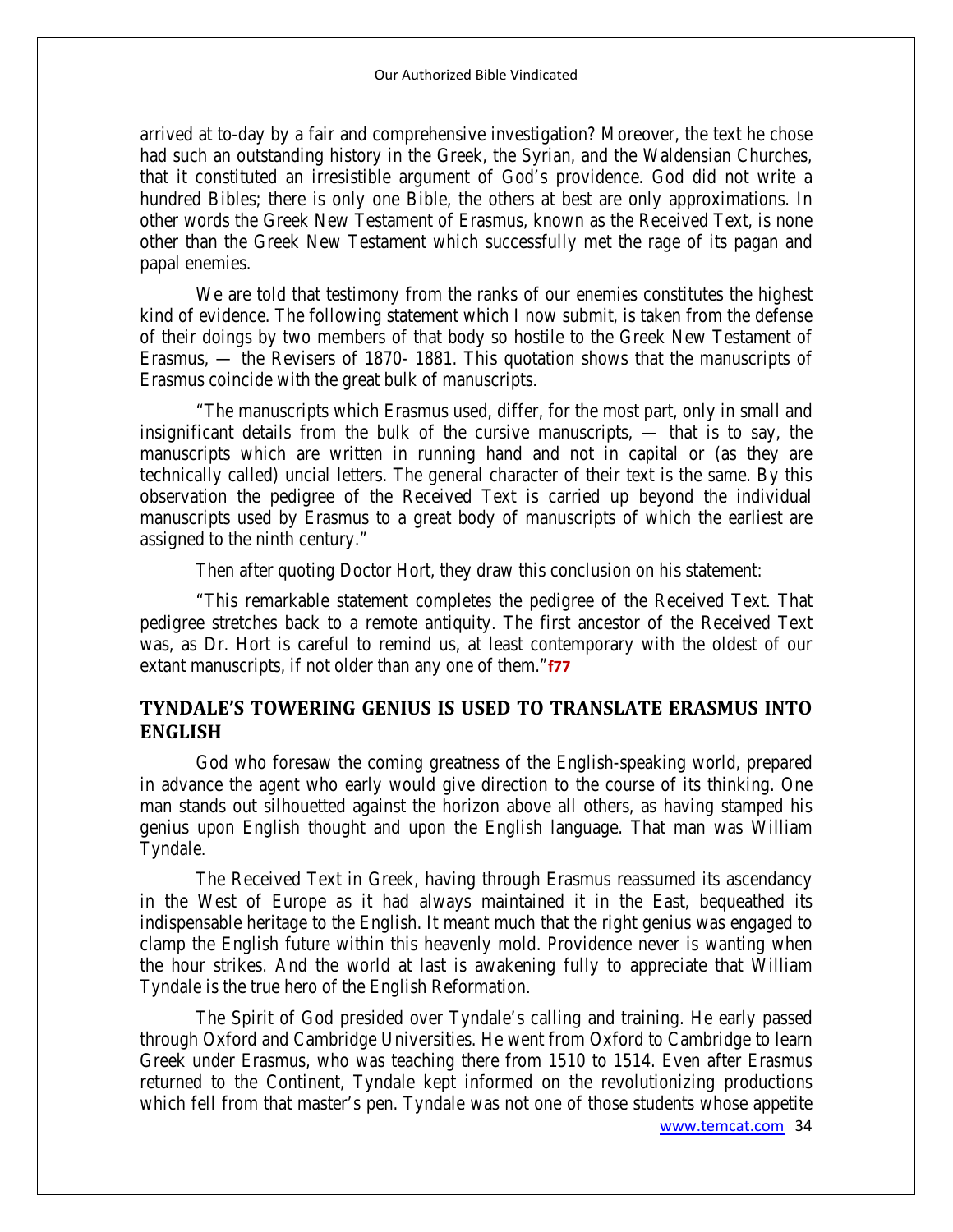for facts is omnivorous but who is unable to look down through a system. Knowledge to him was an organic whole in which, should discords come, created by illogical articulation, he was able to detect them at once. He had a natural aptitude for languages, but he did not shut himself into an air-tight compartment with his results, to issue forth with some great conclusion which would chill the faith of the world. He had a soul. He felt everywhere the sweetness of the life of God, and he offered himself as a martyr, if only the Word of God might live.

Herman Buschius, a friend of Erasmus and one of the leaders in the revival of letters, spoke of Tyndale as "so skilled in seven languages, Hebrew, Greek, Latin, Italian, Spanish, English, French, that whichever he spoke you would suppose it his native tongue."**f78** "Modern Catholic Versions are enormously indebted to Tyndale," says Dr. Jacobus. From the standpoint of English, not from the standpoint of doctrine, much work has been done to approximate the Douay to the King James.

When he left Cambridge, he accepted a position as tutor in the home of an influential landowner. Here his attacks upon the superstitions of popery threw him into sharp discussions with a stagnant clergy, and brought down upon his head the wrath of the reactionaries. It was then that in disputing with a learned man who put the Pope's laws above God's laws, that he made his famous vow, "If God spare my life, ere many years, I will cause a boy that driveth a plough shall know more of the Scripture than thou doest."

From that moment until he was burnt at the stake, his life was one of continual sacrifice and persecution. The man who was to charm whole continents and bind them together as one in principle and purpose by his translation of God's Word, was compelled to build his masterpiece in a foreign land amid other tongues than his own. As Luther took the Greek New Testament of Erasmus and made the German language, so Tyndale took the same immortal gift of God and made the English language. Across the sea, he translated the New Testament and a large part of the Old. Two thirds of the Bible was translated into English by Tyndale, and what he did not translate was finished by those who worked with him and were under the spell of his genius. The Authorized Bible of the English language is Tyndale's, after his work passed through two or three revisions.

So instant and so powerful was the influence of Tyndale's gift upon England, that Catholicism, through those newly formed papal invincibles, called the Jesuits, sprang to its feet and brought forth, in the form of a Jesuit New Testament, the most effective instrument of learning the Papacy, up to that time, had produced in the English language. This newly invented rival version advanced to the attack, and we are now called to consider how a crisis in the world's history was met when the Jesuit Bible became a challenge to Tyndale's translation.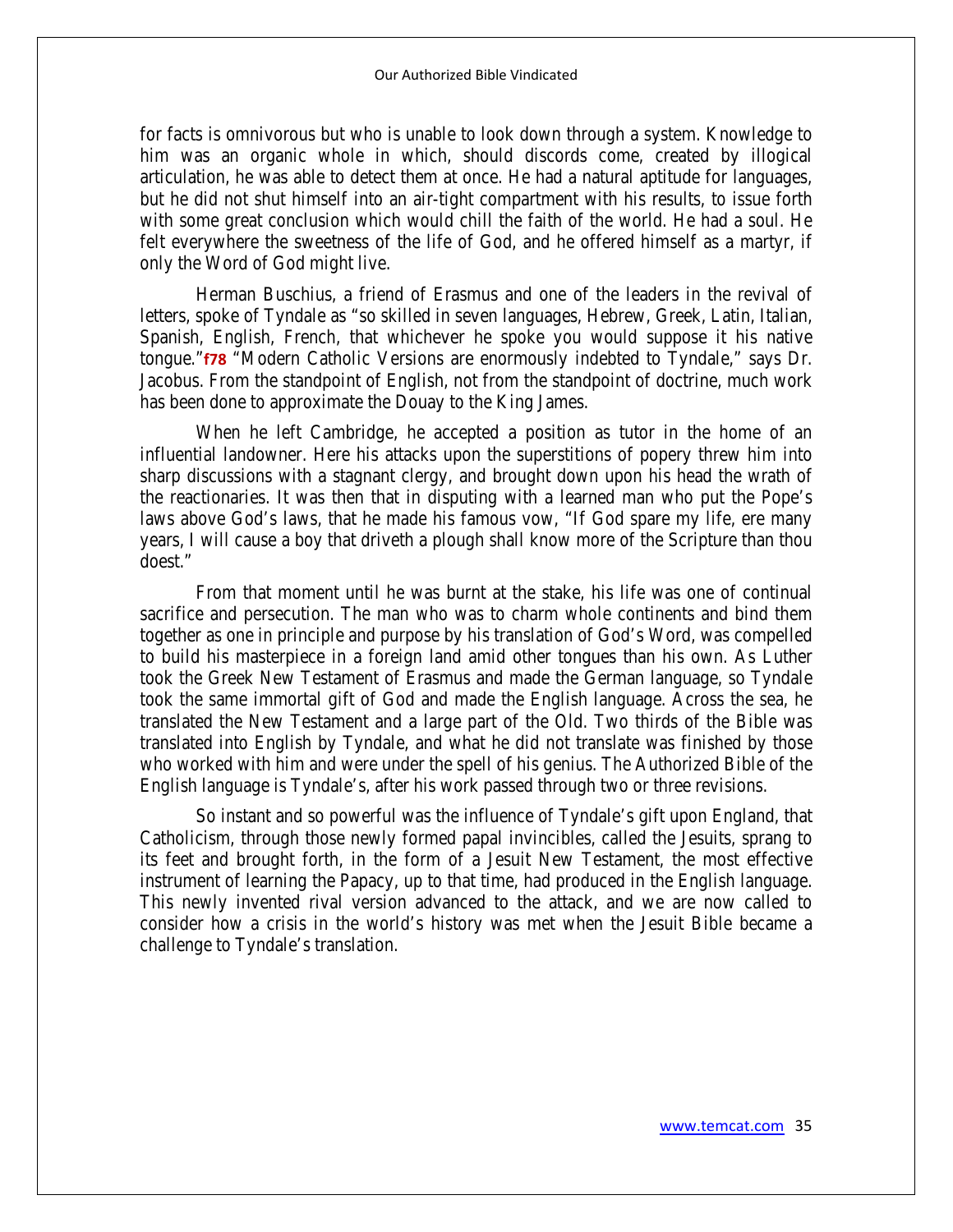# **CHAPTER 4**

#### THE JESUITS AND THE JESUIT BIBLE OF 1582

I HAVE now before my eyes, on a shelf of my library, a book entitled "The Black Pope." There are two Popes, the White Pope and the Black Pope. The world little realizes how much that fact means. The White Pope is the one we generally know and speak of as the Pope, but the real power is in the hand of that body directed by the Black Pope. The Black Pope, which name does not refer to color, is the head of the Jesuits, — an organization which, outside of God's people, is the mightiest that history has ever known. On the other hand, it is the most subtle and intolerant. It was formed after the Reformation began and for the chief purpose of destroying the Reformation.

The Catholic Church has 69 organizations of men, some of which have been in existence for over one thousand years. Of these we might name the Augustinians, the Benedictines, the Capuchins, the Dominicans, and so on. The Benedictines were founded about 540 A.D. Each order has many members, often reaching into the thousands, and tens of thousands.

The Augustinians, for example, (to which order Martin Luther belonged), numbered 35,000 in his day. The men of these orders never marry but live in communities, or large fraternity houses, known as monasteries which are for men what the convents are for women. Each organization exists for a distinct line of endeavor, and each, in turn, is directly under the order of the Pope. They overrun all countries and constitute the army militant of the Papacy. The monks are called the regular clergy, while the priests, bishops, etc., who conduct churches, are called the secular clergy. Let us see why the Jesuits stand predominantly above all these, so that the general of the Jesuits has great authority within all the vast ranks of the Catholic clergy, regular and secular.

Within thirty-five years after Luther had nailed his thesis upon the door of the Cathedral of Wittenberg, and launched his attacks upon the errors and corrupt practices of Rome, the Protestant Reformation was thoroughly established. The great contributing factor to this spiritual upheaval was the translation by Luther of the Greek New Testament of Erasmus into German. The medieval Papacy awakened from its superstitious lethargy to see that in a third of a century, the Reformation had carried away twothirds of Europe. Germany, England, the Scandinavian countries, Holland, and Switzerland had become Protestant. France, Poland, Bavaria, Austria, and Belgium were swinging that way.

In consternation, the Papacy looked around in every direction for help. If the Jesuits had not come forward and offered to save the situation, to-day there might not be a Catholic Church. What was the offer, and what were these weapons, the like of which man never before had forged?

The founder of the Jesuits was a Spaniard, Ignatius Loyola, whom the Catholic Church has canonized and made Saint Ignatius. He was a soldier in the war which King Ferdinand and Queen Isabella of Spain were waging to drive the Mohammedans out of Spain, about the time that Columbus discovered America.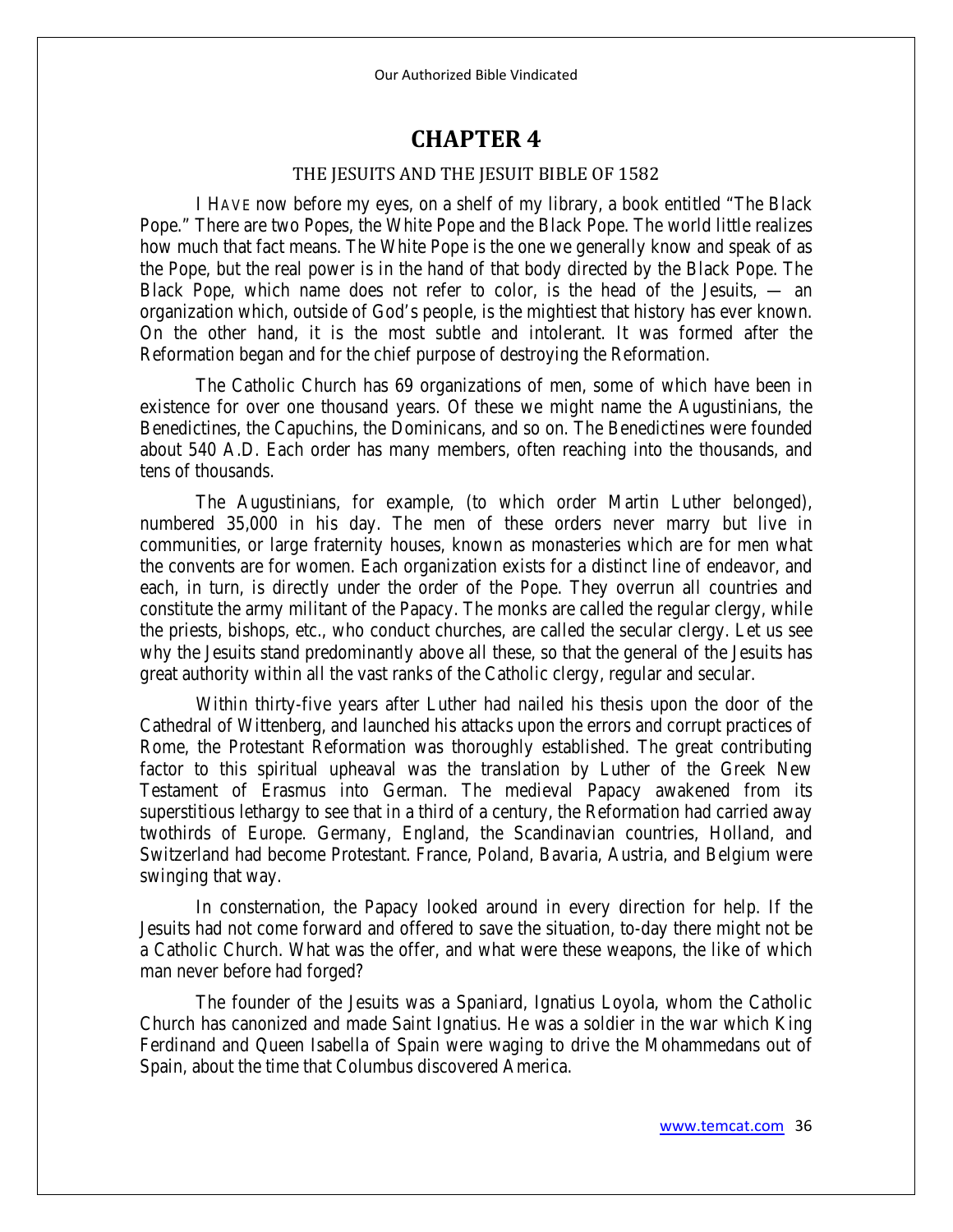Wounded at the siege of Pampeluna (1521 A.D.), so that his military career was over, Ignatius turned his thoughts to spiritual conquests, and spiritual glory. Soon afterwards, he wrote that book called "Spiritual Exercises," which did more than any other document to erect a new papal theocracy and to bring about the establishment of the infallibility of the Pope. In other words, Catholicism since the Reformation is a new Catholicism. It is more fanatical and more intolerant.

Ignatius Loyola came forward and must have said in substance to the Pope:

Let the Augustinians continue to provide monasteries of retreat for contemplative minds; let the Benedictines give themselves up to the field of literary endeavor; let the Dominicans retain their responsibility for maintaining the Inquisition; but we, the Jesuits, will capture the colleges and the universities. We will gain control of instruction in law, medicine, science, education, and so weed out from all books of instruction, anything injurious to Roman Catholicism. We will mould the thoughts and ideas of the youth. We will enroll ourselves as Protestant preachers and college professors in the different Protestant faiths. Sooner or later, we will undermine the authority of the Greek New Testament of Erasmus, and also of those Old Testament productions which have dared to raise their heads against the Old Testament of the Vulgate and against tradition. And thus will we undermine the Protestant Reformation.

We now quote a few words to describe their spirit and their methods from a popular writer:

"Throughout Christendom, Protestantism was menaced by formidable foes. The first triumphs of the Reformation past, Rome summoned new forces, hoping to accomplish its destruction. At this time, the order of the Jesuits was created, the most cruel, unscrupulous, and powerful of all the champions of Popery... To combat these forces, Jesuitism inspired its followers with a fanaticism that enabled them to endure like dangers, and to oppose to the power of truth all the weapons of deception. There was no crime too great for them to commit, no deception too base for them to practice, no disguise too difficult for them to assume. Vowed to perpetual poverty and humility, it was their studied aim to secure wealth and power, to be devoted to the overthrow of Protestantism, and the reestablishment of the papal supremacy.

"When appearing as members of their order, they wore a garb of sanctity, visiting prisons and hospitals, ministering to the sick and the poor, professing to have renounced the world, and bearing the sacred name of Jesus, who went about doing good. But under this blameless exterior the most criminal and deadly purposes were often concealed. It was a fundamental principle of the order that the end justifies the means. By this code, lying, theft, perjury, assassination, were not only pardonable but commendable, when they served the interests of the church. Under various disguises the Jesuits worked their way into offices of state, climbing up to be the counselors of kings, and shaping the policy of nations. They became servants, to act as spies upon their masters. They established colleges for the sons of princes and nobles, and schools for the common people; and the children of Protestant parents were drawn into an observance of popish rites."**f79**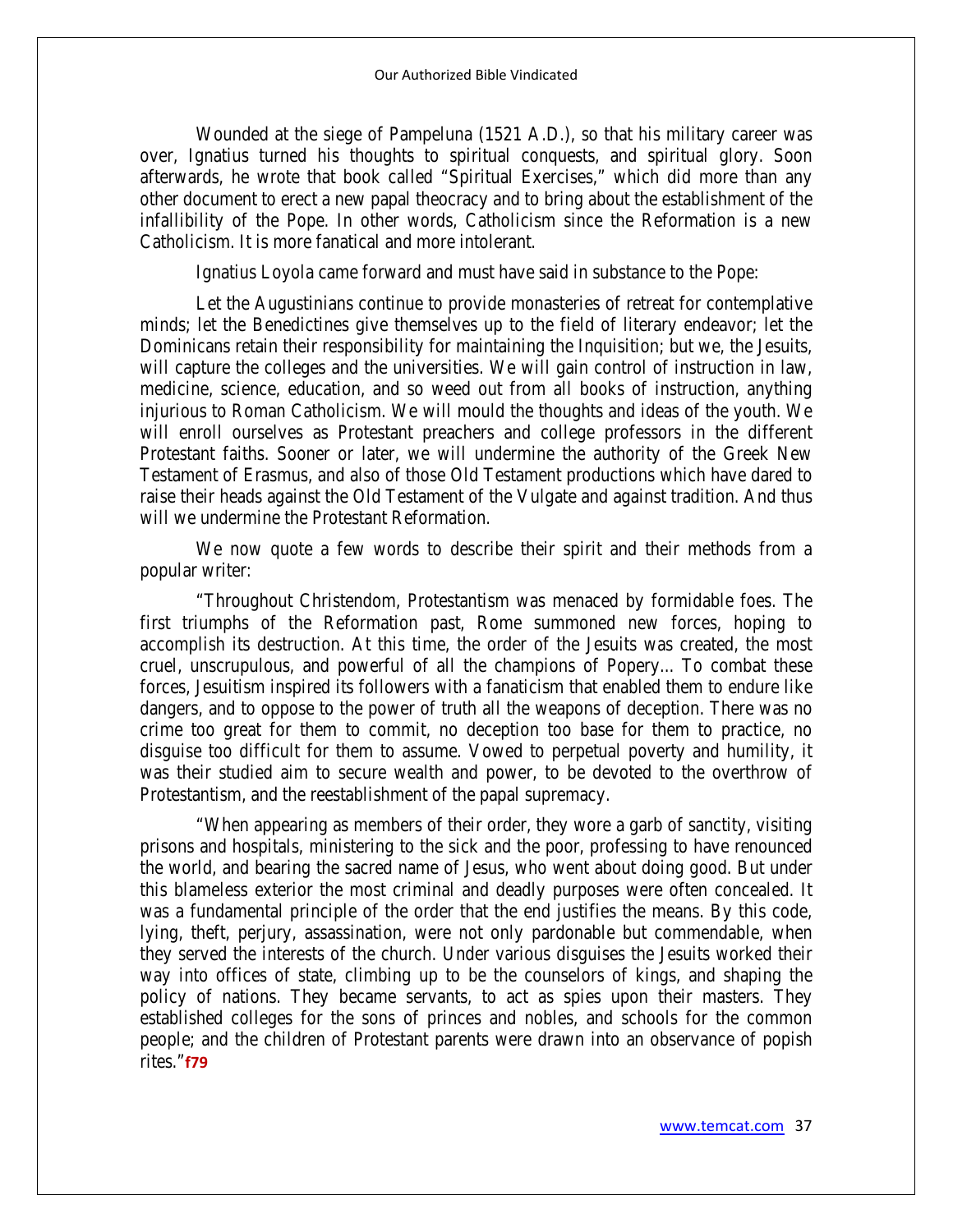How well the Jesuits have succeeded, let the following pages tell. Soon the brains of the Catholic Church were to be found in that order. About 1582, when the Jesuit Bible was launched to destroy Tyndale's English Version, the Jesuits dominated 287 colleges and universities in Europe. Their complete system of education and of drilling was likened, in the constitution of the order itself, to the reducing of all its members to the placidity of a corpse, whereby the whole world could be turned and returned at the will of the superior. We quote from their constitution:

"As for holy obedience, this virtue must be perfect in every point — in execution, in will, in intellect — doing what is enjoined with all celerity, spiritual joy, and perseverance; persuading ourselves that everything is just; suppressing every repugnant thought and judgment of one's own, in a certain obedience;... and let every one persuade himself that he who lives under obedience should be moved and directed, under Divine Providence, by his superior, just as if he were a corpse *(perinde ac si cadaver esset),*  which allows itself to be moved and led in any direction."**f80**

That which put an edge on the newly forged mentality was the unparalleled system of education impressed upon the pick of Catholic youth. The Pope, perforce, virtually threw open the ranks of the many millions of Catholic young men and told the Jesuits to go in and select the most intelligent. The initiation rites were such as to make a lifelong impression on the candidate for admission. He never would forget the first trial of his faith. Thus the youth are admitted under a test which virtually binds forever the will, if it has not already been enslaved. What matters to him? Eternal life is secure, and all is for the greater glory of God.

Then follow the long years of intense mental training, interspersed with periods of practice. They undergo the severest methods of quick and accurate learning. They will be, let us say, shut up in a room with a heavy Latin lesson, and be expected to learn it in a given period of hours. Of the results achieved by means of this policy and the methods, Macaulay says:

"It was in the ears of the Jesuit that the powerful, the noble, and the beautiful, breathed the secret history of their lives. It was at the feet of the Jesuit that the youth of the higher and middle classes were brought up from childhood to manhood, from the first rudiments to the courses of rhetoric and philosophy. Literature and science, lately associated with infidelity or with heresy, now became the allies of orthodoxy. Dominant in the south of Europe, the great order soon went forth conquering and to conquer. In spite of oceans and deserts, of hunger and pestilence, of spies and penal laws, of dungeons and racks, of gibbets and quartering-blocks, Jesuits were to be found *under every disguise,* and in every country; scholars, physicians, merchants, serving men; in the hostile court of Sweden, in the old manor-house of Cheshire, among the hovels of Connaught; arguing, instructing, consoling, stealing away the hearts of the young, animating the courage of the timid, holding up the crucifix before the eyes of the dying. Nor was it less their office to plot against the thrones and lives of the apostate kings, to spread evil rumors, to raise tumults, to inflame civil wars, to arm the hand of the assassin. Inflexible in nothing but in their fidelity to the Church, they were equally ready to appeal in her cause to the spirit of loyalty and to the spirit of freedom. Extreme doctrines of obedience and extreme doctrines of liberty, the right of rulers to misgovern the people,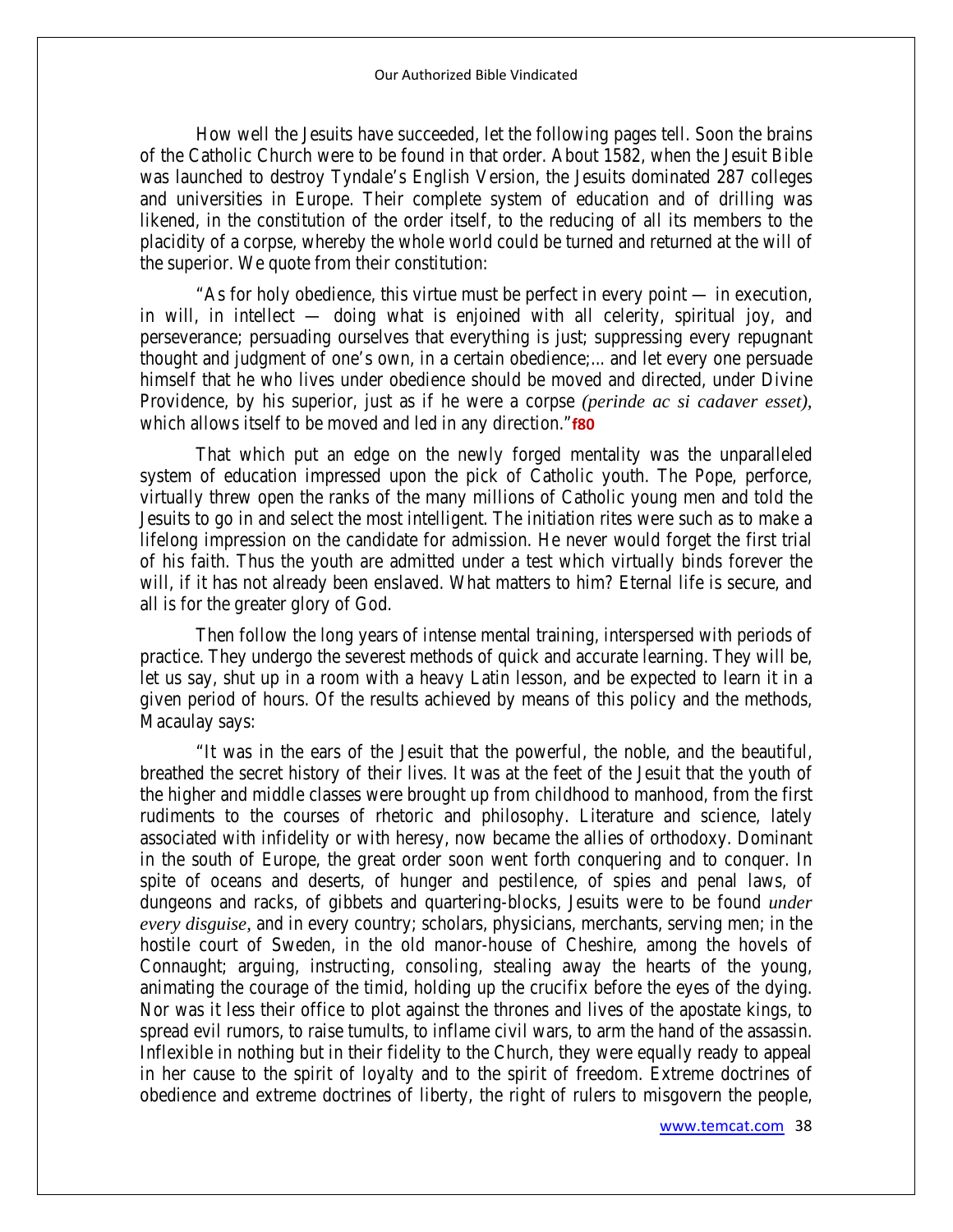the right of every one of the people to plunge his knife in the heart of a bad ruler, were inculcated by the same man, according as he addressed himself to the subject of Philip or to the subject of Elizabeth."**f81**

And again: "If Protestantism, or the semblance of Protestantism, showed itself in any quarter, it was instantly met, not by petty, teasing persecution, but by persecution of that sort which bows down and crushes all but a very few select spirits. Whoever was suspected of heresy, whatever his rank, his learning, or his reputation, knew that he must purge himself to the satisfaction of a severe and most vigilant tribunal, or die by fire. Heretical books were sought out and destroyed with similar rigor."**f82**

# **THE CATHOLIC COUNCIL OF TRENT (1545-1563) CALLED TO DEFEAT THE REFORMATION. HOW THE COUNCIL REFUSED THE PROTESTANT ATTITUDE TOWARD THE SCRIPTURES AND ENTHRONED THE JESUIT**

"The Society came to exercise a marked influence to which their presence in the Council of Trent, as the Pope's theologians, gave signal testimony. It was a wise stroke of policy for the Papacy to entrust its cause in the Council so largely to the Jesuits."**f83**

The Council of Trent was dominated by the Jesuits. This we must bear in mind as we study that Council. It is the leading characteristic of that assembly. "The great Convention dreaded by every Pope" was called by Paul III when he saw that such a council was imperative if the Reformation was to be checked. And when it did assemble, he so contrived the manipulation of the program and the attendance of the delegates, that the Jesuitical conception of a theocratic Papacy should be incorporated into the canons of the church.

So prominent had been the Reformers' denunciations of the abuses of the church, against her exactions, and against her shocking immoralities, that we would naturally expect that this council, which marks so great a turning point in church history, would have promptly met the charges. But this it did not do.

The very first propositions to be discussed at length and with intense interest, were those relating to the Scriptures. This shows how fundamental to all reform, as well as to the great Reformation, is the determining power over Christian order and faith, of the disputed readings and the disputed books of the Bible. Moreover, these propositions denounced by the Council, which we give below, the Council did not draw up itself. They were taken from the writings of Luther. We thus see how fundamental to the faith of Protestantism is their acceptance; while their rejection constitutes the keystone to the superstitions and to the tyrannical theology of the Papacy.

These four propositions which first engaged the attention of the Council, and which the Council condemned, are:

**They Condemned: I** — "That Holy Scriptures contained all things necessary for salvation, and that it was impious to place apostolic tradition on a level with Scripture."

**They Condemned: II** — "That certain books accepted as canonical in the Vulgate were apocryphal and not canonical."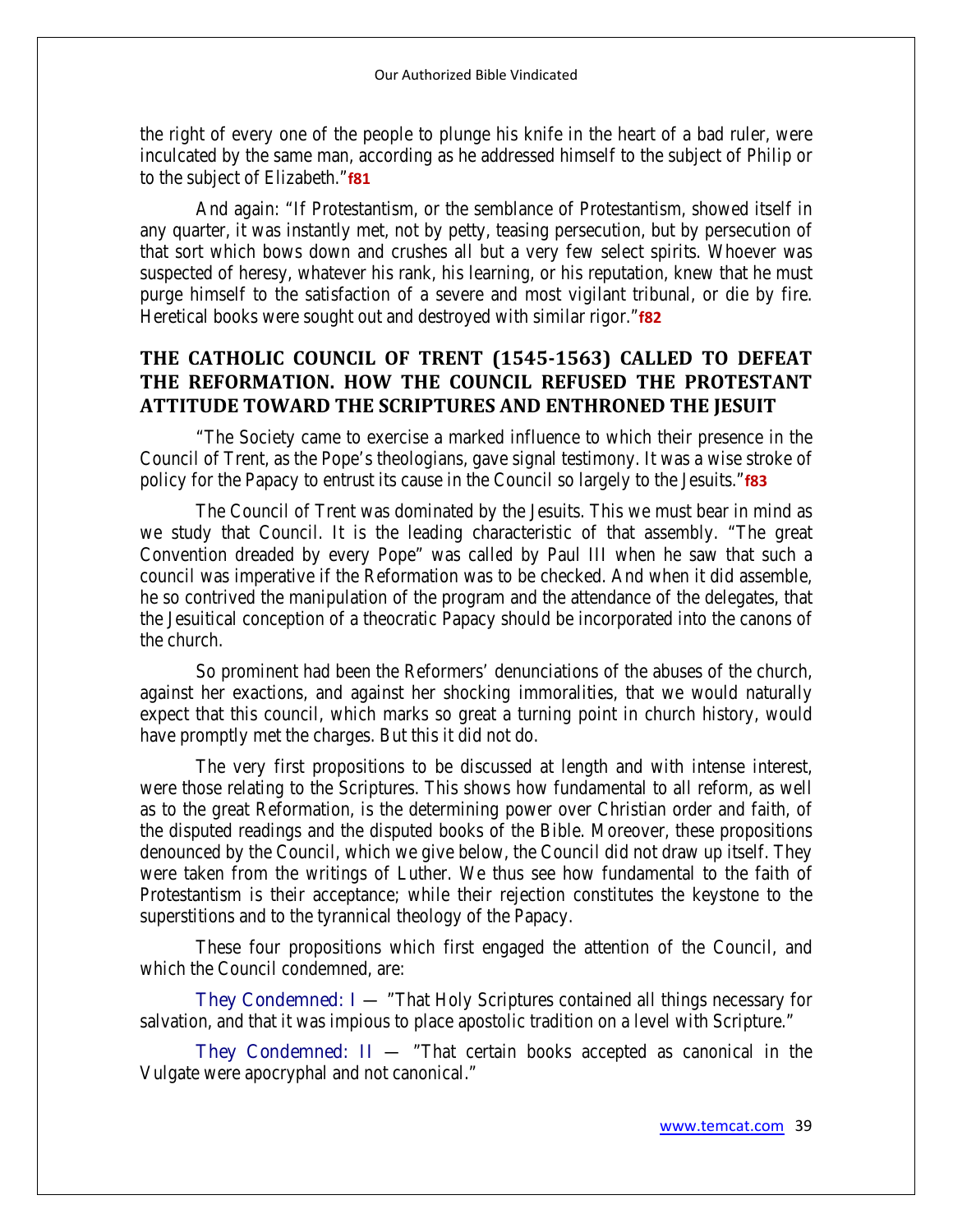**They Condemned: III** — "That Scripture must be studied in the original languages, and that there were errors in the Vulgate."

**They Condemned: IV** — "That the meaning of Scripture is plain, and that it can be understood without commentary with the help of Christ's Spirit."**f84**

For eighteen long years the Council debated. The papal scholars determined what was the Catholic faith. During these eighteen years, the Papacy gathered up to itself what survived of Catholic territory. The Church of Rome consolidated her remaining forces and took her stand solidly on the grounds that tradition was of equal value with the Scriptures; that the seven apocryphal books of the Vulgate were as much Scripture as the other books; that those readings of the Vulgate in the accepted books, which differed from the Greek, were not errors, as Luther and the Reformers had said, but were authentic; and finally, that lay members of the church had no right to interpret the Scriptures apart from the clergy.

## **THE JESUIT BIBLE OF 1582**

The opening decrees of the Council of Trent had set the pace for centuries to come. They pointed out the line of battle which the Catholic reaction would wage against the Reformation. First undermine the Bible, then destroy the Protestant teaching and doctrine. If we include the time spent in studying these questions before the opening session of the Council in 1545 until the Jesuit Bible made its first appearance in 1582, fully forty years were passed in the preparation of Jesuit students who were being drilled in these departments of learning.

The first attack on the position of the Reformers regarding the Bible must soon come. It was clearly seen then, as it is now, that if confusion on the origin and authenticity of the Scriptures could be spread abroad in the world, the amazing certainty of the Reformers on these points, which had astonished and confounded the Papacy, could be broken down. In time the Reformation would be splintered to pieces, and driven as the chaff before the wind. The leadership in the battle for the Reformation was passing over from Germany to England.**f85** Here it advanced mightily, helped greatly by the new version of Tyndale. Therefore, Jesuitical scholarship, with at least forty years of training, must bring forth in English a Jesuit Version capable of superseding the Bible of Tyndale. Could it be done?

Sixty years elapsed from the close of the council of Trent (1563), to the landing of the Pilgrims in America. During those sixty years, England had been changing from a Catholic nation to a Bible-loving people. Since 1525, when Tyndale's Bible appeared, the Scriptures had obtained a wide circulation. As Tyndale foresaw, the influence of the divine Word had weaned the people away from pomp and ceremony in religion. But this result had not been obtained without years of struggle.

Spain, at that time, was not only the greatest nation in the world, but also was fanatically Catholic. All the new world belonged to Spain; she ruled the seas and dominated Europe. The Spanish sovereign and the Papacy united in their efforts to send into England bands of highly trained Jesuits. By these, plot after plot was hatched to place a Catholic ruler on England's throne.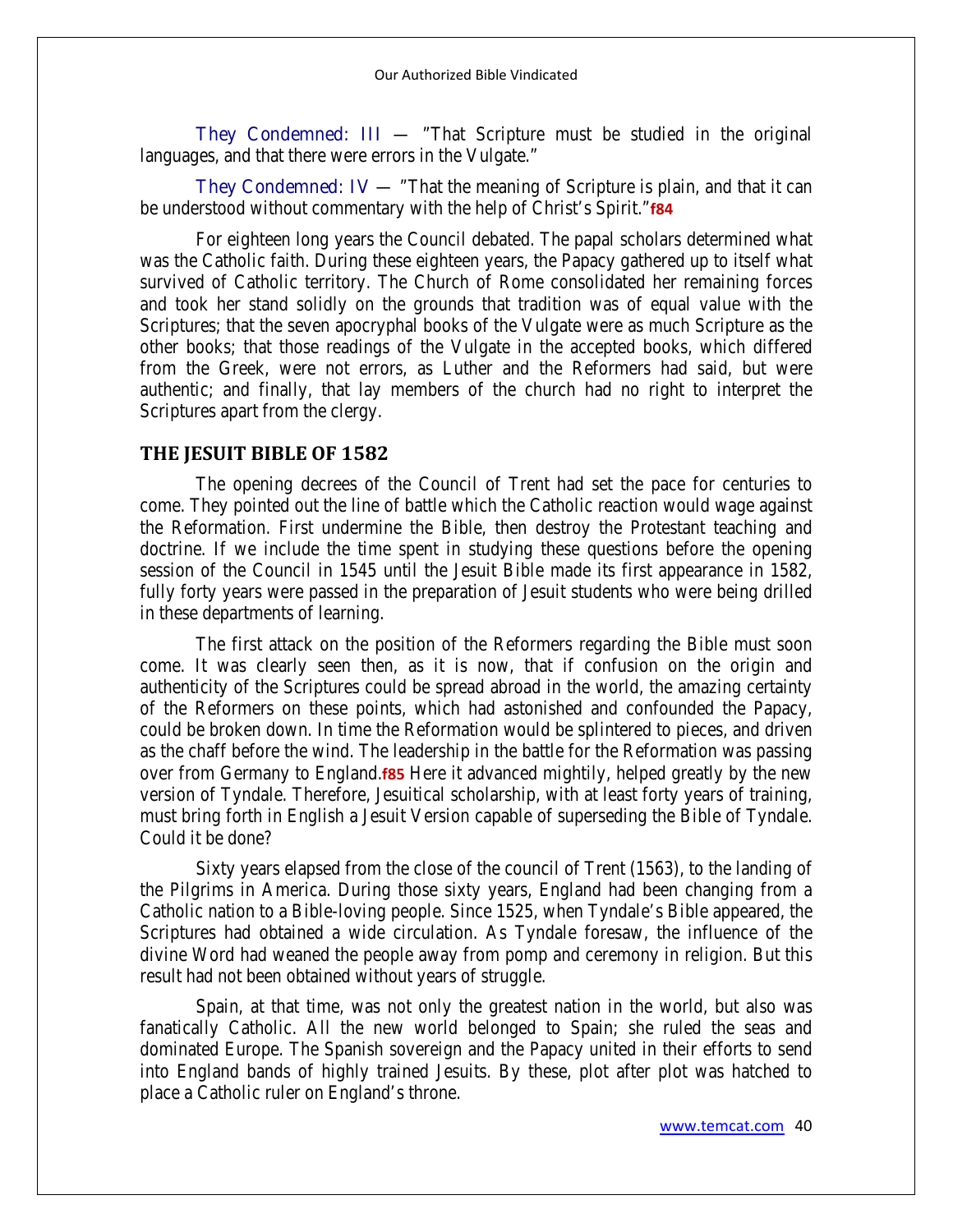At the same time, the Jesuits were acting to turn the English people from the Bible, back to Romanism. As a means to this end, they brought forth in English a Bible of their own. Let it always be borne in mind that the Bible adopted by Constantine was in Greek; that Jerome's Bible was in Latin; but that the Jesuit Bible was in English. If England could be retained in the Catholic column, Spain and England together would see to it that all America, north and south, would be Catholic. In fact, wherever the influence of the English speaking race extended, Catholicism would reign. If this result were to be thwarted, it was necessary to meet the danger brought about by the Jesuit Version.

## **THE GREAT STIR OVER THE JESUIT BIBLE OF 1582**

So powerful was the swing toward Protestantism during the reign of Queen Elizabeth, and so strong the love for Tyndale's Version, that there was neither place nor Catholic scholarship enough in England to bring forth a Catholic Bible in strength. Priests were in prison for their plotting, and many had fled to the Continent. There they founded schools to train English youth and send them back to England as priests. Two of these colleges alone sent over, in a few years, not less than three hundred priests.

The most prominent of these colleges, called seminaries, was at Rheims, France. Here the Jesuits assembled a company of learned scholars. From here they kept the Pope informed of the changes of the situation in England, and from here they directed the movements of Philip II of Spain as he prepared a great fleet to crush England and bring it back to the feet of the Pope.

The burning desire to give the common people the Holy Word of God, was the reason why Tyndale had translated it into English. No such reason impelled the Jesuits at Rheims. In the preface of their Rheims New Testament, they state that it was not translated into English because it was necessary that the Bible should be in the mother tongue, or that God had appointed the Scriptures to be read by all; but from the special consideration of the state of their mother country. This translation was intended to do on the inside of England, what the great navy of Philip II was to do on the outside. One was to be used as a moral attack, the other as a physical attack; both to reclaim England. The preface especially urged that those portions be committed to memory "which made most against heretics."

The principal object of the Rhemish translators was not only to circulate their doctrines through the country, but also to depreciate as much as possible the English translations."**f86**

The appearance of the Jesuit New Testament of 1582 produced consternation in England. It was understood at once to be a menace against the new English unity. It was to serve as a wedge between Protestants and Catholics. It was the product of unusual ability and years of learning.

Immediately, the scholarship of England was astir. Queen Elizabeth sent forth the call for a David to meet this Goliath. Finding no one in her kingdom satisfactory to her, she sent to Geneva, where Calvin was building up his great work, and besought Beza, the co-worker of Calvin, to undertake the task of answering the objectionable matter contained in this Jesuit Version. In this department of learning, Beza was easily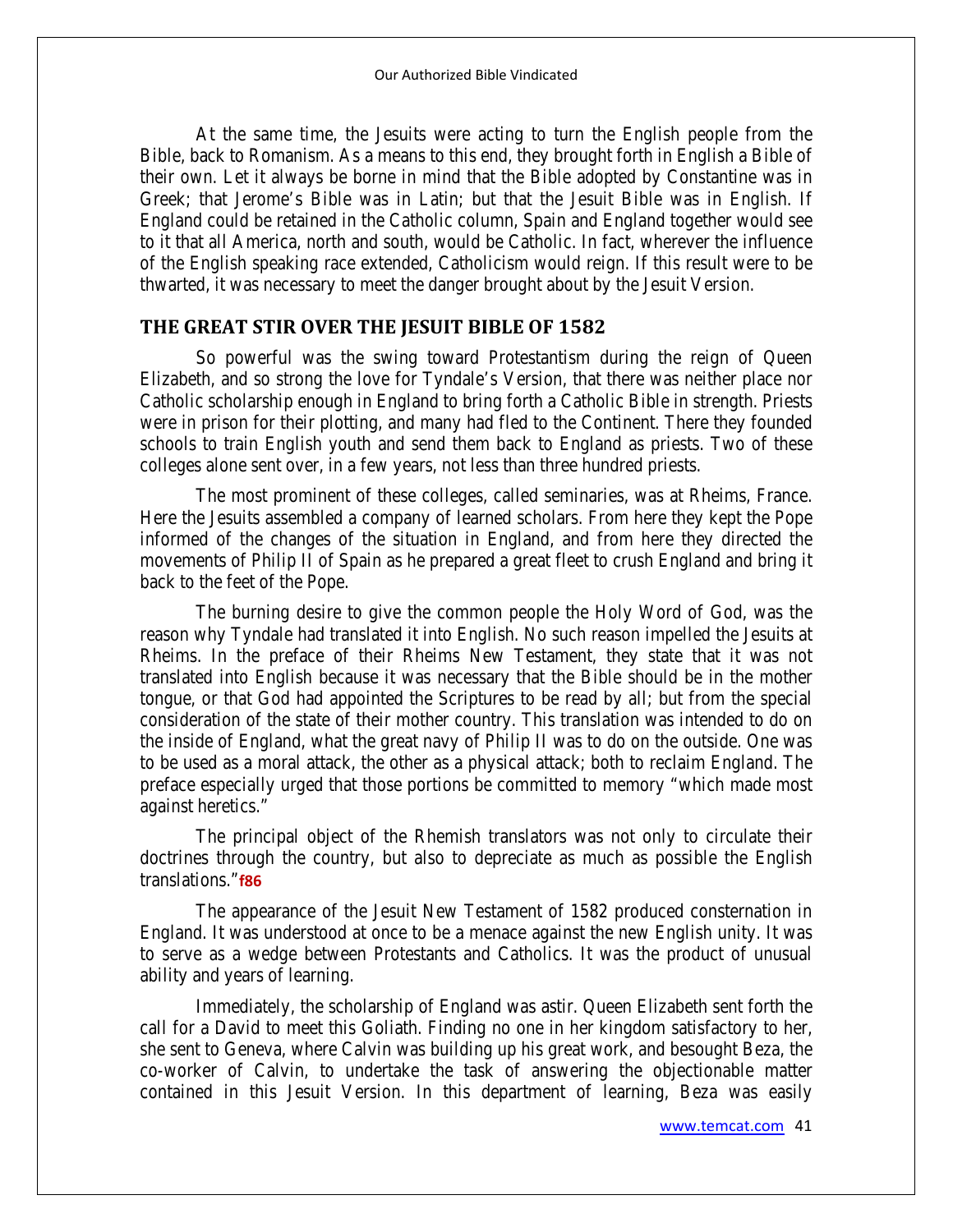recognized as chief. To the astonishment of the Queen, Beza modestly replied that her majesty had within her own realm, a scholar more able to undertake the task than he. He referred to Thomas Cartwright, the great Puritan divine. Beza said, "The sun does not shine on a greater scholar than Cartwright."

Cartwright was a Puritan, and Elizabeth disliked the Puritans as much as she did the Catholics. She wanted an Episcopalian or a Presbyterian to undertake the answer. Cartwright was ignored. But time was passing and English Protestantism wanted Cartwright. The universities of Cambridge and Oxford, Episcopalian though they were, sent to Cartwright a request signed by their outstanding scholars.**f87** Cartwright decided to undertake it. He reached out one arm and grasped all the power of the Latin manuscripts and testimony. He reached out his other arm and in it he embraced all the vast stores of Greek and Hebrew literature. With inescapable logic, he marshaled the facts of his vast learning and leveled blow after blow against this latest and most dangerous product of Catholic theology.**f88**

Meanwhile, 136 great Spanish galleons, some armed with 50 cannons were slowly sailing up the English Channel to make England Catholic. England had no ships. Elizabeth asked Parliament for 15 men-of-war, — they voted 30. With these, assisted by harbor tugs under Drake, England sailed forth to meet the greatest fleet the world had ever seen. All England teemed with excitement. God helped: the Armada was crushed, and England became a great sea power.

# **AFTER THE EXPOSURE BY CARTWRIGHT AND FULKE, THE CATHOLICS DOCTORED AND REDOCTORED THE JESUIT BIBLE OF 1582, UNTIL TODAY THE NAME DOUAY IS A MISNOMER**

The Rheims-Douay and the King James Version were published less than thirty years apart. Since then the King James has steadily held its own. The Rheims-Douay has been repeatedly changed to approximate the King James. So that the Douay of 1600 and that of 1900 are not the same in many ways.

"The New Testament was published at Rheims in 1582. The university was moved back to Douai in 1593, where the Old Testament was published in 1609-1610. This completed what is known as the original Douay Bible. There are said to have been two revisions of the Douay Old Testament and eight of the Douay New Testament, representing such an extent of verbal alterations, and modernized spelling that a Roman Catholic authority says, 'The version now in use has been so seriously altered that it can be scarcely considered identical with that which first went by the name of the Douay Bible,' and further that 'it never had any Episcopal imprimatur, much less any papal approbation.'

"Although the Bibles in use at the present day by the Catholics of England and Ireland are popularly styled the Douay Version, they are most improperly so called; they are founded, with more or less alteration, on a series of revisions undertaken by Bishop Challoner in 1749-52. His object was to meet the practical want felt by the Catholics of his day of a Bible moderate in size and price, in readable English, and with notes more suitable to the time... The changes introduced by him were so considerable that,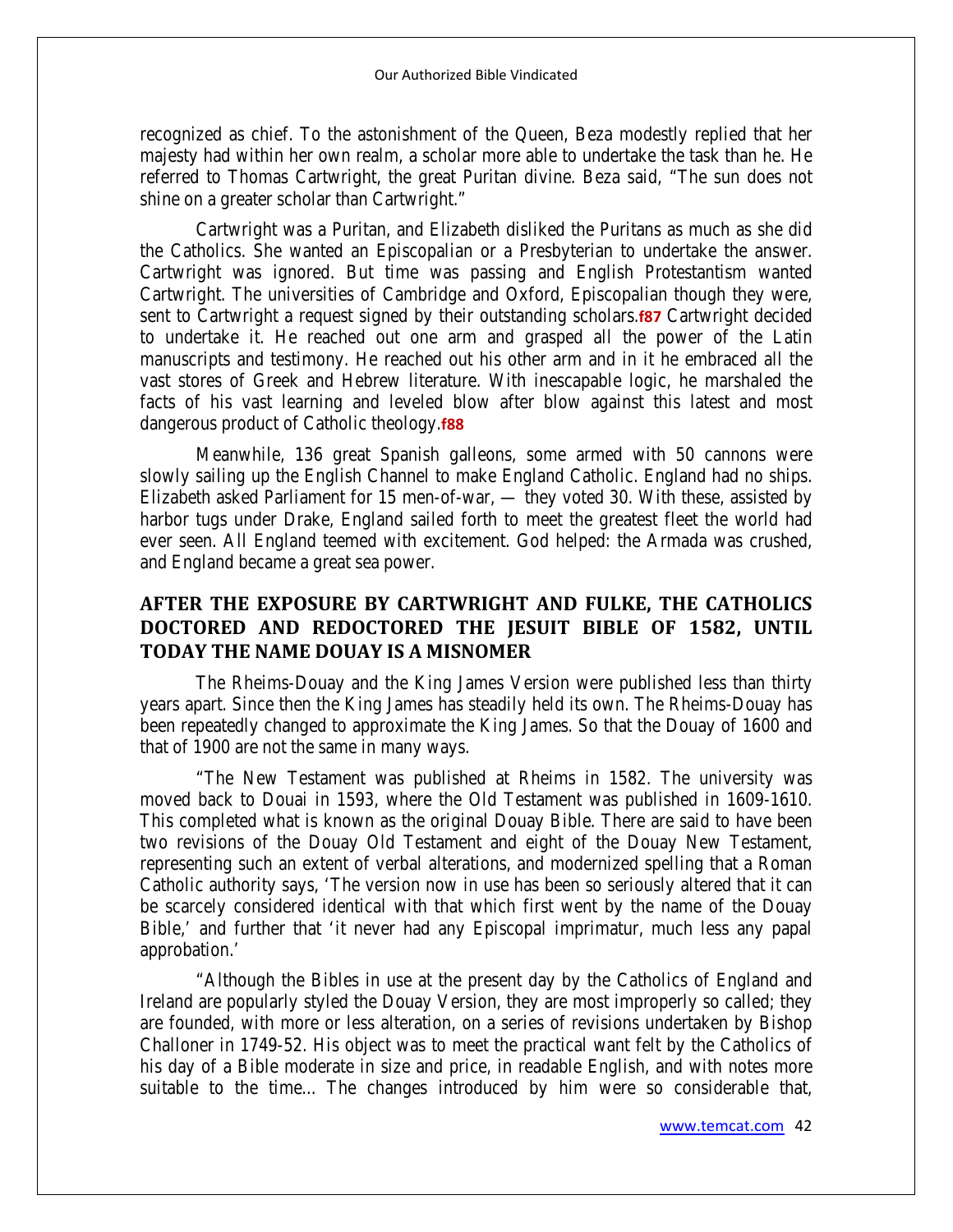according to Cardinal Newman, they 'almost amounted to a new translation.' So also, Cardinal Wiseman wrote, 'To call it any longer the Douay or Rhemish Version is an abuse of terms. It has been altered and modified until scarcely any verse remains as it was originally published. In nearly every case, Challoner's changes took the form approximating to the Authorized Version.'"**f89**

Note the above quotations. Because if you seek to compare the Douay with the American Revised Version, you will find that the older, or first Douay of 1582, is more like it in Catholic readings than those editions of today, inasmuch as the 1582 Version had been doctored and redoctored. Yet, even in the later editions, you will find many of those corruptions which the Reformers denounced and which reappear in the American Revised Version.

## **THE NEW PLAN OF THE JESUITS TO DESTROY PROTESTANTISM**

A thousand years had passed before time permitted the trial of strength between the Greek Bible and the Latin. They had fairly met in the struggles of 1582 and the thirty years following in their respective English translations. The Vulgate yielded before the Greek; the mutilated version before the pure Word. The Jesuits were obliged to shift their line of battle. They saw, that armed only with the Latin, they could fight no longer. They therefore resolved to enter the field of the Greek and become superb masters of the Greek; only that they might meet the influence of the Greek.

They knew that manuscripts in Greek, of the type from which the Bible adopted by Constantine had been taken, were awaiting them, — manuscripts, moreover, which involved the Old Testament as well as the New. To use them to overthrow the Received Text would demand great training and almost Herculean labors; for the Received Text was apparently invincible.

But still more. Before they could get under way, the champions of the Greek had moved up and consolidated their gains. Flushed with their glorious victory over the Jesuit Bible of 1582, and over the Spanish Armada of 1588, every energy pulsating with certainty and hope, English Protestantism brought forth a perfect masterpiece. They gave to the world what has been considered by hosts of scholars, the greatest version ever produced in any language, — the King James Bible, called "The Miracle of English Prose." This was not taken from the Latin in either the Old or the New Testament, but from the languages in which God originally wrote His Word, namely, from the Hebrew in the Old Testament and from the Greek in the New. The Jesuits had therefore before them a double task, — both to supplant the authority of the Greek of the Received Text by another Greek New Testament, and then upon this mutilated foundation, to bring forth a new English version which might retire into the background, the King James. In other words, they must, before they could again give standing to the Vulgate, bring Protestantism to accept a mutilated Greek text and an English version based upon it.

The manuscripts from which the New Version must be taken, would be like the Greek manuscripts which Jerome used in producing the Vulgate. The opponents of the King James Version would even do more. They would enter the field of the Old Testament, namely, the Hebrew, and, from the many translations of it into Greek in the early centuries, seize whatever advantages they could.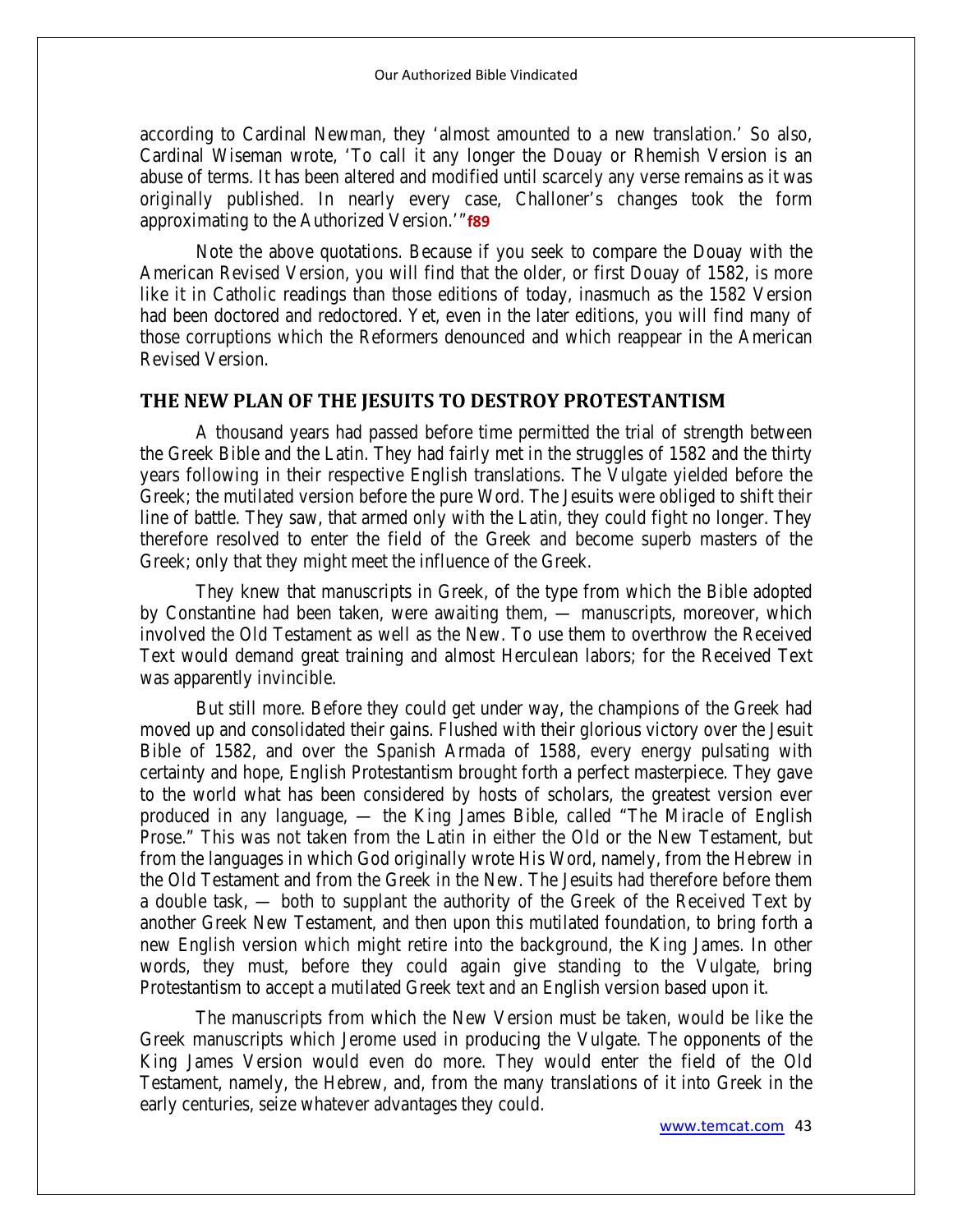In other words, the Jesuits had put forth one Bible in English, that of 1582, as we have seen; of course, they could get out another.

# **CHAPTER 5**

## THE KING JAMES BIBLE BORN AMID THE GREAT STRUGGLES OVER THE JESUIT **VERSION**

THE hour had arrived, and from the human point of view, conditions were perfect, for God to bring forth a translation of the Bible which would sum up in itself the best of the ages. The heavenly Father foresaw the opportunity of giving His Word to the inhabitants of earth by the coming of the British Empire with its dominions scattered throughout the world, and by the great American Republic, both speaking the English language. Not only was the English language by 1611 in a more opportune condition than it had ever been before or ever would be again, but the Hebrew and the Greek likewise had been brought up with the accumulated treasures of their materials to a splendid working point. The age was not distracted by the rush of mechanical and industrial achievements. Moreover linguistic scholarship was at its peak. Men of giant minds, supported by excellent physical health, had possessed in a splendid state of perfection a knowledge of the languages and literature necessary for the ripest Biblical scholarship.

One hundred and fifty years of printing had permitted the Jewish rabbis to place at the disposal of scholars all the treasures in the Hebrew tongue which they had been accumulating for over two thousand years. In the words of the learned Professor E. C. Bissell:

"There ought to be no doubt that in the text which we inherit from the Massoretes, and they from the Talmudists, and they in turn from a period when versions and paraphrases of the Scriptures in other languages now accessible to us were in common use — the same text being transmitted to this period from the time of Ezra under the peculiarly sacred seal of the Jewish canon — we have a substantially correct copy of the original documents, and one worthy of all confidence."**f91**

We are told that the revival of Massoretic studies in more recent times was the result of the vast learning and energy of Buxtorf, of Basle.**f92** He had given the benefits of his Hebrew accomplishments in time to be used by the translators of the King James Version. And we have the word of a leading Revisionist, highly recommended by Bishop Ellicott, that it is not to the credit of Christian scholarship that so little has been done in Hebrew researches during the past 300 years.**f93**

What is true of the Hebrew is equally true of the Greek. The Unitarian scholar who sat on the English New Testament Revision Committee, acknowledged that the Greek New Testament of Erasmus (1516) is as good as any.**f94** It should be pointed out that Stephens (A.D. 1550), then Beza (1598), and Elzevir (1624), all, subsequently printed editions of the same Greek New Testament. Since the days of Elzevir it has been called the Received Text, or from the Latin, Textus Receptus. Of it Dr. A. T. Robertson also says: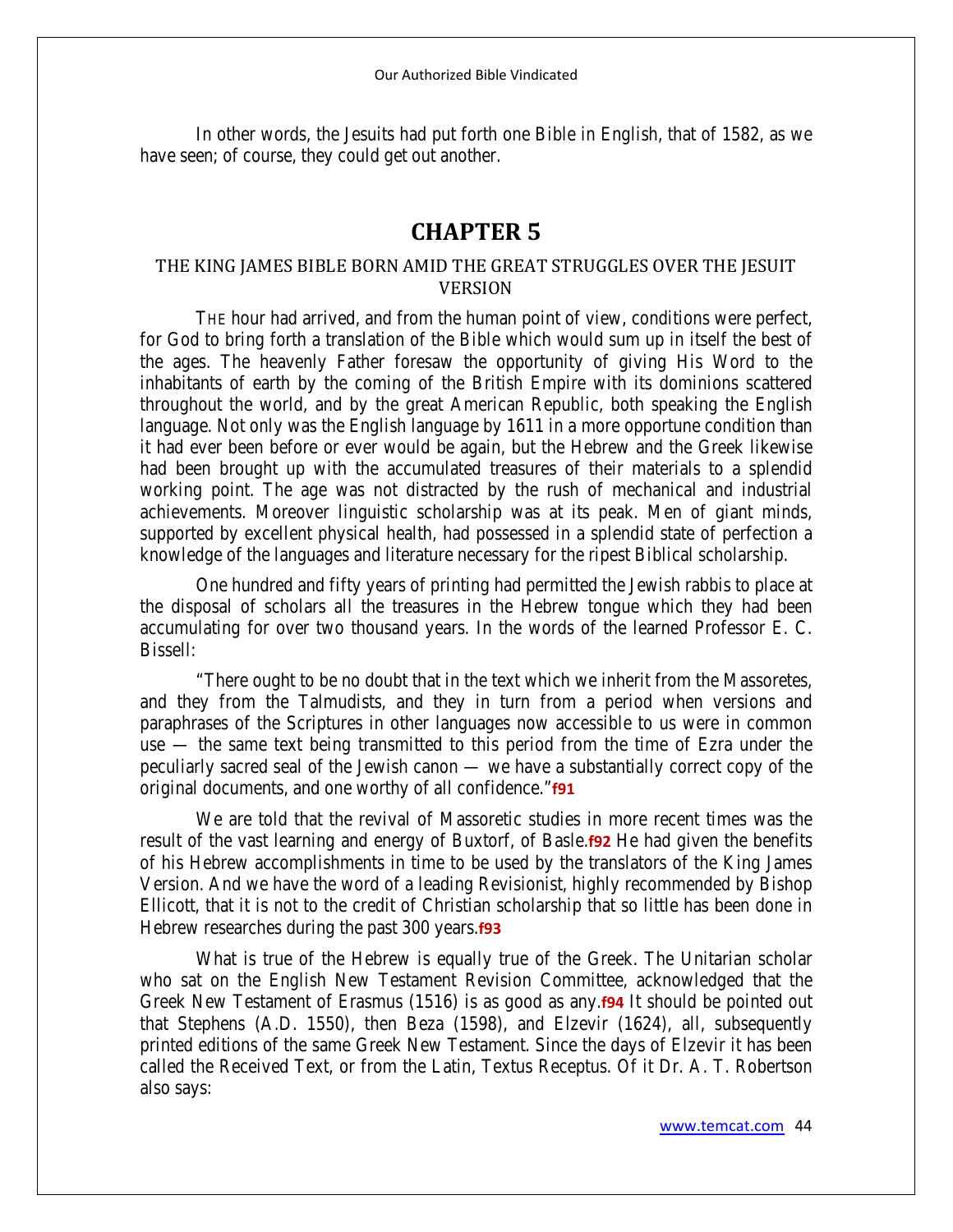"It should be stated at once that the Textus Receptus is not a bad text. It is not a heretical text. It is substantially correct."**f95**

Again: "Erasmus seemed to feel that he had published the original Greek New Testament as it was written... The third edition of Erasmus (1522) became the foundation of the Textus Receptus for Britain since it was followed by Stephens. There were 3300 copies of the first two editions of the Greek New Testament of Erasmus circulated. His work became the standard for three hundred years."**f96**

This text is and has been for 300 years the best known and most widely used. It has behind it all the Protestant scholarship of nearly three centuries. It ought to be pointed out that those who seem eager to attack the King James and the Greek behind it, when the enormous difficulties of the Revised Greek Testament are pointed out, will claim the Revised Text is all right because it is like the Greek New Testament from which the King James was translated: on the other hand, when they are not called to account, they will say belittling things about the Received Text and the scholars who translated the King James Bible.

## **BETTER CONDITION OF ENGLISH LANGUAGE IN 1611**

We now come, however, to a very striking situation which is little observed and rarely mentioned by those who discuss the merits of the King James Bible. the English language in 1611 was in the very best condition to receive into its bosom the Old and New Testaments. Each word was broad, simple, and generic. That is to say, words were capable of containing in themselves not only their central thoughts, but also all the different shades of meaning which were attached to that central thought. Since then, words have lost that living, pliable breadth. Vast additions have been made to the English vocabulary during the past 300 years, so that several words are now necessary to convey the same meaning which formerly was conveyed by one. It will be readily seen that while the English vocabulary has increased in quantity, nevertheless, single words have lost their many shades, combinations of words have become fixed, capable of only one meaning, and therefore less adaptable to receiving into English the thoughts of the Hebrew which likewise is a simple, broad, generic language.

New Testament Greek is, in this respect, like the Hebrew. When our English Bible was revised, the Revisers labored under the impression that the sacred writers of the Greek New Testament did not write in the everyday language of the common people. Since then the accumulated stores of archaeological findings have demonstrated that the language of the Greek New Testament was the language of the simple, ordinary people, rather than the language of scholars; and is flexible, broad, generic, like the English of 1611. Or in the words of another:

"It is sometimes regretted that our modern English has lost, or very nearly lost, its power of inflection; but whatever may have been thus lost to the ear has been more than compensated to the sense, by our wealth of finely shaded auxiliary words. There is no differentiation of wish, will, condition, supposition, potentiality, or possibility representable in syllables of human speech, or conceivable to the mind of man, which cannot be precisely put in some form of our English verb. But here, again, our power of precision has been purchased at a certain cost. For every form of our verbal combinations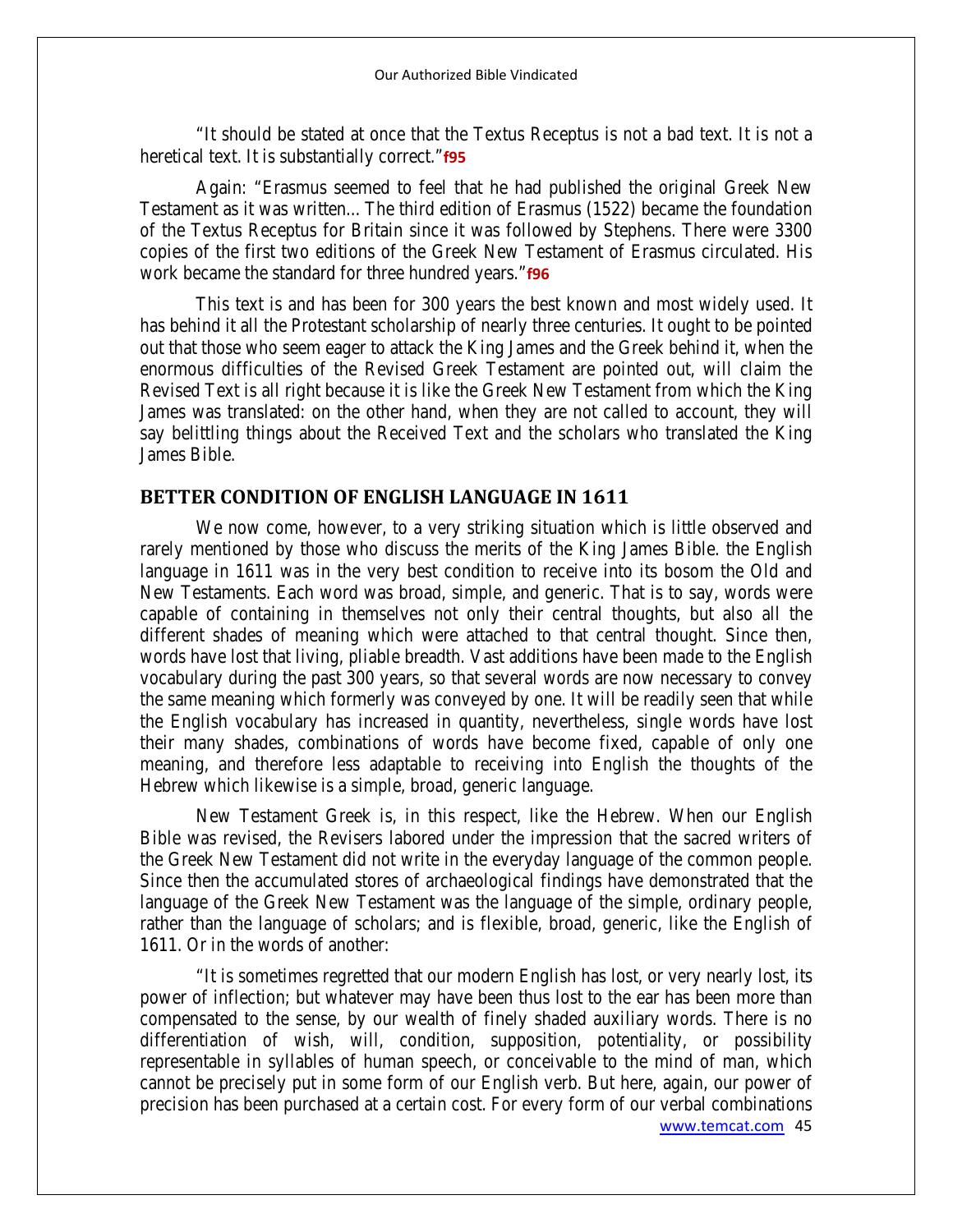has now come to have its own peculiar and appropriate sense, and no other; so that, when we use any one of those forms, it is understood by the hearer or reader that we intend the special sense of that form, and of that alone. In this respect, as in the specific values of our synonyms, we encounter a self-evident difficulty in the literal translation of the Scriptures into modern English. For there is no such refinement of tense and mood in the Hebrew language; and, although the classical Greek was undoubtedly perfect in its inflections, the writers of the New Testament were either ignorant of its powers, or were not capable of using them correctly."**f97**

The above writer then points out that the authors of the New Testament did not always use that tense of the Greek verb, called the aorist, in the same rigid, specific sense, in which the Revisers claim they had done.

Undoubtedly, in a general way, the sacred writers understood the meaning of the aorist as distinguished from the perfect and imperfect; but they did not always use it so specifically as the Revisers claim. I continue from the same writer:

"The self-imposed rule of the Revisers required them invariably to translate the aoristic forms by their closest English equivalents; but the vast number of cases in which they have forsaken their own rule shows that it could not be followed without in effect changing the meaning of the original; and we may add that to whatever extent that rule has been slavishly followed, to that extent the broad sense of the original has been marred. The Sacred writers wrote with a broad brush; the pen of the Revisers was a finely pointed stylus. The living pictures of the former furnish a grand panorama of providential history; the drawing of the latter is the cunning work of fine engravers, wrought in hair lines, and on polished plates of steel. The Westminster Version is not, and, as its purpose was conceived by the Revisers, could not be made, anything like a photograph of the originals. The best of photographs lacks life and color, but it does produce the broad effects of light and shade. It has no resemblance to the portrait of the Chinese artist, who measures each several feature with the compass, and then draws it by the scale. The work of the Revisers is a purely Chinese work of art, in which the scale and compass are applied to microscopic niceties, with no regard whatever to light and shade, or to the life and color of their subject. It follows that the more conscientiously their plan was followed, the more certainly must they fail to produce a lifelike rendering of the living word of the original."**f98**

#### **ORIGIN OF THE KING JAMES VERSION**

After the life and death struggles with Spain, and the hard fought battle to save the English people from the Jesuit Bible of 1582, victorious Protestantism took stock of its situation and organized for the new era which had evidently dawned. A thousand ministers, it is said, sent in a petition, called the Millenary Petition, to King James who had now succeeded Elizabeth as sovereign. One author describes the petition as follows:

"The petition craved reformation of sundry abuses in the worship, ministry, revenue, and discipline of the national Church... Among other of their demands, Dr. Reynolds, who was the chief speaker in their behalf, requested that there might be a new translation of the Bible, without note or comment."**f99**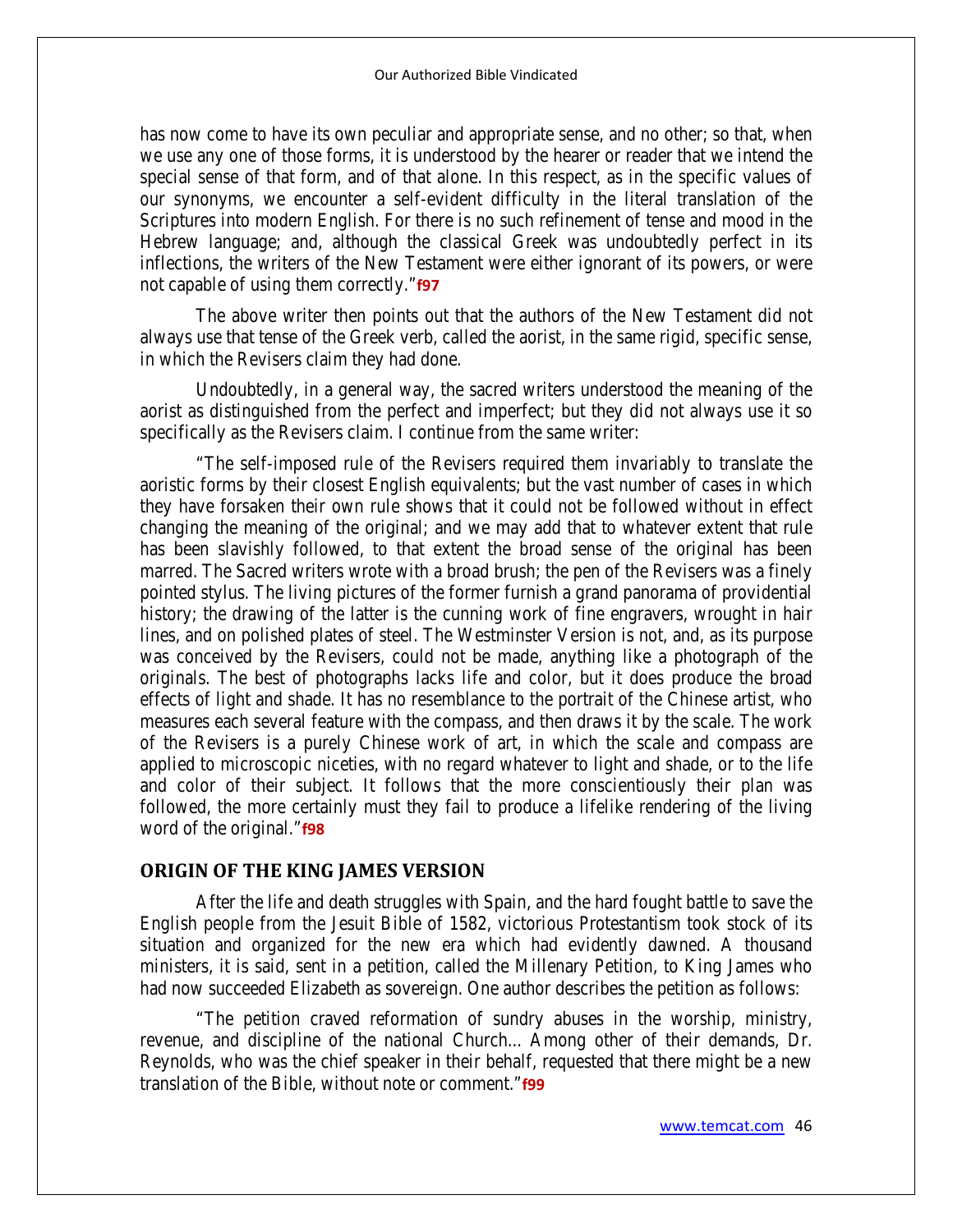The strictest element of Protestantism, the Puritan, we conclude, was at the bottom of this request for a new and accurate translation, and the Puritan element on the committee appointed was strong.**f110**

The language of the Jesuit Bible had stung the sensibilities and the scholarship of Protestants. In the preface of that book it had criticized and belittled the Bible of the Protestants. The Puritans felt that the corrupted version of the Rheimists was spreading poison among the people, even as formerly by withholding the Bible, Rome had starved the people.**f111**

## **THE UNRIVALED SCHOLARSHIP OF THE REFORMERS**

The first three hundred years of the Reformation produced a grand array of scholars, who have never since been surpassed, if indeed they have been equaled. Melanchthon, the coworker of Luther, was of so great scholarship that Erasmus expressed admiration for his attainments. By his organization of schools throughout Germany and by his valuable textbooks, he exercised for many years a more powerful influence than any other teacher.

Hallam said that far above all others he was the founder of general learning throughout Europe. His Latin grammar was "almost universally adopted in Europe, running through fifty-one editions and continuing until 1734," that is, for two hundred years it continued to be the textbook even in Roman Catholic schools of Saxony. Here the names might be added of Beza, the great scholar and coworker with Calvin, of Bucer, of Cartwright, of the Swiss scholars of the Reformation, of a host of others who were unsurpassed in learning in their day and have never been surpassed since. It was said of one of the translators of the King James that "such was his skill in all languages, especially the Oriental, that had he been present at the confusion of tongues at Babel, he might have served as Interpreter-General."**f112** 

In view of the vast stores of material which were available to verify the certainty of the Bible at the time of the Reformation, and the prodigious labors of the Reformers in this material for a century, it is very erroneous to think that they had not been sufficiently overhauled by 1611.

It is an exaggerated idea, much exploited by those who are attacking the Received Text, that we of the present have greater resources of information, as well as more valuable, than had the translators of 1611. The Reformers themselves considered their sources of information perfect.

#### Doctor Fulke says:

"But as for the Hebrew and Greek that now is, (it) may easily be proved to be the same that always hath been; neither is there any diversity in sentence, howsoever some copies, either through negligence of the writer, or by any other occasion, do vary from that which is commonly and most generally received in some letters, syllables, or words."**f113**

We cannot censure the Reformers for considering their sources of information sufficient and authentic enough to settle in their minds the infallible inspiration of the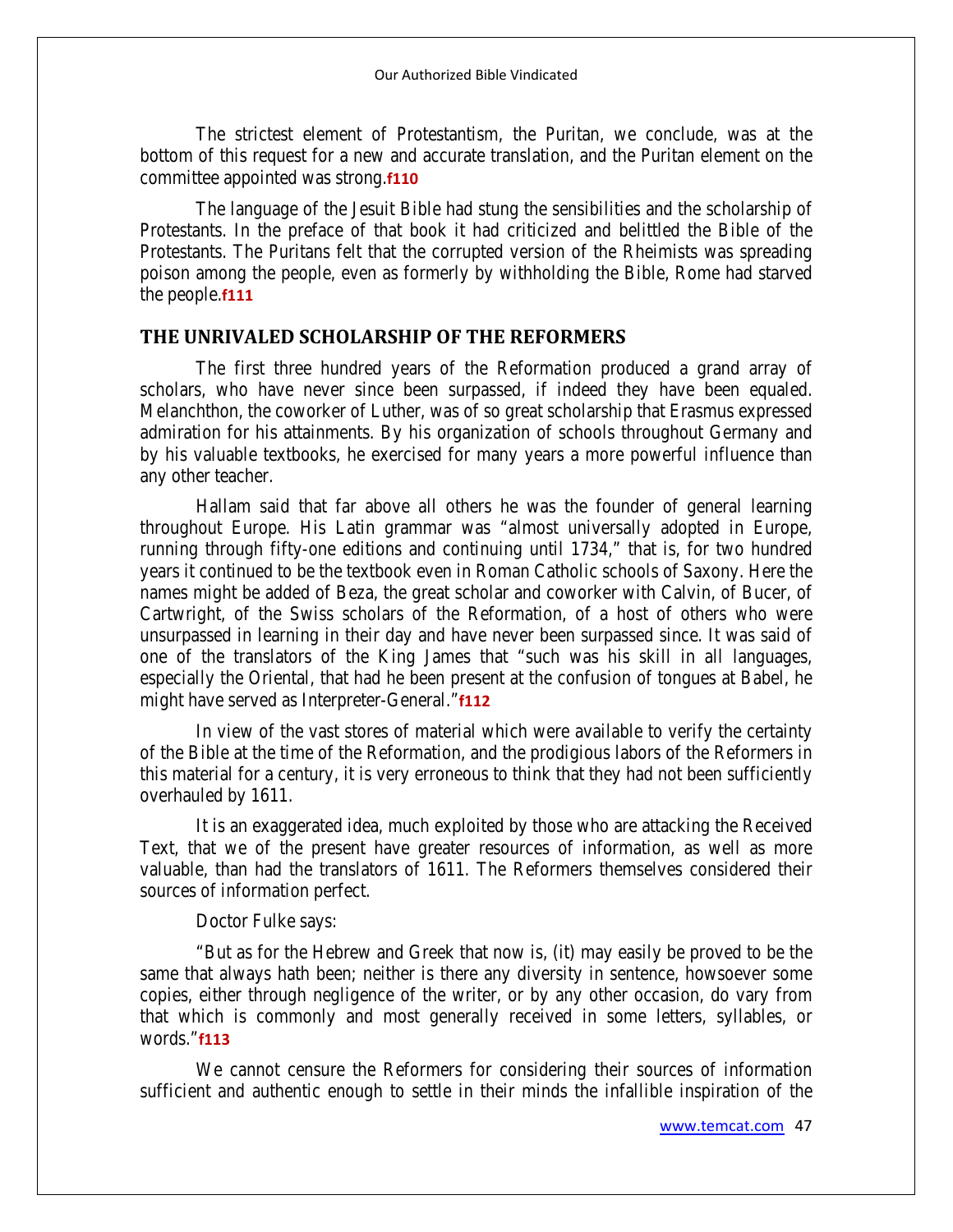Holy Scriptures, since we have a scholar of repute to-day rating their material as high as the material of the present. Doctor Jacobus thus indicates the relative value of information available to Jerome, to the translators of the King James, and to the Revisers of 1900:

"On the whole, the differences in the matter of the sources available in 390, 1590, and 1890 are not very serious."**f114**

# **ALEXANDRINUS, VATICANUS, AND SINAITICUS**

So much has been said about the Alexandrinus, Vaticanus, and Sinaitic Manuscripts being made available since 1611, that a candid examination ought to be given to see if it is all really as we have repeatedly been told.

The Alexandrinus Manuscript arrived in London in 1627, we are informed, just sixteen years too late for use by the translators of the King James. We would humbly inquire if a manuscript must dwell in the home town of scholars in order for them to have the use of its information? If so, then the Revisers of 1881 and 1901 were in a bad way. Who donated the Alexandrinus Manuscript to the British Government? It was Cyril Lucar, the head of the Greek Catholic Church. Why did he do it? What was the history of the document before he did it? An answer to these inquiries opens up a very interesting chapter of history.

Cyril Lucar (1568-1638) born in the east, early embraced the principles of the Reformation, and for it, was pursued all his life by the Jesuits. He spent some time at Geneva with Beza and Calvin. When holding an important position in Lithuania, he opposed the union of the Greek Church there and in Poland with Rome. In 1602 he was elected Patriarch of Alexandria, Egypt, where the Alexandrinus MS. had been kept for years. It seems almost certain that this great biblical scholar would have been acquainted with it. Thus he was in touch with this manuscript before the King James translators began work. Later he was elected the head of the Greek Catholic Church. He wrote a confession of faith which distinguished between the canonical and apocryphal books. He was thoroughly awake to the issues of textual criticism. These had been discussed repeatedly and to the smallest details at Geneva, where Cyril Lucar had passed some time. Of him one encyclopedia states:

"In 1602 Cyril succeeded Meletius as patriarch of Alexandria. While holding this position he carried on an active correspondence with David le Leu, de Wilelm, and the Romonstrant Uytenbogaert of Holland, Abbot, archbishop of Canterbury, Leger, professor of Geneva, the republic of Venice, the Swedish King, Gustavus Adolphus, and his chancellor, Axel Oxenstierna. Many of these letters, written in different languages, are still extant. They show that Cyril was an earnest opponent of Rome, and a great admirer of the Protestant Reformation. He sent for all the important works, Protestant and Roman Catholic, published in the Western countries, and sent several young men to England to get a thorough theological education. The friends of Cyril in Constantinople, and among them the English, Dutch, and Swedish ambassadors, endeavored to elevate Cyril to the patriarchal see of Constantinople...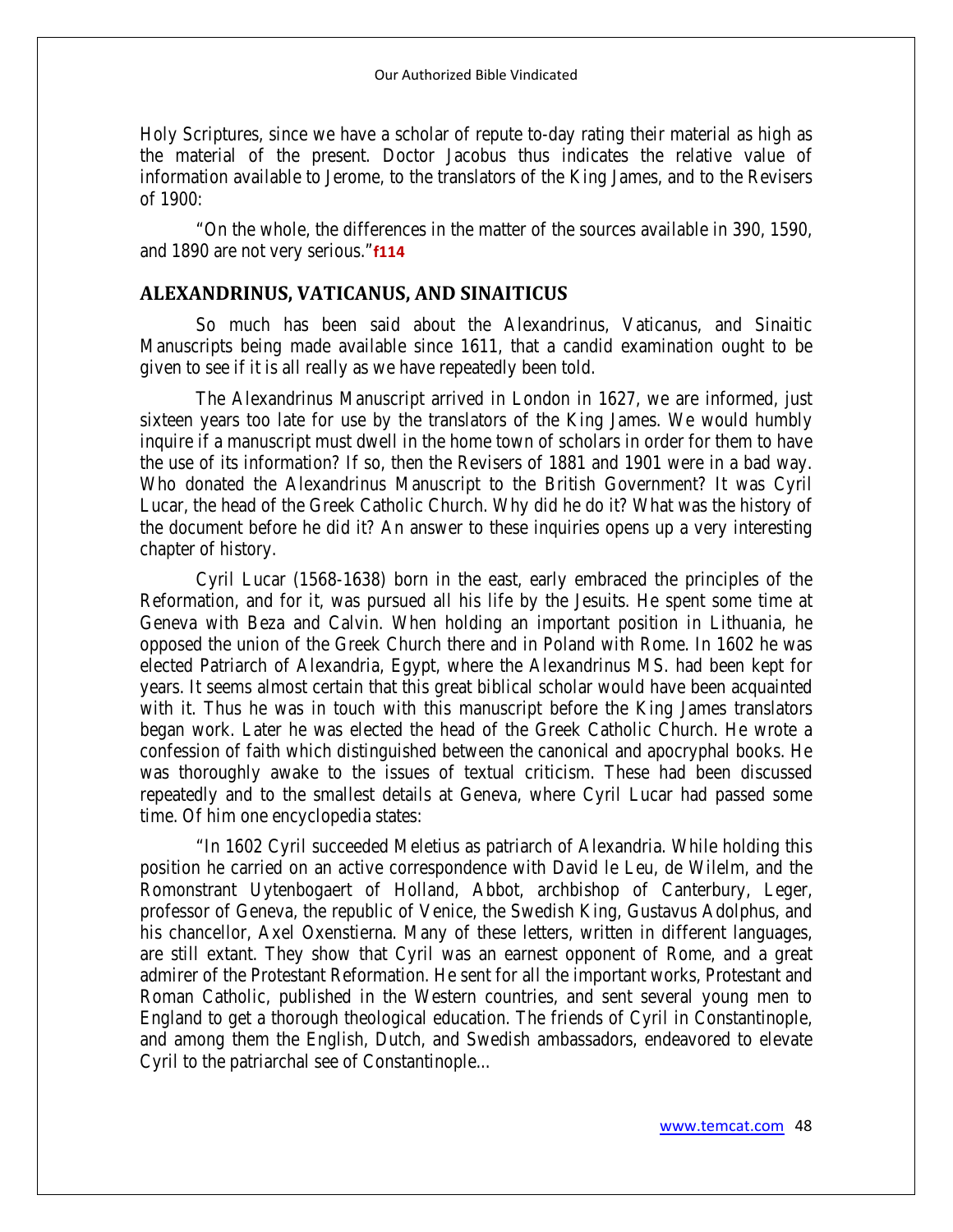"The Jesuits, in union with the agents of France, several times procured his banishment, while his friends, supported by the ambassadors of the Protestant powers in Constantinople, obtained, by means of large sums of money, his recall. During all these troubles, Cyril, with remarkable energy, pursued the great task of his life. In 1627 he obtained a printing press from England, and at once began to print his Confession of Faith and several catechisms. But, before these documents were ready for publication, the printing establishment was destroyed by the Turkish Government at the instigation of the Jesuits. Cyril then sent his Confession of Faith to Geneva, where it appeared, in 1629, in the Latin language, under the true name of the author, and with a dedication to Cornelius de Haga. It created throughout Europe a profound sensation."**f115**

We think enough has been given to show that the scholars of Europe and England, in particular, had ample opportunity to become fully acquainted by 1611 with the problems involved in the Alexandrinus Manuscript. Let us pursue the matter a little further. The Catholic Encyclopaedia does not omit to tell us that the New Testament from Acts on, in Codex A (the Alexandrinus), agrees with the Vatican Manuscript. If the problems presented by the Alexandrinus Manuscript, and consequently by the Vaticanus, were so serious, why were we obliged to wait till 1881-1901 to learn of the glaring mistakes of the translators of the King James, when the manuscript arrived in England in 1627? The *Forum* informs us that 250 different versions of the Bible were tried in England between 1611 and now, but they all fell flat before the majesty of the King James. Were not the Alexandrinus and the Vaticanus able to aid these 250 versions, and overthrow the other Bible, resting, as the critics explain, on an insecure foundation?

The case with the Vaticanus and the Sinaiticus is no better. The problems presented by these two manuscripts were well known, not only to the translators of the King James, but also to Erasmus. We are told that the Old Testament portion of the Vaticanus has been printed since 1587.

"The third great edition is that commonly known as the 'Sixtine,' published at Rome in 1587 under Pope Sixtus V... Substantially, the 'Sixtine' edition gives the text of B... The 'Sixtine' served as the basis for most of the ordinary editions of the LXX for just three centuries."**f116**

We are informed by another author that, if Erasmus had desired, he could have secured a transcript of this manuscript.**f117** There was no necessity, however, for Erasmus to obtain a transcript because he was in correspondence with Professor Paulus Bombasius at Rome, who sent him such variant readings as he wished.**f118**

"A correspondent of Erasmus in 1533 sent that scholar a number of selected readings from it (Codex B), as proof of its superiority to the Received Text."**f119**

Erasmus, however, rejected these varying readings of the Vatican MS. because he considered from the massive evidence of his day that the Received Text was correct.

[www.temcat.com](http://www.temcat.com/) 49 The story of the finding of the Sinaitic MS. by Tischendorf in a monastery at the foot of Matthew Sinai, illustrates the history of some of these later manuscripts. Tischendorf was visiting this monastery in 1844 to look for these documents. He discovered in a basket, over forty pages of a Greek MS. of the Bible. He was told that two other basket loads had been used for kindling. Later, in 1859, he again visited this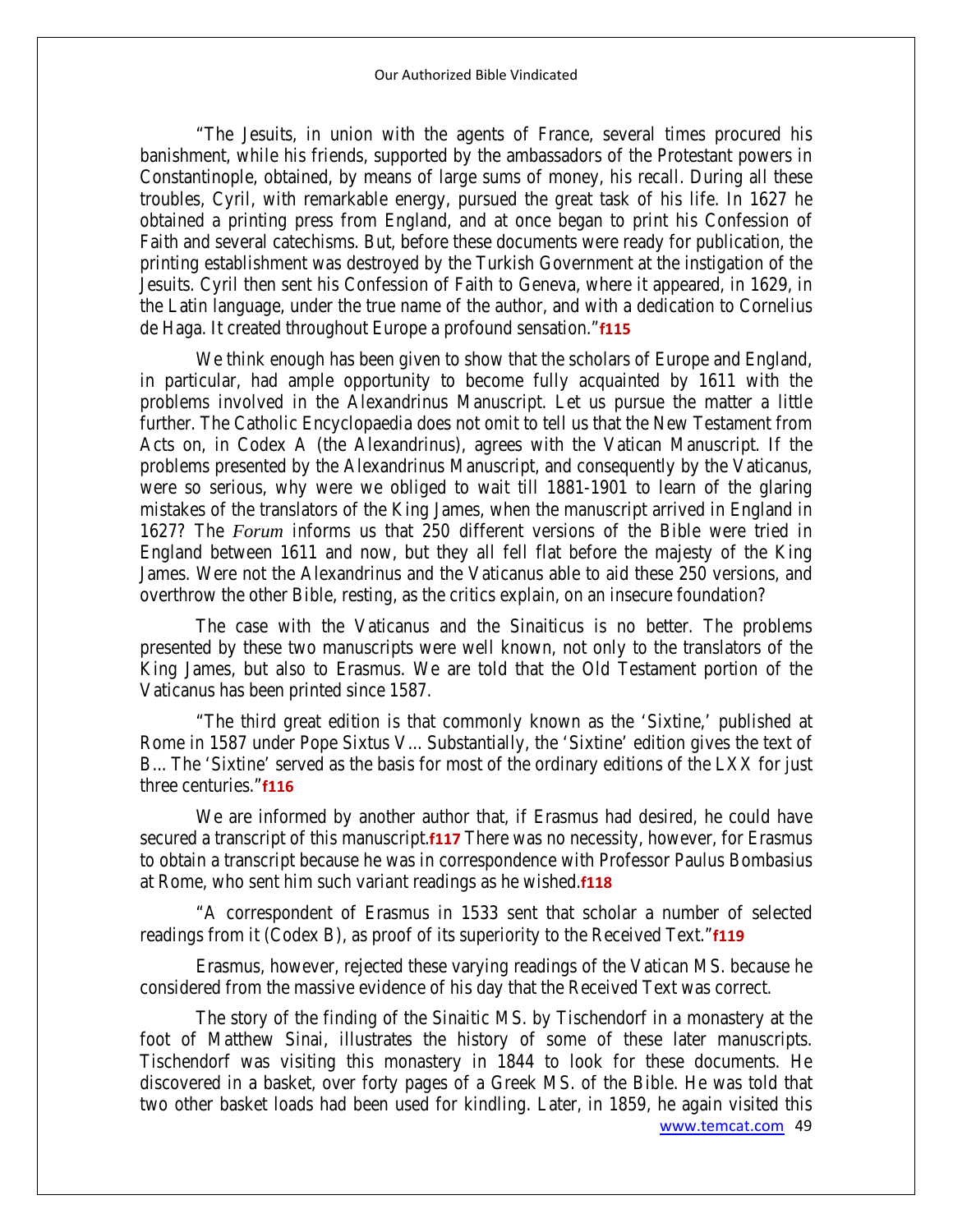monastery to search for other MSS. He was about to give up in despair and depart when he was told of a bundle of additional leaves of a Greek MS. When he examined the contents of this bundle, he saw them to be a reproduction of part of the Bible in Greek. He could not sleep that night. Great was the joy of those who were agitating for a revision of the Bible when they learned that a new find was similar to the Vaticanus, but differed greatly from the King James. Dr. Riddle informs us that the discovery of the Sinaiticus settled in its favor the agitation for revision.

Just a word on the two styles of manuscripts before we go further.

Manuscripts are of two kinds — uncial and cursive. Uncials are written in large square letters much like our capital letters; cursives are of a free running hand.

We have already given authorities to show that the Sinaitic MS. is a brother of the Vaticanus. Practically all of the problems of any serious nature which are presented by the Sinaitic, are the problems of the Vaticanus. Therefore the translators of 1611 had available all the variant readings of these manuscripts and rejected them.

The following words from Dr. Kenrick, Catholic Bishop of Philadelphia, will support the conclusion that the translators of the King James knew the readings of Codices # [Aleph], A, B, C, D, where they differed from the Received Text and denounced them. Bishop Kenrick published an English translation of the Catholic Bible in 1849. I quote from the preface:

"Since the famous manuscripts of Rome, Alexandria, Cambridge, Paris, and Dublin, were examined... a verdict has been obtained in favor of the Vulgate.

"At the Reformation, the Greek text, as it then stood, was taken as a standard, in conformity to which the versions of the Reformers were generally made; whilst the Latin Vulgate was depreciated [sic], or despised, as a mere version."**f120**

In other words, the readings of these much boasted manuscripts, recently made available are those of the Vulgate. The Reformers knew of these readings and rejected them, as well as the Vulgate.

# **MEN OF 1611 HAD ALL THE MATERIAL NECESSARY**

Let us suppose, for the sake of argument, that the translators of 1611 did not have access to the problems of the Alexandrinus, the Sinaiticus, and the Vaticanus by direct contact with these uncials. It mattered little. They had other manuscripts accessible which presented all the same problems. We are indebted for the following information to Dr. F. C. Cook, editor of the "Speaker's Commentary," chaplain to the Queen of England, who was invited to sit on the Revision Committee, but refused:

"That Textus Receptus was taken in the first instance, from late cursive manuscripts; but its readings are maintained only so far as they agree with the best ancient versions, with the earliest and best Greek and Latin Fathers, and with the vast majority of uncial and cursive manuscripts."**f121**

It is then clear that among the great body of cursive and uncial manuscripts which the Reformers possessed, the majority agreed with the Received Text; there were a few,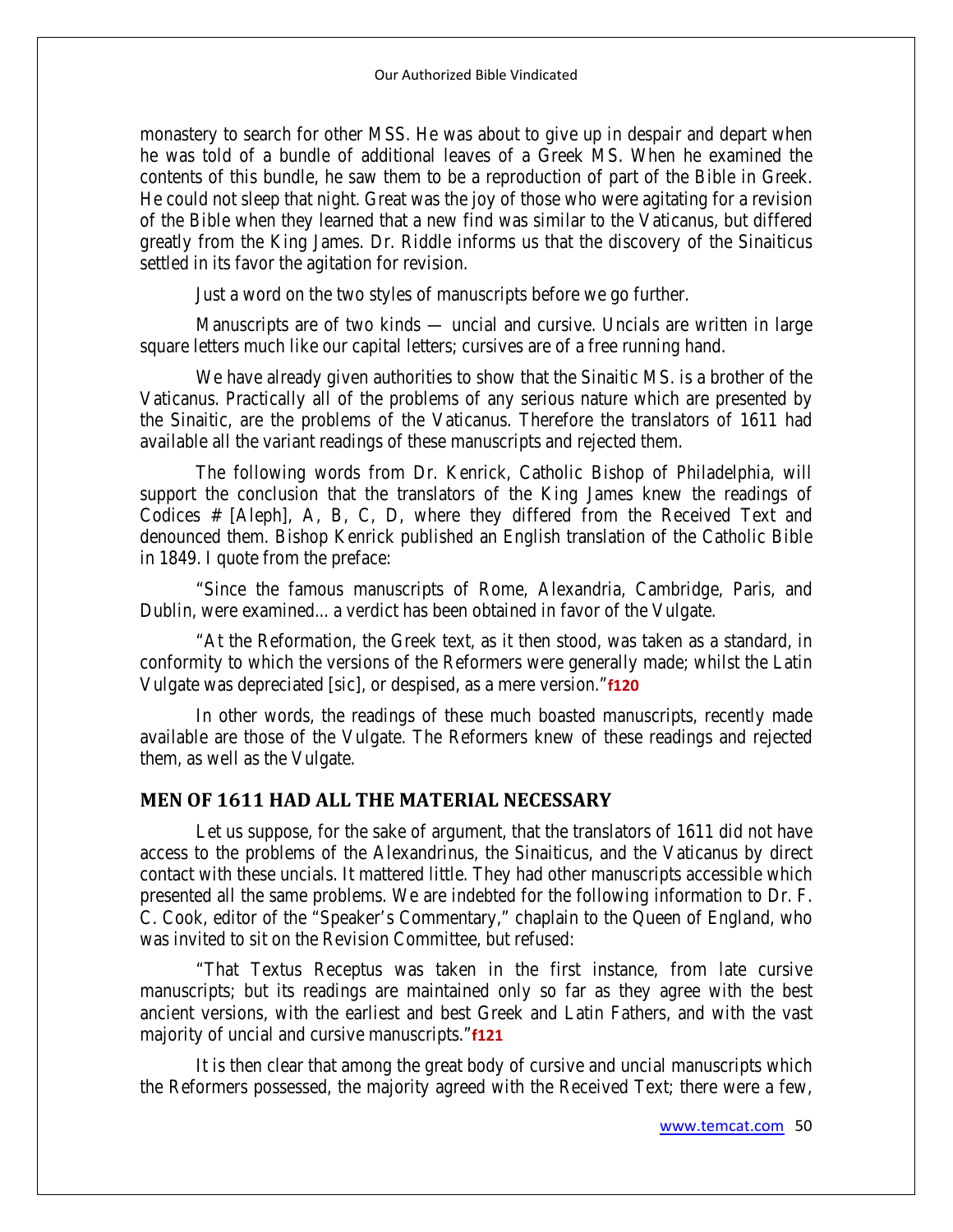however, among these documents which belonged to the counterfeit family. These dissenting few presented all the problems which can be found in the Alexandrinus, the Vaticanus, and the Sinaiticus. In other words, the translators of the King James came to a diametrically opposite conclusion from that arrived at by the Revisers of 1881, although the men of 1611, as well as those of 1881, had before them the same problems and the same evidence. We shall present testimony on this from another authority:

"The popular notion seems to be, that we are indebted for our knowledge of the true texts of Scripture to the existing uncials entirely; and that the essence of the secret dwells exclusively with the four or five oldest of those uncials. By consequence, it is popularly supposed that since we are possessed of such uncial copies, we could afford to dispense with the testimony of the cursives altogether. A more complete misconception of the facts of the case can hardly be imagined. For the plain truth is THAT ALL THE PHENOMENA EXHIBITED BY THE UNCIAL MANUSCRIPTS are reproduced by the cursive copies."**f122** (Caps. Mine)

We give a further testimony from another eminent authority:

"Our experience among the Greek cursives proves to us that transmission has not been careless, and they do represent a wholesome traditional text in the passages involving doctrine and so forth."**f123**

As to the large number of manuscripts in existence, we have every reason to believe that the Reformers were far better acquainted with them than later scholars. Doctor Jacobus in speaking of textual critics of 1582, says:

"The present writer has been struck with the critical acumen shown at that date (1582), and the grasp of the relative value of the common Greek manuscripts and the Latin version."**f124**

On the other hand, if more manuscripts have been made accessible since 1611, little use has been made of what we had before and of the majority of those made available since. The Revisers systematically ignored the whole world of manuscripts and relied practically on only three or four. As Dean Burgon says, "But nineteen-twentieths of those documents, for any use which has been made of them, might just as well be still lying in the monastic libraries from which they were obtained." We feel, therefore, that a mistaken picture of the case has been presented with reference to the material at the disposition of the translators of 1611 and concerning their ability to use that material.

# **PLANS OF WORK FOLLOWED BY THE KING JAMES TRANSLATORS**

The forty-seven learned men appointed by King James to accomplish this important task were divided first into three companies: one worked at Cambridge, another at Oxford, and the third at Westminster. Each of these companies again split up into two. Thus, there were six companies working on six allotted portions of the Hebrew and Greek Bibles. Each member of each company worked individually on his task, then brought to each member of his committee the work he had accomplished. The committee all together went over that portion of the work translated.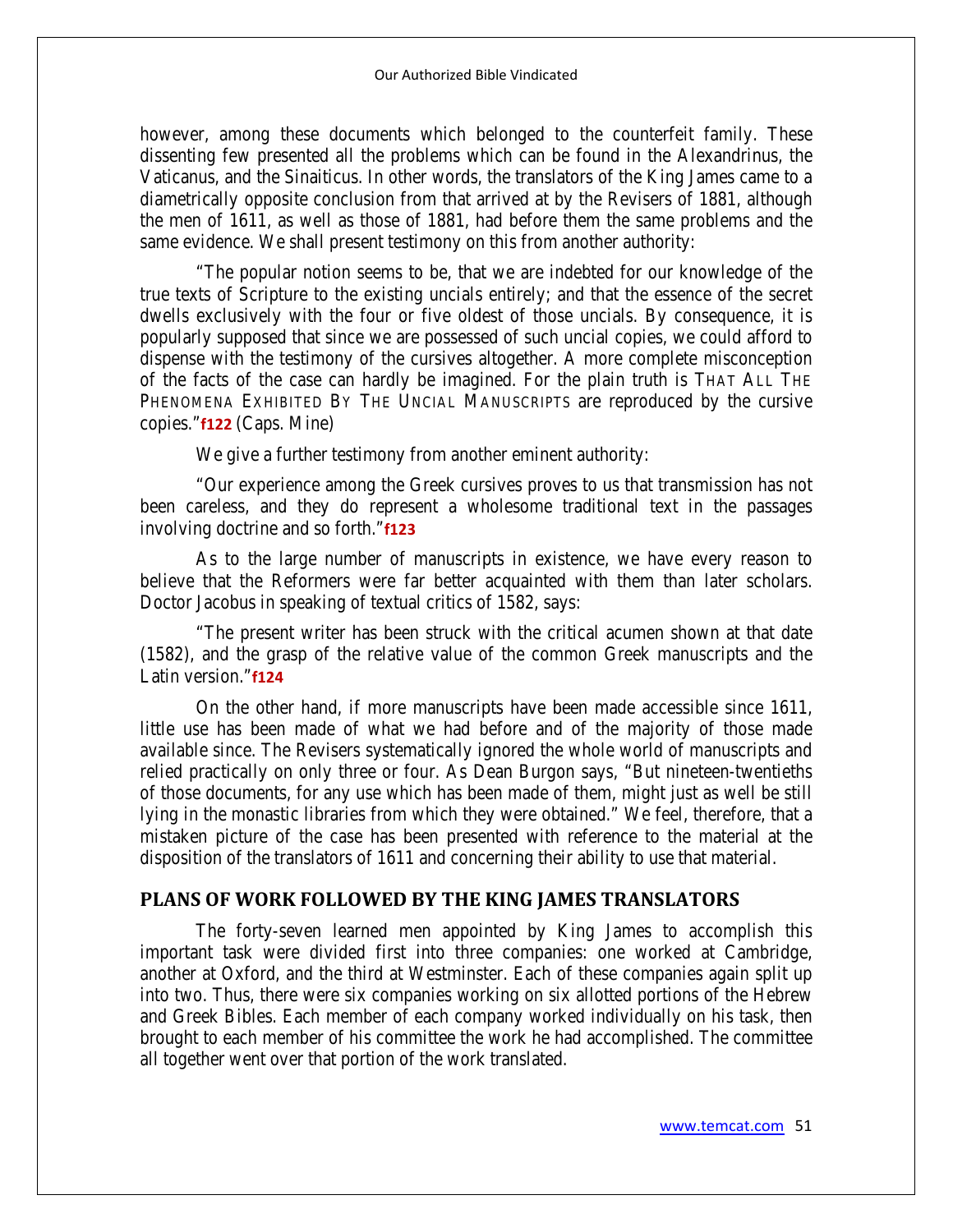Thus, when one company had come together, and had agreed on what should stand, after having compared their work, as soon as they had completed any one of the sacred books, they sent it to each of the other companies to be critically reviewed. If a later company, upon reviewing the book, found anything doubtful or unsatisfactory, they noted such places, with their reasons, and sent it back to the company whence it came. If there should be a disagreement, the matter was finally arranged at a general meeting of the chief persons of all the companies at the end of the work.

It can be seen by this method that each part of the work was carefully gone over at least fourteen times. It was further understood that if there was any special difficulty or obscurity, all the learned men of the land could be called upon by letter for their judgment. And finally each bishop kept the clergy of his diocese notified concerning the progress of the work, so that if any one felt constrained to send any particular observations, he was notified to do so.

How astonishingly different is this from the method employed by the Revisers of 1881! The Old Testament committee met together and sat as one body secretly for ten years. The New Testament Committee did the same. This arrangement left the committee at the mercy of a determined triumvirate to lead the weak and to dominate the rest. All reports indicate that an iron rule of silence was imposed upon these Revisers during the ten years. The public was kept in suspense all the long, weary ten years. And only after elaborate plans had been laid to throw the Revised Version all at once upon the market to effect a tremendous sale, did the world know what had gone on.

### **THE GIANTS OF LEARNING**

No one can study the lives of those men who gave us the King James Bible without being impressed with their profound and varied learning.

"It is confidently expected," says McClure, "that the reader of these pages will yield to the conviction that all the colleges of Great Britain and America, even in this proud day of boastings, could not bring together the same number of divines equally qualified by learning and piety for the great undertaking. Few indeed are the living names worthy to be enrolled with those mighty men. It would be impossible to convene out of any one Christian denomination, or out of all, a body of translators, on whom the whole Christian community would bestow such confidence as is reposed upon that illustrious company, or who would prove themselves as deserving of such confidence. Very many self-styled 'improved versions' of the Bible, or of parts of it, have been paraded before the world, but the religious public has doomed them all, without exception, to utter neglect."**f125**

The translators of the King James, moreover, had something beyond great scholarship and unusual skill. They had gone through a period of great suffering. They had offered their lives that the truths which they loved might live. As the biographer of William Tyndale has aptly said, —

"So Tyndale thought; but God had ordained that not in the learned leisure of a palace, but amid the dangers and privations of exile should the English Bible be produced. Other qualifications were necessary to make him a worthy translator of Holy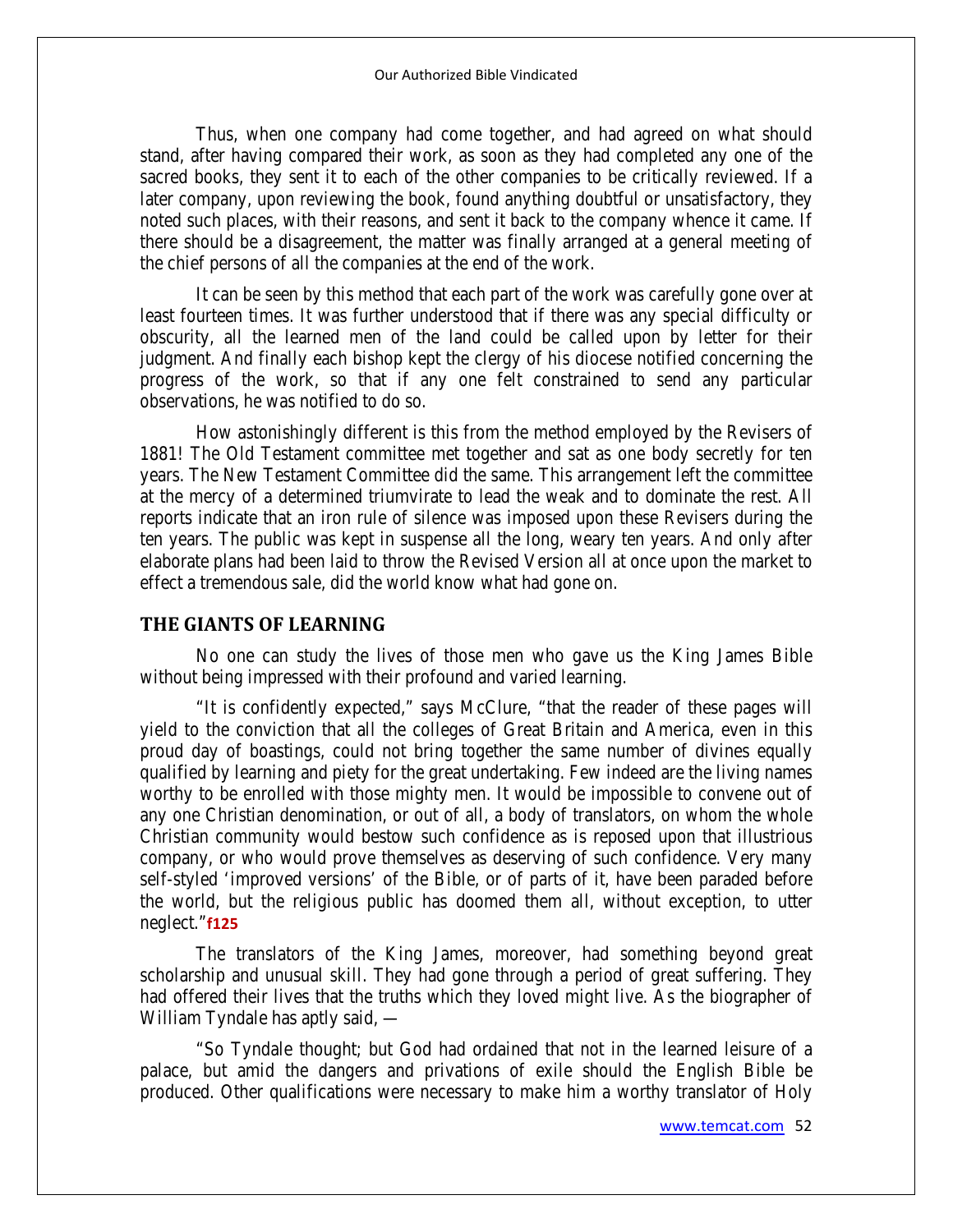Scripture than mere grammatical scholarship... At the time he bitterly felt what seemed to be the total disappointment of all his hopes; but he afterwards learned to trace in what appeared a misfortune the fatherly guidance of God; and this very disappointment, which compelled him to seek his whole comfort in the Word of God, tended to qualify him for the worthy performance of his great work."**f126**

Doctor Cheyne in giving his history of the founders of higher criticism, while extolling highly the mental brilliancy of the celebrated Hebrew scholar, Gesenius, expresses his regrets for the frivolity of that scholar.**f127**

No such weakness was manifested in the scholarship of the Reformers. "Reverence," says Doctor Chambers, "it is this more than any other one trait that gave to Luther and Tyndale, their matchless skill and enduring preeminence as translators of the Bible."**f128**

It is difficult for us in this present prosperous age to understand how deeply the heroes of Protestantism in those days were forced to lean upon the arm of God. We find them speaking and exhorting one another by the promises of the Lord, that He would appear in judgment against their enemies. For that reason they gave full credit to the doctrine of the Second Coming of Christ as taught in the Holy Scriptures. Passages of notable value which refer to this glorious hope were not wrenched from their forceful setting as we find them in the Revised Versions and some modern Bibles, but were set forth with a fullness of clearness and hope.

#### **THE KING JAMES BIBLE A MASTERPIECE**

The birth of the King James Bible was a death stroke to the supremacy of Roman Catholicism. The translators little foresaw the wide extent of circulation and the tremendous influence to be won by their book. They little dreamed that for three hundred years it would form the bond of English Protestantism in all parts of the world. One of the brilliant minds of the last generation, Faber, who as a clergyman in the Church of England, labored to Romanize that body, and finally abandoned it for the Church of Rome, cried out, —

"Who will say that the uncommon beauty and marvelous English of the Protestant Bible is not one of the great strongholds of heresy in this country?"**f129**

Yes, more, it has not only been the stronghold of Protestantism in Great Britain, but it has built a gigantic wall as a barrier against the spread of Romanism.

"The printing of the English Bible has proved to be by far the mightiest barrier ever reared to repel the advance of Popery, and to damage all the resources of the Papacy."**f130**

Small wonder then that for three hundred years incessant warfare has been waged upon this instrument created by God to mold all constitutions and laws of the British Empire, and of the great American Republic, while at the same time comforting, blessing, and instructing the lives of the millions who inhabit these territories.

Behold what it has given to the world! The machinery of the Catholic Church can never begin to compare with the splendid machinery of Protestantism. The Sabbath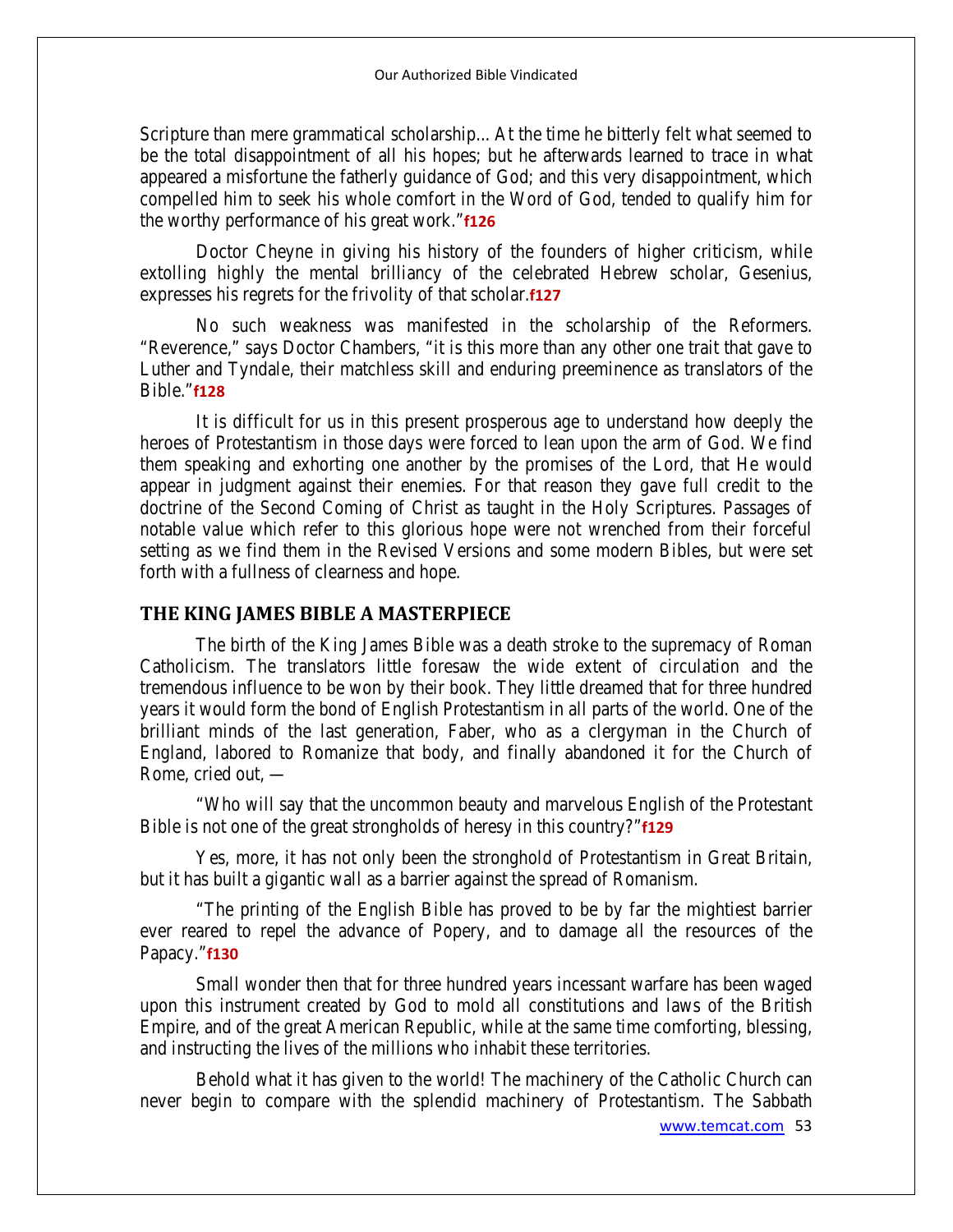School, the Bible printing houses, the foreign missionary societies, the Y.M.C.A., the Y.W.C.A., the Woman's Christian Temperance Union, the Protestant denominational organizations, — these all were the offspring of Protestantism. Their benefits have gone to all lands and been adopted by practically all nations. Shall we throw away the Bible from which such splendid organizations have sprung?

Something other than an acquaintanceship, more or less, with a crushing mass of intricate details in the Hebrew and the Greek, is necessary to be a successful translator of God's Holy Word. God's Holy Spirit must assist. There must exist that which enables the workman at this task to have not only a conception of the whole but also a balanced conception, so that there will be no conflicts created through lack of skill on the part of the translator. That the giants of 1611 produced this effect and injured no doctrine of the Lord by their labors, may be seen in these few words from Sir Edmund Beckett, as, according to Gladstone,**f131** he convincingly reveals the failure of the Revised Version:

"Not their least service, is their showing us how very seldom the Authorized Version is materially wrong, and that no doctrine has been misrepresented there."**f132**

To show the unrivaled English language of the King James Bible, I quote from Doctor William Lyon Phelps, Professor of English Literature in Yale University:

"Priests, atheists, skeptics, devotees, agnostics, and evangelists, are generally agreed that the Authorized Version of the English Bible is the best example of English literature that the world has ever seen...

"Every one who has a thorough knowledge of the Bible may truly be called educated; and no other learning or culture, no matter how extensive or elegant, can, among Europeans and Americans, form a proper substitute. Western civilization is founded upon the Bible... I thoroughly believe in a university education for both men and women; but I believe a knowledge of the Bible without a college course is more valuable than a college course without the Bible...

"The Elizabethan period — a term loosely applied to the years between 1558 and 1642 — is generally regarded as the most important era in English literature. Shakespeare and his mighty contemporaries brought the drama to the highest point in the world's history; lyrical poetry found supreme expression; Spencer's Faerie Queene was an unique performance; Bacon's Essays have never been surpassed. But the crowning achievement of those spacious days was the Authorized Translation of the Bible, which appeared in 1611. Three centuries of English literature followed; but, although they have been crowded with poets and novelists and essayists, and althought the teaching of the English language and literature now give employment to many earnest men and women, the art of English composition reached its climax in the pages of the Bible. ...

"Now, as the English speaking people have the best Bible in the world, and as it is the most beautiful monument erected with the English alphabet, we ought to make the most of it, for it is an incomparably rich inheritance, free to all who can read. This means that we ought invariably in the church and on public occasions to use the Authorized Version; all others are inferior."**f133**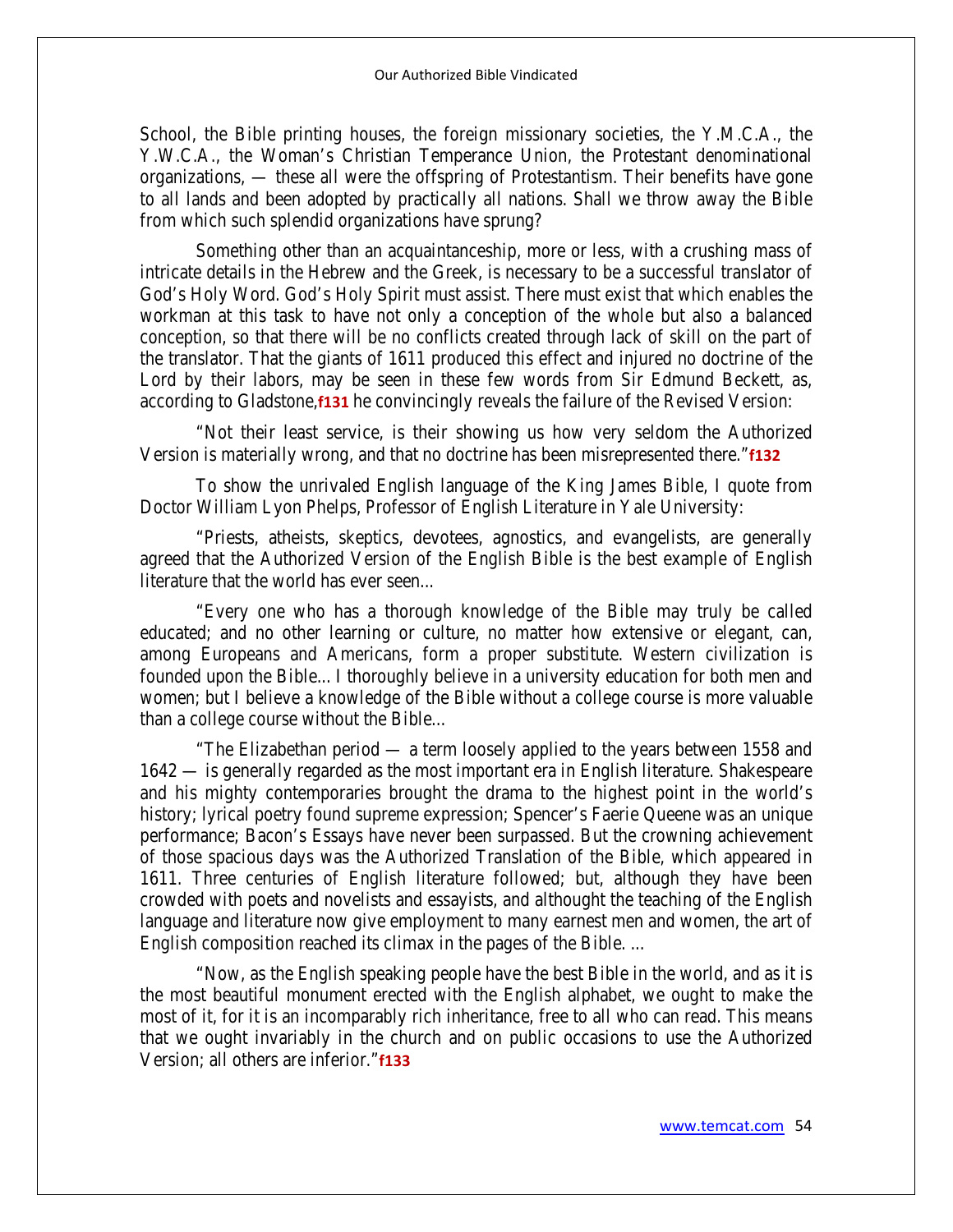This statement was made twenty years after the American Revised Version appeared.

# **CHAPTER 6**

# COMPARISONS TO SHOW HOW THE JESUIT BIBLE REAPPEARS IN THE AMERICAN REVISED VERSION

"I have been surprised, in comparing the Revised Testament with other versions, to find how many of the changes, which are important and valuable, have been anticipated by the Rhemish translation, which now forms a part of what is known as the Douay Bible... And yet a careful comparison of these new translations with the Rhemish Testament, shows them, in many instances, to be simply a return to this old version, and leads us to think that possible there were as finished scholars three hundred years ago as now, and nearly as good apparatus for the proper rendering of the original text."**f134**

THE modern Bible we have selected to compare with the Jesuit Bible of 1582, is the Revised Version. It led the way and laid the basis for all Modern Speech Bibles to secure a large place. On the following passages from the Scriptures, we have examined The Twentieth Century, Fenton, Goodspeed, Moffatt, Moulton, Noyes, Rotherham, Weymouth, and Douay. With two exceptions, these all in the main agree with the change of thought in the Revised; and the other two agree to a considerable extent.

They all, with other modern Bibles not mentioned, represent a family largely built on the Revised Greek New Testament, or one greatly similar, or were the products of a common influence. Therefore, marshaling together a number of recent New Testaments by different editors to support a changed passage in the Revised, proves nothing: perhaps they all have followed the same Greek New Testament reading.

#### **1. <400613>MATTHEW 6:13**

**(1)** KING JAMES BIBLE OF 1611. "And lead us not into temptation, but deliver us from evil: *For thine is the kingdom, and the power, and the glory, for ever. Amen."*

**(2)** JESUIT VERSION OF 1582: "And lead us not into temptation. But deliver us from evil. Amen."

**(3)** AMERICAN REVISED VERSION OF 1901: "And bring us not into temptation, but deliver us from the evil one."

#### **2. <400544>MATTHEW 5:44**

**(1)** KING JAMES BIBLE. "But I say unto you, Love your enemies, bless them that curse you, do good to them that hate you, and pray for them which despitefully use you, and persecute you."

**(2)** JESUIT VERSION. "But I say to you, love your enemies, do good to them that hate you: and pray for them that persecute and abuse you."

**(3)** AMERICAN REVISED. "But I say unto you, Love your enemies, and pray for them that persecute you."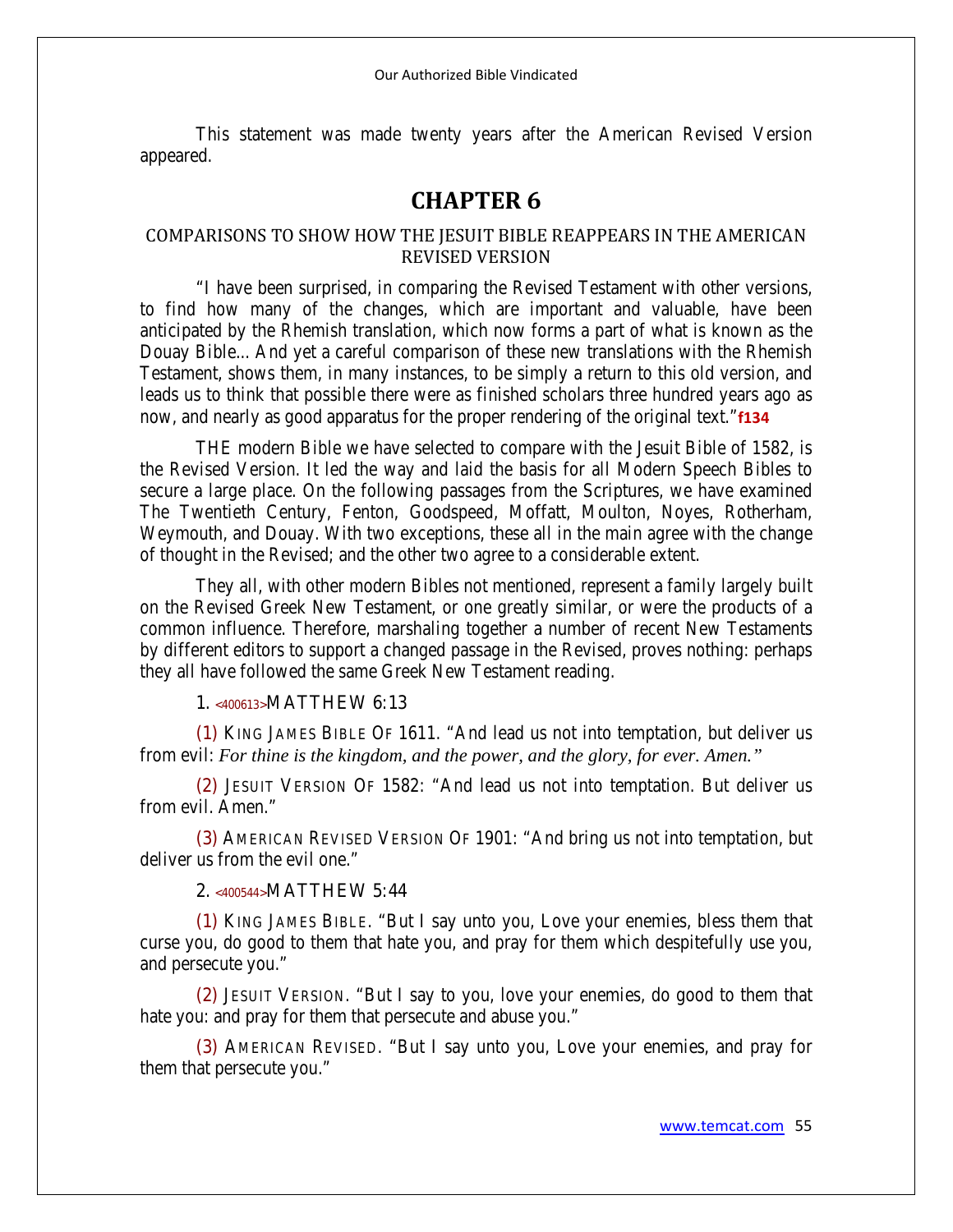The phrase "bless them that curse you" is omitted from both the Revised and the Jesuit. On this Canon Cook says, "Yet this enormous omission rests on the sole authority of # and B."**f135** (That is, on the Vatican Manuscript and the one found in 1859 in a Catholic monastery.) Thus we see that the Revised Version is not a revision in any sense whatever, but a new Bible based on different manuscripts from the King James, on Catholic manuscripts in fact.

## **3. <420233>LUKE 2:33**

**(1)** KING JAMES BIBLE. "And *Joseph* and His mother marvelled at those things which were spoken of Him."

**(2)** JESUIT VERSION. "And *His father* and mother were marvelling upon those things which were spoken concerning Him."

**(3)** AMERICAN REVISED; "And *His father* and His mother were marveling at the things which were spoken concerning Him."

Note that the Jesuit and American Revised Versions give Jesus a human father, or at least failed to make the distinction. Helvidius, the devout scholar of northern Italy (400 A.D.), who had the pure manuscripts, accused Jerome of using corrupt manuscripts on this text.**f136** These corrupt manuscripts are represented in the Jesuit Version of 1582 and are followed by the Revised Version of 1901.

#### **4. <420408>LUKE 4:8**

**(1)** KING JAMES BIBLE. "And Jesus answered and said unto him, *Get thee behind me, Satan;* for it is written, Thou shalt worship the Lord thy God, and Him only shalt thou serve."

**(2)** JESUIT VERSION. "And Jesus answering, said to him, It is written, Thou shalt adore the Lord thy God and Him only shalt thou serve."

**(3)** AMERICAN REVISED. "And Jesus answered and said unto him, It is written, Thou shalt worship the Lord thy God, and Him only shalt thou serve."

The expression, "get thee behind me, Satan," was early omitted because Jesus uses the same expression later to Peter (in **<401623>**Matthew 16:23) to rebuke the apostle. The papal corrupters of the manuscripts did not wish Peter and Satan to stand on the same basis. Note again the fatal parallel between the Jesuit and Revised Versions. We were revised backwards.

#### **5. <421102>LUKE 11:2-4**

**(1)** KING JAMES BIBLE. "And He said unto them, When ye pray, say, Our Father *which art in heaven,* Hallowed by Thy name. Thy kingdom come. *Thy will be done, as in heaven, so in earth.* Give us day by day our daily bread. And forgive us our sins; for we also forgive every one that is indebted to us. And lead us not into temptation; *but deliver us from evil."*

**(2)** JESUIT VERSION. "And He said to them, When you pray, say, Father, sanctified be Thy name. Thy kingdom come. Our daily bread give us this day. And forgive us our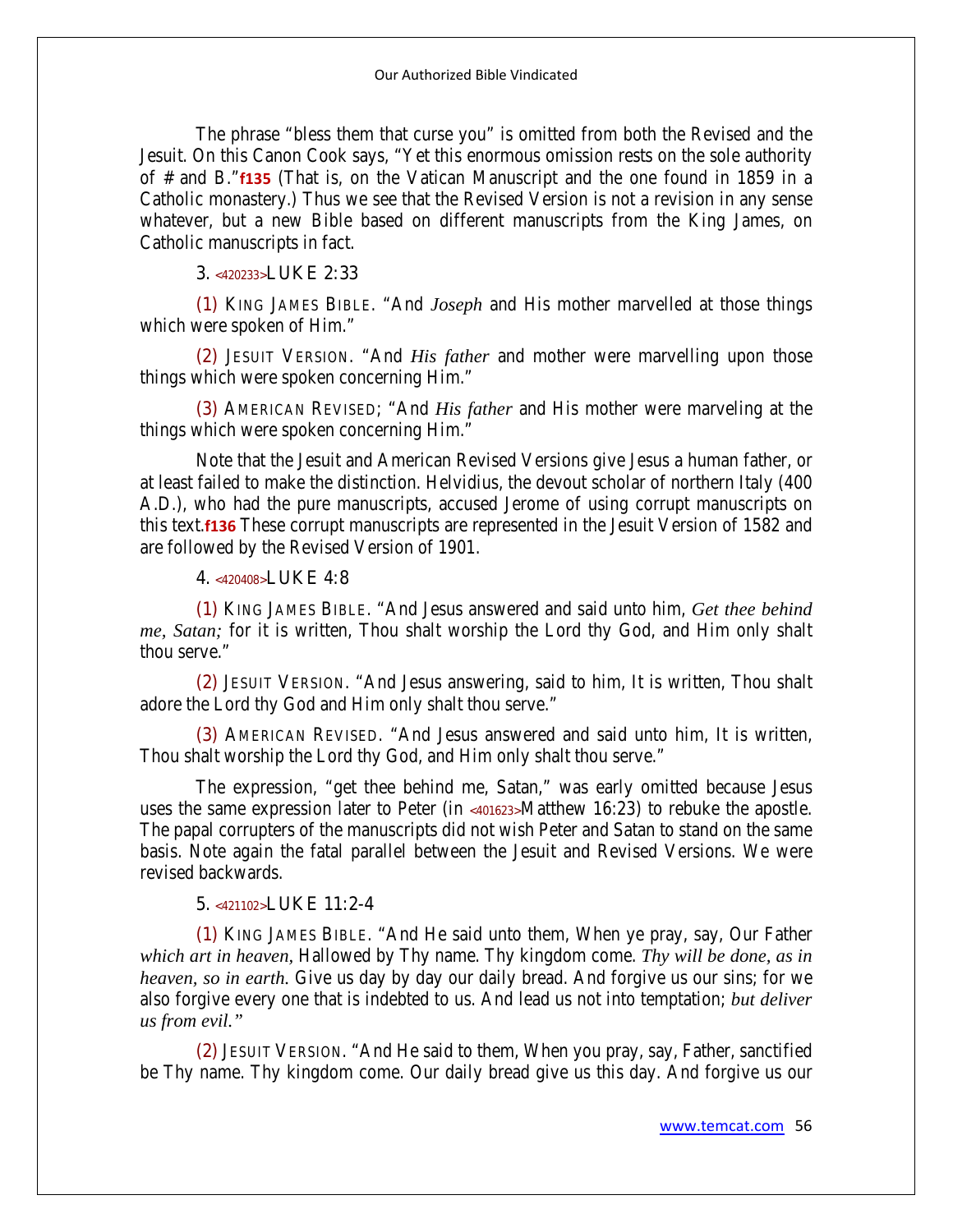sins, for because ourselves also do forgive every one that is in debt to us, And lead us not into temptation."

**(3)** AMERICAN REVISED. "And He said unto them, When ye pray, say, Father, Hallowed by Thy name. Thy kingdom come. Give us day by day our daily bread. And forgive us our sins; for we ourselves also forgive every one that is indebted to us. And bring us not into temptation." This mutilation of the secondary account of the Lord's prayer needs no comment, except to say again that the Jesuit Version and the American Revised agree.

## **6. <441342>ACTS 13:42**

**(1)** KING JAMES BIBLE. "And when *the Jews* were gone out of the synagogue, *the Gentiles* besought that these words might be preached to them the next Sabbath."

**(2)** JESUIT VERSION. "And as they were going forth, they desired them that the Sabbath following they would speak unto them these words."

**(3)** AMERICAN REVISED. "And as they went out, they besought that these words might be spoken to them the next Sabbath."

From the King James, it is clear that the Sabbath was the day on which the Jews worshipped.

### **7. <441523>ACTS 15:23**

**(1)** KING JAMES BIBLE. "And they wrote letters by them after this manner: The apostles and elders and brethren send greeting unto the brethren which are of the Gentiles in Antioch and Syria and Cilicia."

**(2)** JESUIT VERSION. "Writing by their hands. The Apostles and Ancients, brethren, to the brethren of the Gentiles that are at Antioch and in Syria and Cilicia, greeting."

**(3)** AMERICAN REVISED. "And they wrote thus by them, The apostles and the elders, brethren, unto the brethren who are of the Gentiles in Antioch and Syria and Cilicia, Greeting." Notice in the Jesuit Bible and Revised how the clergy is set off from the laity. Not so in the King James.

## **7. <441607>ACTS 16:7**

**(1)** KING JAMES BIBLE. "After they were come to Mysia, they assayed to go into Bithynia: but the Spirit suffered them not."

**(2)** JESUIT VERSION. "And when they were come into Mysia, they attempted to go into Bithynia: and the Spirit of Jesus suffered them not."

**(3)** AMERICAN REVISED. "And when they were come over against Mysia, they assayed to go into Bithynia; and the Spirit of Jesus suffered them not."

Milligan, who echoed the theology of the Revisers, says: "**<441607>**Acts 16:7, where the striking reading 'the Spirit of Jesus' (not simply, as in the Authorized Version, "the Spirit") implies that the Holy Spirit had so taken possession of the Person of the Exalted Jesus that He could be spoken of as 'the Spirit of Jesus.'"**f137**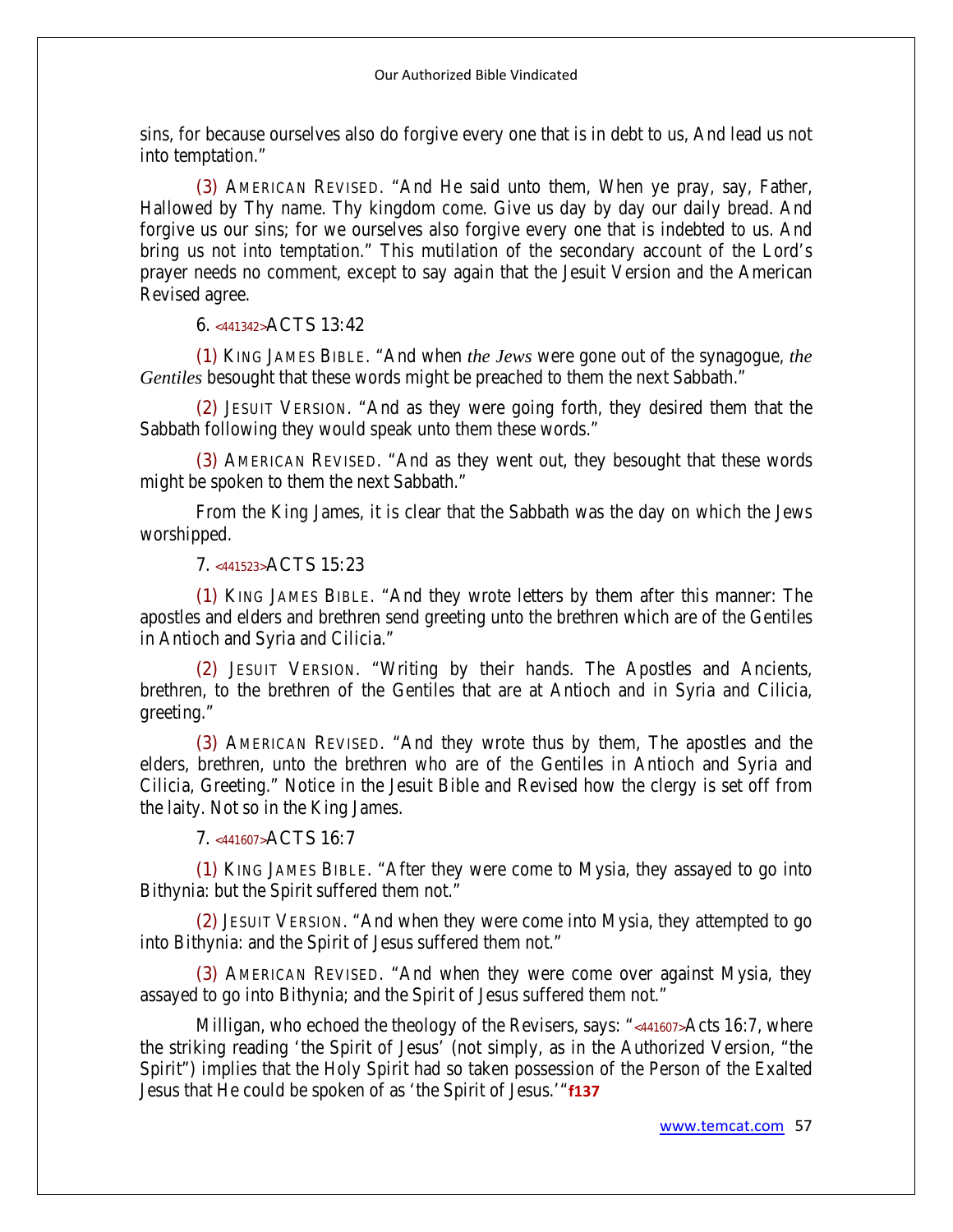#### **9. <450501>ROMANS 5:1**

**(1)** KING JAMES BIBLE. "Therefore being justified by faith, we have peace with God through our Lord Jesus Christ."

**(2)** JESUIT VERSION. "Being justified therefore by faith, let us have peace toward God by our Lord Jesus Christ."

**(3)** AMERICAN REVISED. "Being therefore justified by faith, let us (margin) have peace with God through our Lord Jesus Christ."

"'Beginning in the Spirit' is another way of saying 'being justified by faith.'"**f138**  If, therefore, the phrase, "Being justified by faith," is simply a beginning, as the Catholics think, they feel justified in finishing with "let us have peace." The Reformers saw that "let us have peace" is a serious error of doctrine, so Dr. Robinson testifies.**f139**

#### **11. <461547>1 CORINTHIANS 15:47**

**(1)** KING JAMES BIBLE. "The first man is of the earth, earthy: the second man is *the Lord* from heaven."

**(2)** JESUIT VERSION. "The first man of earth, earthly; the second man from heaven, heavenly."

**(3)** AMERICAN REVISED. "The first man is of the earth, earthy: the second man is of heaven."

The word "Lord" is omitted in the Jesuit and Revised Versions. The Authorized tells specifically who is that Man from heaven.

### **12. <490309>EPHESIANS 3:9**

**(1)** KING JAMES BIBLE. "And to make all men see what is the fellowship of the mystery, which from the beginning of the world hath been hid in God, *who created all things by Jesus Christ."*

**(2)** JESUIT VERSION. "And to illuminate all men what is the dispensation of the Sacrament hidden from worlds in God, who created all things."

**(3)** AMERICAN REVISED. "And to make all men see what is the dispensation of the mystery which for ages hath been hid in God who created all things."

The great truth that Jesus is Creator is omitted in both the Jesuit and the Revised.

#### **13. <510114>COLOSSIANS 1:14**

**(1)** KING JAMES BIBLE. "In whom we have redemption through His blood, even the forgiveness of sins."

**(2)** JESUIT VERSION. "In whom we have redemption the remission of sins."

**(3)** AMERICAN REVISED. "In whom we have our redemption, the forgiveness of our sins."

The phrase "through His blood" is not found in either the Jesuit or American Revised Versions; its omission can be traced to Origen (200 A.D.), who expressly denies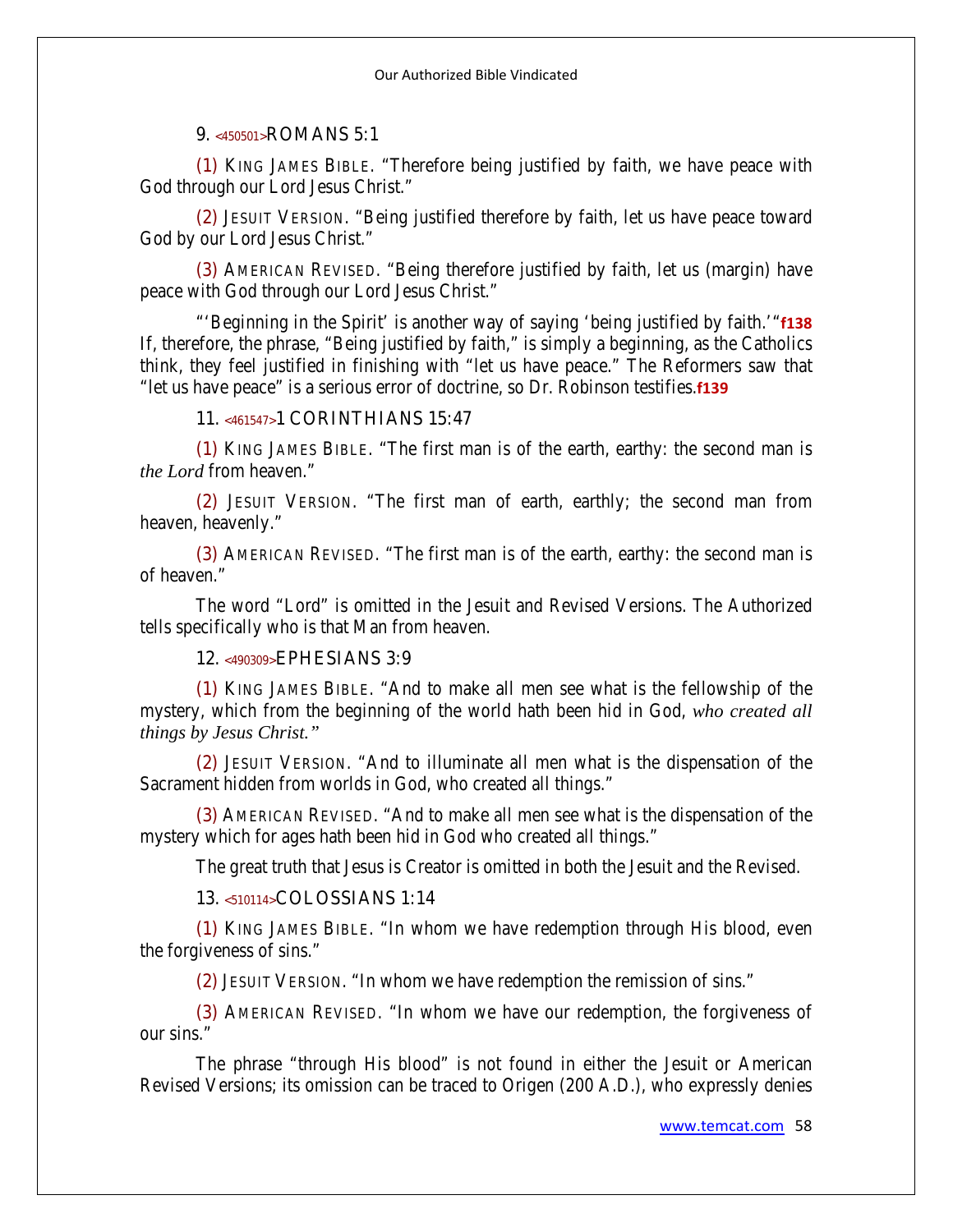that either the body or soul of our Lord was offered as the price of our redemption. Eusebius was a devoted follower of Origen; and Eusebius edited the Vatican Manuscript. The omission is in that MS. and hence in the American Revised Version. Moreover, Jerome was a devoted follower of both Origen and Eusebius.

The phrase "through His blood" is not in the Vulgate and hence not in the Jesuit Bible. Here is the fatal parallel between the Jesuit Version and the American Revised Version. This omission of the atonement through blood is in full accord with modern liberalism, and strikes at the very heart of the gospel.

#### **14. <540316>1 TIMOTHY 3:16**

**(1)** KING JAMES BIBLE. "And without controversy great is the mystery of godliness: God was manifest in the flesh, justified in the Spirit, seen of angels, preached unto the Gentiles, believed on in the world, received up into glory."

**(2)** JESUIT VERSION. "And manifestly it is a great Sacrament of piety, which was manifested in flesh, was justified in spirit, appeared to Angels, hath been preached to Gentiles, is believed in the world, is assumpted in glory."

**(3)** AMERICAN REVISED. "And without controversy great is the mystery of godliness; He who was manifested in the flesh, Justified in the spirit, Seen of angels, Preached among the nations, Believed on in the world, Received up in glory."

What a piece of revision this is! The teaching of the divinity of our Lord Jesus Christ upheld by the King James Bible in this text is destroyed in both the other versions. The King James says, "God" was manifest in the flesh; the Revised says, "He who." "He who" might have been an angel or even a good man like Elijah. It would not have been a great mystery for a man to be manifest in the flesh.

#### **15. <550401>2 TIMOTHY 4:1**

**(1)** KING JAMES BIBLE. "I charge thee therefore before God, and the Lord Jesus Christ, who shall judge the quick and the dead at His appearing and His Kingdom."

**(2)** JESUIT VERSION. "I testify before God and Jesus Christ who shall judge the living and the dead, and by His advent and His kingdom."

**(3)** AMERICAN REVISED. "I charge thee in the sight of God, and of Christ Jesus, who shall judge the living and the dead, and by His appearing and His kingdom."

The King James in this text, fixes the great day of judgment as occurring at the time of His appearing, and His kingdom. The Jesuit and Revised place it in the indefinite future.

#### **16. <580721>HEBREWS 7:21**

**(1)** KING JAMES BIBLE. "(For those priests were made without an oath; but this with an oath by him that said unto him, The Lord sware and will not repent, Thou art a priest for ever *after the order of Melchisedec)."*

**(2)** JESUIT VERSION. "But this with an oath, by him that said unto him: Our Lord hath sworn, and it shall not repent Him: Thou art a Priest forever."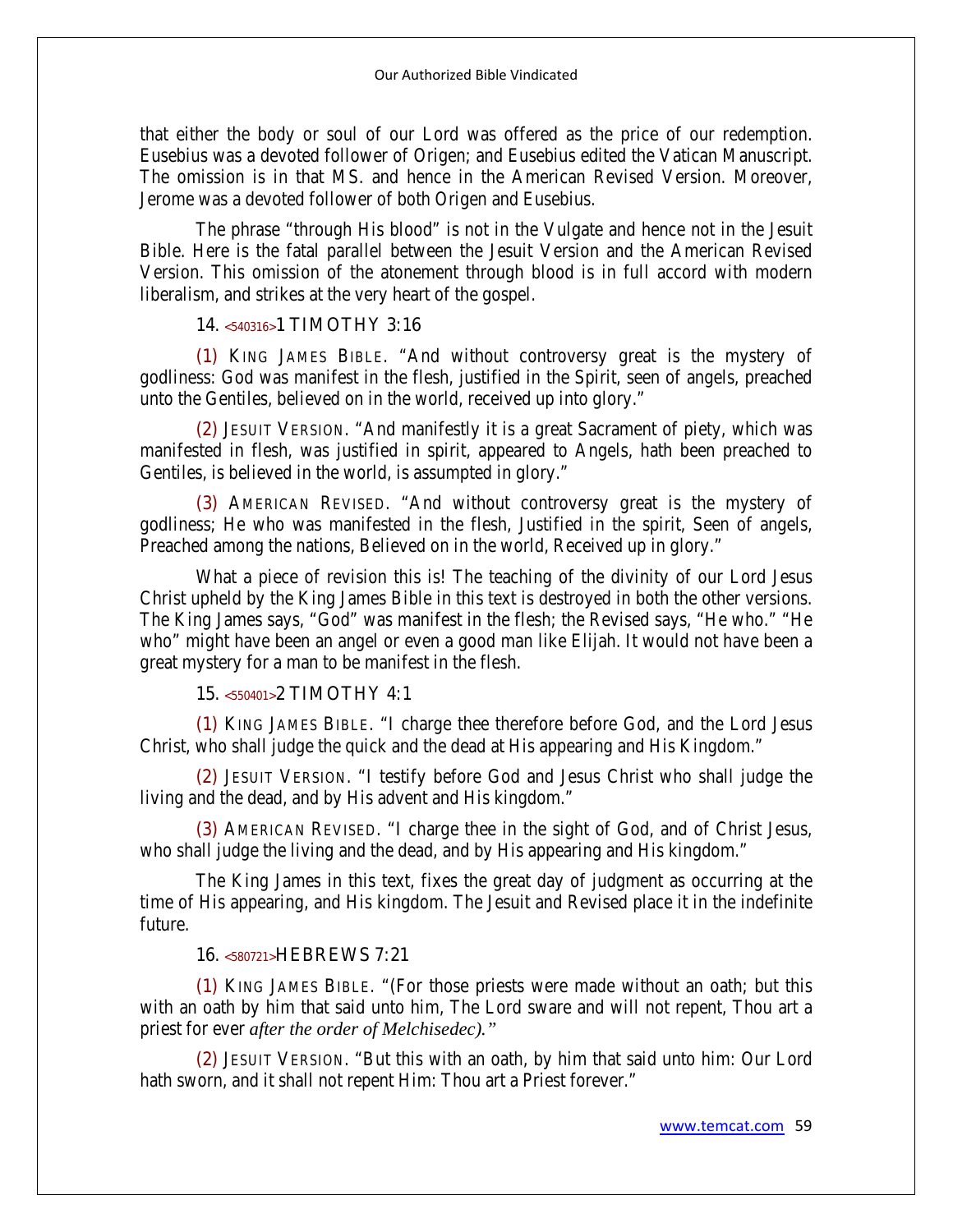**(3)** AMERICAN REVISED. "(For they indeed have been made priests without an oath; but he with an oath by him that saith of him, The Lord sware and will not repent Himself, Thou art a priest forever)."

The phrase "after the order of Melchisedec" found in the King James Bible is omitted in the other two versions.

#### **17. <662214>REVELATION 22:14**

**(1)** KING JAMES BIBLE. "Blessed are they that do His commandments, that they may have right to the tree of life, and may enter in through the gates into the city."

**(2)** JESUIT VERSION. "Blessed are they that wash their stoles: that their power may be in the tree of life, and they may enter by the gates into the city."

**(3)** AMERICAN REVISED. "Blessed are they that wash their robes, that they may have the right to come to the tree of life, and may enter in by the gates into the city."

This passage, in the King James, gives us the right to the tree of life by keeping the commandments. The passage was changed in the Rheims New Testament. It was restored by the Authorized, and changed back to the Rheims (Jesuit Bible) by the Revised.

We might continue these comparisons by using other passages not here given. We prefer to invite the reader to notice other instances as they present themselves in later chapters.

NOTE — The heat of the fierce battle over the Jesuit Bible in 1582 had not yet died down when thirty years later the King James of 1611 appeared. Both versions were in English. This latter volume was beneficiary of the long and minute searchings which the truth of the day underwent.

Any thought that Catholicism had any influence over the King James Bible must be banished not only upon remembering the circumstances of its birth but also by the plea from its translators to King James for protection from a papish retaliation. We find in the preface to the King James Bible the following words:

"So that if, on the one side, we shall be traduced by Popish Persons at home or abroad, who therefore will malign us,... we may rest secure, ... sustained without by the powerful protection of Your Majesty's grace and favor."

# **CHAPTER 7**

#### THREE HUNDRED YEARS OF ATTACK UPON THE KING JAMES BIBLE

"Wherever the so-called Counter-Reformation, started by the Jesuits, gained hold of the people, the vernacular was suppressed and the Bible kept from the laity. So eager were the Jesuits to destroy the authority of the Bible — the paper pope of the Protestants, as they contemptuously called it  $-$  that they even did not refrain from criticizing its genuineness and historic value."**f141**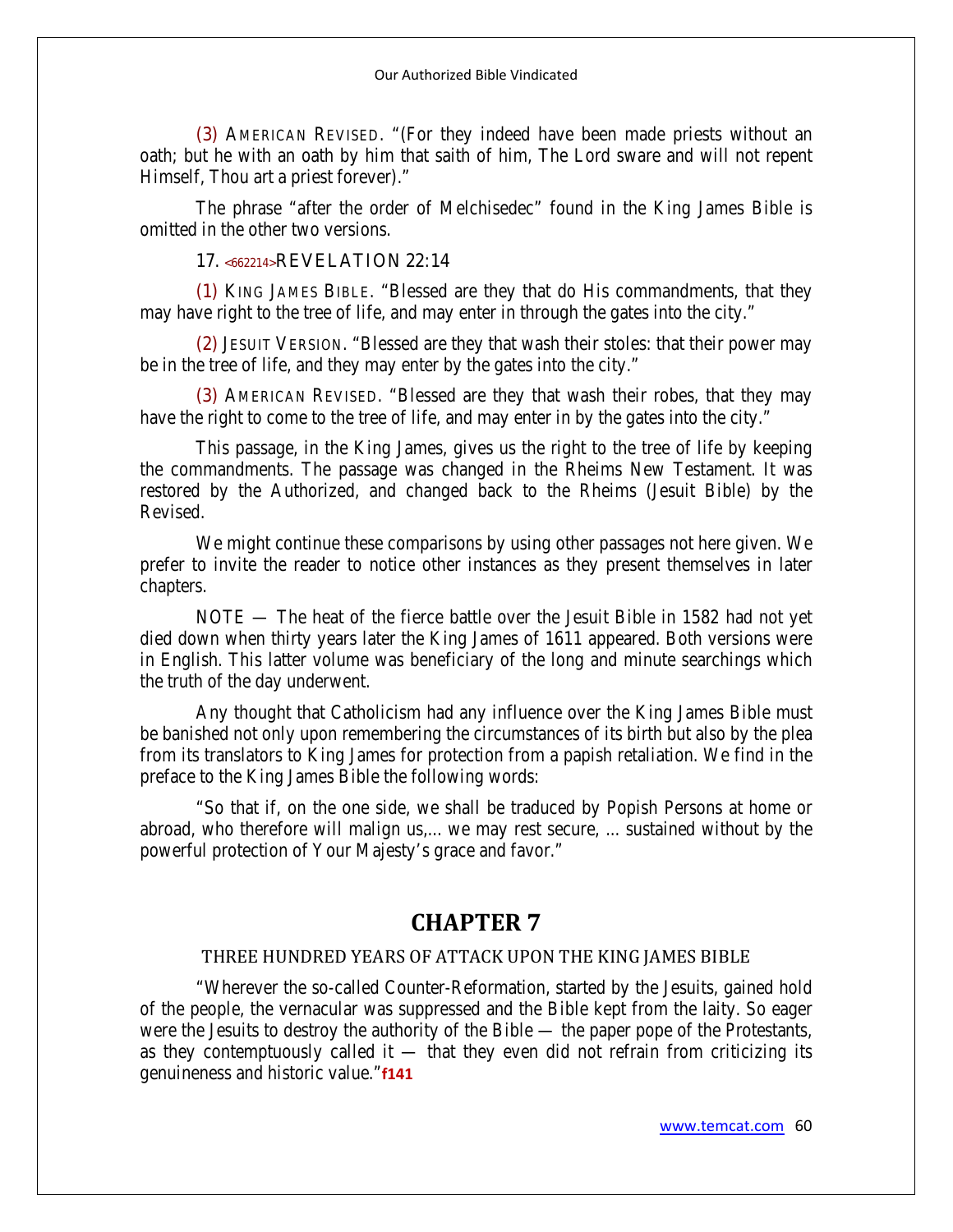THE opponents of the noble work of 1611 like to tell the story of how the great printing plants which publish the King James Bible have been obliged to go over it repeatedly to eliminate flaws of printing, to eliminate words which in time have changed in their meaning, or errors which have crept in through the years because of careless editing by different printing houses. They offer this as an evidence of the fallibility of the Authorized Version.

They seem to overlook the fact that this labor of necessity is an argument for, rather than against the dependability of the translations. Had each word of the Bible been set in a cement cast, incapable of the slightest flexibility and been kept so throughout the ages, there could have been no adaptability to the ever-changing structure of human language. The artificiality of such a plan would have eliminated the living action of the Holy Spirit and would accuse both man and the Holy Spirit of being without an intelligent care for the divine treasure.

On this point the scholars of the Reformation made their position clear under three different aspects. First, they claimed that the Holy Scriptures had come down to them unimpaired throughout the centuries.**f142** Second, they recognized that to reform any manifest oversight was not placing human hands on a divine work and was not contrary to the mind of the Lord. Dr. Fulke says:

"Nevertheless, whereinsoever Luther, Beza, or the English translators, have reformed any of their former oversights, the matter is not so great, that it can make an heresy."**f143** And lastly, they contended that the Received Text, both in Hebrew and in Greek, as they had it in their day would so continue unto the end of time."**f144**

In fact, a testimony no less can be drawn from the opponents of the Received Text. The higher critics, who have constructed such elaborate scaffolding, and who have built such great engines of war as their *apparatus criticus,* are obliged to describe the greatness and strength of the walls they are attacking in order to justify their war machine. On the Hebrew Old Testament, one of a group of the latest and most radical critics says:

"DeLagarde would trace all manuscripts back to a single archetype which he attributed to Rabbi Aquiba, who died in A.D. 135. Whether this hypothesis is a true one or not will probably never be known; it certainly represents the fact that from about his day variations of the consonantal text ceased almost entirely."**f145**

While of the Greek New Testament, Dr. Hort, who was an opponent of the Received Text and who dominated the English New Testament Revision Committee, says:

"An overwhelming proportion of the text in all known cursive manuscripts except a few is, as a matter of fact, identical."**f146**

Thus strong testimonies can be given not only to the Received Text, but also to the phenomenal ability of the manuscript scribes writing in different countries and in different ages to preserve an identical Bible in the overwhelming mass of manuscripts. The large number of conflicting readings which higher critics have gathered must come from only a few manuscripts, since the overwhelming mass of manuscripts is identical.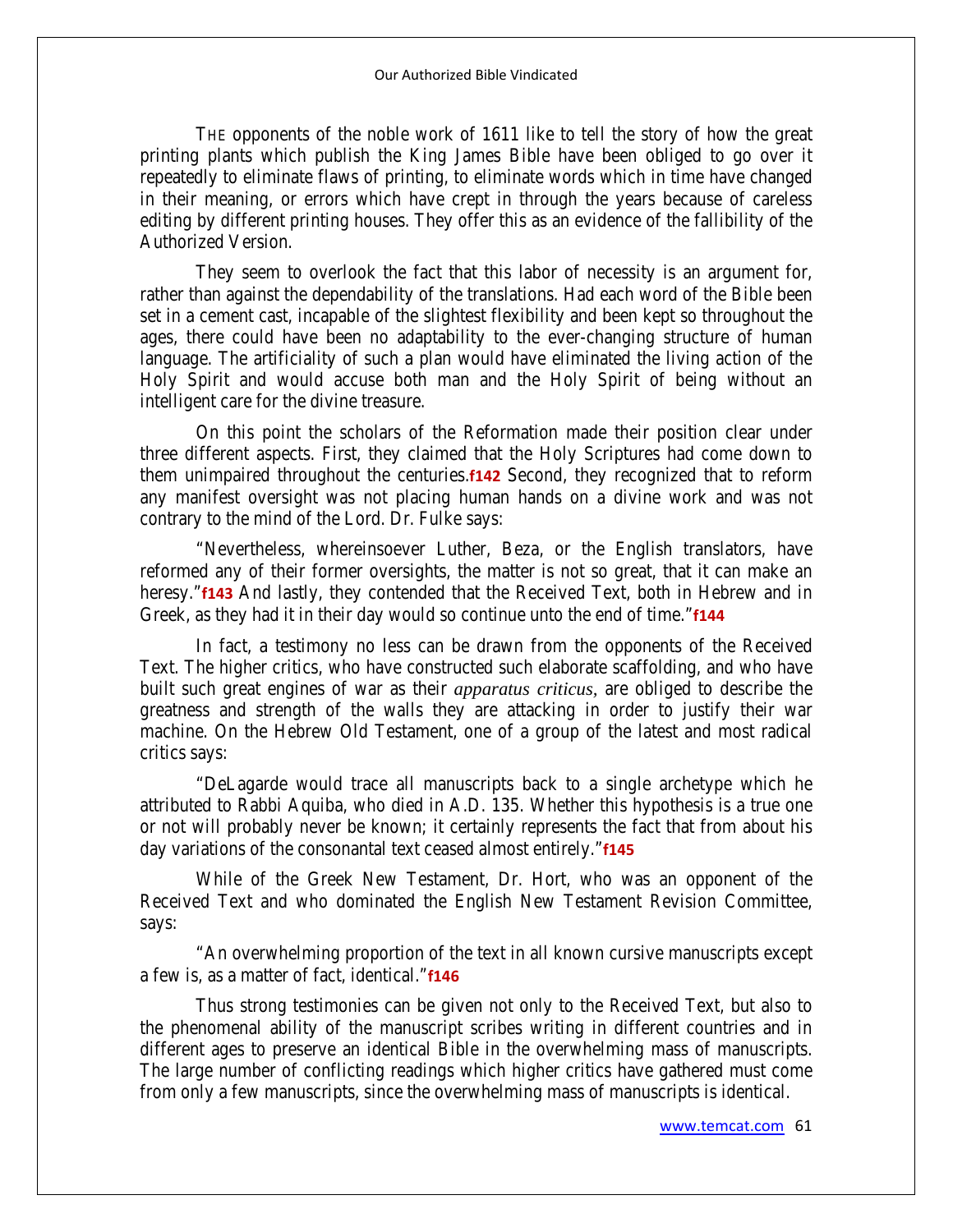The phenomenon presented by this situation is so striking that we are pressed in spirit to inquire, Who are these who are so interested in urging on the world the finds of their criticism? All lawyers understand how necessary for a lawsuit it is to find some one "to press the case." Thousands of wills bequeath property which is distributed in a way different from the wishes of the testator because there are none interested enough to "press the case."

The King James Bible had hardly begun its career before enemies commenced to fall upon it. Though it has been with us for three hundred years in splendid leadership a striking phenomenon — nevertheless, as the years increase, the attacks become more furious. If the book were a dangerous document, a source of corrupting influence and a nuisance, we would wonder why it has been necessary to assail it since it would naturally die of its own weakness. But when it is a divine blessing of great worth, a faultless power of transforming influence, who can it be who are so stirred up as to deliver against it one assault after another? Great theological seminaries, in many lands, led by accepted teachers of learning, are laboring constantly to tear it to pieces. Point us out anywhere, any situation similar concerning the sacred books of any other religion, or even of Shakespeare, or of any other work of literature.

Especially since 1814 when the Jesuits were restored by order of the Pope  $-$  if they needed restoration — have the attacks by Catholic scholars on the Bible, and by other scholars who are Protestants in name, become bitter.

"For it must be said that the Roman Catholic or the Jesuitical system of argument — the work of the Jesuits from the sixteenth century to the present day — evinces an amount of learning and dexterity, a subtility of reasoning, a sophistry, a plausibility combined, of which ordinary Christians have but little idea... Those who do so (take the trouble to investigate) find that, if tried by the rules of right reasoning, the argument is defective, assuming points which should be proved; that it is logically false, being grounded in sophisms; that it rests in many cases on quotations which are not genuine... on passages which, when collated with the original, are proved to be wholly inefficacious as proofs."**f147**

As time went on, this wave of higher criticism mounted higher and higher until it became an ocean surge inundating France, Germany, England, Scotland, the Scandinavian nations, and even Russia. When the Privy Council of England handed down in 1864 its decision, breathlessly awaited everywhere, permitting those seven Church of England clergymen to retain their positions, who had ruthlessly attacked the inspiration of the Bible, a cry of horror went up from Protestant England; but "the whole Catholic Church," said Dean Stanley, "is as we have seen, with the Privy Council and against the modern dogmatists."**f148** By modern dogmatists, he meant those who believe "the Bible and the Bible only."

The tide of higher criticism was soon seen to change its appearance and to menace the whole framework of fundamentalist thinking. The demand for revision became the order of the day. The crest was seen about 1870 in France, Germany, England, and the Scandinavian countries.**f149** Timehonored Bibles in those countries were radically overhauled and a new meaning was read into words of Inspiration.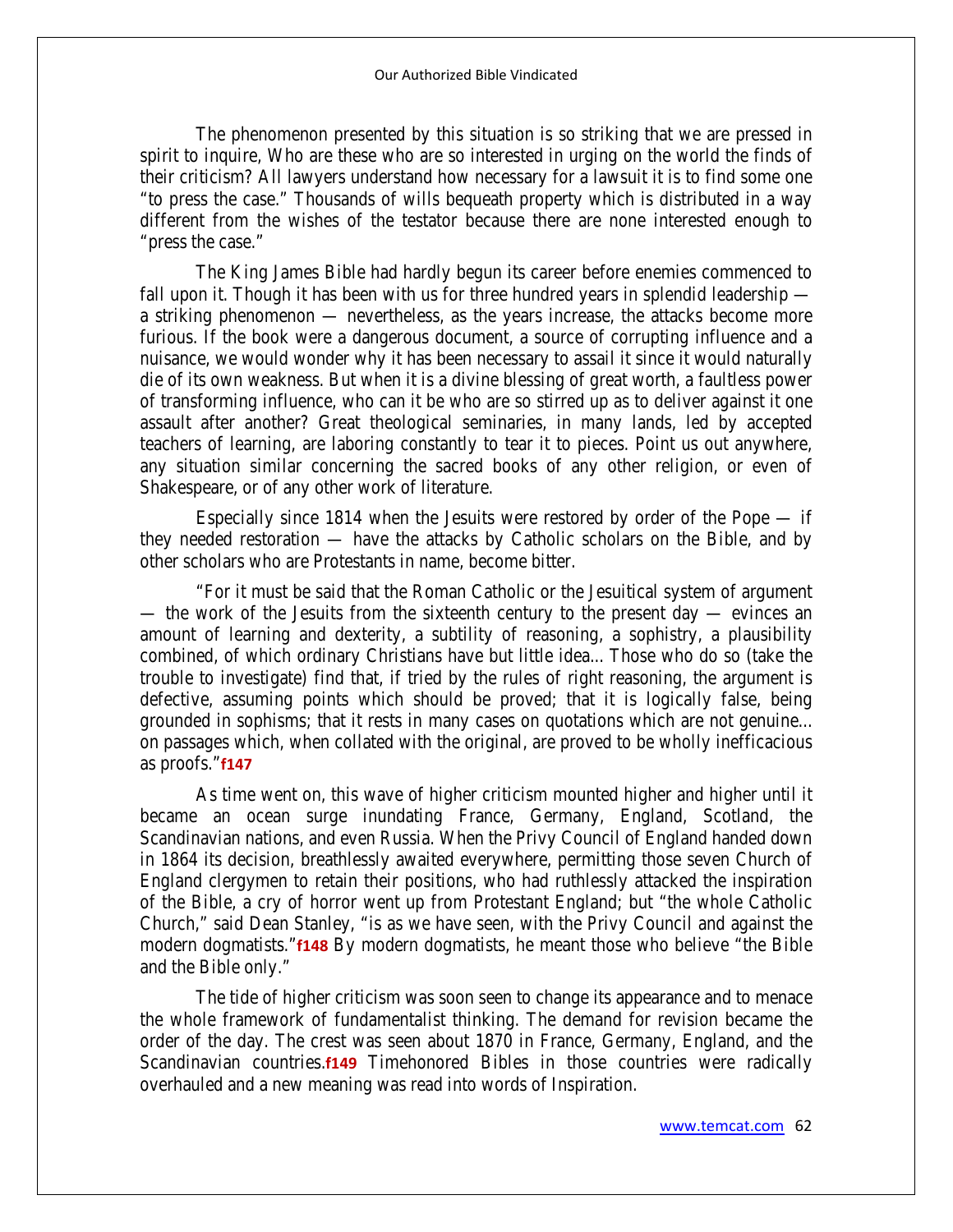Three lines of results are strongly discernible as features of the movement. First, "collation" became the watchword. Manuscripts were laid alongside of manuscripts to detect various readings and to justify that reading which the critic chose as the right one. With the majority of workers, especially those whose ideas have stamped the revision, it was astonishing to see how they turned away from the overwhelming mass of MSS. and invested with tyrannical superiority a certain few documents, some of them of a questionable character. Second, this wave of revision was soon seen to be hostile to the Reformation.

There is something startlingly in common to be found in the modernist who denies the element of the miraculous in the Scriptures, and the Catholic Church which invests tradition with an inspiration equal to the Bible. As a result, it seems a desperately hard task to get justice done to the Reformers or their product. As Dr. Demaus says:

"For many of the facts of Tyndale's life have been disputed or distorted, through carelessness, through prejudice, and through the malice of that school of writers in whose eyes the Reformation was a mistake, if not a crime, and who conceive it to be their mission to revive all the old calumnies that have ever been circulated against the Reformers, supplementing them by new accusations of their own invention."**f150**

A third result of this tide of revision is that when our time-honored Bibles are revised, the changes are generally in favor of Rome. We are told that Bible revision is a step forward; that new MSS. have been made available and advance has been made in archeology, philology, geography, and the apparatus of criticism. How does it come then that we have been revised back into the arms of Rome?

If my conclusion is true, this so-called Bible revision has become one of the deadliest of weapons in the hands of those who glorify the Dark Ages and who seek to bring western nations back to the theological thinking which prevailed before the Reformation.

# **THE FOUNDERS OF TEXTUAL CRITICISM**

The founders of this critical movement were Catholics. One authority pointing out two Catholic scholars, says: "Meanwhile two great contributions to criticism and knowledge were made in France: Richard Simon, the Oratorian, published between 1689 and 1695 a series of four books on the text, the versions, and the principal commentators of the New Testament, which may be said to have laid the foundation of modern critical inquiry: Pierre Sabatier, the Benedictine, collected the whole of the pre-Vulgate Latin evidence for the text of the Bible."**f151**

So says a modernist of the latest type and held in high repute as a scholar. Dr. Hort tells us that the writings of Simon had a large share in the movement to discredit the Textus Receptus class of MSS. and Bibles. While of him and other outstanding Catholic scholars in this field, the Catholic Encyclopedia says:

"A French priest, Richard Simon (1683-1712), was the first who subjected the general questions concerning the Bible to a treatment which was at once comprehensive in scope and scientific in method. Simon is the forerunner of modern Biblical criticism...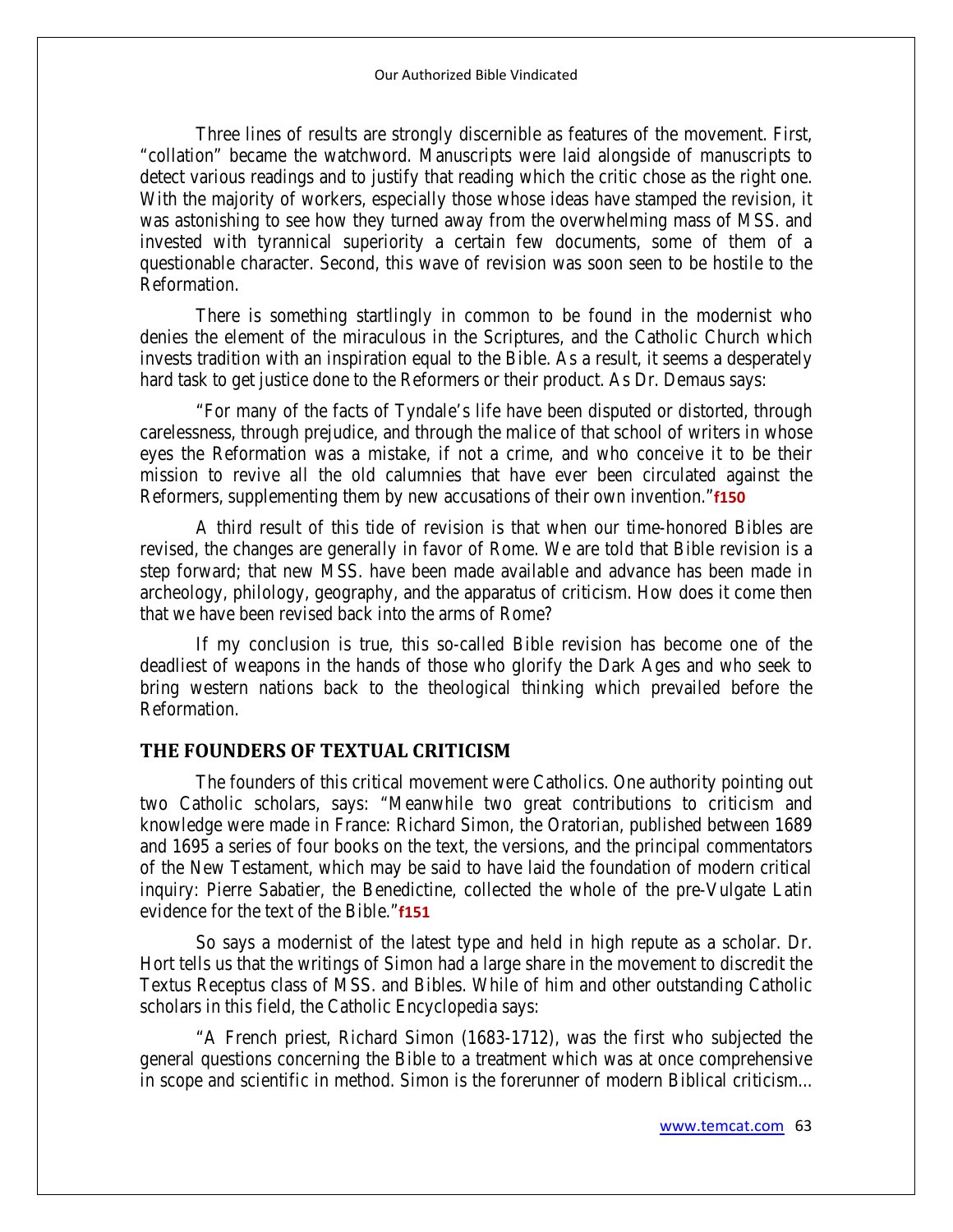The use of internal evidence by which Simon arrived at it entitles him to be called the father of Biblical criticism."**f152**

"In 1753 Jean Astruc, a French Catholic physician of considerable note, published a little book, 'Conjectures sur les memoires originaux dont il parait que Moise s'est servi pour composer le livre de la Genese' in which he conjectured, from the alternating use of two names of God in the Hebrew Genesis, that Moses had incorporated therein two preexisting documents, one of which employed *Elohim* and the other *Jehovah.* The idea attracted little attention till it was taken up by a German scholar, who, however, claims to have made the discovery independently. This was Johann Gottfried Eichhorn... Eichhorn greatly developed Astruc's hypothesis."**f153**

"Yet it was a Catholic priest of Scottish origin, Alexander Geddes (1737-1802), who broached a theory of the origin of the Five Books (to which he attached Josue) exceeding in boldness either Simon's or Eichhorn's. This was the well-known 'Fragment' hypothesis, which reduced the Pentateuch to a collection of fragmentary sections partly of Mosaic origin, but put together in the reign of Solomon. Geddes' opinion was introduced into Germany in 1805 by Vater."**f154**

Some of the earliest critics in the field of collecting variant readings of the New Testament in Greek, were Mill and Bengel. We have Dr. Kenrick, Catholic Bishop of Philadelphia in 1849, as authority that they and others had examined these manuscripts recently exalted as superior, such as the Vaticanus, Alexandrinus, Beza, and Ephraem, and had pronounced in favor of the Vulgate, the Catholic Bible.**f155**

Simon, Astruc, and Geddes, with those German critics, Eichhorn, Semler, and DeWitte, who carried their work on further and deeper, stand forth as leaders and representatives in the period which stretches from the date of the King James (1611) to the outbreak of the French Revolution (1789). Simon and Eichhorn were co-authors of a Hebrew Dictionary.**f156** These outstanding six, — two French, one Scotch, and three German, — with others of perhaps not equal prominence, began the work of discrediting the Received Text, both in the Hebrew and in the Greek, and of calling in question the generally accepted beliefs respecting the Bible which had prevailed in Protestant countries since the birth of the Reformation. There was not much to do in France, since it was not a Protestant country and the majority had not far to go to change their belief; there was not much done in England or Scotland because there a contrary mentality prevailed. The greatest inroads were made in Germany. Thus matters stood when in 1773, European nations arose and demanded that the Pope suppress the order of the Jesuits. It was too late, however, to smother the fury, which sixteen years later broke forth in the French Revolution.

The upheaval which followed engaged the attention of all mankind for a quarter of a century. It was the period of indignation foreseen by the prophet Daniel. As the armies of the Revolution and of Napoleon marched and counter-marched over the territories of Continental Europe, the foundations of the ancient regime were broken up. Even from the Vatican the cry arose, "Religion is destroyed." And when in 1812 Napoleon was taken prisoner, and the deluge had passed, men looked out upon a changed Europe. England had escaped invasion, although she had taken a leading part in the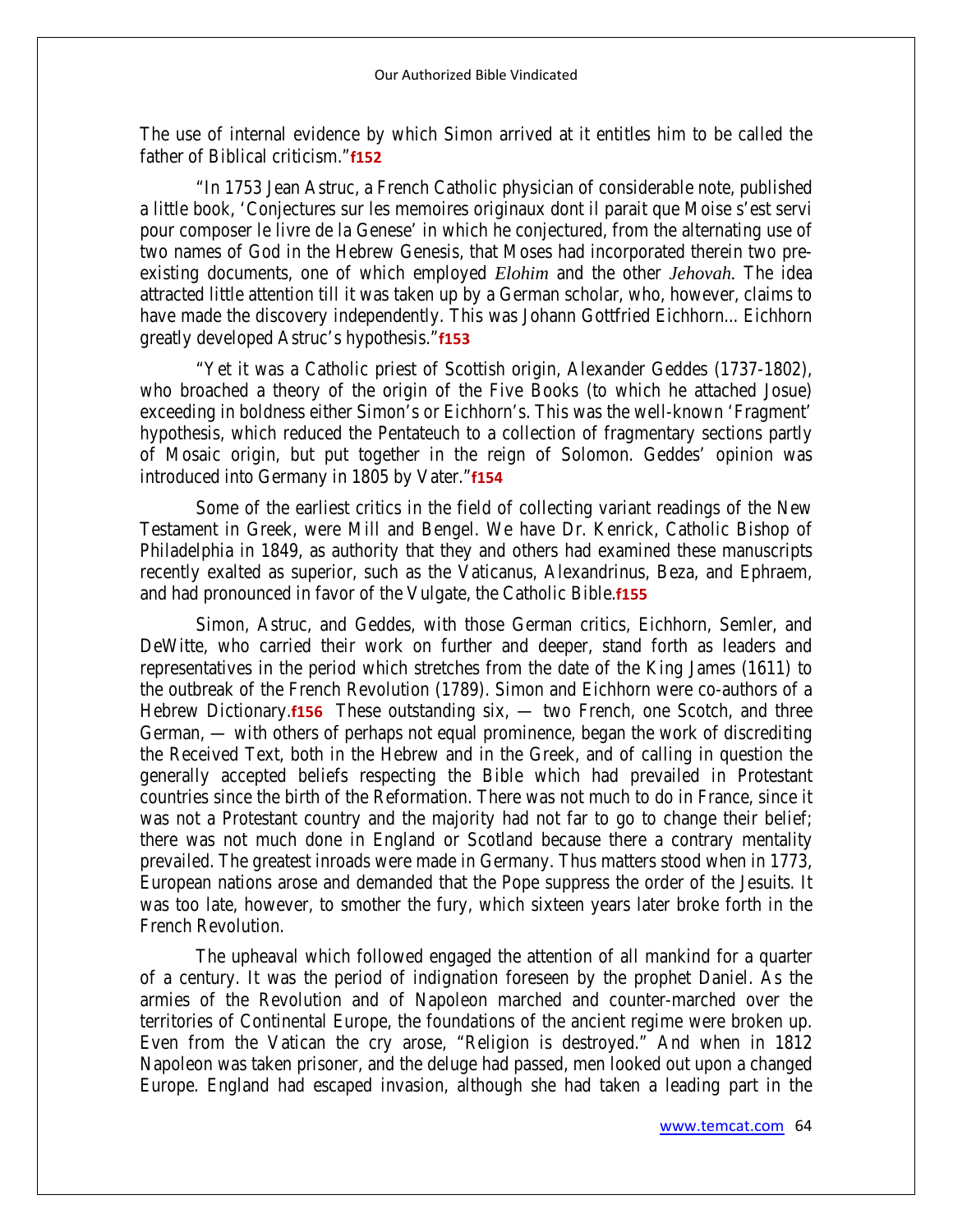overthrow of Napoleon. France restored her Catholic monarchs, — the Bourbons who "never learned anything and never forgot anything." In 1814 the Pope promptly restored the Jesuits.

Then followed in the Protestant world two outstanding currents of thought: first, on the part of many, a stronger expression of faith in the Holy Scriptures, especially in the great prophecies which seemed to be on the eve of fulfillment where they predict the coming of a new dispensation.

The other current took the form of a reaction, a growing disbelief in the leadership of accepted Bible doctrines whose uselessness seemed proved by their apparent impotence in not preventing the French Revolution. And, as in the days before that outbreak, Germany, which had suffered the most, seemed to be fertile soil for a strong and rapid growth of higher criticism.

# **GRIESBACH AND MOHLER**

Among the foremost of those who tore the Received Text to pieces in the Old Testament stand the Hollander, Kuehnen, and the German scholars, Ewald and Wellhausen. Their findings, however, were confined to scholarly circles. The public were not moved by them, as their work appeared to be only negative. The two German critics who brought the hour of revision much nearer were the Protestant Griesbach, and the Catholic Mohler. Mohler (1796-1838) did not spend his efforts on the text as did Griesbach, but he handled the points of difference in doctrine between the Protestants and the Catholics in such a way as to win over the Catholic mind to higher criticism and to throw open the door for Protestants who either loved higher criticism, or who, being disturbed by it, found in Catholicism, a haven of refuge. Of him Hagenbach says:

"Whatever vigorous vitality is possessed by the most recent Catholic theological science is due to the labors of this man."**f157**

#### While Kurtz says:

"He sent rays of his spirit deep into the hearts and minds of hundreds of his enthusiastic pupils by his writings, addresses, and by his intercourses with them; and what the Roman Catholic Church of the present possesses of living scientific impulse and feeling was implanted, or at least revived and excited by him... In fact, long as was the opposition which existed between both churches, no work from the camp of the Roman Catholics produced as much agitation and excitement in the camp of the Protestants as this."**f158**

Or, as Maurice writes concerning Ward, one of the powerful leaders of the Oxford Movement:

"Ward's notion of Lutheranism is taken, I feel pretty sure, from Mohler's very gross misrepresentations."**f159**

Griesbach (1745-1812) attacked the Received Text of the New Testament in a new way. He did not stop at bringing to light and emphasizing the variant readings of the Greek manuscripts; he classified readings into three groups, and put all manuscripts under these groupings, giving them the names of "Constantinopolitan," or those of the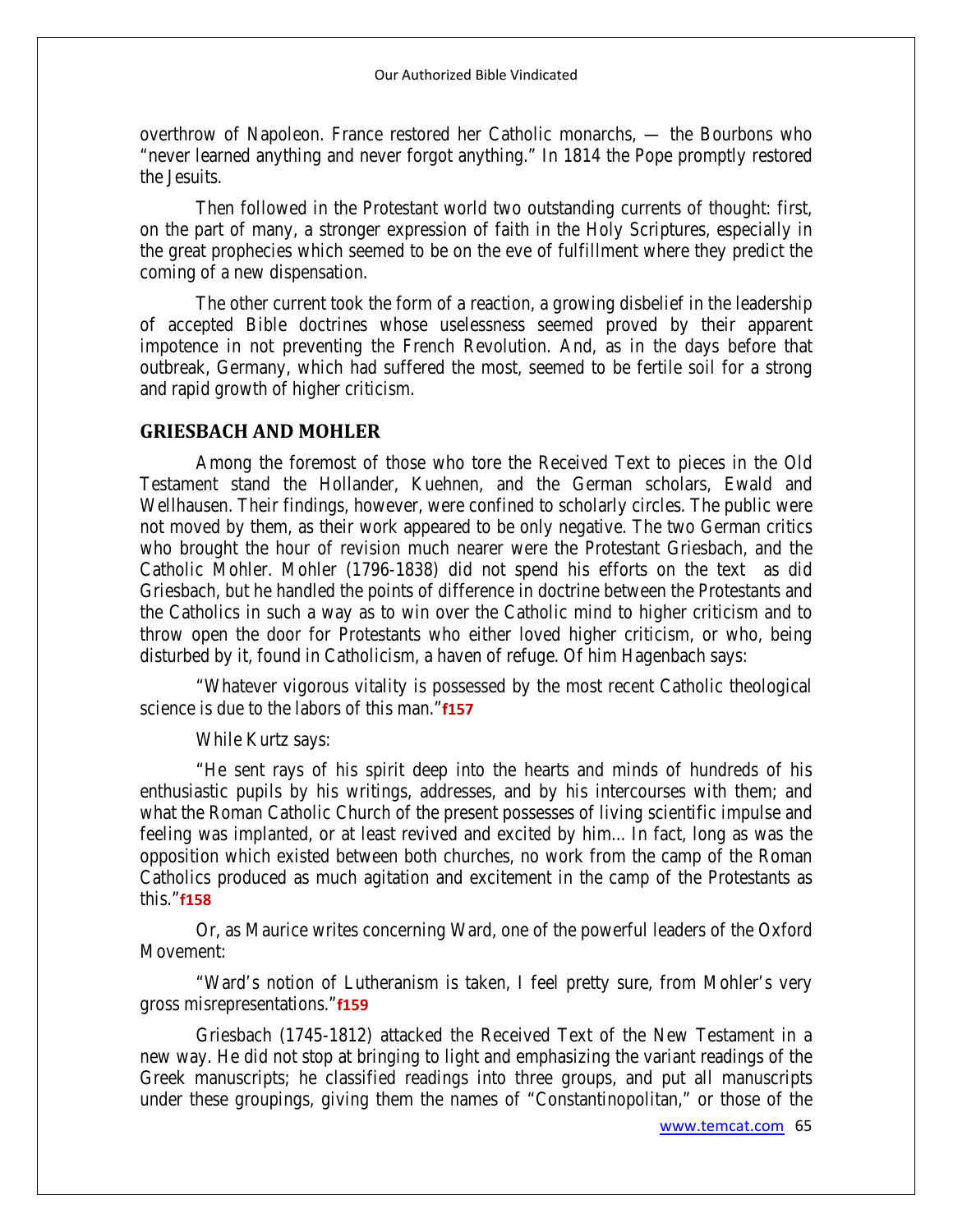Received Text, the "Alexandrian," and the "Western." While Griesbach used the Received Text as his measuring rod, nevertheless, the Greek New Testament he brought forth by this measuring rod followed the Alexandrian manuscripts or, — Origen. His classification of the manuscripts was so novel and the result of such prodigious labors, that critics everywhere hailed his Greek New Testament as the final word. It was not long, however, before other scholars took Griesbach's own theory of classification and proved him wrong.

### **ROMANTICISM AND SIR WALTER SCOTT**

The effective manner in which other currents appeared during this period, which, working together, contributed toward one central point, may be seen in the unusual factors which arose to call the thoughts of men back to the Middle Ages. All that contributed to the glamour and the romanticism of the ages of chivalry seemed to start forth with a new freshness of life.

The Gothic architecture, which may be seen in the cathedrals erected while St. Louis of France and Thomas A. Beckett of England were medieval heroes, again became the fashion. Religious works appeared whose authors glorified the saints and the princes of the days of the crusades. Sir Walter Scott is generally esteemed by everyone as being the outstanding force which led the minds of fiction readers to the highest enthusiasm over the exploits of Catholic heroes and papal armies.**f160**

Many forces were at work, mysterious in the unexpected way they appeared and arousing public interest in the years which preceded the Reformation. Painters of England, France, and Germany, there were, who gave to Medieval scenes a romance, and so aroused in them new interest.

### **WINER**

Winer (1789-1858), a brilliant student in theology, but especially in Biblical Greek, was destined to transmit through modern rules affecting New Testament Greek the results of the research and speculations produced by the higher critics and German theologians who had gone before him and were working contemporaneously with him. Dean Farrar calls Winer, "The highest authority in Hellenistic Grammar." Griesbach had blazed a new trail when by his classification of manuscripts, he cast reflection upon the authority of the Received Text. Mohler and Gorres had so revivified and exalted Catholic theology that the world of scholars was prepared to receive some new devices which they called rules, in handling the grammatical elements of the New Testament Greek. These rules differed greatly in viewpoint from those of the scholars of the Reformation. Winer was that man who provided such rules.

[www.temcat.com](http://www.temcat.com/) 66 In order to understand what Winer did, we must ask ourselves the question: In the Bible, is the Greek New Testament joined to a Hebrew Old Testament, or to a group of Greek writings" Or in other words: Will the language of the Greek New Testament be influenced by the molds of pagan thought coming from the Greek world into the books of the New Testament, or will it be molded by the Hebrew idioms and phrases of the Old Testament directly inspired of God? The Reformers said that the Greek of the New Testament was cast in Hebrew forms of thought, and translated freely; the Revisers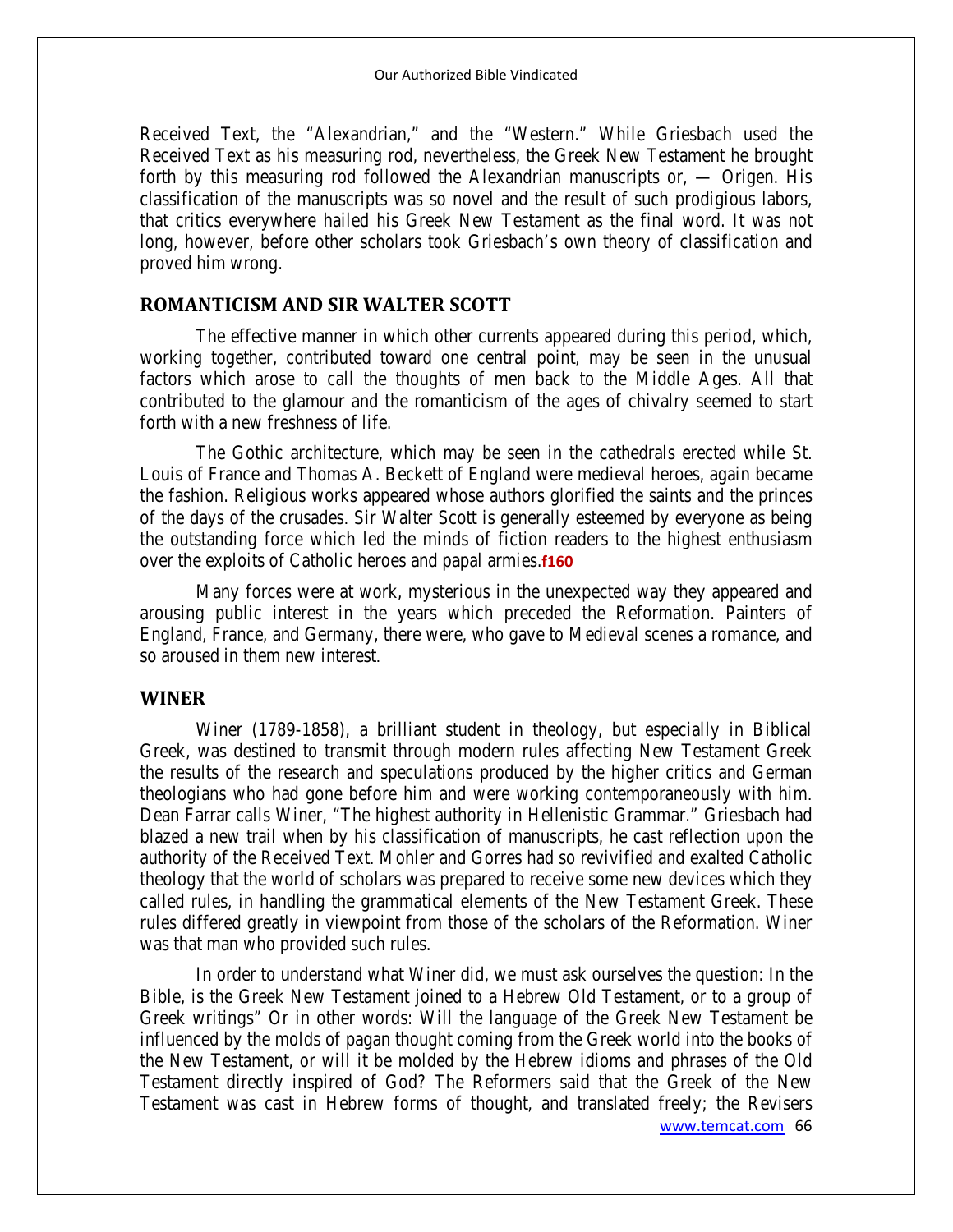literally. The Revisers followed Winer. We see the results of their decision in the Revised New Testament.

To understand this a little more clearly, we need to remember that the Hebrew language was either deficient in adjectives, or dearly liked to make a noun serve in place of an adjective. The Hebrews often did not say a "strong man;" they said a "man of strength." They did not always say an "old woman;" they said a "woman of age." In English we would use the latter expression only about once where we would use the former many times. Finding these Hebrew methods of handling New Testament Greek, the Reformers translated them into the idiom of the English language, understanding that that was what the Lord intended. Those who differed from the Reformers claimed that these expressions should be carried over literally, or what is known as transliteration. Therefore the Revisers did not translate; they transliterated and gloried in their extreme literalism. Let us illustrate the results of this method.

## **HEBRAISMS**

King James (Reformers) — Revised (Winer)

98

**<400522>Matthew 5:22** "hell fire" — "hell of fire"

**<560213>Titus 2:13** "the glorious appearing"— "the appearing of the glory"

**<500302>Philippians 3:22** "His glorious body" — "the body of His glory"

The first means Christ's glorified body, the second might mean good deeds.

Dr. Vance Smith, Unitarian scholar on the Revision Committee, said that "hell of fire" opened the way for the other hells of pagan mythology.

### **THE ARTICLE (ITS NEW RULES)**

**<401102>Matthew 11:2** "Christ" — "the Christ"

**<580927>Hebrews 9:27** "the judgment" — "judgment"

Dean Farrar in his defense of the Revised Version says that, in omitting the article in **<580927>**Hebrews 9:27, the Revisers changed the meaning from the great and final judgment, to judgments in the intermediate state (such as purgatory, limbo, etc.), thus proving the intermediate state. From the growing favor in which the doctrine of purgatory is held, we believe the learned Dean had this in mind. Pages of other examples could be given of how the new rules can be used as a weapon against the King James.

So the modern rules which they apparently followed when it suited their theology, on the "article," the "tenses,: — aorists and perfect, — the "pronoun," the "preposition," the "intensive," "Hebraisms," and "parallelisms," pave the way for new and anti-Protestant doctrines concerning the "Person of Christ," "Satan," "Inspiration of the Bible," "The Second Coming of Christ," and other topics dealt with later.

On this point the *Edinburgh Review,* July, 1881, says: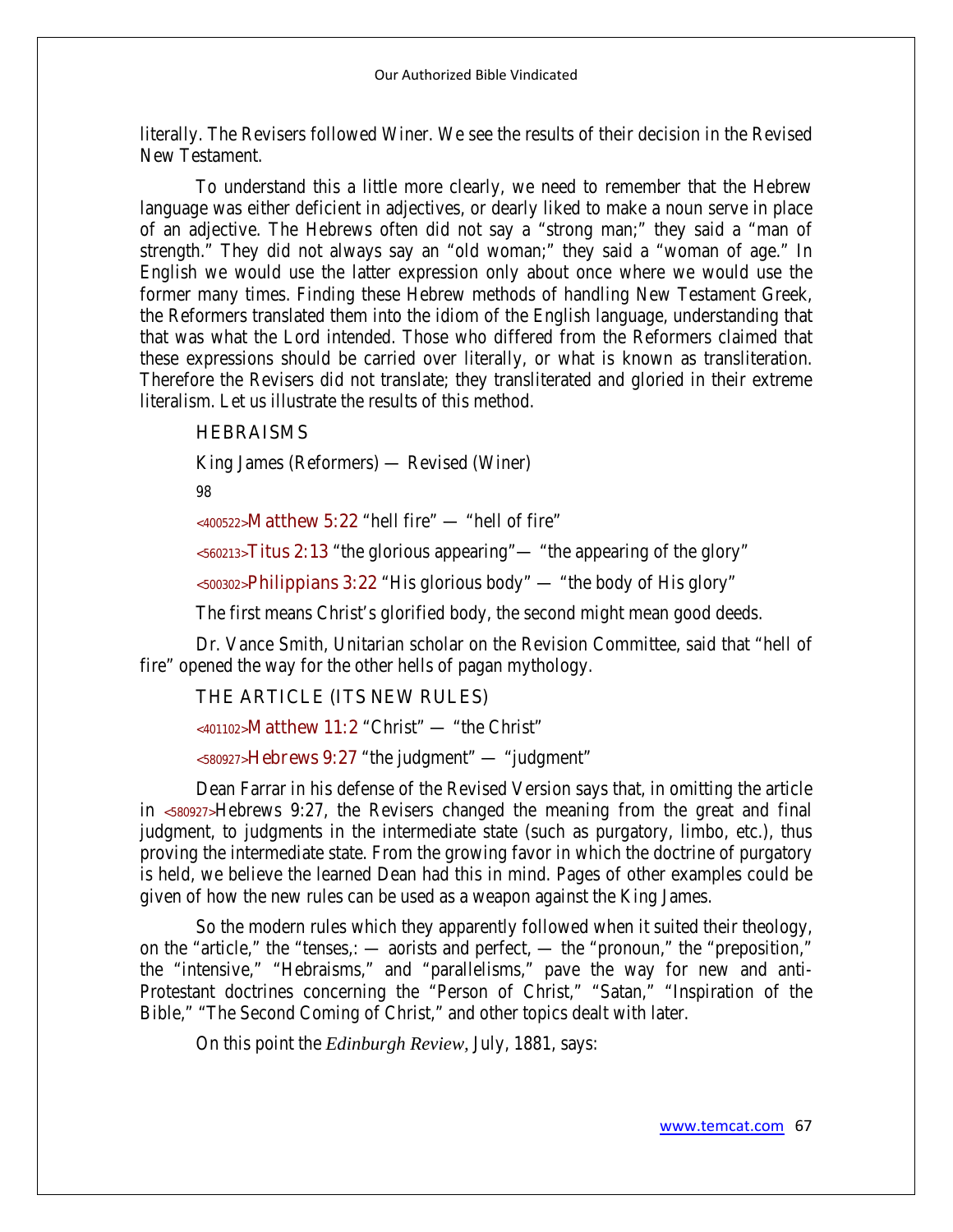"Our Revisers have subjected their original to the most exhaustive grammatical analysis, every chapter testifies to the fear of Winer that was before their eyes, and their familiarity with the intricacies of modern verbal criticisms."

#### **THE MOULTON FAMILY**

Let me now introduce Professor W. F. Moulton, of Cambridge, England; his brother, Professor R. G. Moulton of Chicago University; and his son, Dr. J. H. Moulton of several colleges and universities.

Professor W. F. Moulton of Leys College, Cambridge, England, was a member of the English New Testament Revision Committee. To him we owe, because of his great admiration for it, the translation into English of Winer's Grammar of New Testament Greek. It went through a number of editions, had a wide circulation, and exercised a dominant influence upon the thinking of modern Greek scholars.

Professor W. F. Moulton had a very strong part in the selecting of the members who should serve on the English New Testament Revision Committee. Of this, his son, Professor James H. Moulton, says regarding Bishop Ellicott, leading promoter of revision, and chairman of the New Testament Revision Committee:

"Doctor Ellicott had been in correspondence on Biblical matters with the young Assistant Tutor... His estimate of his powers was shown first by the proposal as to Winer, and not long after by the Bishop's large use of my father's advice in selecting new members of the Revision Company. Mr. Moulton took his place in the Jerusalem Chamber in 1870, the youngest member of the Company; and in the same year his edition of Winer appeared."**f161**

Of Professor Moulton's work, Bishop Ellicott writes:

"Their (the Revisers') knowledge of New Testament Greek was distinctly influenced by the grammatical views of Professor Winer, of whose valuable grammar of the Greek Testament one of our company... had been a well-known and successful translator."**f162**

Professor W. F. Moulton, a Revisionist, also wrote a book on the "History of the Bible." In this book he glorifies the Jesuit Bible of 1582 as agreeing "with the best critical editions of the present day." "Hence," he says, "we may expect to find that the Rhemish New Testament (Jesuit Bible of 1582) frequently anticipates the judgment of later scholars as to the presence or absence of certain words, clauses, or even verses." And again, "On the whole, the influence of the use of the Vulgate would, in the New Testament, be more frequently for good than for harm in respect of *text.***f163** 

With respect to the use of the article, he says, "As the Latin language has no definite article, it might well be supposed that of all English versions, the Rhemish would be least accurate in this point of translation. The very reverse is actually the case. There are many instances (a comparatively hasty search has discovered more than forty) in which, of all versions, from Tyndale's to the Authorized inclusive, this alone is correct in regard to the article."**f164** All this tended to belittle the King James and create a demand for a different English Bible.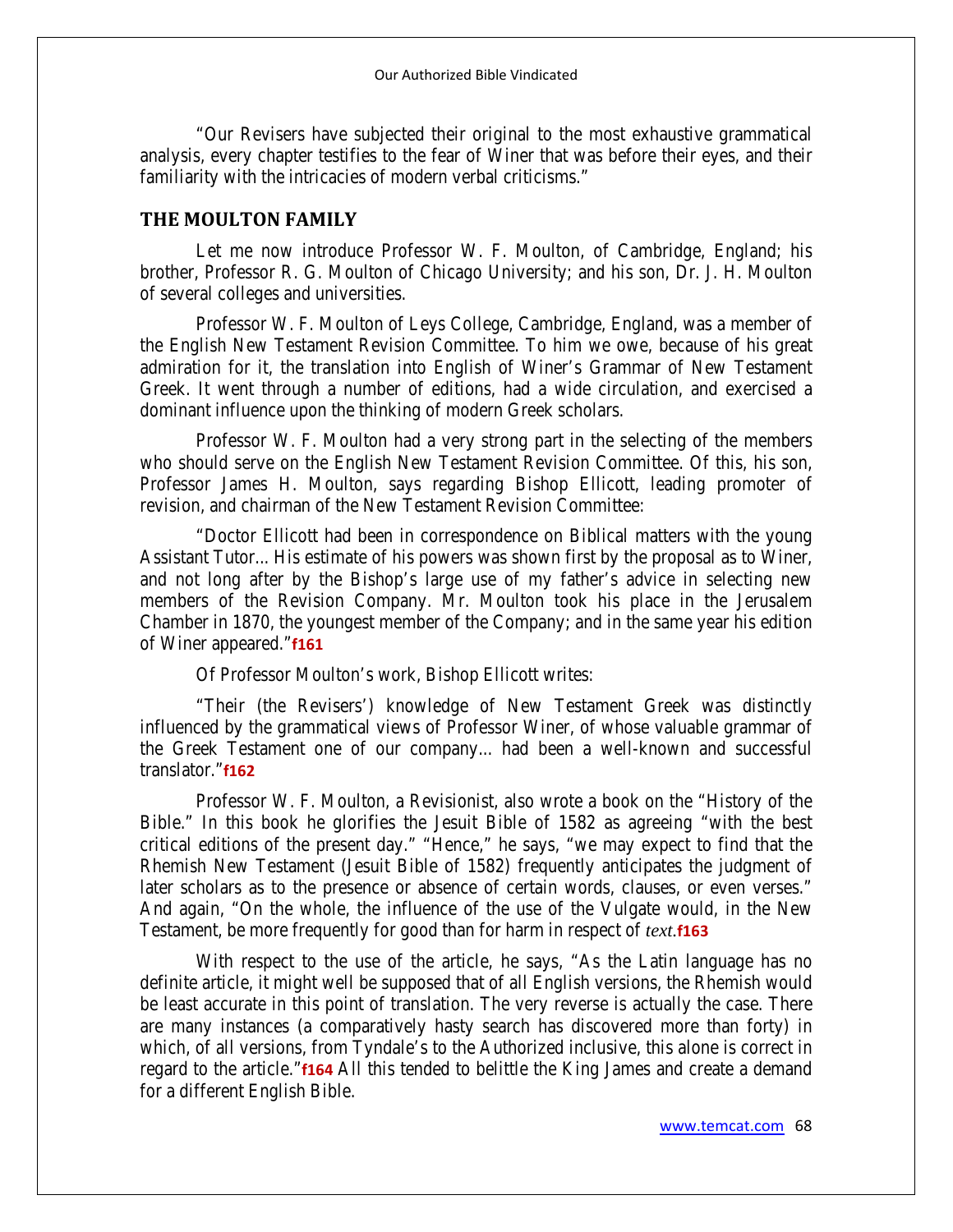You will be interested to know that his brother, Professor R. G. Moulton, believes the book of Job to be a drama. He says:

"But the great majority of readers will take these chapters to be part of the parable into which the history of Job has been worked up. The incidents in heaven, like the incidents of the prodigal son, they will understand to be spiritually imagined, not historically narrated."**f165**

Since "Get thee behind me, Satan" has been struck out in the Revised in **<420408>**Luke 4:8, and the same phrase now applied only to Peter (**<401623>**Matthew 16:23), it is necessary, since Peter is called Satan by Christ, to use modern rules and exalt Satan.

"Among the sons of God," R. G. Moulton further tells us, "It is said, comes 'the Satan.' It is best to use the article and speak of '*the* Satan'; or as the margin gives it, 'the Adversary': that is, the Adversary *of the Saints...* Here (as in the similar passage of Zechariah) the Satan is an official of the Court of Heaven... in its 'Advocatus Diaboli': such an advocate may be in fact a pious and kindly ecclesiastic, but he has the function assigned him of searching out all possible evil that can be alleged against a candidate for canonization, lest the honours of the church might be given without due enquiry."**f166**

From the study which you have had of Winer and the Moultons, I think it will be easy to see the trend of German higher criticism as it has been translated into English literature and into the revised edition of the Bible.

### **CARDINAL WISEMAN**

The new birth of Catholicism in the English world can be credited to no one more than to that English youth — later to become a cardinal — who pursued at Rome his Oriental studies. There under the trained eye of Cardinal Mai, the editor of the Vatican Manuscript, Wiseman early secured an influential leadership among higher critics by his researches and theories on the earliest texts. "Without this training," he said later, "I should not have thrown myself into the Puseyite controversy at a later period."**f167** 

He was later thrilled over the Catholic reaction taking place everywhere on the Continent, and, being English, he longed to have a share in bringing about the same in England. He was visited in Rome by Gladstone, by Archbishop Trench, a promoter of revision and later a member of the English New Testament Revision Committee; also by Newman, Froude, and Manning;**f168** by the leaders of the Catholic reaction in Germany, — Bunsen, Gorres, and Overbeck; and by the leaders of the same in France, — Montalembert, Lacordaire, and Lamennais.

[www.temcat.com](http://www.temcat.com/) 69 Wiseman's theories on the Old Latin Manuscripts — later to be disproved gave a decided impetus to the campaign against the Received Text. Scrivener, generally well-balanced, was affected by his conclusions. "Even in our day such writers as Mr. Scrivener, Bishop Westcott, and Tregelles, as well as German and Italian scholars have made liberal use of his arguments and researches."**f169** "Wiseman has made out a case," says Scrivener, "which all who have followed him, Lachmann, Tischendorf, Davidson, and Tregelles, accept as irresistible."**f170** Some of the most distinguished men of Europe attended his lectures upon the reconciliation of science and religion. The story of how he was sent to England, founded the *Dublin Review,* and working on the outside of Oxford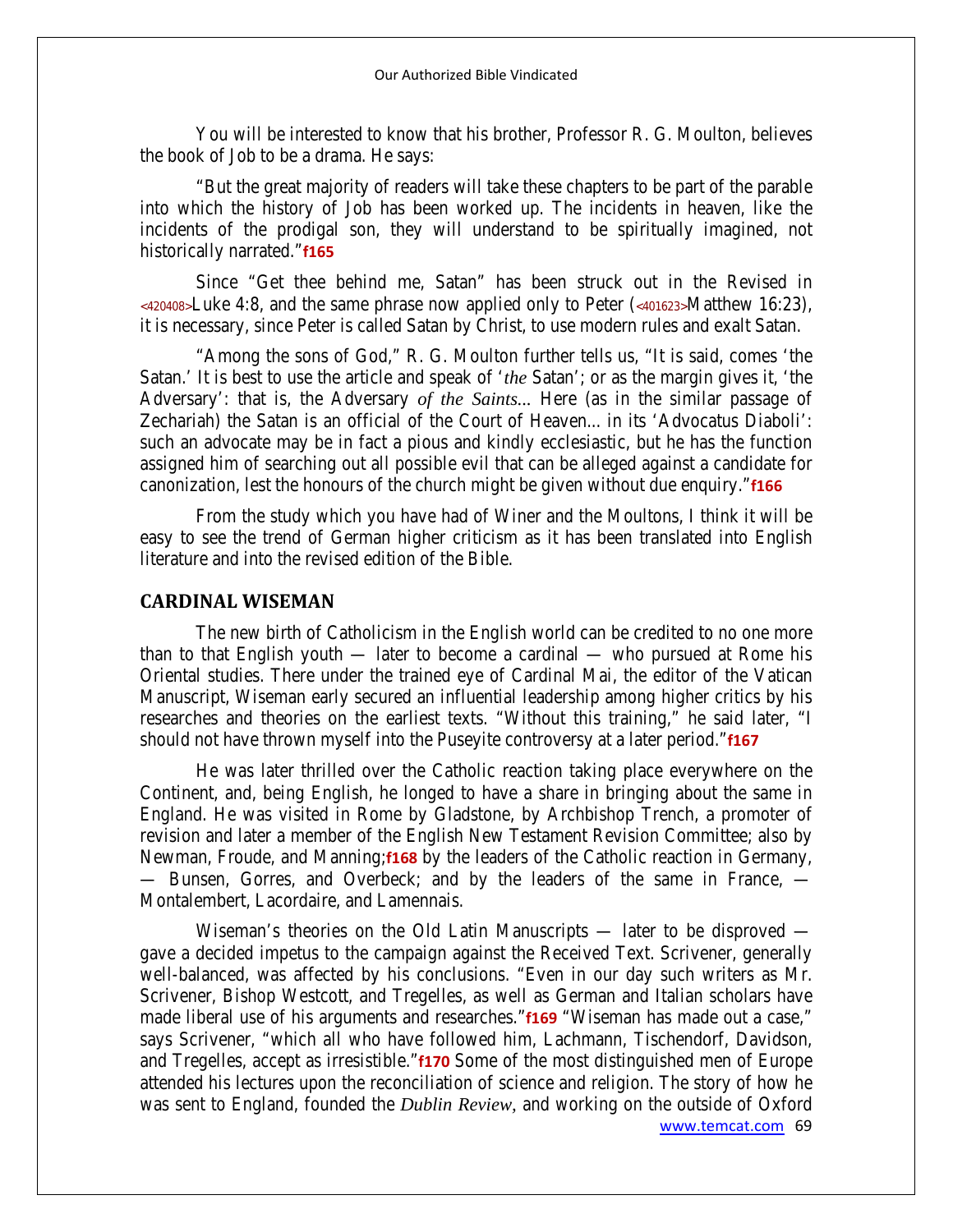with the remnants of Catholicism in England and with the Catholics of the Continent, while Newman on the inside of Oxford, as a Church of England clergyman, worked to Romanize that University and that Church; of how Wiseman organized again the Catholic hierarchy in Great Britain, a step which convulsed England from end to end, will be subjects for later consideration. Suffice it now to say that Wiseman lived long enough to exult openly**f171** that the King James Version had been thrust aside and the preeminence of the Vulgate reestablished by the influence of his attacks and those of other textual critics.

# **THE GNOSTICISM OF GERMAN THEOLOGY INVADES ENGLAND COLERIDGE, THIRWALL, STANLEY, WESTCOTT**

By 1833 the issue was becoming clearly defined. It was Premillenarianism, that is, belief in the return of Christ before the millennium, or Liberalism; it was with regard to the Scriptures, literalism or allegorism. As Cadman says of the Evangelicals of that day:

"Their fatalism inclined many of them to Premillenariansim as a refuge from the approaching catastrophes of the present dispensation... Famous divines strengthened and adorned the wider ranks of Evangelicalism, but few such were found within the pale of the Establishment. Robert Hall, John Foster, William Jay of Bath, Edward Irving, the eccentric genius, and in Scotland, Thomas Chalmers, represented the vigor and fearlessness of an earlier day and maintained the excellence of Evangelical preaching."**f172**

How deeply the conviction, that the great prophecies which predicted the approaching end of the age, had gripped the public mind can be seen in the great crowds which assembled to hear Edward Irving. They were so immense that he was constantly compelled to secure larger auditoriums. Even Carlyle could relate of his own father in 1832:

"I have heard him say in late years with an impressiveness which all his perceptions carried with them, that the lot of a poor man was growing worse and worse; that the world would not and could not last as it was; that mighty changes of which none saw the end were on the way. To him, as one about to take his departure, the whole world was but of secondary moment. He was looking toward 'a city that had foundations."**'f173** 

Here was a faith in the Second Coming of Christ, at once Protestant and evangelical, which would resist any effort so to revise the Scriptures as to render them colorless, giving to them nothing more than a literary endorsement of plans of betterment, merely social or political. This faith was soon to be called upon to face a theology of an entirely different spirit.

German religious thinking at that moment was taking on an aggressive attitude. Schleiermacher had captured the imagination of the age and would soon mold the theology of Oxford and Cambridge. Though he openly confessed himself a Protestant, nevertheless, like Origen of old, he sat at the feet of Clement, the old Alexandrian teacher of 190 A.D.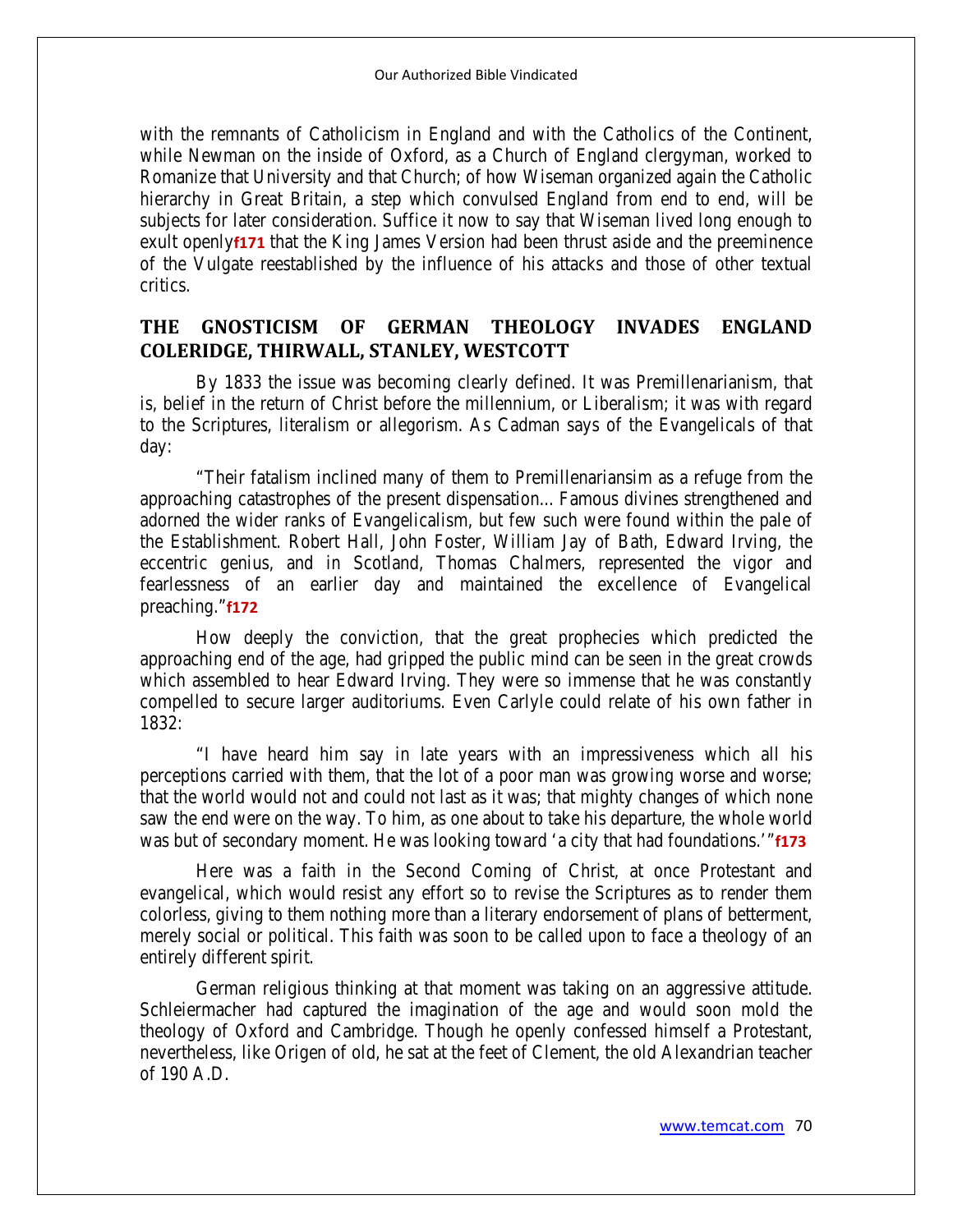Clement's passion for allegorizing Scripture offered an easy escape from those obligations imposed upon the soul by a plain message of the Bible. Schleiermacher modernized Clement's philosophy and made it beautiful to the parlor philosophers of the day by imaginary analysis of the realm of spirit. It was the old Gnosticism revived, and would surely dissolve Protestantism wherever accepted and would introduce such terms into the Bible, if revision could be secured, as to rob the trumpet of a certain sound.

The great prophecies of the Bible would become mere literary addresses to the people of bygone days, and unless counter-checked by the noble Scriptures of the Reformers, the result would be either atheism or papal infallibility.

If Schleiermacher did more to captivate and enthrall the religious thinking of the nineteenth century than any other one scholar, Coleridge, his contemporary, did as much to give aggressive motion to the thinking of England's youth of his day, who, hardly without exception, drank enthusiastically of his teachings. He had been to Germany and returned a fervent devotee of its theology and textual criticism. At Cambridge University he became a star around which grouped a constellation of leaders in thought. Thirwall, Westcott, Hort, Moulton, Milligan, who were all later members of the English Revision Committees and whose writings betray the voice of the master, felt the impact of his doctrines.

"His influence upon his own age, and especially upon its younger men of genius, was greater than that of any other Englishman... Coleridgeans may be found now among every class of English divines, from the Broad Church to the highest Puseyites," says McClintock and Strong's Encyclopedia.

The same article speaks of Coleridge as "Unitarian," "Metaphysical," a "Theologian," "Pantheistic," and says that "he identifies reason with divine Logos," and that he holds "views of inspiration as low as the rationalists," and also holds views of the Trinity "no better than a refined, Platonized Sabellianism."

#### **LACHMANN, TISCHENDORF, AND TREGELLES**

We have seen above how Lachmann, Tischendorf, and Tregelles fell under the influence of Cardinal Wiseman's theories. There are more recent scholars of textual criticism who pass over these three and leap from Griesbach to Westcott and Hort, claiming that the two latter simply carried out the beginnings of classification made by the former.**f174** Nevertheless, since many writers bid us over and over again to look to Lachmann, Tischendorf, and Tregelles, — until we hear of them morning, noon, and night, — we would seek to give these laborious scholars all the praise justly due them, while we remember that there is a limit to all good things.

Lachmann's (1793-1851) bold determination to throw aside the Received Text and to construct a new Greek Testament from such manuscripts as he endorsed according to his own rules, has been the thing which endeared him to all who give no weight to the tremendous testimony of 1500 years of use of the Received Text. Yet Lachmann's canon of criticism has been deserted both by Bishop Ellicott, and by Dr. Hort. Ellicott says,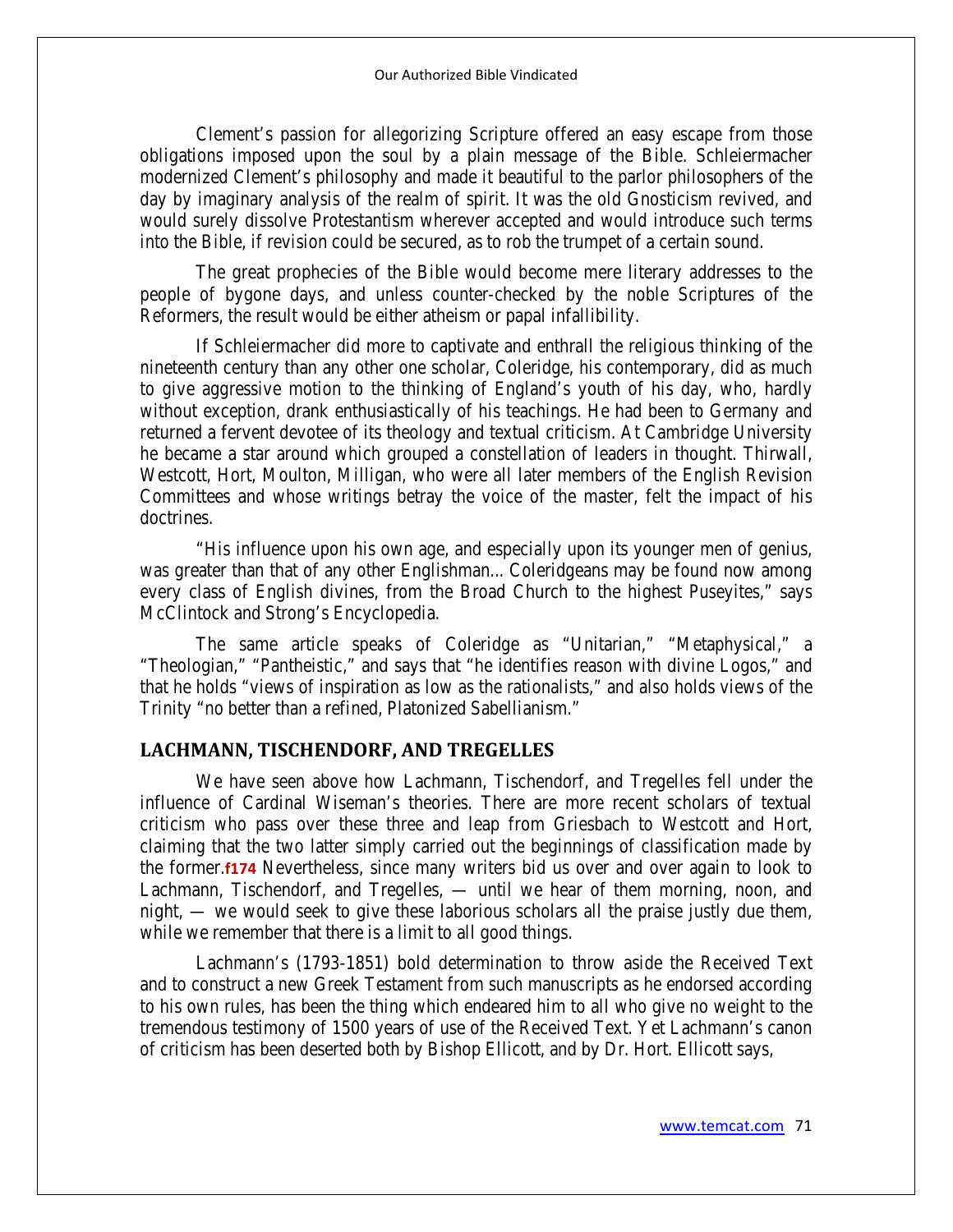"Lachmann's text is really one based on little more than four manuscripts, and so is really more of a critical recension than a critical text."**f175** And again, "A text composed on the narrowest and most exclusive principles."**f175** While Dr. Hort says:

"Not again, in dealing with so various and complex a body of documentary attestation, is there any real advantage in attempting, with Lachmann, to allow the distributions of a very small number of the most ancient existing documents to construct for themselves a provisional text."**f176**

Tischendorf's (1815-1874) outstanding claim upon history is his discovery of the Sinaitic manuscript in the convent at the foot of Matthew Sinai. Mankind is indebted to this prodigious worker for having published manuscripts not accessible to the average reader. Nevertheless, his discovery of Codex Aleph (#) toppled over his judgment. Previous to that he had brought out seven different Greek New Testaments, declaring that the seventh was perfect and could not be superseded. Then, to the scandal of textual criticism, after he had found the Sinaitic Manuscript, he brought out his eighth Greek New Testament, which was different from his seventh in 3572 places.**f177** Moreover, he demonstrated how textual critics can artificially bring out Greek New Testaments when, at the request of a French Publishing house, Firmin Didot, he edited an edition of the Greek Testament for Catholics, conforming it to the Latin Vulgate.**f178**

Tregelles (1813-1875) followed Lachmann's principles by going back to what he considered the ancient manuscripts and, like him, he ignored the Received Text and the great mass of cursive manuscripts.**f179** Of him, Ellicott says, "His critical principles, especially his general principles of estimating and regarding modern manuscripts, are now, perhaps justly, called in question by many competent scholars," and that his text "is rigid and mechanical, and sometimes fails to disclose that critical instinct and peculiar scholarly sagacity which is so much needed in the great and responsible work of constructing a critical text of the Greek Testament."**f180**

In his splendid work which convinced Gladstone that the Revised Version was a failure, Sir Edmund Beckett says of the principles which controlled such men as Lachmann, Tischendorf, Tregelles, Westcott, and Hort in their modern canons of criticism:

"If two, or two-thirds of two dozen men steeped in Greek declare that they believe that he (John) ever wrote that he saw in a vision seven angels clothed in stone with golden girdles, which is the only honest translation of their Greek, and defend it with such arguments as these, I... distrust their judgment on the 'preponderance of evidence' for new readings altogether, and all their modern canons of criticism, which profess to settle the relative value of manuscripts, with such results as this and many others."**f181**

Such were the antecedent conditions preparing the way to draw England into entangling alliances, to de-Protestantize her national church and to advocate at a dangerous hour the necessity of revising the King James Bible.

The Earl of Shaftesbury, foreseeing the dark future of such an attempt, said in May, 1856: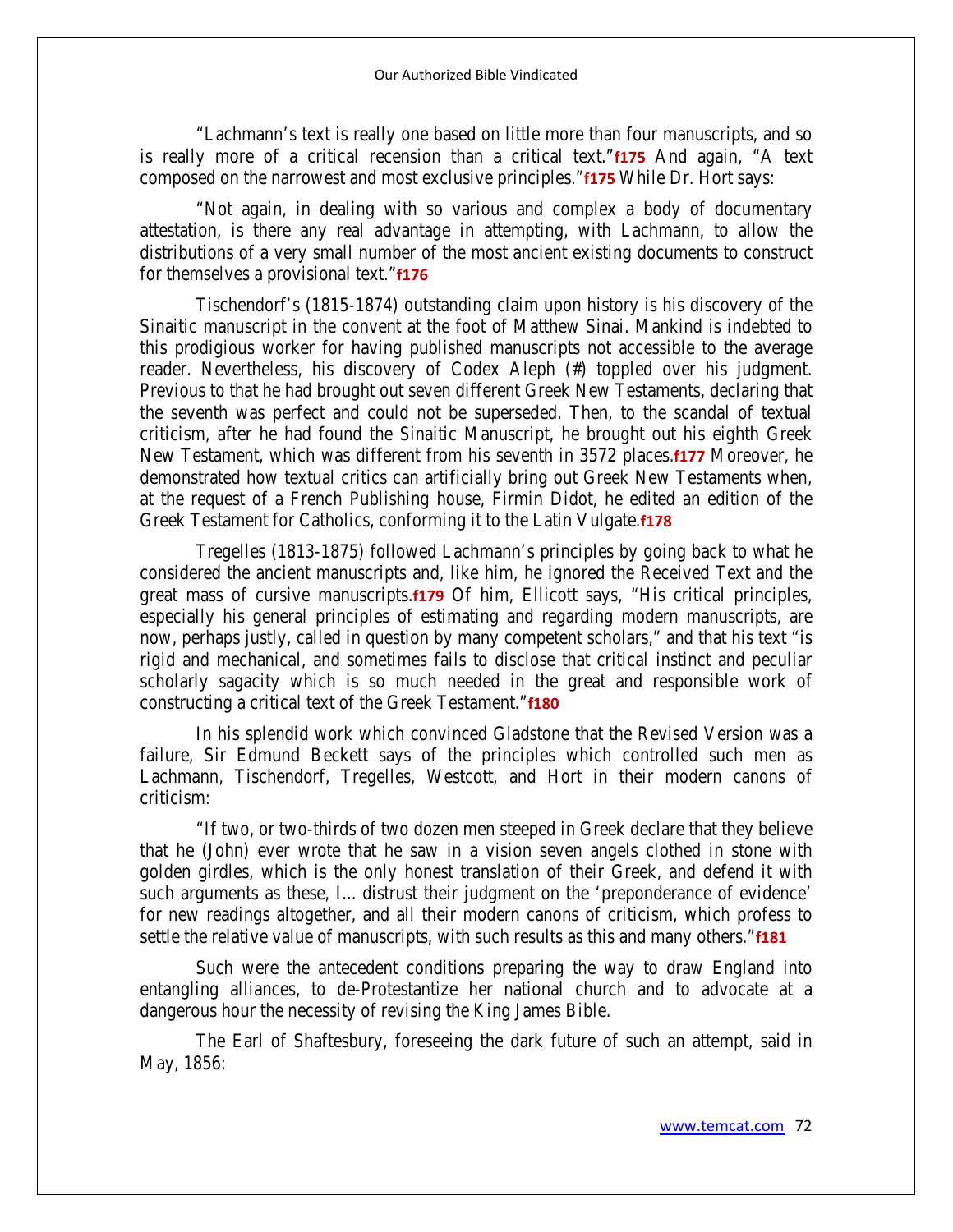"When you are confused or perplexed by a variety of versions, you would be obliged to go to some learned pundit in whom you reposed confidence, and ask him which version he recommended; and when you had taken his version, you must be bound by his opinion. I hold this to be the greatest danger that now threatens us. It is a danger pressed upon us from Germany, and pressed upon us by the neogolical [sic: neological?] spirit of the age. I hold it to be far more dangerous than Tractarianism or Popery, both of which I abhor from the bottom of my heart. This evil is tenfold more dangerous, tenfold more subtle than either of these, because you would be ten times more incapable of dealing with the gigantic mischief that would stand before you."**f182**

#### **THE POLYCHROME BIBLE AND THE SHORTER BIBLE**

The results of this rising tide of higher criticism were the rejection of the Received Text and the mania for revision. It gave us, among other bizarre versions, the "Polychrome" and also the "Shorter Bible." The Polychrome Bible is generally an edition of the separate books of the Scriptures, each book having every page colored many times to represent the different writers.

Any one who will take the pains to secure a copy of the "Shorter Bible" in the New Testament, will recognize that about four thousand of the nearly eight thousand verses in that Scripture have been entirely blotted out. We offer the following quotation from the *United Presbyterian* of December 22, 1921, as a description of the "Shorter Bible:"

"The preface further informs us that only about one-third of the Old Testament and two-thirds of the New Testament are possessed of this 'vital interest and practical value.' The Old Testament ritual and sacrificial system, with their deep lessons and their forward look to the atonement through the death of Christ are gone. As a result of this, the New Testament references to Christ as the fulfillment of the Old Testament sacrifices are omitted. Such verses as 'Behold the Lamb of God which taketh away the sin of the world,' are gone.

"Whole books of the Old Testament are gone. Some of the richest portions of the books of the prophets are missing. From the New Testament they have omitted 4,000 verses. Other verses are cut in two, and a fragment left us, for which we are duly thankful. The great commission recorded in Matthew; the epistles of Titus, Jude, First and Second John, are entirely omitted, and but twenty-five verses of the second epistle of Timothy remain. The part of the third chapter of Romans which treats of human depravity, being 'of no practical value to the present age,' is omitted. Only one verse remains from the fourth chapter. The twenty-fourth chapter of Matthew and other passages upon which the premillenarians base their theory, are missing. All the passages which teach the atonement through the death of Christ are gone."

The campaigns of nearly three centuries against the Received Text did their work. The Greek New Testament of the Reformation was dethroned and with it the Versions translated from it, whether English, German, French, or of any other language. It had been predicted that if the Revised Version were not of sufficient merit to be authorized and so displace the King James, confusion and division would be multiplied by a crop of unauthorized and sectarian translations.**f183** The Polychrome, the Shorter Bible, and a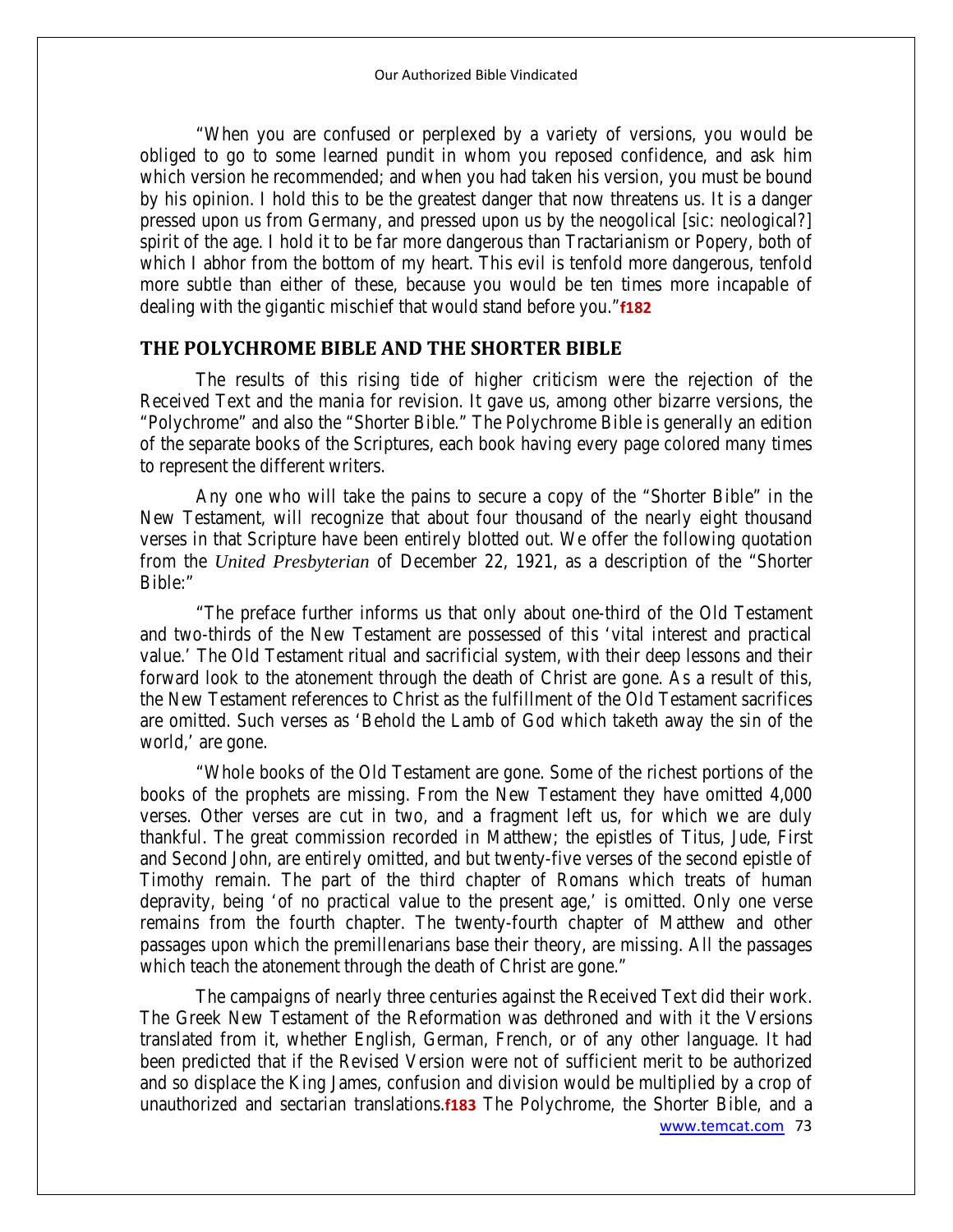large output of heterogeneous Bibles verify the prediction. No competitor has yet appeared able to create a standard comparable to the text which has held sway for 1800 years in the original tongue, and for 300 years in its English translation, the King James.

# **CHAPTER 8**

# HOW THE JESUITS CAPTURED OXFORD UNIVERSITY

BEFORE the English people could go the way of the Continent and be brought to question their great English Bible, the course of their thinking must be changed. Much had to be done to discredit, in their eyes, the Reformation — its history, doctrines, and documents — which they looked upon as a great work of God. This task was accomplished by those who, while working under cover, passed as friends. In what numbers the Jesuits were at hand to bring this about, the following words, from one qualified to know, will reveal:

"Despite all the persecution they (the Jesuits) have met with, they have not abandoned England, where there are a greater number of Jesuits than in Italy; there are Jesuits in all classes of society; in Parliament; among the English clergy; among the Protestant laity, even in the higher stations. I could not comprehend how a Jesuit could be a Protestant priest, or how a Protestant priest could be a Jesuit; but my Confessor silenced my scruples by telling me, *omnia munda mundis,* and that St. Paul became as a Jew that he might save the Jews; it was no wonder, therefore, if a Jesuit should feign himself a Protestant, for the conversion of Protestants. But pay attention, I entreat you, to my discoveries concerning the nature of the religious movement in England termed Puseyism.

"The English clergy were formerly too much attached to their Articles of Faith to be shaken from them. You might have employed in vain all the machines set in motion by Bossuet and the Jansenists of France to reunite them to the Romish Church; and so the Jesuits of England tried another plan. This was to demonstrate from history and ecclesiastical antiquity the legitimacy of the usages of the English Church, whence, through the exertions of *the Jesuits concealed among its clergy,* might arise a studious attention to Christian antiquity. This was designed to occupy the clergy in long, laborious, and abstruse investigation, and to alienate them from their Bibles."**f191** (Italics mine.)

So reported Dr. Desanctis, who for many years was a priest at Rome, Professor of Theology, Official Theological Censor of the Inquisition, and who later became a Protestant, as he told of his interview with the Secretary of the French Father Assistant of the Jesuit Order.

[www.temcat.com](http://www.temcat.com/) 74 Why is it that in 1833, England believed that the Reformation was the work of God, but in 1883 it believed that the Reformation was a rebellion? In 1833, England believed that the Pope was Antichrist; in 1883, that the Pope was the successor of the apostles. And further, in 1833, any clergyman who would have used Mass, confession, holy water, etc., in the Church of England, would have been immediately dismissed, if he would not have undergone violent treatment at the hands of the people. In 1883,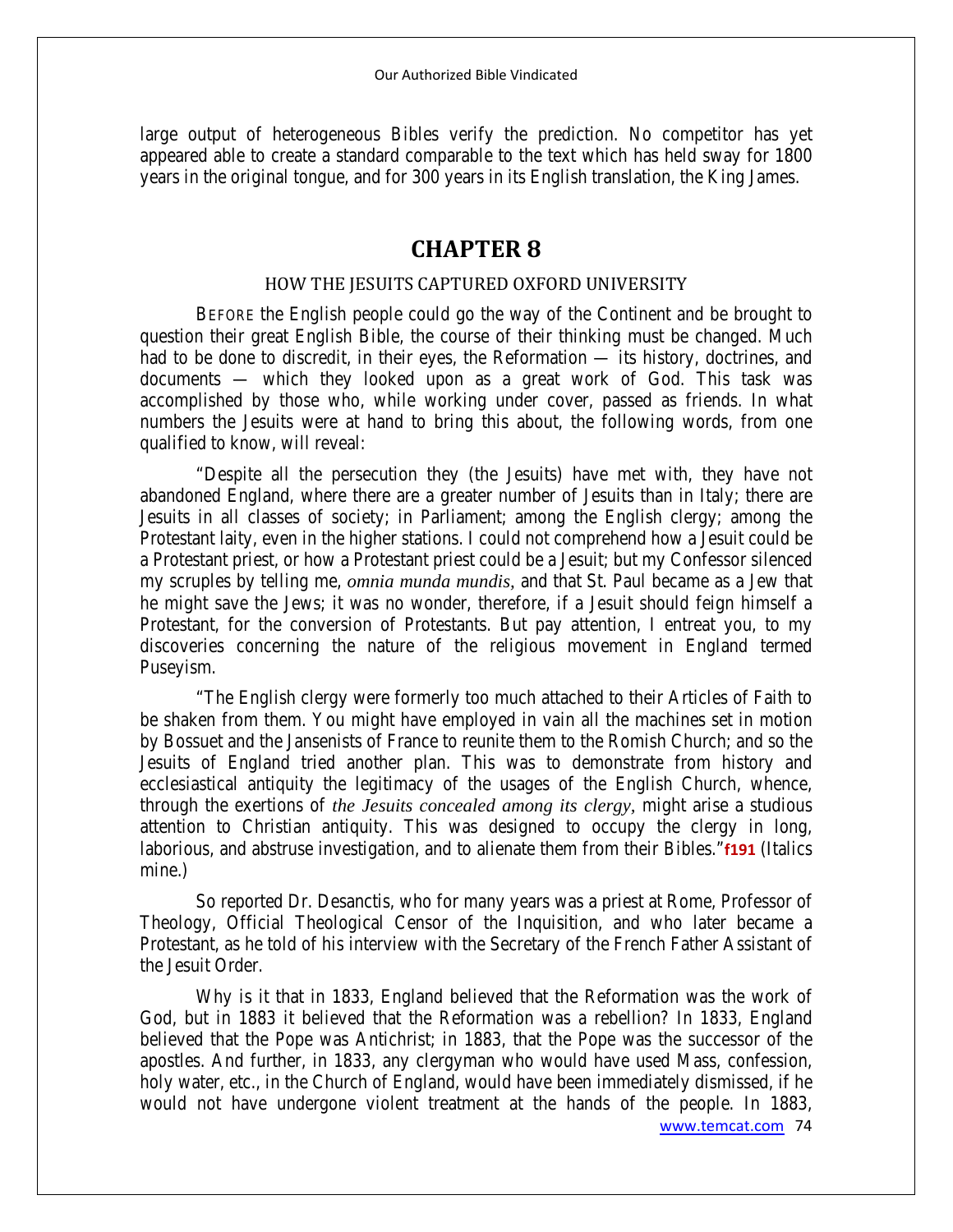thousands of Masses, confessions, and other ritualistic practices of Romanism were carried on in services held in the Church of England. The historian Froude says:

"In my first term at the University (Oxford), the controversial fires were beginning to blaze... I had learnt, like other Protestant children, that the Pope was Antichrist, and that Gregory VII had been a special revelation of that being. I was now taught that Gregory VII was a saint. I had been told to honor the Reformers. The Reformation became a great schism, Cranmer a traitor and Latimer a vulgar ranter. Milton was a name of horror."**f192**

The beginning and center of this work was at Oxford University. The movement is known as the Oxford Movement. The movement also involved the revision of the Authorized Version. Kempson indicates the deep background and far-reaching effects of the movement in the following words:

"Whoever, therefore, desires to get really to the bottom of what is commonly called the Catholic Revival in England is involved in a deep and far-reaching study of events: a study which includes not merely events of ecclesiastical history — some of which must be traced back to sources in the dawn of the Middle Ages or even in Apostolic times — but also the movements of secular politics."**f193**

In order rightly to understand the immensity of what was done, the position at this time of the Church of England and of the University of Oxford must be understood. By the victory in 1588 of England over the Spanish Armada, England became the champion and defender of Protestantism. She became the impassable wall of defense which confined Catholicism to Europe, and by her possessions committed the continent of North America to a Protestant future. Whatever may be the defects in the doctrines and organization of the Church of England in the eyes of the large dissenting Protestant Churches, nevertheless, at the time when the Oxford Movement began, she was without question the strongest Protestant organization in the world.

It was the Church of England, assisted by many Puritan divines, which gave us the Protestant Bible. The center of the Church of England was Oxford University. Mr. Palmer claims that half the rising clergymen of England were instructed in this seat of education.**f194** This same writer speaks of Oxford as "The great intellectual center of England, famed for its intellectual ascendency among all the churches of the world."**f195**  Catholics on the continent of Europe also recognized that Oxford was the heart of the Anglican Church.**f196**

At the time the Oxford Movement began, a growing tide of Catholic reaction was running in Germany and France. Every turn of events in these two nations profited for the Church of Rome. The strong influence in Germany of the Catholic writer, Mohler, and of Windhorst was carrying that erstwhile Protestant people toward the papal throne. The theories of Mohler on the Development of Doctrine became the basis on which the leaders of the movement toward Rome, in England, built.

[www.temcat.com](http://www.temcat.com/) 75 At this same time in France, Lamennais, Lacordaire, and Montalembert were electrifying the youth of France with their brilliant and stirring leadership. The voice of Lacordaire was heard by enraptured audiences in the national Cathedral of Notre Dame. Montalembert, in his seat among the lawmakers of the French Legislature, was exercising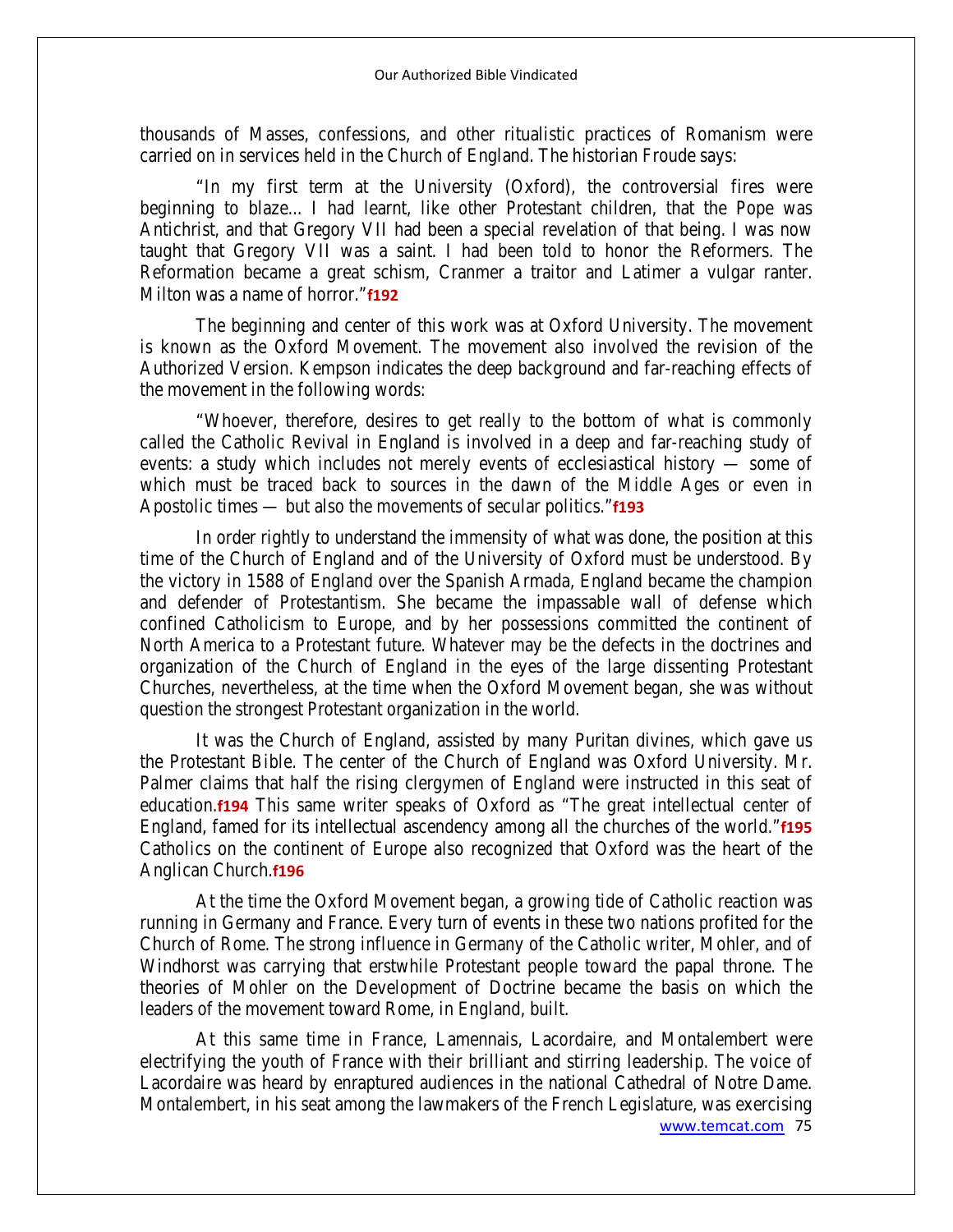an influence in favor of Catholic legislation. At the same time, Lamennais, with his pen, was idealizing the doctrines and plans of Rome, in the minds of fervent youth. The Jesuits had been restored in 1814. Was it possible that England could withstand this flood of Catholic advance which was devitalizing Protestantism on the Continent?

# **THE OXFORD MOVEMENT**

All are agreed that the year 1833 marked the beginning of the Oxford Movement. The outstanding leader is generally recognized to have been J. H. Newman, who later went over to the Church of Rome, and who was the writer of the famous hymn, "Lead, Kindly Light, Amid the Encircling Gloom."

Until the year 1833 there was no outward evidence other than that Newman belonged to the Evangelical party of the Church of England. We are told how he read those serious books which led him to make a profession of conversion and to look upon the Pope as Antichrist. He became a diligent student of the prophecies, and even participated, in some measure, in the current preaching and belief of the time in the soon return of Christ.

From the moment, however, that he entered Oxford University, his earlier Evangelical beliefs passed under adverse influences. Hawkins, the Provost of Oriel College, taught him that the Bible must be interpreted in the light of tradition. Whately led him to understand that the church, as an institution, was of God's appointment, independent of the State, and having rights which were the direct gift of heaven. Newman was led to investigate the creed of the Church of England, which was the Thirty-nine Articles. Of these Cadman says:

"They constituted an authoritative standard against the inroads of the Jesuit controversialists, and instilled those religious and political convictions which protected the integrity of the nation and of the Church against the intrigues of the Papacy."**f197**

Shortly after Newman had taken his A. B. degree at Oxford, he was elected, in 1823, to a fellowship in Oriel College. This threw him into intimate touch with those eminent men of the day who were drinking in, and being molded by the intellectual influences coming from Germany. As an illustration to show how agents from Germany and France were instrumental in changing thoughts and tastes of Oxford students, Mozley, the brother-in-law of Newman, tells us:

"In 1829 German agents, one of them with a special introduction to Robert Wilberforce, filled Oxford with very beautiful and interesting tinted lithographs of medieval paintings." And, "about the same time — that is, in 1829 — there came an agent from Cologne with very large and beautiful reproductions of the original design for the cathedral, which it was proposed to set work on, with a faint hope of completing it before the end of the century. Froude gave thirty guineas for a set of drawings, went wild over them, and infected not a few of his friends with medieval architecture."**f198**

The following year Newman became curate of a nearby church. It was while in the exercise of his duties there, he tells us, that he became convinced that the Evangelical principles would not work. By far the greatest influence of the moment, however, in his life was the acquaintanceship which he formed in 1826 with Herrell Froude. Froude was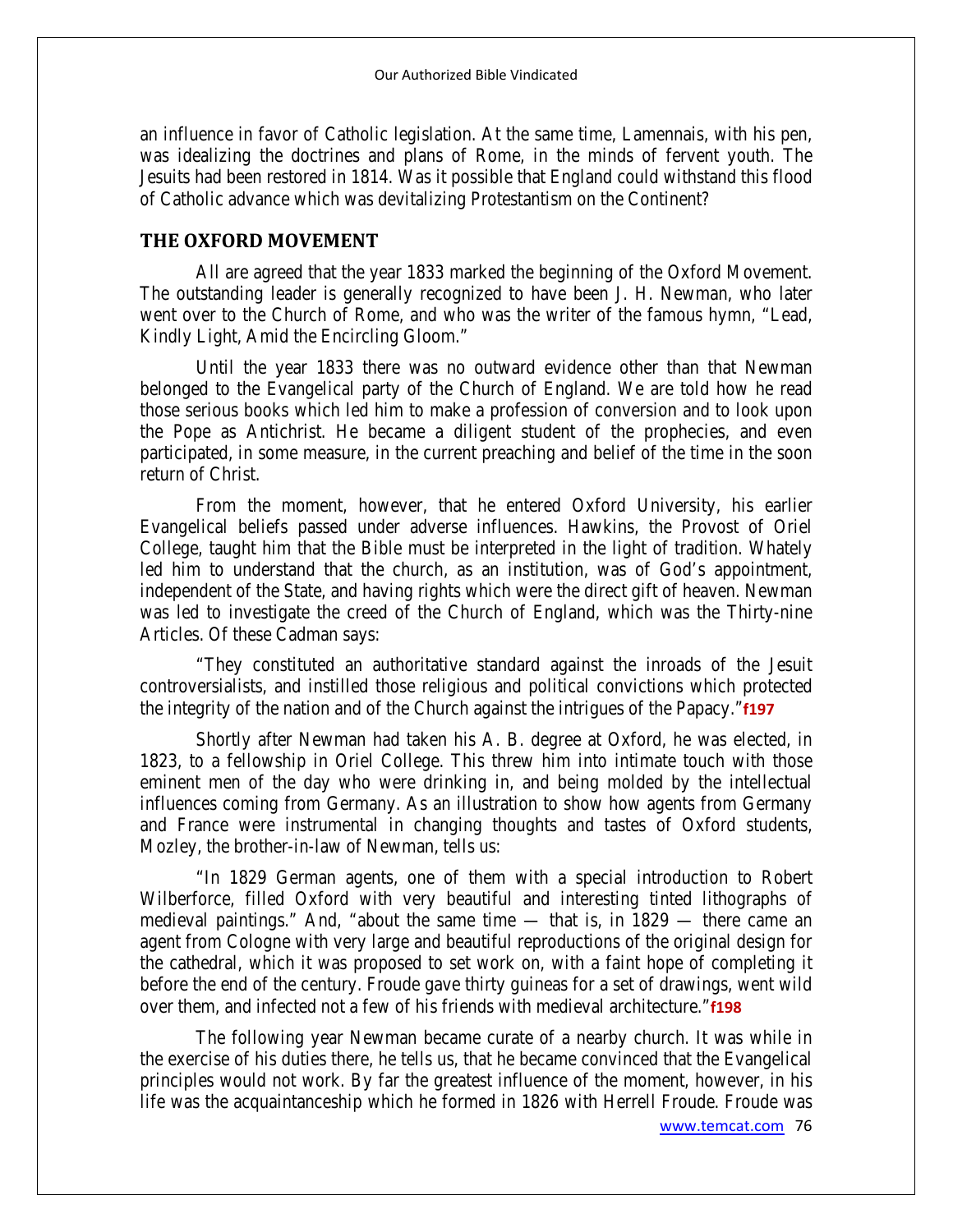the son of a High Churchman, "who loathed Protestantism, denounced the Evangelicals, and brought up his sons to do the same."**f199** His attachment to Froude was so great that following the early death of this friend, he wrote endearing verses to his memory.

Another friendship formed in these Oxford days which equaled Froude's in its influence on Newman, was that of the gifted Keble, the author of the "Christian Year." In this book of beautiful poetry, according to Mr. Lock, will be found all the truths and tone, which came to the front in the movement.**f210** 

Keble's parentage, like Froude's, was of the High Church party, strongly anti-Protestant, anti-Evangelical, which early turned the thoughts of Keble to those ideas and principles later to become outstanding features of the Oxford Movement. These three, Froude, Keble, and Newman, shared one another's isolation amid the dominant Protestantism of the hour, and encouraged one another in their longings for the sacraments and ritualism of the Papacy.

Newman, himself, early chose the celibate life, and no doubt Froude's passionate tendency toward Romanism answered in Newman's breast those social yearnings which men usually satisfy in married life. Thus, step by step, in a way most strange and mysterious, Newman, whom Cadman calls "the most brilliant and gifted son of the Church of England" was carried fast and early into that tide of Catholic enthusiasm which was running throughout the Continent.

Under these circumstances and in this frame of mind, he and Froude set out for a tour of the European countries in 1833, the principle point of their visit being the city of Rome. His mind had been prepared for sympathetic participation in the scenes of Rome by the years he previously had spent in reading the writings of the Fathers. From them he had derived a philosophy which would invest him with feelings of rapture as he viewed the historical spots and ancient ruins of the Catholic metropolis.

"Eventually," said Dr. Cadman, "the place of celestial traditions subdued his questionings; the superstitions of his youth that Rome was the 'Beast' which stamped its image on mankind, the 'Great Harlot' who made drunk the kings of the earth, were dispelled."**f211**

Twice he and Froude sought an interview with Nicholas Wiseman, who later as Cardinal Wiseman, was to exercise such a telling influence upon the revision of the Bible, and the Romanizing of the English Church. We are not informed of everything which passed between them, but the question was submitted to the Papacy by these two Oxford professors, to learn upon what terms the Church of Rome would receive back into her bosom the Church of England. The answer came straight, clear, without any equivocation, — the Church of England must accept the Council of Trent. The future now lay plain before Newman. He left the city of Rome hastily, saying, "I have a work to do in England."

The man who was destined to bring forward successfully the greatest religiopolitical movement among the children of men, since the Reformation, stood on the deck of the vessel as it plowed its way through the Mediterranean waters toward the shores of England, and wrote the hymn which more than any other thing in his life has made him famous: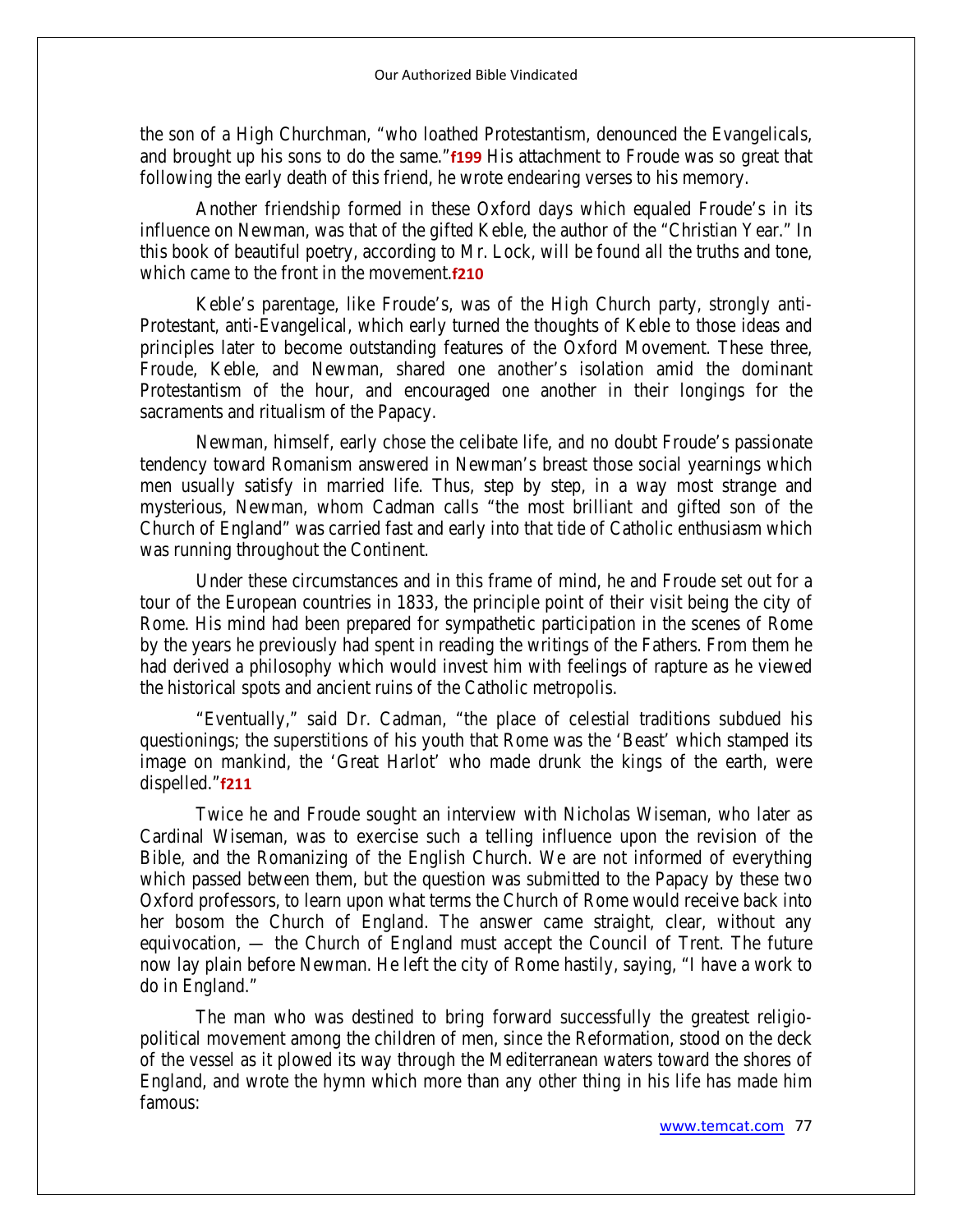*"Lead, Kindly Light, amid the encircling gloom, Lead thou me on! The night is dark and I am far from home; Lead thou me on! Keep thou my feet; I do not ask to see The distant scene; One step's enough for me."*

Or, as the scholarly secretary of the French Academy says: "Newman landed in England, July 9, 1833. Some days afterwards what is called 'The Oxford Movement' began.'"**f212**

#### **TRACTARIANISM (1833-1841)**

What the Movement meant the following will show:

"Romanism is known to have recently entered the Church of England in the disguise of Oxford Tractarianism; to have drawn off no inconsiderable number of her clergy and members; and to have gained a footing on British soil, from which the government and public opinion together are unable to eject her."**f213**

Newman wrote in 1841 to a Roman Catholic, "Only through the English Church can you act upon the English nation. I wish, of course, our Church should be consolidated, with and through and in your communion, for its sake, and your sake, and for the sake of unity."**f214** 

He and his associates believed that Protestantism was Antichrist. Faber, one of the associates of Newman in the Oxford Movement, himself a brilliant writer, said:

"Protestantism is perishing: what is good in it is by God's mercy being gathered into the garners of Rome... My whole life, God willing, shall be one crusade against the detestable and diabolical heresy of Protestantism."**f215**

Pusey, the well-known author of "Minor Prophets," and of "Daniel the Prophet," another member of the movement, and a fervent Romanizing apostle within the Protestant fold, said:

"I believe Antichrist will be infidel, and arise out of what calls itself Protestantism, and then Rome and England will be united in one to oppose it."**f216**

Of the movement, Pusey was the moral, as Keble was the poetic, and Newman the intellectual leader. Like the Methodist movement, it sprang from the University of Oxford, with this difference, that Wesleyanism strengthened the cause of Protestantism, while Tractarianism undermined it.

Newman ever gave the date of July 14, 1833, five days after he returned from Rome, as the beginning of the movement. From the very first, secrecy veiled a large measure of its activities. Its promoters at the beginning grouped themselves into a society called "The association of the Friends of the Church." All that went on under cover will never be known until the judgment day.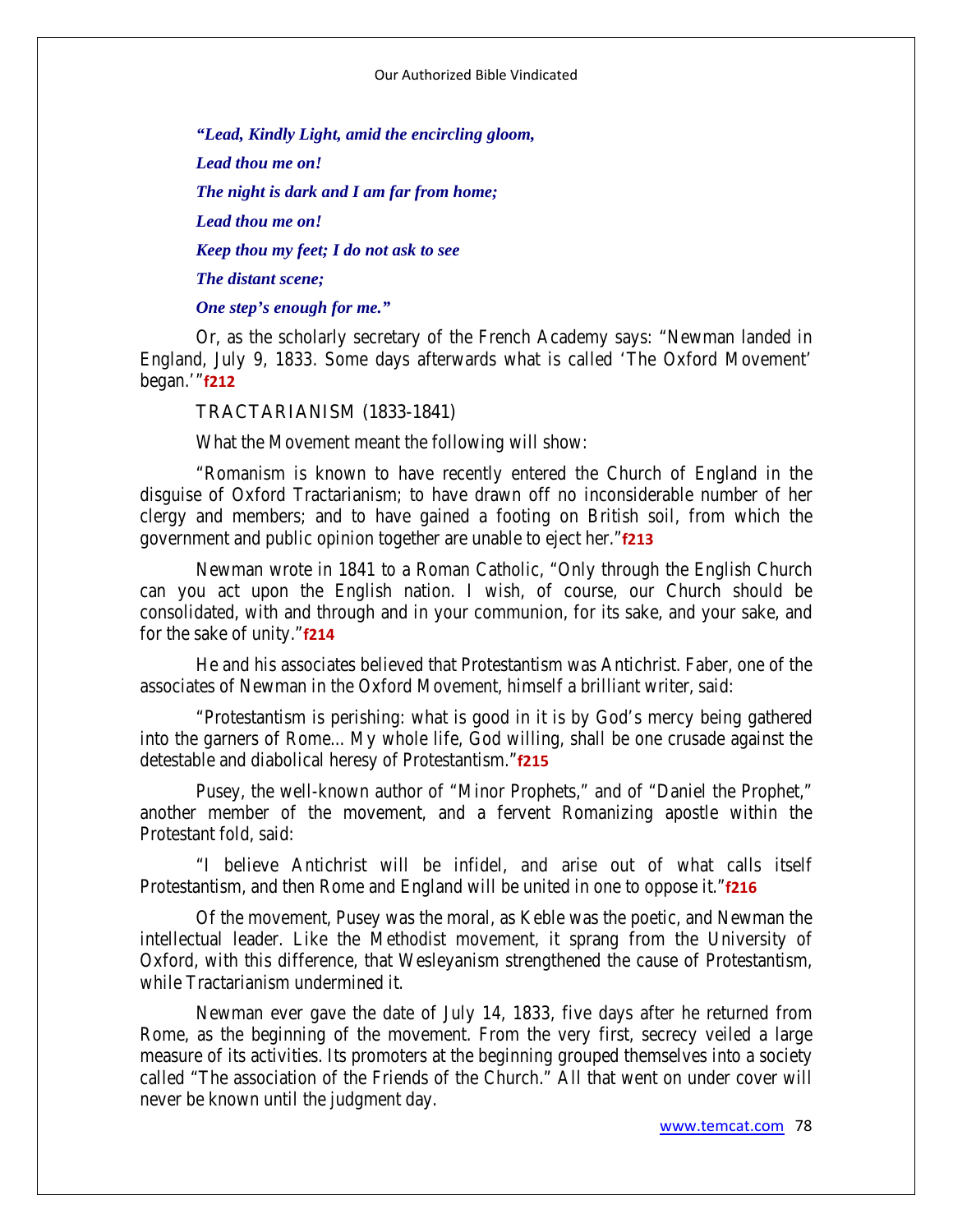The immense transformation, which was wrought in the Church of England, enables us to single out certain prominent activities as its cause. The leaders banded themselves together with aggressive determination to attack weak points wherever they could make their presence felt, by precipitating crises in the control of the University, and by challenging fundamental relationships between church and state. Further, they grouped around them the students of the University and changed the course of Oxford thinking. They published a series of tracts which threw a flood of fermenting thought upon the English mentality. Amid all their varied and powerful engines of attack, possibly no one thing exercised a greater influence than the sermons Newman himself delivered weekly in the church of St. Mary's at Oxford.

By voice and pen, the teaching of Newman changed in the minds of many their attitude toward the Bible. Stanley shows us that the allegorizing of German theology, under whose influence Newman and the leaders of the movement were, was Origen's method of allegorizing.**f217** Newman contended that God never intended the Bible to teach doctrines.**f218** 

Much of the church history read, was on the Waldenses and how they had, through the centuries from the days of the apostles, transmitted to us the true faith.**f219**  The Tractarians determined that the credit of handing down truth through the centuries, should be turned from the Waldenses to the Papacy.

Answering the general stir upon the question of AntiChrist, Newman declared that the city of Rome must fall before Antichrist rises. That which saved Rome from falling, he averred, was the saving grace of the Catholic Church, the salt of the earth.**f220**

Those who were promoting the movement seemed at times uncontrolled in their love for Romanism. Dr. Pusey, whose standing has given the name of "Puseyism" to this Tractarian Movement, scandalized some of the less ardent spirits by visiting the Catholic monasteries in Ireland to study monastic life, with a view to introducing it into England.**f221** Whenever any of the Tractarians went abroad, they revelled in the scenes of Catholic ritualism as if they were starved. Dr. Faber, a talented and outstanding leader among them, gives a lengthy description of his experiences in Rome, in 1843. His visit to the church of St. John Lateran on Holy Thursday, he describes as follows:

"I got close to the altar, inside the Swiss Guards, and when Pope Gregory descended from his throne, and knelt at the foot of the altar, and we all knelt with him, it was a scene more touching than I had ever seen before... That old man in white, prostrate before the uplifted Body of the Lord, and the dead, dead silence — Oh, what a sight it was!... On leaving St. John's by the great western door, the immense piazza was full of people. . . and in spite of the noonday sun, I bared my head and knelt with the people, and received with joy the Holy Father's blessing, until he fell back on his throne and was borne away."**f222**

Two of the Tracts especially created a public stir, — Tract 80 and Tract 90. Tract 80, written by Isaac Williams on "Reserve in Communicating Knowledge," developed Newman's ideas of mental reservation, which he took from Clement of Alexandria. To Newman, the Fathers were everything; he studied them day and night; he translated them into English, lived with them, and in this Gnostic atmosphere of the early Christian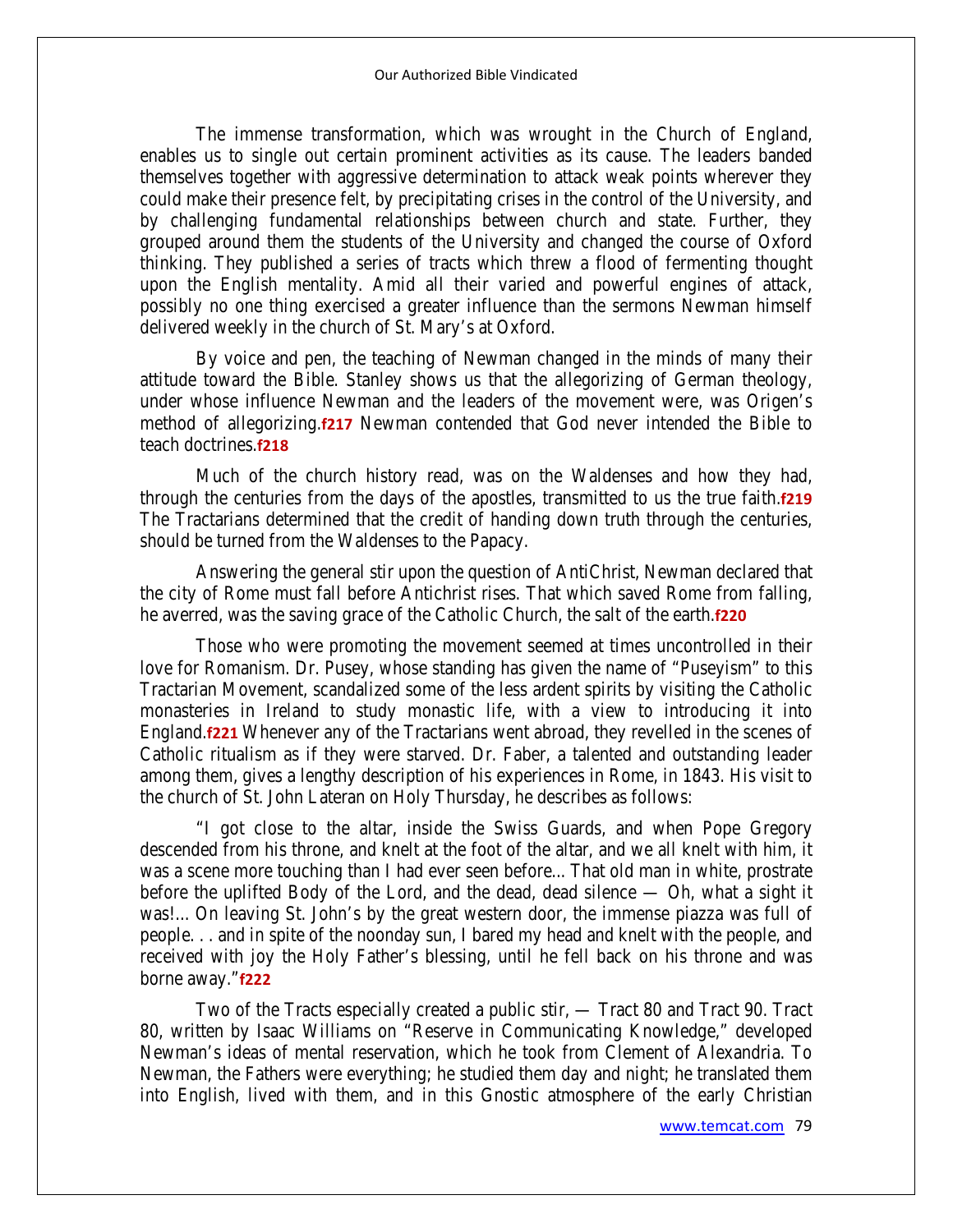centuries, he viewed all questions. Clement (about 200 A.D.), speaking of the rules which should guide the Christian, says, "He (the Christian) both thinks and speaks the truth; except when consideration is necessary, and then, as a physician for the good of his patient, he will be false, or utter a falsehood... He gives himself up for the church."**f223** 

On this point Mr. Ward, another prominent leader in the movement, is represented by his son as saying, "Make yourself clear that you are justified in deception and then *lie like a trooper."* **f224** Newman himself put this principle into practice, and was guilty of deception when he wrote against Popery, saying things as bitter against the Roman system as Protestants ever said, for the sole purpose of warding off suspicion that he was turning to Rome.

"If you ask me," he says, "how an individual could venture, not simply to hold, but to publish such views of a communion (i. e. the Church of Rome) so ancient, so widespreading, so fruitful in Saints, I answer that I said to myself, *'I am not speaking my own words,* I am but following almost a *consensus* of the divines of my own church.'... Yet I have reason to fear still, that such language is to be ascribed, in no small measure, to an impetuous temper, a hope of approving myself to persons I respect, and *a wish to repel the charge of Romanism."* **f225** (Italics mine.)

Tract 80 created a widespread stir. The term "Jesuitical" might have been heard on the lips of Protestant England everywhere to express what they considered to be the source of such arguments.**f226** But that stir was insignificant compared with what was produced when Newman wrote Tract 90. In fact, if we were to single out any one outstanding event in the history of this Romanizing Movement prior to the Revision of the Bible in 1870, we would point to Tract 90 as that event.

The three great obstacles which stood in the way of Catholicism's crumpling up the mental defenses of English Protestantism, were: the King James Bible, the Prayer Book, and the Thirty-nine Articles. The Thirty-nine Articles stood for the Creed of the Church of England. These Articles were born in the days when English scholars were being burned at the stake for their adherence to Protestantism. They represented the questions which might be put to an adult before he received baptism or to a candidate for ministerial ordination.

With Tract 90, Newman leveled his blow at the Thirty-nine Articles. With a surpassing skill which the Church of England never satisfactorily met, he, point by point, contended that Roman Catholicism could be taught in the Church of England under the Thirty-nine Articles.

The hostility aroused by the appearance of this Tract forced the Puseyites to a period of silence. The writing of tracts ceased. From 1841, the year in which Newman wrote Tract 90, until 1845, when he left the Church of England for Rome, his public activities were greatly lessened. Newman was exultant. "'No stopping of the tracts,' he said, 'can humanly speaking, stop the spread of the opinions which they have inculcated.' Even Pusey, besides praising Newman's 'touching simplicity and humility,' writes hopeful on the general prospects: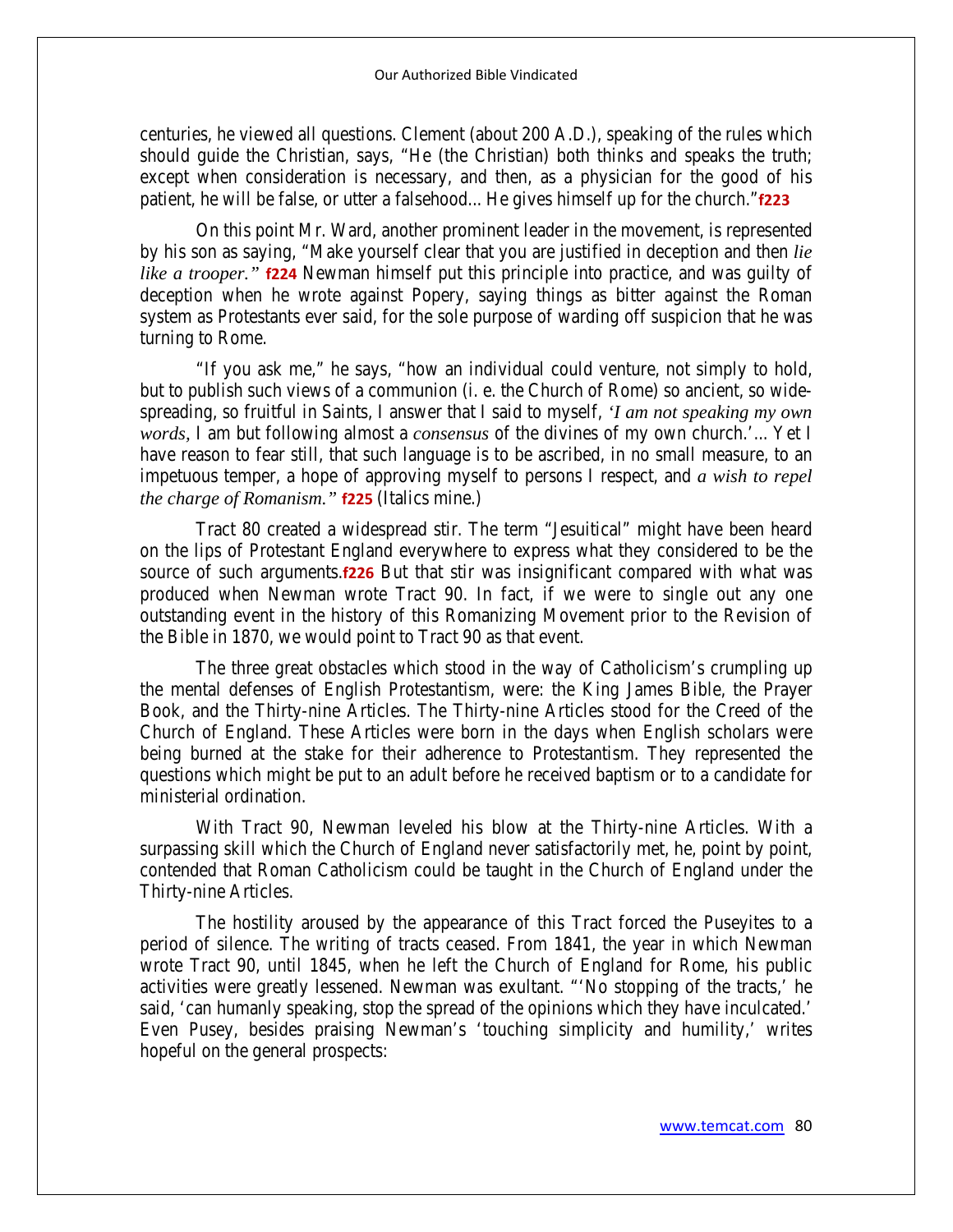"'You will be glad to hear that the immediate excitement about Tract 90 seems subsiding, although I fear (in the minds of many) into a lasting impression of our Jesuitism.'"**f227**

The effect, however, upon the world, through Oxford was tremendous. Newman, from the beginning, saw the value of Oxford as a base. Some of his associates wanted to make London the center of the movement. Newman opposed the plan. He wished the tracts to be known as the Oxford Tracts.**f228**

# **THE GORHAM CASE**

Previous to this, Dr. Wiseman, who subsequently became Cardinal, had left Rome for England and had founded the *Dublin Review* in 1836, for the express purpose of influencing the Tractarians of Oxford and leading them on to Rome.**f229** He said in his Essays:

"I have already alluded, in the preface of the first volume, as well as in the body of this, to the first circumstance which turned my attention to the wonderful movement then commenced in England — the visit which is recorded in Froude's 'Remains.' From that moment it took the uppermost place in my thoughts, and became the object of their intensest interest."**f230**

Dr. Wiseman, when studying at Rome, had devoted himself to Oriental studies and investigations of the manuscripts. His books brought him into prominence, and in 1828, when he was only twenty-six years of age, he was elected Rector of the College in Rome for Catholic youth of the English language. His appearance in England in the midst of the violent excitement occasioned by Tract 90, is described thus by Palmer:

"Wiseman saw that there was an opening for the circulation of that false and plausible reasoning of Jesuitism in which he was an adept; skillful to put a plausible face upon the worst corruptions, and to instill doubt where there was no real doubt. He was instantly dispatched to England as Vicar Apostolic, to follow up the clue thus presented to him. He forthwith set on foot the *Dublin Review* as a means for reaching the class of minds at Oxford with which he had come in contact."**f231**

Dr. Wiseman found on his hands the task of welding together the Catholics of England, the Catholics of Ireland, so unlike them, influential Protestants of Catholic sympathies like Macaulay, Stanley, etc., as well as the Romanizing Movement in Oxford University. He was a textual critic of the first rank, and assisted by the information seemingly passed to him from Jesuits, he was able to furnish the facts well calculated to combat confidence in the Protestant Bible. Skillfully step by step, we are told, he led the Tractarian Movement toward Rome.

[www.temcat.com](http://www.temcat.com/) 81 By this time, Stanley informs us, the Tractarians had become dominant at Oxford. Hort is thankful that the High Church movement is gaining ground in both Universities — Oxford and Cambridge.**f232** Stopping the Tracts seemed like a blow, but authorities recognize that it was a contribution to success. Oxford still retains her Romanizing tendencies, and many bishops of the Church of England have wholly surrendered to most of the Catholic positions which gained ground, and some of the bishops without leaving the Church of England, mentally have gone the whole way of Rome. Even the Privy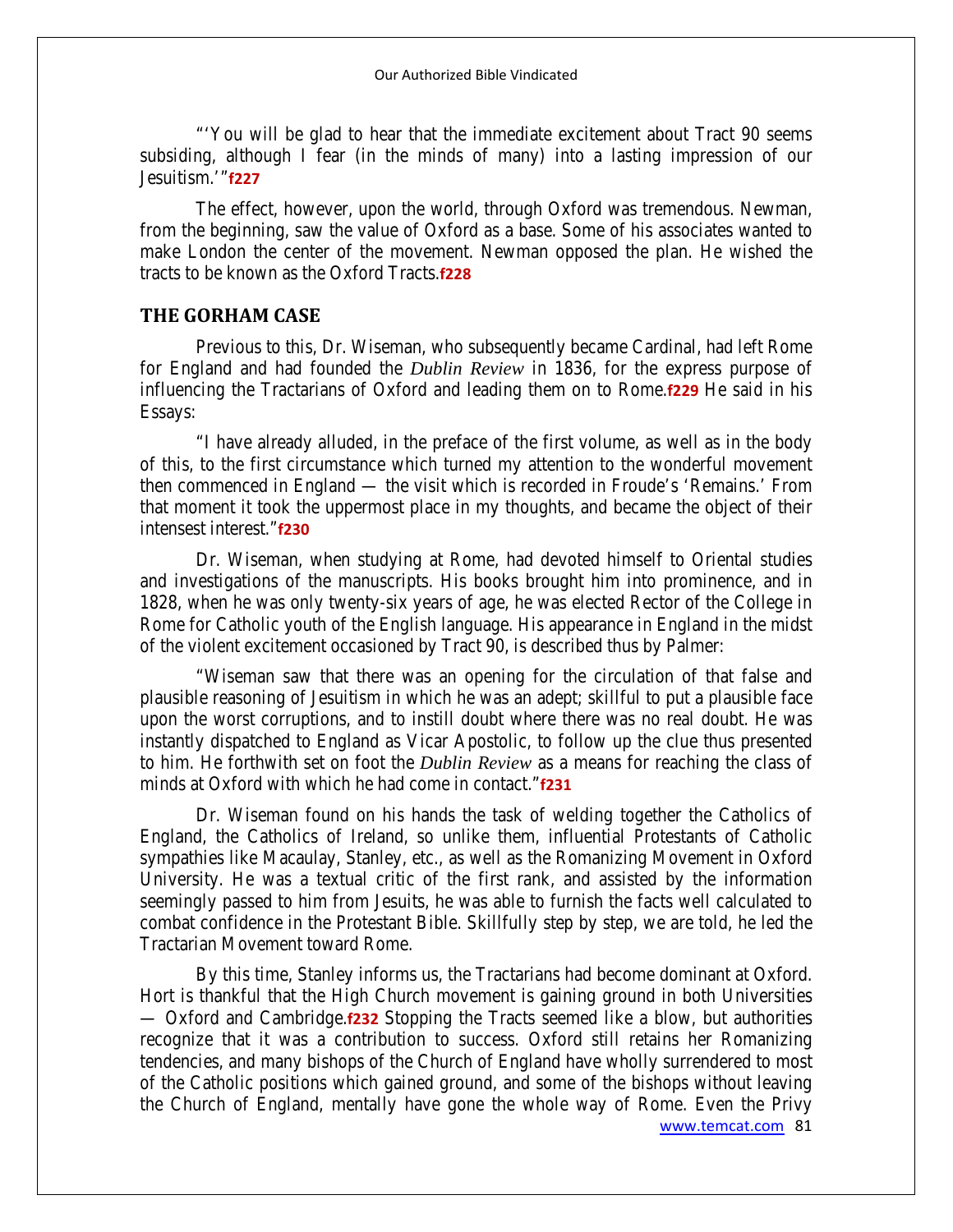Council, the highest court of appeal in the British Empire, did not pronounce upon a very important case in a way that would run directly counter to the Council of Trent.**f233**

Public sentiment was again aroused to intensity in 1845 when Ward, an outstanding Tractarian, published his book which taught the most offensive Roman views, — Mariolatry, and mental reservation in subscribing to the Thirty-nine Articles. When Oxford degraded him from his university rights, he went over, in September, to the Church of Rome. It became very evident that Newman soon would follow. On the night of October 8, Father Dominic of the Italian Passionists, arrived at Newman's quarters in downpouring rain. After being received, he was standing before the fire drying his wet garments. He turned around to see Newman prostrate at his feet, begging his blessing, and asking him to hear his confession.**f234** Thus the author of "Lead Kindly Light" passed over to Rome, and within one year, 150 clergymen and eminent laymen also had joined the Catholic Church.

It might be wondered why Newman went over to Rome, if by remaining at Oxford he would have more greatly advanced his Catholic project. There is, however, another phase to the situation.

Cardinal Wiseman found great difficulties in developing Roman Catholicism in England. He lacked leaders, so he urged Newman to take his stand publicly that the Oxonian might be made available for the training of clergymen.

After the passing from Oxford of Newman, the leadership of the Tractarians devolved upon Dr. Pusey. A change came over the movement. Oxford ceased to be its home and center. Nevertheless, Jesuitism had captured it long enough to change fundamentally the character of the Church of England. In its larger proportions, Tractarianism passed from the study to the street. The passion to introduce the Mass, the confession, the burning of candles, holy water, the blessing of oils, and all the other gorgeous accompaniments of Catholic ritualism went forward so strongly that the movement since 1845 is known rather under the name of Ritualism. It is now more an appeal to the eye, than, as it was formerly, an appeal to the ear.

In 1850, two events of outstanding importance occurred which hastened the change of English sentiment. The Bishop of Exeter, on the point of ordaining a clergyman by the name of Gorham, demanded that he subscribe to the doctrine of baptismal regeneration. He refused. The Bishop declined to admit him to the ministry. Mr. Gorham carried his case to the highest court in the Church of England, which decided against him. He then appealed to the Privy Council, which reversed the decision of the Ecclesiastical Court, and virtually decided that no man could be excluded from the Anglican ministry because he did not believe in baptismal regeneration.

The effect on the country was tremendous. Even Gladstone, who had been drawn into the Oxford Movement, to whose thoughts and feelings it gave a new direction, wrote to his wife that it (the Gorham case) "may impose duties upon me which will separate forever between my path of life, public or private, and that of all political parties. The issue is one going to the very root of all teaching and all life in the Church of England."**f235**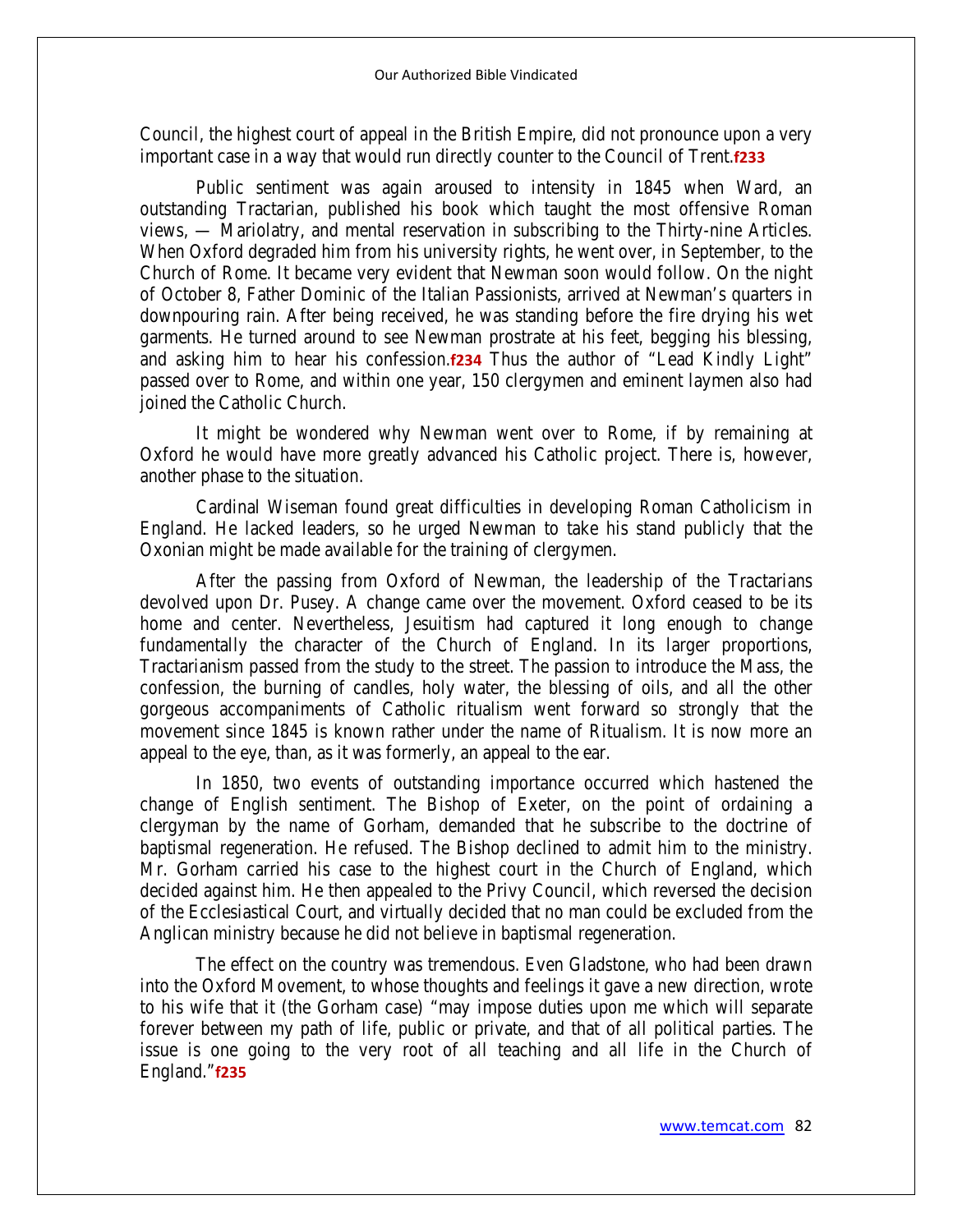Gladstone felt that the bishops were to blame in not exercising a public influence strong enough to have secured a different decision. The bishops favored the Romanizing tendencies, but in order to make them prevalent, they were unwilling to pay the price, that is, to suffer a separation of church and state. There were still too many Protestant and non-religious influences to suffer the civil courts to be dictated to by the religious. The Privy Council would have been perfectly willing for the Church of England to have what it wished, even if it were Catholic ritualism, but was not willing to endorse such a change as long as the church received its salaries from the state. Stanley calls the Gorham decision the "Magna Charta" of the liberties of the English Church.

### **THE CATHOLIC AGGRESSION**

While the mind of England was still being agitated by the Gorham case, it sustained another shock from an unsuspected quarter. In October, 1850, the Pope had advanced Dr. Wiseman to the princely position of Cardinal, at the same time creating him Archbishop of Westminster, and dividing England into twelve bishoprics. Cardinal Wiseman stood for hours in Rome receiving the congratulations of the ambassadors and representatives of other governments.

After the round of ceremonies was over, he issued a letter to be published in the English newspapers announcing the establishment of a Catholic hierarchy in Great Britain. This is known as the famous letter of the Flaminian Gate. Not even Cardinal Wiseman was prepared to witness the explosion of wrath which shook the cities of England. Everywhere was heard the cry, "No Popery!" Press, Anglican clergymen, and leading statesmen raised indignant protest in terms of ever increasing violence. Item by item the papal brief was analyzed by the press, each topic explained as a fresh insult to the English people. Some of the scenes in the different cities are described thus:

"The Church bells rang, the band played the 'Rose March,' and the procession, lighted by numerous torches, paraded the town. Placards were carried, inscribed, "The brutal Haynau,' and 'Down with tyranny!' 'Down with Popery!' 'No Puseyites!' 'No Tractarians!' etc. There were several masked characters, and all made up such a sight as was never witnessed in this ancient borough before."

The scene in Salisbury is thus described:

"The effigies of his Holiness, the Pope, Cardinal Wiseman, and the twelve Bishops were completed. Friday evening, about five P. M., Castle street was so densely crowded that no one could pass to the upper part of it. Shortly after, some hundreds of torches were lighted, which then exhibited a forest of heads... The procession having paraded the city, the effigies were taken to the Green Croft, where, over a large number of fagots and barrels of tar, a huge platform was erected of timber; the effigies were placed thereon, and a volley of rockets sent up."**f236**

In spite of public opposition, the object of the Catholic Church was gained. The creation of this hierarchy, with its titles and magnificent dwellings, pleased the aristocracy, and brought over to the Church of Rome, many of the wealthy and cultured, and of the nobility. Simple evangelical Christianity, as Jesus lived it, is not acceptable to the proud and worldly heart. The papal aggression of 1850 was another blow in favor of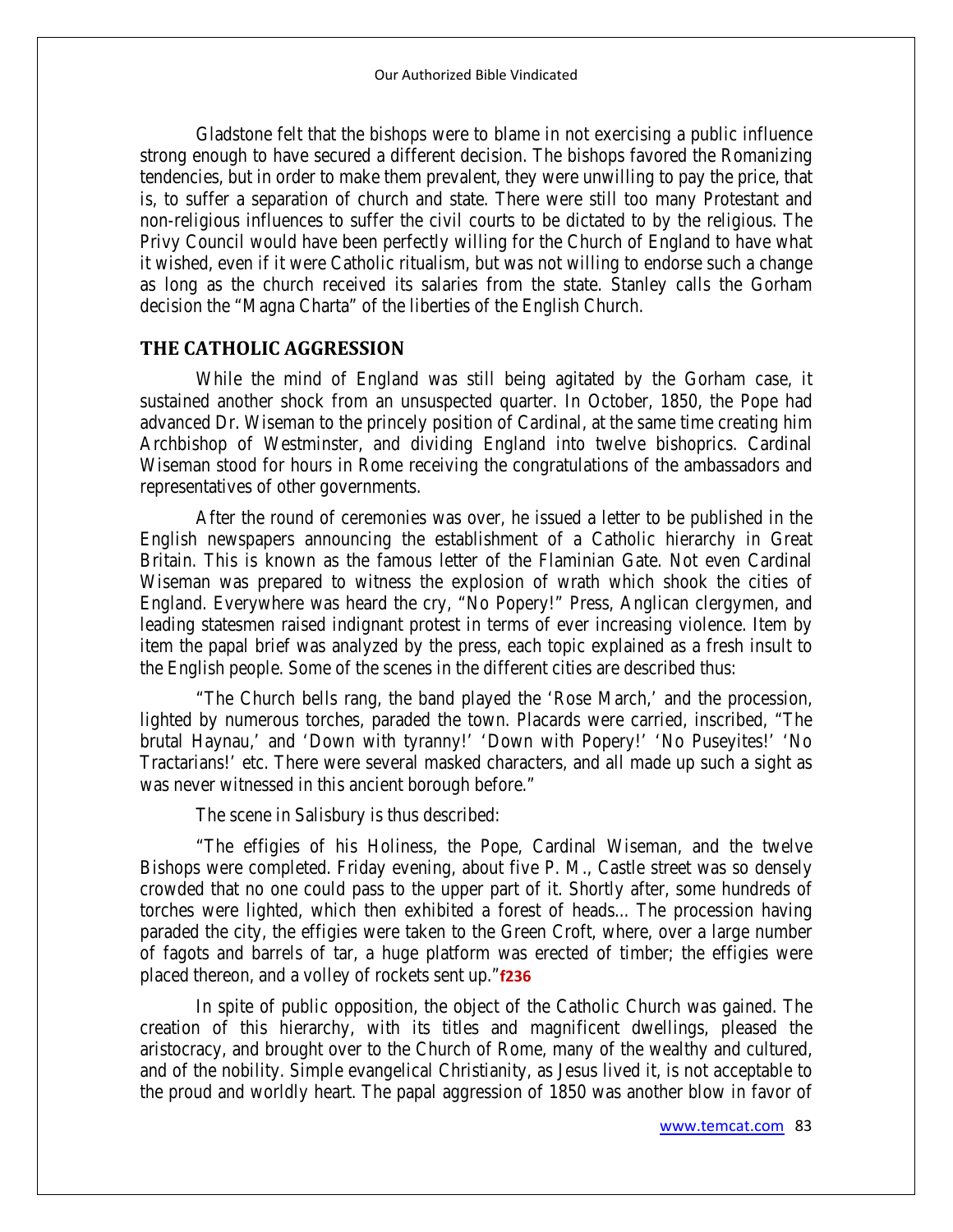Rome. As Stanley says of it, "The general reaction of a large part of the religious sentiment of England and of Europe towards Rome was undoubted."**f237**

# **THE CASE OF "ESSAYS AND REVIEWS"**

Of the problems raised by the famous case, known as "Essays and Reviews," Westcott wrote:

"Of all cares, almost the greatest which I have had, has been 'Essays and Reviews,' and its opponents. The controversy is fairly turning me grey. I look on the assailants of the Essayists, from bishops downwards, as likely to do far more harm to the Church and the Truth than the Essayists."**f238**

The period from 1850 to 1860 had seen a great forward movement among the Ritualists, and also considerable growth for the Catholics. In Cardinal Wiseman's address to the Congress of Malines in 1863, he reported that in 1830 the number of priests in England was 434; in 1863 they numbered 1242. The convents in 1830 amounted to only 16; in 1863 there were 162.**f239** 

Parallel with this, the movement was going forward to introduce into England, German Biblical criticism. Something occurred in 1860 to test the inroads which had been made upon the English mind in its belief in the infallibility and inspiration of the Bible.

An enterprising publishing house put forth a volume containing seven essays and reviews written by prominent clergymen of the Church of England, some of whom were university professors. Dr. Hort was invited to be a contributor, but declined, fearing that the attempt was premature. These essays successively attacked such prominent Protestant doctrines as its position on the "inspiration of the Bible," "justification by faith," and "purgatory."

A cry arose to demand the degradation of these writers from their positions as clergymen in the Church of England. A test case was carried before the highest court in the Church. the accused appealed from the judgment to a higher body. Although the indignation throughout the country was great, and a petition so voluminous as to be signed by eleven thousand clergymen was circulated, nevertheless the public mind was compelled to submit to this assault upon the beliefs held by Protestant England for three hundred years.

One of these essays was written by Professor H. B. Wilson, who earlier had denounced Tract 90 for its views on the Thirty-nine Articles. Twenty years later, however, he argued in favor of the very views which he had denounced previously.

The case was carried still higher, to the secular court, the last court of appeal in the nation, the Privy Council. Here again the decision let the authors of these advanced views on higher criticism, go free. Such hostile attacks on inspiration were detaching the English mentality from its Protestant love of, and loyalty to, the Holy Scriptures. Now, campaigns favorable to the other side were needed to attach the English mind to the doctrines and practices of Rome. An event of this nature soon occurred.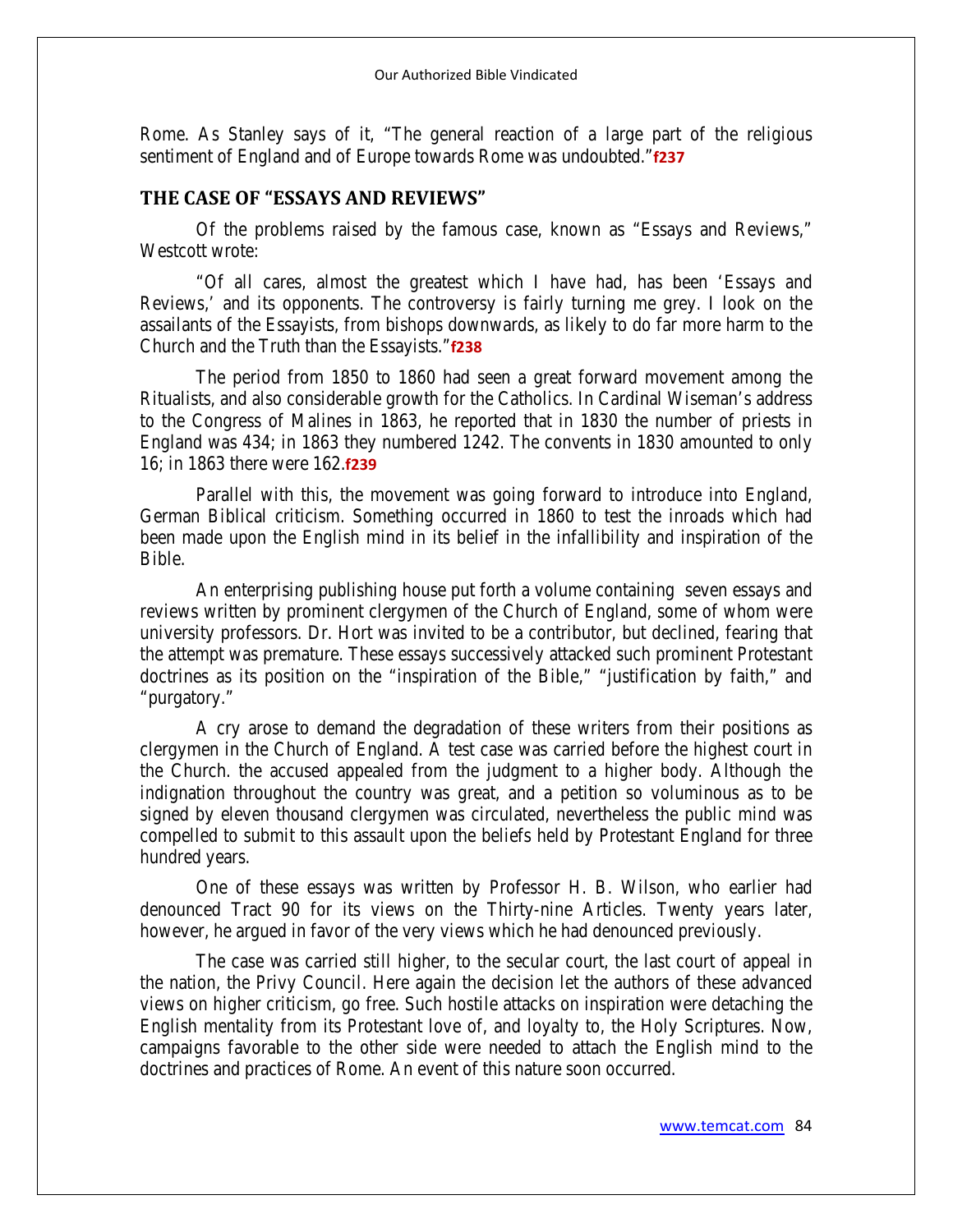#### **NEWMAN'S MASTERPIECE**

While Ritualism marched forward in the Church of England through the leadership of Dr. Pusey, Newman was aiding Cardinal Wiseman to increase the numbers and influence of Catholicism. For twenty years, apparently to the public, there had been little contact between him and his former associates. They retained for Newman, however, their old love and affection. In 1864 occurred an event which broke down this public distance between them and restored Newman to aristocratic favor. Charles Kingsley felt impelled to write upon the growing Catholic mentality throughout England, and lay the blame of it upon Newman.

Newman took the pen; and master of the English language as he was, wrote the "Apologia." An able controversialist, he handled Kingsley with a cruel invective that few can condone. With that subtlety of argument in which not many were his equal, he further advanced the cause of Catholic doctrine; while at the same time he placed himself so ably before the public as a martyr of honest convictions, that he threw open the door which admitted him, if it did not restore him, to a large place in public esteem. The publication of the "Apologia" added one more excitement to the many which, for a third of a century, had been stirring the Protestant mind of England. Of the effect produced by this book in making acceptable the advance of Romanizing doctrines, Stanley says:

"The Hampdon controversy, the Gorham controversy, the 'Essays and Reviews' controversy, and the Colenso controversy — all have had their turn; but none excited such violent passions, and of none would the ultimate extinction have appeared so strange whilst the storm was raging, as the extinction of the controversy of Tract 90... What had produced the calm? Many causes have contributed; — the recrudescence of the High Church party; the charm thrown over the history of that time by the 'Apologia.'"**f240**

# **RITUALISM**

By 1864, at the time of the "Apologia," the High Church party believed the divine authority of tradition, the inspiration of the Apocrypha, and escape from eternal punishment through purgatory.**f241**

The decision of the Privy Council in 1864, in the case of "Essays and Reviews," legally declared to all intents and purposes that these views could be the doctrines of the Church of England. At the same time, the Protestant doctrine of Imputed Righteousness was condemned as it had been condemned by the Council of Trent. With public opinion placated by the "Apologia," with the voice of protest in the Church silenced by the judgment of the Privy Council, ritualism sprung forth with a suddenness that took the nation and church by surprise.

"At once in a hundred or more churches (so we are told) appeared colored vestments; candles lighted during the Communion in the morning, and during the Magnificat in the afternoon; a new liturgy interpolated into that established by law; prostrations, genuflections, elevations, never before seen; the transformation of the worship of the Church of England into a likeness of that of the Church of Rome, so exact as to deceive Roman Catholics themselves into the momentary belief that they were in their own place of worship."**f242**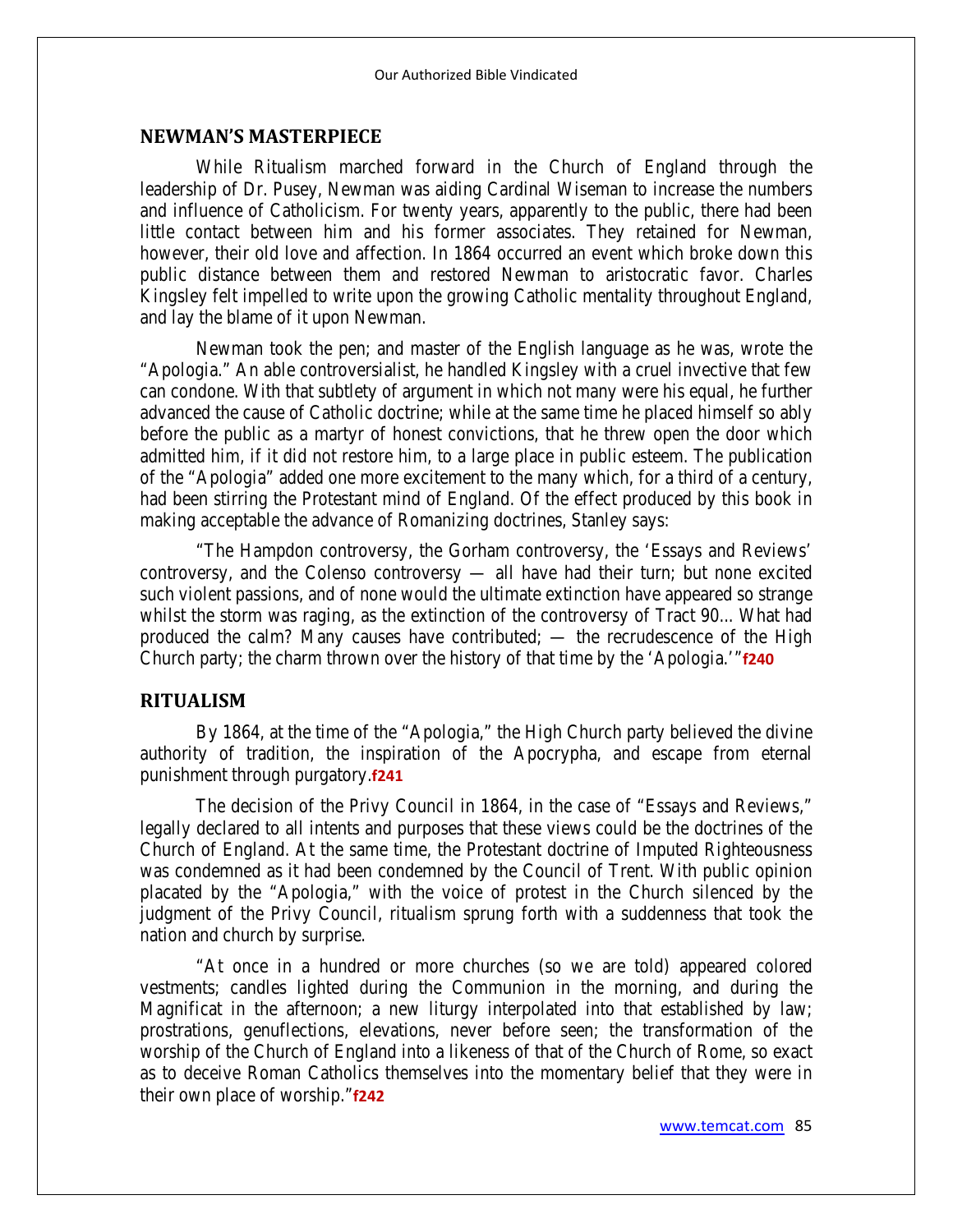In other words, the Tractarians of Oxford simply changed its character, and instead of being centered in the hands of notable scholars, it spread in the form of ritualism to the country parishes. As another author says:

"In fact, there appeared now a type of clergyman hitherto almost unknown in the Established Church — one who was less a man of the world, and less a scholar, but more clerical, more ascetic, more apostolic, one who came nearer to our ideal of a Catholic priest. Though seeming to contend about questions of candles and chasubles, they really began to revive in the Anglican Church the Sacramental life which had become almost extinct. In many ways they were truly the successors of the Tractarians, continuing and completing their work."**f243**

Very early in the Tractarian Movement, the ritualistic activities connected with purgatory, pardons, images, relics, and prayers for the dead, had manifested themselves. But they were carried on secretly. Self-punishment by a scourge of five lashes having five knots on the lash was practiced by the most passionate Romanists; some had worn the haircloth girdle.**f244** 

Sisterhoods, embracing girls who had vowed their life to the Church, as Catholic nuns do, were formed in the Church of England. Throughout the years that ritualism had been advancing, different organizations were formed for attaining the different objectives sought by the Romanizers. The "Confraternity of the Blessed Sacrament" was formed for the purpose of influencing others to celebrate the Mass; the "Association for the Promotion of the Union of Christendom" was organized with the intent to bring all Christian churches under the leadership of the Pope; the "Order of Corporate Reunion" was an association created to bring about the joining of the Church of England with the Papacy; the "Society of the Sacred Cross" offered an organization into which clergymen of the Church of England might be enrolled, whose practices were the fervent performance of Catholic rituals; and the "English Church Union" was brought into existence to further the interests of Roman Catholicism in England.

The Movement has also affected other Protestant churches, and "there are many to-day who, though themselves rejecting Catholic belief, recognize that St. Paul's sacramental teaching is far more like that traditional among Catholics than like that of the 16th-century Reformers."**f245**

Dr. Wylie indicates that these great changes were effected, not by a stirring message from God, but by indirection, little by little, as the Jesuits operate:

"Tract 90, where the doctrine of reserves is broached, bears strong marks of a Jesuit origin. Could we know all the secret instructions given to the leaders in the Puseyite movement, — the mental reservations prescribed to them, — we might well be astonished. 'Go gently,' we think we hear the great Roothan say to them. 'Remember the motto of our dear son, the *cidevant* Bishop of Autun, — "surtout, pas trop de zele," (above all, not too much zeal). Bring into view, little by little, the authority of the church. If you can succeed in rendering it equal to that of the Bible, you have done much. Change the table of the Lord into an altar; elevate that altar a few inches above the level of the floor; gradually turn around to it when you read the Liturgy; place lighted tapers upon it; teach the people the virtues of Gothic basilisques. Introduce first the dogmas, beginning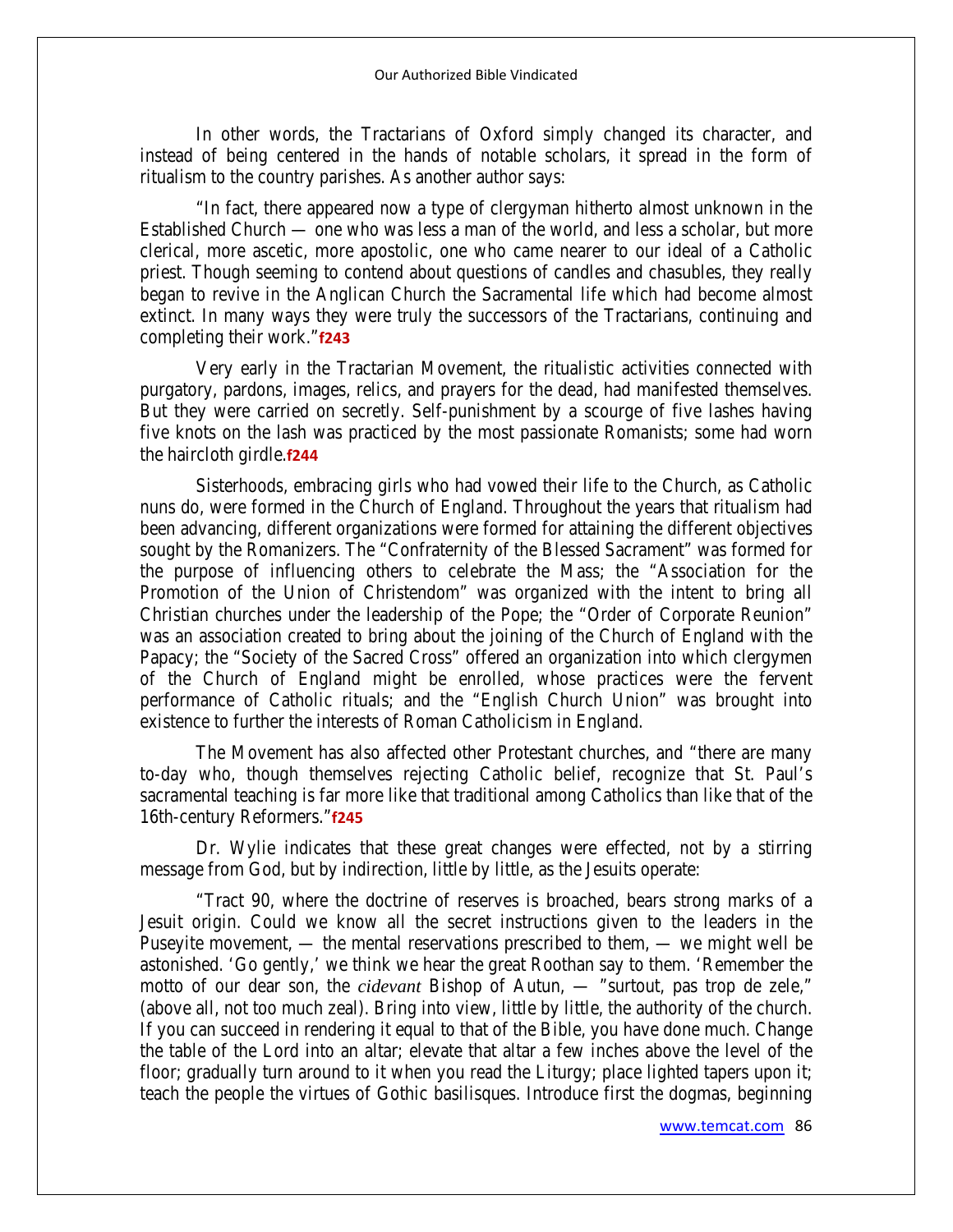with that of baptismal regeneration; next the ceremonies and sacraments, as penance and the confessional; and, lastly, the images of the Virgin and the saints.'"**f246**

It must not be supposed that this advance of ritualism went forward without opposition. There were riotous disturbances at Exeter and other places, chiefly directed against the use of the priestly robe in the pulpit, after a direction for its use had been given in a charge by the Bishop. The details of furniture and of Catholic garments worn by the priest, which had long since been discarded, and now were being used again by ritualistic priests, aroused great antagonism among the people.

On one occasion in the church of St. Georges-in-the-East, the vast building was crowded with a furious congregation, trying to shout down the chanting of the liturgy. Policemen surrounded the clergy and choristers in their endeavor to carry on the ritualistic services. Anything in the recitation which appeared as a condemnation of idolatry was met with sounds of approval from the congregation. Congregations otherwise amiable, sociable, and friendly, were changed into bodies of wrath and resentment at Romanizing clergymen who persisted in services of ritualism repugnant to the worshipers.

A vast array of arguments, historical, legal, and ritualistic, were carried on between the clergy and their congregations. Who was to decide the question? This situation gave rise to a series of cases which were brought before the courts, both ecclesiastical and civil, amid tremendous excitement on the part of the people. Aided by the English Church Union, by eminent scholars of ritualistic sympathies, and by the strong Romanizing tendency among the bishops, the principal judgments went against the Protestants.

Doctors Westcott and Hort, who come prominently before us later as leaders in connection with Bible revision, lent their influence on the side of the ritualists. "When consulted by a lady, as to the latitude admitted by the Church of England, which she thought tended towards Catholicism, Hort did not deny the divergencies, but thought they need not cause uneasiness."**f247**

Dr. King, Bishop of Lincoln, whose influence multiplied converts to Catholicism, was cited by the Church Association (a society formed to support congregations imposed upon by the use of ritualism), before the Archbishop of Canterbury for his ritualistic enthusiasm. The Archbishop realized that if he decided in favor of the ritualists, and the case should be appealed, he risked the opposition of the Privy Council. He consulted with one of his most intimate friends, his former teacher, Bishop Westcott, and determined to take the risk. When, on November 2, 1890, before a numerous and excited throng, he left ritualism uncondemned and the door wide open for candles, absolution, eastward position, and other ritualistic activities, Protestants were greatly disturbed.

"They said that the Lincoln decision was the severest blow received by the Church of England since the Reformation."**f248** Or to sum the matter up in the words of another author: "And so at present the ritualists have pretty nearly all the liberty of action they could desire."**f249** We are informed that so great was the increase of ritualism that it had spread from 2054 churches in 1844, to 5964 in 1896, and to 7044 in 1898.**f250**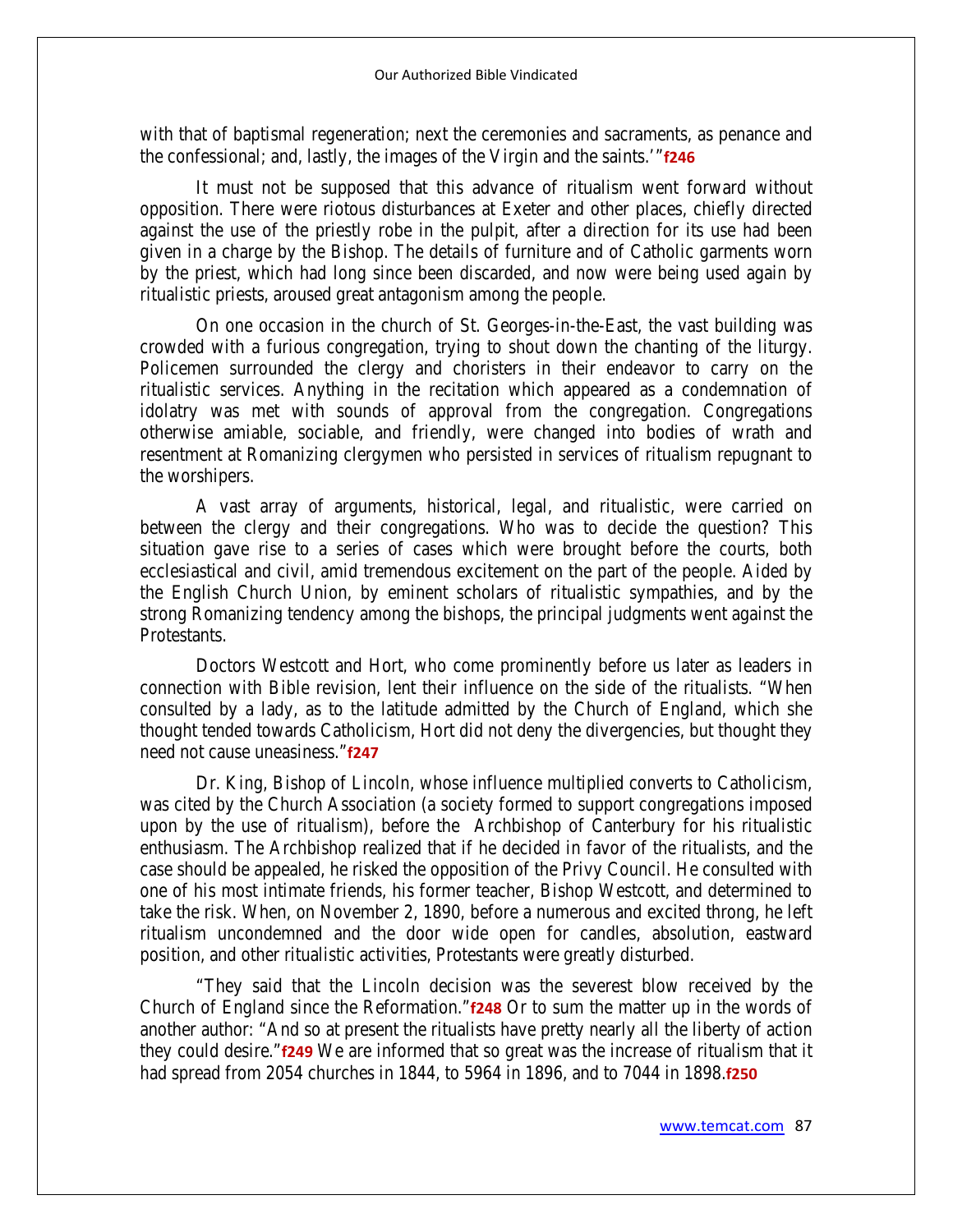### **RELATION OF THE MOVEMENT TO BIBLE REVISION**

In the first place, had it not been for Jesuitism, Modernism might never have been a force in the Protestant Church. As the historian Froude says:

"But for the Oxford Movement, skepticism might have continued a harmless speculation of a few philosophers."**f251**

The attitude of Roman Catholics to the King James Version has ever been one of bitter hostility. The Catholic Bishop of Erie, Pa., calls it that "vile" Protestant Version.**f252** This attitude is further evinced through the feelings expressed by two eminent characters connected with the Oxford Movement; one who critically described the Authorized Version before revision was accomplished; the other, after revision was well under way.

Dr. Faber, the brilliant associate of Newman, and a passionate Romanizer, called the King James Version, "that stronghold of heresy in England;" and when revision began to appear as almost certain, Cardinal Wiseman expressed himself in these words:

"When we consider the scorn cast by the Reformers upon the Vulgate, and their recurrence, in consequence, to the Greek, as the only accurate standard, we cannot but rejoice at the silent triumph which truth has at length gained over clamorous error. For, in fact, the principal writers who have avenged the Vulgate, and obtained for it its critical preeminence are Protestants."**f253**

The famous Tract 90 did not leave this question untouched. Though Cardinal Newman argued strongly for the orthodox Catholic position, that tradition is of equal, if not superior authority to the Bible, nevertheless, he put a divine stamp on the Vulgate and a human stamp upon the Authorized Version. These are his words:

"A further question may be asked, concerning our Received Version of the Scriptures, whether it is in any sense imposed on us as a true comment on the original text; as the Vulgate is upon the Roman Catholics. It would appear not. It was made and authorized by royal commands, which cannot be supposed to have any claim upon our interior consent."**f254**

Furthermore, in the *Dublin Review* (June 1883), Newman says that the Authorized Version "is notoriously unfair where doctrinal questions are at stake," and speaks of its *"dishonest renderings."* This shows the Catholic attitude of mind toward the King James Version.

Cardinal Newman was invited to sit with the English New Testament Revision Committee. He refused. Nevertheless, with his reputation for Biblical knowledge, with the profound admiration Dr. Hort never failed to express for him, and with his Napoleonic leadership in breaking down Protestantism, the fact that he was invited is indicative of the influence which the Oxford Movement had on Revision.

How anxious Roman Catholicism was to do something to break the spell which the King James Version held over English speaking people, and through them over the world, was revealed in what happened as soon as Cardinal Newman had quit the Church of England for the Church of Rome. At that time he had been invited to Rome — which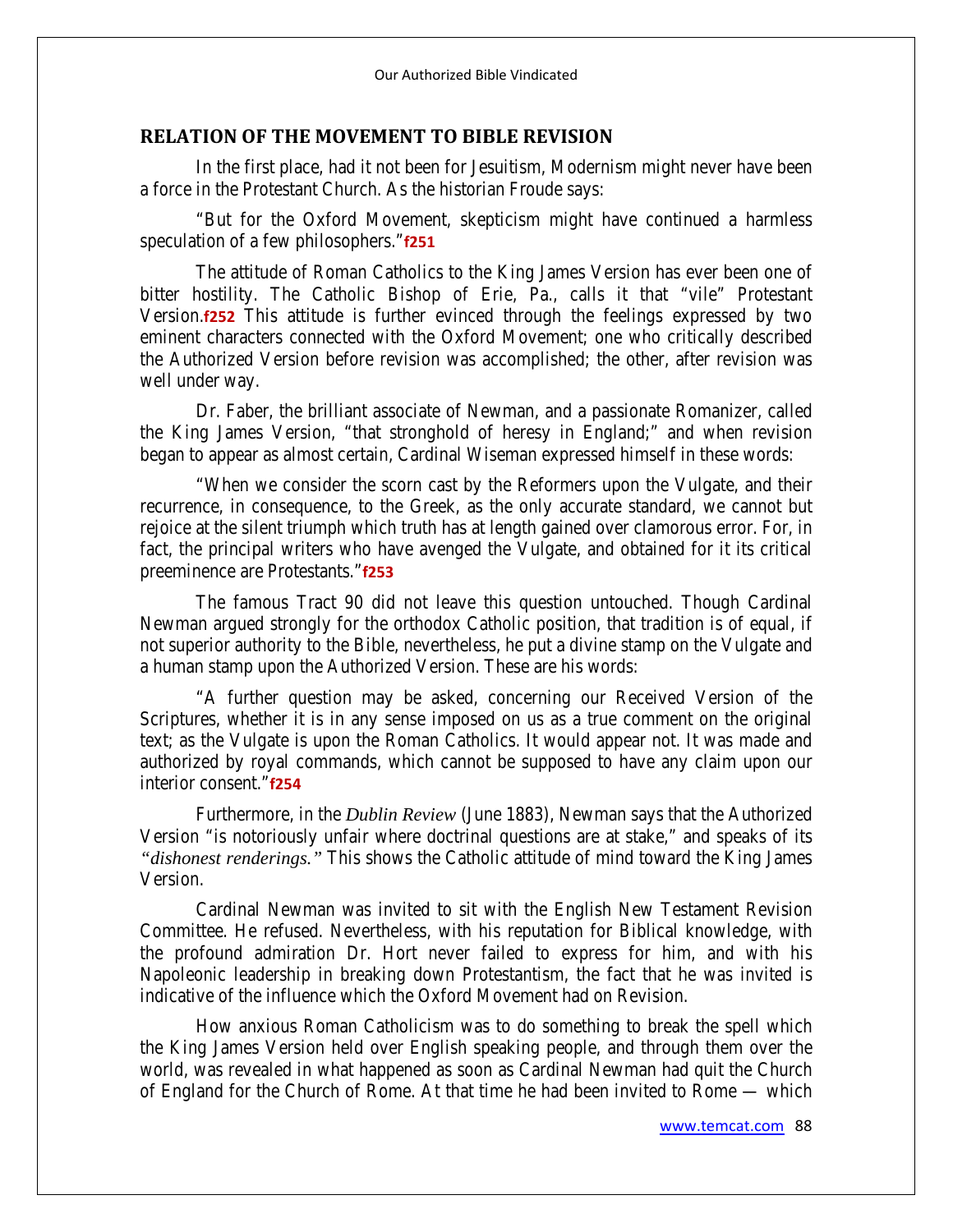invitation he accepted — to imbibe the atmosphere of his new affiliations and relate himself to the Papacy in ways which might be deemed best for future service. How he was requested at that time to revise the King James, may be seen in a letter written from Rome to Wiseman by Newman, January 17, 1847. He says:

"The Superior of the Franciscans, Father Benigno, in the Trastevere, wishes us out of his own head to engage in an English Authorized Translation of the Bible. He is a learned man, and on the Congregation of the Index. What he wished was, that we would take the Protestant translation, correct it by the Vulgate... and get it sanctioned here. This might be our first work if your Lordship approved of it. If we undertook it, I should try to get a number of persons at work (not merely our own party). First, it should be overseen and corrected by ourselves, then it should go to a few select revisers, e.g. Dr. Tait of Ushaw, Dr. Whitty of St. Edmunds," (a Jesuit).**f255**

It is a remarkable fact that Newman, now a Catholic, once a Protestant, is seeking for a revision of the King James Bible, for England, that will conform to the Vulgate, and is suggesting a well-defined plan to Cardinal Wiseman who rejoices that Protestant revisers are vindicating the Vulgate, as previously noted.

We have already spoken of the influence of the movement on certain Revisers, when we brought forward Doctors Hort and Westcott, as in sympathy with, and assisting the movement of ritualism. One need only to scan the list of the men who sat on the English New Testament Revision Committee, review certain acts in their history and read their writings, to know all to well that the majority were actually of the Oxford Movement, (Tractarians and Ritualists), or in sympathy with the same. Dr. Thirwall, who has been pointed out as the leader in introducing German textual criticism into England, and who has been described by two authors as a man of princely intellect, came out strongly in defense of the Tractarians when they were assailed.**f256**

When Newman and Froude, in 1833, were in Rome and hand presented their inquiry to the Papacy to learn upon what terms the Church of England would be received back into the Roman fold, they had the direct answer, — only by accepting the Council of Trent. Previously, we have shown that the first four resolutions passed by that council, settled, first, that no one should say it is wicked to put tradition on a level with Scripture: second, that the Apocryphal books were equal to the Canonical; third, that there were no errors in the Vulgate; and finally, that the right of interpretation of Holy Writ belonged to the clergy. Newman left Rome saying, "I have a work to do for England." He could not bring the Church of England to accept the Council of Trent without establishing those books of the Catholic Bible which are rejected by Protestants and without securing endorsement for those Catholic readings of the accepted books which had been rejected by the Reformers. Revision became the inevitable outcome of the Oxford Movement.

That this was so understood by the participants in Tractarianism, I will now quote from Mozley, the brother-in-law of Cardinal Newman:

"The Oxford Movement, unforeseen by the chief movers, and to some extent in spite of them, has produced a generation of ecclesiologists, ritualists, and religious poets. Whatever may be said of its priestcraft, it has filled the land with churchcrafts of all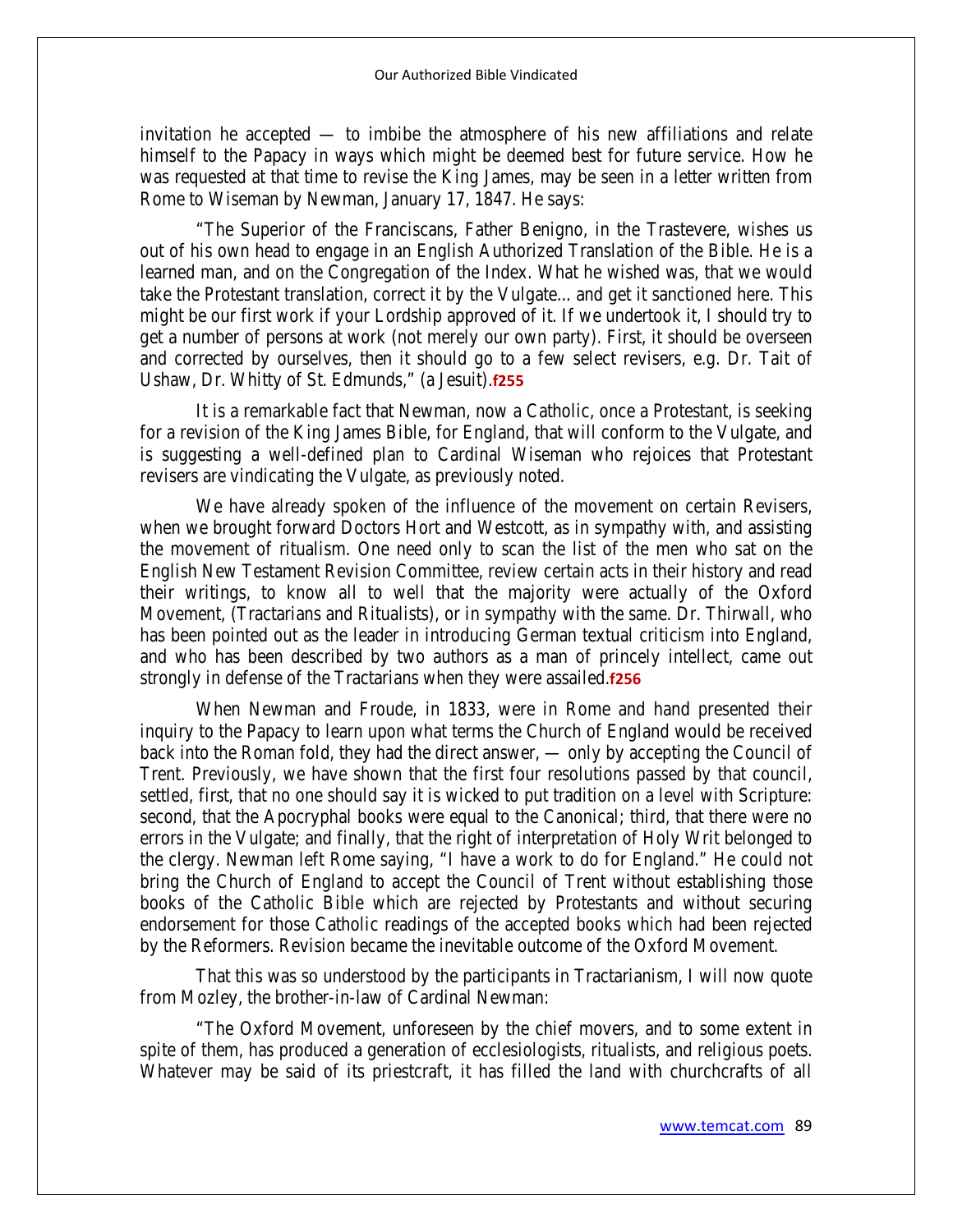kinds. Has it not had some share in the restoration of Biblical criticism and in the revision of the Authorized Version?"**f257**

It ought to be further noticed that Dr. Pusey, who succeeded to the leadership of the Oxford Movement upon the defection of Newman to Rome, he who pushed forward ritualism, established nunneries and monasteries, and was passionate in Romanizing, was also invited to sit on the English New Testament Revision Committee. The fact that he refused, does not in any way lessen the mental attitude of sympathy with Tractarianism which possessed the dominant majority of that committee. And we are told that so strong were the efforts on the Revision Committee to revise different passages of the New Testament in favor of Rome, that on one occasion the Dean of Rochester remarked that it was time they raised a cry of "No Popery."**f258**

The Oxford Movement had created great discontent with existing theology and had emphasized the apparent contradictions and inconsistencies of the Bible. At the same time textual criticism had cast discredit upon the Received Text and the King James Version translated from it. There had been enough agitation to arouse an expectancy that some kind of revision would be attempted. But even then, revision of such a revolutionary nature, as happened, could never have been brought about, unless men who long had policies of a nature little suspected, were at hand to do the deed. These men were Westcott and Hort. Let us now throw some sidelights upon their surprising beliefs and purposes.

# **CHAPTER 9**

# WESTCOTT AND HORT

IT IS interesting at this juncture to take a glance at Doctors Westcott and Hort, the dominating mentalities of the scheme of Revision, principally in that period of their lives before they sat on the Revision Committee. They were working together twenty years before Revision began, and swept the Revision Committee along with them after work commenced. Mainly from their own letters, partly from the comments of their respective sons, who collected and published their lives and letters, we shall here state the principles which affected their deeper lives.

#### **THEIR HIGHER CRITICISM**

**Westcott** writes to his fiancee, Advent Sunday, 1847:

"All stigmatize him (Dr. Hampden) as a 'heretic'... If he be condemned, what will become of me?... The battle of the Inspiration of Scripture has yet to be fought, and how earnestly I could pray that I might aid the truth in that."**f261**

**Westcott's** son comments, 1903:

"My father... believed that the charges of being 'unsafe' and of 'Germanizing' brought against him were unjust."**f262**

**Hort** writes to Revelation Rowland Williams, October 21, 1858: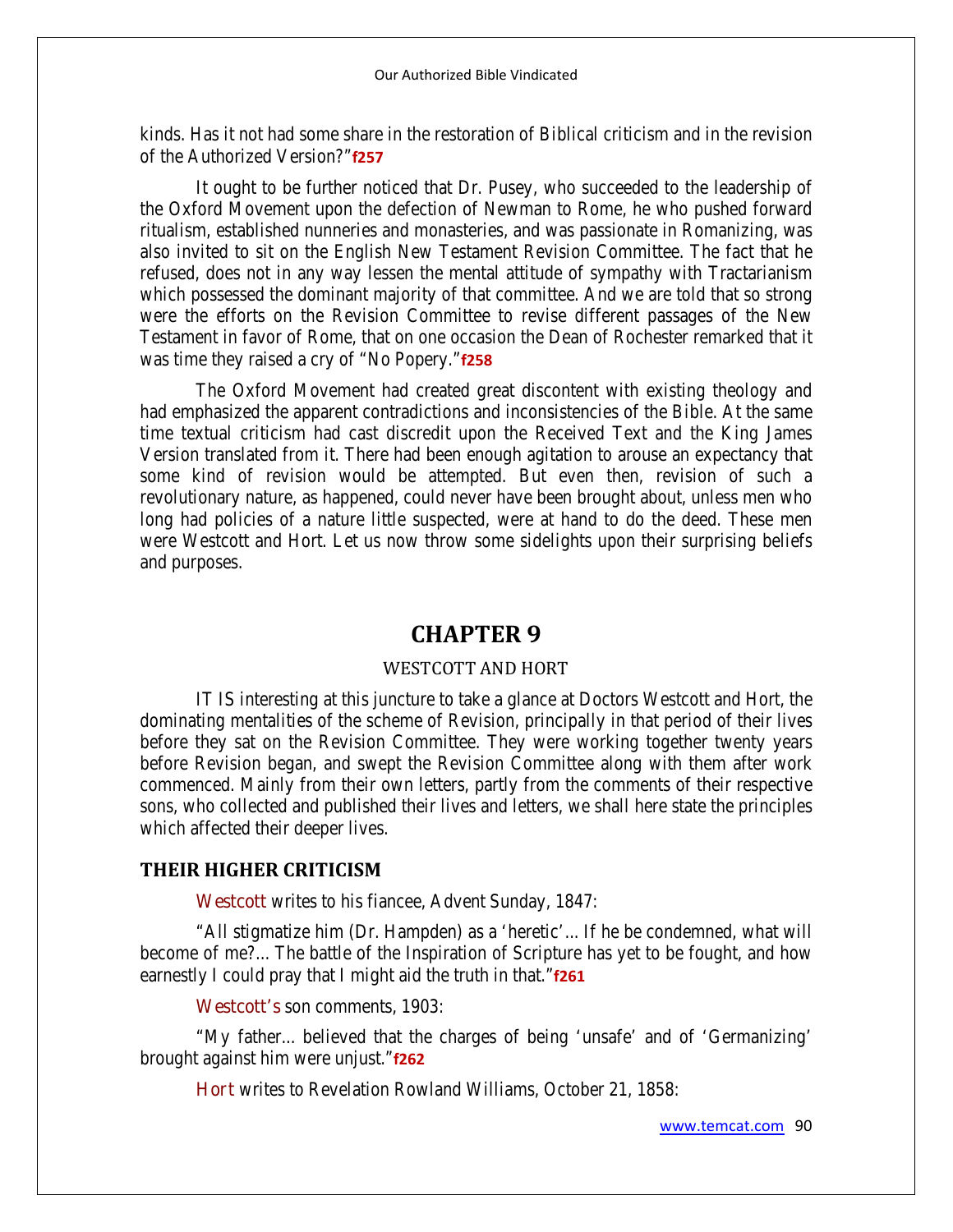"Further I agree with them (authors of "Essays and Reviews") in condemning many leading specific doctrines of the popular theology... Evangelicals seem to me perverted rather than untrue. There are, I fear, still more serious differences between us on the subject of authority, and especially the authority of the Bible."**f263**

**Hort** writes to Revelation John Ellerton, April 3, 1860:

"But the book which has most engaged me is Darwin. Whatever may be thought of it, it is a book that one is proud to be contemporary with... My feeling is strong that the theory is unanswerable. If so, it opens up a new period."**f264**

#### **THEIR MARIOLATRY**

**Westcott** writes from France to his fiancee, 1847:

"After leaving the monastery, we shaped our course to a little oratory which we discovered on the summit of a neighboring hill... Fortunately we found the door open. It is very small, with one kneeling-place; and behind a screen was a 'Pieta' the size of life (i.e. a Virgin and dead Christ)... Had I been alone I could have knelt there for hours."**f265**

**Westcott** writes to Archbishop Benson, November 17, 1865:

"I wish I could see to what forgotten truth Mariolatry bears witness."**f266**

**Hort** writes to Westcott:

"I am very far from pretending to understand completely the oft renewed vitality of Mariolatry."**f267**

**Hort** writes to Westcott, October 17, 1865:

"I have been persuaded for many years that Mary-worship and 'Jesus'-worship have very much in common in their causes and their results."**f268**

**Hort** writes to Westcott:

"But this last error can hardly be expelled till Protestants unlearn the crazy horror of the idea of priesthood."**f269**

**Hort** writes to Dr. Lightfoot, October 26, 1867:

"But you know I am a staunch sacerdotalist."**f270**

# **DR. HORT FALLS UNDER THE INFLUENCE OF MAURICE, COLERIDGE, WINER, AND COMTE**

**Hort** writes to Dr. Harold Brown, (Bishop of Eli), November 8, 1871:

"Moreover, Mr. Maurice has been a dear friend of mine for twenty-three years, and I have been deeply influenced by his books."**f271**

Frederick Maurice, the son of a Unitarian minister, and brilliant student at Oxford and Cambridge Universities, became a clergyman in the Church of England. He had a commanding influence upon the leaders of his day, especially upon Dr. Hort. Maurice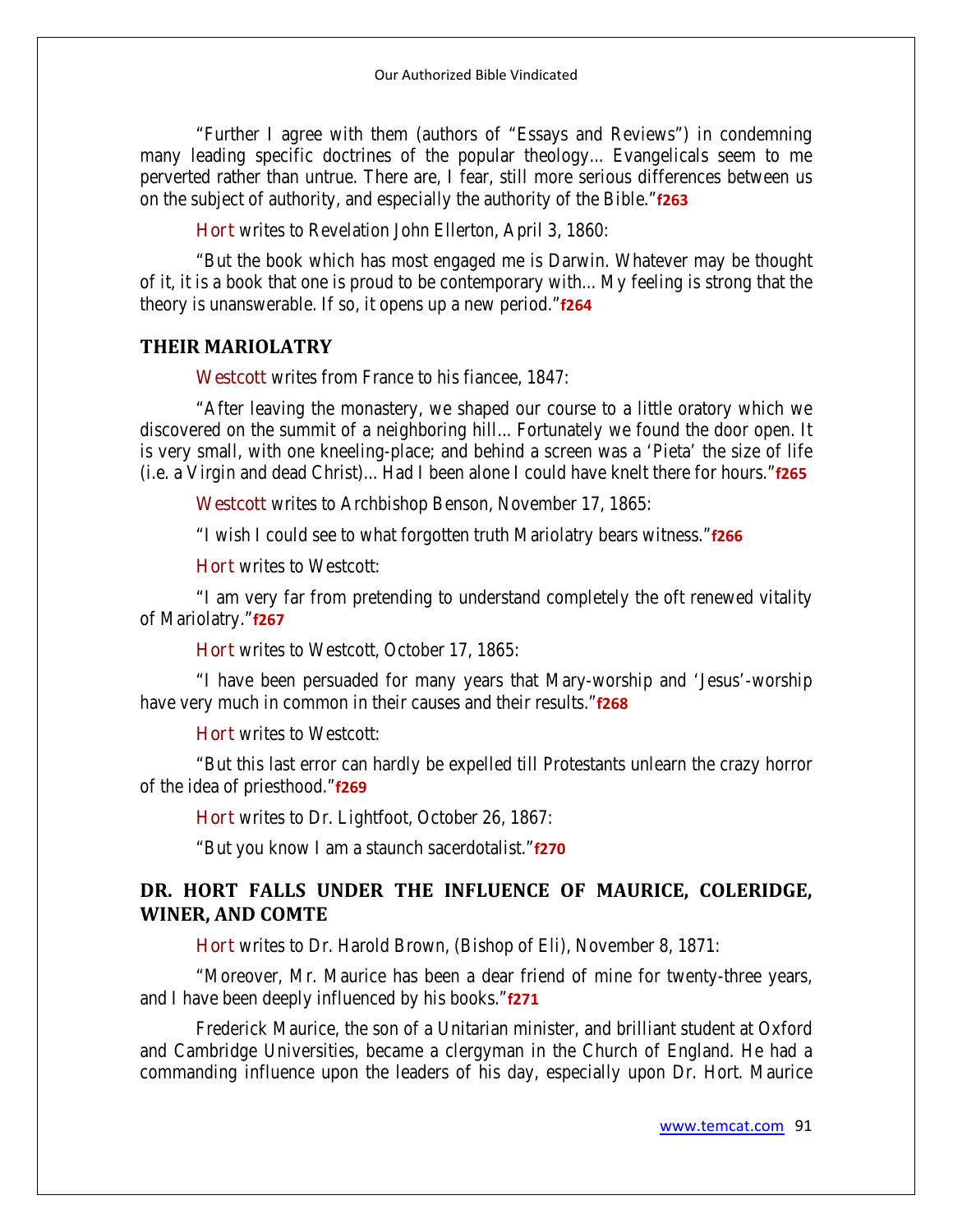was dismissed from his position as principal of King's College, London, on charges of heresy.

**Hort's** son says of his father:

"In undergraduate days, if not before, he came under the spell of Coleridge."**f272**

**Hort** writes to Revelation John Ellerton, October 21, 1851:

"You cannot imagine his (Carlyle's) bitter hatred of Coleridge, to whom he (truly enough) ascribes the existence of 'Puseyism.'"**f273**

**Hort** writes to W. F. Moulton, July 17, 1870:

"It has long been on my mind to write and thank you for a copy of your *Winer*  which reached me, I am shocked to find, four months ago... We shall all, I doubt not, learn much by discussion in the New Testament Company."**f274**

**Westcott** says in the preface to a volume of Westminster Sermons:

"Those who are familiar with recent theories of social morality will recognize how much I owe to two writers who are not often joined together in an acknowledgment of deep gratitude — Comte and Maurice."**f275**

#### **THEIR SPIRITUALISM**

#### **Westcott's** son writes:

"The 'Ghostlie Guild,' which numbers amongst its members A. Barry, E. W. Benson, H. Bradshaw, the Hon. A. Gordon, F. J. A. Hort, H. Luard, and C. B. Scott, was established for the investigation of all supernatural appearances and effects. Westcott took a leading part in their proceedings, and their inquiry circular was originally drawn up by him."**f276**

**Westcott's** son writes, speaking of his father:

"The Communion of Saints, seems peculiarly associated with Peterborough... He had an extraordinary power of realizing this communion. It was his delight to be alone at night in the great Cathedral, for there he could meditate and pray in full sympathy with all that was good and great in the past. I have been with him there on a moonlight evening, when the vast building was haunted with strange lights and shades, and the ticking of the great clock sounded like some giant's footsteps in the deep silence. Then he had always abundant company. Once a daughter, in later years, met him returning from one of his customary meditations in the solitary darkness of the chapel at Aukland Castle, and she said to him, 'I expect you do not feel alone?' 'Oh, no,' he said, 'it is full.'"**f277**

**Hort** writes to Revelation John Ellerton, December 29, 1851:

"Westcott, Gorham, C. B. Scott, Benson, Bradshaw, Luard, etc., and I have started a society for the investigation of ghosts and all supernatural appearances and effects, being all disposed to believe that such things really exist, and ought to be discriminated from hoaxes and mere subjective disillusions."**f278**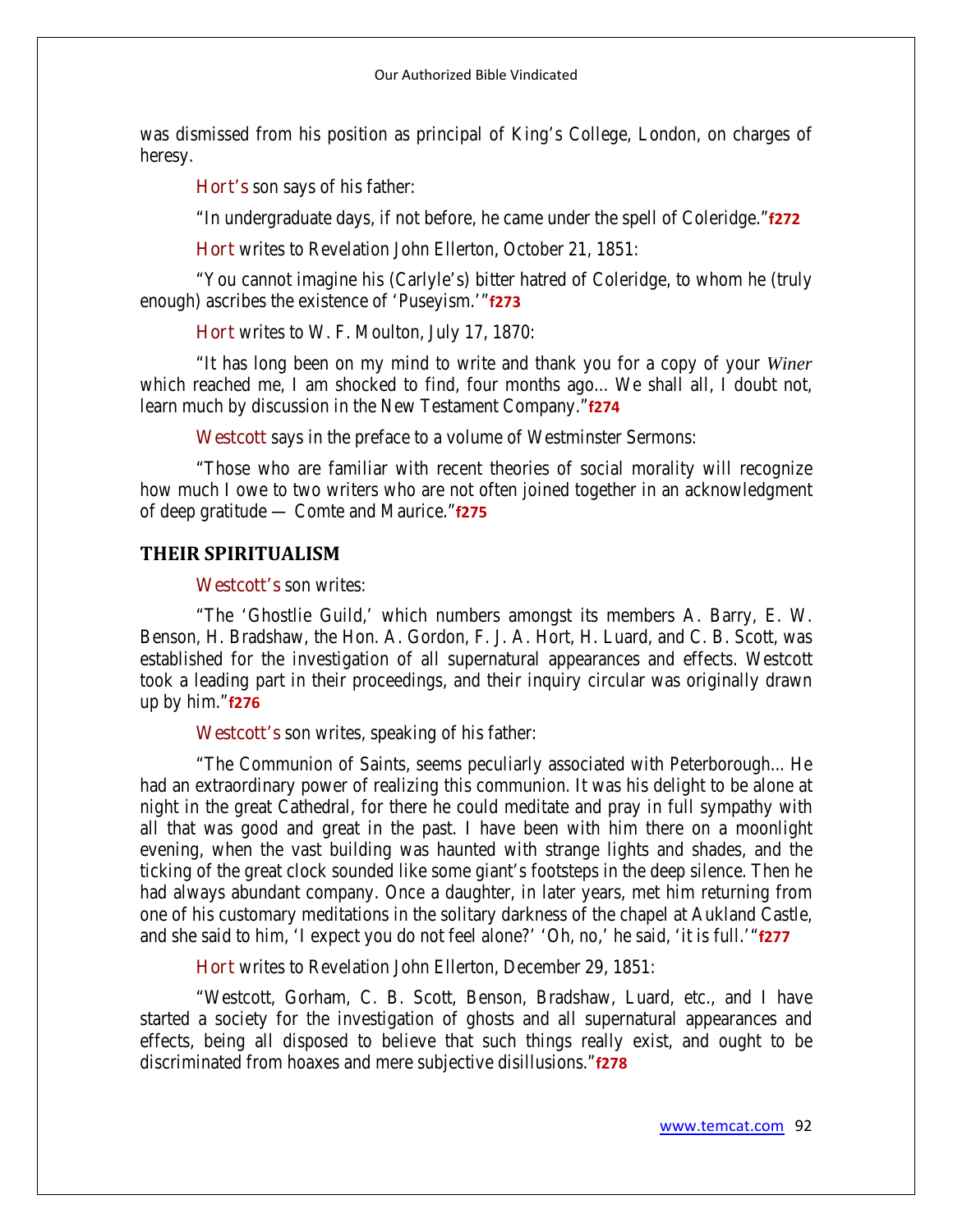#### **THEIR ANTI-PROTESTANTISM**

**Westcott** wrote to the Archbishop of Canterbury:

"It does not seem to me that the Vaudois claim an ecclesiastical recognition. The position of the small Protestant bodies on the Continent, is, no doubt, one of great difficulty. But our church can, I think, only deal with churches growing to fuller life."**f279**

**Hort** writes to Westcott, September 23, 1864:

"I believe that Coleridge was quite right in saying that Christianity without a substantial church is vanity and disillusion; and I remember shocking you and Lightfoot not so long ago by expressing a belief that 'Protestantism' is only parenthetical and temporary."**f280**

"Perfect Catholicity has been nowhere since the Reformation."**f281**

### **THEIR ANTI-ANGLICANISM**

**Westcott** writes to his fiancee, January 6, 1848:

"You can scarcely tell how I felt when I found we had to sign some declaration before the degree (A.B.). I feared it might be of an assent to the Thirty-nine Articles, and that I dare not give now."**f282**

### **Westcott's** son writes:

"In 1881 he was appointed by Mr. Gladstone a member of the Ecclesiastical Courts Commission... It did valuable service to the Church of England in that it asserted its continuity, and 'went behind the Reformation.' In speaking of Archbishop Benson's work on this Commission, my father says: 'It was my happiness to sit by Benson's side, and to watch as he did with unflagging interest the gradual determination of the relations in which a national church must stand to the nation... The ruling ideas of the Lincoln Judgment were really defined by these inquiries."**f283**

It will be remembered that Archbishop Benson's ruling in this judgment constituted the greatest victory for ritualism, and the most serious defeat for Protestantism. In fact it discouraged the Protestants.

#### **Westcott**:

"Nothing remains but to assert our complete independence of Convocation... If the (Revision) Company accept the dictation of Convocation, my work must end."**f284**  These words he wrote to Dr. Hort when Southern Convocation practically asked them to dismiss the Unitarian scholar from the New Testament Revision Committee.

**Hort** writes to Westcott, September 23, 1864:

"Within that world Anglicanism, though by no means without a sound standing, seems a poor and maimed thing beside great Rome."**f285**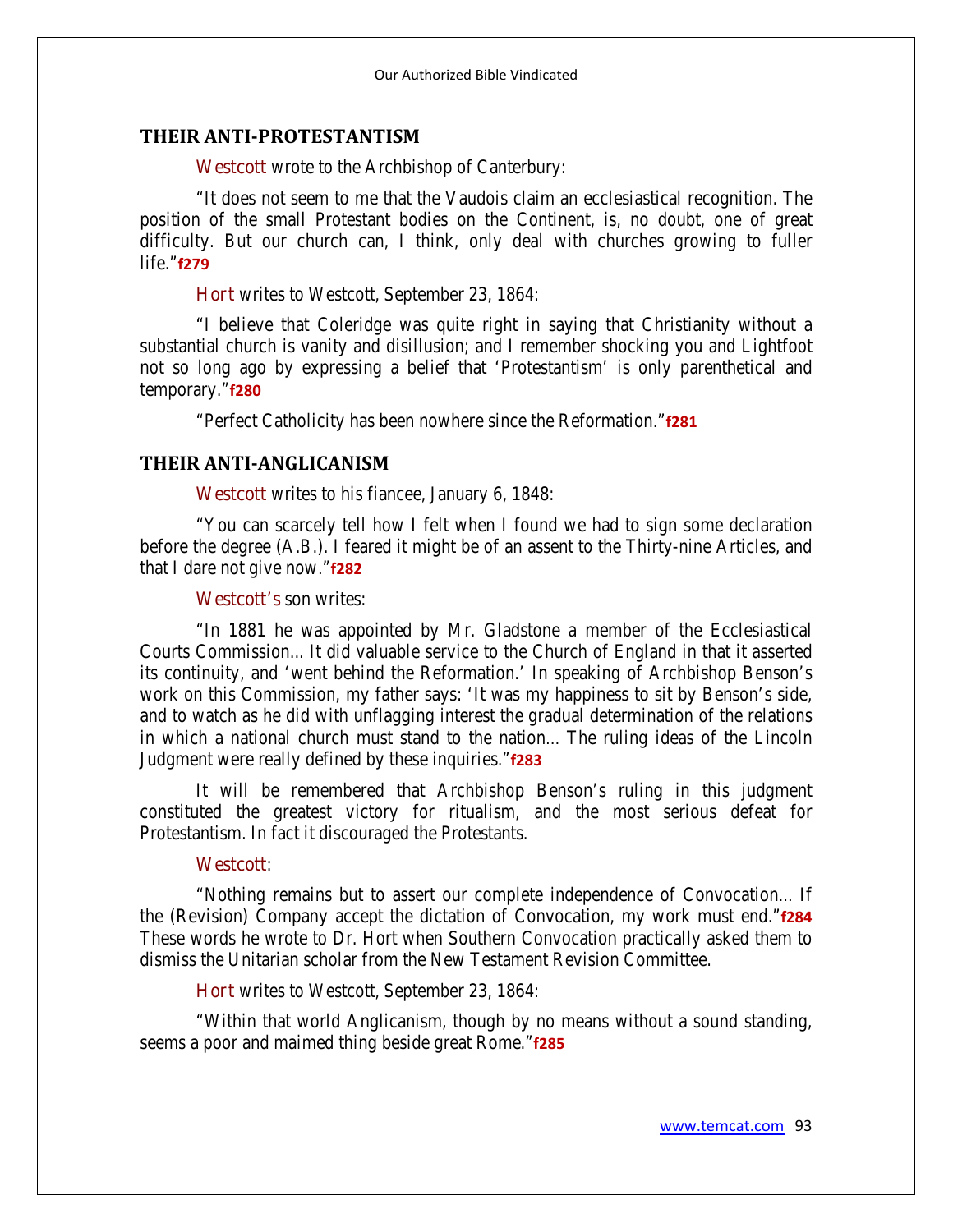#### **THEIR ANTI-METHODISM**

**Hort** writes to his father, December 14, 1846:

"In fact his (Dr. Mill's) whole course lay in misrepresentation, confounding Evangelicalism with Methodism, which last is worse than popery, as being more insidious."**f286**

# **THEIR ANTI-AMERICANISM**

**Hort** writes to Revelation John Ellerton, September 25, 1862:

"It cannot be wrong to desire and pray from the bottom of one's heart that the American Union may be shivered to pieces."**f287**

"Lincoln is, I think. almost free from the nearly universal dishonesty of American politicians (his letter to Greely I know nothing about). I cannot see that he has shown any special virtues or statesmanlike capacities."**f288**

# **THEIR ANTI-BIBLE DOCTRINES**

**Westcott** writes to Mr. Wickenden, October 26, 1861:

"I was much occupied with anxious thoughts about the possible duty of offering myself for the Hulsean Professorship at Cambridge. I had little wish, and no hope, for success, but I was inclined to protest against the imputations of heresy and the like which have been made against me."**f289**

**Hort** writes to Mr. A. Macmillan:

"About Darwin, I have been reading and thinking a good deal, and am getting to see my way comparatively clearly, and to be also more desirous to say something."**f290**

#### **Hort** writes to Westcott:

"You seem to me to make (Greek) philosophy worthless for those who have received the Christian revelation. To me, though in a hazy way, it seems full of precious truth of which I find nothing, and should be very much astonished and perplexed to find anything, in revelation."**f291**

# **THEIR TENDENCY TO EVOLUTION**

**Westcott** writes to the Archbishop of Canterbury on O. T. Criticism, March 4, 1890:

"No one now, I suppose, holds that the first three chapters of Genesis, for example, give a literal history — I could never understand how any one reading them with open eyes could think they did."**f292**

#### **Hort** writes to Mr. John Ellerton:

"I am inclined to think that no such state as 'Eden' (I mean the popular notion) ever existed, and that Adam's fall in no degree differed from the fall of each of his descendants, as Coleridge justly argues."**f293**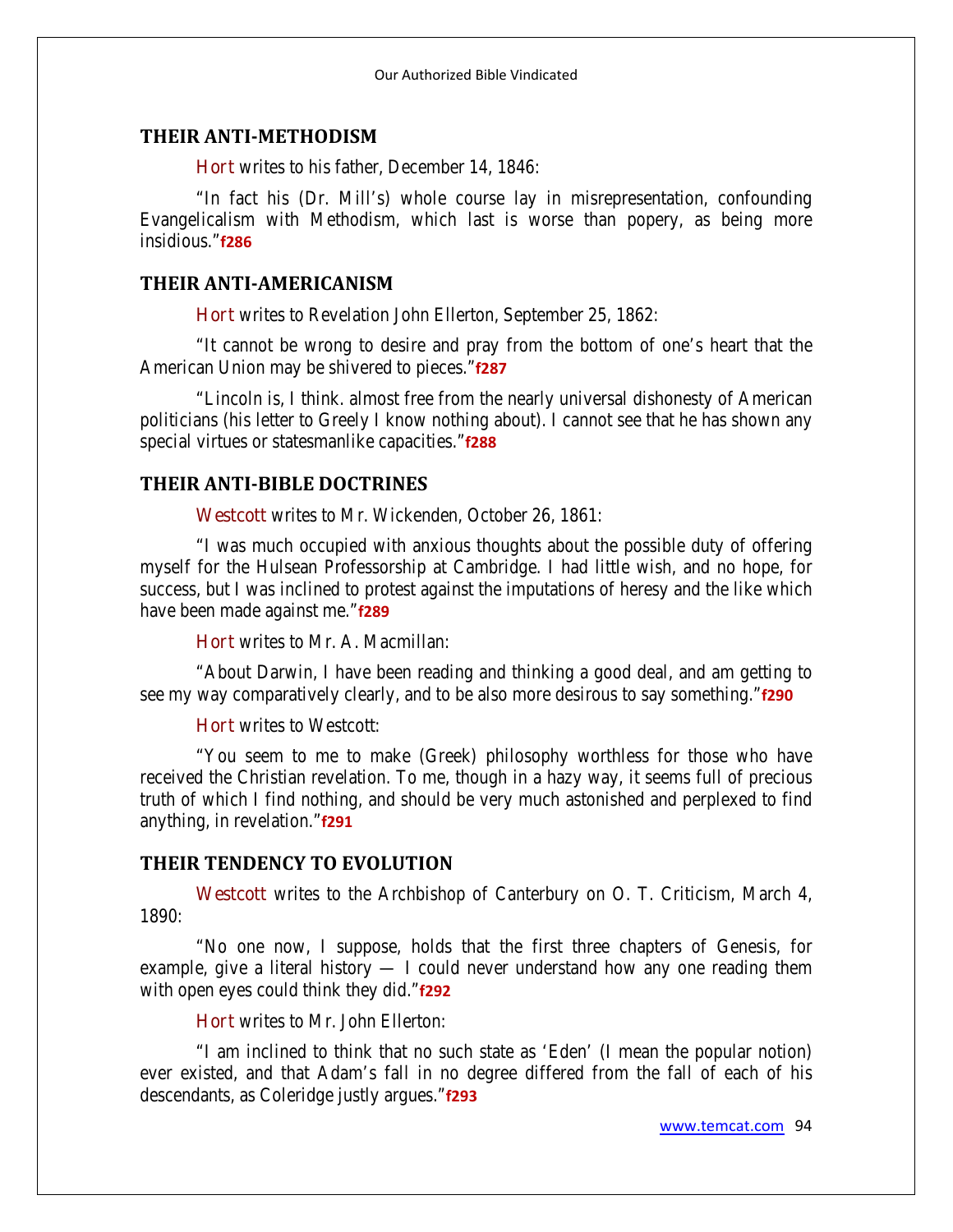#### **THEIR TRACTARIANISM**

**Westcott** writes to his fiancee:

"Today I have again taken up Tracts for the Times and Dr. Newman. Don't tell me that he will do me harm. At least to-day he will, has, done me good, and had you been here I should have asked you to read his solemn words to me. My purchase has already amply repaid me. I think I shall choose a volume for one of my Christmas companions."**f294**

**Westcott** writes to Hort, September 22, 1864:

"My summer was not as fruitful as I had wished; or rather, it was not fruitful in the way I had wished. Dr. Newman's 'Apologia' cut across it and opened thoughts which I thought had been sealed forever. These haunted me like spectres and left little rest."**f295**

**Hort** writes to Revelation John Ellerton, February 25, 1869:

"It is hard to resist a vague feeling that Westcott's going to Peterborough will be the beginning of a great movement in the church, less conspicuous, but not less powerful, than that which proceeded from Newman."**f296**

**Hort** writes to his wife, July 25, 1864:

"How inexpressibly green and ignorant (Blank) must be, to be discovering Newman's greatness and goodness now for the first time."**f297**

The above quotation shows Hort's contempt for anyone who is slow in discovering Newman's greatness and goodness.

# **THEIR RITUALISM**

We have already noticed Westcott's associated work with Archbishop Benson in protecting ritualism and giving the most striking blow which discouraged Protestantism.

**Hort** writes to Mr. John Ellerton, July 6, 1848:

"The pure Romish view seems to me nearer, and more likely to lead to, the truth than the Evangelical... We should bear in mind that that hard and unspiritual medieval crust which enveloped the doctrine of the sacraments in stormy times, though in a measure it may have made it unprofitable to many men at that time, yet in God's providence preserved it inviolate and unscattered for future generations... We dare not forsake the sacraments or God will forsake us."**f298**

# **THEIR PAPAL ATONEMENT DOCTRINE**

**Westcott** writes to his wife, Good Friday, 1865:

"This morning I went to hear the Hulsean Lecturer. He preached on the Atonement... All he said was very good, but then he did not enter into the great difficulties of the notion of sacrifice and vicarious punishment. To me it is always most satisfactory to regard the Christian as in Christ — absolutely one with him, and then he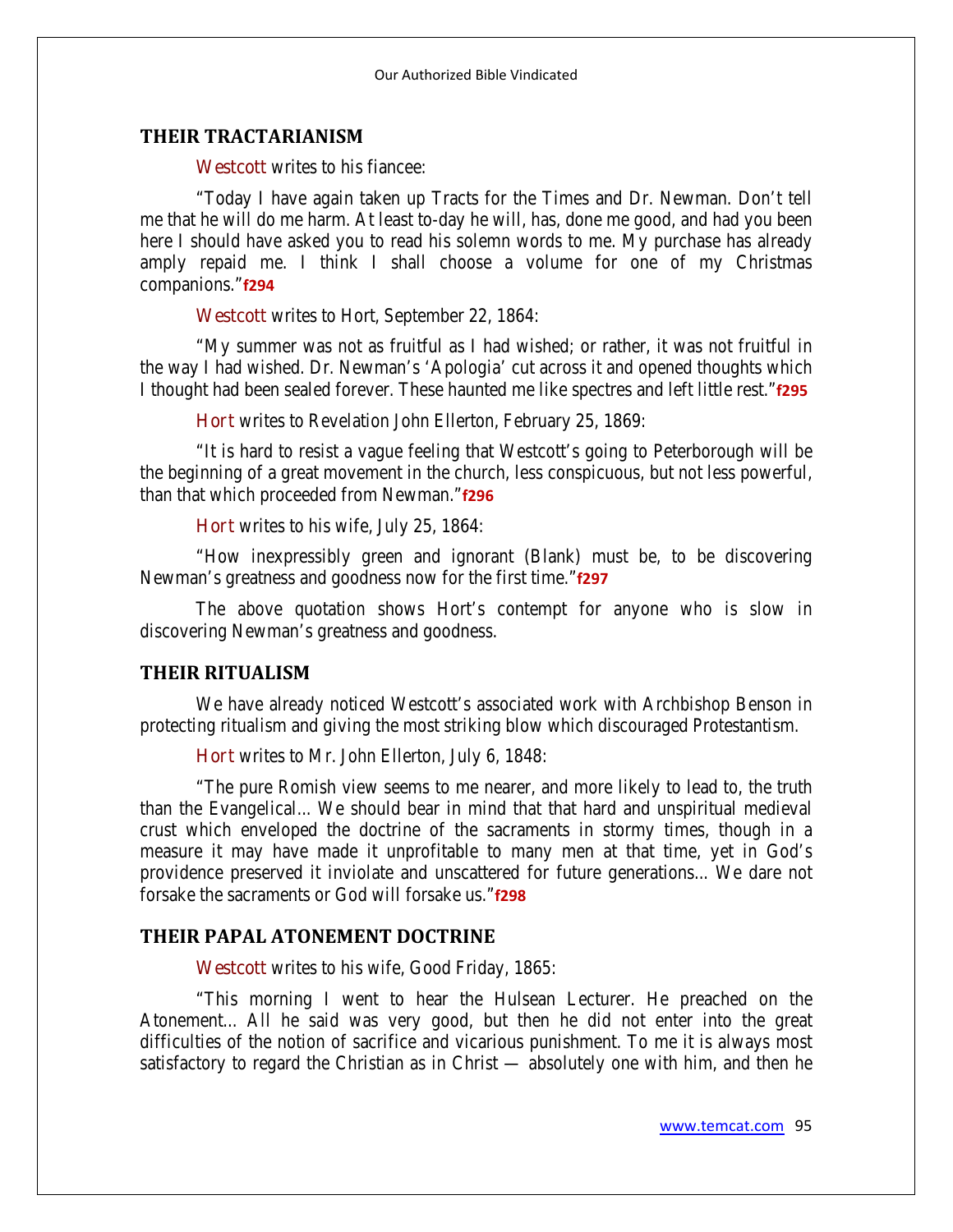does what Christ has done: Christ's actions become his, and Christ's life and death in some sense his life and death."**f299**

Westcott believed that the death of Christ was of His human nature, not of His Divine nature, otherwise man could not do what Christ did in death.

Dr. Hort agrees in the following letter to Westcott. Both rejected the atonement of the substitution of Christ for the sinner, or vicarious atonement; both denied that the death of Christ counted for anything as an atoning factor. They emphasized atonement through the Incarnation. This is the Catholic doctrine. It helps defend the Mass.

**Hort** writes to Westcott, October 15, 1860:

To-day's post brought also your letter... I entirely agree — correcting one word with what you there say on the Atonement, having for many years believed that 'the absolute union of the Christian (or rather, of man) with Christ Himself' is the spiritual truth of which the popular doctrine of substitution is an immoral and material counterfeit... Certainly nothing could be more unscriptural than the modern limiting of Christ's bearing our sins and sufferings to his death; but indeed that is only one aspect of an almost universal heresy."**fa300**

# **THEIR COLLUSION PREVIOUS TO REVISION**

**Westcott** writes to Hort, May 28, 1870:

"Your note came with one from Ellicott this morning... Though I think that Convocation is not competent to initiate such a measure, yet I feel that as 'we three' are together it would be wrong not to 'make the best of it' as Lightfoot says... There is some hope that alternative readings might find a place in the margin."**fa301**

**Westcott** writes to Lightfoot, June 4, 1870:

"Ought we not to have a conference before the first meeting for Revision? There are many points on which it is important that we should be agreed."**fa302**

**Westcott** writes to Hort, July 1, 1870:

"The Revision on the whole surprised me by its prospects of hope. I suggested to Ellicott a plan of tabulating and circulating emendations before our meeting which may in the end prove valuable."**fa303**

**Hort** writes to Lightfoot:

"It is, I think, difficult to measure the weight of acceptance won beforehand for the Revision by the single fact of our welcoming an Unitarian."**fa304**

**Hort** writes to Williams:

"The errors and prejudices, which we agree in wishing to remove, can surely be more wholesomely and also more effectually reached by individual efforts of an indirect kind than by combined open assault. At present very many orthodox but rational men are being unawares acted on by influences which will assuredly bear good fruit in due time,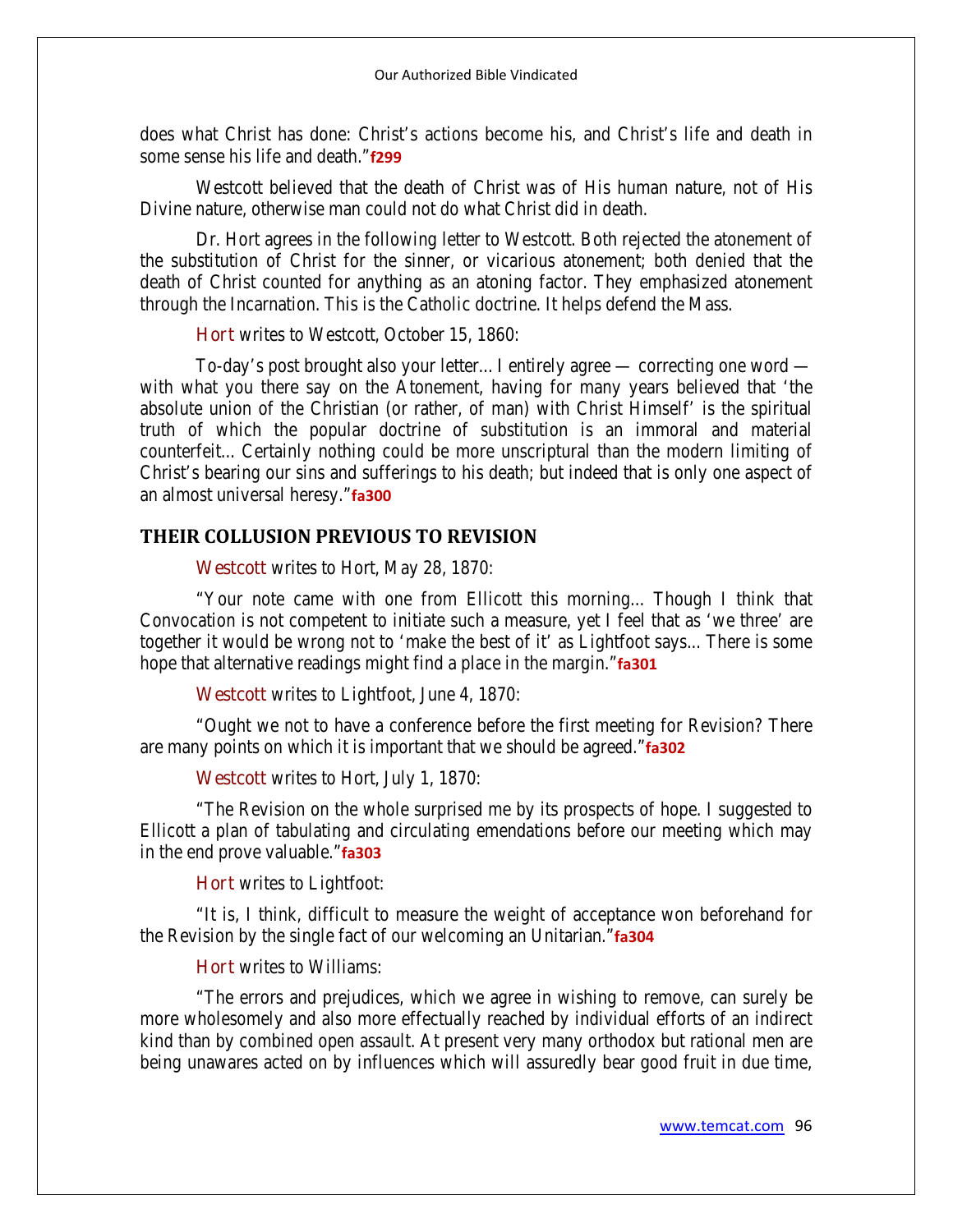if the process is allowed to go on quietly; and I cannot help fearing that a premature crisis would frighten back many into the merest traditionalism."**fa305**

Although these last words of Dr. Hort were written in 1858, nevertheless they reveal the method carried out by Westcott and himself as he said later, "I am rather in favor of indirect dealing." We have now before us the sentiments and purposes of the two men who entered the English New Testament Revision Committee and dominated it during the ten years of its strange work. We will now be obliged to take up the work of that Committee, to behold its battles and its methods, as well as to learn the crisis that was precipitated in the bosom of Protestantism.

# **CHAPTER 10**

#### REVISION AT LAST!

BY the year 1870, so powerful had become the influence of the Oxford Movement, that a theological bias in favor of Rome was affecting men in high authority. Many of the most sacred institutions of Protestant England had been assailed and some of them had been completely changed. The attack on the Thirty-nine Articles by Tract 90, and the subversions of fundamental Protestant doctrines within the Church of England had been so bold and thorough, that an attempt to substitute a version which would theologically and legally discredit our common Protestant Version would not be a surprise.

The first demands for revision were made with moderation of language.

"Nor can it be too distinctly or too emphatically affirmed that the reluctance of the public could never have been overcome but for the studious moderation and apparently rigid conservatism which the advocates of revision were careful to adopt."**f301** Of course, the Tractarians were conscious of the strong hostility to their ritualism and said little in public about revision in order not to multiply the strength of their enemies.

The friends and devotees of the King James Bible, naturally wished that certain retouches might be given the book which would replace words counted obsolete, bring about conformity to more modern rules of spelling and grammar, and correct what they considered a few plain and clear blemishes in the Received Text, so that its bitter opponents, who made use of these minor disadvantages to discredit the whole, might be answered.

Nevertheless, universal fear and distrust of revision pervaded the public mind, who recognized in it, as Archbishop Trench said, "A question affecting... profoundly the whole moral and spiritual life of the English people," and the "vast and solemn issues depending on it."**f302** Moreover, the composition of the Authorized Version was recognized by scholars as the miracle of English prose, unsurpassed in clearness, precision, and vigor. The English of the King James Bible was the most perfect, if not the only, example of a lost art. It may be said truthfully that literary men as well as theologians frowned on the revision enterprise.**f303**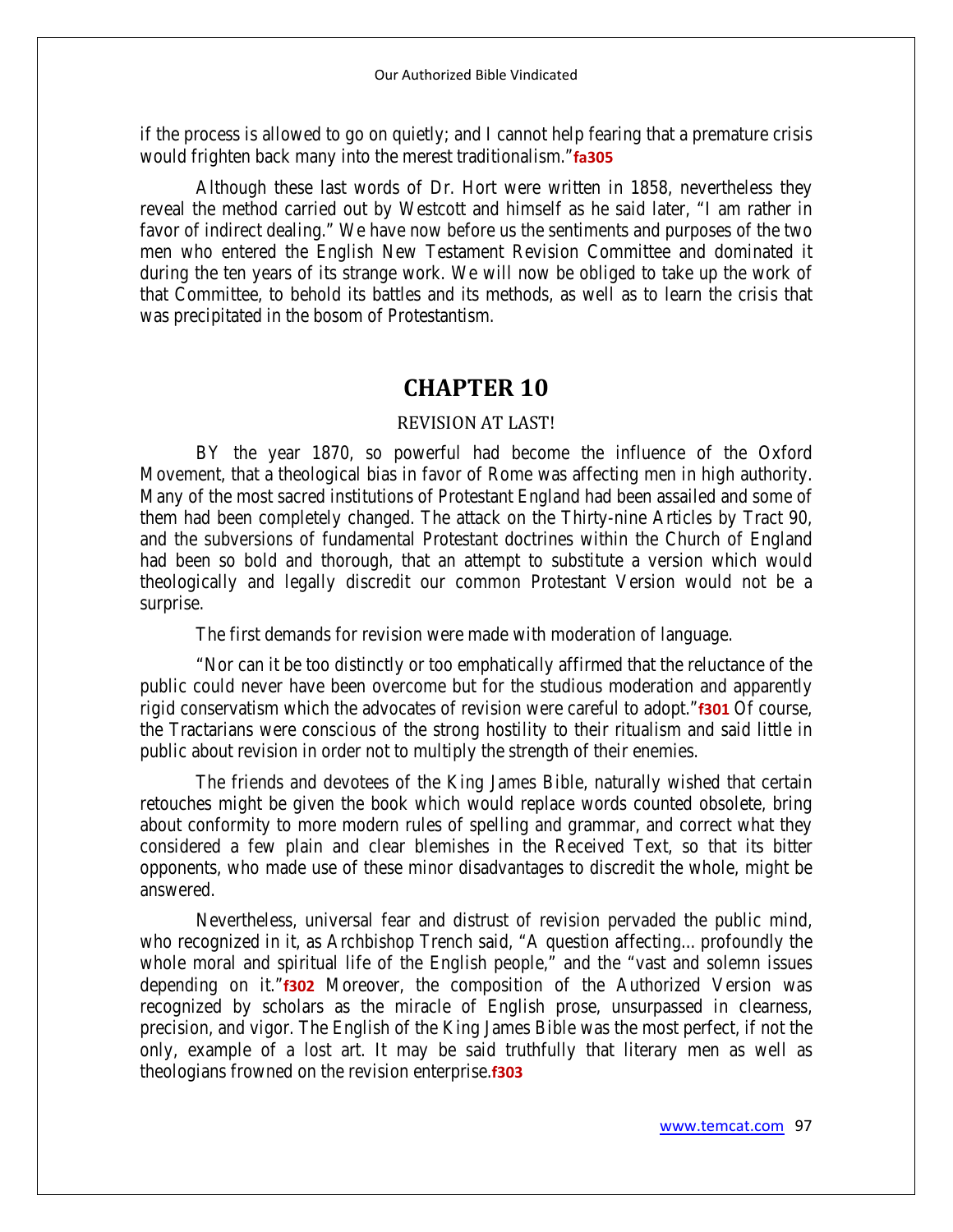For years there had been a determined and aggressive campaign to take extensive liberties with the Received Text; and the Romanizing Movement in the Universities of Oxford and Cambridge, both ritualistic and critical, had made it easy for hostile investigators to speak out with impunity.

Lachmann had led the way by ignoring the great mass of manuscripts which favored the printed text and built his Greek New Testament, as Salmon says, of scanty material.**f304** Tregelles, though English, "Was an isolated worker, and failed to gain any large number of adherents."**f305** 

Tischendorf, who had brought to light many new manuscripts and had done considerable collating, secured more authority as an editor than he deserved, and in spite of his vacillations in successive editions, became notorious in removing from the Sacred Text several passages hallowed by the veneration of centuries.**f306**

The public would not have accepted the extreme, or, as some called it, "progressive" conclusions of these three. The names of Westcott and Hort were not prominently familiar at this time although they were Cambridge professors. Nevertheless, what was known of them, was not such as to arouse distrust and apprehension. It was not until the work of revision was all over, that the world awoke to realize that Westcott and Hort had outdistanced Lachmann, Tischendorf, and Tregelles. As Salmon says,

"Westcott and Hort's Greek Testament has been described as an epoch making book; and quite as correctly as the same phrase has been applied to the work done by Darwin."**f307**

The first efforts to secure revision were cautiously made in 1857 by five clergymen (three of whom, Ellicott, Moberly, and Humphrey, later were members of the New Testament Revision Committee), who put out a "Revised Version of John's Gospel." Bishop Ellicott, who in the future, was to be chairman of the New Testament Revision Committee, believed that there were clear tokens of corruptions in the Authorized Version.**f308**

Nevertheless, Ellicott's utterances, previous to Revision, revealed how utterly unprepared was the scholarship of the day to undertake it. Bishop Coxe, Episcopal, of Western New York, quotes Ellicott as saying about this time:

"Even critical editors of the stamp of Tischendorf have apparently not acquired even a rudimentary knowledge of several of the leading versions which they conspicuously quote. Nay, more, in many instances they have positively misrepresented the very readings which they have followed, and have allowed themselves to be misled by Latin translations which, as my notes will testify, are often sadly, and even perversely, incorrect."**f309**

The triumvirate which constantly worked to bring things to a head, and who later sat on the Revision Committee, were Ellicott, Lightfoot, and Moulton. They found it difficult to get the project on foot. Twice they had appealed to the Government in hopes that, as in the case of the King James in 1611, the King would appoint a royal commission. They were refused.**f310**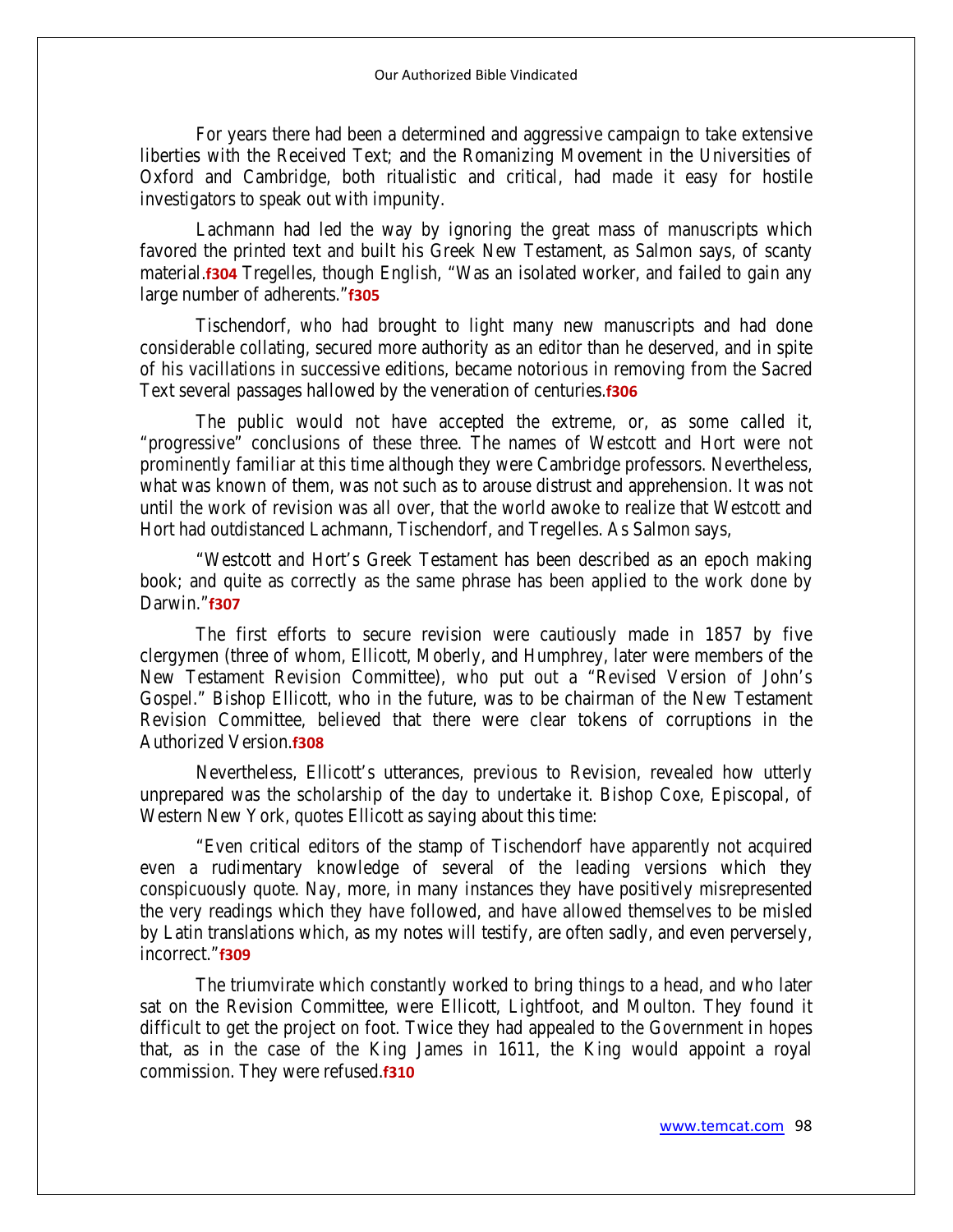There was sufficient aggression in the Southern Convocation, which represented the Southern half of the Church of England, to vote Revision. But they lacked a leader. There was no outstanding name which would suffice in the public eye as a guarantee against the dangers possible. This difficulty, however, was at last overcome when Bishop Ellicott won over "that most versatile and picturesque personality in the English Church, Samuel Wilberforce, the silver-tongued Bishop of Oxford.**f311** He was the remaining son of the great Emancipator who was still with the Church of England; the two other sons, Henry and Robert, influenced by the Oxford Movement, had gone over to the Church of Rome. Dr. Wilberforce had rendered great service to the English Church in securing the resurrection of the Southern Convocation, which for a hundred years had not been permitted to act. "When Ellicott captured the persuasive Wilberforce, he captured Convocation, and revision suddenly came within the sphere of practical politics."

First came the resolution, February 10, 1870, which expressed the desirability of revision of the Authorized Version of the New Testament: "Whether by marginal notes or otherwise, in all those passages where plain and clear errors, whether in the Hebrew or Greek text originally adopted by the translators, or in translation made from the same, shall, on due investigation, be found to exist."**f313**

An amendment was passed to include the Old Testament. Then a committee of sixteen — eight from the Upper House, and eight from the Lower House — was appointed. This committee solicited the participation of the Northern Convocation, but they declined to cooperate, saying that "the time was not favorable for Revision, and that the risk was greater than the probable gain."**f314**

Later the Southern Convocation adopted the rules which ordered that Revision should touch the Greek text only where found necessary; should alter the language only where, in the judgment of most competent scholars, such change was necessary; and in such necessary changes, the style of the King James should be followed; and also, that Convocation should nominate a committee of its own members who would be at liberty to invite the cooperation of other scholars in the work of Revision. This committee when elected consisted of eighteen members. It divided into two bodies, one to represent the Old Testament, and the other to represent the New. As the majority of the most vital questions which concern us involve New Testament Revision, we will follow the fortunes of that body in the main.

The seven members of this English New Testament Revision Committee sent out invitations which were accepted by eighteen others, bringing the full membership of the English New Testament Revision Committee to the number of twenty-five. As we have seen before, Dr. Newman, who later became a cardinal, declined, as also did the leader of the Ritualistic Movement, Dr. Pusey. It should be mentioned here also that Canon Cook, editor of the "Speakers Commentary," declined. W. F. Moulton, who had spent some years in translating, from the German into English, Winer's Greek Grammar, and himself a member of the Committee, exercised a large influence in the selection of its members. Dr. Moulton favored those modern rules appearing in Winer's work which, if followed in translating the Greek, would produce results different from that of the King James. How much Dr. Moulton was a devotee of the Vulgate may be seen in the following words from him: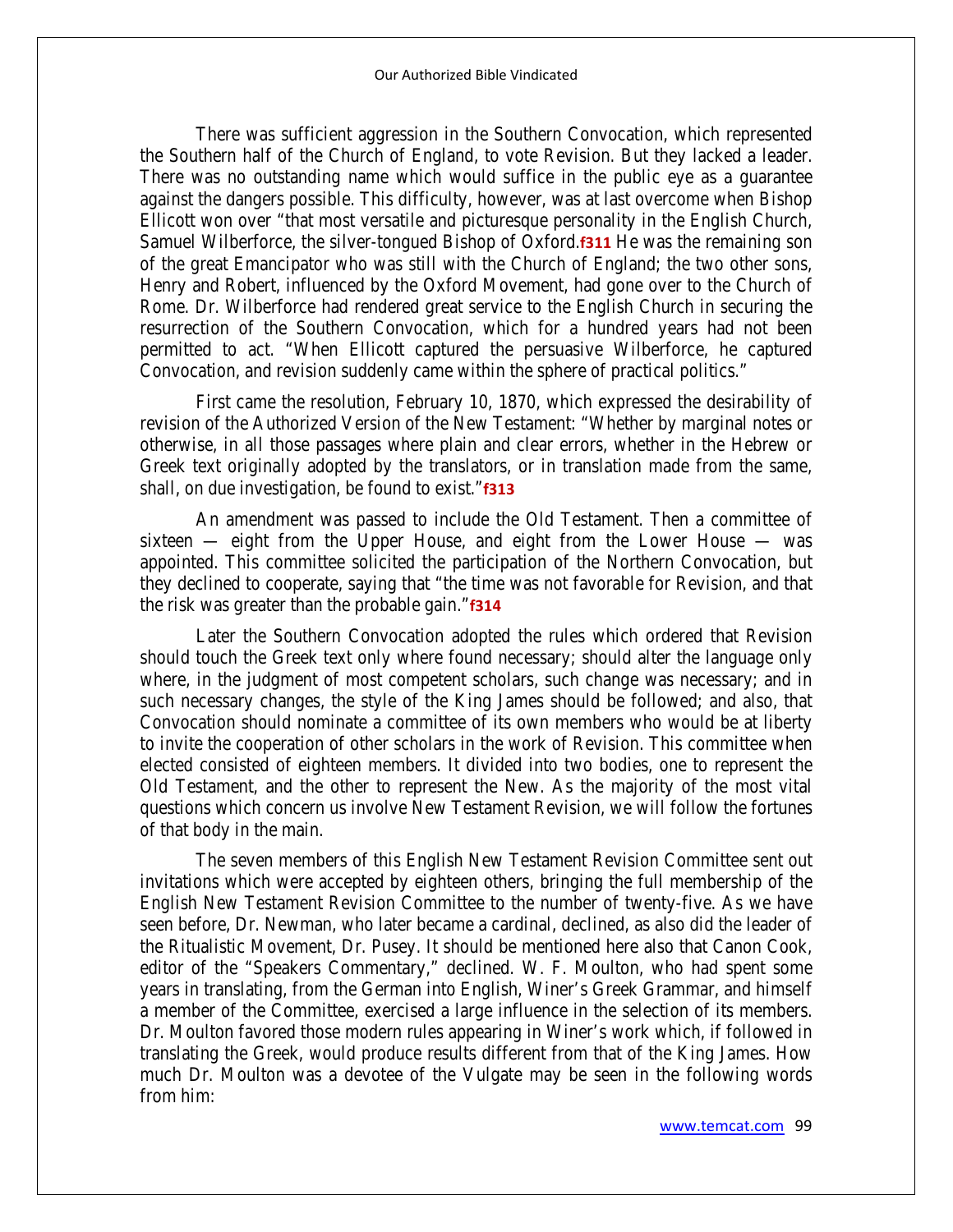"The Latin translation, being derived from manuscripts more ancient than any we now possess, is frequently a witness of the highest value in regard to the Greek text which was current in the earliest times, and... its testimony is in many cases confirmed by Greek manuscripts which have been discovered or examined since the 16th century."**f315**

From this it is evident that Dr. Moulton looked upon the Vulgate as a witness superior to the King James, and upon the Greek manuscripts which formed the base of the Vulgate as superior to the Greek manuscripts which formed the base of the King James. Furthermore, he said, speaking of the Jesuit New Testament of 1582, "The Rhemish Testament agrees with the best critical editions of the present day."**f316** Dr. Moulton, therefore, not only believed the manuscripts which were recently discovered to be similar to the Greek manuscripts from which the Vulgate was translated, but he also looked upon the Greek New Testaments of Lachmann, Tischendorf, and Tregelles, built largely upon the same few manuscripts, as "the best critical editions." Since he exercised so large an influence in selecting the other members of the Committee, we can divine at the outset the attitude of mind which would likely prevail in the Revision Committee.

The Old Testament Committee also elected into its body other members which made the number in that company twenty-seven. Steps were now taken to secure cooperation from scholars in America. The whole matter was practically put in the hands of Dr. Philip Schaff of the Union Theological Seminary in New York City. Of Dr. Schaff's revolutionary influence on American theology through his bold Romanizing policy; of his trial for heresy; of his leadership in the American "Oxford Movement," we will speak later. An appeal was made to the American Episcopal Church to take part in the Revision, but that body declined.**f317**

Through the activities of Dr.Schaff, two American Committees were formed, the Old Testament Company having fourteen members, and the New Testament, thirteen. These worked under the disadvantage of being chosen upon the basis that they should live near New York City in order that meetings of the committee might be convenient. The American Committee had no deciding vote on points of revision. As soon as portions of the Holy Book were revised by the English committees, they were sent to the American committees for confirmation or amendment. If the suggestions returned by the American committees were acceptable to their English coworkers, they were adopted; otherwise they had no independent claim for insertion. In other words, the American committees were simply reviewing bodies.**f318** In the long run, their differences were not many. They say:

"The work then went on continuously in both countries, the English Companies revising, and the American Committees reviewing what was revised, and returning their suggestions... When this list is fully considered, the general reader will, we think, be surprised to find that the differences are really of such little moment, and in very many cases will probably wonder that the American divines thought it worth while thus to formally record their dissent."**f319**

Dr. Schaff, who was to America what Newman was to England, was president of both American committees.**f320**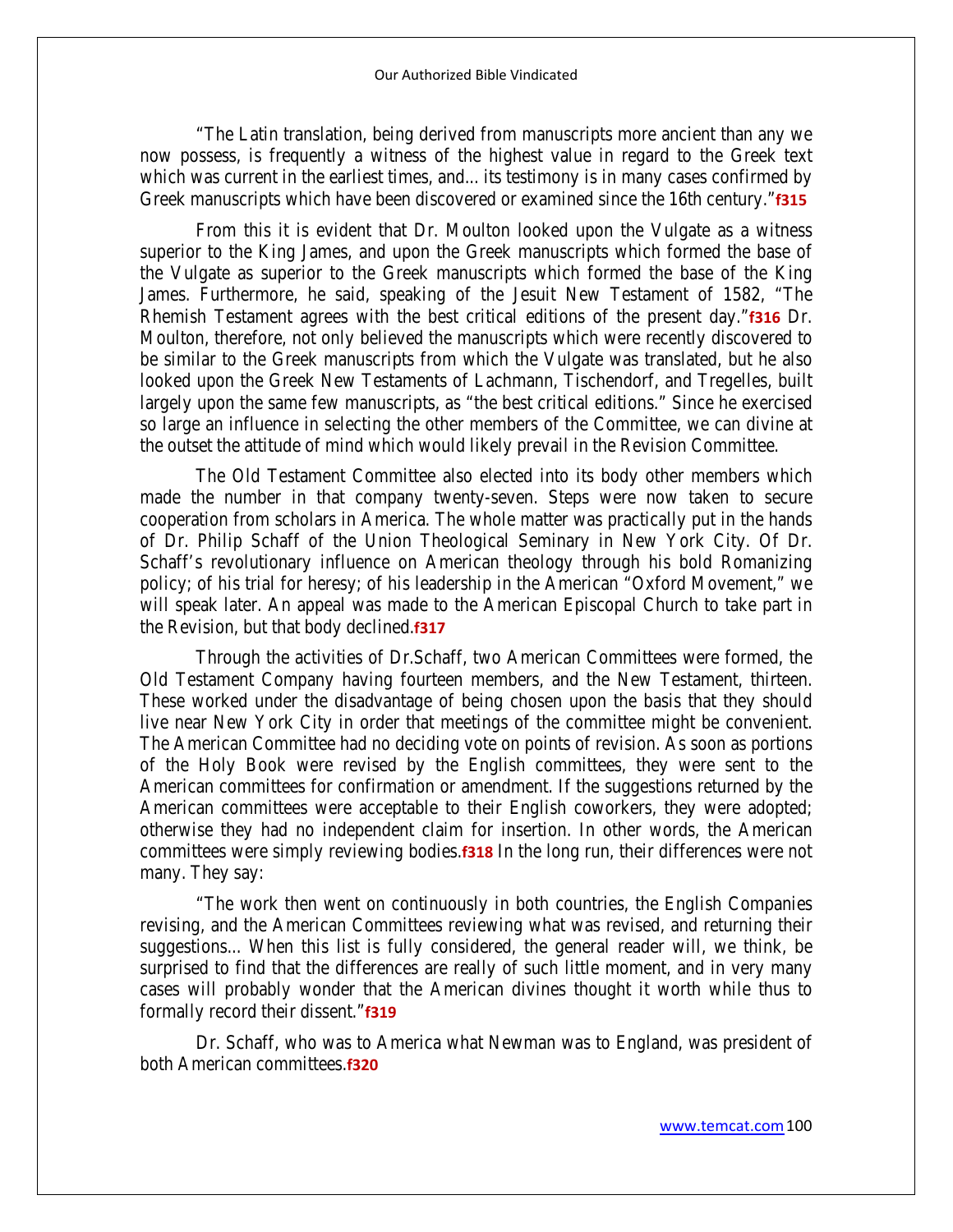The story of the English New Testament Revision Committee is a stormy one, because it was the battle ground of the whole problem. That Committee finished its work three years before the Old Testament Company, and this latter body had three years to profit by the staggering onslaught which assailed the product of the New Testament Committee.

Moreover the American Revised Bible did not appear until twenty years after the work of the English New Testament Committee, so that the American Revisers had twenty years to understand the fate which would await their volume.

When the English New Testament Committee met, it was immediately apparent what was going to happen. Though for ten long years the iron rule of silence kept the public ignorant of what was going on behind closed doors, the story is now known. The first meeting of the Committee found itself a divided body, the majority being determined to incorporate into the proposed revision the latest and most extreme higher criticism. This majority was dominated and carried along by a triumvirate consisting of Hort, Westcott, and Lightfoot. The dominating mentality of this triumvirate was Dr. Hort.

Before the Committee met, Westcott had written to Hort, "The rules though liberal are vague, and the interpretation of them will depend upon decided action at first."**f321** They were determined at the outset to be greater than the rules, and to manipulate them.

The new members who had been elected into the body, and who had taken no part in drawing up the rules, threw these rules completely aside by interpreting them with the widest latitude. Moreover, Westcott and Hort, who had worked together before this for twenty years, in bringing out a Greek New Testament constructed on principles which deviated the farthest ever yet known from the Received Text,**f322** came prepared to effect a systematic change in the Protestant Bible. On this point Westcott wrote to Hort concerning Dr. Ellicott, the chairman:

"The Bishop of Gloucester seems to me to be quite capable of accepting heartily and adopting personally a thorough scheme."**f323** And as we have previously seen, as early as 1851, before Westcott and Hort began their twenty years labor on their Greek text, Hort wrote, "Think of that vile Textus Receptus."**f324** In 1851, when he knew little of the Greek New Testament, or of texts, he was dominated with the idea that the Received Text was "vile" and "villainous." The Received Text suffered fatal treatment at the hands of this master in debate.

We have spoken of Bishop Ellicott as the chairman. The first chairman was Bishop Wilberforce. One meeting, however, was sufficient for him. He wrote to an intimate friend, "what can be done in this most miserable business?"**f325** Unable to bear the situation, he absented himself and never took part in the proceedings.

His tragic death occurred three years later. One factor had disturbed him considerably, — the presence of Dr. G. Vance Smith, the Unitarian scholar. In this, however, he shared the feelings of the people of England, who were scandalized at the sight of a Unitarian, who denied the divinity of Christ, participating in a communion service held at the suggestion of Bishop Westcott in Westminster Abbey, immediately preceding their first meeting.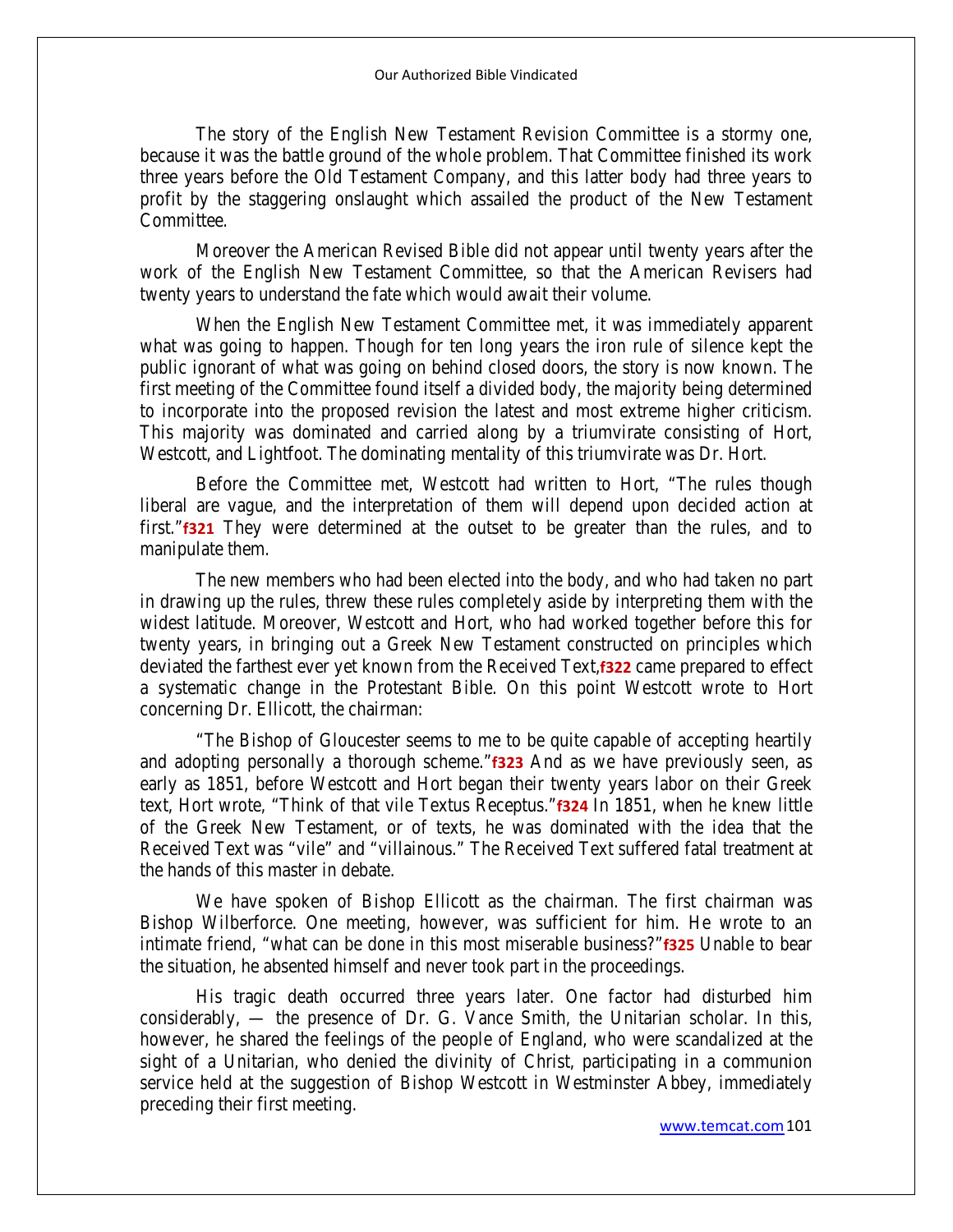The minority in the Committee was represented principally by Dr. Scrivener, probably the foremost scholar of the day in the manuscripts of the Greek New Testament and the history of the Text. If we may believe the words of Chairman Ellicott, the countless divisions in the Committee over the Greek Text, "was often a kind of critical duel between Dr. Hort and Dr. Scrivener."**f326** Dr. Scrivener was continuously and systematically outvoted.

"Nor is it difficult to understand," says Dr. Hemphill, "that many of their less resolute and decided colleagues must often have been completely carried off their feet by the persuasiveness, and resourcefulness, and zeal of Hort, backed by the great prestige of Lightfoot, the popular Canon of St. Paul's, and the quiet determination of Westcott, who set his face as a flint. In fact, it can hardly be doubted that Hort's was the strongest will of the whole Company, and his adroitness in debate was only equaled by his pertinacity."**f327**

The conflict was intense and ofttimes the result seemed dubious. Scrivener and his little band did their best to save the day. He might have resigned; but like Bishop Wilberforce, he neither wished to wreck the product of revision by a crushing public blow, nor did he wish to let it run wild by absenting himself. Dr. Hort wrote his wife as follows:

"**July 25, 1871.** We have had some stiff battles to-day in Revision, though without any ill feeling, and usually with good success. But I, more than ever, felt how impossible it would be for me to absent myself."**f328**

On the other hand, Westcott wrote:

"**March 22, 1886**. I should be the last to rate highly textual criticism; but it is a little gift which from school days seemed to be committed to me."**f329**

Concerning the battles within the Committee, Dr. Westcott writes:

"**May 24, 1871**. We have had hard fighting during these last two days, and a battle-royal is announced for tomorrow."**f330**

"**January 27, 1875.** Our work yesterday was positively distressing...However, I shall try to keep heart to-day, and if we fail again I think that I shall fly, utterly despairing of the work." **f330**

Same date. "To-day our work has been a little better — only a little, but just enough to be endurable." **f330**

The "ill-conceived and mismanaged" attempts of the Revision Committee of the Southern Convocation to bring in the radical changes contemplated**f331** violated the rules that had been laid down for its control. Citations from ten out of the sixteen members of the Committee, (sixteen was the average number in attendance), show that eleven members were fully determined to act upon the principle of exact and literal translation, which would permit them to travel far beyond the instructions they had received.**f332**

The Committee being assembled, the passage for consideration was read. Dr. Scrivener offered the evidence favoring the Received Text, while Dr. Hort took the other side. Then a vote was taken.**f333**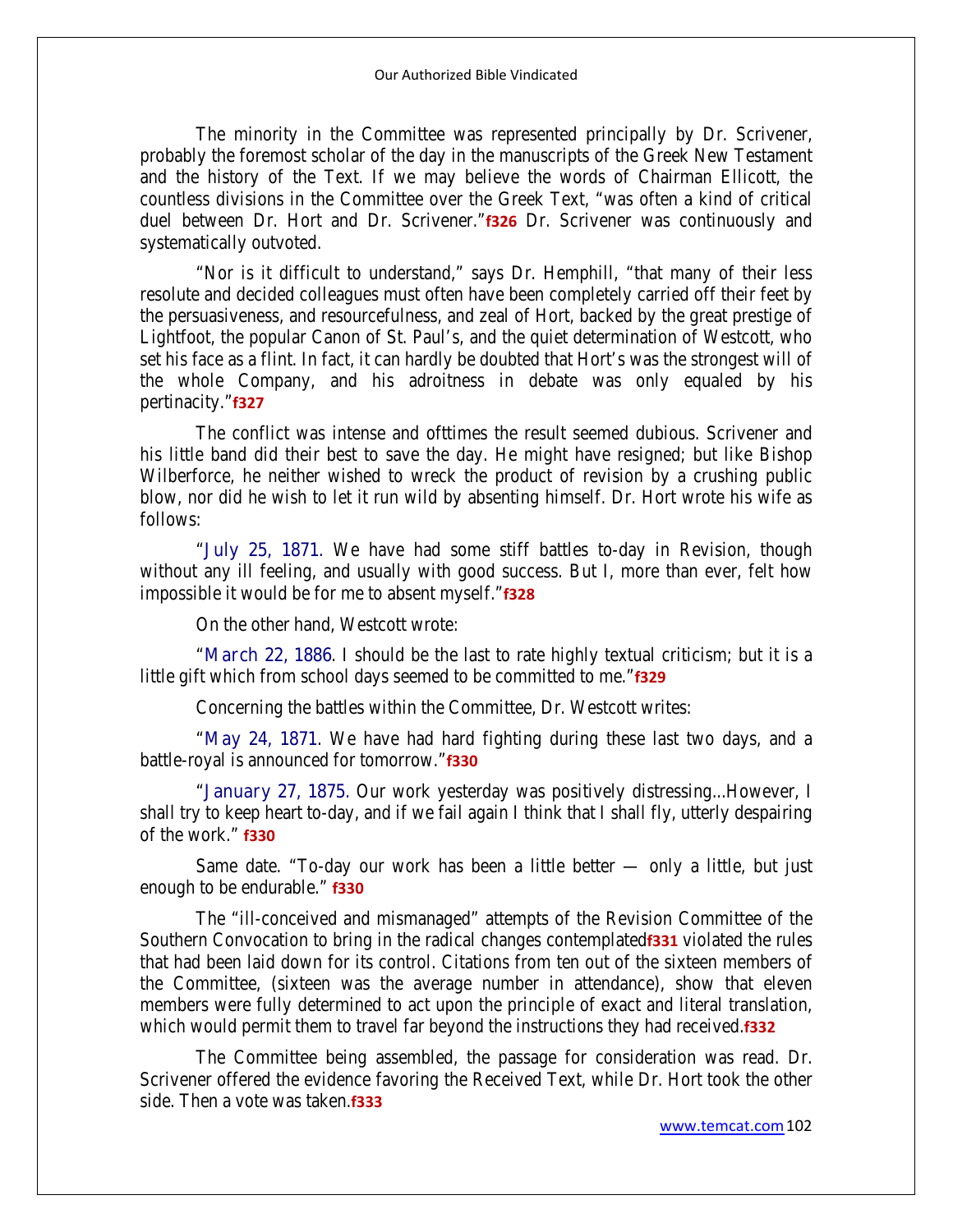Settling the Greek Text occupied the largest portion of time both in England and in America.**f334** The new Greek Testament upon which Westcott and Hort had been working for twenty years was, portion by portion, secretly committed into the hands of the Revision Committee.**f335** Their Greek Text was strongly radical and revolutionary.**f336** The Revisers followed the guidance of the two Cambridge editors, Westcott and Hort, who were constantly at their elbow, and whose radical Greek New Testament, deviating the farthest possible from the Received Text, is to all intents and purposes the Greek New Testament followed by the Revision Committee.**f337** And this Greek text, in the main, follows the Vatican and Sinaiticus manuscripts.**f338** It is true that three other uncials, the Codices Beza, Ephraemi and Alexandrinus were occasionally used, but their testimony was of the same value as the other two.

Hort's partiality for the Vatican Manuscript was practically absolute.**f339**

We can almost hear him say, The Vaticanus have I loved, but the Textus Receptus have I hated. As the Sinaiticus was the brother of the Vaticanus, wherever pages in the latter were missing, Hort used the former. He and Westcott considered that when the consensus of opinion of these two manuscripts favored a reading, that reading should be accepted as apostolic.**f340** This attitude of mind involved thousands of changes in our time-honored Greek New Testament because a Greek text formed upon the united opinion of Codex B and Codex (#) [Aleph] would be different in thousands of places from the Received Text. So the Revisers "went on changing until they had altered the Greek Text in 5337 places."**f341** 

Dr. Scrivener, in the Committee sessions, constantly issued his warning of what would be the outcome if Hort's imaginary theories were accepted. In fact, nine-tenths of the countless divisions and textual struggles around that table in the Jerusalem Chamber arose over Hort's determination to base the Greek New Testament of the Revision on the Vatican Manuscript.**f342** Nevertheless, the Received Text, by his own admission, had for 1400 years been the dominant Greek New Testament.**f343**

It was of necessity that Westcott and Hort should take this position. Their own Greek New Testament upon which they had been working for twenty years was founded on Codex B and Codex (#) [Aleph], as the following quotations show:

"If Westcott and Hort have failed, it is by an overestimate of the Vatican Codex, to which (like Lachmann and Tregelles) they assign the supremacy, while Tischendorf may have given too much weight to the Sinaitic Codex."**f344**

Dr. Cook, an authority in this field, also says:

"I will ask the reader to compare these statements with the views set forth, authoritatively and repeatedly, by Dr. Hort in his 'Introduction,' especially in reference to the supreme excellence and unrivalled authority of the text of  $B$  — with which, indeed, the Greek text of Westcott and Hort is, with some unimportant exceptions, substantially identical, coinciding in more than nineteenths of the passages which, as materially affecting the character of the synoptic Gospels, I have to discuss."**f345**

Another quotation from Dr. Hoskier, an authority who worked in this field many years after the appearance of the Revised Version: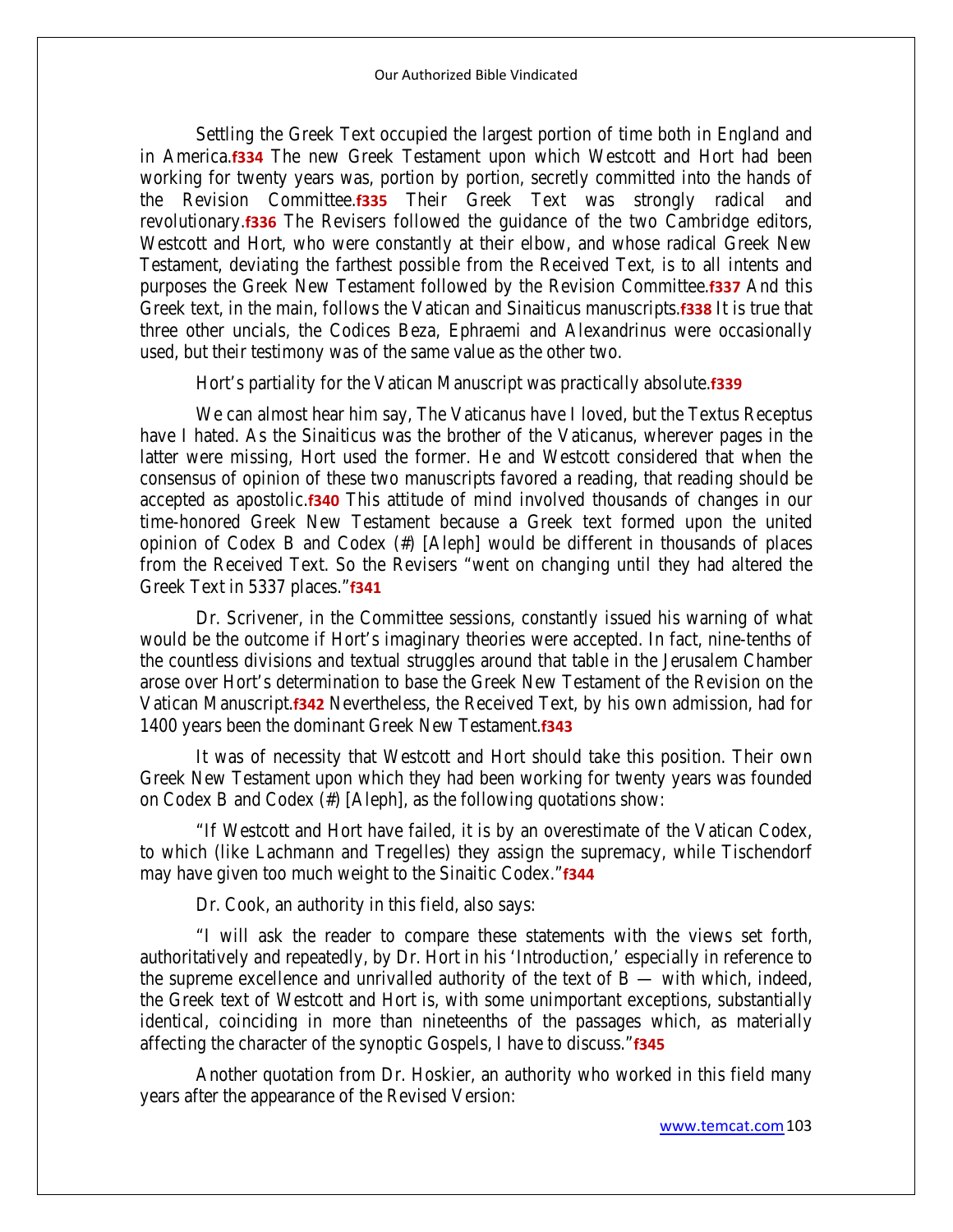"We always come back to B, as Westcott and Hort's text is practically B."**f346**

Of course the minority members of the Revision Committee, and especially the world in general, did not know the twenty years' effort of these two Cambridge professors to base their own Greek New Testament upon these two manuscripts. Hort's "excursion into cloudland," as one authority describes his fourth century revisions, was apparent to Dr. Scrivener, who uttered his protest. Here is his description of Hort's theory as Scrivener later published it:

"There is little hope for the stability of their imposing structure, if its foundations have been laid on the sandy ground of ingenious conjecture: and since barely the smallest vestige of historical evidence has ever been alleged in support of the views of these accomplished editors, their teaching must either be received as intuitively true, or dismissed from our consideration as precarious, and even visionary."**f347**

As Westcott and Hort outnumbered Scrivener two to one, so their followers outnumbered the other side two to one, and Scrivener was systematically outvoted. As Professor Sandy writes:

"They were thus able to make their views heard in the council chamber, and to support them with all the weight of their personal authority, while as yet the outer public had but partial access to them."**f348**

As a consequence, the Greek New Testament upon which the Revised Version is based, is practically the Greek New Testament of Westcott and Hort. Dr. Schaff says:

"The result is that in typographical accuracy the Greek Testament of Westcott and Hort is probably unsurpassed, and that it harmonizes essentially with the text adopted by the Revisers."**f349**

#### **THE REVISERS PROFESSEDLY LIBERAL, ACTUALLY NARROW**

We meet the paradox in the Revisers, as they sit assembled at their task, of men possessing high reputation for liberalism of thought, yet acting for a decade with extreme narrowness. Stanley, Thirwall, Vaughan, Hort, Westcott, Moberly — men of leading intellect — would naturally be expected to be so broad as to give most sacred documents fair consideration. Dean Stanley had glorified the Church of England because within her ranks both ritualists and higher critics could officiate as well as the regular churchmen. When Bishop Colenso, of Natal, was on trial, amid great excitement throughout all England, for his destructive criticism of the first five books of Moses, Dean Stanley stood up among his religious peers and placed himself alongside of Colenso. He said:

"I might mention one who... has ventured to say that the Pentateuch is not the work of Moses;... who has ventured to say that the narratives of those historical incidents are colored not unfrequently by the necessary infirmities which belong to the human instruments by which they were conveyed, — and that individual is the one who now addressed you. If you pronounce against the Bishop of Natal on grounds such as these, you must remember that there is one close at hand whom... you will be obliged to condemn."**f350**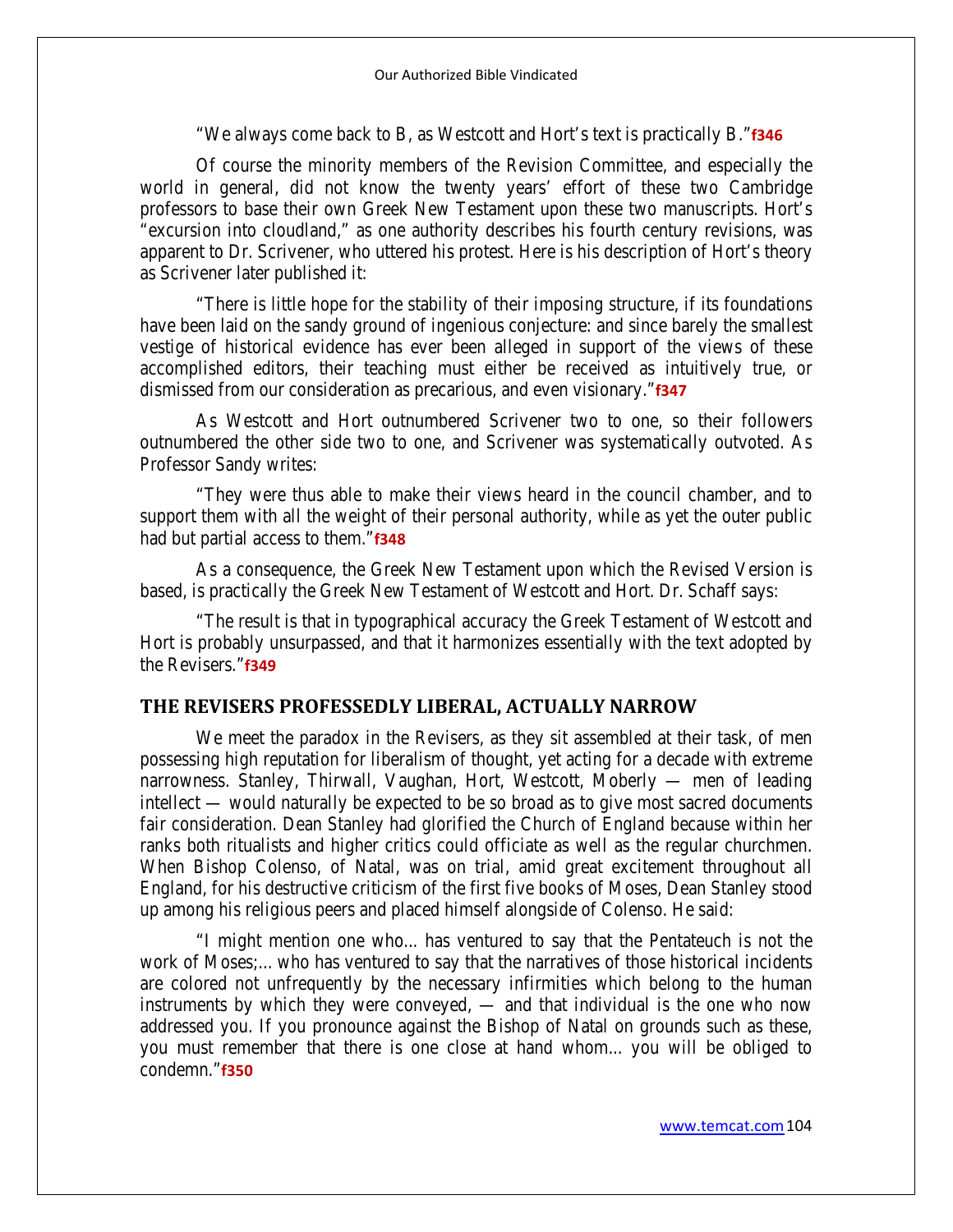Bishop Thirwall, of "princely intellect," had a well-known reputation for liberalism in theology. He introduced both the new theology of Schleiermacher and higher criticism into England. In fact, when Convocation yielded to public indignation so far as essentially to ask Dr. Smith, the Unitarian scholar, to resign, Bishop Thirwall retired from the committee and refused to be placated until it was settled that Dr. Smith should remain. Evidence might be given to show liberalism in other members. These men were honorably bound to do justice to thousands of manuscripts if they assumed to reconstruct a Greek Text. We are informed by Dr. Scrivener that there are 2,864 cursive and uncial manuscripts of the New Testament in whole or in part. Price says there are 112 uncials and 3,500 cursives. These represent many different countries and different periods of time. Yet astonishing to relate, the majority of the Revisers ignored these and pinned their admiration and confidence practically to two — the Vaticanus and Sinaiticus.

Doctor Moberly, Bishop of Salisbury, Bishop Westcott, and Dr. G. Vance Smith, came to the Committee with past relationships that seriously compromised them. Bishop Moberly "belonged to the Oxford Movement, and, it is stated in Dean Church's 'Life and Letters' that he wrote a most kind letter of approval to Mr. Newman as to the famous Tract 90."**f351**

During the years when he was a schoolmaster, the small attendance at times under his instruction was credited to the fact that he was looked upon as a Puseyite.**f352** While with regard to Dr. Westcott, his share in making the Ritualistic Movement a success has been recognized.**f353** Dr. Vaughan, another member of the Revision Committee was a close friend of Westcott.**f354** The extreme liberalism of Dr. G. Vance Smith, the Unitarian member of the Committee, is well known through his book on the "Bible and Theology." This amounted practically to Christianized infidelity. Nevertheless, the worshipful attitude of these men, as well as that of Lightfoot, Kennedy, and Humphrey toward Codex B, was unparalleled in Biblical history. The year 1870 was marked by the Papal declaration of infallibility. It has been well said that the blind adherence of the Revisionists to the Vatican manuscript proclaimed "the second infallible voice from the Vatican."

### **THE RUTHLESS CHANGES WHICH RESULTED**

Even the jots and tittles of the Bible are important. God has pronounced terrible woes upon the man who adds to or takes away from the volume of Inspiration. The Revisers apparently felt no constraint on this point, for they made 36,000 changes in the English of the King James Version, and very nearly 6,000 in the Greek Text. Dr. Ellicott, in submitting the Revised Version to the Southern Convocation in 1881, declared that they had made between eight and nine changes in every five verses, and in about every ten verses three of these were made for critical purposes.**f355** And for the most of these changes the Vatican and Sinaitic Manuscripts are responsible. As Canon Cook says:

"By far the greatest number of innovations, including those which give the severest shocks to our minds, are adopted on the authority of two manuscripts, or even of one manuscript, against the distinct testimony of all other manuscripts, uncial and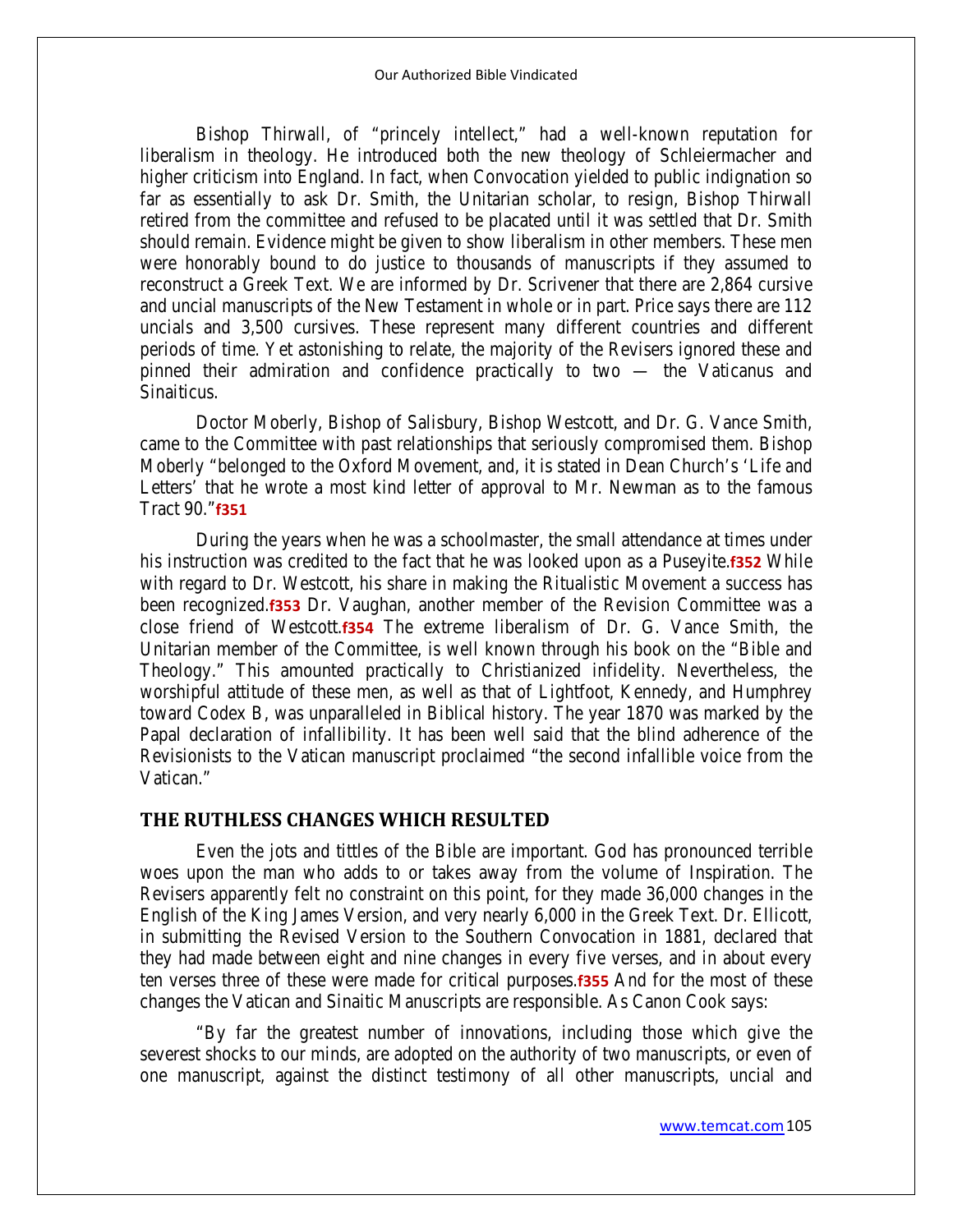cursive... The Vatican Codex,... sometimes alone, generally in accord with the Sinaitic, is responsible for nine-tenths of the most striking innovations in the Revised Version."**f356**

# **WRECKERS, NOT BUILDERS**

A force of builders do not approach their task with swords, spears, bombs, cannons, and other instruments of destruction. If the Greek New Testament of Westcott and Hort marks a new era, as we are repeatedly informed, then it was intended that the Revised Version would mark a new era. The appointees to the task of Revision evidently approached their work with the intention of tearing down the framework of the teachings which sprang from the Received Text and of the institutions erected for the spread of such teachings.

The translators of 1611 organized themselves into six different companies. Each company allotted to each of its members a series of independent portions of the Bible to translate, so that all would act as checks and counter checks on one another, in order that the truth might be transmitted. Above all, their inter-relations were so preserved that the world would receive the gift of a masterpiece. Their units were organizations of construction. The units of the 1881 Revision did not make for protection and independence, but rather for the suppressing of individuality and freedom, and for tyrannical domination.

The instruments of warfare which they brought to their task were new and untried rules for the discrimination of manuscripts; for attacking the verb; for attacking the article; for attacking the preposition, the pronoun, the intensive, Hebraisms, and parallelisms. The following quotations show that literal and critically exact quotations frequently fail to render properly the original meaning:

"The self-imposed rule of the Revisers," says the *Forum,* required them invariably to translate the aoristic forms by their closest English equivalents; but the vast number of cases in which they have forsaken their own rule shows that it could not be followed without in effect changing the meaning of the original; and we may add that to whatever extent that rule has been slavishly followed, to that extent the broad sense of the original has been marred."**f357**

One of the Revisers wrote, after the work was finished:

"With reference to the rendering of the article, similar remarks may be made. As a rule, it is too often expressed. This sometimes injures the idiom of the English, and in truth impairs or misrepresents the force of the original."**f358**

The obsession of the Revisionists for rendering literally Hebraisms and parallelisms have often left us with a doctrine seriously, if not fatally, weakened by their theory. "The printing in parallelisms spoils the uniformity of the page too much and was not worth adopting, unless the parallelism was a good one." **f359**

Probably no one act of Germany during the war brought down upon her more ill feeling than the bombing of Rheims Cathedral. We felt sad to see the building splintered and marred. It was the work of centuries. The Revisionists approached the beautiful cathedral of the King James Version and tunneled underneath in order that they might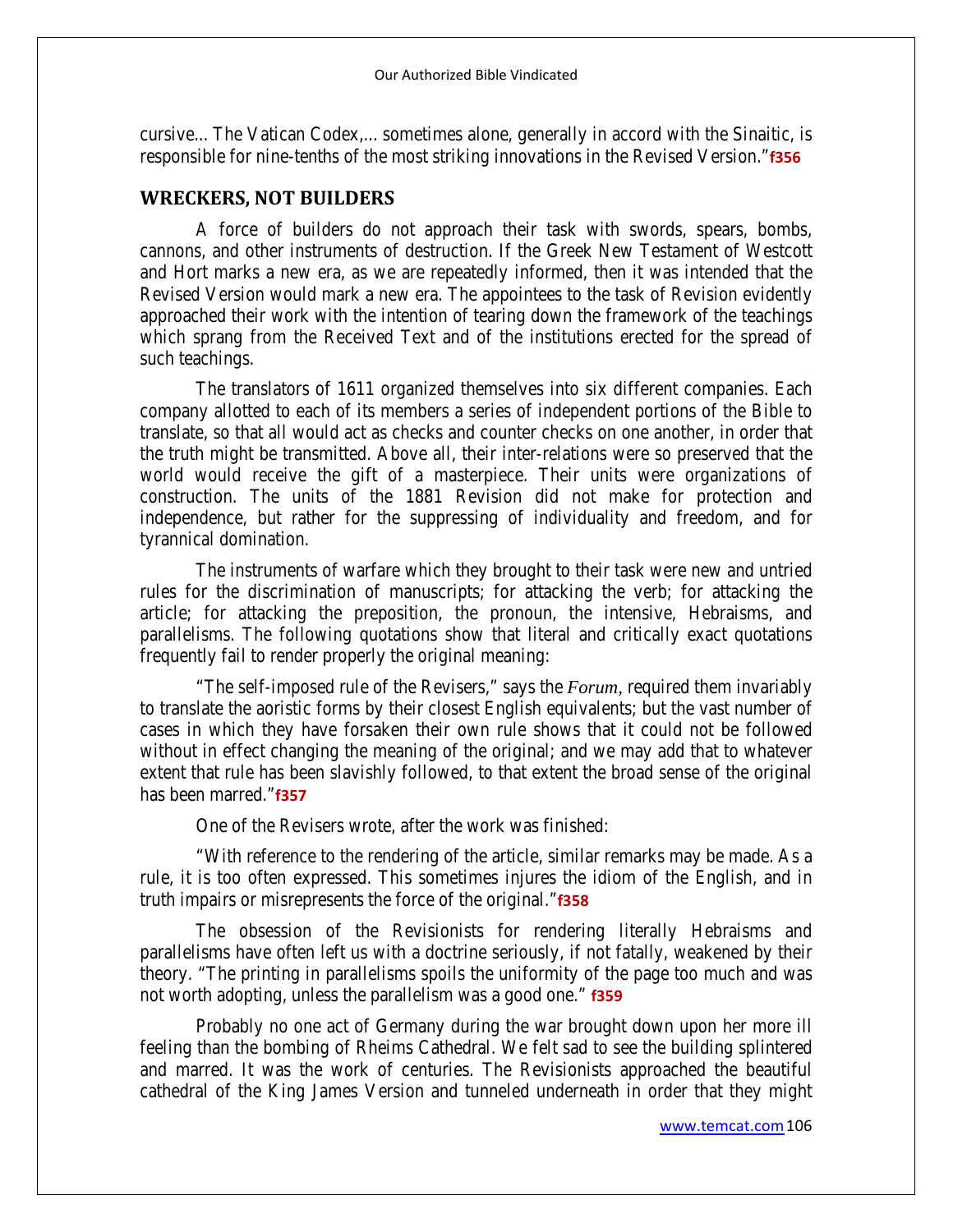destroy the Received Text as its foundation, and slip into its place another composed of the Vatican and Sinaitic Manuscripts. In thousands of places the grandeur of the sacred building was chipped and splintered by the substitution of various readings. In the form of the Revised Version we no longer recognize the strong foundation and glorious features of the old edifice.

This is a case where a little means much. "If one wonders whether it is worth while," says Dr. Robertson, speaking of the Revision, "he must bear in mind that some of the passages in dispute are of great importance." The Bible should more probably compared to a living organism. Touch a part and you spoil it all. To cut a vital artery in a man might be touching a very small point, but death would come as truly as if he were blown to pieces. Something more than a crushing mass of accumulated material is needed to produce a meritorious revision of God's Holy Book.

# **THE REVISERS' GREATEST CRIME**

Ever since the Revised Version was printed, it has met with strong opposition. Its devotees reply that the King James met opposition when it was first published. There is a vast difference, however. Only one name of prominence can be cited as an opponent of the King James Version at is birth. The King, all the church of England, in fact, all the Protestant world was for it. On the other hand, royal authority twice refused to associate itself with the project of revision, as also did the northern half of the Church of England, the Episcopal Church of North America, besides a host of students and scholars of authority.

When God has taught us that "all Scripture is given by Inspiration" of the Holy Spirit and that "men spake as they were moved by the Holy Ghost," the Holy Spirit must be credited with ability to transmit and preserve inviolate the Sacred Deposit. We cannot admit for a moment that the Received Text which, by the admission of its enemies themselves, has led the true people of God for centuries, can be whipped into fragments and set aside for a manuscript found in an out-of-the-way monastery, and for another of the same family, which has lain, for man knows not how long, upon a shelf in the library of the Pope's palace. Both these documents are of uncertain ancestry, of questionable history, and of suspicious character. The Received Text was put for centuries in its position of leadership by divine Providence, just as truly as the star of Bethlehem was set in the heavens to guide the wise men. Neither was it the product of certain technical rules of textual criticism which some men have chosen the last few decades to exalt as divine principle.

The change of one word in the Constitution of the United States, at least the transposition of two, could vitally affect thousands of people, millions of dollars, and many millions of acres of land. It took centuries of training to place within that document a combination of words which cannot be tampered with, without catastrophic results. It represents the mentality of a great people, and to change it would bring chaos into their well-ordered life. Not of one nation only, but of all great nations, both ancient and modern, is the Bible the basis of the Constitution. It foretold the fall of Babylon; and when that empire had disappeared, it survived. It announced beforehand the creation of the empires of Greece and Rome, and lived to tell their faults and why they failed. It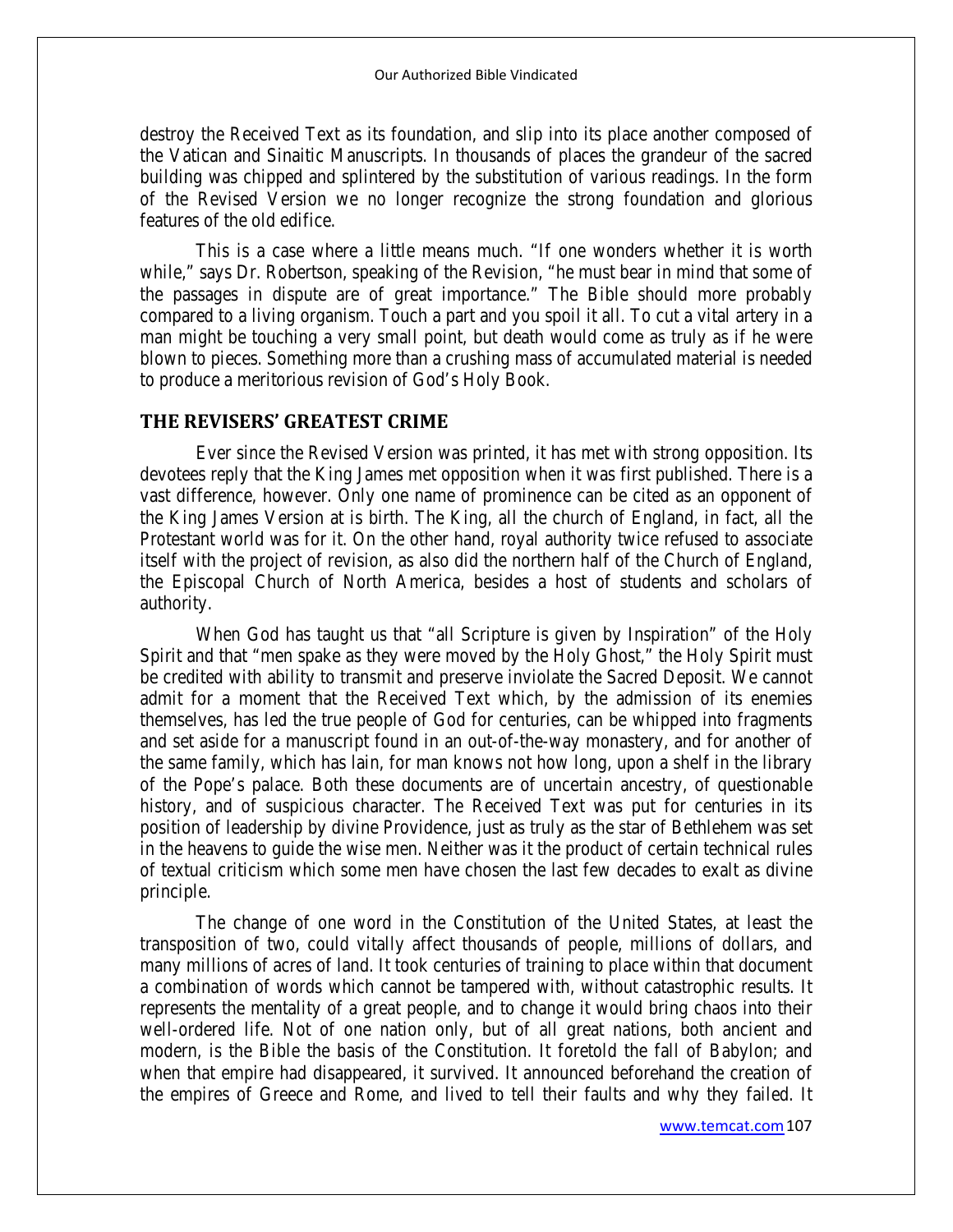warned succeeding kingdoms. All ages and continents have their life inwrought into the fabric of this Book. It is the handiwork of God through the centuries. Only those whose records are lifted high above suspicion, can be accepted as qualified to touch it. Certainly no living being or any number of them ever had authority to make such astounding changes, as were made by those men who were directly or indirectly influenced by the Oxford Movement.

The history of the Protestant world is inseparable from the Received Text. A single nation could break loose and plunge into anarchy and license. The Received Text shone high in the heavens to stabilize surrounding peoples. Even many nations at one time might fall under the shadow of some great revolutionary wave. But there stood the Received Text to fill their inner self with its moral majesty and call them back to law and order.

On what meat had this great critic, Dr. Hort, fed, when, even by his own confession, at the time he had read little of the Greek New Testament, and knew nothing of texts and certainly nothing of Hebrew, he dared, when only twenty-three years old, to call the Received Text "villainous" and "vile"? What can be the most charitable estimate we can put upon that company of men who submitted to his lead, and would assure us in gentle words that they had done nothing, that there was really no great difference between the King James Bible and the Revised, while in another breath, they reject as "villainous" and "vile" the Greek New Testament upon which the King James Bible is built? Did they belong to a superior race of beings, which entitled them to cast aside, as a thing of naught, the work of centuries? They gave us a Version which speaks with faltering tones, whose music is discordant. The Received Text is harmonious, It agrees with itself, it is self-proving, and it creeps into the affections of the heart.

But, they say, there are errors in the Received Text. Yes, "plain and clear errors," as their instructions informed the Revisers. It is to the glory of the Textus Receptus that its errors are "plain and clear." When God showed us these errors were "plain and clear," we recognized them as errors of the copyists and therefore, like printer's errors, they can be promptly and certainly corrected. They are not errors of the Author. Man made them and man can correct them.

Neither are they "errors" which man made and only God can correct. They do not enter into the core of any question. They are not, like the errors of the Vaticanus and Sinaiticus, the product of Systematic Depravation. They are the scars which witness to the terrible struggles endured by the Holy Word throughout the centuries.

The glorified body of Christ will always have five scars where the nails pierced His hands and feet, and where the sword entered His side. A captious critic might cry out that the eternal form of Christ is not perfect; it has five scars. But another of deeper insight would point out that by those scars we know that Christ does not bear an untried form. Those reminiscences of His humiliation testify to His struggle and His triumph. Christ's perfection would not have been complete without those scars. Without them, He would not have been our Saviour. The errors of the Received Text, are the scars which tell of its struggles throughout the centuries to bring us light, life, and immortality. The Living Word and the Written Word correspond.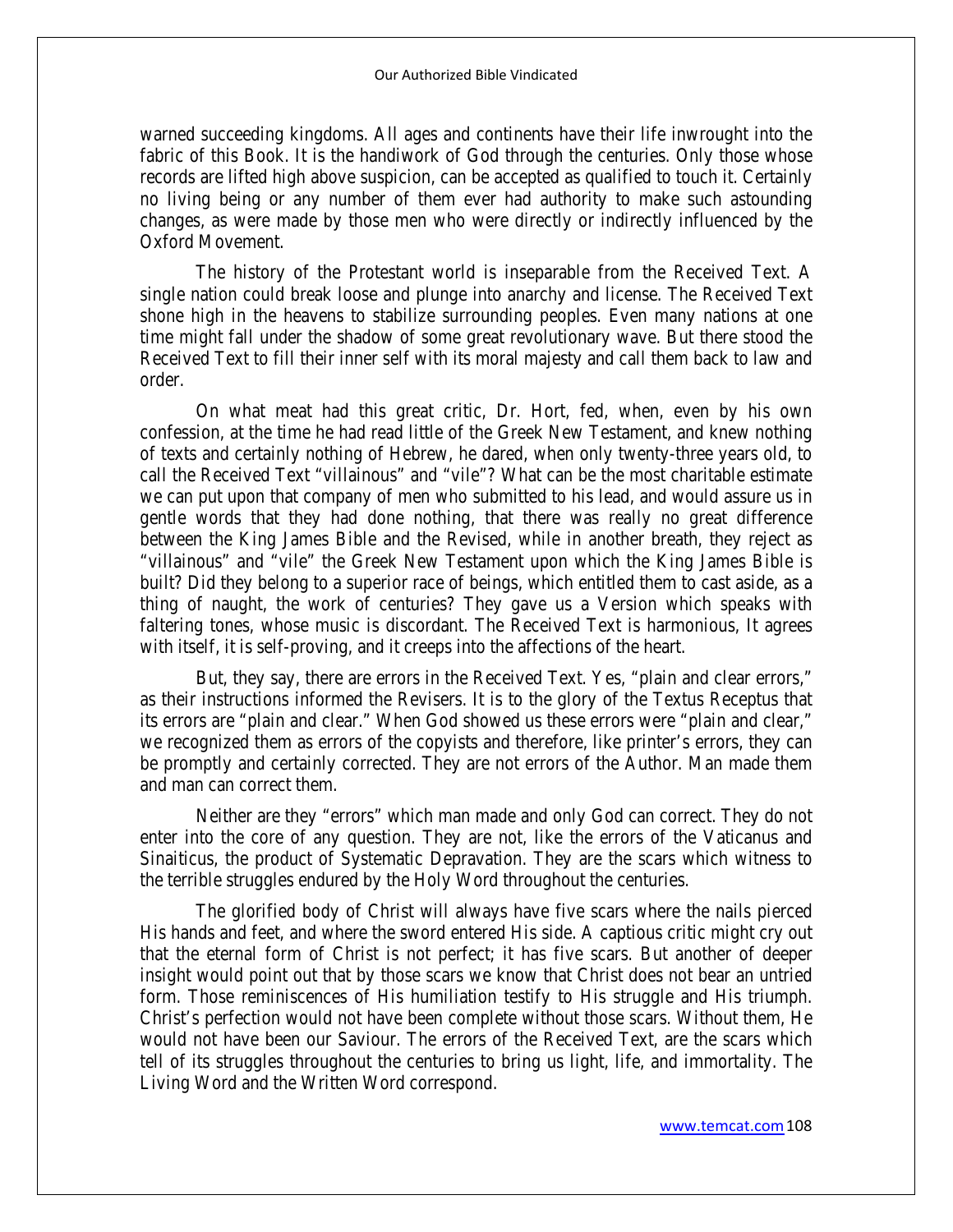How vastly different are the errors of the Revised! They are the product of a welllaid, designing scheme to incorporate in the text the theology of the Revisers. Westcott, writing to Hort before the committee was under way, rejoiced that the future chairman, Dr. Ellicott, was "quite capable of accepting heartily and adopting personally a *thorough*  scheme." And when the new book was published, Bishop Westcott recommended it to the Bible student, because the profound effect on doctrine was produced by changing "here a little, there a little." He clearly convicted the Revised Version of being the product of a designing scheme with an ulterior purpose. He said:

"But the value of the Revision is most clearly seen when the student considers together a considerable group of its passages, which bear upon some article of Faith. The accumulation of small details then produces its full effect. Points on which it might have seemed pedantic to insist in a single passage become impressive by repetition... The close rendering of the original Greek in the Revised Version appears to suggest ideas of creation and life and providence, of the course and end of finite being and of the Person of the Lord, who is the source of all truth and hope, which are of deepest interest at the present time."**f360**

All must see that it was a *thorough scheme."* The dominant minds on the Revision Committee approached their task, committed beforehand to this *"thorough scheme."* The errors therefore of the Revised Version are not incidental and accidental, as those of the Received Text, but are so systematically interlinked that they constitute with cumulative effect vital changes in doctrine. The Revised Version bears the stamp of intentional Systematic Depravation.

When we consider the men who dominated the committee, and consequently determined the content of the Revised work, and when we consider their critical bias, their sympathy with the germinal ideas of modern religious liberalism, their advocacy of Ritualism, and their fondness for Rome, simple intelligence compels us to wonder if the "scheme" does not embrace a subservience to these predilections.

When a company of men set out faithfully to translate genuine manuscripts in order to convey what God said, it is one thing. When a committee sets itself to revise or translate with ideas and a "scheme," it is another thing. But it may be objected that the translators of the King James were biased by their pro-Protestant views. The reader must judge whose bias he will accept, that of the influence of the Protestant Reformation, as heading up in the Authorized Version, or that of the influence of Darwinism, higher criticism, incipient modern religious liberalism, and a reversion back to Rome, as heading up in the Revised Version. If we select the latter bias, we must remember that both higher criticism and Romanism reject the authority of the Bible as supreme.

The predominant ideas of the respective times of their births influenced and determined the essential characteristics of the Authorized and Revised Versions. The following chapters will establish the truthfulness of the position just stated.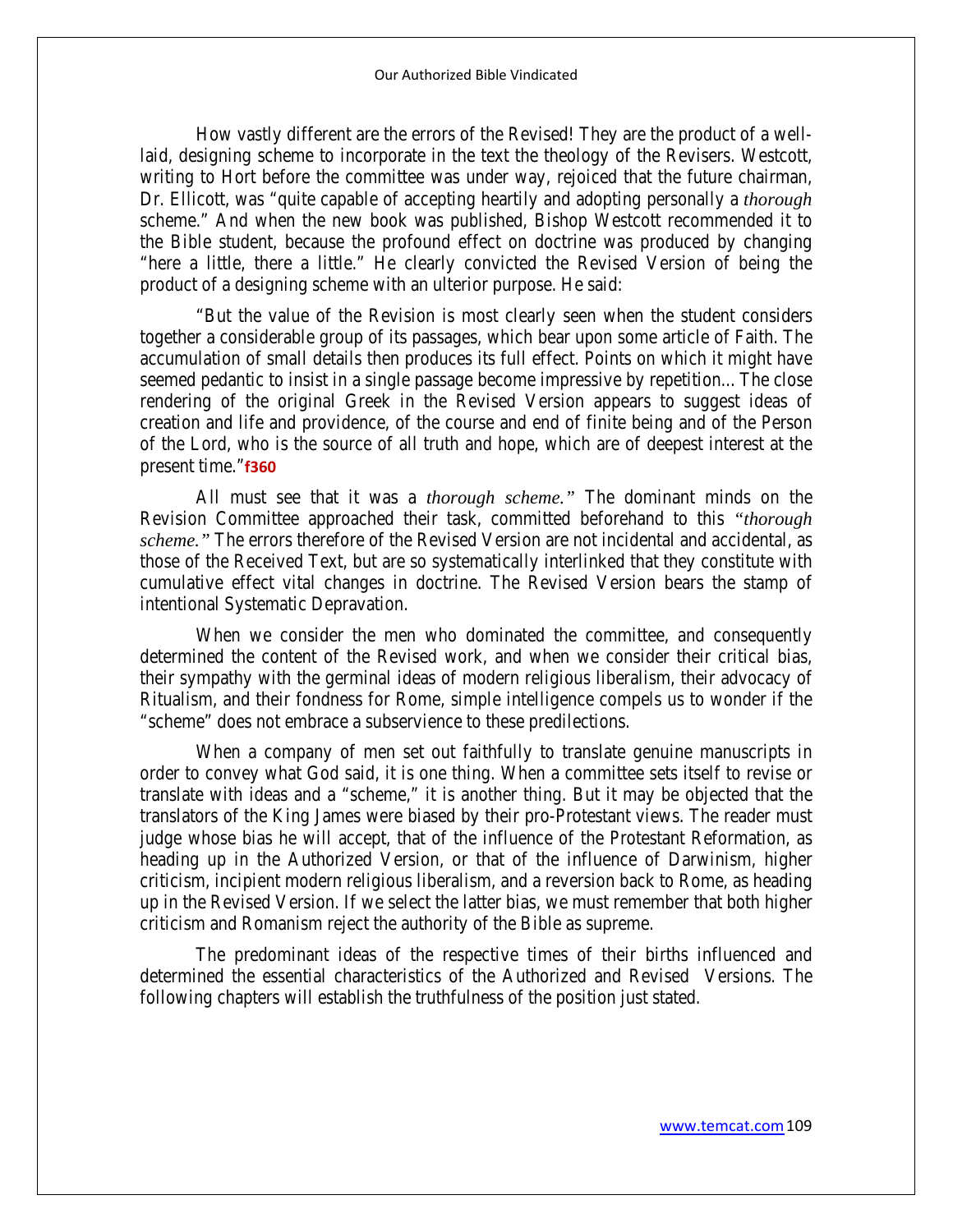# **CHAPTER 11**

## BLOW AFTER BLOW AGAINST THE TRUTH

## (Revised Texts and Margins )

THERE are many who claim that the changes in the Revised Version did not affect any doctrine. Bishop Westcott reveals the contrary. His utterances prove that the Revisers worked systematically during the ten years of their task to make alterations that by a repetition of details they might alter articles of faith. This we have shown in the previous chapter.**f361** 

They did not use the margin to indicate changes in the Greek text as directed by Convocation; on the contrary, they choked the margin with preposterous readings designed to carry out "the scheme" of Westcott, Hort, and Lightfoot. "There is some hope," wrote Westcott to Hort, before revision began, when prospects of a complete textual revision seemed small, "that alternative readings might find a place in the margin."**f362** And they did, only to sow, broadcast, doubts about the sacred utterances. A further word from Bishop Westcott to show how systematically the Revisers worked in making changes:

"For while some of the variations which we have noticed are in themselves trivial, some are evidently important; but they all represent the action of the same law; they all hang together; they are samples of the general character of the Revision. And, even if we estimate differently the value of the particular differences which they express, we can certainly see that they do express differences; and they are sufficient, I cannot doubt, to encourage the student to consider in any case of change which comes before him, whether there may not have been reasons for making it which are not at once clear."**f363**

To show that it was the settled purpose as well as the definite expectation on the part of the leaders in the movement for revision, that doctrine should be changed, I will now quote from the outstanding agitator for revision, who was also chairman of the English New Testament Revision Committee, Bishop Ellicott:

" *Passages involving doctrinal error.* Here our duty is obvious. Faithfulness, and loyalty to God's truth, require that the correction should be made unhesitatingly. This class of cases, will, however, embrace many different instances; some of real and primary importance, some in which the sense will be but little affected, when the error, grammatically great as it really may be, is removed, and the true rendering substituted. For instance, we shall have, in the class we are now considering, passages in which the error is one of a doctrinal nature, or, to use the most guarded language, involves some degree of liability to doctrinal misconception."**f364**

### **1. TRADITION EQUALS SCRIPTURE ACCORDING TO THE REVISED**

#### **1. <550316>2 TIMOTHY 3:16**

**KING JAMES:** "All scripture is given by inspiration of God."

**REVISED**: Every Scripture inspired by God is also profitable."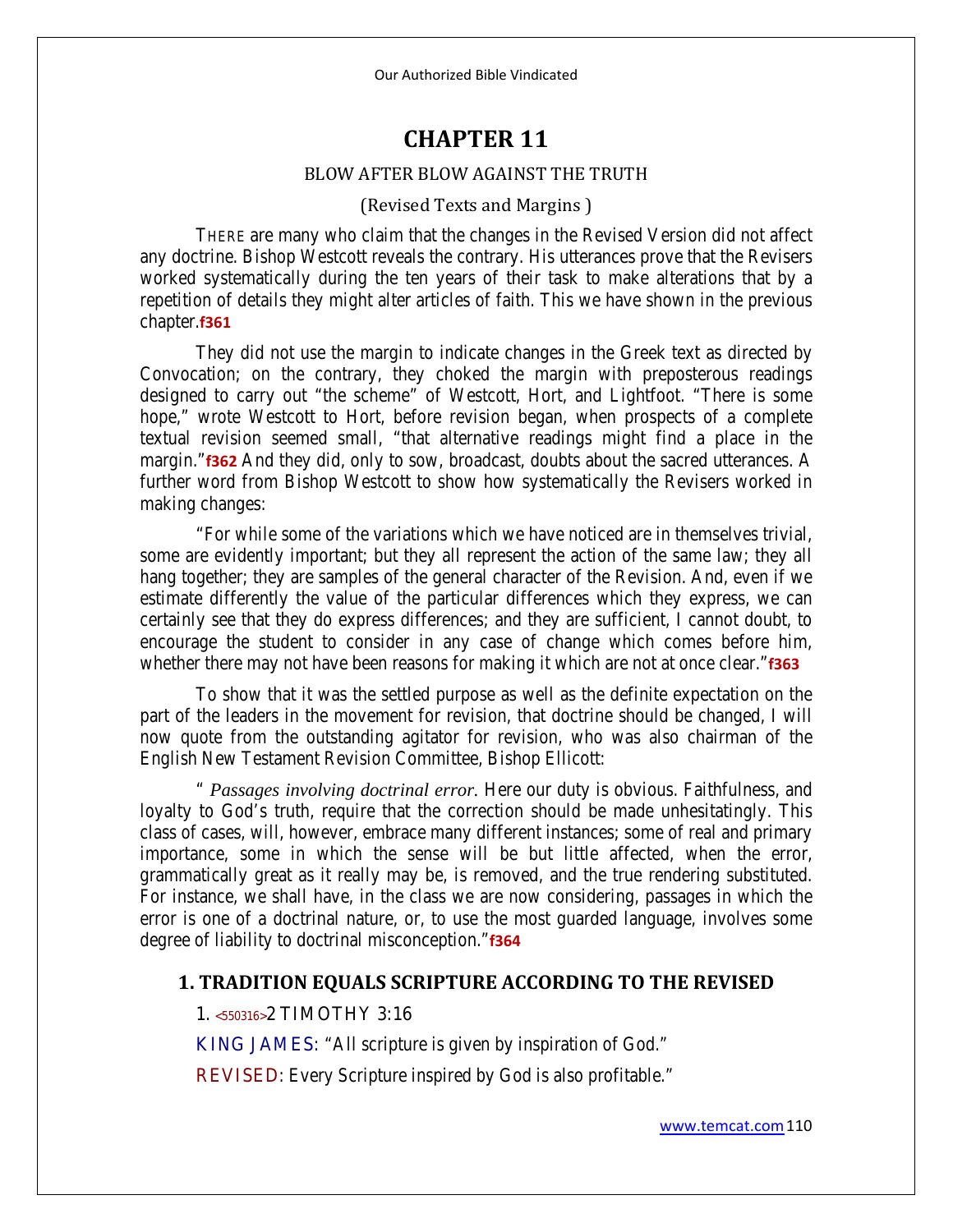In this, the Revised follows the thought of the Douay. This change in the Revised indicates that parts of the Scriptures may not have been inspired. Therefore, as we are not able to judge what is, and what is not inspired, the Catholics say that tradition tests the inspiration and gives us the correct meaning. The tradition of the Catholic Church corresponds to the higher criticism of the so-called Protestants, only with this difference, that the Catholics claim their higher criticism to be infallible. On this point we will quote the note in the Douay on this very passage, **<550316>***2 Timothy 3:16,* —

"Every part of divine Scripture is certainly *profitable* for all these ends. But, if we would have the *whole* rule of Christian faith and practice, we must not be content with those Scriptures, which Timothy *knew from his infancy.* That is, with the Old Testament alone; nor yet with the New Testament, without taking along with it the traditions of the apostles, and the interpretation of the Church, to which the apostles delivered both the book, and the true meaning of it."

The *Dublin Review* (Catholic), July, 1881, speaking of the changes in the Revised Version, shows clearly that Catholics see how the Revised reading robs Protestantism of its stronghold, the Bible. It says: "It (Protestantism) has also been robbed of its only proof of Bible inspiration by the correct rendering of **<550316>**2 Timothy 3:16."

Also the *Interior* says on this change, —

"It is not very probable that Paul would utter an inconsequential truism of that kind. No one need be told that a scripture inspired of God would be profitable — that would be taken for granted; but what has needed to be known was just the truth that Paul wrote, that 'all Scripture is given by inspiration of God.'"**f365**

Knowing the views held by the Revisers, such a change as this could be expected. Many controlling members of the English New Testament Revision Committee believed that "there may be parts of the canonical books not written under the inspiration of the Holy Spirit."**f366**

#### **2. <430539>JOHN 5:39**

**KING JAMES**: "Search the Scriptures; for in them ye think ye have eternal life."

**REVISED**: "Ye search the Scriptures, because ye think that in them," etc. The command of the Saviour to search the Scriptures, as given in the King James, establishes them as the source of life eternal and the authority of the true doctrine. The Revisers destroyed this command. Is not this changing a fundamental doctrine?

On this point the *Dublin Review* (Catholic), July, 1881, says:

"But perhaps the most surprising change of all is **<430539>**John 5:39. It is no longer 'Search the Scriptures,' but 'Ye search;' and thus Protestantism has lost the very cause of its being."

Other changes of passages, which we investigate following this, affect the great doctrines of truth; the change now under consideration affects the very citadel of truth itself. The Church of England Convocation, which called the Revision Committee into existence, authorized that Committee to correct only "plain and clear errors" in the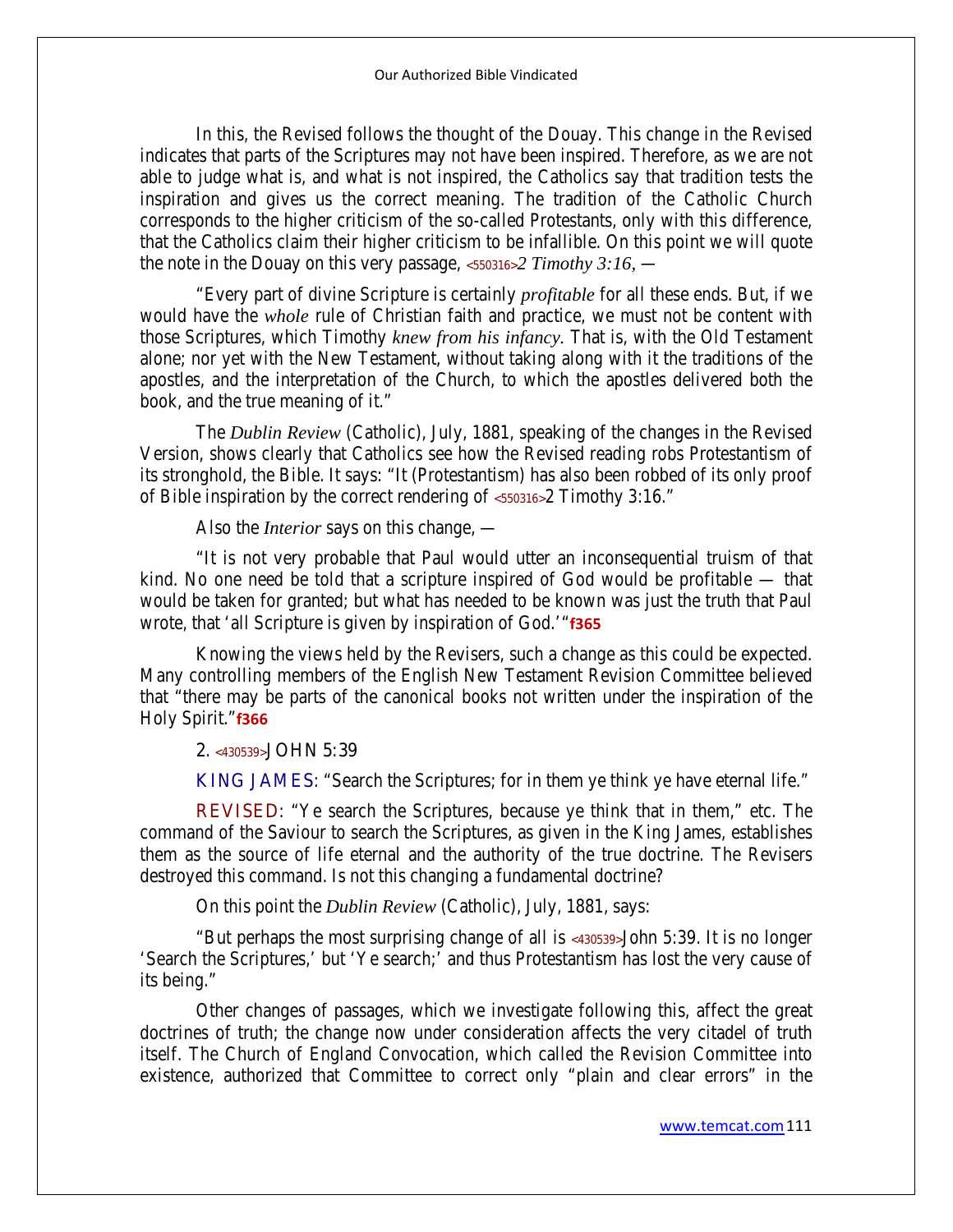Received Text. Neither Convocation, nor Protestant England expected it to be changed in thousands of places.

When the Revised Version declares that parts of the Bible may not have been inspired of God, (as in **<550316>**2 Timothy 3:16), the defendant is forced to bear witness against itself. So far as the Revised Version is concerned, the change destroys the infallibility of that glorious citadel of revelation which for centuries had been the standard of truth.

## **2. A DEADLY BLOW AGAINST MIRACLES**

#### **1. <430211>JOHN 2:11**

**KING JAMES:** "This beginning of miracles did Jesus in Cana of Galilee."

**REVISED:** "This beginning of signs did Jesus in Cana of Galilee."

The word "miracle" is found, singular and plural, thirty-two times in the Authorized Version of the New Testament. Alas! What desolation has been wrought by the Revised! In twenty-three of these instances, the word "miracle" has entirely disappeared. In the case of the other nine, although the term is used in the text, its force is robbed by a weakening substitute in the margin.

While in the Old Testament, it has disappeared from the Revised in the five instances where it occurs in the Authorized. Modern religious liberalism finds consolation here. So the Revisers have exposed believers in the Bible to the ridicule of unbelievers because they describe the supernatural events of the New Testament by belittling words. To describe the supernatural in terms of the natural, indicates doubt in the supernatural. If we persist in calling a mountain a molehill, it is evident that we do not believe it is a mountain. The Revisers, in persistently describing supernatural events by ordinary terms, have changed doctrines respecting miracles. And if they made such fundamental changes in these thirty-two New Testament texts, — all there was on the subject, — what is this, but systematic depravation of doctrine?

## **3. DOCTRINE OF CONVERSION UNDERMINED**

#### **1. <401802>MATTHEW 18:2, 3**

**KING JAMES:** "And Jesus... said,... Except ye be converted, and become as little children."

**REVISED**: "And He... said,... Except ye turn, and become as little children."

**FERRAR FENTON:** "Then Jesus... said: I tell you indeed, that if you do not turn back."

Not only in this text but in all the rest (seven texts altogether), "be converted" has been changed to "turn." On this point we will use the following quotation which speaks for itself: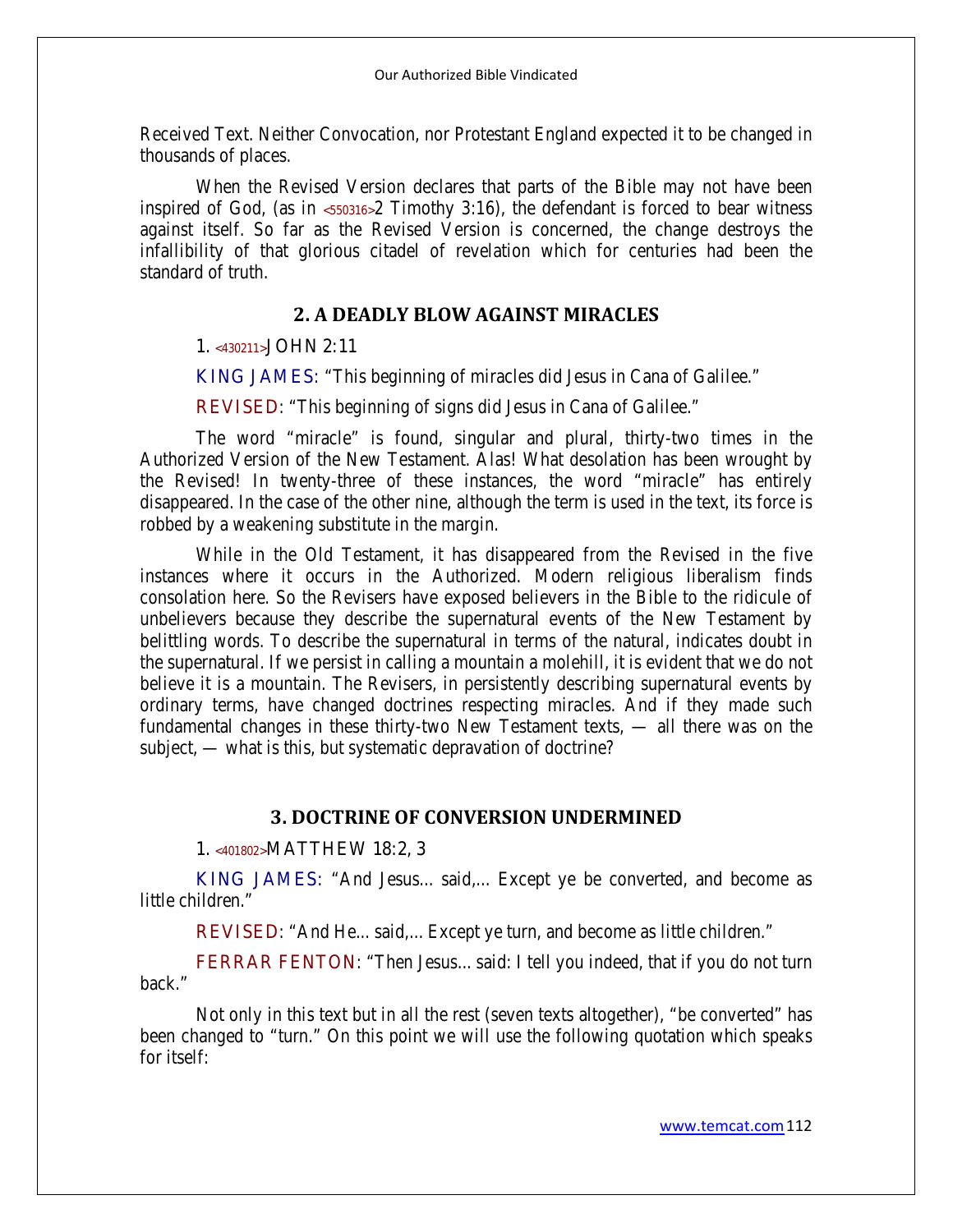"The Revelation Homersham Cox writes to the *Church Times* in favor of the New Revision because (as he says) it alters 'be converted' into 'turn,' the former implying that the sinner *is* converted by another, that is, the Holy Spirit, and the latter that he turns or converts himself. He says:

"'I have here given every passage without exception in which the word 'converted' in the passive voice occurs in the older translation. In every one of these instances the passive form is avoided in the new translation. The change seems to be one of incalculable importance. The former version teaches men that they are converted by a power external to themselves; the later version teaches them to turn themselves. In other words, the doctrine of superhuman conversion disappears from the New Testament, and thus the main foundation of modern Evangelicalism is destroyed. Only a few Sundays ago it was my misfortune to have to listen to a long "Evangelical" sermon, the whole burden of which was that men could not convert themselves. This pernicious tenet is preached every year in myriads of sermons, books, and tracts. I rejoice that it is now shown to be unscriptural.'"**f367**

Also Dr. Milligan, commenting on this change in **<401803>**Matthew 18:3 and in **<440319>**Acts 3:19, says that "the opening verb, though passive in form, is properly rendered actively, and the popular error of men being mere passive instruments in the hands of God are thereby exploded."**f368** 

The dangerous doctrine of salvation by our own effort is exalted; and the miraclesaving power of God in conversion, so far as these texts are concerned, is thrust out of the New Testament. The Revised changes the doctrine of conversion, and that change is a complete reversal of the doctrine.

## **4. NO CREATION: EVOLUTION INSTEAD**

We shall present a series of Scripture texts to exhibit how the Revisers made the Bible teach the origin of the material universe by evolution instead of by creation.

S. Parkes Cadman explains clearly how the German brain, working in theology and higher criticism, manifested itself in science and history, thus influencing Sir Charles Lyell to produce his "Principles of Geology," which heralded the advent of Evolution and contravened the cosmogonies of Genesis. Lyell altered the whole tone of Darwin's thinking, and Darwin's inquiries were vindicated in a revolution foreshadowed by Newman's "Essay on the Development of Christian Doctrine."**f369** In this, Newman followed Mohler of Germany, and started the great ritualistic movement in the Church of England, which blossomed out into Revision. Both Westcott and Hort leaned heavily toward Ritualism and Evolution. Bishop Westcott says:

"Again 'world' answers to a plural or singular, 'the ages,' or 'the age,' (Greek oi aiones, o aion), in which creation is regarded as a vast system unfolded from aeon to aeon, as an immeasurable and orderly development of being under the condition of time, of which each 'age,' or 'this age,' and 'the age to come,' has its distinguishing characteristics, and so far is 'the world.'"**f370**

[www.temcat.com 1](http://www.temcat.com/)13 The truth, he says, is "consistently preserved" in the margin.**f371** That is, the unfolding of the "Vast system" from "age to age" (evolution), is consistently preserved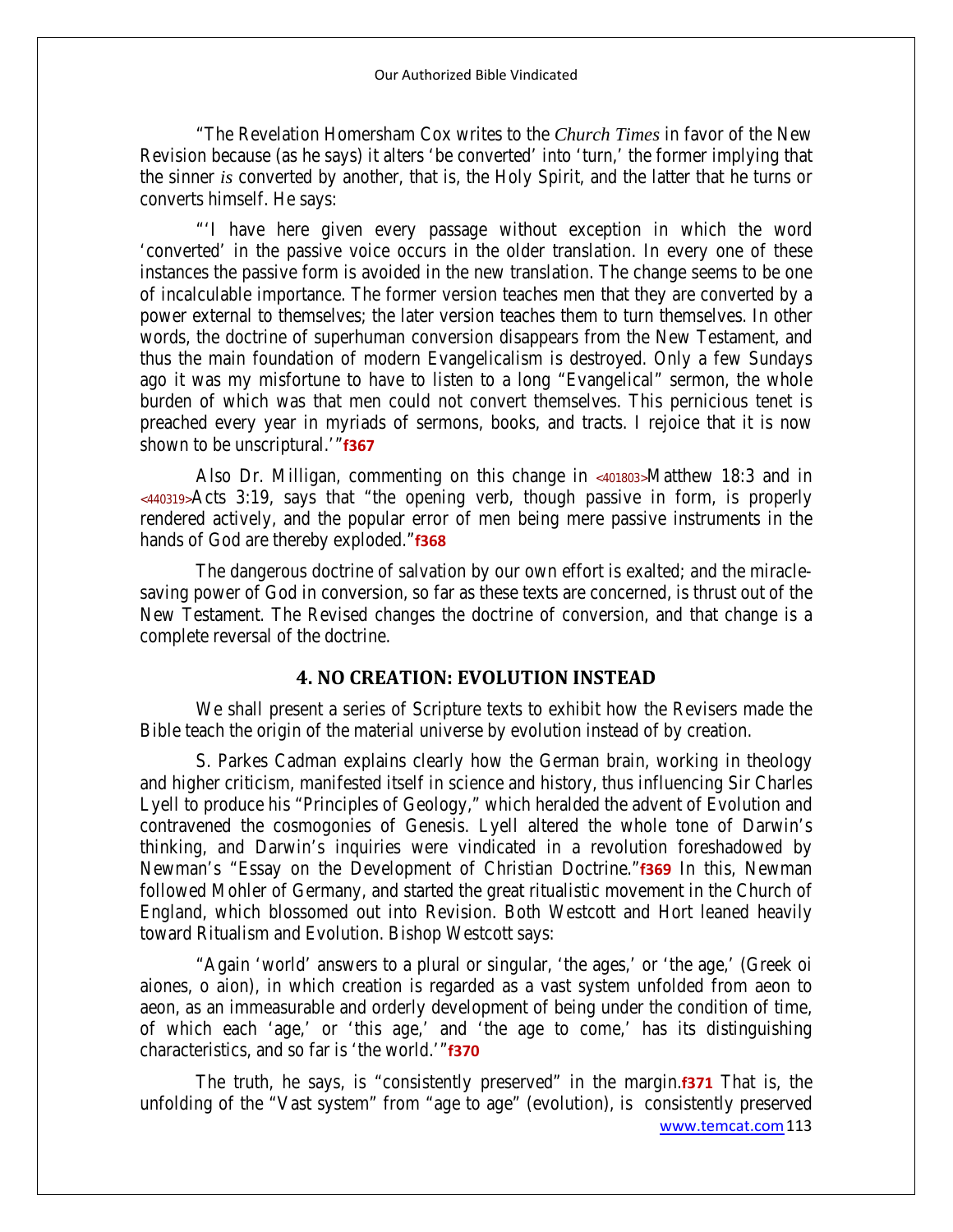in the margin. In other words, the Revisers consistently, consciously, and intentionally, by their own confession, maintained the basal theory of evolution in the margin. On the importance of "age" and "ages" in the margin, I quote from Dr. Samuel Cox, editor of the *Expositor:*

"And here I may remark, in passing, that in such marginal readings as 'this age' and 'the coming age' which abound in our New Version, there lie the germs, latent for the present, of far larger doctrinal changes than either of those which I am now suggesting."**f372**

## **1. <581103>HEBREWS 11:3**

**KING JAMES**: "Through faith we understand that the worlds were framed by the word of God."

**REVISED:** "By faith we understand that the ages have been framed by the word of God." (Margin.)

### On this Westcott says:

"In this connection we see the full meaning of the words used of creation in **<581103>**Hebrews 11:3: *By faith we understand that the worlds (the ages, 1:*e. the universe under the aspect of time) *have been formed by the Word of God...* The whole sequence of life in time, which we call 'the world' has been 'fitted together' by God. His one creative word included the harmonious unfolding on one plan of the last issues of all that was made. That which is in relation to Him 'one act at once' is in relation to us an EVOLUTION apprehended in orderly succession."**f373** (Caps. Mine).

Bishop Westcott's interpretation of God's work in creation is evolution, making room for the long geological ages. Hort considered Darwin's theory of evolution unanswerable.**f374** Westcott and Hort, whose Greek New Testament was the basis of the Revised, inject evolution into the Revised Version.

## **2. <510115>COLOSSIANS 1:15, 16**

**KING JAMES**: "Who is the image of the invisible God, the first born of every creature: For by Him were all things created."

**REVISED**: "Who is the image of the invisible God, the firstborn of all creation; for in Him were all things created."

Dr. G. Vance Smith, a member of the English New Testament Revision Committee, commenting on **<510115>**Colossians 1:15, 16 says:

"Is it not therefore probable that, in the very different phraseology of Colossians, he is speaking of the promulgation of Christianity and its effects under the figure of a spiritual creation?... Is it possible to think that this language can refer to the material creation?"**f375**

The new language of the Revised in the judgment of this Reviser, hinders the application of these texts to a material creation, as in the King James, and limits them as a spiritual application to Christianity.

## **3. <580102>HEBREWS 1:2 (LAST PART)**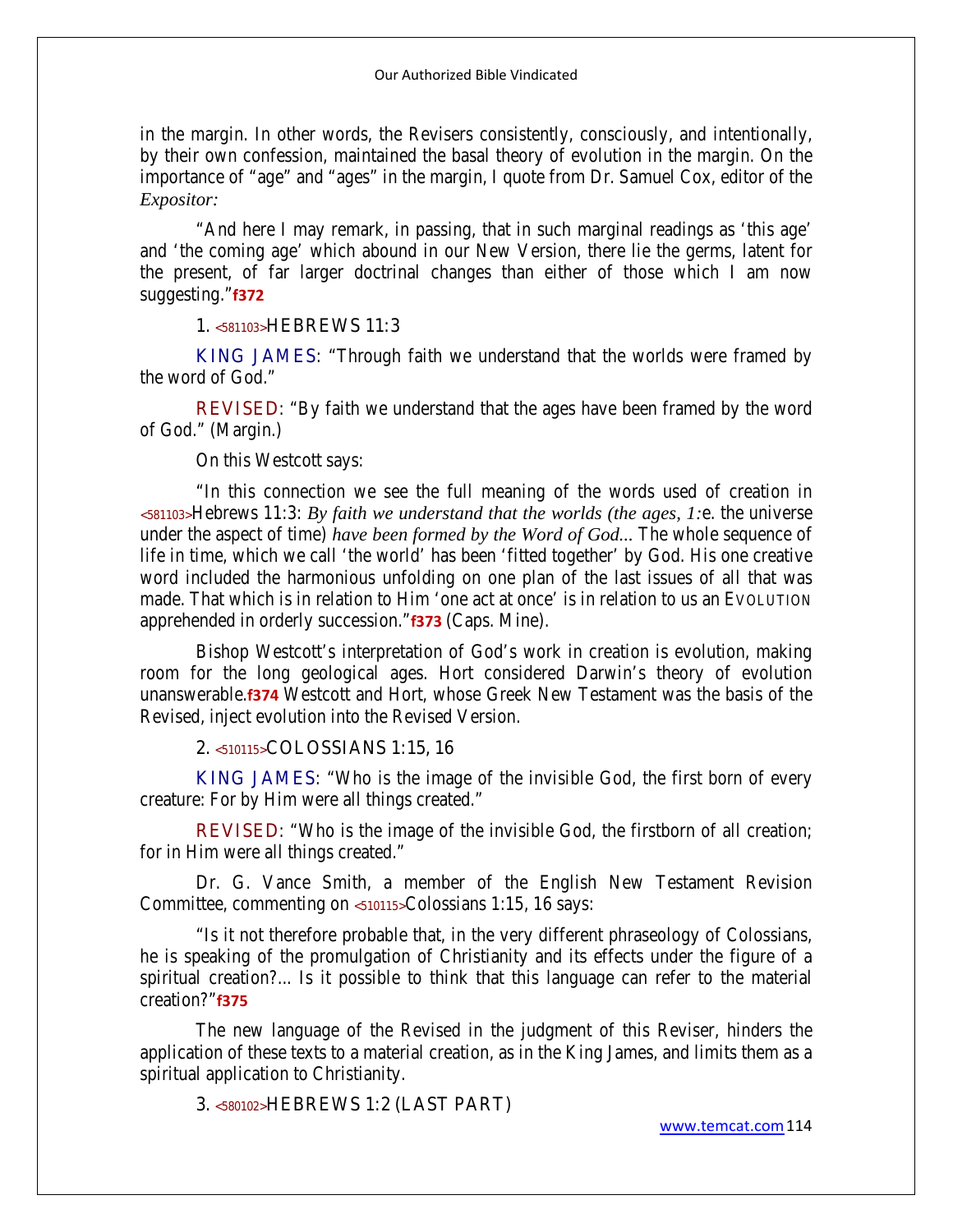**KING JAMES:** "By whom also He made the worlds."

**REVISED**: "Through whom also He made the ages." (Margin.) By this change the door is opened to spiritualizing away creation.

### **5. THE PERSON OF CHRIST**

The "Person of Christ" is the evangelical phraseology used to express a doctrine which is taught in a way that tends to Rome. Some make it the central principle of all doctrines, and especially of ritualistic practices. This is shown by the following words from a ritualistic clergyman:

"Let every one who hears you speak, or sees you worship, feel quite sure that the object of your devotion is not an idea or a sentiment, or a theory,... but a real personal King and Master and Lord: present at all times everywhere in the omnipresence of His *Divine* nature, present by His own promise, and His own supernatural power in His *Human* nature too upon His Altar-Throne, there to be worshiped in the Blessed Sacrament as really, and literally, and actually, as you will necessarily worship Him when you see Him in His beauty in Heaven."**f376**

This ritualistic clergyman believed that preachers (or priests) have power to change the wafer into the actual body of Christ.

#### **1. <540316>1 TIMOTHY 3:16**

**KING JAMES**: "And without controversy great is the mystery of godliness: God was manifest in the flesh," etc.

**AMERICAN REVISED:** "And without controversy great is the mystery of godliness; He who was manifest in the flesh," etc.

On the change of "He who" for "God," Bishop Westcott says:

"The reader may easily miss the real character of this deeply instructive change. The passage now becomes a description of the essential character of the gospel, and not simply a series of historical statements. The gospel is personal. The gospel  $-$  'the revelation of godliness' — is, in a word, Christ Himself, and not any propositions about Christ."**f377**

The Revisers made this change which confounds Christ with the movement He instituted, the gospel, and leads our minds away from Christ, the person on His heavenly throne, to Christ, the bread of the Lord's supper, (Mass), on the ritualistic altar-throne. What is this, if not a change of doctrine? Bishop Westcott was conscious of the change the Revisers were making in this reading. On this the *Princeton Review* says:

"Making Christianity a life — the divine-human life of Christ — has far-reaching consequences. It confounds and contradicts the Scriptural and church doctrine as to the Person of Christ."**f378**

#### **2. <441607>ACTS 16:7**

**KING JAMES**: "But the Spirit suffered them not."

**AMERICAN REVISED**: "And the Spirit of Jesus suffered them not."

[www.temcat.com 1](http://www.temcat.com/)15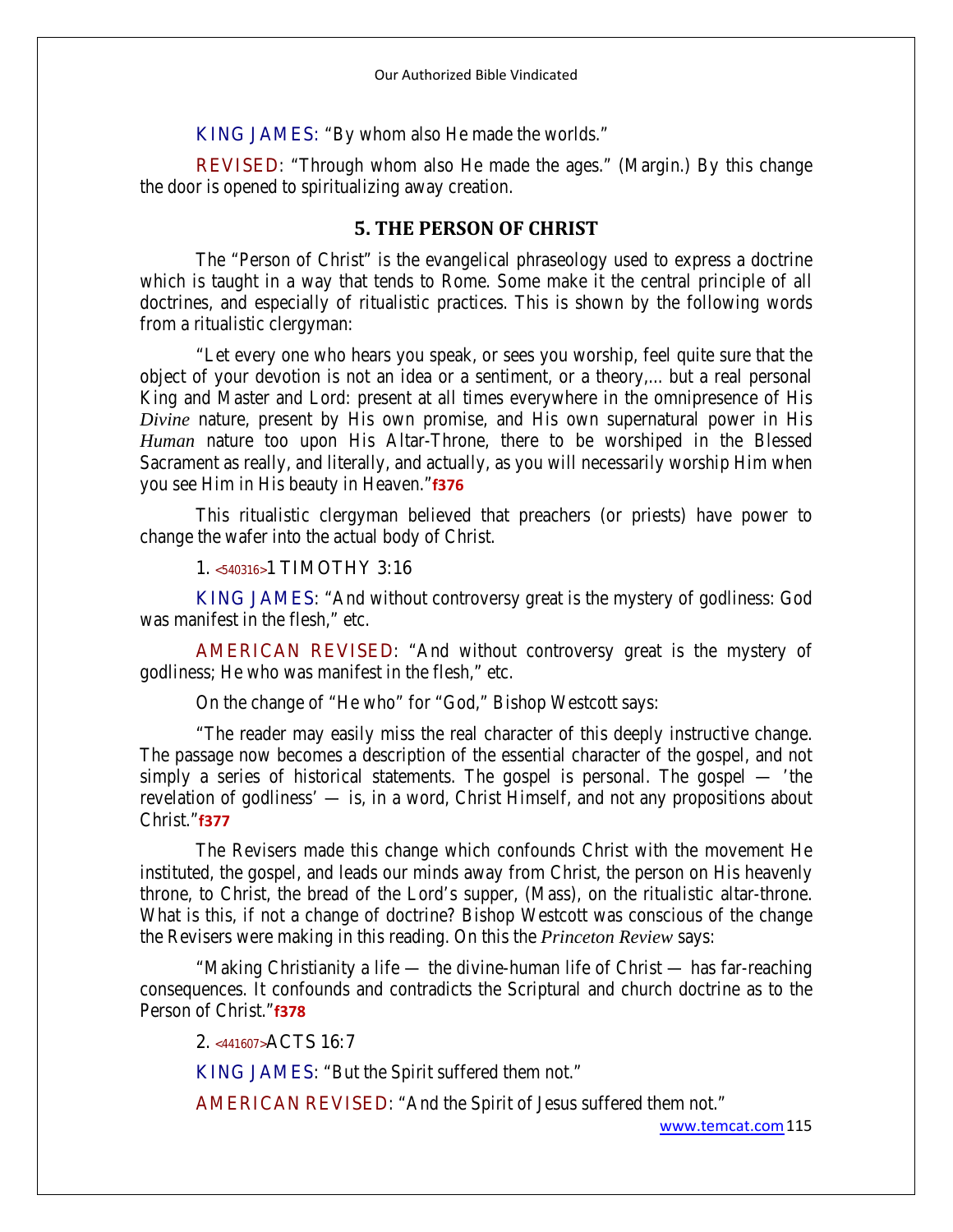The Douay is like the Revised. On this change Dr. George Milligan says:

"**<441607>**Acts 16:7,... the striking reading, 'the Spirit of Jesus' (not simply as in the Authorized Version 'the Spirit') implies that the Holy Spirit had so taken possession of the Person of the Exalted Jesus that He could be spoken of as 'the Spirit of Jesus.'"**f379**

By this change they identified Jesus, the second Person of the Trinity, with the Holy Spirit, the third Person. The evident purpose of this change is to open the way to teach ideas of the Person of Jesus different from the generally accepted Protestant view. As the *Princeton Review* says concerning the doctrine of the Person of Christ as held by Dr. Philip Schaff, President of both American Committees of Revision, and by his former associate, Dr. Nevin:

"It is impossible to understand the writings of Drs. Nevin and Schaff on this whole subject without a knowledge of the pantheistic philosophy... It led men to look on the church as the development of Christ, very much as that philosophy regards the universe as the development of God."**f380**.

# **6. THE VIRGIN BIRTH**

## **1. <230714>ISAIAH 7:14**

**KING JAMES:** "Behold a virgin shall conceive, and bear a son."

**REVISED:** "Behold the maiden (margin) shall conceive and bear a son."

This change gives room to doubt the virgin birth of Christ. Dr. G. Vance Smith says:

"The meaning of the words of Isaiah may, therefore, be presented thus: 'Behold the young wife is with child.'"**f381**

# **7. CHANGE IN THE DOCTRINE OF ATONEMENT**

## **1. <460507>1 CORINTHIANS 5:7**

**KING JAMES:** "For even Christ our passover is sacrificed for us."

**REVISED**: "For our Passover also hath been sacrificed, even Christ."

One writer thus registers his indignation upon the change made in this passage:

"Mad? Yes; and haven't I reason to be mad when I find that grand old passage, 'For even Christ our passover is sacrificed for us' — a passage which sounds the keynote of the whole doctrine of redemption — unnecessarily changed into, 'For our Passover also hath been sacrificed, even Christ'? And we have such changes everywhere. They are, I believe, called improvements in style by their authors — and certainly by no one else."**f382**

That Christ our Passover was sacrificed is an historical fact; that He was sacrificed "for us" is a doctrine and the very basis on which the gospel rests. Take away the fact that He died "for us," as the Revisers did in this text, and there is no gospel left.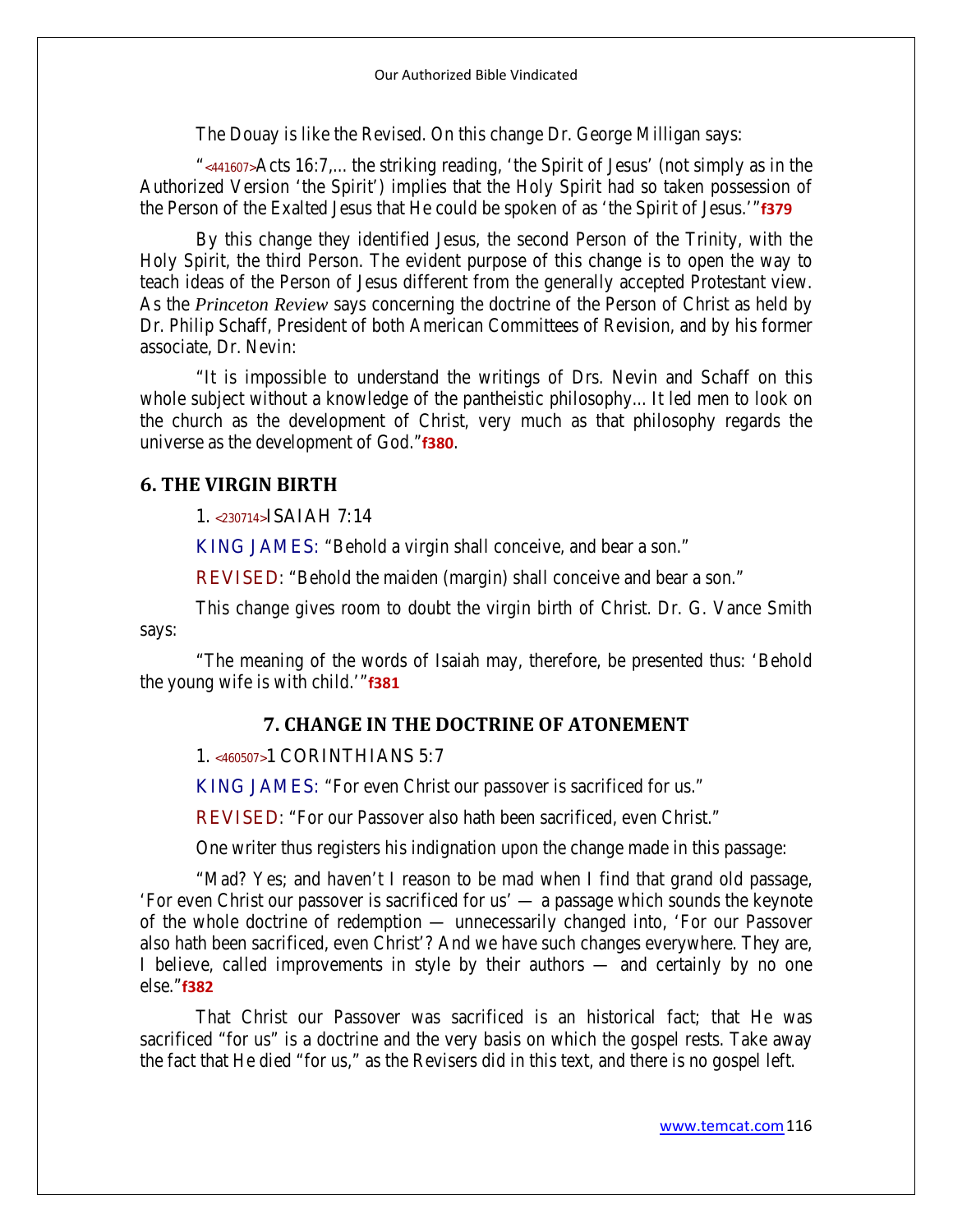The leading Revisers, in particular, Westcott and Hort, rejected the idea that Christ was our substitute and sacrifice.**f383** Of course, Dr. G. Vance Smith, the Unitarian member of the Revision Committee, did the same. The widespread refusal to-day by Christian ministers of many churches to admit we owe this debt to our Lord Jesus Christ, who in His divine Person died in our place, is largely due to these influences which gave us the Revised Version. Changes which on first reading seem slight, when examined and read in the light of the intentional change, are seen to be fatal.

## **8. A BLOW AGAINST THE RESURRECTION OF THE BODY**

#### **1. <181925>JOB 19:25, 26**

**KING JAMES**: "I know that my Redeemer liveth, and that He shall stand at the latter day upon the earth: and though after my skin worms destroy this body, yet in my flesh shall I see God."

**AMERICAN REVISED**: "But as for me, I know that my Redeemer liveth, and at last He will stand up upon the earth: and after my skin, even this body, is destroyed, then without my flesh shall I see God."

What need is there of a resurrection of the body, if, without our flesh, we can see God? The tendency to make the resurrection from the tomb only a spiritual event is as great to-day as in the first Christian centuries.

## **2. <442415>ACTS 24:15**

**KING JAMES:** "That there shall be a resurrection of the dead both of the just and unjust."

**REVISED:** "That there shall be a resurrection both of the just and unjust."

The omission of the phrase "of the dead" makes it easier to spiritualize away the resurrection.

## **9. DOCTRINE OF THE SECOND COMING OF CHRIST RADICALLY CHANGED**

#### **1. <402403>MATTHEW 24:3**

**KING JAMES:** "What shall be the sign of Thy coming, and of the end of the world?"

**REVISED**: "What shall be the sign of Thy presence (margin) and of the consummation of the age." (Margin.)

"The consummation of the age" in no sense means the same thing as "the end of the world." "The end of the world" is the appointed time for human history, under the reign of sin, to close. The earth must be purified by fire before being again inhabited by man. "The consummation of the age" might mean only some change from one epoch to another, — national, scientific, educational, or dispensational. How systematically this substitution is thrust forward in the margin by the Revisers is shown by its recurrence in the other passages in which the phrase "end of the world" occurs, namely, — **<401339>**Matthew 13:39, 40,49, 24:3; 28:20. A similar substitution is found in **<581321>**Hebrews 13:21.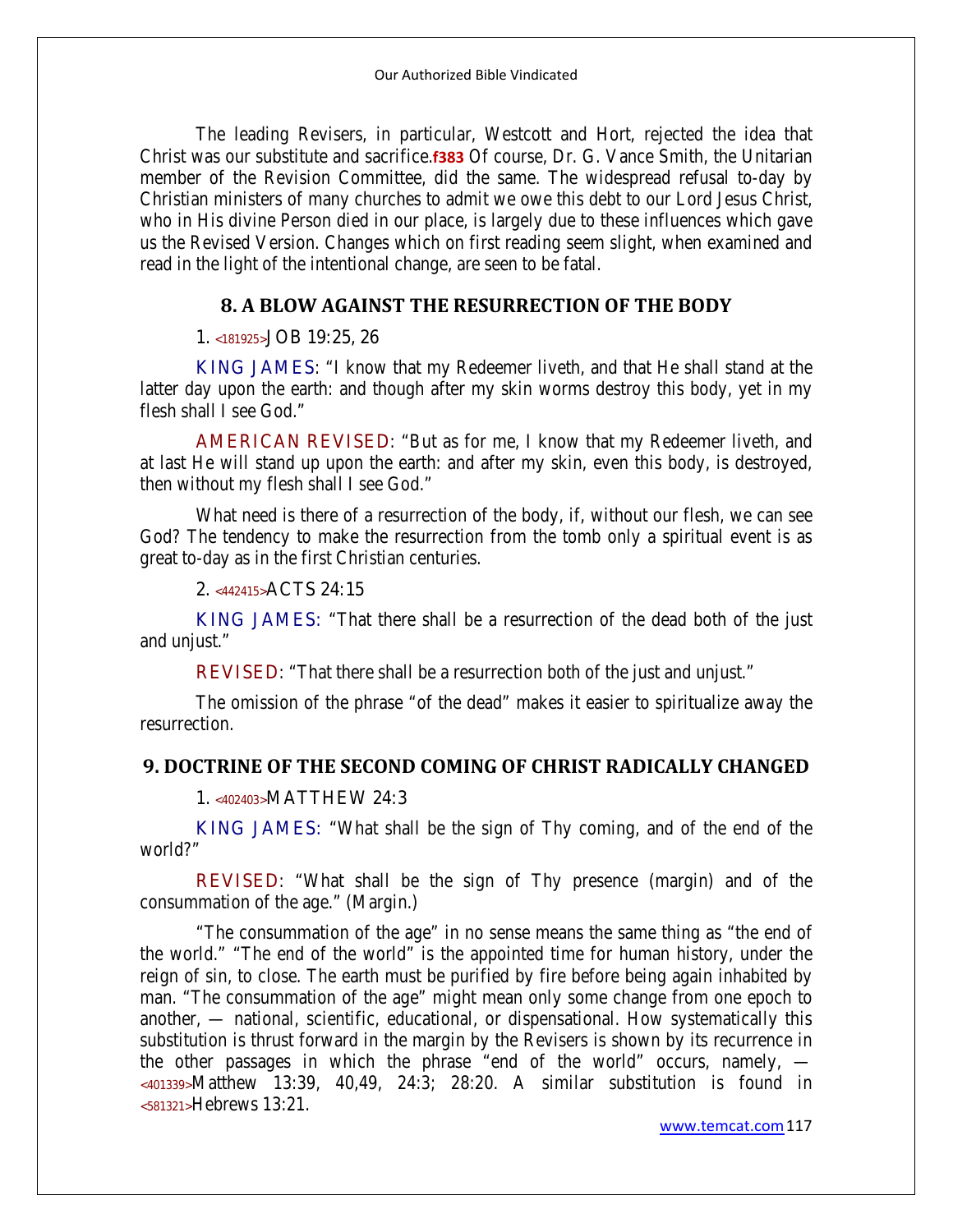Another depravation in the doctrine of the Second Coming of Christ is the substitution of "presence" for "coming" in the margin of the text under consideration.

"Presence does not mean return; it rather signifies continuous nearness. But "coming" refers to Christ's Second Advent in glory, at the end of the world, to raise the righteous dead and confer immortality on all righteous living or resurrected. How systematically the Revisers have gone about this, displacing the true idea of the Advent, may be seen in the twenty other verses where "coming" as it refers to Christ's Second Advent is changed into "presence," namely, — **<402427>**Matthew 24:27,37,39; **<461523>**1 Corinthians 15:23; **<470707>**2 Corinthians 7:7; **<500126>**Philippians 1:26; 2:12; 1 Thess. 2:19; 3:13; 4:15; 5:23; **<530201>**2 Thessalonians 2:1,8,9; Jas. 5:7,8; **<610116>**2 Peter 1:16; 3:4,12;

1 Jno. 2:28. These marginal changes give notice that the ordinary orthodox interpretation of these verses is not a sure one. Westcott, one of the Revisers, says:

"His advent, if it is in one sense future, is in another sense continuous."**f384**

According to Westcott, Christ came at the time of Genesis, first chapter, at the fall of Jerusalem, and many times in the past: in fact, is "coming" to us now.**f385**

#### **2. <500320>PHILIPPIANS 3:20,21**

**KING JAMES:** "Who shall change our vile body that it may be fashioned like unto His glorious body."

**REVISED**: 'Who shall fashion anew the body of our humiliation that it may be conformed to the body of His glory."

The change in us indicated by the King James according to this and other Scriptures, is a change that occurs only at the Second Coming of Christ; it is a physical change of tangible reality. but the change called for by the Revised may occur at any time before His Coming, or be continuous; it may be a change from abstract vices to abstract virtues.

#### **3. <530202>2 THESSALONIANS 2:2**

**KING JAMES:** "That you be not soon shaken in mind... as that the day of Christ is at hand."

**REVISED:** "That ye be not quickly shaken from your mind... as that the day of the Lord is now present."

When an event is "at hand" it has not yet come; but when it is "now present" it is here. Without offering an opinion which is the correct rendering, there is certainly here a change of doctrine. If the day of the Lord "is now present," it is in no sense, "at hand."

#### **4. <560213>TITUS 2:13**

**KING JAMES:** "Looking for that blessed hope and the glorious appearing of the great God and our Saviour Jesus Christ."

**REVISED:** "Looking for the blessed hope and appearing of the glory of the great God and our Saviour Jesus Christ."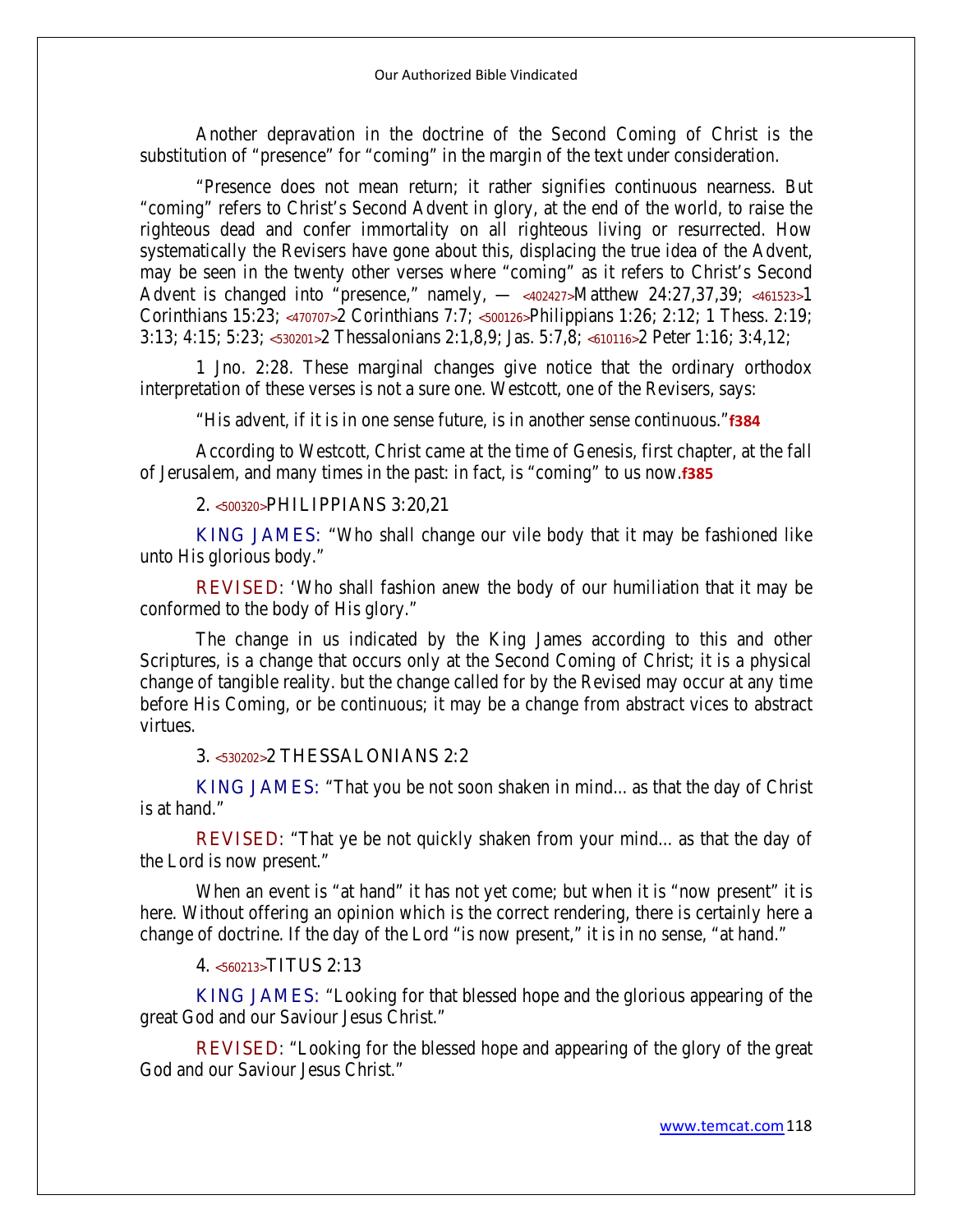By changing the adjective "glorious" to the noun "glory," the Revisers have removed the Second Coming of Christ from this text. In the King James Version the object of our hope is the appearing of Christ, which is a personal and a future and an epochal event. In the Revised Version, the object of our hope is changed to be the appearing of the glory of Christ, which may be the manifestation among men, or in us, of abstract virtues, which may appear at any time and repeatedly in this present life.

### **5. <660107>REVELATION 1:7**

**KING JAMES**: "He cometh with clouds... and all kindreds of the earth shall wail because of him."

**REVISED**: "He cometh with the clouds... and all the tribes of the earth shall mourn over him."

How great is the change intended here, let the Reviser, Bishop Westcott himself state:

"All the tribes of the earth shall mourn over Him in penitential sorrow, and not, as the Authorized Version, shall wail because of Him, in the present expectation of terrible vengeance."**f386**

It is well known that many of the Revisers believed in what they called, The Larger Hope, or Universal Salvation, which the translators of the King James did not believe. Westcott admits the Revisers made the change, in order to make the change of doctrine.

#### **6. <440319>ACTS 3:19**

Here again the Revisers plead guilty to changing doctrine. That the reading of **<440319>**Acts 3:19, 20 was changed because the Revisers held different views on the Second Coming of Christ from the men of 1611, a member of the English New Testament Committee, Dr. Alexander Roberts, testifies:

"**<440319>**Acts 3:19,20. An impossible translation here occurs in the Authorized Version, in which we read: 'Repent ye therefore, and be converted, that your sins may be blotted out, when the times of refreshing shall come from the presence of the Lord; and He shall send Jesus Christ, which before was preached unto you.' *For eschatological reasons,* it is most important that the true rendering of this passage should be presented. It is thus given in the Revised Version: 'Repent ye, therefore, and turn again, that your sins may be blotted out, that so seasons of refreshing may come from the presence of the Lord; and that He may send the Christ who hath been appointed for you, (even) Jesus.'"**f387** (Italics mine.)

"For eschatological reasons" he says, that is, for reasons springing from their view on last things, not for textual reasons, it was "most important" to change the rendering. Most of the Revisers did not believe there would be a personal return of Jesus before the restitution of all things, which the Authorized rendering of this passage teaches.

Hort, another Reviser, says: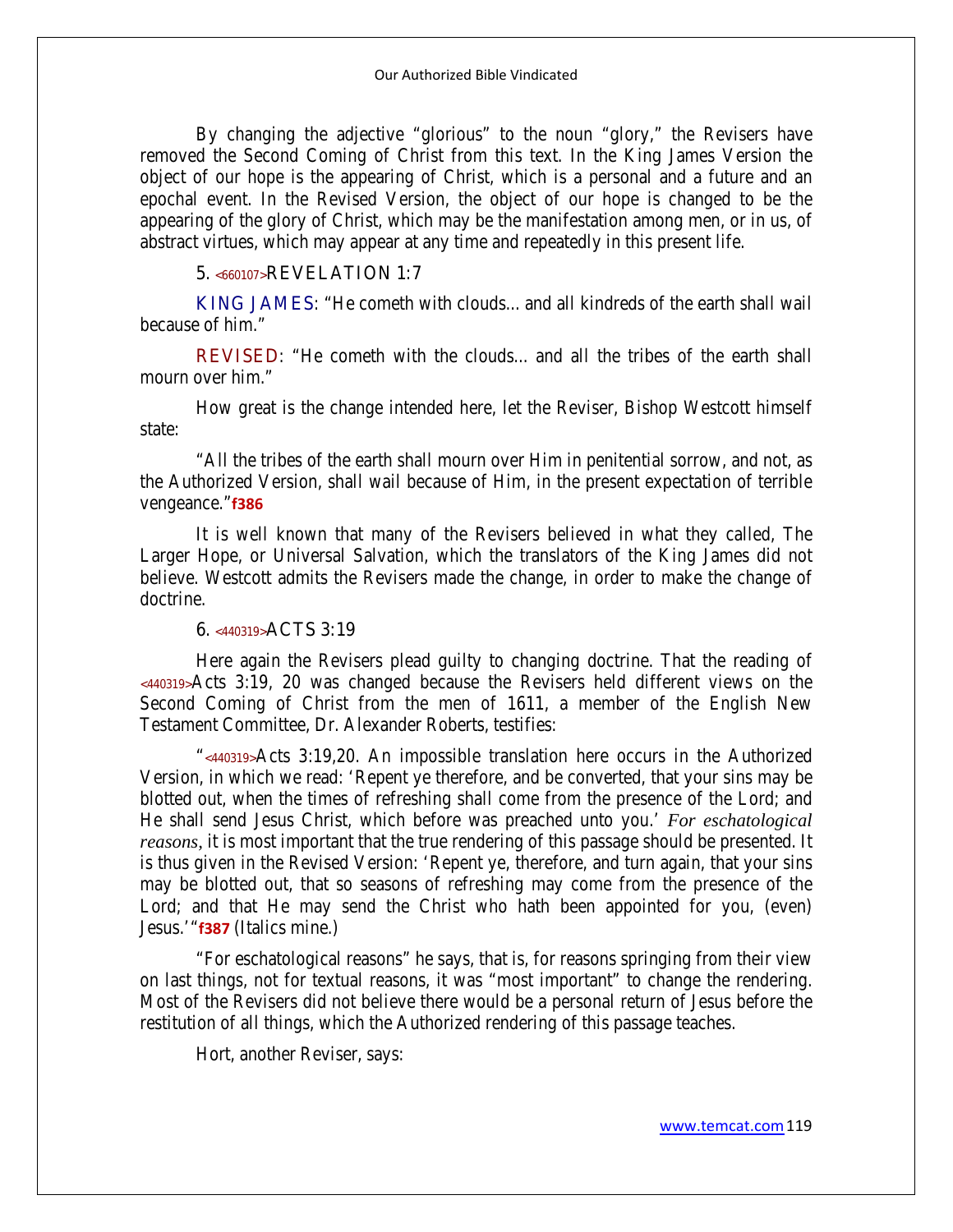"There is a present unveiling of Him simply as He is, without reference to any special action of His, such as came to St. Paul on his conversion. There are apparently successive unveilings of Him, successive Days of the Lord. There is clearly indicated, a supreme unveiling, in which glory and judgment are combined."**f388**

G. Vance Smith, another Reviser, says: "This idea of the Second Coming ought now to be passed by as a merely temporary incident of early Christian belief. Like many another error, it has answered a transitory purpose in the providential plan, and may well, at length, be left to rest in peace."**f389**

Thus this Reviser dismisses the Second Coming of Christ as a temporary, erroneous idea among the early Christians.

# **10. BLOWS AGAINST THE LAW OF GOD — THE TEN COMMANDMENTS 1. <662214>REVELATION 22:14**

**KING JAMES**: "Blessed are they that do His commandments, that they may have right to the tree of life."

**REVISED:** "Blessed are they that wash their robes, that they may have the right to the tree of life.

Man keeping the commandments of God, and man washing his robes in the blood of Christ, are two different doctrines, — the latter applies to forgiveness for past sins, the former applies to so abiding in Christ as to avoid sinning, or breaking the commandments. No man washes his robes by keeping the commandments; that would be salvation by works. Shall we be sinning and repenting (that is, washing our robes) as we enter through the gates into the eternal city? Evidently not, since three verses previous, verses 11 to 13, present the eternally redeemed as settled in a holy and righteous condition obedient to His commandments and ready to enter through the gates into the city. The Revisers have dislocated this verse from its place in the scheme of the last chapter of the Bible. If, instead of being holy and righteous still, — that is, keeping God's commandments, —the redeemed are sinning and repenting still, or "washing their robes," they are not ready to say, "Even so, Lord Jesus, come quickly."

The entire book of Revelation is in agreement with the King James translation of this verse, since commandment keeping is an outstanding characteristic of those who wait for the return of their Lord. (See **<661217>**Revelation 12:17; **<661412>**Revelation 14:12.) **<662214>**Revelation 22:14 gives final emphasis to this characteristic. The Authorized rendering is clear and definite, but the Revised is obscure and misleading.

#### **2. <441342>ACTS 13:42**

**KING JAMES**: "And when the Jews were gone out of the synagogue, the Gentiles besought that these words might be preached to them the next sabbath."

**REVISED**: "And as they went out, they besought that these words might be spoken to them the next sabbath."

The Authorized Version pictures to us the congregation, composed of Jews and Gentiles. By this distinction it reveals that a number of the Gentiles were present and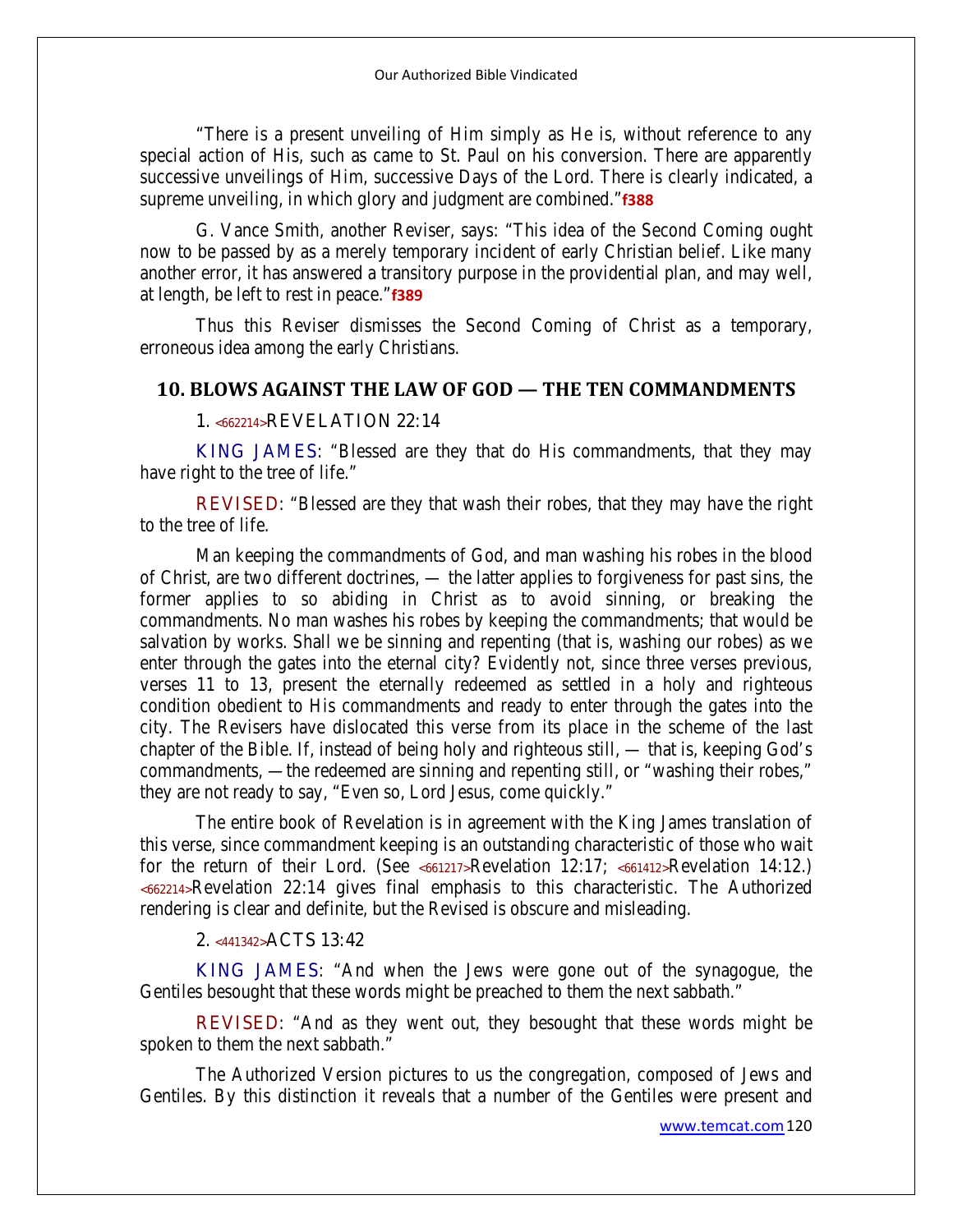desired all their Gentile friends to hear the same message the next Sabbath. Since the Sabbath came in for special mention (see verse 27), and since the Gentiles requested a special meeting on the following Sabbath, and waited for it, we see that the great truth announced by Christ, that "the Sabbath was made for man" (**<410228>**Mark 2:28), was brought home to the Gentiles. All this is lost in the Revised Version by failing to mention the Jews and the Gentiles. Thus the Authorized Version is consistent with itself throughout, a divine harmony. Here the Revised strikes an absolute discord. Does not this affect fundamental doctrine?

## **11. AFFECTING SCIENTIFIC TEACHING OF THE BIBLE**

## **1. <410719>MARK 7:19**

**KING JAMES:** "Because it entereth not into his heart, but into the belly, and goeth out into the draught, purging all meats?"

**REVISED**: "Because it goeth not into his heart, but into his belly, and goeth out into the draught? This he said, making all meats clean."

In the Old Testament system of sacrifices, God never accepted the offering of an unclean beast. Moreover, He forbade the use of unclean meats as food. In translating the above Scripture, there is nothing in the King James which breaks down this distinction. Who said that the Revisers had the right to alter what God anciently ordained?

"But by the change of a single letter in the Greek," says Milligan on this passage, "a new reading is gained, and the verse now concludes — *'This He said,* making all meats clean,' being the Evangelist's comment upon what he has just recorded, a comment that gains still further in significance when we remember that St. Mark's Gospel was in all probability largely dependent upon the recollections of the apostle Peter, who was taught in so striking a manner that in God's sight nothing is common or unclean. **<441009>**Acts 10:9-16."**f390**

Peter said that by the vision of Acts 10, "God hath shewed me that I should not call any man common or unclean." **<441028>***Acts 10:28.* And later he said that "God made choice amongst us, that the Gentiles by my mouth should hear the word of the gospel." **<441507>***Acts 15:7.* Who gave the Revisers the right to say that the vision sent by God to Peter to break down the differences between Jew and Gentile was sent to abolish the agelong distinction between clean and unclean meats, and which exists in the very nature of the unclean animals as contrasted with the clean?

## **2. <422344>LUKE 23:44,45**

**KING JAMES**: "And there was a darkness over the whole earth until the ninth hour. And the sun was darkened."

**REVISED**: "A darkness came over the whole land until the ninth hour, the sun's light failing."

**MOFFATT**: "And darkness covered the whole land till three o'clock, owing to an eclipse of the sun."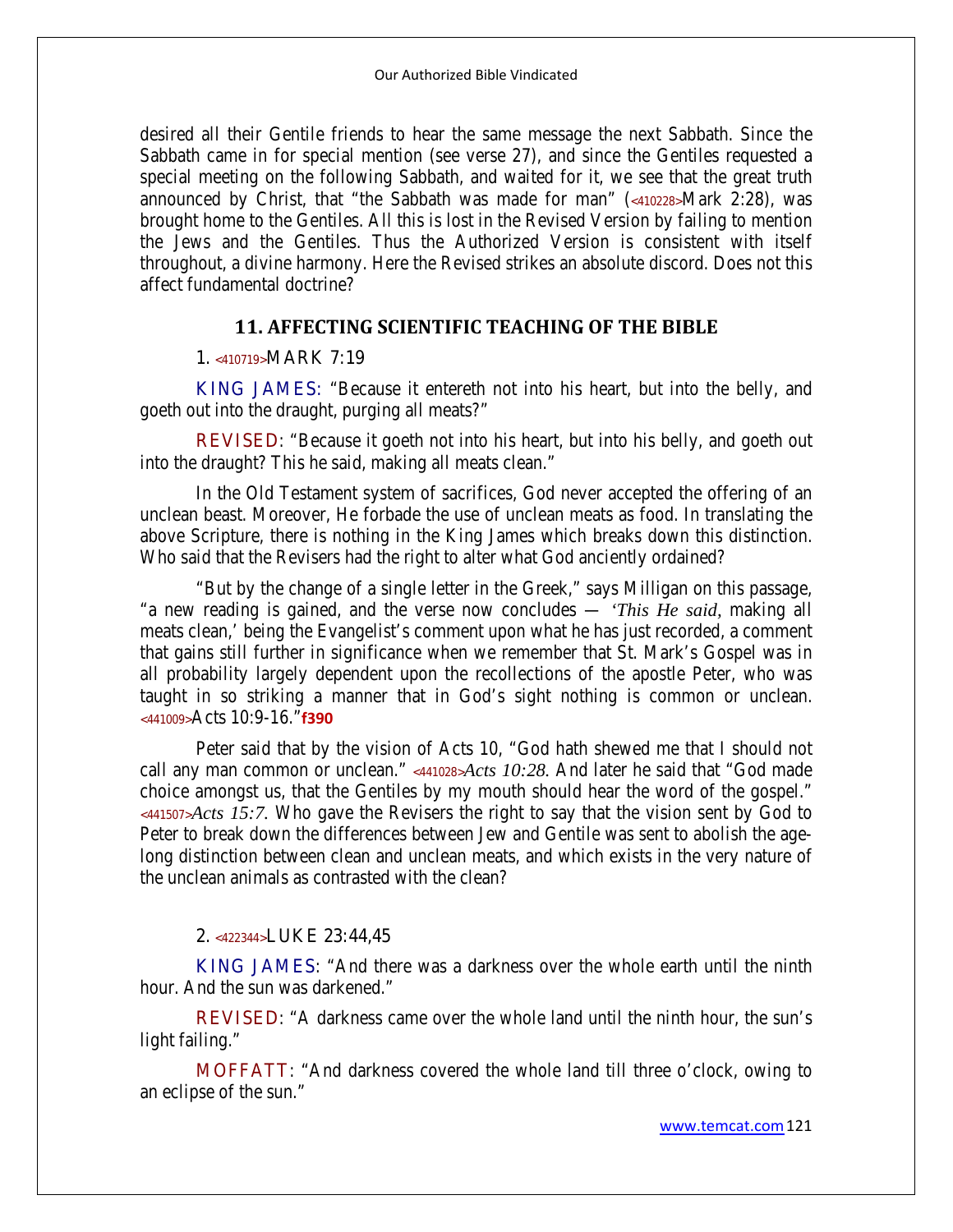The Greek text of the Revisers on this passage and the Greek text of Moffatt is the same; the Greek text of the King James is different. The Greek text of the Revisers says there was an eclipse of the sun, (tou elion eklai pontos). Moffatt honestly translated his mutilated Greek thus, "owing to an eclipse of the sun." The Revisers failed to do it. Since an eclipse of the sun is physically impossible at the time of a full moon which was shining the night of Christ's burial, this shows that the Greek text of the Revisers, heralded among us with high praises, was scientifically incorrect and impossible. Moffatt was true to his Greek, even if he had adopted same Greek MS. as the Revisers. The Revisers were not.

## **12. THE ASCENSION**

#### **1. <411609>MARK 16:9-20**

These verses which contain a record of the ascension are acknowledged as authority by the King James, but separated by the Revised from the rest of the chapter to indicate their doubtful value. This is not surprising. Dr. Hort, the evil genius of the Revision Committee, cannot say anything too derogatory of these twelve verses.**f391** In this he is not consistent; for he believes the story of the ascension was not entitled to any place in any Gospel:

"The violence of Burgon's attack on the rejectors of the conclusion of St. Mark's Gospel seems somewhat to have disturbed Hort's calmness of judgment, and to have made him keen-sighted to watch and close every possible door against the admission of the disputed verses. In this case he takes occasion to profess his belief not only that the story of the Ascension was no part of St. Mark's Gospel, but that it ought not to find a place in any Gospel."**f392**

The rejection of the last twelve verses of Mark's Gospel, or rather setting them off to one side as suspicious, either indicts the church of past ages as a poor keeper and teacher of Holy Writ, or indicts the Revisers as exercising an extreme and unwarrantable license.

## **WHOLE SECTIONS OF THE BIBLE AFFECTED BY THE REVISED VERSION**

The Revised Version mutilates the main account of the Lord's prayer in the Gospel of Matthew, by leaving out the words, "For thine is the kingdom, and the power and the glory forever, Amen." **<400613>***Matthew 6:13.*It mutilates the subsidiary account of the Lord's prayer in **<421102>**Luke 11:2-4, so that this last prayer could be prayed to any man-made god. It omits "which art in heaven," from "Our Father, which art in heaven;" leaves out the words, "thy will be done, as in heaven, so in earth," etc. It is worthy to remark here that this mutilation of the Lord's prayer in both these places was the subject of fierce controversy between the Reformers and the Jesuits from 1534-1611, the Reformers claiming Jerome's Vulgate and the Jesuit Bible in English translated from the Vulgate were corrupt. The Revisers joined the Jesuits in this contention, against the Reformers. Dr. Fulke, Protestant, said in 1583:

"What your vulgar Latin translation hath left out in the latter end of the Lord's prayer in St. Matthew, and in the beginning and midst of St. Luke, whereby that heavenly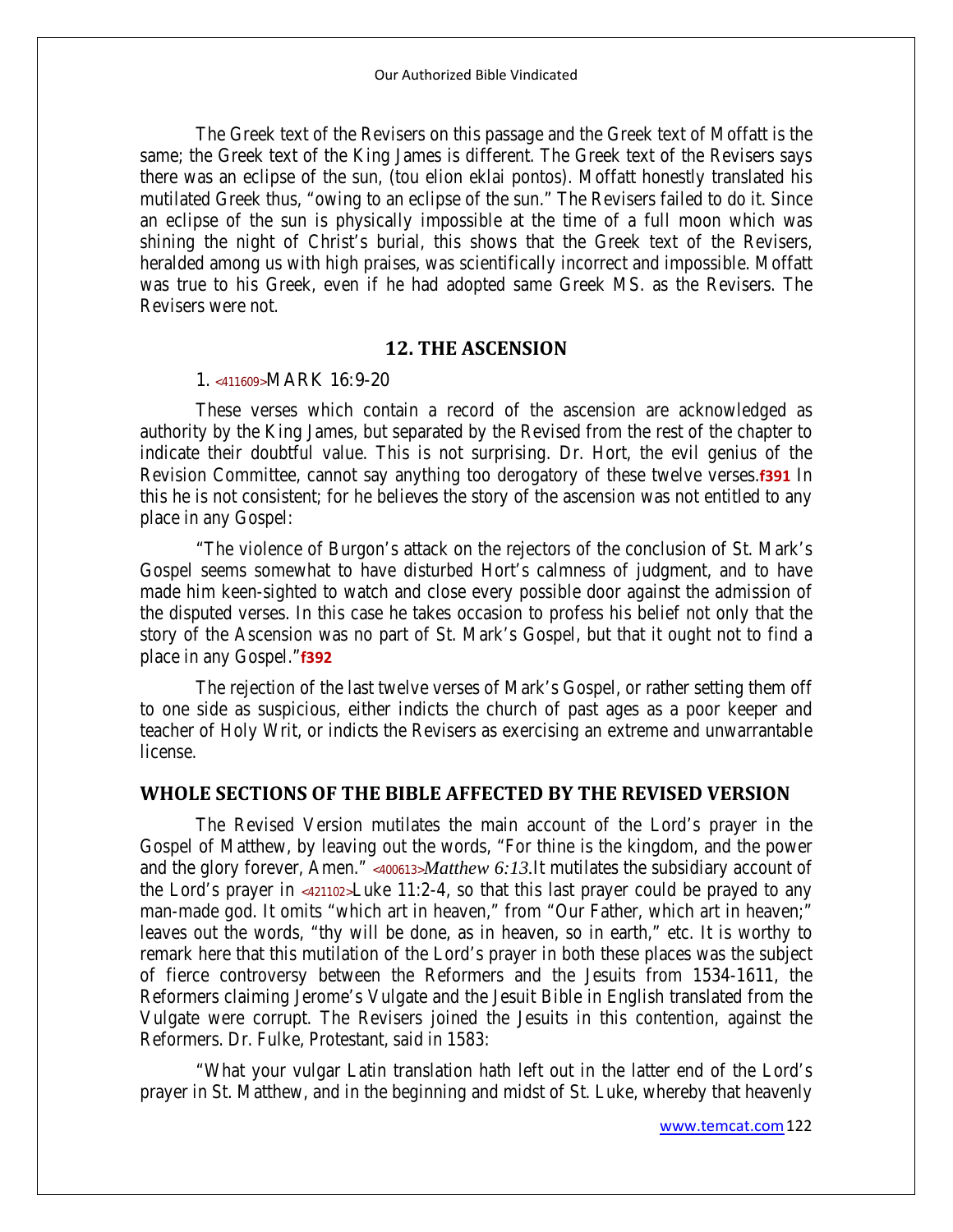prayer is made imperfect, not comprehending all things that a Christian man ought to pray for, besides many other like omissions, whether of purpose, or of negligence, and injury of time, yet still by you defended, I spare to speak of in this place."**f393**

**<401721>**Matthew 17:21 is entirely omitted. Compare also **<410929>**Mark 9:29 and **<460705>**1 Corinthians 7:5. On this the *Dublin Review* says: "In many places in the Gospels there is mention of 'prayer and fasting.' Here textual critics suspect that 'an ascetic bias,' has added the fasting; so they expunge it, and leave in prayer only. If an 'ascetic bias' brought fasting in, it is clear that a bias, the reverse of ascetic, leaves it out."**f394**

It sets off to one side and brands with suspicion, the account of the woman taken in adultery. *Jno. 8:1-11.*

See how **<420955>**Luke 9:55,56 is shortened:

**KING JAMES**: "But he turned, and rebuked them and said, Ye know not what manner of spirit ye are of. For the Son of man is not come to destroy men's lives, but to save them. And they went to another village."

**AMERICAN REVISED**: "But He turned, and rebuked them. And they went to another village."

**<440837>**Acts 8:37. This text is omitted in the English and American Revised.

Notice Eph 5:30:

**KING JAMES**: "For we are members of His body, of His flesh, and of His bones."

**AMERICAN REVISED:** "Because we are members of His body."

Behold how greatly this verse is cut down in the Revised!

See how, in 2 Timothy 4;1, the time of the judgment is obliterated, and Christ's Second Coming is obscured.

**KING JAMES**: "I charge thee therefore before God, and the Lord Jesus Christ, who shall judge the quick and the dead at His appearing and His kingdom."

**AMERICAN REVISED**: "I charge thee in the sight of God, and of Christ Jesus, who shall judge the living and the dead, and by His appearing and His kingdom."

It changes **<661310>**Revelation 13:10 from a prophecy to a general axiomatic statement, and, in the margin, places a black mark against the passage:

**KING JAMES**: "He that leadeth into captivity, shall go into captivity."

**AMERICAN REVISED:** "If any man is for captivity, into captivity he goeth."

Without presenting any more examples, — and the changes are many, — we will offer the words of another which will sum up in a brief and interesting way, the subject under consideration:

"By the sole authority of textual criticism these men have dared to vote away some forty verses of the inspired Word. The Eunuch's Baptismal Profession of Faith is gone; and the Angel of the Pool of Bethesda has vanished; but the Angel of the Agony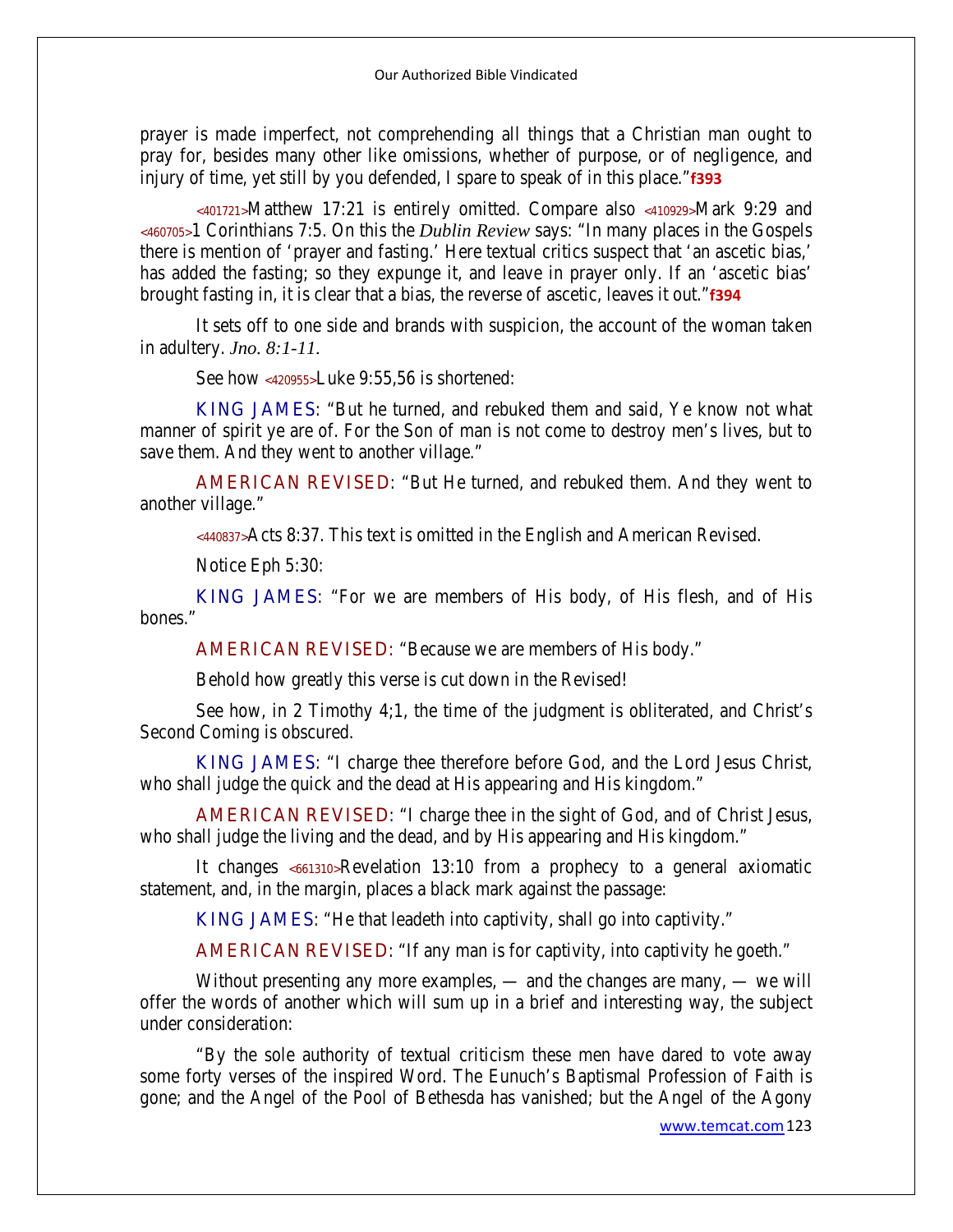remains — till the next Revision. The Heavenly Witnesses have departed, and no marginal note mourns their loss. The last twelve verses of St. Mark are detached from the rest of the Gospel, as if ready for removal as soon as Dean Burgon dies. The account of the woman taken in adultery is placed in brackets, awaiting excision. Many other passages have a mark set against them in the margin to show that, like forest trees, they are shortly destined for the critic's axe. Who can tell when the destruction will cease?"**f395**

# **CHAPTER 12**

#### BLOW AFTER BLOW IN FAVOR OF ROME

#### (Revised Texts and Margins)

IT is now necessary to present the Revised Version in a new phase. To do this, we will offer some passages of Scripture the Revisers have changed to those Catholic readings which favor the doctrines of Rome. On this Dr. Edgar says:

"It is certainly a remarkable circumstance that so many of the Catholic readings in the New Testament, which in Reformation and early post-Reformation times were denounced by Protestants as corruptions of the pure text of God's Word, should now, in the last quarter of the nineteenth century, be adopted by the Revisers of our time-honored English Bibles."**f401**

Tobias Mullen, Catholic Bishop of Erie, Pa., calls attention to a number of passages, whose readings in the Catholic and in the Revised Version are identical in thought. He comments on one of these as follows:

"It will be perceived here, that the variation between the Catholic Version and the Revision is immaterial, indeed no more than what might be found between any two versions of different but substantially identical copies of the same document."**f402**

# **1. HUMAN KNOWLEDGE EXALTED ABOVE THE DIVINE WORD BY THE REVISION**

**KING JAMES:** "Without Him was not anything made that was made. In Him was life."

**REVISED**: "Without Him was not anything made. That which hath been made was life in Him." (Margin.)

Let it be remembered that the marginal readings were considered of great importance by the Revisers. Many of them would be in the body of the text but for lack of a two-thirds majority vote.

The principal defect of Romanism was the assumption of wisdom communicated to it apart from, and superior to the written Word. This is essentially the Gnostic theory, that false knowledge which was spoken of by the apostle Paul in **<540620>**1 Timothy 6:20. To this Gnostic theory, must be laid the blame for the great apostasy in the early Christian Church. This same Gnostic theory which Newman had, according to S. Parkes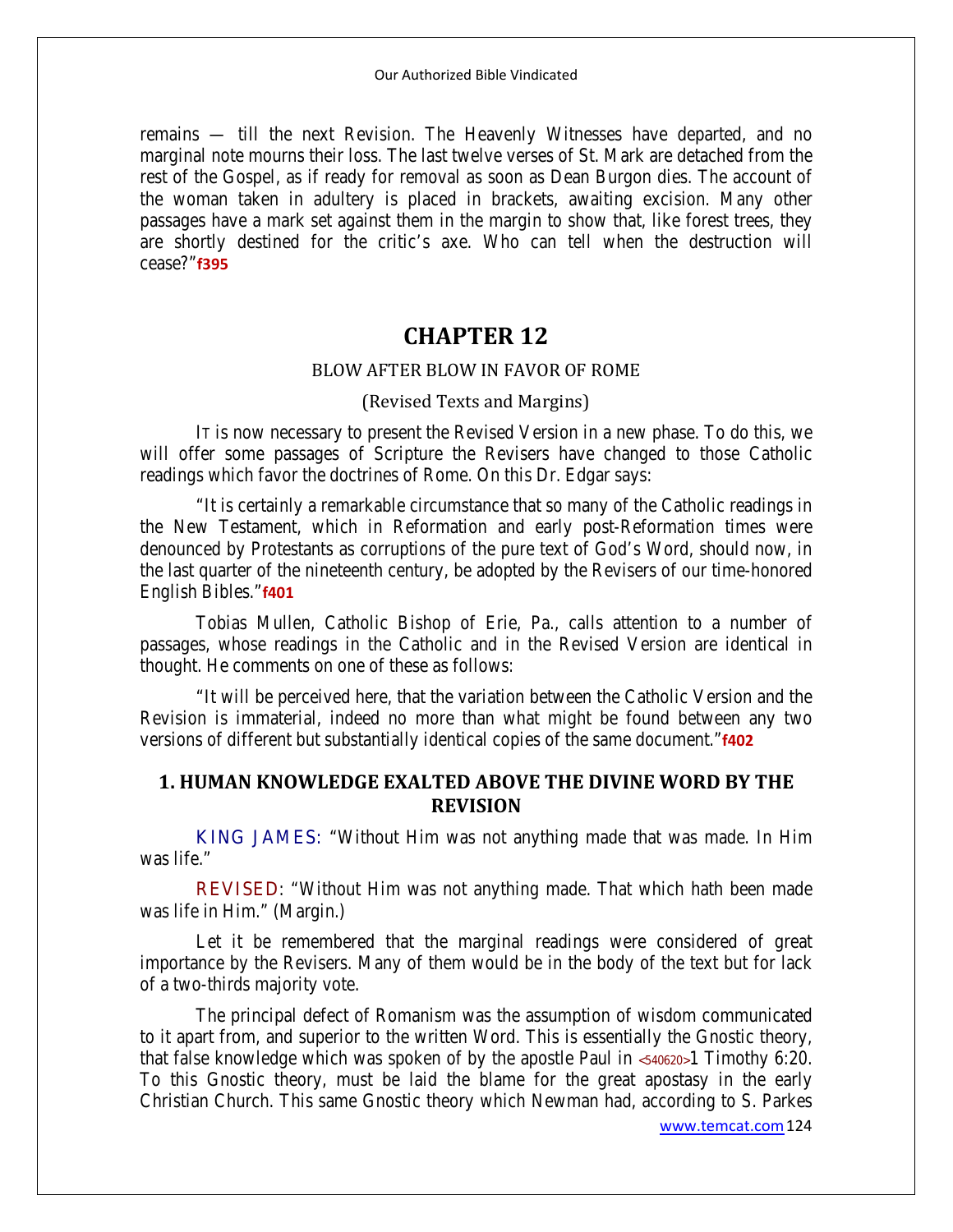Cadman, led him into the arms of Rome. To show that the offensive marginal reading of the Revised on **<430103>**John 1:3 is the product of Gnosticism, I will quote from Dean Burgon:

"In the third verse of the first chapter of St. John's Gospel, we are left to take our choice between, — 'without Him was not anything made that hath been made. In Him was life.; and the life,' etc., — and the following absurd alternative, — 'without Him was not anything made. That which hath been made was life in Him; and the life,' etc. But we are not informed that this latter monstrous figment is known to have been the importation of the Gnostic heretics in the second century, and to be as destitute of authority as it is of sense. *Why is prominence given only to the lie?"* **f403**

It is the Catholic doctrine that the lay members of the church are devoid of a certain capacity for understanding divine things, which capacity is bestowed upon their cardinals, bishops, and priesthood, — transmitted to them by the laying on of hands. They claim the people cannot secure this knowledge by direct personal contact with the Bible. This theory of a knowledge hidden from the many and open only to the few is that ancient Gnosticism which developed into the Catholic Church. It separated official Catholicism from the great body of members, and this is the reason for the power of the priests over the people. In other words, as in the case of Cardinal Newman, they substituted superstition for faith; because faith does not come by ordinances of men, but by hearing the Word of God. (**<451017>**Romans 10:17) True Protestantism has faith in the Bible as supreme.

# **2. PROTESTANTISM CONDEMNED BY THE CHANGE AFFECTING THE SACRAMENTS**

#### **1. <461129>1 CORINTHIANS 11:29**

**KING JAMES**: "For he that eateth and drinketh unworthily, eateth and drinketh damnation to himself, not discerning the Lord's body."

**REVISED**: "For he that eateth and drinketh, eateth and drinketh judgment unto himself, if he discern not the body."

Why were the two expressions "unworthily" and "Lord's" left out? By the presence of the word "unworthily" the one partaking of the bread would be guilty of condemnation upon some other count than not discerning the body. And if the word "Lord's" remained, Protestants could still claim that they discerned their absent Lord in a spiritual sense. The omission of "unworthily" and "Lord's" therefore condemns Protestants who do not believe that the bread has been turned into the body of Christ.

## **3. THE CHANGE RESTORING THE CONFESSIONAL**

#### **1. <590516>JAMES 5:16**

**KING JAMES**: "Confess your faults to one another."

**REVISED:** "Confess therefore your sins to one another."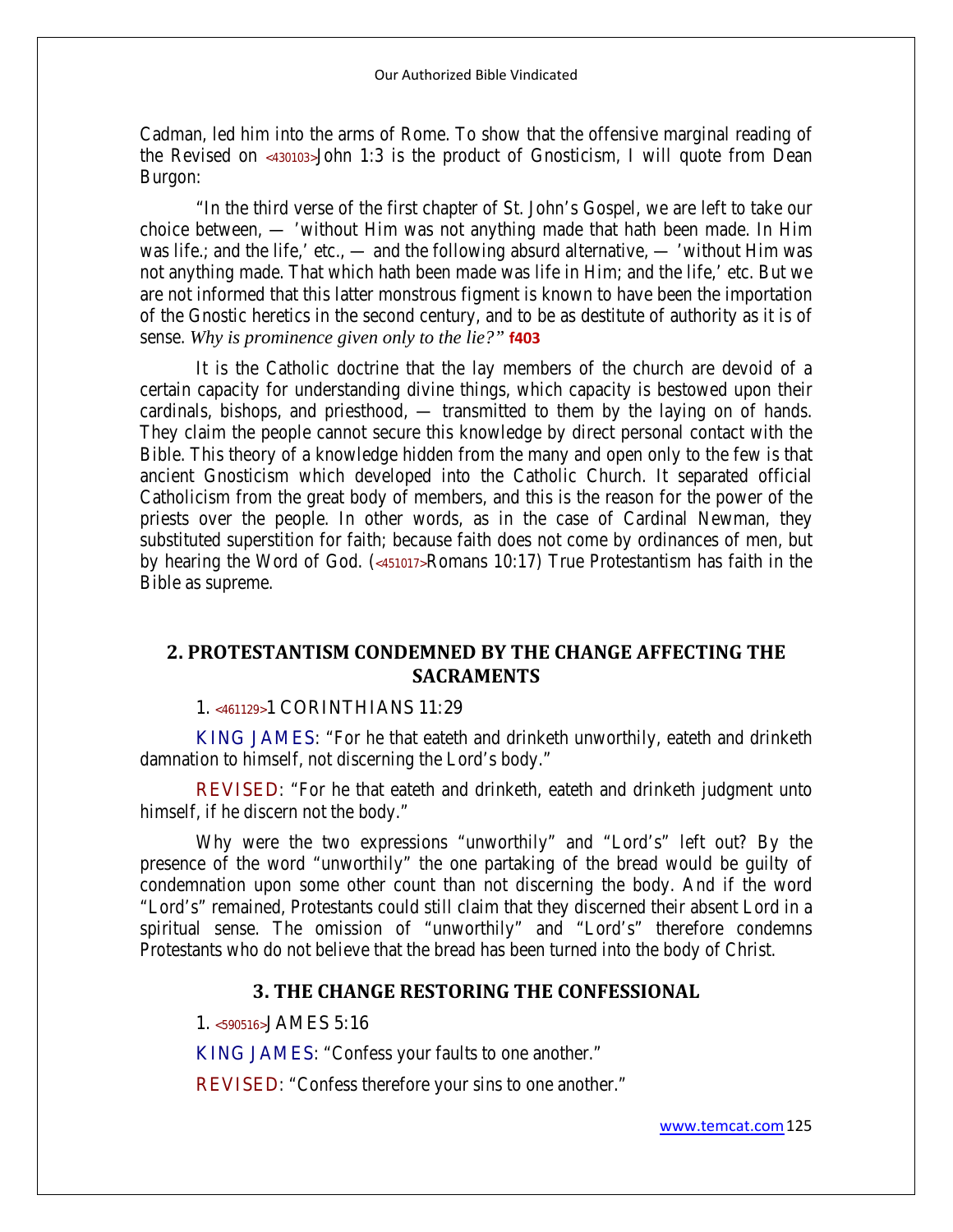In order to make the change from "faults" to "sins" the Greek was changed. The Greek word meaning "faults" was rejected and replaced by the Greek word meaning "sins." If man is commanded by Scripture to confess his "sins" to man, what objection is there to the auricular confession of the priests? On this revised reading the *Dublin Review*  (Catholic), July, 1881, says:

"The Apostles have now power to 'forgive' sins, and not simply to 'remit' them. 'Confess therefore your sins' is the new reading of **<590516>**James 5:16."

## **4. THE EXALTATION OF THE PRIESTHOOD MADE EASY**

## **1. <581021>HEBREWS 10:21**

**KING JAMES**: "And having an high Priest over the house of God."

**REVISED:** "And having a great priest over the house of God."

This change may seem unimportant; nevertheless the wording carries with it, its effect. To single out Jesus as our "high Priest" in heaven, as the King James Version does, makes Him so outstanding, that we instinctively regard Him, since His ascension, as our only Priest, so far outdistancing other persons as to rate them unnecessary. The expression "great priest" exalts the order of the priesthood among whom Jesus happens to be the greatest one. The word "great" is a comparative word and implies a degree of the same order; the expression "high priest" signifies an office. There can be many great priests, but only one high priest. The reading of the King James puts Christ in a class by Himself. Just what singular position would that of Christ be as a "great priest" if He were not the high Priest?

Moreover Christ is distinctly designated ten times in this same epistle as the high Priest. The change in the Revised leaves the conclusion possible that this change provided a priest for the Confessional, which in turn, was restored by the change in **<590516>**James 5:16. We know of one dominating Reviser — Dr. Hort — who exalted the necessity of an earthly priesthood and who bitterly assailed Protestantism for not having it.**f404**

# **5. CHURCH GOVERNMENT — SEPARATING THE PRIESTHOOD FROM THE LAITY**

### **1. <441523>ACTS 15:23**

**KING JAMES**: "And wrote letters by them after this manner, The apostles and elders and brethren, send greeting unto the brethren."

**AMERICAN REVISED**: "And they wrote thus by them, The apostles and the elders, brethren, unto the brethren who are of the Gentiles."

In the King James, the word "brethren" is a noun making the lay people a third class separate from the apostles and elders. In the Revised it is a noun in apposition applying alike to apostles and elders, — two classes only. This passage is used as a foundation on which to base an argument for a clergy separated by God in their function from the lay brethren. It makes a vast difference, in sending out this authoritative letter,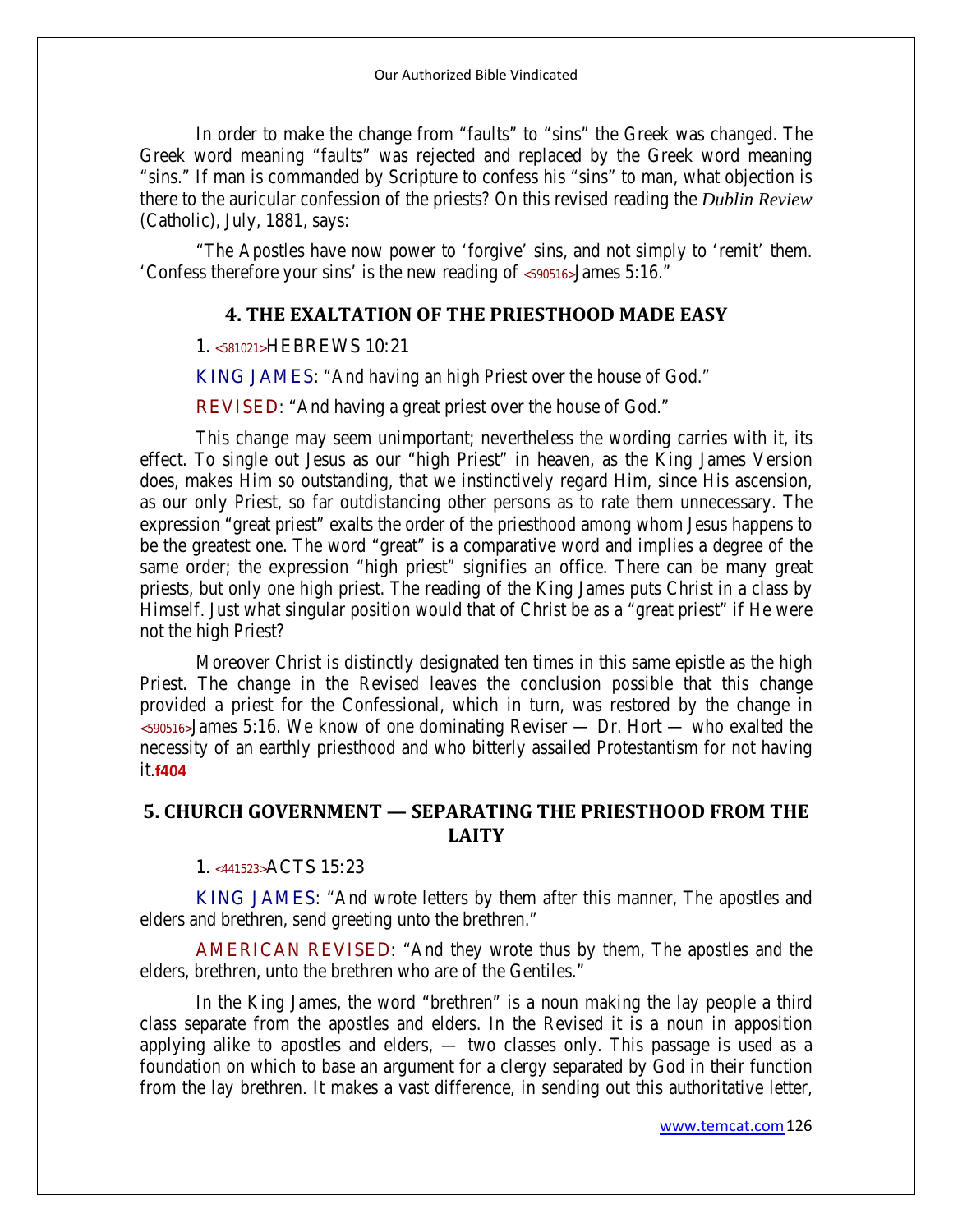from the first council of the Christian Church, whether it issued from the apostles and elders only, or issued from the apostles, elders, *and the brethren.* Here again to effect this change the Revisers omitted two Greek words. The Jesuitical translators of 1582 strongly denounced Puritans for failing, in their translation, to make the distinction between the priesthood and the laity. As we read:

"This name then of 'priest' and 'priesthood' properly so called, as St. Augustine saith, which is an order distinct from the laity and vulgar people, ordained to offer Christ in an unbloody manner in sacrifice to His heavenly Father for us, to preach and minister the sacraments, and to be the pastors of the people, they wholly suppress in their translations."**f405**

## **6. CHANGES TO SUPPORT THE TEACHING OF THE INTERMEDIATE STATE**

## **1. <580927>HEBREWS 9:27**

**KING JAMES**: "And as it is appointed unto men once to die, but after this the judgment."

**REVISED:** "And inasmuch as it is appointed unto men once to die, and after this cometh judgment."

Canon Farrar claims that this change was deliberately made to emphasize the doctrine of the intermediate state of men after death, before being summoned to their final reward or punishment. Canon Farrar ought to know, because he was a member of that brilliant organization, the "Apostles Club," dominant in its influence at Cambridge University, where Hort, Westcott, and other Revisers discussed questions of doctrine and church reform. Farrar said on this change:

"There is positive certainty that it does not mean *'the* judgment' in the sense in which that word is popularly understood. By abandoning the article which King James translators here incorrectly inserted, the Revisers help, as they have done in so many other places, silently to remove deep-seated errors. At the death of each of us there follows 'a judgment,' as the sacred writer says; *the* judgment, the final judgment, may not be for centuries to come. In the omission of that unauthorized little article from the Authorized Version by the Revisers, lies no less a doctrine than that of the existence of an Intermediate State."**f406**

## **7. THE LARGER HOPE — ANOTHER CHANCE AFTER DEATH**

#### **1. <431402>JOHN 14:2**

**KING JAMES**: "In my Father's house are many mansions."

**REVISED:** "In my Father's house are many abiding places." (Margin.)

In the following quotation from the *Expositor,* the writer points out that, by the marginal reading of the Revised, Dr. Westcott and the Committee referred, not to a final future state, but to intermediate stations in the future before the final one.

"Dr. Westcott in his Commentary on St. John's Gospel gives the following explanation of the words, *"In my Father's house are many mansions.'* 'The rendering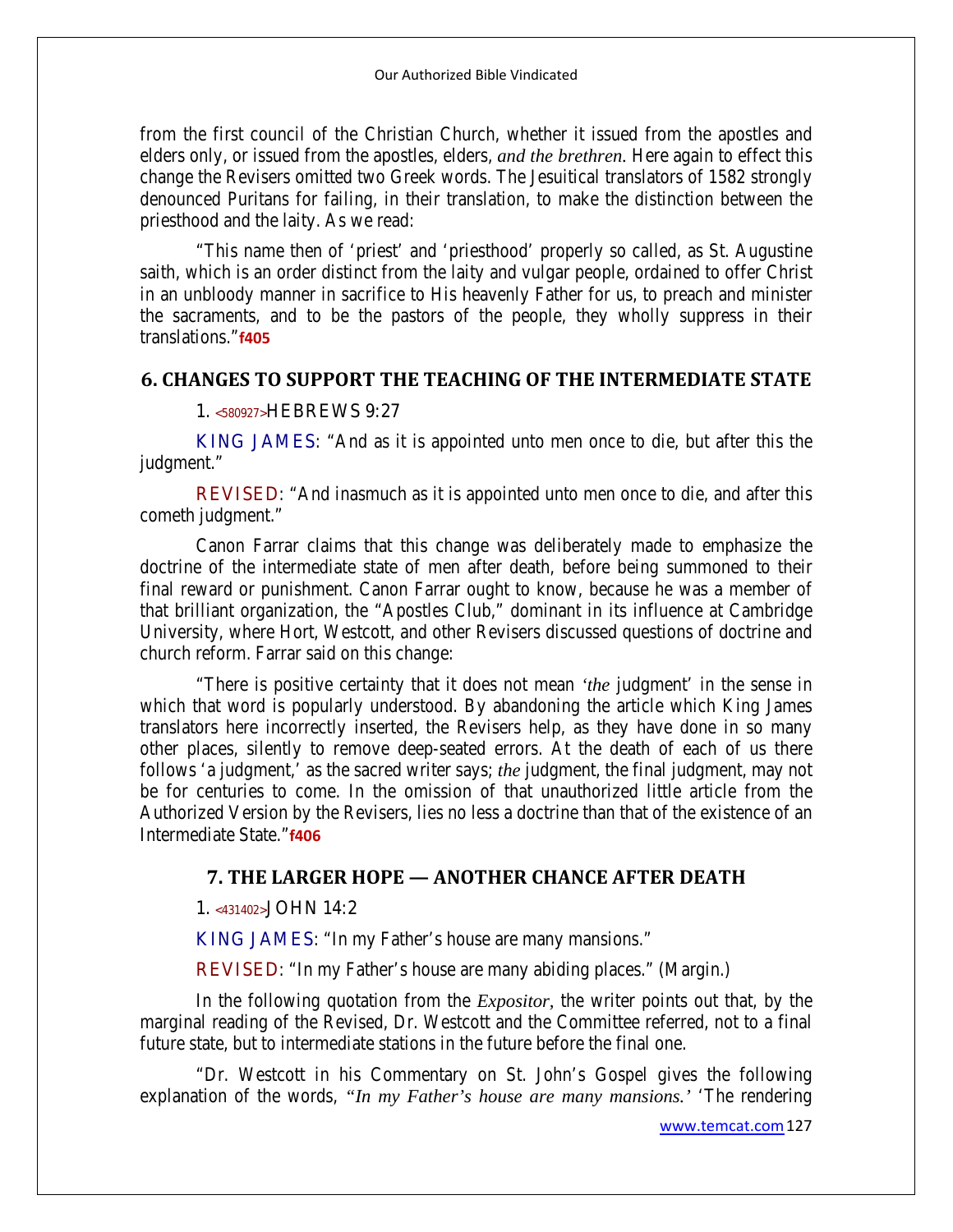Our Authorized Bible Vindicated

comes from the Vulgate *mansiones,* which were "resting places," and especially the "stations" on a great road, where travelers found refreshment. This appears to be the true meaning of the Greek word here; so that the contrasted notions of repose and progress are combined in this vision of the future."**f407**

"For thirty years now," said Dr. Samuel Cox, in 1886, "I have been preaching what is called 'the larger hope,' through good and ill report."**f408**

The "larger hope" meant a probation after this life, such a time of purifying, by fire or otherwise, after death as would insure another opportunity of salvation to all men. Dr. Cox, like others, rejoices that the changes in the Revised Version sustain this doctrine. "Had the new Version then been in our hands, I should not have felt any special gravity in the assertion," he said.**f408** Doctors Westcott and Hort, both Revisers, believed this "larger hope." **f409**

We have seen how Dr. G. Vance Smith, another Reviser, proved that the change of "hell fire" in the Authorized to "the hell of fire" in the Revised opened the way to introduce several hells. With this, Catholic theology agrees, as it teaches four different places of punishment after death, either intermediate places for purification, or the final place. Dr. Samuel Cox rejoices that the changes in the Revised Version make it possible to find these different stations. He says:

"The states of being, shadowed forth by the words, Gehenna, Paradise, Hades cannot, therefore, be final or everlasting; they are only intermediate conditions, states of discipline in which the souls of men await, and may be prepared for, their final award."**f410**

### **2. <420172>LUKE 1:72**

**KING JAMES**: "To perform the mercy promised to our fathers."

**REVISED**: "To show mercy to our fathers."

To perform the mercy promised to our fathers long ago, Christ came, is the meaning of the King James. The Revised means that Christ came to shew to our dead fathers the mercy they need now. As Bishop Mullen says:

"For the text was one which, if rendered literally, no one could read without being convinced, or at least suspecting, that the 'fathers' already dead needed 'mercy'; and that 'the Lord God of Israel' was prepared 'to perform' it to them. But where were those fathers? Not in heaven, where mercy is swallowed up in joy. And assuredly not in the hell of the damned, where mercy could not reach them. They must therefore have been in a place between both, or neither the one nor the other. What? In Limbo or Purgatory? Why, certainly. In one or the other."**f411**

The bishop further claims that the Revisers, in making this change, vindicated the Jesuit New Testament of 1582, and convicted the King James of a perversion.**f412** Dr. Westcott also finds the "larger hope" in the change made in **<420172>**Luke 1:72 by the revision.**f413** We will now quote from a well-known church historian who briefly describes the different intermediate states according to papal doctrine: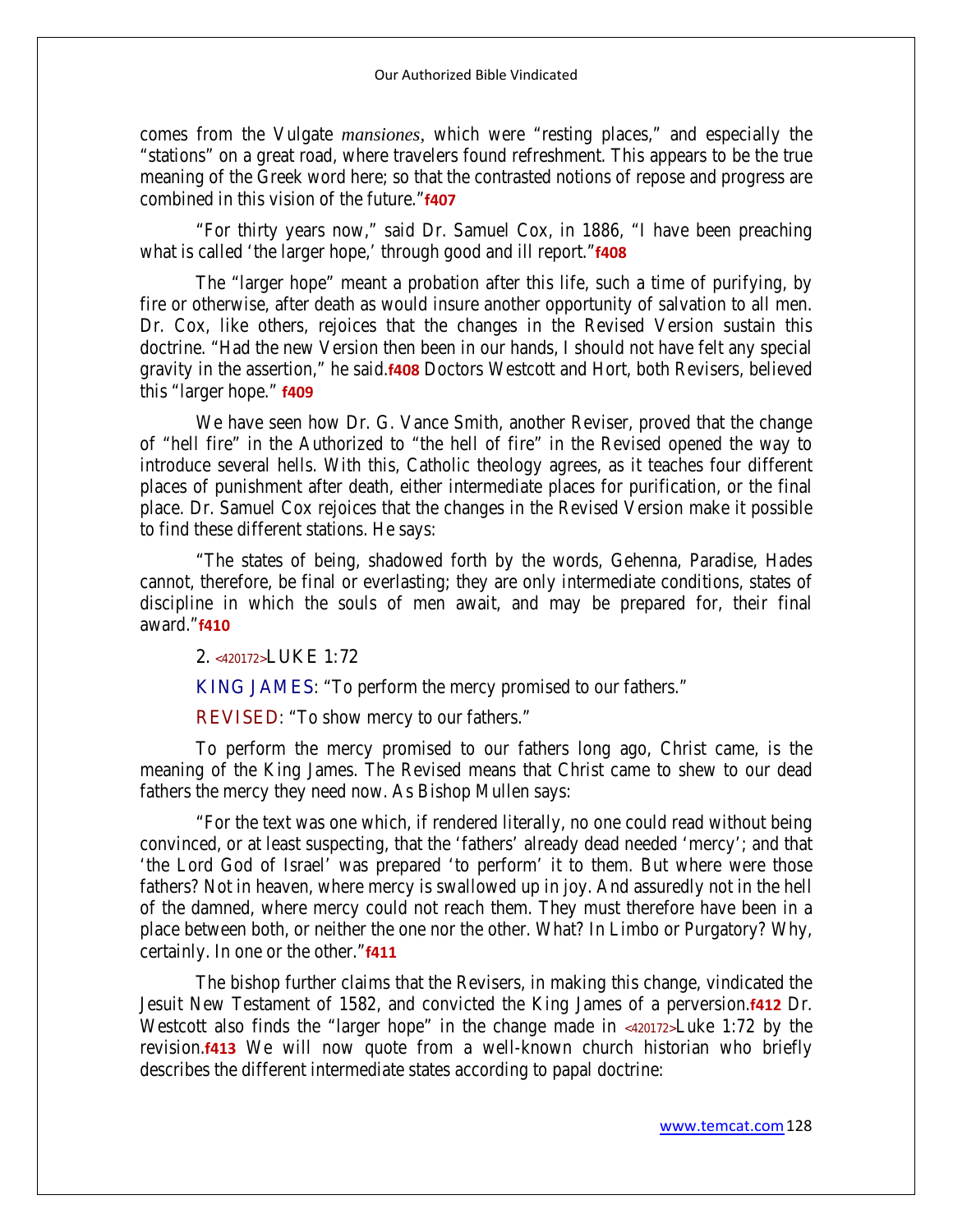"This power of the Church through the Pope extends — 'indirectly,' says Aquinas — to Purgatory. This was one of the five abodes in the invisible world. These are:

**1.** Hell, a place of eternal suffering, the abode of those who die in mortal sin, without absolution. The Schoolmen unite in affirming torment by eternal fire.

**2.** The *limbus* of infants dying unbaptized — *limbus* signifying literally a border, as, for instance, the bank of a river. In this abode the inmates are cut off from the vision of God, but, it was generally held, are not subject to positive inflictions of pain.

**3.** The *limbus patrum* — the abode of the Old Testament Saints, now, since the advent of Christ, turned into a place of rest.

**4.** Purgatory, for souls not under condemnation for mortal sin, yet doomed to temporal, terminable punishments. These served the double purpose of an atonement and of a means of purification.

**5.** Heaven, the abode of the souls which at death need no purification and of souls cleansed in the fires of Purgatory."**f414**

#### **3. <600406>1 PETER 4:6**

**KING JAMES**: "For, for this cause was the gospel preached also to them that are dead."

**REVISED:** "For unto this end was the gospel preached even to the dead."

The King James Version presents the truth of this passage to be that the gospel was preached (past tense) to them that are dead now (present tense); multitudes now dead had the gospel preached to them while they were living. There is no hint that there is any preaching going on now to them that are now dead. The reverse is the teaching of the passage as changed by the Revised Version. This is another contribution by the new Version, which, with other passages of the same import, reveals a systematic presentation of the doctrine of Purgatory.

Still another passage, this time from the Old Testament, reveals the tendency which the Revisers had in this direction.

#### **4. <182605>JOB 26:5**

**KING JAMES:** "Dead things are formed from under the waters, and the inhabitants thereof."

**REVISED**: "They ("the shades" margin) that are deceased tremble beneath the waters and the inhabitants thereof."

It is very evident here that the Revisers did not have a Protestant mentality. On this passage we will quote from a member of the Old Testament Revision Committee (American):

"In chapter 26 the senseless rendering of verse 5, 'Dead things are formed from under the waters,' etc., is replaced by a vivid reference to God's control over departed spirits."**f415**

#### **5. <610209>2 PETER 2:9**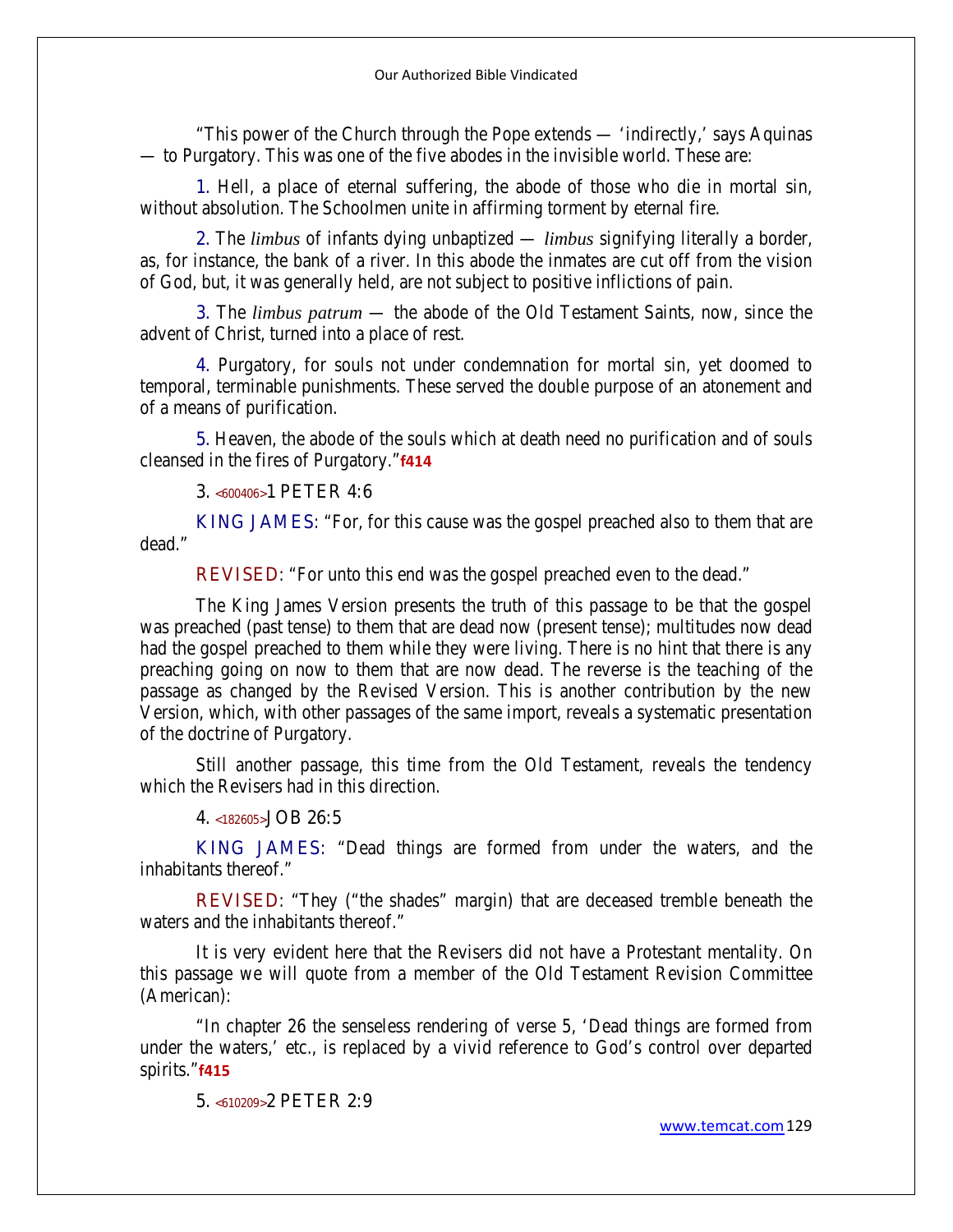**KING JAMES:** "The Lord knoweth how to deliver the godly out of temptations, and to reserve the unjust unto the day of judgment to be punished."

**REVISED**: "The Lord knoweth how to deliver the godly out of temptation, and to keep the unrighteous under punishment unto the day of judgment."

By the change of this passage, the Revisers have gone beyond even the Douay Version, which agrees here with the King James. This change puts the wicked at once, after death, under continuing punishment, even before they have had a fair trial at the judgment seat. Speaking of **<600406>**1 Peter 4:6, a reviewer of an article (1881) by Professor Evans, of Lane Seminary, says: "In the department of eschatology, the work of the revision has been severely criticized. Its terms of gehenna, paradise, and hades, it is claimed, are not sharply defined and lead to confusion;... and probation after death to be favored by its rendering of I Peter 4:6, and from a passage in the book of the Revelation."**f416**

# **8. THE DIFFERENT REGIONS OF THE CONSCIOUS DEAD, AS ROMAN CATHOLICS TEACH, SUPPORTED BY THE REVISED**

#### **1. <661308>REVELATION 13:8**

**KING JAMES:** "And all that dwell upon the earth shall worship him, whose names are not written in the book of life of the Lamb slain from the foundation of the world."

**AMERICAN REVISED**: "And all that dwell on the earth shall worship him, every one whose name hath not been written from the foundation of the world in the book of life of the Lamb that hath been slain."

Even in 1583, thirty years before the King James Version was published, this text with all its possibilities was the subject of heavy controversy between the Jesuits and the Puritans. The Protestants, even then, rejected the way it is now written in the American Revised Version.**f417**

# **9. A SUBSTITUTE NUMBER FOR THE BEAST: "616" OR "666"**

#### **1. <661318>REVELATION 13:18**

**KING JAMES:** "And his number is six hundred threescore and six."

**REVISED**: "And his number is six hundred and sixteen" (margin).

Throughout the ages, the certainty of this number, "666," and the certainty of applying it to the Papacy, has been a source of strength and comfort to Protestant martyrs. Behold the uncertainty and confusion brought into the interpretation of this prophecy by offering in the margin the substitute number "616." Did not the Revisers by this change strike a blow in favor of Rome?

"But why is not the *whole* truth told? viz., why are we not informed that *only one*  corrupt uncial (C): — *only one* cursive copy (11): —*only one* Father (Tichonius): and *not one* ancient Version — advocates this reading? — which, on the contrary, Irenaeus (A.D. 170) knew, but rejected; remarking that 666, which is 'found in all the best and oldest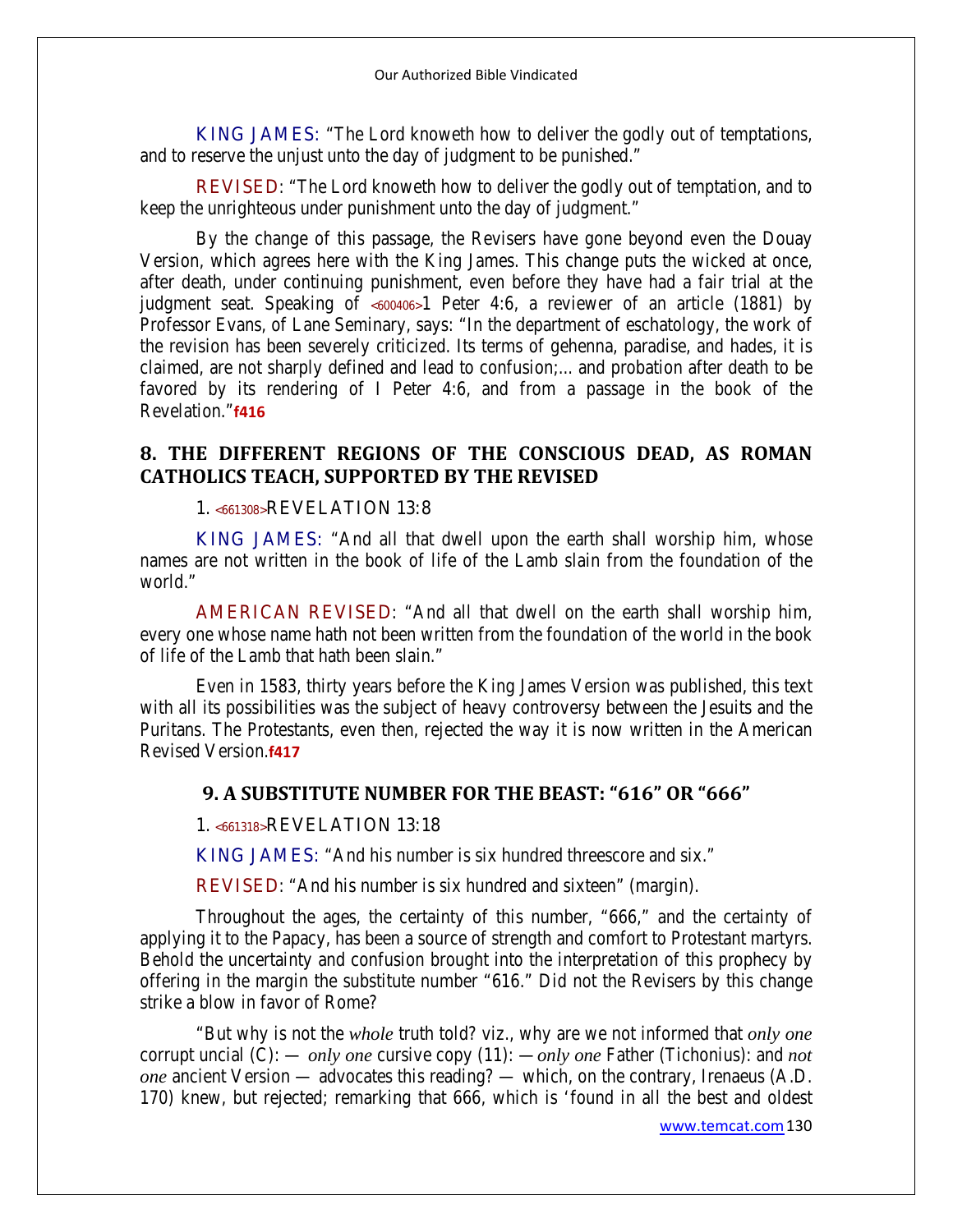copies and is attested by men who saw John face to face.' is unquestionably the true reading.

Why is not the ordinary reader further informed that the same number (666) is expressly vouched for by Origen, — by Hippolytus, — by Eusebius: — as well as by Victorinus — and Primasimus, — not to mention Andreas and Arethas? To come to the moderns, as a matter of fact the established reading is accepted by Lachmann, Tischendorf, Tregelles, — even by Westcott and Hort. *Why*therefore — for what possible reason — at the end of 1700 years and upwards, is this which is so clearly nothing else but an ancient slip of the pen, to be forced upon the attention of 90 millions of English speaking people?

"Will Bishop Ellicott and his friends venture to tell us that it has been done because 'it would not be safe to accept' 666, 'to the absolute exclusion of' 616?... 'We have given *alternative readings* in the margin,' (say they,) 'wherever they seem to be of sufficient importance or interest to deserve notice.' Will they venture to claim either 'interest' or 'importance' for *this* ? or pretend that it is an 'alternative reading' *at all* ? Has it been rescued from oblivion and paraded before universal Christendom in order to perplex, mystify, and discourage 'those that have understanding,' and would fain 'count the number of the Beast,' if they were able? Or was the intention only to insinuate one more wretched doubt — one more miserable suspicion — into minds which have been taught *(and rightly)* to place absolute reliance in the textual accuracy of all the gravest utterances of the SPIRIT: minds which are utterly incapable of dealing with the subtleties of Textual Criticism; and, from a onesided statement like the present, will carry away none but entirely mistaken inferences, and the most unreasonable distrust?... Or, lastly, was it only because, in their opinion, the margin of every Englishman's N.T. is the fittest place for reviving the memory of obsolete blunders, and ventilating forgotten perversions of the Truth?... We really pause for an answer."**f418**

# **10. THE ENTIRE MEANING TOUCHING OLD TESTAMENT PROPHECIES CHANGED**

#### **1. <400215>MATTHEW 2:15**

**KING JAMES**: "Out of Egypt have I called my son."

**REVISED**: "Out of Egypt did I call my son."

The comment of Dean Farrar on this change proves how systematically the Old Testament prophecies were robbed of their typical meaning by the "modern rules" used to translate that Greek tense known as the aorist. He says:

"'Out of Egypt did I call my son.' What could the Revisers do but alter the incorrect rendering of the Authorized Version? The Authorized Version confuses the entire meaning of the passage, and hides the invariable method of St. Matthew in his references to Old Testament prophecies. Hosea's reference, **<281101>**Hosea 11:1, is to the calling forth of the Israelites from Egypt... It is by a restoration of the tenses actually used that we may expect, in this and HUNDREDS OF OTHER TEXTS, to rekindle a light of understanding which has long faded away."**f419** (Capital letters mine.)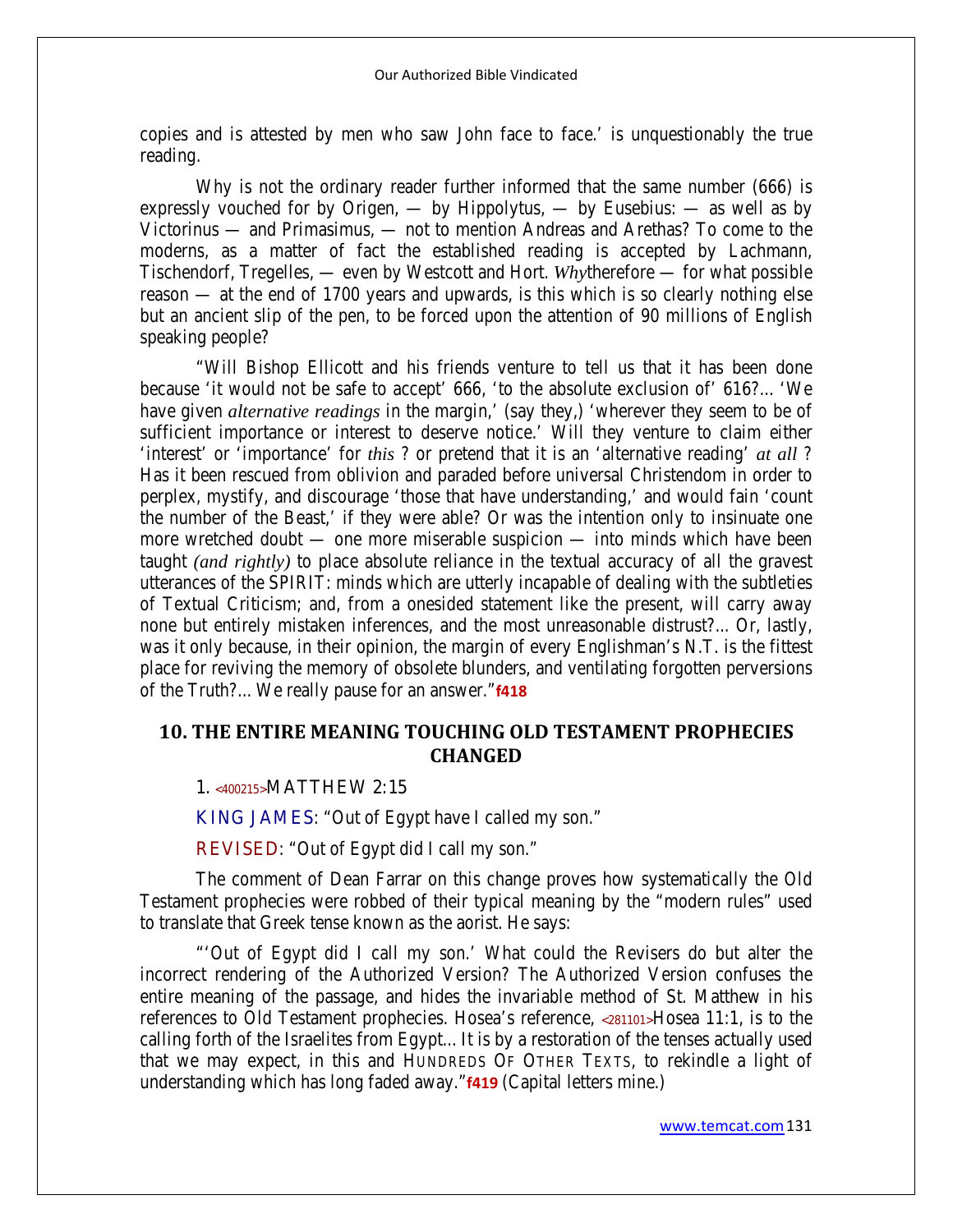When Hosea, who prophesied 700 years after Moses, said, "Out of Egypt have I called my son," was he talking history or prophecy? Did he refer back to the Israelites leaving Egypt, or forward to the flight of the infant Jesus into and out of Egypt? The King James translators considered it a prophecy and wrote "have called;" the Revisers wrote "did call" to express history. The King James translated it by the perfect, "have called," which shows the action to have effects still continuing. The Revisers said that this was wrong, claiming that the aorist should always be translated by the past tense and not by the perfect. This new rule, Farrar claims, changed hundreds of texts affecting both Old Testament prophecies and "the great crises of Christian life."

As to the unfairness of this rule, we could quote from many witnesses. We will let only one testify. Sir Edmund Beckett, LL.D., says:

"No one rule of that kind has produced so many alterations in the Revised Version as that an aorist always means an action past and gone, while a perfect tense implies action continuing up to the present time... But if we find that forcing the English translation to conform to those rules produces confusion, or such English as no master of it writes, and no common person uses; that it is neither colloquial or solemn, nor impressive, nor more perspicacious than the old phrases, and often less so; such facts will override all general rules in the minds of men of common sense, not bewildered by too much learning or the pedantry of displaying it."**f420**

How serious have been the effects upon doctrine by this "self-imposed rule," as the *Forum* says, in the Revised Version, we will now proceed to show.

## **11 ENTIRE MEANING OF GREAT CRISES IN CHRISTIAN LIFE CHANGED**

## **1. I COR. 15:3,4**

**KING JAMES**: "For I delivered unto you first of all that which I also received, how that Christ died for our sins according to the Scriptures; and that He was buried, and that He rose again the third day."

**REVISED**: "... that He was buried; and that He hath been raised on the third day."

In this text, "He rose," has been changed to, "He hath been raised," for a definite purpose. We lay a charge against the triumvirate who swept the Revision Committee along with them, of deliberately making changes in order to introduce a new set of doctrines which would be neither Presbyterianism (Protestantism) or Episcopalianism, but which would favor Romanism. Before the proof is given that this text, **<461503>**1 Corinthians 15:3,4 is one of them, a letter of Bishop Westcott to Dr. Hort will reveal the full scheme. Thus he writes concerning "we three":

"Just now I think we might find many ready to welcome the true mean between the inexorable logic of the Westminster and the skeptical dogmatism of orthodoxy. At any rate, I am sure that there is a true mean, and that no one has asserted its claims on the allegiance of faithful men. Now, I think that Lightfoot, you, and I are in the main agreed, and I further think that with our convictions, we are at such a time bound to express them. The subjects which had occurred to me are —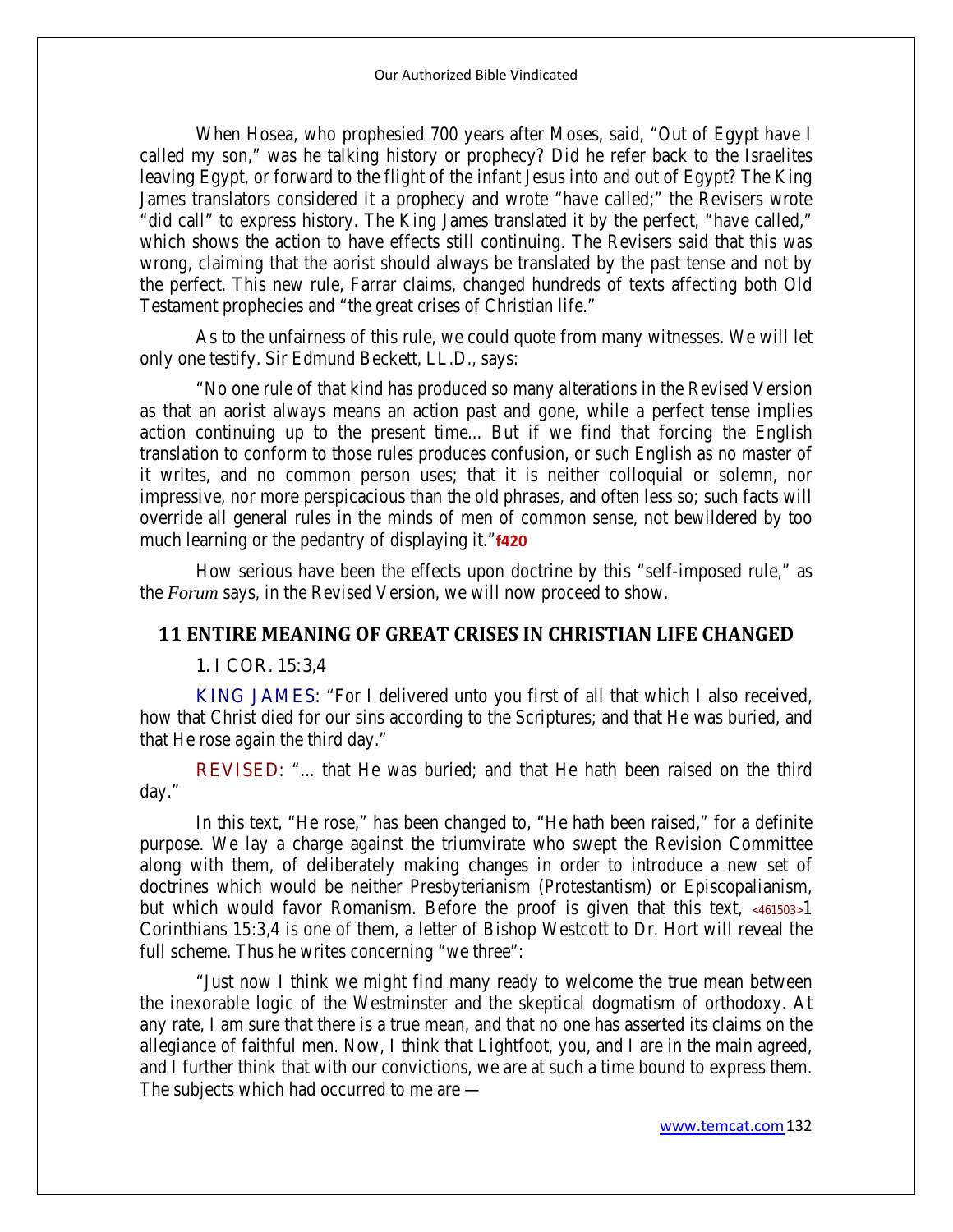**1.** The development of the doctrine of Messiah, including the discussion of the selection of one people out of many.

**2**. Miracles and history.

**3.** The development of Christian doctrine out of the apostolic teaching. In other words, I should like to have the Incarnation as a center, and on either side the preparation for it, and the apprehension of it in history."**f421**

The term "Westminster" referred to the Westminster Confession, the Presbyterian articles of faith, while by the term "orthodoxy" Bishop Westcott could refer only to his own faith, Episcopalianism. What third set of doctrines different from these two, did they have in mind, in using the word "mean"? When the Oxford Movement, with its revolutionary results, was the background to this situation, when the admiration of this triumvirate for Newman is considered, as well as the expressed convictions of Westcott and Hort for sacramental salvation and Mariolatry, it can be seen that the new set of doctrines they planned to advocate could be nothing else than Ritualism and Romanism. Evidently, the Revisers incorporated their theology into the Scriptures. This is not the function of revisers or translators.

Many Protestants are not aware of the serious difference between the papal doctrine of Atonement and theirs; nor of the true meaning of the Mass. Catholics teach that only the humanity of Christ died on the cross, not His divine nature. Therefore, in their eyes, His death was not, in a primary sense, a vicarious atonement to satisfy the wrath of God against sin and pay the claims of a broken law.**f422** Because of this, His death is to them only a momentary event; while His coming in the flesh, or the doctrine of the Incarnation, is supreme. Its effects are continual and daily, a source of saving grace, as they believe. The turning of the bread into the body of Christ, by the priest in the ceremony of the Mass, represents His birth in the flesh, or the Incarnation, repeated in every Mass.

So fundamental to all their beliefs is this different view of the Atonement and of the Mass, as held by Roman Catholics, that it profoundly affects all other doctrines and changes the foundation of the Christian system. When the triumvirate approached their task of revision, with their scheme to advocate their new system of doctrines, Dean Farrar says that "hundreds of texts" were so changed that the Revisers restored conceptions "profound and remarkable" in the "verbs expressive of the great crises of Christian life."**f423**

The great crises of Christian life are set forth by Protestants in words and practices different from Catholics. In the great crisis, when the Protestant is under conviction of sin, he reveals it by deep sorrow and contrition; the Catholic by going to Mass. In the crisis of that moment when the soul is moved by repentance, the Protestant speaks forth his heart to God, alone or in the assembly of fellow-believers; the Catholic goes to confess to a priest and so exalts the confessional to the doctrine of the Sacrament of Confession. In that crisis, when forgiveness of sins is experienced, the Protestant is conscious of God's pardon by faith in His Word; the Catholic hears the priest say, "I absolve thee," which indicates the power of the supernatural priesthood. In those deep wrestlings of the spirit, the crises which come from the demands of Christian obedience,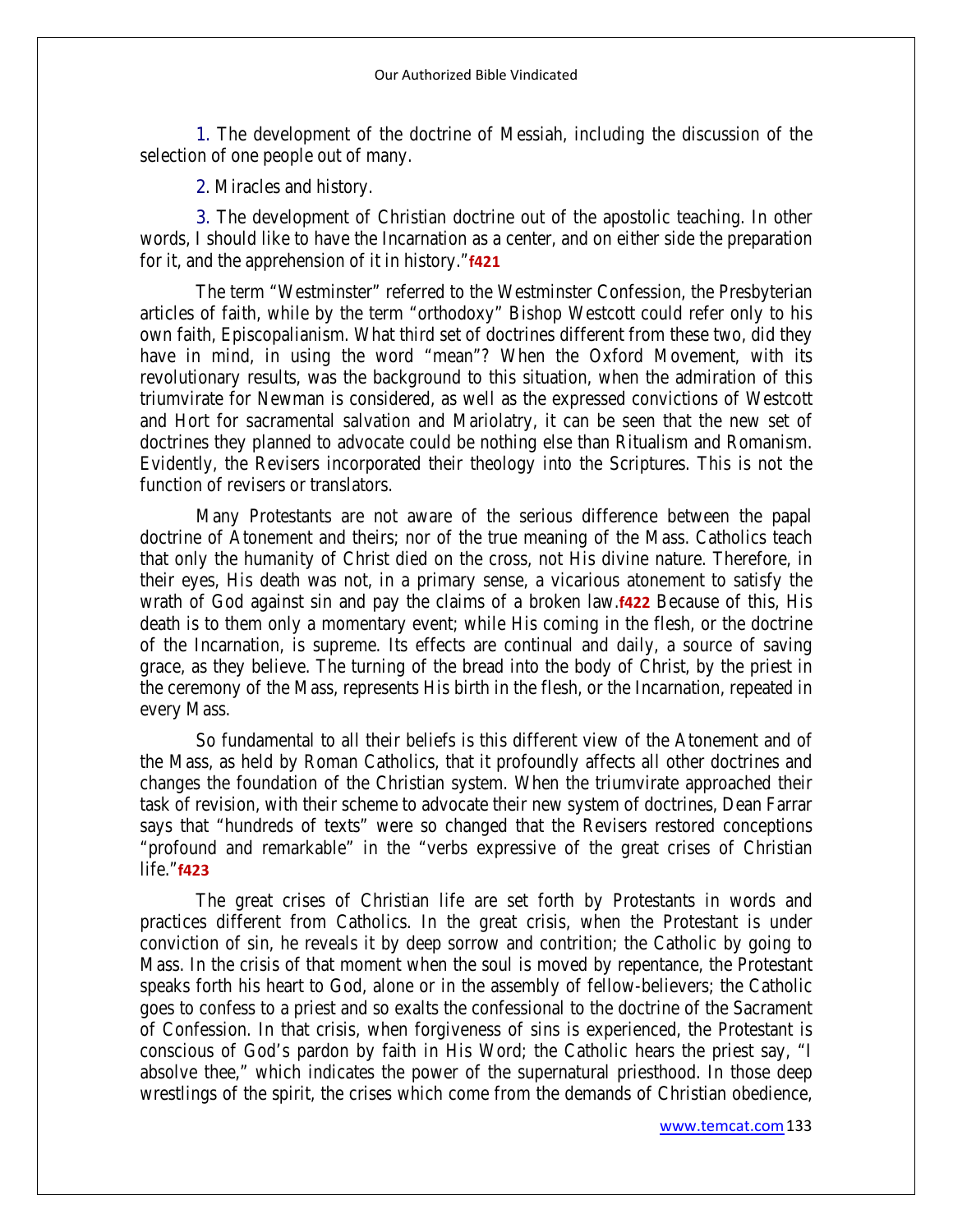the Protestant leans on the infallibility of the Bible to tell him what he should, or should not, do; the Catholic, through the priest, gets his light from the infallibility of the Pope, the crown of the supernatural priesthood.

The Revisers may not have had, in detail, these phases in their minds as we have enumerated them. But they had, in purpose, the principle which would lead to them. Westcott said, in the quotation above, when planning for a new set of doctrines on which the triumvirate was agreed, "I should like to have the Incarnation as a center." And on the text under consideration — **<461503>**1 Corinthians 15:3,4 — Dean Farrar, interpreting it in the new meaning the Revisers intended for it to have, said:

"When St. Paul says that 'Christ was buried and hath been raised,' he emphasizes, by a touch, that the death and burial of Christ were, so to speak, but for a moment, while His Resurrection means nothing less than infinite, permanent, and continuous life."**f424**

It is apparent by this translation they mean to minimize the death of Christ and to magnify His resurrection, which to them is substantially a repeated Incarnation. This tends to the Roman idea of Transubstantiation in the Mass. They belittle the death of Christ when they rule out the death of His divine nature. That leads to the conclusion that there was no divine law to be satisfied. Dr. Farrar ought to know what was intended, for he was one of the coterie in which Westcott and Hort moved.

This translation is purely arbitrary. Why did they not say, "hath been dead," and "hath been buried," as well as "hath been raised"? "The aorist, the aorist," we are told. Previously, we have sufficiently answered this unwarranted plea.

Take another text upon which Bishop Westcott has spoken expressly to inform us what is the superior reading of the Revised:

#### **2. <402746>MATTHEW 27:46**

**KING JAMES:** "My God, my God, why hast thou forsaken me."

**REVISED:** "My God, My God, why didst thou forsake me." (Margin.)

According to their self-imposed rules, the Revisers considered that the meaning of this text, in the Authorized, was that the effects of Christ's death were supreme and were continuous. This thought they believed of Christ's resurrection which opened the way for repeated Incarnations, as previously shown. Therefore, in the Revised (margin), they changed the tense to the past in order to make the death of Christ a temporary event, as of a moment. Bishop Westcott, on this text, shows in the following words that he believed Christ's passion was the death of a human, not of a divine being:

"If, then, we may represent suffering as the necessary consequence of sin, so that the sinner is in bondage, given over to the Prince of Evil, till his debt is paid, may we not represent to ourselves our Lord as taking humanity upon Him, and as man paying this debt — not as the debt of the individual, but as the debt of the nature which He assumed? The words in St. **<402746>**Matthew 27:46 seem to indicate some such view."**f425**

He wrote to Benson, "In a few minutes I go with Lightfoot to Westminster (Revision Committee Session). More will come of these meetings, I think, than simply a revised version."**f426**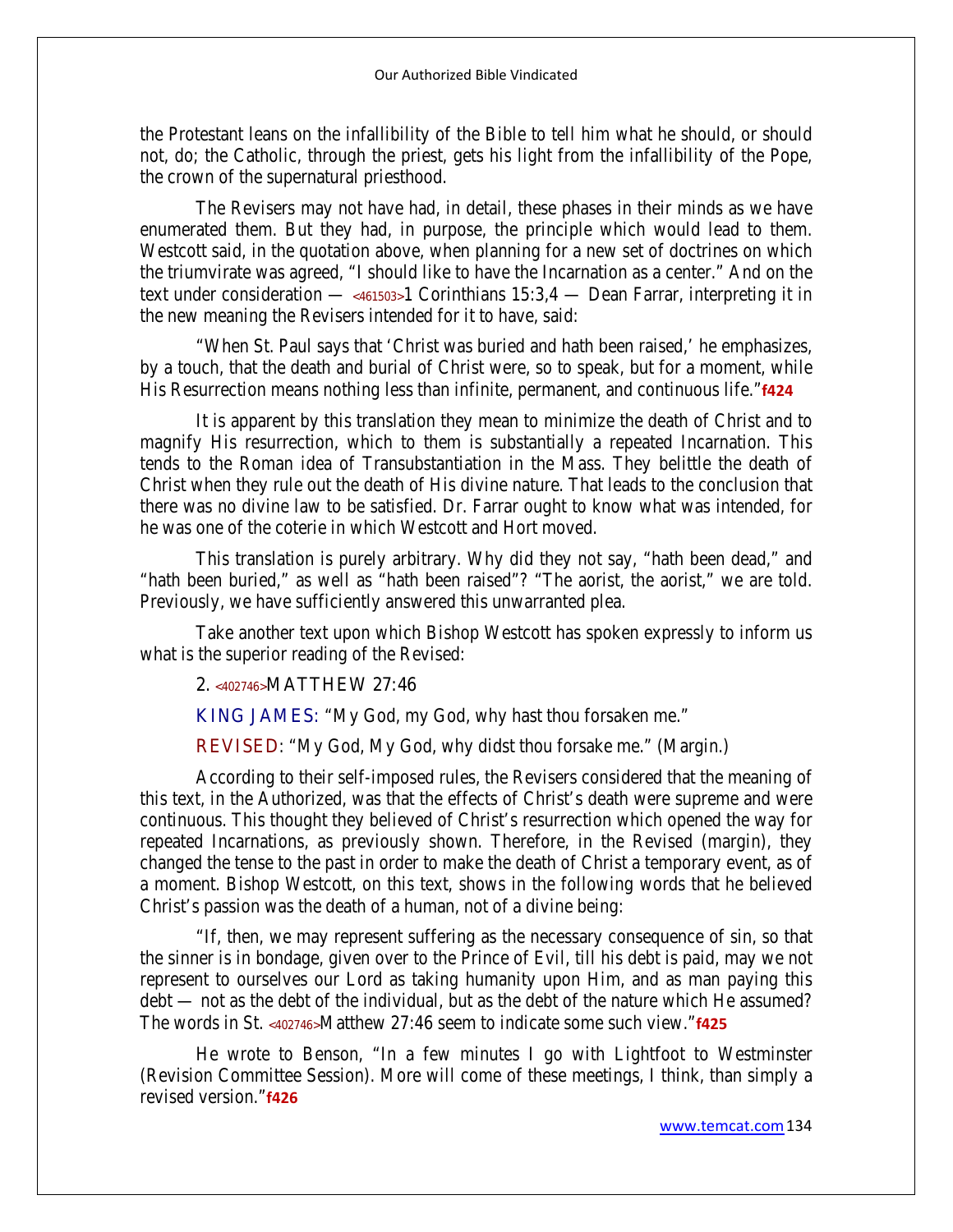As to the "more" which might come of these revision meetings, two incidents of Westcott's life within the five years previous to revision are significant, — his visit to the Shrine of the Virgin Mary at LaSalette, France, (1865), and his suspicious Tract of 1867.

LaSalette was one of the more famous shrines of France where the Catholics claim that the spirit of the Virgin Mary wrought miracles. Westcott reports that, while there, a miracle of healing took place. "The eager energy of the father," he writes, "the modest thankfulness of the daughter, the quick glances of the spectators from one to the other, the calm satisfaction of the priest, the comments of look and nod, combined to form a scene which appeared hardly to belong to the nineteenth century. An age of faith was restored before our sight in its ancient guise... In this lay the real significance and power of the place."**f427**

So thorough was the impression of a "restored age of faith," made by this Catholic shrine miracle, on him, that he wrote a paper and sent it in for publication. Dr. Lightfoot besought him to withdraw it. He feared, "that the publication of the paper might expose the author to a charge of Mariolatry and even prejudice his chance of election to a Divinity Professorship at Cambridge."**f428**

Again, in 1867, Westcott wrote a tract entitled, "The Resurrection as a Fact and a Revelation." It was already in type, his son tells us, when he was obliged to withdraw it because of the charge against it of heresy."**f429**

Thus the Revisers revealed how they were influenced by exhibitions of what they considered the channel of divine power, — shrines and sacraments. This came from their incorrect view of the Atonement. For if Christ paid not the debt for our sins by the death of His divine being on Calvary, then, from their viewpoint, satisfaction for our sins must logically be made to God by some other means. Catholics find it in the sacrifice of the Mass and also by their own works of penance, while the Ritualists and leading Revisers look to the sacraments, which is in reality the same thing. This leads to the power of the priest and the practices of Ritualism.

These views of doctrines so different from those held by Protestants in 1611, would fundamentally affect, not only the foundation truth of the Atonement, that Christ's death paid the debt for our sins, but all other doctrines, and pave the way for a different mentality, a different gospel, wherever the ascendancy of the King James Bible was broken down. The evidences produced in connection with the American Revisers will show this more fully.

# **12. THE JESUITICAL DOCTRINES OF THE SACRAMENTS FAVORED BY THE REVISED**

## **1. <461124>1 CORINTHIANS 11:24**

**KING JAMES:** "And when He had given thanks, He brake it, and said, Take, eat: this is my body, which is broken for you."

**REVISED**: "And when He had given thanks, He brake it, and said, This is my body, which is for you: This do in remembrance of me."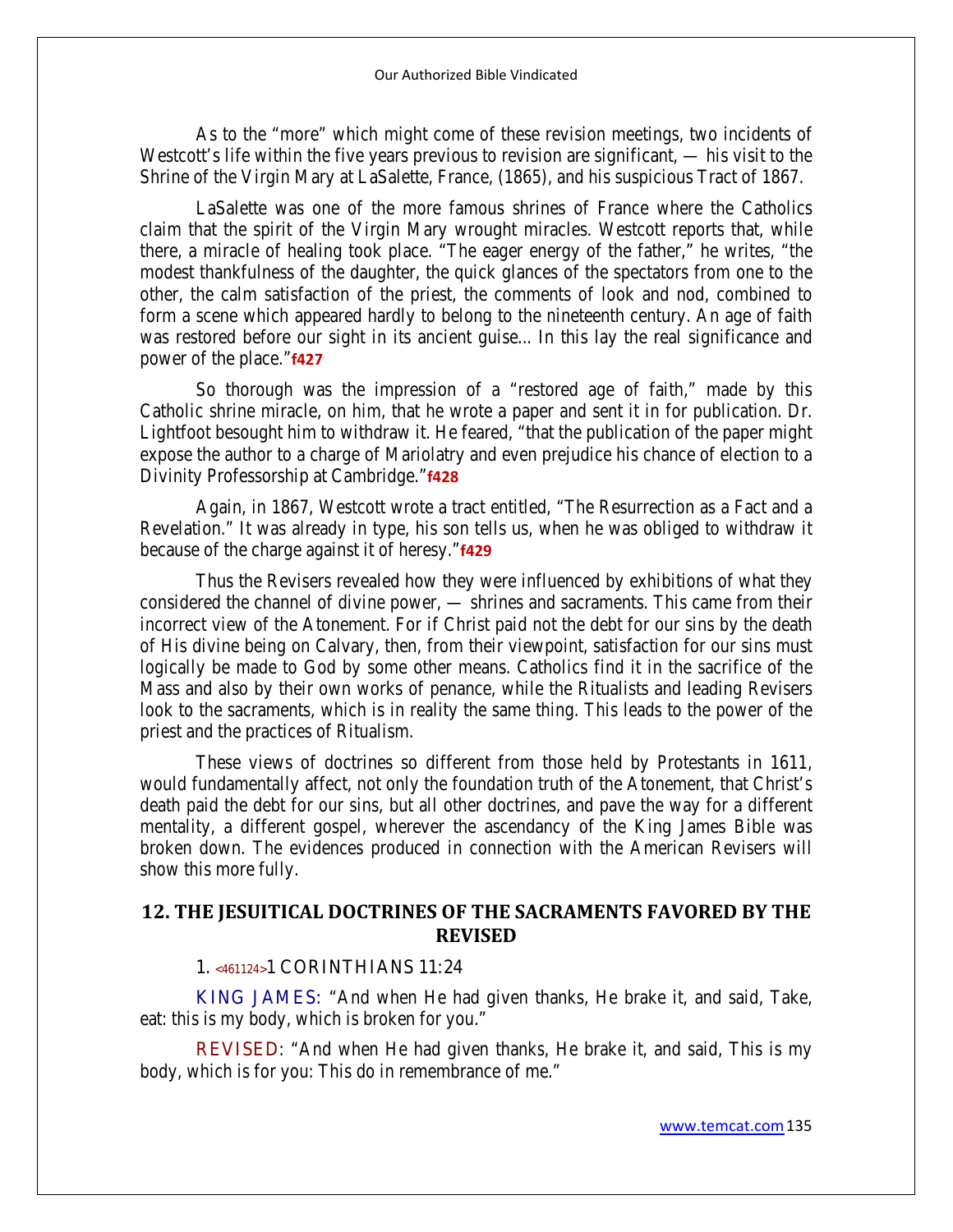Why were the two expressions, "take, eat" and "broken" omitted from the Revised? Before answering this question, let us consider further some fundamental viewpoints of the Revisers.

The word "sacrament" is not found in the Bible. The Lord's Supper and Baptism are never called "sacraments." The observance of these memorials of Christ's Death, burial and resurrection indicate the Christian's faith, but the Scriptures nowhere teach that they bring salvation or the forgiveness of sin. The mystic power of the priest by means of the so-called "sacraments" is a human invention. Therefore, sacramental salvation is no salvation. We do not wish to offend, or wound, but to us it looks like an empty delusion.

It is a most significant fact that of the system of doctrines with which the Cambridge trio of Revisers — Westcott, Hort and Lightfoot — set out to permeate Christendom, the central one was what they call the "Person of Christ." This doctrine teaches, first, that the only true way to do God's will is by "good works," in dependence upon "the Person of Christ;" second, it involves a clearer grasp of the fact that as the "God Incarnate," Christ is thus "mighty to save;" third, that the believer's incorporation into Christ is by means of the Sacraments; fourth, that the principal Sacraments are three in number, — Baptism, the Lord's Supper (the Mass), and the Confessional. Revelation Kempson, a Church of England clergyman, while admitting that others look upon the Movement of the Jesuits as counter to the Reformation, himself, holds a different view. He says:

"I say the Reformation, because I can see no sound reason for calling the events of that period which occurred within the Roman Communion a 'Counter-Reformation.' It was a movement which involved a great revival of personal piety and devotion to God and desire to do His will, and an equally clear realization of the fact that that desire could only be realized in good works in dependence on the *Person of Christ.* Thus far we have a remarkable parallel to our own Evangelical Revival. But in this case there was a clearer grasp of the fact that it is as the God Incarnate of the Creed that Christ is mighty to save, and that He communicates Himself to those who desire to live through Him *by means of the Sacraments.* That is, that the individual is grafted into Christ in the New Birth of Baptism, that he feeds on Christ, 'Who is verily and indeed taken and received by the faithful in the Lord's Supper,' and that His healing grace is applied to the sinner and the results of sin by the receiving of the 'Benefit of Absolution.'"**f430** (Italics mine.)

In Catholic theology, "Absolution" means the forgiveness which follows confession to a priest. Another quotation by the same author, presents the strong part Westcott had in this work:

"Maurice and Kingsley, and Bishop Westcott, in his insistence on the social significance of the Incarnation, have done their work."**f431**

The significant remarks above, that "Christ is mighty to save," only "as the God incarnate of the creed," — which is made available to us in the Lord's Supper or in the Mass, the reincarnation, — and that "He communicates Himself to those who desire to live through Him by means of the Sacraments," were the central doctrines of the Jesuits.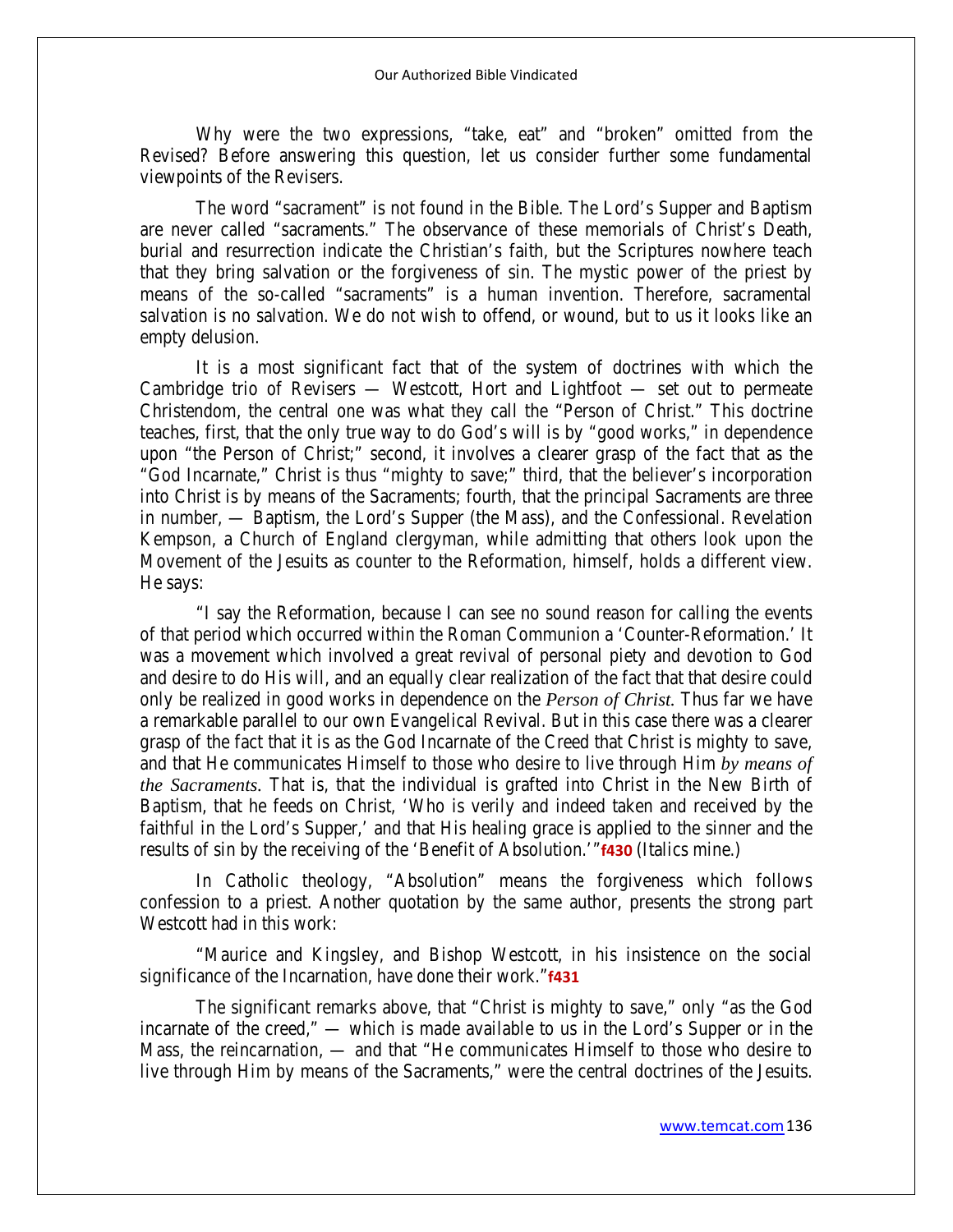The Revisers changed the words of the King James Version to embody the very same sentiments. On this, Milligan, in his book on the Revised Version, says:

"The doctrine of the Sacraments may next engage our attention, and here again the variations in the renderings of familiar texts, though they may not appear at first of great importance, involve far-reaching truths... The Bread — that is, the Body of Christ — recalls more particularly His Incarnation, apart from His sufferings."**f432**

Now we see why the word "broken" was left out of the Revised text under consideration, as it is also in the Douay. A footnote of Milligan, in connection with the above quotation, emphasizes the disappearance of "broken."**f433**

How we are supposed to come in touch with the "Person of Christ," and receive His power and blessing, is shown by the following quotation from a ritualistic clergyman:

"Now there are, of course, many Catholic practices that necessarily result from a belief in the Real Presence of our dear Lord upon the Altar.... Bowing and genuflecting. Bowing to the Altar at all times... because the Altar is the throne of God Incarnate, where *daily* now, thank God, in many a Church in the land He deigns to rest... And genuflecting, not to the Altar, but to the *Gift that is upon it* ; to the God-man, Christ Jesus, when He is there."**f434**

This is the doctrine of the "Person of Christ," as taught by the Ritualists and Revisers. The priest in every Mass created from bread the very body, the "Person of Christ," and then worships, and causes others to worship, the work of his own hands. We would not wish to offend or speak unfeelingly when we express our opinion that this is as truly idolatry as was the ancient paganism, or as is the heathenism of to-day. This localizing of the literal body and "Person of Christ," by making Him present in every particle of the bread and wine of the Lord's Supper, or the Mass, is exactly the opposite, and contrary to the statement of the Saviour when about to bid farewell to His disciples, — "It is expedient for you that I go away: for if I go not away, the Comforter will not come unto you; but if I depart, I will send him unto you." **<431607>***John 16:7.*

When Christ ascended, He withdrew His personal presence from the disciples, and the era of the ministration of the Holy Spirit began. His words indicate that it was necessary for His person to go away, that His Spirit might come to His disciples. He who, like doubting Thomas, depends only on the local, personal, literal, presence of Christ, walks by sight and not by faith and deprives himself of the ministry of the Holy Spirit. "God is a Spirit: they that worship Him must worship Him in spirit and in truth." **<430424>***John 4:24.* 

No Scripture commands us to worship in the Lord's supper the "Person of Christ." the Romanists, the Ritualists, and the Revisers invented this unspiritual dogma. Christ is with us always, not in "person," but by His Spirit. We receive Him by receiving His Word, for "they are Spirit, and they are life." **<430663>***John 6:63.*

Nineteen hundred years ago, Christ journeyed on this earth from Bethlehem to Calvary in "person." When He departed from this world and ascended up on high, He left the glorious promise that He would come the "second time" in "person." His Second Coming is yet future. But if He comes personally in every Mass, or the Lord's Supper,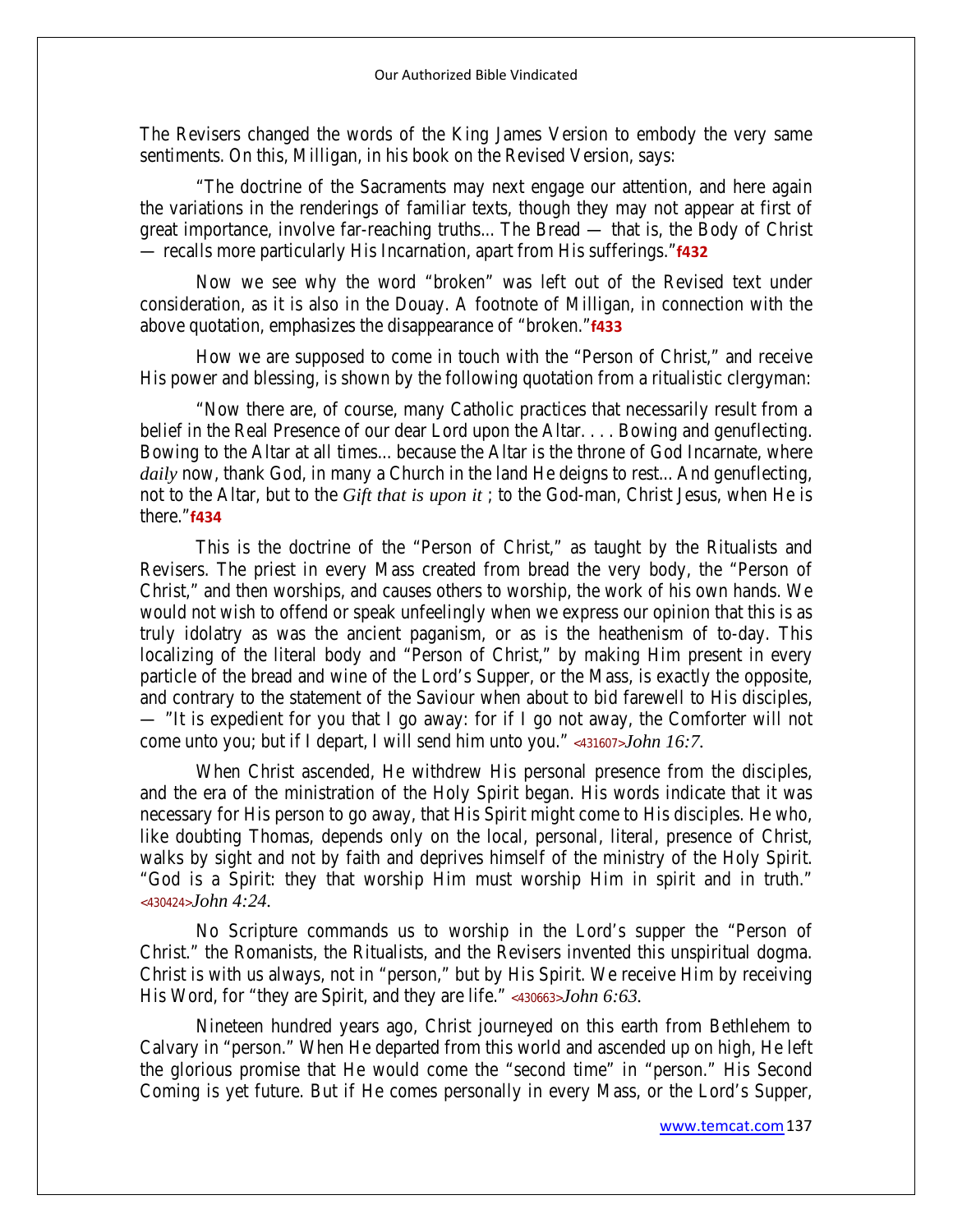He has already come not only the "second" time but the millionth time. The Revisers' doctrine of the Incarnation (the Mass), therefore, makes unnecessary and destroys the truth that He shall come "the second time without sin unto salvation." **<580923>***Hebrews 9:23.* How feeble is the coming of the "Person of Christ" in the Mass, or Lord's Supper, compared with His Second Coming in His own glory and the glory of His Father with all the holy angels! The fact that He came once in person and that His "second" personal coming is still future, proves untrue, the doctrine of the "Person of Christ" in the Mass.

This doctrine is a weak substitute for, and counterfeit of, the glorious Second Coming of Christ.

Here a little, and there a little, the Westcott-Hort generalship moved forward, changing the divine Word to bear the impress of their doctrines, until they had changed the Greek in 5,337 places, and the English of the King James in 36,000 places. These 5,337 mutilations of the Greek and 36,000 metamorphoses of the English, in working out their scheme, stamp many of the readings of the Revised Version with the marks of Systematic Depravation.

# **CHAPTER 13**

#### CATHOLICS REJOICE THAT THE REVISED VERSION VINDICATES THEIR BIBLE

PREVIOUSLY we have shown how Catholics were elated over the readings in the Revised Version that undermined Protestantism, and criticized the Revisers for wanton omissions.**f435** We shall now show how they rejoiced that Catholic readings rejected by the Reformers have been restored by the Revisers, and their Catholic Bible vindicated.

A Catholic bishop says that the Revisers were not as Protestant as the translators of 1611:

"It must be admitted that either the Revisers wished to withdraw several important passages of the Holy Scripture from Protestants, or that the latter, in their simplicity, have all along been imposed upon by King James' translators, who, either through ignorance or malice, have inserted in the Authorized Version a number of paragraphs which were never written by an apostle or other inspired writer."**f436**

Cardinal Wiseman exults that the Revision Movement vindicates the Catholic Bible:

"When we consider the scorn cast by the Reformers upon the Vulgate, and their recurrence, in consequence, to the Greek, as the only accurate standard, we cannot but rejoice at the silent triumph which truth has at length gained over clamorous error. For, in fact, the principal writers who have avenged the Vulgate, and obtained for it its critical preeminence, are Protestants."**f437**

A Catholic Magazine claims Revision for Higher Criticism and Catholicism:

"How bitter to them must be the sight of their Anglican bishops sitting with Methodists, Baptists, and Unitarians to improve the English Bible according to modern ideas of progressive Bible Criticism! Who gave these men authority over the written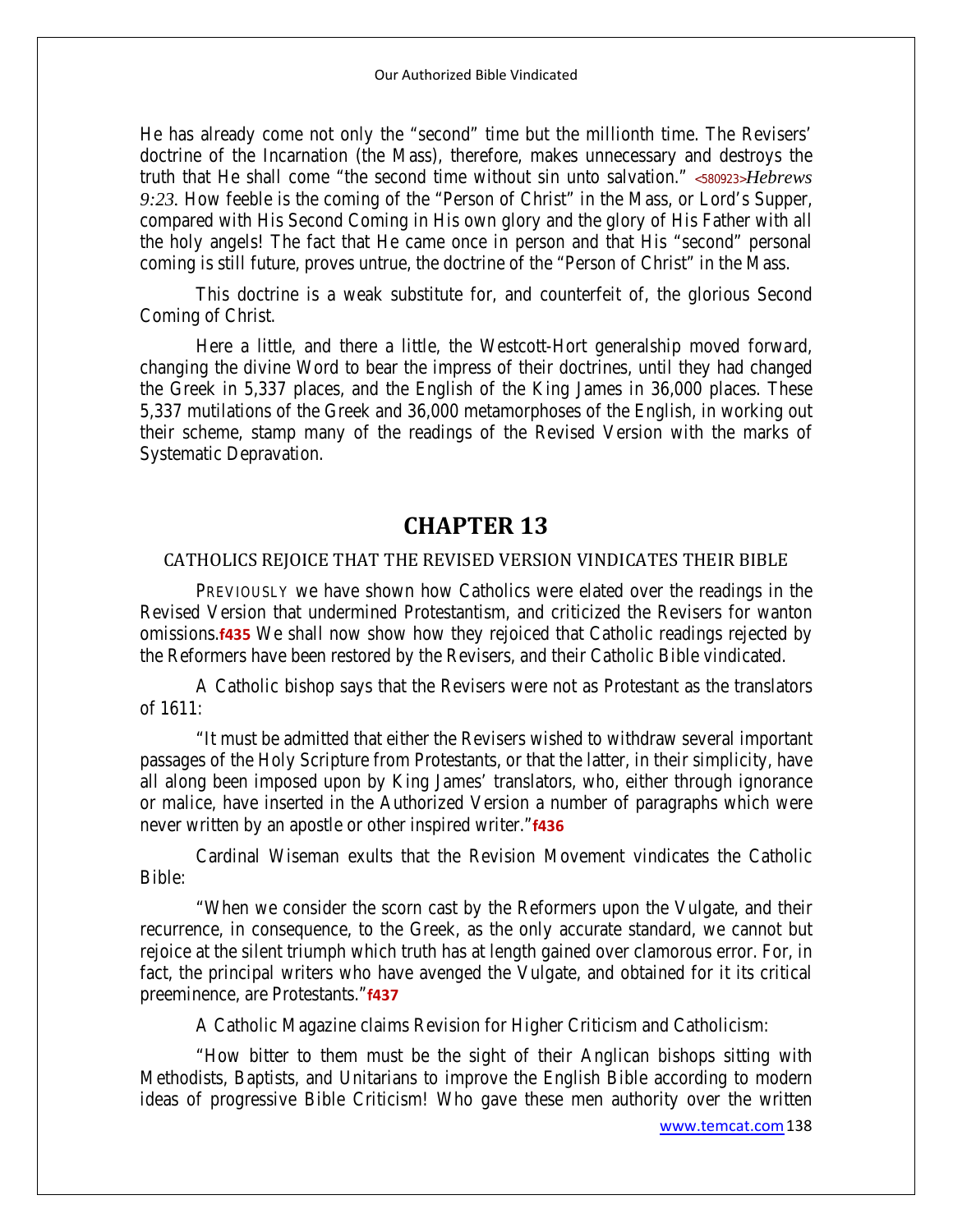Word of God? It was not Parliament or Privy Council, but the Church of England acting through Convocation. To whom do they look for the necessary sanction and approval of their work, but to public opinion? One thing at least is certain, the Catholic Church will gain by the new Revision both directly and indirectly."**f438**

A Catholic priest indicates that the changes agree with the Latin Vulgate:

"It is very pleasant to read the commendation given by the learned reviewer, the Very Revelation James A Corcoran, D.D., in the American Catholic *Quarterly Review,* of the new Revision. He devotes a considerable space to proving that the earlier English translations corrupted the text, for the purpose of attacking the Roman Catholic faith, and that even King James' Version retained many of these odious mistranslations. Of the Revision he says: 'One of the greatest benefits conferred by the Revision on the English Protestant world, though very few or none seem to realize it, is that all the wicked translations, whether by falsification of meaning, or by interpolation, or by foisting of glosses into the text, have been ruthlessly swept away by the besom of the Revisers. And why? Solely on the ground that they were corruptions. They do not explicitly say that they were sectarian corruptions, nor need we insist on their saying it; but they recognized them as such, and every honest man, every friend of religious truth must be thankful that they have with unsparing hand driven these unholy abominations out of the book of God's revelation. This proves that their honesty was wholesome, not partial or interested.'"**f439** 

The above quotation shows the hostile attitude of Romanists to the King James Version, and their endorsement of the Revision.

A Catholic Bishop says that Protestants have prayed the Lord's prayer wrong for 300 years:

"This writer (Dr. Alexander Roberts) notifies his readers in one place, that, because the Revisers made use of an amended Greek text, 'a vast multitude of changes will be found in the Revised English Version' of the New Testament. Next he reminds them of 'the entire omission of the doxology of the Lord's prayer of **<400613>**Matthew 6:13,' so that all English speaking Protestants have been all along adding to that prayer words which the Lord never dictated. Indeed, they are likely to continue the practice, as the Revision of the Authorized Version will probably never be generally adopted by them."**f440**

A Catholic priest says that the Revised Version confirms readings of the Catholic Version:

"From the Very Revelation Thomas S. Preston, of St. Ann's (R. C.) Church of New York, — 'The brief examination which I have been able to make of the Revised Version of the New Testament has convinced me that the Committee have labored with great sincerity and diligence, and that they have produced a translation much more correct than that generally received among Protestants.

"'It is to us a gratification to find that in very many instances they have adopted the reading of the Catholic Version, and have thus by their scholarship confirmed the correctness of our Bible.'"**f441**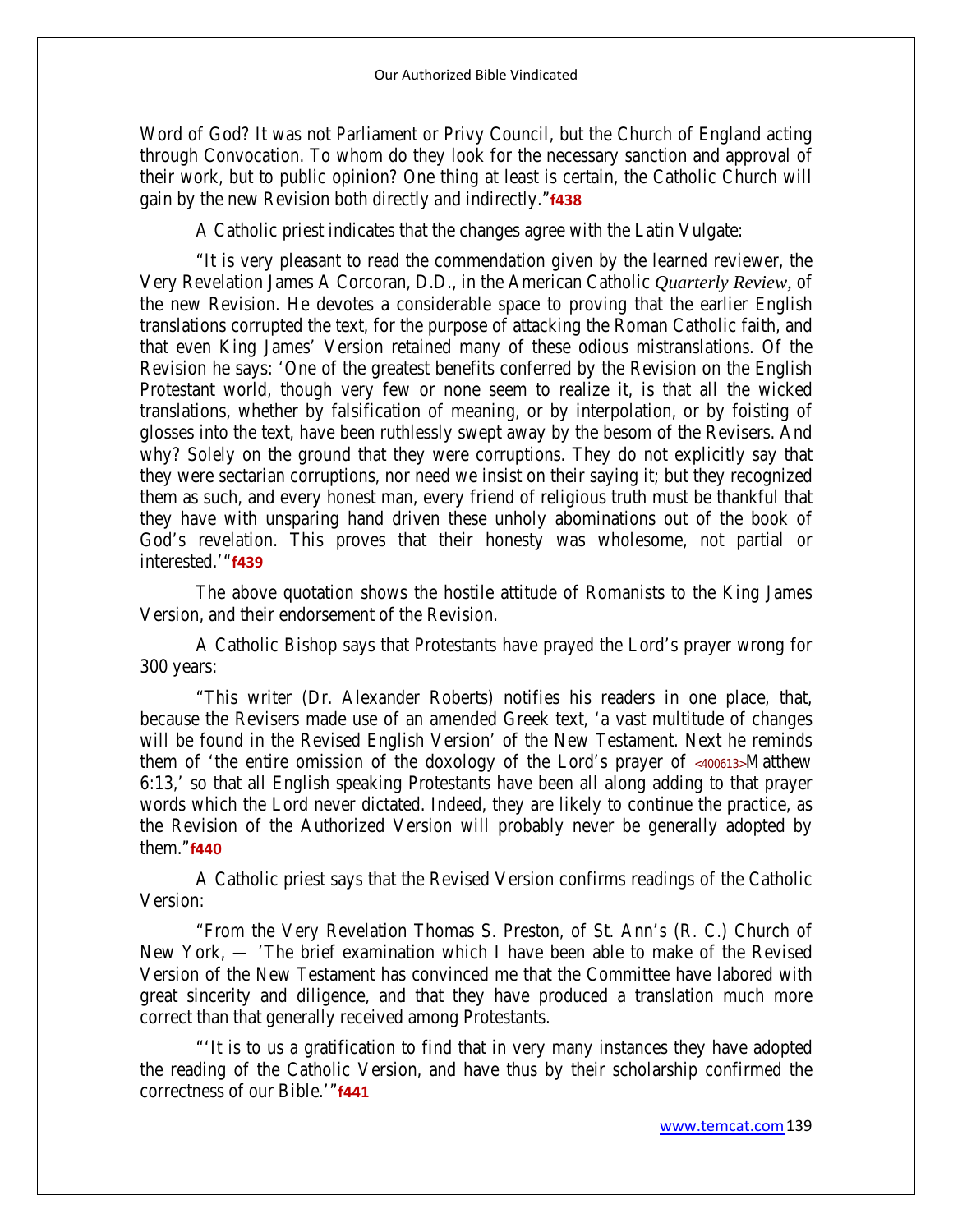A Catholic Magazine says that the Revised readings do justice to Catholics:

"We have next to examine the new Version in detail to see how it will affect Catholic truth. In the first place, there are several important corrections and improved renderings. The Revisers have done an act of justice to Catholics by restoring the true reading of **<461127>**1 Corinthians 11:27."**f442**

A Catholic Bishop considers that the Revised Version is like the Douay Bible:

"And there is no reason to doubt that, had King James' translators generally followed the Douay Version, the convocation of Canterbury would have been saved the trouble of inaugurating a movement for the purpose of expurgating the English Protestant Bible of the errors and corruptions by which its pages are filled."**f443**

French and German Catholic authorities approve the critical features of the Greek text which underlies the Revised Version:

"In the *Bulletin Critique* of Paris for Jan. 15, 1881, the learned Louis Duchesne opens the review of Westcott and Hort with these words: 'Voici un livre destine a faire epoque dans la critique du Nouveau-Testament.' (Here is a book destined to create a new epoch in New Testament criticism.) To this Catholic testimony from France may be added German Catholic approval, since Dr. Hundhausen, of Mainz, in the 'Literarischer Hand-weiser,' 1882, No. 19, col. 590, declares:

'Unter allen bisher auf dem Gebiete der neutestamentlichen Textkritik erschienenen Werken gebuhrt dem Westcott-Hort-schen unstreitig die Palme.'" (Among all printed works which have appeared in the field of New Testament textual criticism, the palm belongs unquestionably to the Westcott-Hort Text.)**f444**

A Catholic magazine claims that the Revised Version is the death knell of Protestantism:

"On the 17th of May the English speaking world awoke to find that its Revised Bible had banished the Heavenly Witnesses and put the Devil in the Lord's Prayer. Protests loud and deep went forth against the insertion; against the omission, none. It is well, then, that the Heavenly Witnesses should depart whence their testimony is no longer received. The Jews have a legend that shortly before the destruction of their Temple, the Shechinah departed from the Holy of Holies, and the Sacred Voices were heard saying, 'Let us go hence.' So perhaps it is to be with the English Bible, the Temple of Protestantism. The going forth of the Heavenly Witnesses is the sign of the beginning of the end. Lord Panmure's prediction may yet prove true — the New Version will be the death knell of Protestantism."**f445**

# **CHAPTER 14**

## THE AMERICAN REVISION COMMITTEE AND ITS INFLUENCE UPON THE FUTURE OF AMERICA

AS THE influence of the Oxford Movement crossed the ocean and began to spread in the United States, Dr. Hort could not refrain from writing to Westcott: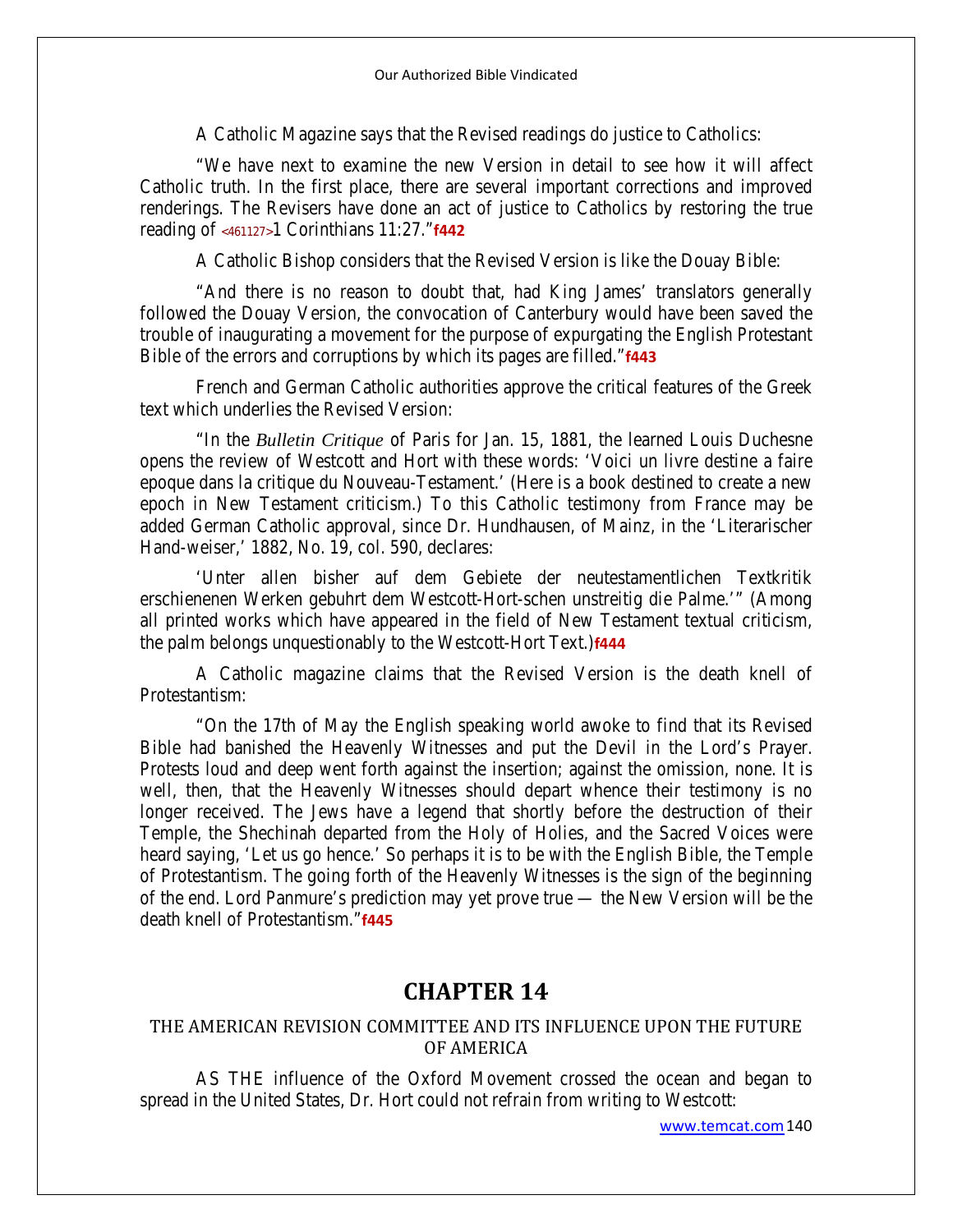"A most singular movement is taking place among the German 'Reformation' settled in America, the center of the Movement being Mercersburg. The leading man is Dr. Nevin... I can compare him to no one but Newman, and higher praise it would be difficult to give. I fear he is fast drifting Romewards." Easter Eve, 1854.**f451**

So wrote from England one who knew. The "Mercersburg Movement," or the "Mercersburg Theology," made a revolutionary and permanent change in American Theological colleges and American theology. Dr. Nevin, however, was not the American Newman. He was only the forerunner. The outstanding leader, his associate, was Dr. Philip Schaff, President of both American Committees of Revision, Old and New Testament.

The following quotation will show, in an introductory way, how the Mercersburg Movement stood related to American churches, to the Oxford Movement, and to Dr. Schaff:

"The works of the Mercersburg professors are fraught with dangerous tendencies. The Reformed Dutch Church has, by a public and solemn act, withdrawn from ecclesiastical relations with the German Reformed Church, her ancient ally, on account of her countenance of those works and of their authors. The General Assembly of the Presbyterian Church (O.S.) has suspended her relations with that denomination for the present year, and awaits further developments. This painful step has, in both cases, been taken after much deliberation, and with the calmness and dignity which befit a Christian Church...

"Romanism is known to have recently entered the Church of England in the disguise of Oxford Tractarianism, to have drawn off no inconsiderable number of her clergy and members, and to have gained a footing on British soil, from which the government and public opinion together are unable to eject her. The Mercersburg writers began with decided commendation of the system which is called Puseyism. Their own course has thus far strongly resembled that which has marked its history. Step by step they have advanced, till Romanism stands forth almost unveiled in the 'Apostles' Creed,' 'Early Christianity,' and 'Cyprian,' of Dr. Nevin in the *Mercersburg Review...* Yet *D*r. Nevin and these very works are commended and endorsed by Dr. Schaff in this 'History of the Apostolic Church,' and that without caution or reserve." **f452**

Before the part played by Dr. Schaff in contaminating American theology is presented, the fundamental doctrines which formed the issues of the Mercersburg Movement, as well as the background of its birth, must be considered. While on a visit to Germany in 1854, Dr. Schaff lectured before several organizations, on Dr. Nevin and the Mercersburg Movement. From a report of his remarks we quote the following:

"The 'Mystical Presence' published in 1846, was his (Dr. Nevin's) first dogmaticpolemic work, a Vindication of the Mystical Presence of Christ in the Lord's Supper, and of the actual participation of believers in the power of His divine-human life, in opposition to the prevalent symbolical view in America, which sees in this sacrament only a commemoration of the death of Christ now absent in heaven...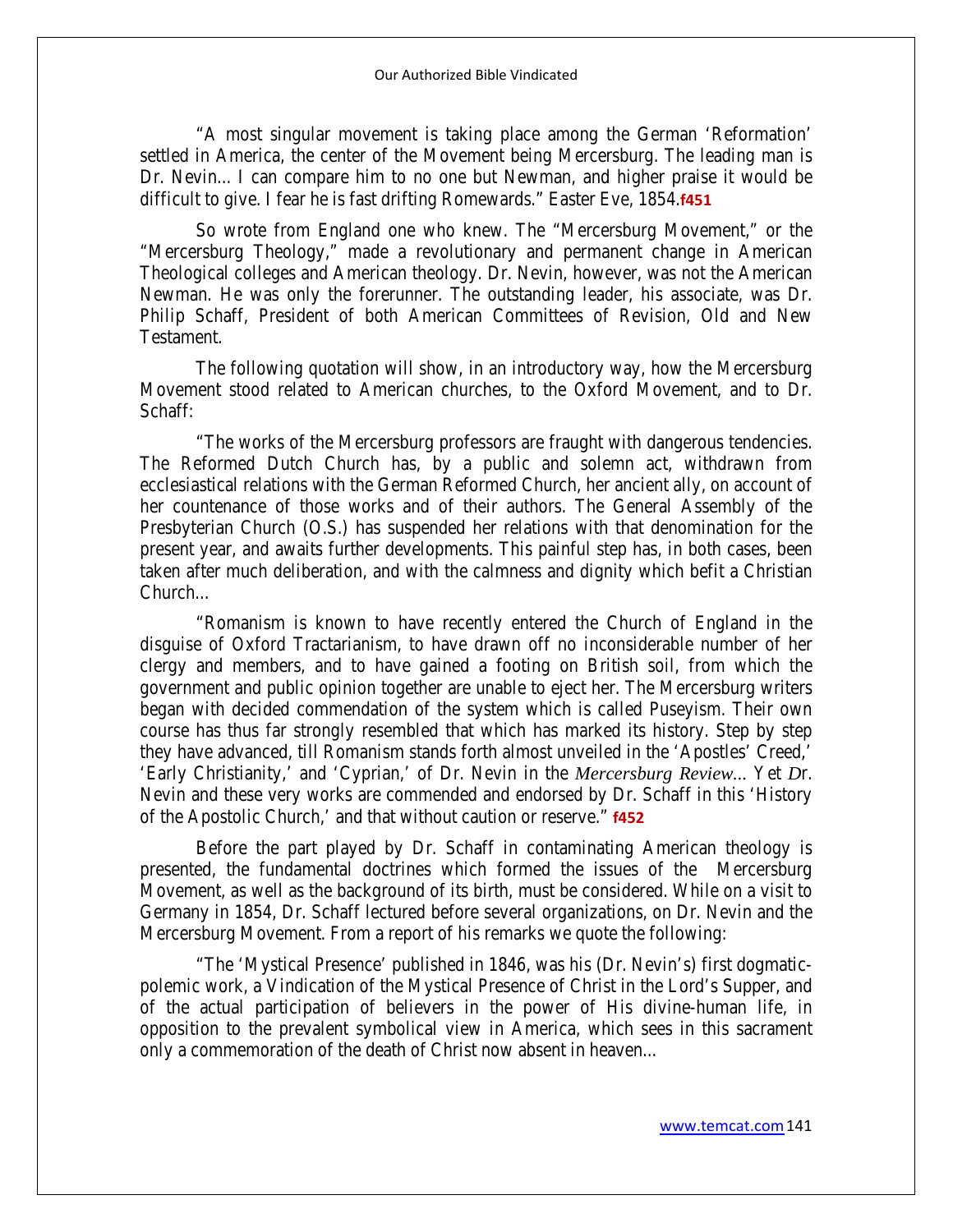"But the Movement did not stop here. Already in the Mystical Presence, the idea of the Incarnation of Christ came to the front very clearly, as the central truth of Christianity...

"In the same track with the more recent German theology, he (Dr. Nevin) studied with the deepest interest the entire Puseyite controversy, foremost the writings of Dr. John H. Newman, with whom he had many points of resemblance, and read the works of the most important Roman Catholic apologists and polemics, such as Bellarmine, Bossuet, Mohler, Wiseman, and Balmes, who of course represent their system of faith in a much more favorable light than their Protestant opponents, and know how to idealize it, so that to a deep, earnest spirit it becomes powerfully imposing.

"Dr. Nevin gave expression to his newly gained ideas in the *Mercersburg Review,*  established by his pupils, edited by him, and read extensively beyond the Reformed Church, more particularly in the Episcopal. He there developed, in a series of essays and reviews, full of life and spirit, and always going back to fundamental principles, the doctrine of the Person of Christ."**f453**

It was in 1844 that Dr. Schaff, still a young man, arrived from Germany to assume his duties as Professor of Church History and Biblical Literature in the Theological Seminary of Mercersburg, Pa. He was just at the beginning of his theological career in the University of Berlin, and was, says Dr. Appel, "a gift from the Fatherland to the daughter Church on this side of the ocean, and, we may add, to the country at large, destined to serve as an important link connecting the theological science of this country with that of Germany."**f454** He came determined to use as his chief argument, the theory of historical development which, in the hands of the Catholic Mohler, had struck in Germany and everywhere, strong blows at Protestantism and brought about the reinstatement of the Catholic Church to a position of leadership.

On the eve of his leaving Germany, many Protestant leaders of the new German theology rejoiced with Dr. Schaff over his call to America. Among others who wrote to him, was Dr. Dorner, whose work on the Atonement has ever attracted so much attention. Of Dorner, Andrew Lang wrote in the *Forum:*

"Dorner's position, however, notwithstanding his protest, is simply the Roman Catholic doctrine of purgatory somewhat rationalized."**f455**

"Especially do I ask you to give attention to the Trinitarian and Christological controversies and the development of the theory of the Atonement."**f456**

On his way to the United States, Dr. Schaff spent some time in England, visiting. He met Drs. Jelf, Stanley, Pusey, Maurice, and Jowett. He described Maurice as of a German temper of mind, and said of Jowett that he seemed to have more sympathy with German theological views than anyone else he met there. Pusey spoke strongly against the sect divisions in America, "expressing the wish that the bishops of the Anglican Church and the Roman Catholic Church alone had the ground."**f457**

On his arrival in this country, and at his inauguration into the office which he accepted within the German Reformed Church, Schaff made an address entitled, "The Principles of Protestantism." His speech was so revolutionary that, as soon as it was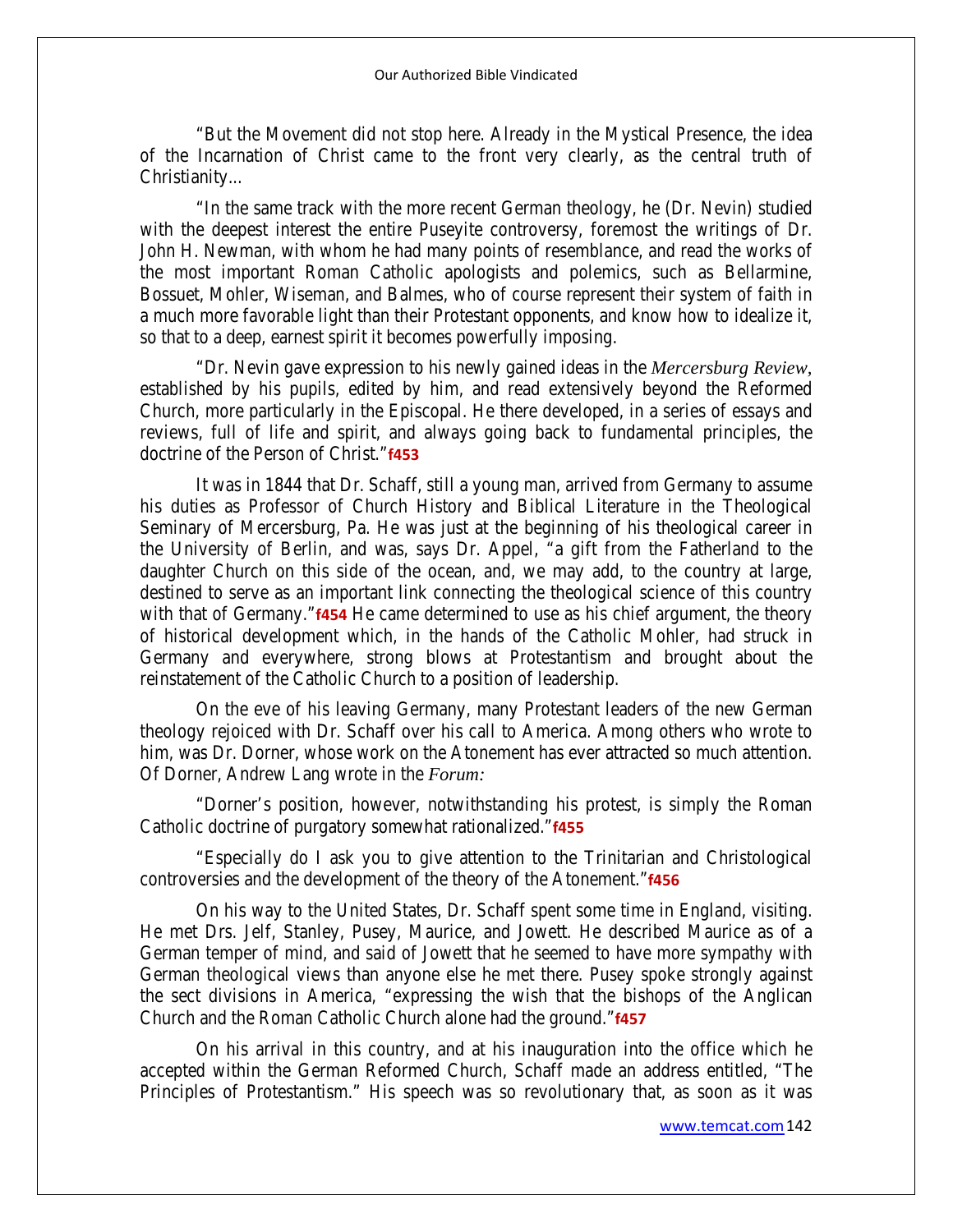translated into English and circulated, it produced a storm of criticism. It brought forth charges of Romanizing and Tractarian tendencies. "The address involved the church irreversibly in the doctrinal agitation which went on within its pale for a quarter of a century."**f458**

Some attribute to this address the opening note of the Mercersburg Movement. Others say it began with the tract written in the preceding year by Dr. Nevin, entitled, "The Anxious Bench." This tract was a terrific denunciation of the system of revivals held in the evangelical churches and pointed out the Sacramental System as a refuge from fanaticism.

Nevertheless the inaugural address of Dr. Schaff resulted in his being tried for heresy. He was formally acquitted; so he and Dr. Nevin went back to the Theological Seminary to vindicate themselves and promote their views among the rising generation.

Dr. Berg, pastor of the First German Reformed Church of Philadelphia, bore the brunt of opposing the Catholic tide which evidently now had set in, in America, as it had before in Germany and England. From a converted Catholic priest he had heard that the professors of Mercersburg were insidiously instilling Romanizing poison in their classroom teachings. He tried several times to bring about a change, but finding the Synod obdurate, he went over to the Dutch Reformed Church, taking with him the larger part of his congregation.

The time spent by Dr. Schaff at Mercersburg was approximately twenty years. "The Mercersburg period of Dr. Schaff's career," says his son, "coincided with the rise and development of the Mercersburg theology." In 1864 he removed to New York, and for six years was connected with the New York Sabbath Committee, whose aim, says his son, "was not to defend the Sabbath as a religious festival, but as an institution recognized by civil legislation." During this time he traveled all over the United States, north and south, seeking by documents, by editorials, and from the pulpit and platform, to enforce Sunday Laws.

In 1870, Dr. Schaff connected with the Union Theological Seminary where he taught for over a quarter of a century. It must not be thought, however, that his revolutionary influence upon American theology was limited to his stay at Mercersburg. In his later writings and correspondence, we find those peculiar doctrines which certain German theologians expected him to promote in the United States, and which he urged, at times with insistence, upon the Revision Committee.

Dr. Schaff's teachings endorse the papal hierarchy of the Middle Ages. He magnifies the priesthood until "its ministers have more than earthly power; its sacraments have inherent objective efficiency."**f459** Dr. Schaff's conception of theology rests upon the doctrine of historical development.

In his life's work, called "The History of the Apostolic Church," begun in 1853, may be found his scheme of doctrines. His theories in this book were so startling that several of America's leading theological reviews denounced them as anti-Scriptural, and anti-Protestant. In classifying the sources of history, he puts in first rank the "official letters, decrees, and bulls of Popes," pronouncing them "pure, original utterances of history."**f460**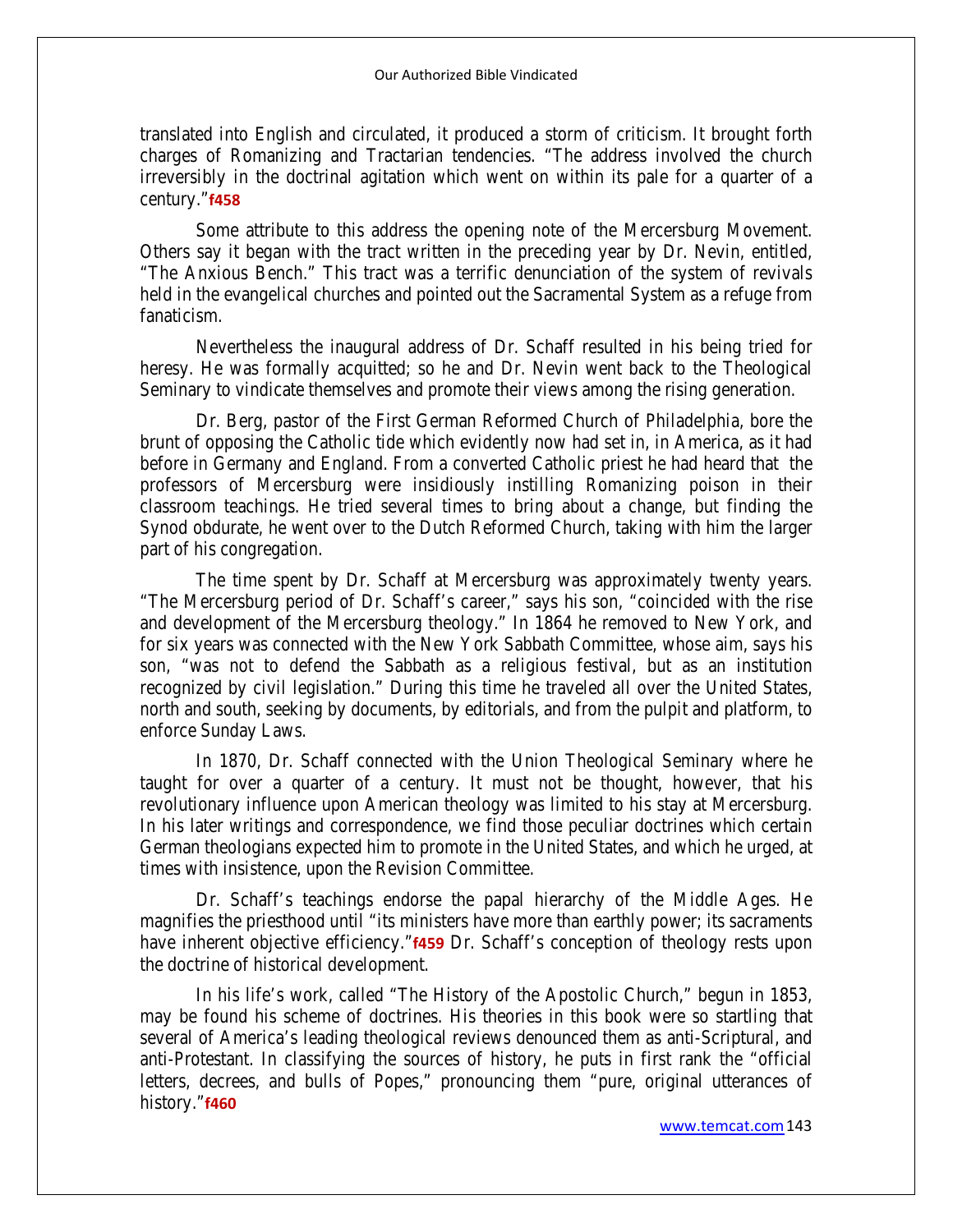"Through the misty drapery of Dr. Schaff's philosophy, every essential feature of the papal system stands forth with a prominence so sharply defined, as to leave doubt impossible, and charity in despair," said one Reviewer.**f461**

The following quotations from contemporary writers of standing present the danger of Schaff's teachings:

"It is quite time that the churches of our country should awake to the extent and tendencies of this movement in the midst of American Protestantism. After a series of advances and retractations, strongly resembling the tactics of the Tractarian party in England, we have at length a bold avowal of the 'primacy of Peter,' the fundamental and test doctrine of the Papacy, followed by a concession of every vital point of Christianity — Church, Ministry, Worship, Sacraments, and the Right of Private Judgment — to Romanism, and that too, while the name and the forms of Protestantism are (as far as possible) *studiously retained.* **f462**

Remember, these are not the teachings of a Catholic, but of the great modern leader in American theology, President of both American Revision Committees which produced the American Standard Revised Version. One of his tendencies is described as follows:

"The first of these which we shall mention is the 'primacy of Peter,' which Dr. Schaff pronounces 'a subject of vast importance,' and justly observes that 'the claims of the Papacy are well known to center here.' Dr. Schaff fully asserts 'the primacy of Peter,' and devotes about thirty pages of his work to the proof of it, and the exposition of its relations to the Christian church and its history."**f463**

We shall now see that Dr. Schaff's anti-Scriptural doctrine of the "Person of Christ," modifies all doctrines and destroys Inspiration:

"As the conception of Christianity as a principle or life, the divinehuman life of Christ, leads to unscriptural views of His person; modifies essentially the scheme of redemption, and the mode of its application; involves the theory of organic development, with all its consequences; so, finally, it includes a new and thoroughly anti-Protestant view of the Church."**f464**

Or, as this writer says in another place on Dr. Schaff's conception of Christ:

"It involves the doctrine of organic development, which overturns all the established views of the nature of revelation and of Christian doctrine. Revelation can no longer be understood as the supernatural objective communication of divine truths, but the elevation of human nature to a higher state, by which its intuitions of spiritual objects become more distinct."**f465**

What an indictment of this modern doctrine of the Person of Christ! This teaching transfers the revelation of God from the Bible to the feelings, emotions, intuitions, and human judgment of the individual. It places a church composed of such individuals above the written Word of God. May we not here direct the reader's attention to this startling truth, that rejecting the infallibility and inspiration of the Bible leads to seeking refuge in another infallibility. Among Hindus and others, this is the infallibility of the individual; among the Papists, it comes to the infallibility of the Church.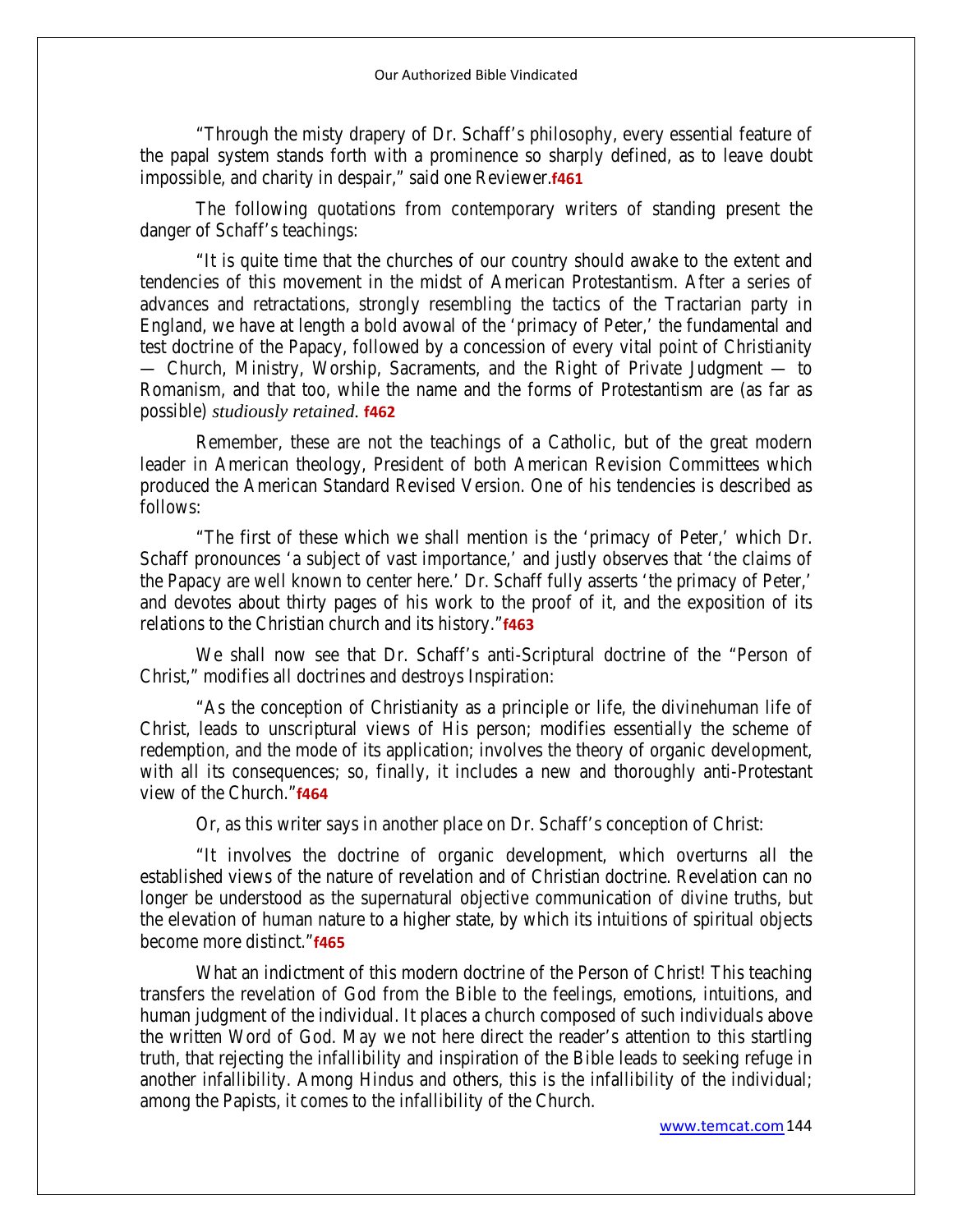We further quote, from a monthly magazine of standing, to show that Dr. Schaff's system of doctrines is truly papal, and that he was disloyal to the faith he professed:

"The Church of Rome has committed it (treason). She has denied the sovereignty of her Lord, and appropriated His royal attributes to Peter, in order, from that shadowy source, to derive them, by her fictitious 'succession,' to herself. She alone, of all the nominal churches of Christ, has done this, and a heavy reckoning she will have for it.

"Dr. Schaff has taken his position in this system so boldly and distinctly, that he quite spares us the invidious office of giving him or his theory an odious name...

"He has determined, too, to write a 'history of the Christian church' on this system. He has thus laid the foundation of it. We shall have occasion to see hereafter that he carries up the whole building plumb and true to the ground-plan, and 'after the pattern showed him' by the most approved masters of papal churchbuilding." **f466**

"That such a work should have proceeded from the bosom of the Protestant church, and from a chair of ecclesiastical history in a church especially renowned of old for its learned and powerful champions of reformed Christianity, is a portentous fact. It is, to say the least, not less so, that it has somehow gained the strongest testimonials from several of the most respectable and influential Protestant journals. The Papacy has never won a victory but by *stealing a march.* Her tactics have fairly been successful this time. This book is circulating through the Protestant church with an imprimatur from authorities which no American Protestant has been in the habit of questioning. One of them goes so far as to recommend that Dr. Schaff's book (then only published in German) be translated and introduced as a textbook into our theological seminaries. It would be well, as a preparatory measure, in case that were done, to apply to the 'General of the order of Jesus' to send us over professors to teach it. Our Protestant professors would (till properly initiated and trained) betray some awkwardness in laying down the primacy of Peter as the foundation of the church of Christ, drawing the waters of history from such sources as bulls of the Popes, and weaving together beautiful legends and oral traditions into an osier-work of church history, instead of piling up, as heretofore, the solid granite of historical fact, and the pure marble of Christian doctrine. Our students of divinity, too, for whose 'benefit' Dr. Schaff's work is especially intended, would be sorely puzzled when set to learn 'beautiful legends' by heart, to search among 'bulls of the Popes' for 'doctrine and government,' and to take, for the first lesson in Church History, 'the Primacy of Peter.' A sad change must come over our Theological Schools when this 'broad road leading Rome-ward' is substituted for the 'old path."<sup>\*</sup>**f467** 

It may be urged that Dr. Schaff at times spoke against the Papacy. This point is noticed by the following writer:

"It is quite true that Dr. Schaff has said some hard things of the Papacy. He speaks of the 'extravagant claims,' 'the deadly coils of the Papacy.' But we have not yet forgotten that Mr. Newman pronounced the Roman Church 'impious,' 'blasphemous,' 'gross,' 'monstrous,' 'governed by the Evil One,' 'bound by a perpetual bond and covenant to the cause of Antichrist,' which 'we ought to flee as a pestilence.' Yet a short time after, beheld him at the feet of a Romish priest, exclaiming, 'I ask your blessing,' and 'withdrawing' before the world 'these expressions and the arguments derived from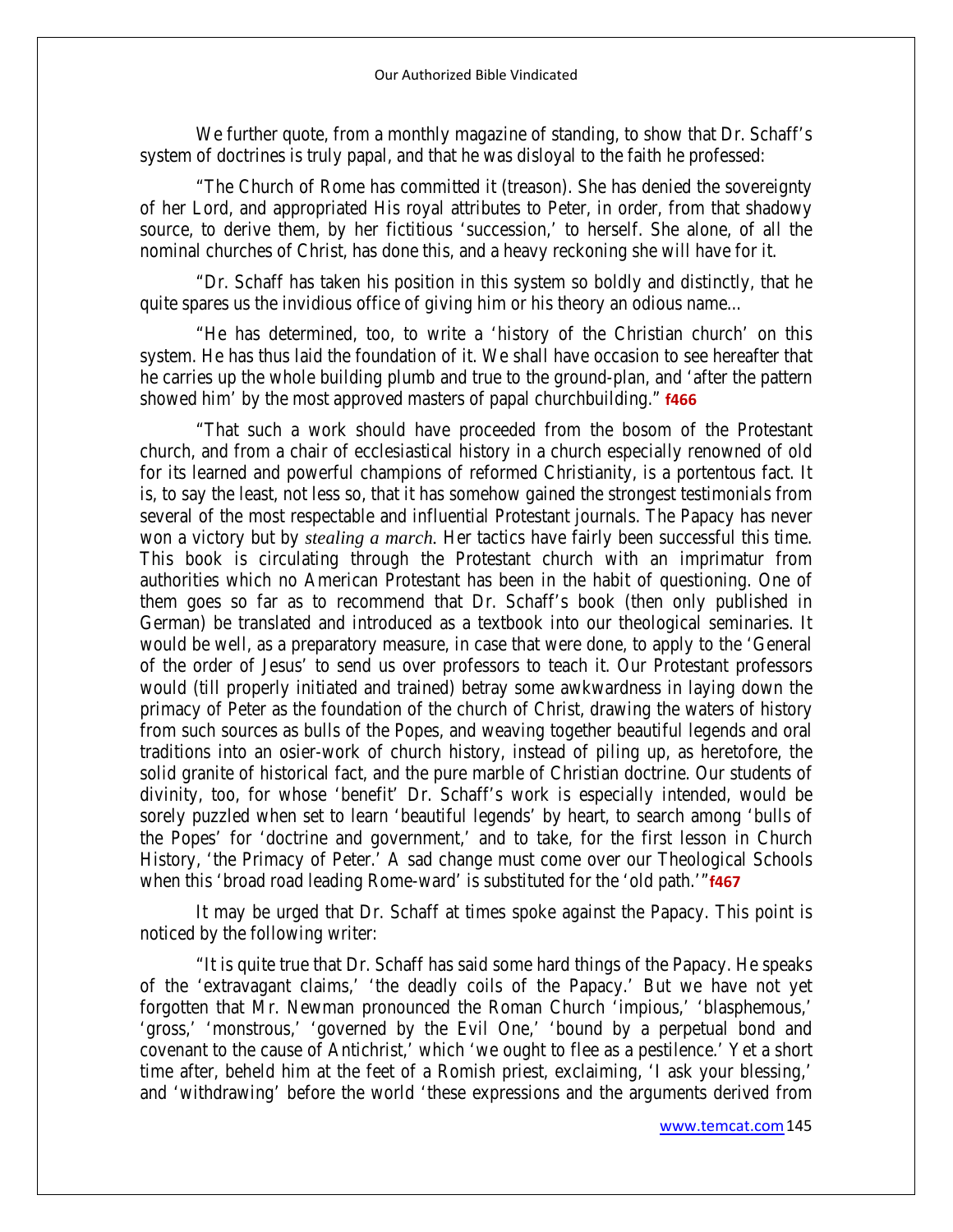them.' His peace was easily made... Dr. Schaff has said, also, handsome things of Protestantism. He has used Protestant phrases, and made Protestant observations not a few. *If Dr. Schaff had written a book of unmixed Romanism, it would have found few readers in this country.'* **f468**

## **THE AMERICAN REVISION COMMITTEE**

As in England, so in America, two Companies were formed for Revision, one for the Old Testament, one for the New. Bishop Ellicott and Dr. Angus of the English Revision Committee requested Dr. Schaff to take the initiative and a leading part. In consultation with them he selected the American members. The Episcopalians, having declined to nominate members from their body, Dr. Schaff filled out the list. He drew up the provisional draft of the Constitution, made arrangements for the organization and first meeting. During the fourteen years of their labors, Dr. Schaff was the life and soul of the work. He often traveled to England, meeting with Ellicott, Westcott, Hort, and others to smooth out difficulties and save the day in delicate situations. "For the American share in the work," says Dr. T. W. Chambers, a member of the American Old Testament Committee, "the Christian public is indebted to Philip Schaff more than to all others persons together."**f469**

The American Committees entered upon their work prejudiced in favor of the Vulgate. They considered the Bible of the Papacy more accurate than the King James. "But the text which the Protestants used," said the final editor of the American Version, "was in many cases, it is now acknowledged, less accurate than that represented by the Vulgate."**f470** 

This attitude of mind certainly would be one desired by Catholics. We have evidence that Dr. Schaff felt at liberty to read his Roman prepossessions into the Sacred Text. In his Church History he translated that famous passage in **<401618>**Matthew 16:18, more in favor of Peter being the first Pope than even papal writers, thus: "Thou art a rock, and upon this rock I will build my church." One writer, reviewing his "Church History," said, "Dr. Schaff has laid his hand on the text itself. With unparalleled audacity he has translated **<401618>**Matthew 16:18, 'thou art a *rock,* and on this *rock,* etc., as if 'Peter' and the 'rock' were expressed in the original by the same word. Bellarmine has not ventured to do this, nor any other Romanist within our knowledge."**f471** Could one who had such papal leanings and who dared to mistranslate the Scripture in his own history, be considered safe as a leader in translating all of the rest?

The sacerdotal leaning of Dr. Schaff can be further seen from the fact that the American Committee changed, at his personal insistence, the rendering of the English Revision Committee of **<442028>**Acts 20:28, from "overseers" to "bishops." The report of this incident, by his son, we give in full: "The final Revision, — Paul's address to the elders, **<442028>**Acts 20:28, — as it came from England in 1879, contained 'overseers' in the text and 'bishops' in the margin. In Dr. Schaff's own copy he has written on the margin 'Bishops in the text in all passages, and overseers in the margin (moved by Schaff and adopted unanimously April 30, 1880). The discussion was long.' The printed copies of the Revision, it will be seen, contain the American change and read: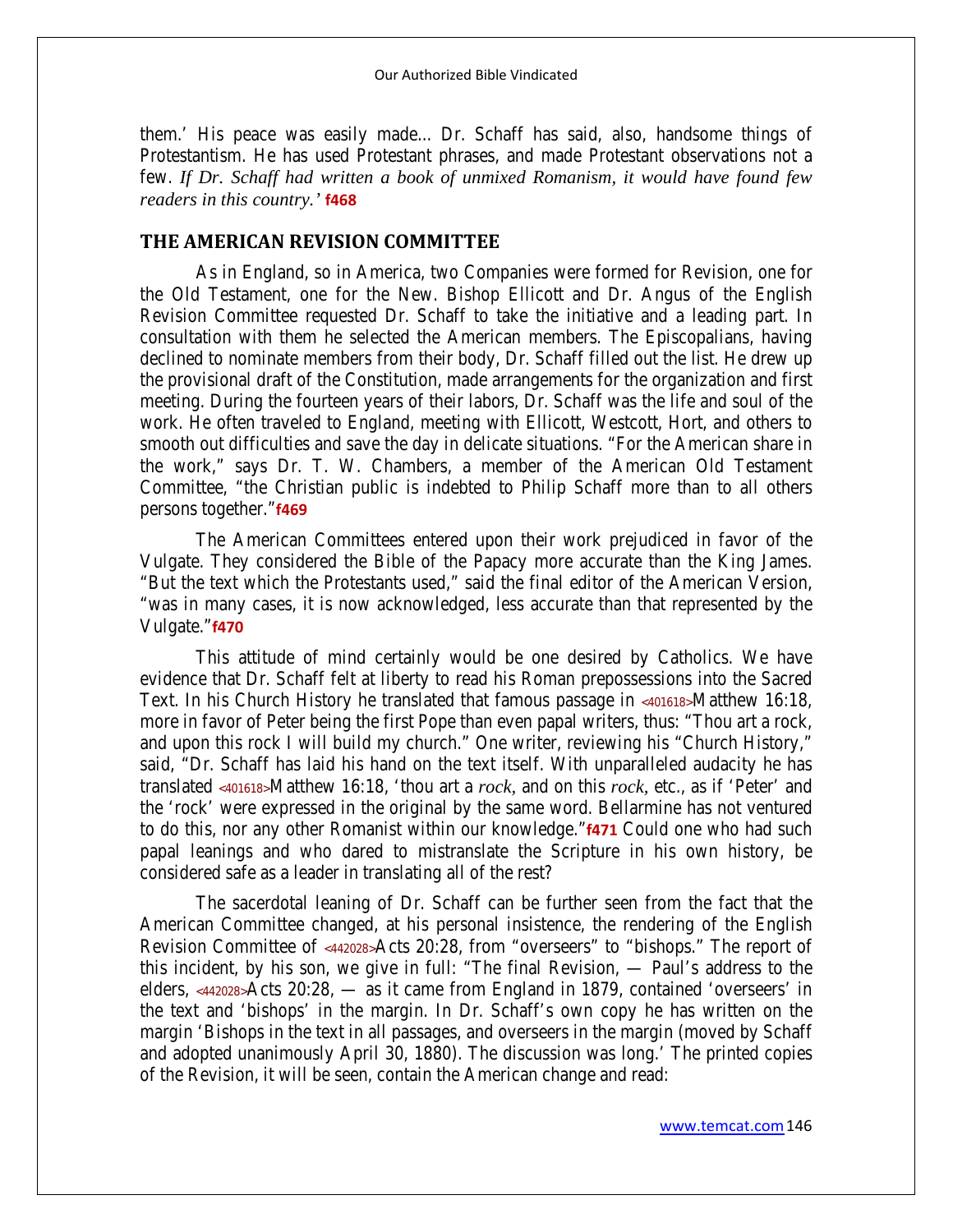'Take heed unto yourselves, and to all the flock, in the which the Holy Ghost hath made you bishops.'"**f472**

Dr. Schaff was on such good terms with the Papacy that he sought and obtained unusual privileges to study Vatican documents. His biographer writes: "Through Cardinal Hergenrother, the Cardinal librarian, he received almost unrestricted access to the Vatican Library and Archives. The latter is a distinct department, containing the papal correspondence, encyclicals, regesta, and other documents pertaining to the curia."**f473**

What Greek text was followed in the American New Testament Revision Committee, may be gathered from the report given by Dr. Schaff of his visit to the home of Bishop Westcott, Durham, England, 1869. He said, —

"Westcott and Hort's Greek Testament I think will suit me exactly."**f474**

Dr. Riddle tells us that in discussing the readings of the Greek New Testament to be adopted, that, "while in the vast majority of cases the preferences of the English Revisers were approved, this was due to independent judgment."**f475** 

Dr. Riddle further informs us that the Versions, English and American, are in substantial agreement.**f476**

While time does not permit to study theologically the individual members of these two committees, it is evident that Dr. Schaff carried into the committees, the atmosphere of his doctrines and European contacts. All the serious changes in the English Revised, which so greatly aroused public hostility, also appear in the American Revised. In the New Testament Company, in which the most critical questions came up, Dr. Ezra Abbott was accounted the most competent in problems of textual criticism. He was a Unitarian. As a Unitarian he differed on some points from his fellow Revisers. Of him Dr. Riddle writes, — "Dr. Ezra Abbott presented a very able paper on the last clause of **<450905>**Romans 9:5, arguing that it was a doxology to God, and not to be referred to Christ."**f477**

He succeeded in getting his view into the margin. In the article by Dr. Abbott on Bible Texts, in Schaff-Herzog's Encyclopedia, he claims that the early church was not so bent, as those of this generation, upon preserving the exact words of the original autographs of the apostles. Who will believe that those who lived nearest the apostles cared less for the sacred writings than we do now? To make such an arbitrary — and in the very nature of things, unreasonable — statement indicates too low an estimate of the sacred words for us to trust him as a qualified Reviser. Unitarians and Romanizers may serve to revise the Bible for others, but not for evangelical Protestants.

Thirteen colleges and universities located along the Atlantic seaboard had members of their faculties on these two Revision Committees. What the result has been of linking America's educational institutions with European theology, which Dr. Schaff set out to do, may be seen in the letter written him by the famous Dr. Weiss of the Berlin University. He says:

"If to-day the famous theological seminaries in the United States have become nurseries of theological science, so that the old world no longer gives to them alone, but receives from them instruction in turn, this is owing chiefly to your activity."**f478**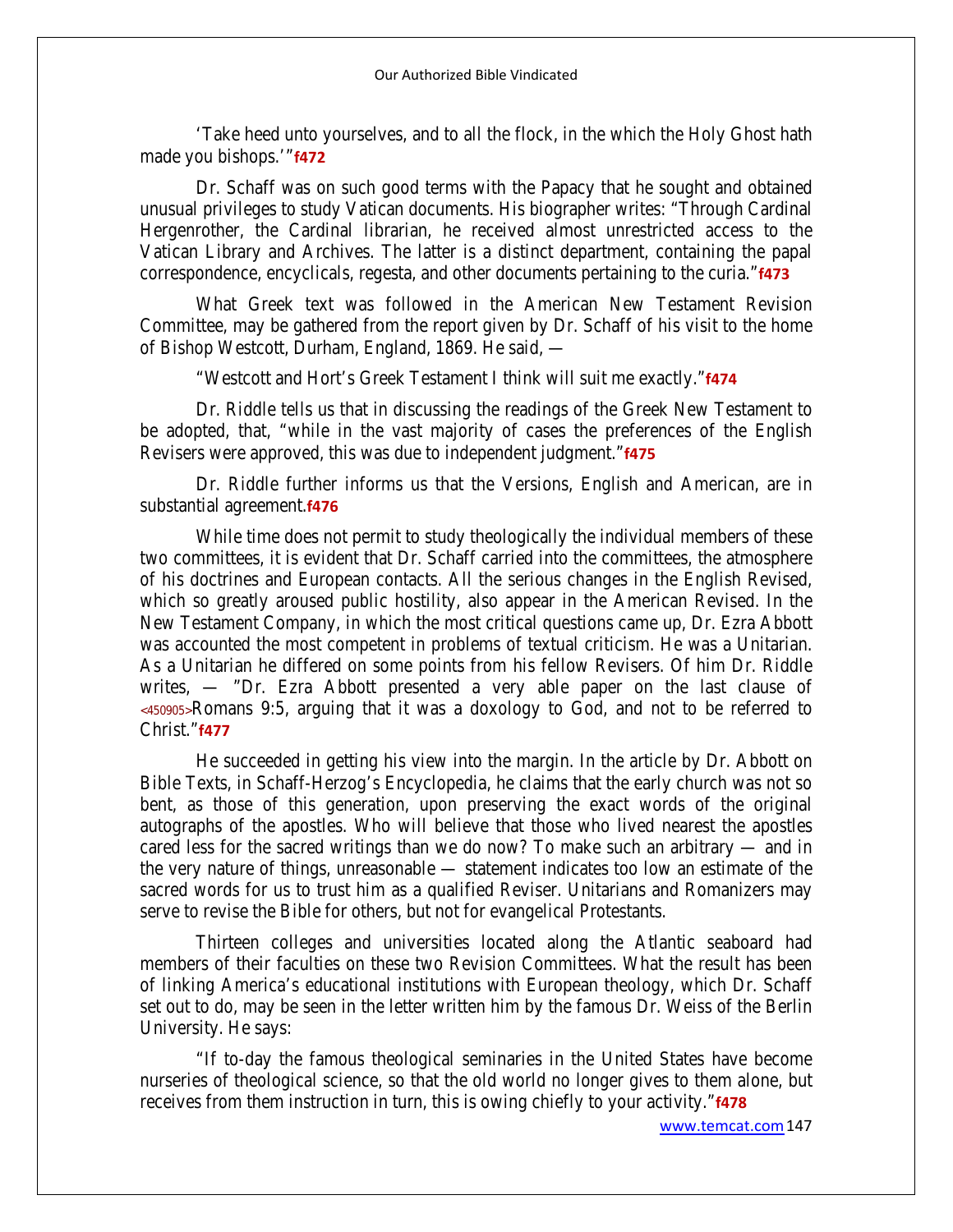If the influence of Dr. Schaff's scheme was so revolutionary upon all the theological seminaries of the United States, what must have been his influence and that of his Revision activities upon the American Revised Version? Will not this explain the peculiar acceptability of the American Revised Version to those who lean toward advanced and liberal theology?

Cardinal Newman and Dr. Schaff drank their inspiration from the same fountain, — from the higher critical theology of Germany, — at the same time both pagan and papal. As to the results of Newman's life and the Oxford Movement, let a quarterly *Review* testify:

"He (Newman) had left the leprosy of Popery cleaving to the very walls of Oxford, to infect the youth of England, through an unknown future."**f479**

As to the effect of Dr. Schaff, the Mercersburg theology, and his doctrines, let the same witness testify again:

"Our examination has extended only to a little beyond the middle of Dr. Schaff's work (i.e. his History of the Apostolic Church). But the positions he has already advanced, are such as to lay the whole truth and grace of God, and the whole liberty, hope, and salvation of the human race, at the feet of the Roman Papacy."**f480**

Under such influences were born the English and American Revised Versions.

## **CHAPTER 15**

### THE RISING TIDE OF MODERNISM AND MODERN BIBLES

"The Revisers had a wonderful opportunity. They might have made a few changes and removed a few archaic expressions, and made the Authorized Version the most acceptable and beautiful and wonderful book of all time to come. But they wished ruthlessly to meddle. Some of them wanted to change doctrine. Some of them did not know good English literature when they saw it... There were enough modernists among the Revisers to change the words of Scripture itself so as to throw doubt on the Scripture." *Herald and Presbyter (Presbyterian), July 16, 1924, p. 10.*

BECAUSE of the changes which came about in the nineteenth century, there arose a new type of Protestantism and a new version of the Protestant Bible. This new kind of Protestantism was hostile to the fundamental doctrines of the Reformation. Previous to this there had been only two types of Bibles in the world, the Protestant, and the Catholic. Now Protestants were asked to choose between the true Protestant Bible and one which reproduced readings rejected by the Reformers.

#### **A NEW PROTESTANTISM WHICH IS NOT PROTESTANT**

The new Protestantism arose from the new doctrine concerning the Person of Christ. The deep love of all Christians for Christ makes them ready listeners to any teachings which seem to exalt Jesus and increase the glory of Christ. For this reason Protestants easily fell in with the new doctrines concerning Christ which were entirely different from those held by the Reformers. The new Protestantism rejected the sole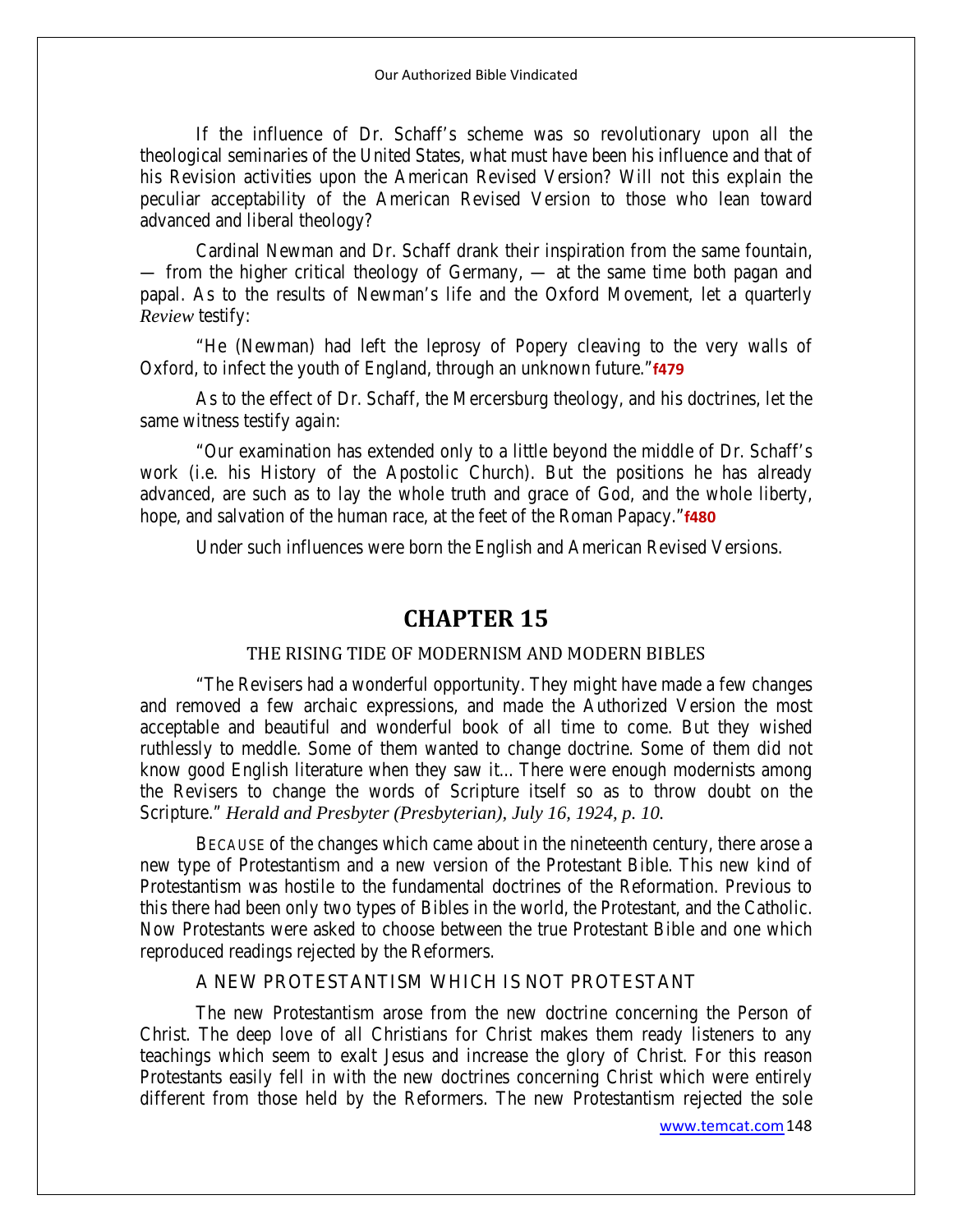authority of the Scriptures. They held that the church was instinct with a mysterious life which they called the Person of Christ.

They taught that this life came into all humanity when Jesus was manifest in the flesh; not simply the flesh of Jesus of Nazareth, but in the flesh of all humanity. They held that this life was progressive, and therefore, from time to time, it led the church to new doctrines. The Bible was secondary. This life was communicated through the sacraments, and the participants in the sacraments graduated from one experience to a higher experience. So Christ had two bodies, — His own body in which divinity and humanity were united, and His "theanthropic" life common to all believers, which life constituted the body of the church, or Christ's second body.

This new Protestantism captured most of the Church of England, permeated other Protestant denominations in Great Britain, and flooded the theological seminaries of America. One college professor, alarmed at the atmosphere of paganism which had come into American universities and denominational colleges, investigated them and reported that "ninety per cent or more teach a false religion as well as a false science and a false philosophy."**f481**

False science teaches the origin of the universe by organic development without God, and calls it evolution. German philosophy early taught the development of humanity through the self-evolution of the absolute spirit. The outstanding advocates of this latter philosophy, Schelling and Hegel, were admitted pantheists.**f482** Their theory was applied to theology in the hands of Schleiermacher whose follower was Dr. Schaff, and whom Dr. Schaff characterizes as "the greatest theological genius" since the Reformation. He also said, "There is not to be found now a single theologian of importance, in whom the influence of his great mind is not more or less to be traced."**f483** The basis of Schleiermacher's philosophy and theology was acknowledged by such men as Dorner to be "thoroughly pantheistic."**f484**

One definition of pantheism is the belief that "the totality of the universe is God." God is in the grass, the trees, the stones, earth, man, and in all. Pantheism confounds God with matter. Gnosticism is essentially pantheistic. "Dr. Schaff says there is 'a pantheistic feature which runs through the whole system' of Popery."**f485** Both Gnosticism and Pantheism are at war with the first verse of the Bible which reads, "In the beginning God created the heaven and the earth." This verse places God before matter, makes Him the Creator of matter, and hence apart and distinguished from the material universe.

Modernism, or the new Protestantism, is essentially pantheistic and therefore anti-Scriptural and anti-Protestant. Schaff says that by following this new theology, modern evangelical Germany is as widely separated from the Reformation as the Reformation was from Roman Catholicism.

The Reformers taught that every child of God is in immediate contact with Christ and grows in grace and the knowledge of God through the Word and through the Spirit. The new theology taught that Christianity was not "a system of truth divinely revealed, recorded in the Scriptures in a definite and complete form for all ages," but that Christianity is Christ. The church is the development of Christ very much as in this false philosophy, the universe is the development of God.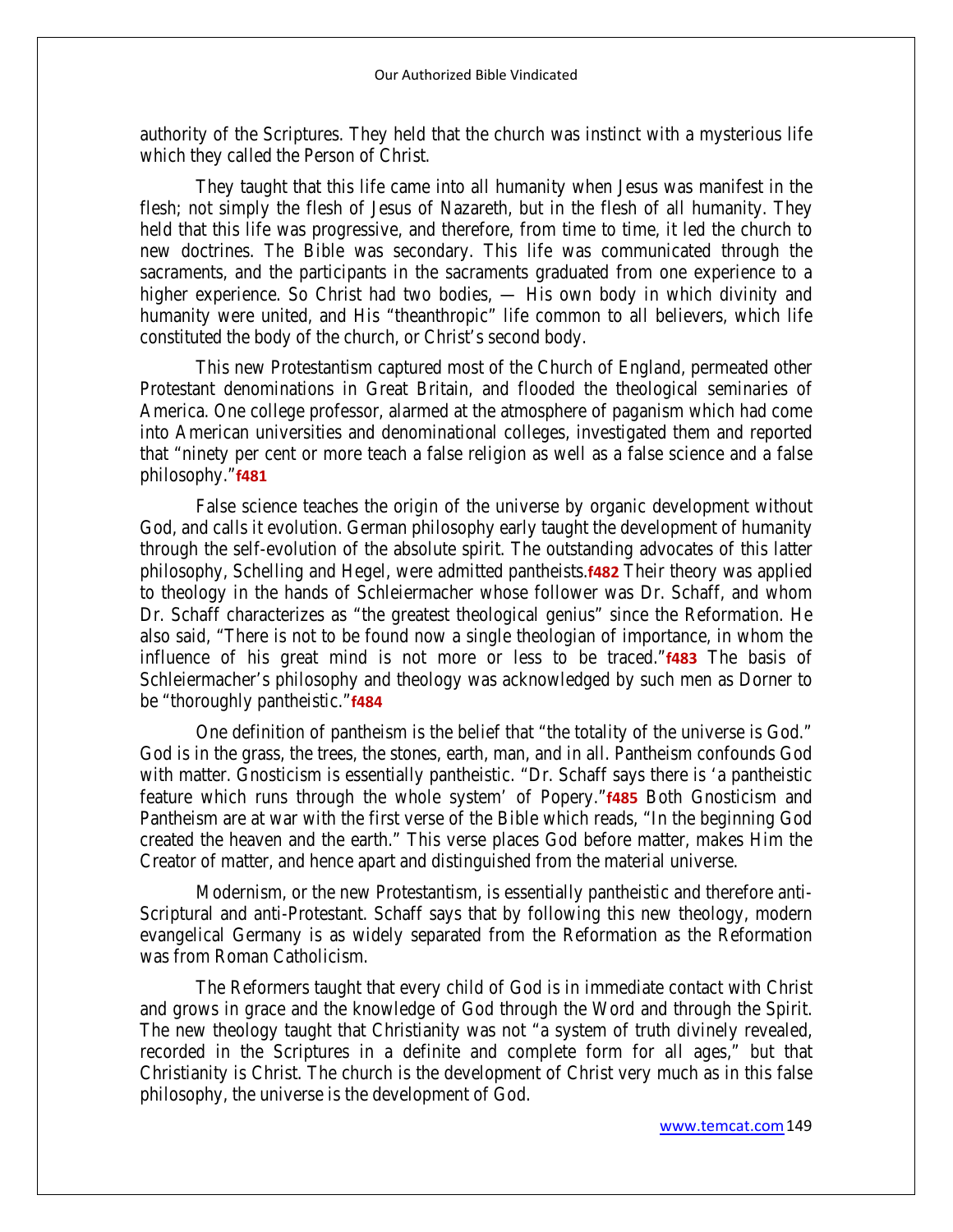This, of course, is pantheistic, though perhaps all who profess this teaching are not avowed pantheists. The new theology changed the Protestant conception of Christ; then very naturally it changed all the fundamental doctrines and consequently made the Bible secondary as the fountain of faith, while nominally giving the Bible its customary usages. However, like the Gnostics of old, this new theology would not scruple to change sacred passages to support their theology.

### **THE GLORIFICATION OF THE VATICANUS AND SINAITICUS**

Why was it that at so late a date as 1870 the Vatican and Sinaitic Manuscripts were brought forth and exalted to a place of supreme dictatorship in the work of revising the King James Bible? Especially when shocking corruptions of these documents betray a "systematic depravation"? On this Dean Burgon says: "The impurity of the texts exhibited by Codices B and (#) [Aleph] is not a matter of opinion, but a matter of fact. These are two of the least trustworthy documents in existence... Codices B and (#) [Aleph] are, demonstrably, nothing else but *specimens of the depraved class thus characterized."* **f486**

Dr. Salmon declares that Burgon "had probably handled and collated very many more MSS, than either Westcott or Hort" and "was well entitled to rank as an expert."**f487** Nevertheless, there has been a widespread effort to belittle Dean Burgon in his unanswerable indictment of the work of Revision. All assailants of the Received Text or their sympathizers feel so keenly the powerful exposures made by Dean Burgon that generally they labor to minimize his arguments.

Concerning the depravations of Codex (#) [Aleph], we have the further testimony of Dr. Scrivener. In 1864 he published "A Full Collation of the Codex Sinaiticus." In the Introductions he makes it clear that this document was corrected by ten different scribes "at different periods." He tells of "the occurrence of so many different styles of handwriting, apparently due to penmen removed from each other by centuries, which deform by their corrections every page of this venerable-looking document." Codex (#) [Aleph) is "covered with such alterations, brought in by *at least* ten different revisers, some of them systematically spread over every page."

Each of these manuscripts was made from the finest skins and was of rare beauty. "The Codex Sinaiticus of the fourth century is made of the finest skins of antelopes, the leaves being so large, that a single animal would furnish only two... Its contemporary, the farfamed Codex Vaticanus, challenges universal admiration for the beauty of its vellum."**f488**

Evidently these manuscripts had back of them royal gold. They were reasonably suspected to be two of the fifty Greek Bibles which the Emperor Constantine ordered at his own expense. Why should ten different scribes, through the centuries have spread their corrections systematically over every page of the beautiful Sinaiticus? Evidently no owner of so costly a document would have permitted such disfigurements unless he considered the original Greek was not genuine and needed correcting.

As the Vaticanus and Sinaiticus are evidently the product of Gnosticism, what would be more natural than that the Catholicism of Cardinal Newman and the Gnosticism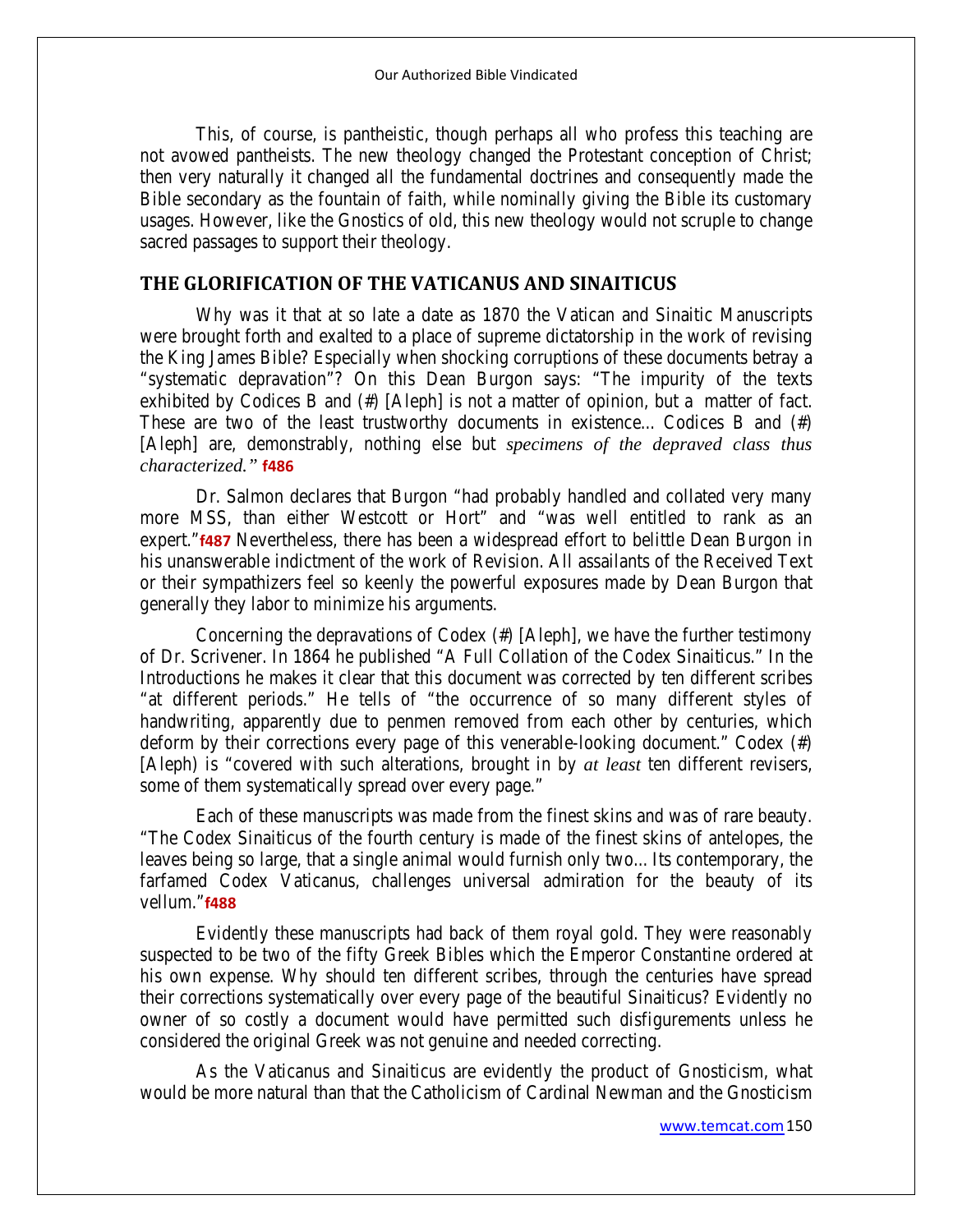of his followers, who now flood the Protestant churches, would seek, by every means possible, to reinstate in leadership, Gnosticism's old title-papers, the Vaticanus and Sinaiticus?

## **THE GNOSTICISM OF THE REVISERS**

Cardinal Newman believed that tradition and the Catholic Church were above the Bible. Westcott and Hort, great admirers of Newman, were on the Revision Committee in strong leadership. Dean Stanley believed that the Word of God did not dwell in the Bible alone, but that it dwelt in the sacred books of other religions as well.**f489** 

Dr Schaff sat in the Parliament of Religions at the Chicago World's Fair, 1893, and was so happy among the Buddhists, Confucianists, Shintoists, and other world religions that he said he would be willing to die among them.**f490** The spirit of the Revisionists on both sides of the ocean was an effort to find the Word of God by the study of comparative religions.**f491** This is the spirit of Gnosticism; it is not true faith in the inspiration and infallibility of the Bible.

### **MODERN BIBLES**

How far the new theology has been adopted by the editors of the many different kinds of modern Bibles, is a question space does not permit us to pursue. In the main, all these new editions conform to the modern rules of textual criticism. We have already mentioned Fenton, Goodspeed, Moffatt, Moulton, Noyes, Rotherham, Weymouth, Twentieth Century, the Polychrome, and the Shorter Bible. To these the names of others might be added. The Fenton Farrar translation opens thus in Genesis, first chapter:

"By periods God created that which produced the Solar Systems; then that which produced the Earth... This was the close and the dawn of the first age."

Here is plenty of scope for evolution, Gnosticism, and the aeon theory.

The latest sensation is "A New Commentary," by Bishop Gore (formerly of Oxford, and a descendant of the Tractarians), and others. According to this publication David did not kill Goliath, Noah never had an ark, Jonah was not swallowed by a whale, the longevity of Methuselah was an impossibility, and certain Gospel miracles are regarded with skepticism.

"Every theological seminary of standing in this country, we are told," says one of the most widely read weeklies of America, "has been teaching for a quarter of a century almost everything contained in the new Commentary."**f492**

Under these circumstances, how can these theological seminaries regard the Hebrew and the Greek of the Bible as dependable or attach to them any degree of inspiration?

When Doctors Westcott and Hort called "vile" and "villainous" the Received Text which, by the providence of God, was accounted an authority for 1800 years, they opened wide the door for individual and religious sects to bring forth new Bibles, solely upon their own authority.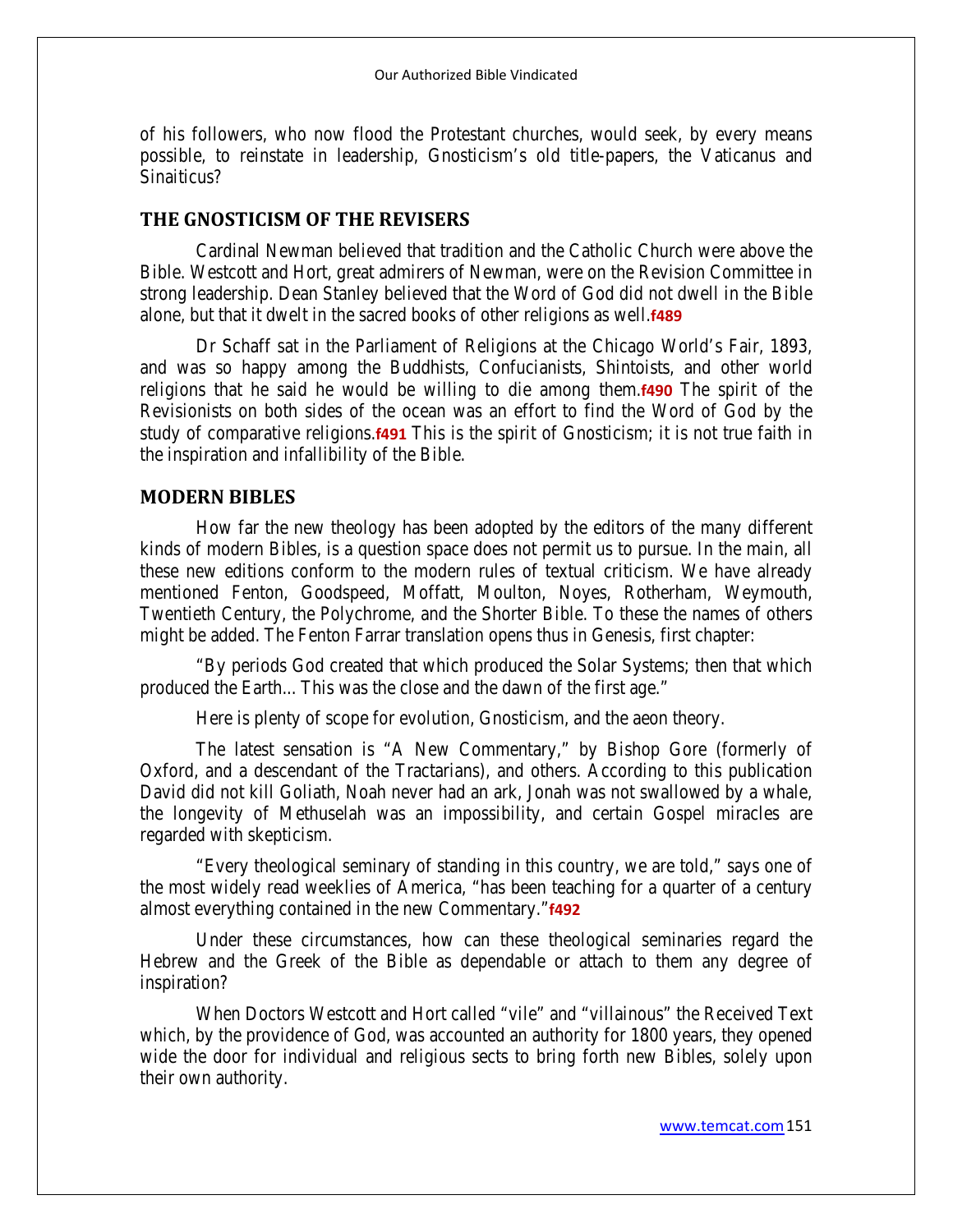It will be necessary to cite only two texts to show why the Protestants cannot use the Douay or Catholic Version in its present condition. **<010315>**Genesis 3:15 reads: "I will put enmity between thee and the woman, and thy seed and her seed: she shall crush thy head, and thou shalt lie in wait for her heel."

This rendering opens the way to exalt the Virgin Mary as a redeemer instead of her divine Seed. **<581121>**Hebrews 11:21 reads: "By faith Jacob dying, blessed each of the sons of Joseph, and adored the top of his rod."

What is this, if it is not image worship? One has only to read the  $13<sup>th</sup>$  chapter of Daniel in the Douay, a chapter which does not exist in the King James, to be shocked at one of the corruptions of the Word of God, which the martyrs rejected. What becomes, then, of the statement that all versions are good, and that all versions contain the true, saving Word of God? The numerous modern Bibles, translated from the Westcott and Hort text, or from one built on similar principles, are no better in many respects than the Douay.

Will not God hold us responsible for light and knowledge concerning His Word? Can we escape His condemnation, if we choose to exalt any version containing proved corruptions? Shall we not rather, avoid putting these versions on a level with God's true Bible?

And what is the practical result of this tide of modernism which has largely engulfed England and is sweeping the theological schools and popular Protestant churches in America? It renders such a missionary useless in the foreign field. He will find that the heathen have been in possession of a philosophy like his for 3,000 years. He is no more certain of his ground than they are. It is sad to see the heathen world deprived of the Bread of Life because of modernism.

Uniformity in expressing the sacred language of the one God is highly essential. It would be confusion, not order, if we did not maintain uniformity of Bible language in our church services, in our colleges and in the memory work of our children. "For God is not the author of confusion, but of peace, as in all churches of the saints." **<461433>***1 Corinthians 14:33.* It is not those who truly love the Word of God, who wish to multiply various versions, which they design shall be authorized for congregational use or exalted as authority for doctrine. Let the many versions be used as reference books, or books for study, but let us have a uniform standard version.

NOTE: How revolutionary have been the effects of that movement in England which embraced Ritualism and Revision, let the following statements from a book just off the press (1929), by H. L. Stewart, entitled "A Century of Anglo-Catholicism," speak:

"Condemned or sanctioned, the Movement is now admittedly beyond all stopping. What seemed chimerical a hundred years ago seems irresistible to-day. Four bishops, out of forty-three, are still definitely hostile."

"On the other hand, two thousand two hundred Anglican priests have lately published their unalterable conviction about the Sacrament in terms which no honest man can pretend to think different in any essential respect from those of the Church of Rome."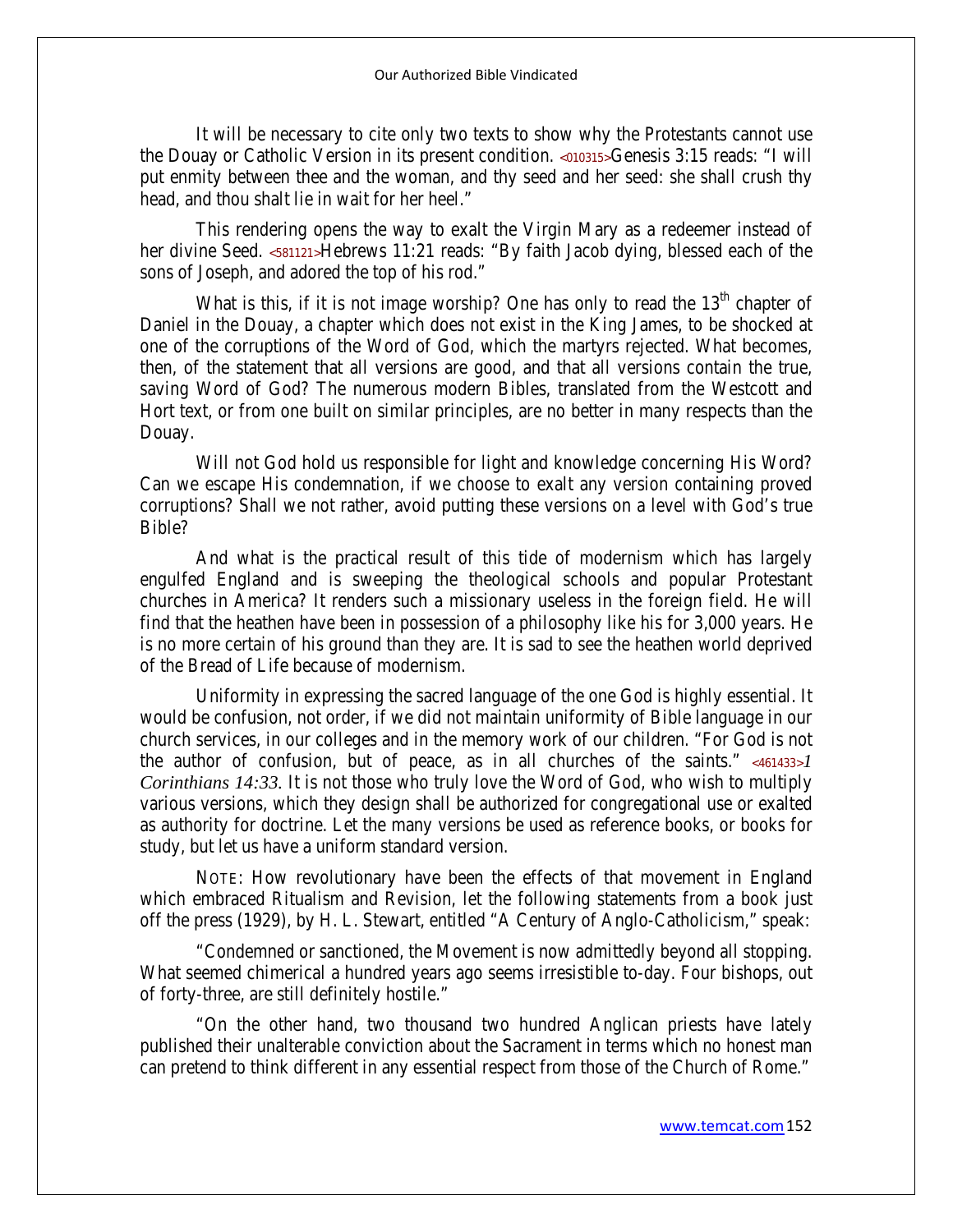Speaking of Reservation, the practice of consecrating the sacramental elements some time in advance of the hour when they are to be used, and of worshiping them, H. L. Stewart gives good authority to indicate over 800 churches and institutional chapels "where the sacramental Elements were not only reserved but adored." And, "One finds in *Crockford's Clerical Directory* for 1927, a forecast that ten years of further decline like that of the ten just ended would wipe the Church of England out of existence."

In referring to the Prayer Book controversy, which lately has repeatedly convulsed England and which arose from the new Prayer Book so arranged as to make a ritual like the Catholic legal in the Church of England, this new volume says:

"Mr. Rosslyn Mitchell told the House of commons that if the English clergy were armed with the Alternative Prayer Book, they could make England Roman Catholic within a generation."

Speaking of the controversy in England between Higher Criticism and belief in the Bible, he further says:

"Making its normal speed of progress, according to the rate at which new thought travels westward, it has now reached America, to divide the churches of the United States into Modernist and Fundamentalist."

# **CHAPTER 16**

#### **CONCLUSION**

BARREN rock, mountain solitude, and lonely wilderness have all contributed their brave sons to defend the Word of God, and, if need be, to die that it might be kept unadulterated. He who hath chosen the weak things of this world to confound the mighty, would not permit man to be robbed of that simplicity of the divine Word which made the untampered Scriptures a peculiar treasure.

The moral law within the heart is compelling. One great philosopher felt this when he said, "There are two things in the universe which awe me: the glory of the heavens above and the majesty of the moral law within me." God did not leave mankind to struggle in ignorance with the awful impressiveness of the law within, without revealing Himself in His Word as the moral Governor of the universe. The supreme lessons of the Bible only can reach the deeper feelings of the heart. The Bible is the absolute standard of right and wrong. In the Word dwells spiritual life the most perfect. Jesus said, "It is the Spirit that quickeneth; the flesh profiteth nothing: the words that I speak unto you, they are spirit, and they are life."**<430663>***John 6:63.*

The Psalmist wrote: "Thou hast magnified thy Word above all thy name."

The created worlds magnify the exalted name of the Eternal. But God has magnified His Word above all these. It is an unhappy hour when humanity lightly esteems the Bible; for there God reveals Himself more than through the material universe. A man is no better than his word; if one fails to command confidence, so does the other. Heaven and earth shall pass away, but God's Word shall never pass away.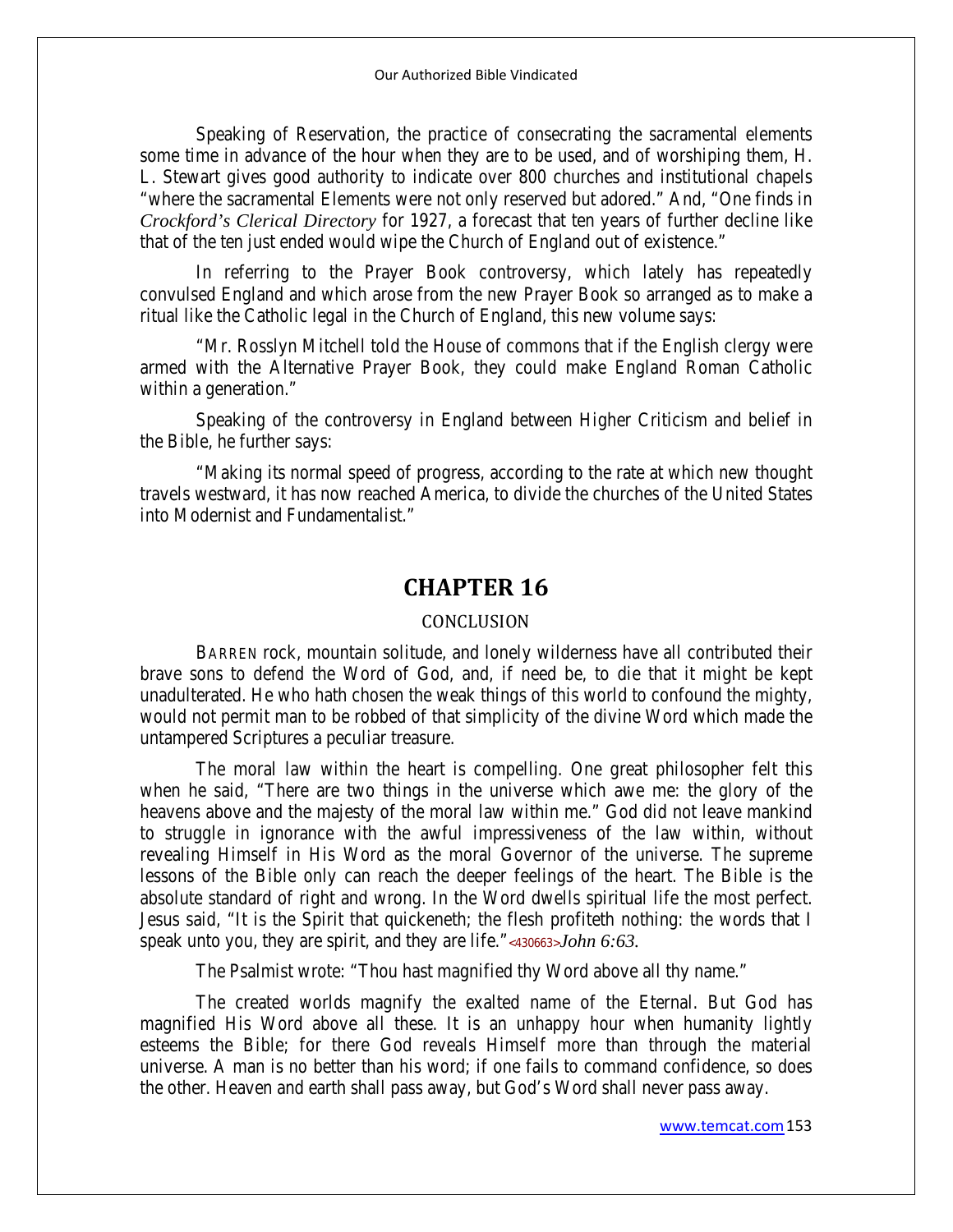In the Bible is revealed the standard by which we shall be tried when the judgment day comes. From the garden of Eden until now, one standard and one only has been revealed. Inspiration declares that this revelation has been under the special protection of all power in heaven and earth. "The words of the Lord are pure words," says the Psalmist, "as silver tried in a furnace of earth, purified seven times. Thou shalt keep them, O Lord, thou shalt preserve every one of them, (margin) from this generation forever."**<191206>***Psalm 12:6,7.* Lonely mounds in distant lands mark the graves where fell those who forsook home and civilization that the Word of God might live.

We believe in Jesus Christ as the divine Teacher, because unlike Mohammed and others, He did not come unheralded. There were fifteen hundred years of prophecy pointing forward to His coming among men. A perfect transmission of these predictions was necessary if they were to be fulfilled in every specification.

There is nothing which so stirs men to the holiest living as the story of Jesus Christ. Yet only within the lids of the Bible is that story found. At the cost of great sufferings, God yielded up His son. The history of the ages which prepared for this holy event, and the story of our Redeemer's life are all found within the same volume. These priceless records have been the object of God's infinite solicitude.

The divine Saviour and the holy apostles spoke beforehand of events which would occur even to the end of time. Of what value would such a prophetic revelation be, if it were not to guide those who would pass through the predicted scenes, and if it were not to warn the wicked and encourage the good? This value, however, would be destroyed if the words foretelling the events, the meaning of the events, and the prediction of rewards and punishments were so tampered with that the force of the divine utterance was destroyed. Moreover the very fact that the Word could make such a prediction not only stamps the Word as divine but condemns as wicked, yes, points out as being the predicted apostasy, that system which would either tamper with the Word, or make the Word secondary. The writing of the Word of God by Inspiration is no greater miracle than the miracle of its preservation.

The pathetic question of Pilate, "What is Truth," is not more pathetic than the error of those who say that only by balancing one version against another, or by examining the various manuscript readings, — those of apostates as well as those of the faithful, — can we arrive at approximate truth.

Left to ourselves we stumble through the darkness guided only by the little lamp of reason. But when we accept the Bible, a great light shines upon our path. History and prophecy unite to confirm our faith. Daniel, and John, the apostle, point out the four great empires which succeeded one another, — Babylon, Medo-Persia, Greece, and pagan Rome. After these arose a cruel, anti-Christian power, the Papacy, from whose terrible persecutions the church fled into the wilderness. As Daniel and John predicted, the Papacy trod underfoot the Truth, the Word of God. From false manuscripts she issued a volume which she chose to call a Bible, but added tradition and elevated it to a greater inspiration than the Scriptures themselves.

Eating the bread of poverty and dressed in the garments of penury, the church in the wilderness followed on to serve the Lord. She possessed the untampered manuscripts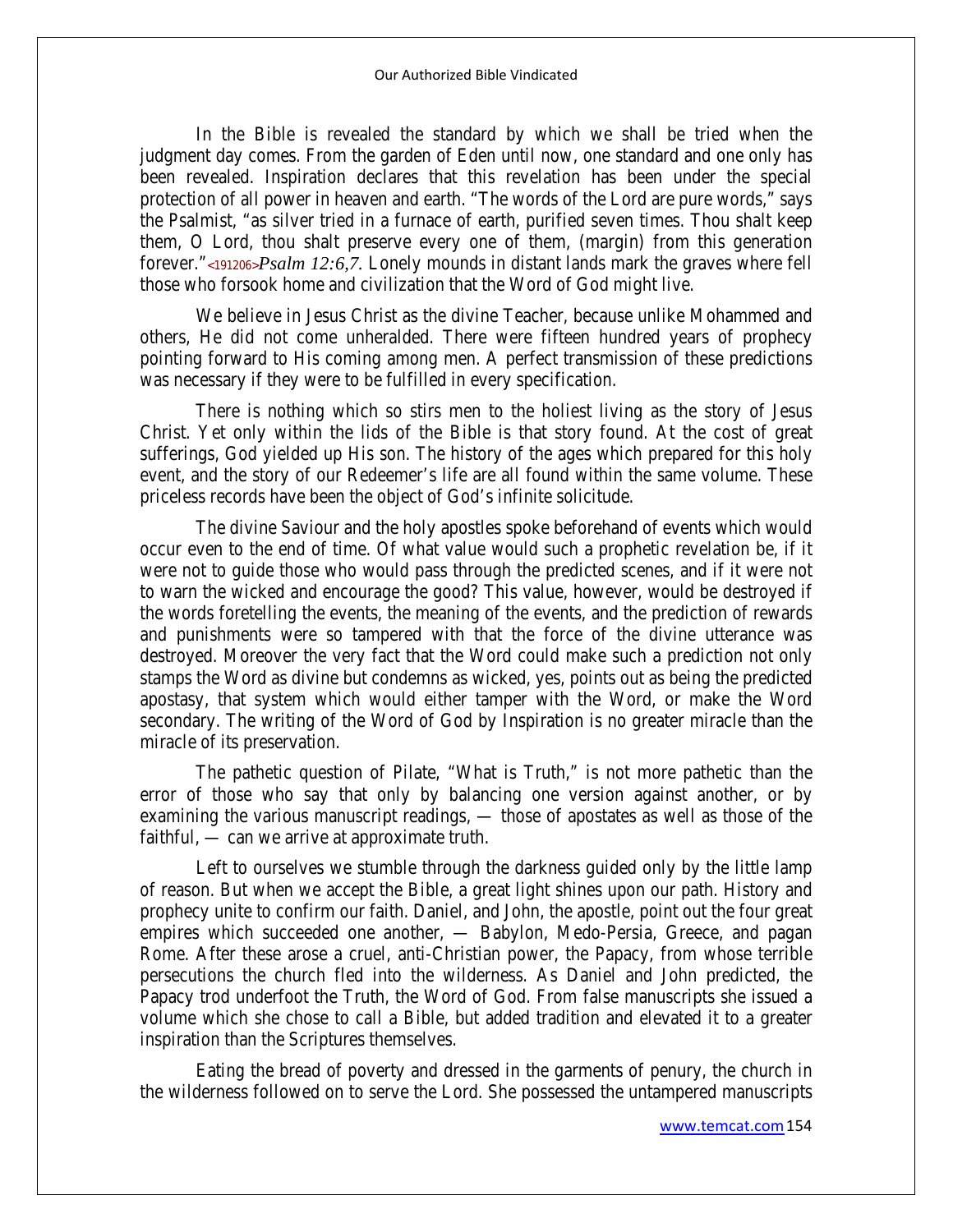of holy revelation which discountenanced the claims of the Papacy. Among this little flock, stood out prominently the Waldenses. Generation after generation of skilled copyists handed down, unadulterated, the pure Word. Repeatedly their glorious truth spread far among the nations. In terror, the Papacy thundered at the monarchs of Europe to stamp out this heresy by the sword of steel. In vain the popish battalions drenched the plains of Europe with martyr blood. The word lived, unconquered.

Let Gilly tell us how the Waldenses survived the fury of the Papacy:

"They occupy a mountain district,... and yet from this secluded spot, have they disseminated doctrines, whose influence is felt over the most refined and civilized part of Europe. They... speak the same language, have the same patriarchal habits, and simple virtues, and retain the same religion, which was known to exist there *more than a thousand years ago.* They profess to constitute the remains of the pure and primitive Christian church, and those who would question their claims cannot show either by history or tradition that they ever subscribed to the popish rituals, or bowed before any of the idols of the Roman Church... They have seldom been free from persecution, or vexatious and intolerant oppression, and yet nothing could induce them to conform, even outwardly, with the religion of the state... In short, there is no other way of explaining the political, moral, and religious phenomenon, which the Vaudois have continued to display for so many centuries, than by ascribing it to the *manifest interposition of Providence,*  which has chosen in them 'the weak things of this world to confound the things that are mighty.'"**f493** (Italics Mine.)

The Redeemer said: "Thy word is truth." Rome, the Papacy, did as the prophet Daniel wrote, she "cast down the truth to the ground." While Rome was cruelly persecuting the church in the wilderness, was she also the divinely appointed guardian of the true Word of God? God placed the answer to this question in prophecy. And now the Revised Version, built almost entirely on the Vatican Manuscript, kept in the Pope's library, and upon the Sinaiticus, found in a Catholic monastery, (types of manuscripts upon which the Vulgate was built), comes forward and proposes to set aside the text of our Authorized Bible.

The Authorized Version was translated in 1611, just before the Puritans departed from England, so that they carried it with them across stormy seas to lay the foundation of one of the greatest governments the world has ever known. The Authorized Version of God's Holy Word had much to do with the laying of the foundation of our great country.

When the Bible was translated in 1611, God foresaw the wide extended use of the English language; and, therefore, in our Authorized Bible, gave the best translation that has ever been made, not only in the English language, but as many scholars say, *ever made in any language.*

The original Scriptures were written by direct inspiration of God. This can hardly be said of any translation. Nevertheless, when apostasy had cast its dark shadow over the Western lands of opportunity, God raised up the men of 1611. They were true Protestants. Many of their friends and associates had already fallen before the sword of despotism while witnessing for the Holy Word. And in a marvelous way God worked to give us through them an English version from the genuine manuscripts. It grew and soon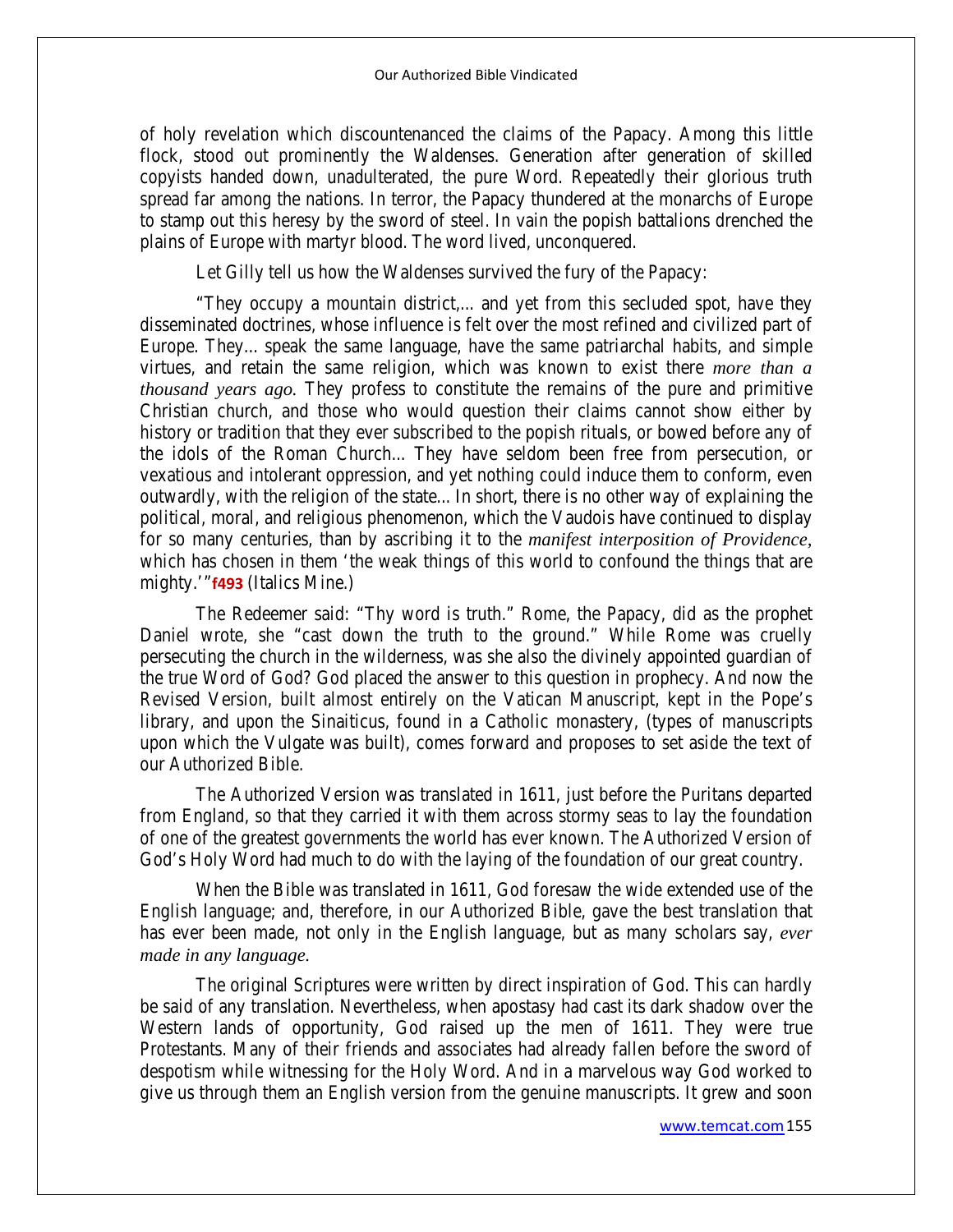exercised a mighty influence upon the whole world. But this was an offense to the old systems of the past.

Then arose the pantheistic theology of Germany, the ritualistic Oxford Movement of England, and the Romanizing Mercersburg theology of America. Through the leaders, or associates of the leaders, in these movements, revised versions were brought forth which raised again to influence manuscripts and versions long discarded by the more simple, more democratic bodies of Christianity, because of the bewildering confusion which their uncertain message produced. Again the people of God are called upon to face this subtile and insidious program.

It is difficult for them to expose the systematic depravation without being misunderstood, and without being charged with attacking the genuine, while seeking to expose the erroneous mixed with the genuine. They recognize that these modern versions can be used as books of reference even if they cannot be put on a level with the Received Text.

Paul said, in **<441728>**Acts 17:28, "As certain also of your own poets have said, For we are also his offspring." Paul quoted good sayings from the pagan poets, but did not use these Greek writers as authority. It is as unthinkable to forbid excellent quotations from pagan and heathen scholars as it would be to place their writings on a level with the pure Word of God. Likewise, parts of modern versions edited by scholars may be used with care in considering Bible verses from another angle. This fact, however, is taken advantage of, to claim divine inspiration for all the rest, and sow confusion among the churches of believers.

Through the Reformation, the Received Text was again given to the Church. In the ages of twilight and gloom, the corrupt church did not think enough of the corrupt Bible to give it circulation. Since the Reformation, the Received Text, both in Hebrew and in Greek, has spread abroad throughout the world. Wherever it is accurately translated, regardless of whatever the language may be, it is as truly the Word of God, as our own Authorized Bible.

Nevertheless, in a remarkable way, God has honored the King James Version. It is the Bible of the 160,000,000 English speaking people, whose tongue is spoken by more of the human race than any other. German and Russian are each the languages of 100,000,000; while French is spoken by 70,000,000. The King James Version has been translated into many other languages. One writer claims 886. It is the Book of the human race. It is the author of vastly more missionary enterprises than any other version. It is God's missionary Book.

We shall need the Lord Jesus in the hour of death, we shall need Him in the morning of the resurrection. We should recognize our need of Him now. We partake of Him, not through some ceremony, wherein a mysterious life takes hold of us. When we receive by faith the written Word of God, the good pleasure of the Lord is upon us, and we partake of Him. Through this Word we receive the power of God, the same Word by which He upholds all things, by which He swings the mighty worlds and suns through the deeps of the stellar universe. This Word is able to save us and to keep us forever. This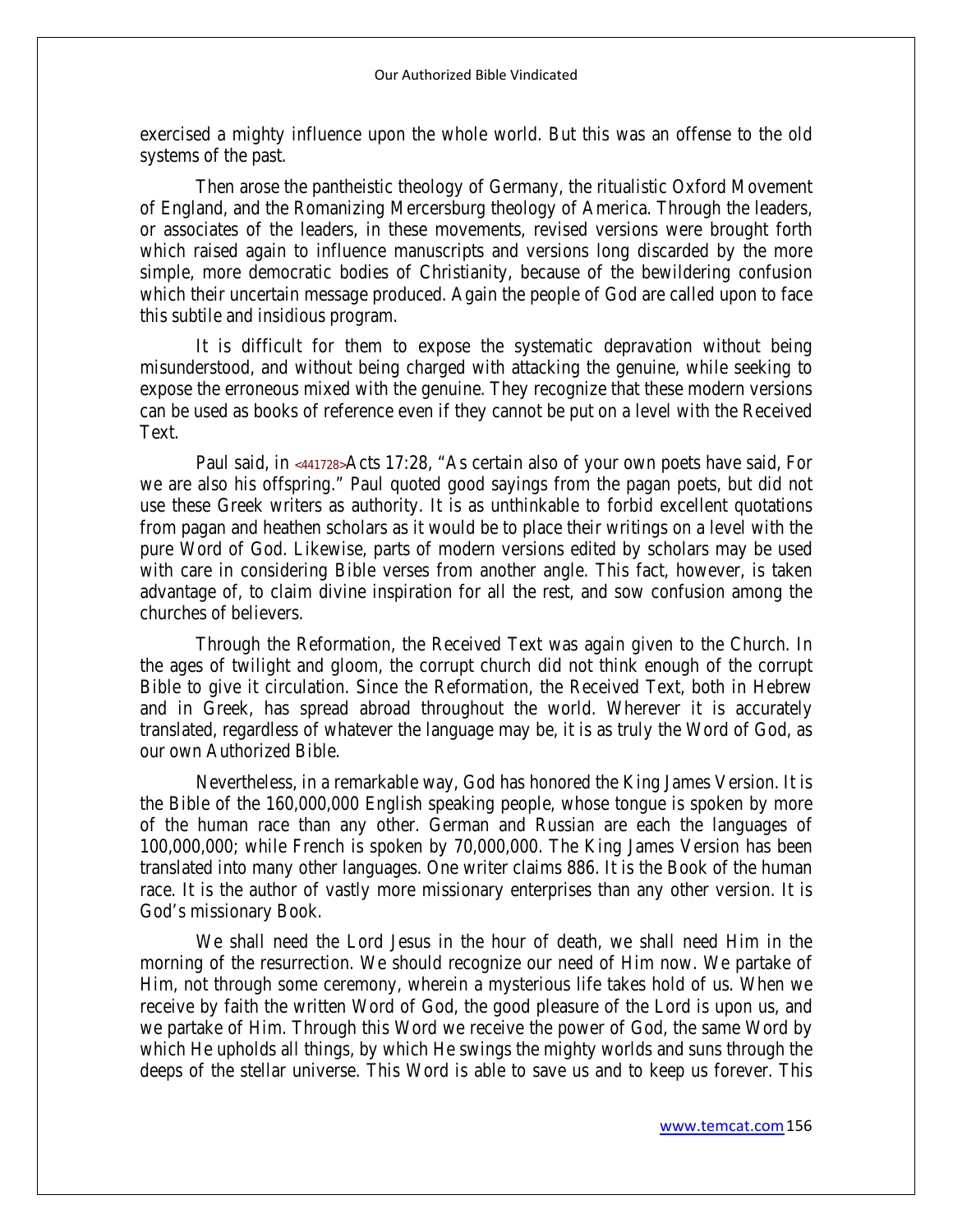Word shall conduct us to our Father's throne on high. "The grass withereth, the flower fadeth; but the Word of our God shall stand forever."

*"The starry firmament on high, And all the glories of the sky, Yet shine not to thy praise, O Lord, So brightly as thy written Word. "The hopes that holy Word supplies, Its truths divine and precepts wise, In each a heavenly beam I see, And every beam conducts to Thee. "Almighty Lord, the sun shall fail, The moon her borrowed glory veil, And deepest reverence hush on high The joyful chorus of the sky. "But fixed for everlasting years, Unmoved amid the wreck of spheres, Thy Word shall shine in cloudless day, When heaven and earth have passed away."*

## **FOOTNOTES**

**Fta1** *The Literary Digest,* Dec. 29, 1928; Mar. 9, 1929 **fta2** Samuel Hemphill, A History of the Revised Version, pp. 56, 57. **fta3** Dr. G. Vance Smith, Texts and Margins of the Revised N.T., p. 45. **fta4** Dr. Chambers, Companion to the Revised O.T., p. 74. Dr. Chambers was a member of the American O.T. Revision Committee. **fta5** G. P. Fisher, History of Christian Doctrine, p. 19. **fta6** History of Christianity, Vol. 2. **fta7** Americana (1914), Art., "Gnostics." **fta8** Bishop Westcott, Some Lessons of the R. V., pp. 186, 187. **fta9** S. Parkes Cadman, Three Religious Leaders of Oxford, pp. 481, 482. **fta10** *Princeton Review,* Jan. 1854, pp. 152, 153.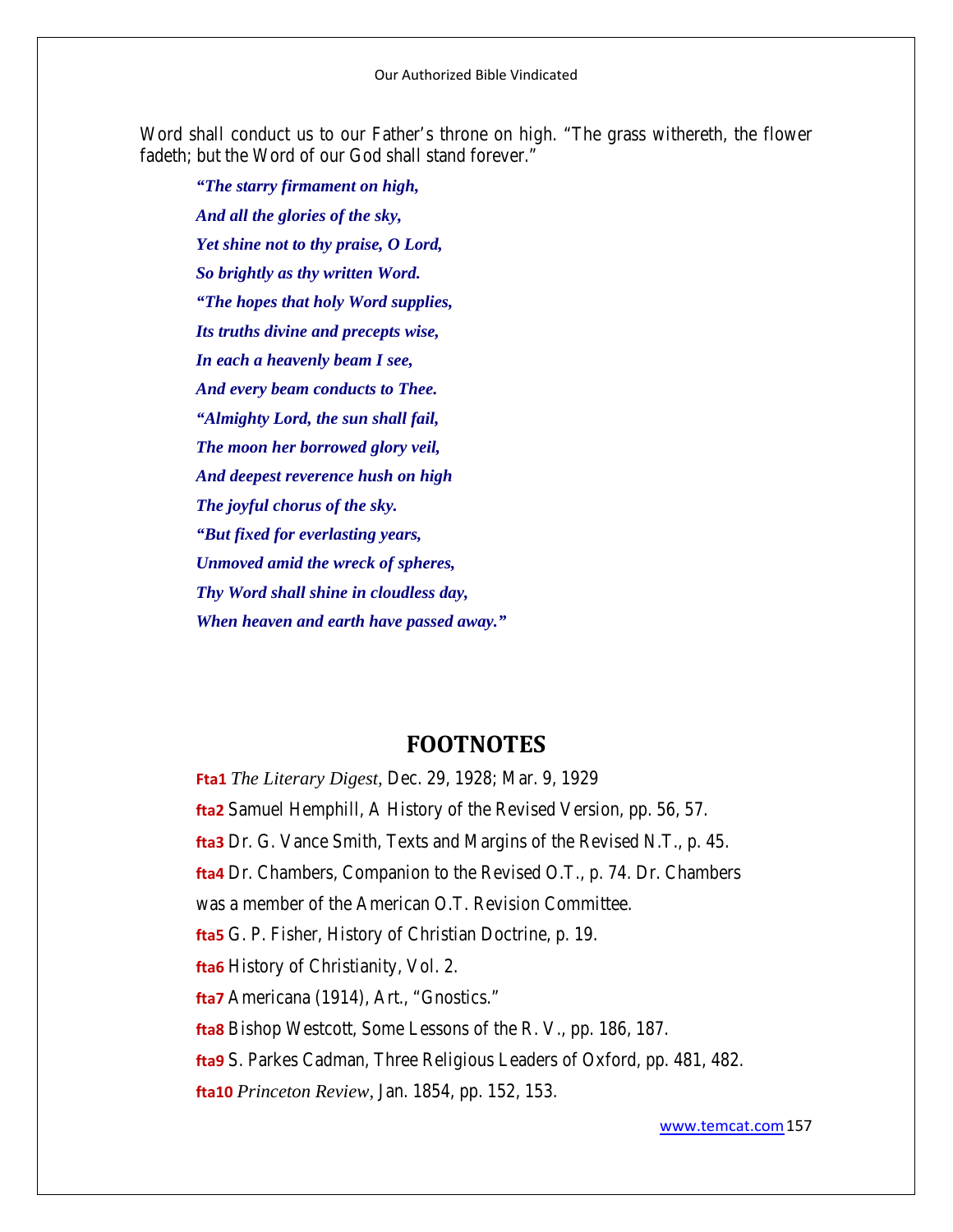**fta11** Harnack, History of Dogma, Vol. I., p. 128.

**fta12** Ante-Nicene Fathers (Scribner's) Vol. I. pp. 434, 435.

**fta13** G. T. Stokes, Acts of the Apostles, Vol. II, p. 459.

**fta14** Stokes, the Acts of the Apostles, Vol. II. p. 439.

**fta15** Dr. Adam Clarke, Commentary on N. T., vol. II. p. 544.

**fta16** Eusebius, Eccles. History, Book III, Chap. 24.

**fta17** Dean Stanley, Essays on Church and State, p. 136.

**fta18** Eusebius, Eccles. History, Book V., Chap 28.

**fta19** Encyclopedias, "Tatian."

**fta20** J. Hamlyn Hill, The Diatessaron of Tatian, p. 9.

**fta21** Dean Burgon, The Revision Revised, p. 336.

**fta22** McClintock and Strong, Art. "Origen."

**fta23** Dr. Schaff, Church History, Vol. II, p. 791.

**fta24** Dr. Newman, Apologia pro vita sus. Chapter VII, p. 282.

**fta25** Scrivener, Introduction to N. T. Criticism, 3rd Edition, p. 511.

**ft1** N. B. Swete, Introduction to the Old Testament in Greek, pp. 76-86.

**ft2** Hort's Introduction, p. 138.

**ft3** Dr. Ira M. Price, the Ancestry of Our English Bible, p. 70.

**ft4** A. T. Robertson, Introduction to Textual Criticism of N. T., p. 80.

**ft5** Dr. Gregory, The Canon and Text of the N. T., p 345.

**ft6** Catholic Encyclopedia, Vol. IV, p. 86.

**ft7** Burgon and Miller, The Traditional Text, p. 163.

**ft8** Dr. Philip Schaff, Companion to the Greek Testament, p. 115, N. 1.

**ft9** Dr. Scrivener, Introduction to the Criticism of the N. T., Vol. II, p. 270.

**ft10** Burgon, Revision Revised, p. 27.

**ft11** Hort's Introduction, p. 143. See also Burgon Revision Revised, p. 134.

**ft12** Burgon, Revision Revised, p. 27. Note.

**ft14** Burgon and Miller, The Traditional Text, p. 128.

**ft15** Dr. T. V. Moore, The Culdee Church, Chapters 3 and 4.

**ft16** Dean Stanley, Historic Memorials of Canterbury, pp. 33, 34. Quoted in Cathcart, Ancient British and Irish Churches, p. 12.

**ft18** Dr. Clarke, Commentaries, Comment on Matt. 1:18.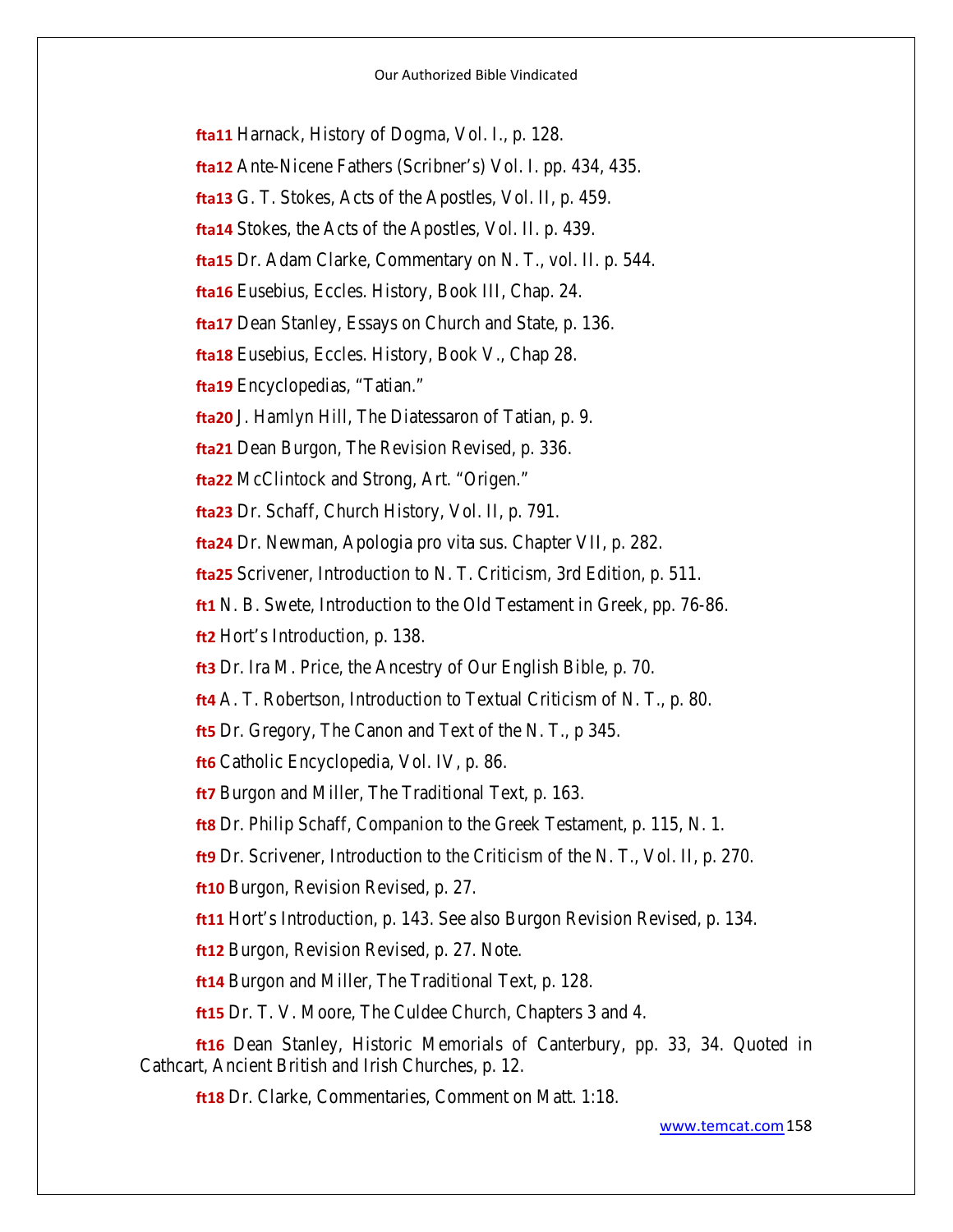**ft19** Jacobus, Catholic and Protestant Bibles Compared, p. 200, Note 15. **ft20** Fulton in the *Forum,* June, 1887. **ft21** Jacobus, Catholic and Protestant Bibles, p. 4. **ft22** Von Dobschutz, The Influence of the Bible on Civilization, pp. 61, 62. **ft23** J. N. Andrews and L. R. Conradi, History of the Sabbath, pp. 581, 582. **ft24** See Cathcart, Ancient British and Irish Churches, p. 16. **ft25** Idem. p. 17. **ft26** Neander, History of the Christian Religion and Church, Vol. 1, pp. 85, 86. **ft27** Gilly, Waldensian Researches, pp. 118, 119. **ft28** Allix, Leger, Gilly, Comba, Nolan. **ft29** Comba, The Waldenses of Italy, p. 188. **ft30** Leger, General Hist. of the Vaudois Churches, p. 165. **ft31** W. S. Gilly, Waldensian Researches, p. 8, note. **ft32** Post-Nicene Fathers, Vol. VI. p. 338 (Christian Lit. Ed.) **ft33** DeSanctis, Popery, Puseyism, Jesuitism, p. 53. **ft34** Gilly, Waldensian Researches, p. 80. **ft35** Comba, Waldenses of Italy, p. 169, note 596. **ft36** Gilly, Excursions to the Piedmont, Appendix II, p. 10. **ft37** Nicene and Post-Nicene Fathers (Christian Lit. Ed.). Vol. II, p. 542. **ft38** Allix, Churches of Piedmont (1690), p. 37. **ft39** Idem. p. 177. **ft40** Scrivener's Introduction, Vol. II. p. 43. **ft41** McClintock & Strong, Encycl., Art. "Waldenses." **ft42** Gilly, Researches, pp. 79, 80. **ft43** Allix, Churches of Piedmont, pp. 288, 11. **ft44** Kenyon, Our Bible and the Ancient Manuscripts, pp. 169, 170. **ft45** Leger, History of the Vaudois, p. 167. **ft46** Leger, History of the Vaudois, p. 167. **ft47** Comba, The Waldenses of Italy, p. 191. **ft48** Idem, p. 190. **ft49** Idem, p. 192.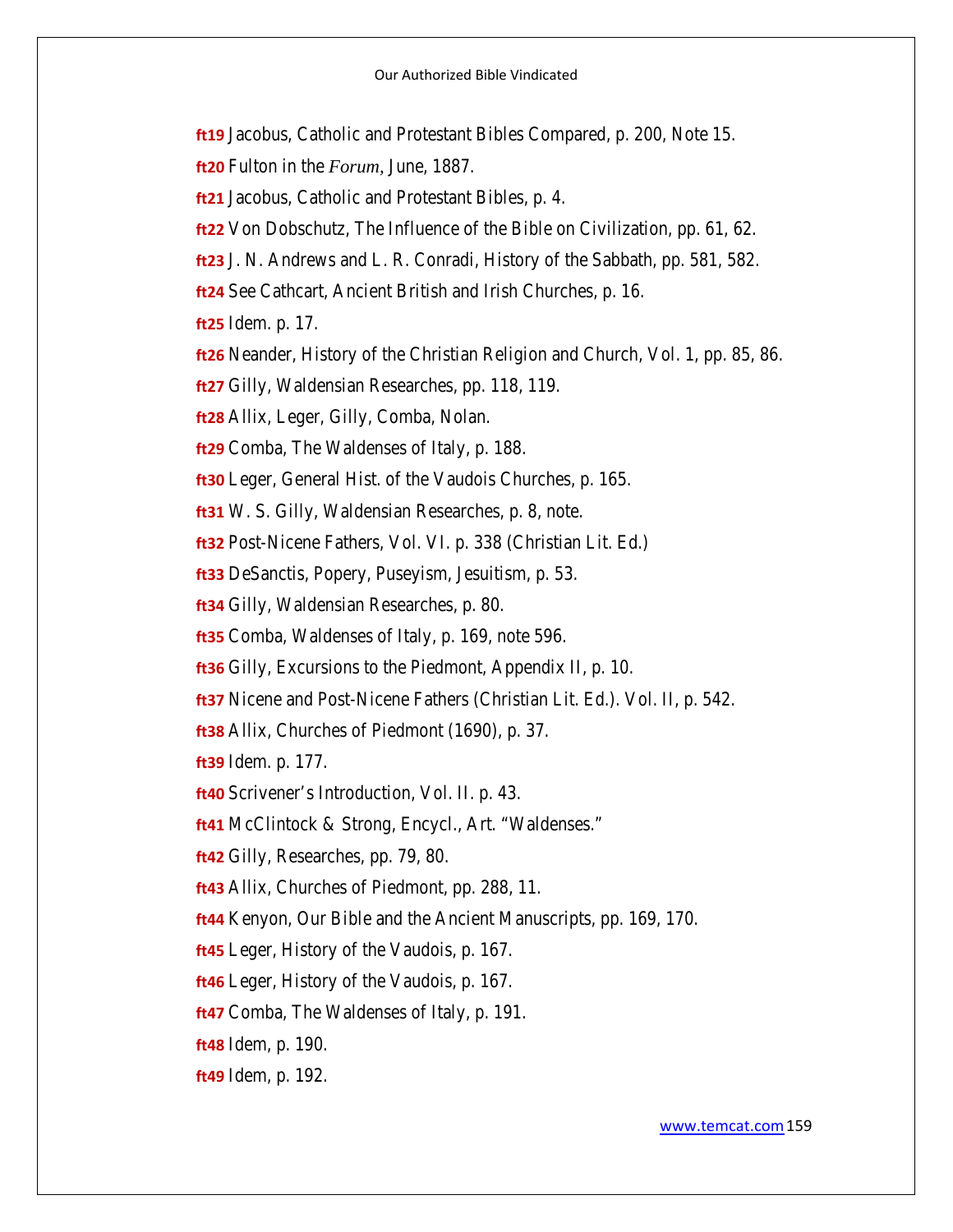**ft50** Idem. p. 191, note 679.

**ft51** Dr. Benjamin Warfield of Princeton University, Collections of Opinions

and Reviews, Vol. II, p. 99.

**ft52** Dr. Frederick Nolan, Integrity of the Greek Vulgate, pp. xvii, xviii.]

**ft53** Scrivener, Introduction, Vol. II, pp. 299, 300.

**ft54** E. G. White, Great Controversy, pp. 65, 66, 69.

**ft55** Nolan, Inquiry, p. 413.

**ft56** Hort's Introduction, p. 143.

**ft57** Swete, Introduction to Greek O. T., p. 86.

**ft58** Jacobus, Cath. and Prot. Bibles, p. 4.

**ft59** Price, Ancestry, pp. 69, 70.

**ft60** Jacobus, p. 6.

**ft61** Hort's Introduction, p. 138.

**ft62** Jacobus, p. 203.

**ft63** Swete's Introduction, pp. 85, 86.

**ft64** Price, Ancestry, p. 70.

**ft65** W. H. Green, The Text of O. T., p. 116. Post-Nicene Fathers, Vol. 6, p. 338.

**ft66** Jerome against Helvidius.

**ft67** Jacobus, p. 4.

**ft68** Quoted in Nolan, Inquiry, p. 33.

**ft69** Fulke, Defence of Translations of the Bible (1582), p. 62.

**ft70** Demaus, William Tyndale, p. 105.

**ft71** Idem, p. 73.

**ft72** Brook's Memoir of Life of Cartwright, p. 276.

**ft73** Froude, Life and Letters of Erasmus, pp. 232, 233.

**ft74** Idem p. 64.

**ft75** Wylie, The Papacy, p. 92.

**ft76** Froude, Erasmus, p. 267.

**ft77** Two Members of the N. T. Company on the Revisers and the Greek Text., pp. 11, 12.

**ft78** Demaus, Life of Tyndale, p. 130.

**ft79** E. G. White, The Great Controversy, pp. 234, 235.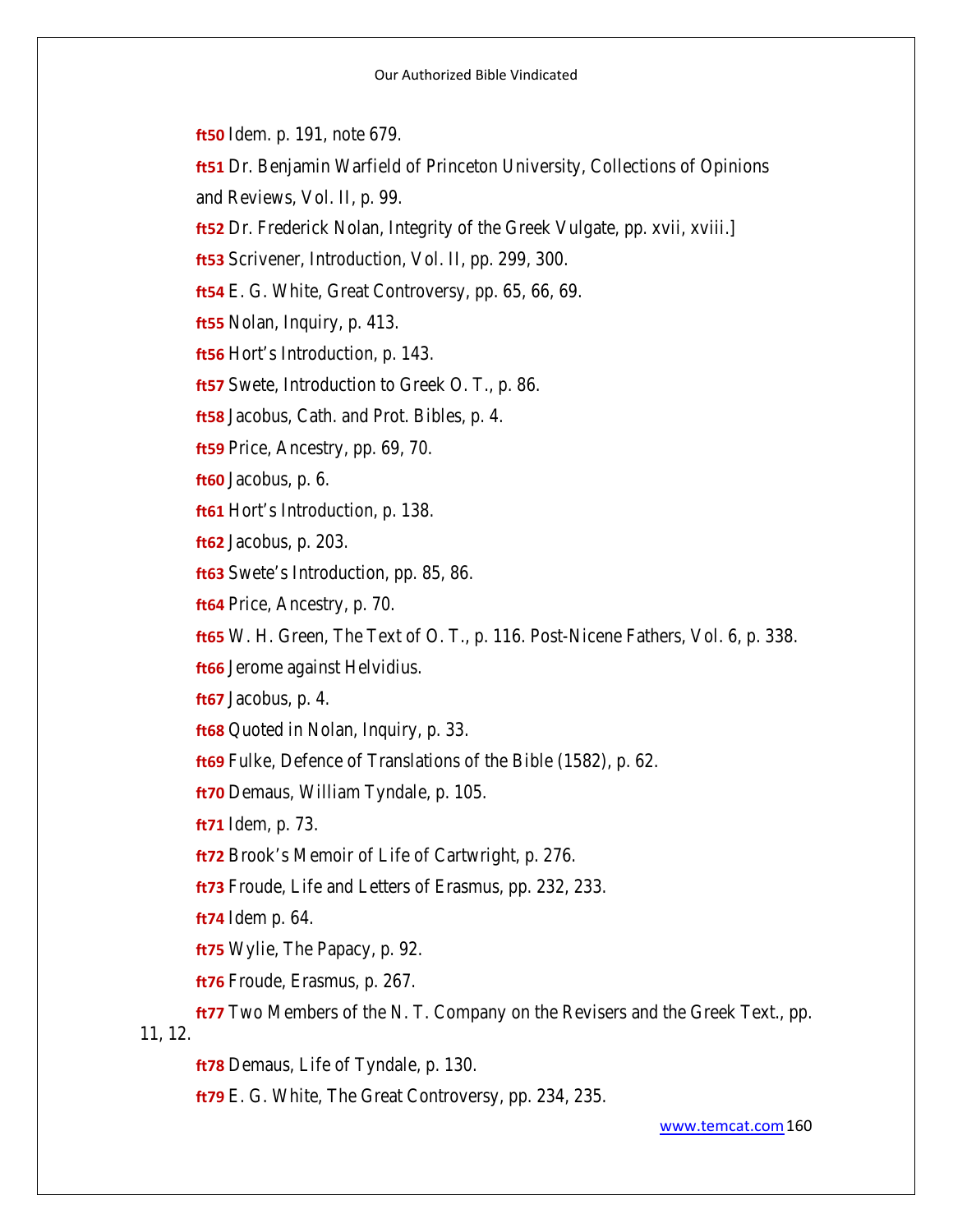**ft80** R. W. Thompson, Ex-Secretary of Navy, U. S. A., The Footprints of the Jesuits, p. 51.

**ft81** Macaulay, Essays, pp. 480, 481.]

**ft82** Idem, pp. 182, 183.

**ft83** Hulme, Renaissance and Reformation, p. 428.

**ft84** Froude, The Council of Trent, pp. 174, 175.

**ft85** A. T. Innes, Church and State, p. 156.

**ft86** Brooke's Cartwright, p. 256.

**ft87** Brooke's Cartwright, p. 260.

**ft88** English Hexapla, pp. 98, 99; F. J. Firth, The Holy Gospel, pp. 17, 18.

**ft89** The Catholic Encyclopedia, Art., "Douay Bible"

**ft91** Chambers, Comp. to Revised O. T., pp. 63, 64.

**ft92** A New Commentary by Bishop Gore and Others, Part 1, p. 651.

**ft93** Chambers, Comp. to Revised, p. 66.

**ft94** Rev. G. Vance Smith, *Nineteenth Century,* July, 1881.

**ft95** Robertson, Introduction, p. 21.

**ft96** Idem, pp. 18, 19.]

**ft97** John Fulton, *Forum,* June, 1887.

**ft98** John Fulton, Forum, June, 1887.

**ft99** McClure, The Translators Revived, pp. 57, 58.

**ft110** Idem, pp. 130, 131.

**ft111** Brooke's Cartwright, p. 274.

**ft112** McClure, p. 87.

**ft113** Fulke's Defense, 1583, p. 73.

**ft114** Jacobus, Cath. and Prot. Bibles, p. 41.

**ft115** McClintock and Strong, Encyl, vol II. p. 635.

**ft116** Ottley, Handbook of the Septuagint, p. 64.

**ft117** Bissell, Historic Origin of Bible, p. 84.

**ft118** S. P. Tregelles, On the printed Text of the Greek Test., p. 22.

**ft119** Kenyon, Our Bible, p. 133.

**ft120** Quoted in Rheims and Douay, by Dr. H. Cotton, p. 155.

**ft121** F. C. Cook, Revised Version of the First Three Gospels, p. 226.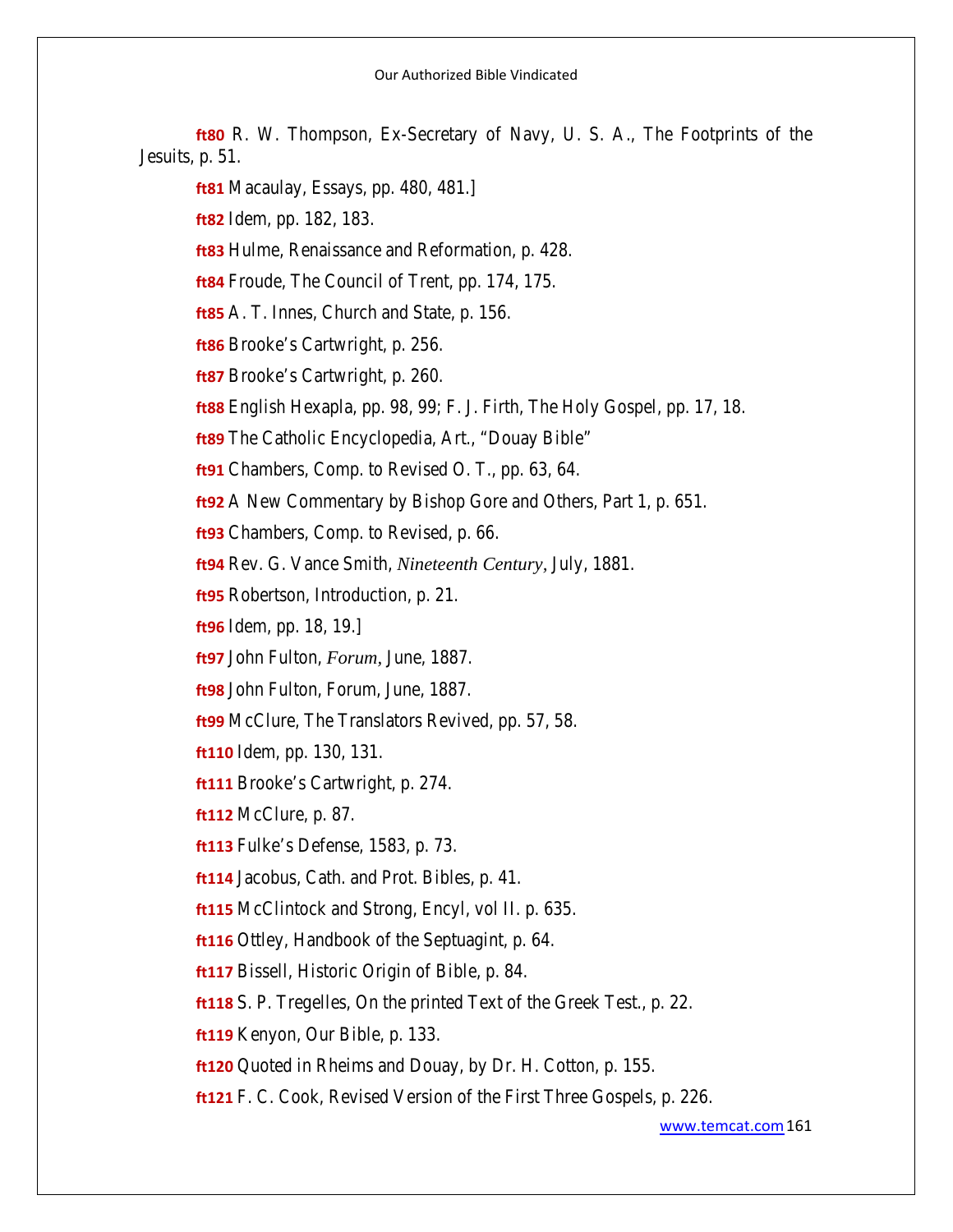**ft122** Burgon and Miller, The Traditional Text, p. 202.

**ft123** Dr. H. C. Hoskier, Concerning the Genesis of the Versions, p. 416.

**ft124** Dr. Jacobus, Cath. and Prot. Bibles, p. 212.

**ft125** McClure, p. 64.

**ft126** Demaus, William Tyndale, pp. 81, 85.

**ft127** Dr. Cheyne, Founders of O. T. Criticism, pp. 58, 59.

**ft128** Chambers, Companion, p. 53.

**ft129** Eadie, The English Bible, Vol. II. p. 158.

**ft130** McClure, p. 71.

**ft131** Lathbury, "Ecclesiastical and Religious Correspondence of Gladstone, Vol. II. p. 320.

**ft132** Sir Edmund Beckett, Revised New Testament, p. 16.

**ft133** Ladies Home Journal, Nov., 1921.

**ft134** Dr. B. Warfield's Collection of Opinions, Vol. II. pp. 52, 53.

**Ft135** Cook, Revised Version, p. 51.

**Ft136** Nicene and Post-Nicene Fathers (Christian Lit. Ed.), vol. VI, p. 338.

**Ft137** George Milligan, The Expository Value of Revised Version, p. 99.

**Ft138** Benjamin Jowett, Interpretation of the Scriptures, p. 454.

**Ft139** Dr. G. L. Robinson, Where Did We Get Our Bible? p. 182.

**ft141** Von Dobschutz, The Influence of the Bible, p. 136.

**ft142** McClintock and Strong, Encycl. Art., "Semler."

**ft143** Fulke's Defense, p. 60.

**ft144** Brooke's Cartwright, pp. 274, 275.

**ft145** Gore, A New Commentary, Part I. p. 647.

**ft146** Hort's Introduction, p. 143.

**ft147** Wm. Palmer, Narrative of Events on the Tracts, p. 23

**ft148** Stanley, Essays, p. 140.

**ft149** Chambers, Companion to Revised, pp. 13, 14.

**ft150** Demaus, William Tyndale, p. 13.

**ft151** Gore, New Commentary, Part III, p. 719.

**ft152** Catholic Encyclopedia, Vol. IV. p. 452.

**ft153** Idem. pp. 492, 493.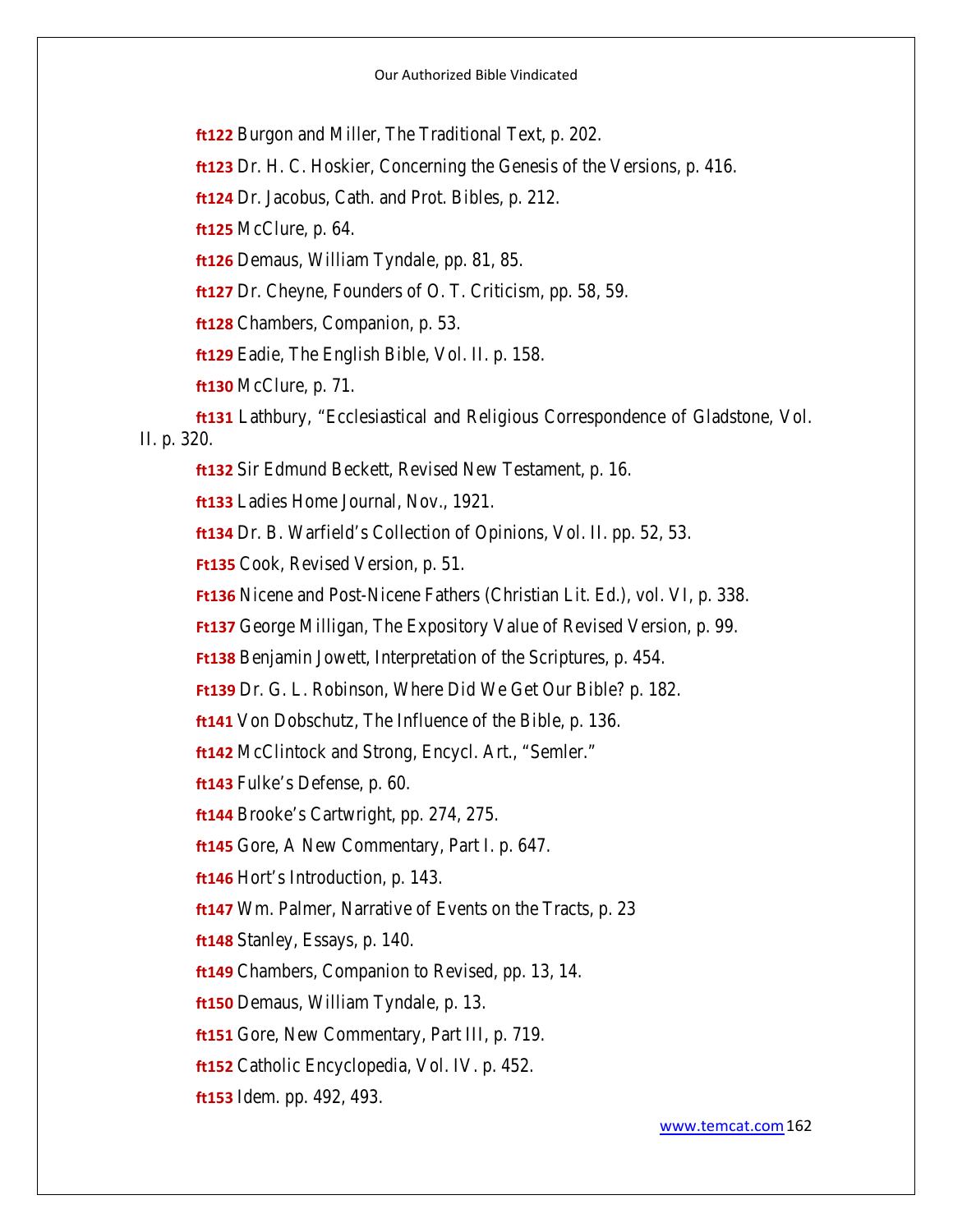**ft154** Idem, p. 493.

**ft155** Quoted in Rheims and Douay by Dr. H. Cotton, p. 155.

**ft156** McClintock and Strong, Encycl. Art. "Winer."

**ft157** Hagenbach, Church History, Vol. II. p. 446.

**ft158** Kurtz, History of the Reformation, Vol. II, p. 391.

**ft159** Life of T. D. Maurice by his Son, Vol. 1, p. 362.

**ft160** Cadman, Three Religious Leaders, pp. 476-478.

**ft161** J. H. Moulton, A Grammar of the Greek N. T., p. viii.

**ft162** Bishop C. J. Ellicott, Addresses on the Revised Version, pp. 106, 107.

**ft163** W. F. Moulton, The English Bible, pp. 184, 185.

**ft164** Idem, p. 188.

**ft165** R. G. Moulton, The Literary Study of the Bible, p. 37.

**ft166** Idem, pp. 28, 29.

**ft167** Wilfred Ward, Life and Times of Cardinal Wiseman, Vo.l 1, p. 65.

**ft168** Idem, p. 93.

**ft169** Ward, Life of Wiseman, Vol. 1, p. 57.

**ft170** Scrivener, Introduction to the Criticism of the N. T., Vol. II. p. 44.

**ft171** Wiseman's Essays, Vol. 1, p. 104

**ft172** Cadman, Three Religious Leaders, pp. 416, 417.

**ft173** Froude, Carlyle's Reminiscences, p. 48.

**ft174** Gore, A New Commentary, Part III. p. 720.

**ft175** Ellicott, Considerations on Revision of the N. T., p. 46

**ft176** Hort's Introduction, p. 288.

**ft177** Burgon and Miller, Traditional Text, p. 7.

**ft178** Ezra Abbott, Unitarian Review, March, 1875.

**ft179** Schaff, Companion to Greek Testament, p. 264.

**ft180** Ellicott, Considerations, pp. 47, 48.

**ft181** Beckett, The Revised N. T., pp. 181, 182.

**ft182** Bissell, Origin of the Bible, p. 355.

**ft183** Dr. Schaff, In Bible Revision, p. 20.

**ft191** Desanctis, Popery and Jesuitism in Rome, pp. 128, 134, quoted in Walsh, Secret History of Oxford Movement, p. 53.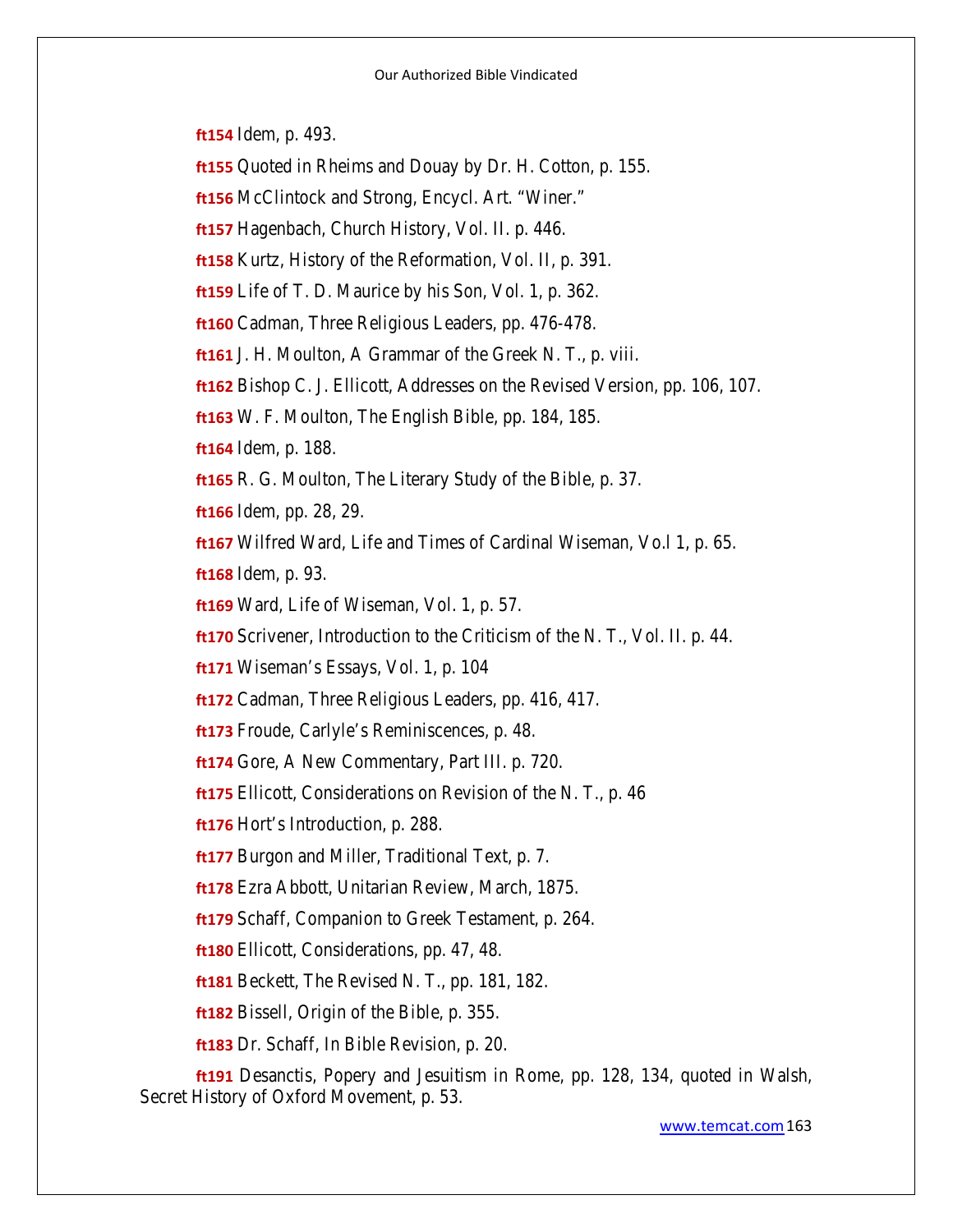**ft192** J. A. Froude, Short Studies on Great Subjects, pp. 161, 167.

**ft193** F. C. Kempson, The Church in Modern England, p. 59.

**ft194** Wm. Palmer, Narrative of Events, p. 129.

**ft195** Idem, p. 7

**ft196** Abbott, The Anglican Career of Cardinal Newman, Vol.II. pp. 282, 283.

**ft197** Cadman, Three Religious Leaders, p. 453.

**ft198** Mozley, Reminiscences, Vol. I. p. 32.

**ft199** Cadman, Three Religious Leaders, p. 459.

**ft210** Dr. Overton, The Anglican Revival, p. 24.

**ft211** Cadman, Three Religious Leaders, p. 496.

**ft212** Thoreau-Dangin, The English Catholic Revival, Vol. I, p. 57.

**ft213** *New Brunswick Review,* Aug. 1854.

**ft214** Newman, Apologia, p. 225.

**ft215** J. E. Bowden, Life of F. W. Faber (1869), p. 192.

**ft216** Walter Walsh, Secret History of the Oxford Movement, p. 292.

**ft217** Stanley, Church and State, pp. 135, 36.

**ft218** Tract 90, p. 11.

**ft219** Lathbury, Letters of Gladstone, Vol. I. p. 7.

**ft220** Tract 83, pp. 30, 37.

**ft221** Walsh, Secret History, p. 282.

**ft222** Bowden, Life of Faber, p. 193.

**ft223** Newman's Arians, p. 81.

**ft224** Newman's Letters, Vol. II., p. 249, quoted in Walsh, Secret Hist., p.16.]

**ft225** Newman, Apologia, p. 233.

**ft226** Abbott, Anglican Career of Newman, Vol. I, p. 119.

**ft227** Abbott, Anglican Career of Newman, Vol. II, p. 261.

**ft228** Dr. Overton, The Anglican Revival, p. 53.

**ft229** Thureau-Dangin, English Catholic Revival, Vol. I, p. 122.

**ft230** Wiseman's Essays, Vol. II. pp. VI, VII.

**ft231** Palmer, Narrative of Events, p. 73.

**ft232** Life and Letters of Hort, Vol. I., p. 86.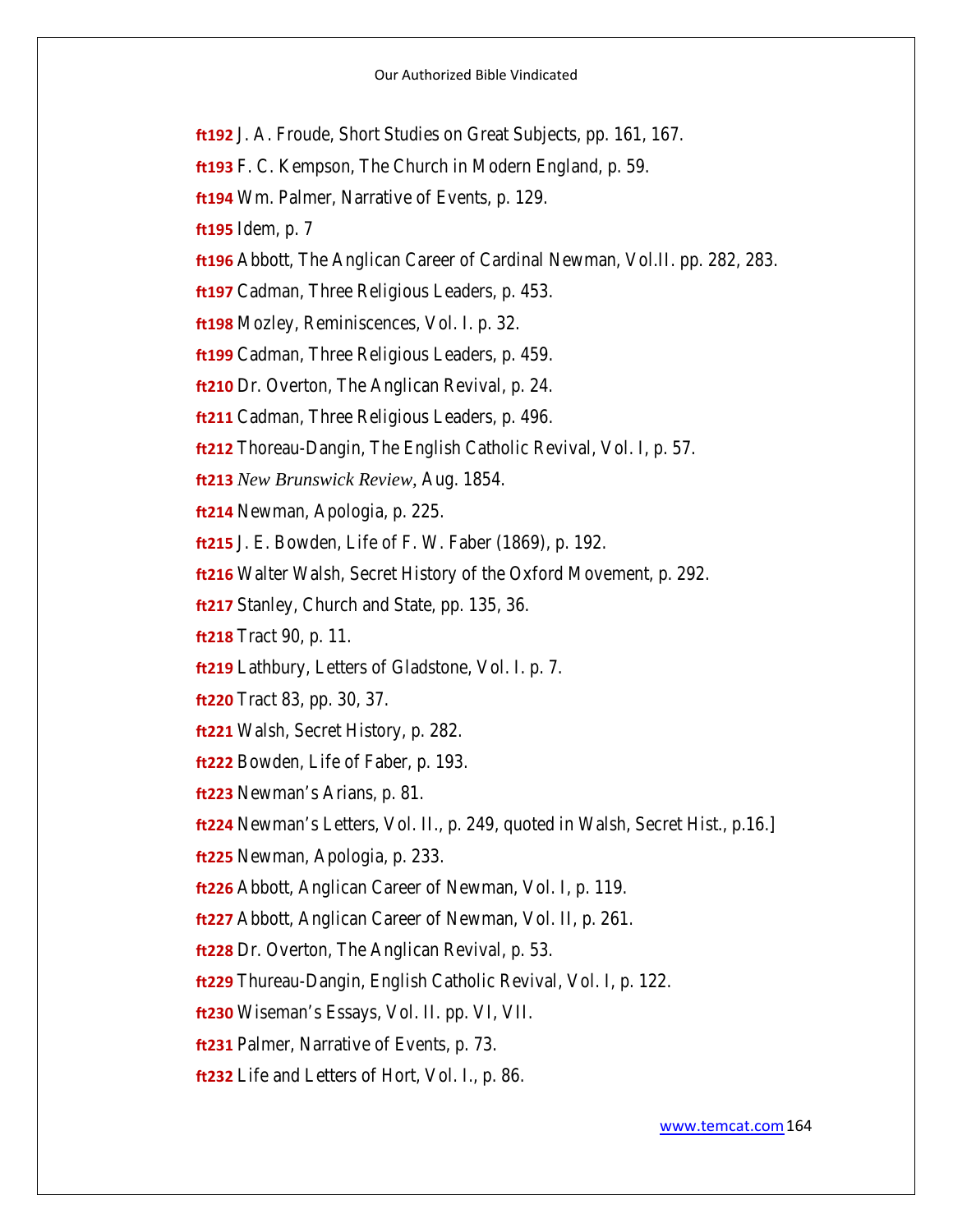- **ft233** Stanley, Essays, p. 139.
- **ft234** Thureau-Dangin, Vol. I, p. 278.
- **ft235** Lathbury, Letters of Gladstone, Vol. I. p. 83.
- **ft236** Ward, Life of Wiseman, Vol. I. pp. 551, 552.
- **ft237** Stanley's Essays, p. 48.
- **ft238** Life of Westcott, Vol. I. p. 215.
- **ft239** Ward, Life of Wiseman, Vol. II. p. 459.
- **ft240** Stanley's Essays, pp. 238, 239.
- **ft241** Idem, p. 111.
- **ft242** Stanley's Essays, p. 253.
- **ft243** Thureau-Dangin, The English Catholic Revival, Vol. II. pp. 587, 588.
- **ft244** Walsh, Secret History, pp. 37, 40.
- **ft245** Bishop Gore, A New Commentary, Part III, p. 420.
- **ft246** Dr. Wylie, The Papacy, pp. 527, 528.
- **ft247** Thureau-Dangin, The English Catholic Revival, Vol. II. p. 153.
- **ft248** Idem, pp. 578, 579.
- **ft249** McClintock and Strong, Encycl. Art. "Oxford Tracts."
- **ft250** Thureau-Dangin, Vol. II. p. 583.
- **ft251** Froude, Short Studies, p. 164.
- **ft252** Bishop Tobias Mullen, (Erie, Pa.) The Canon of the Old Testament, p. 335.
- **ft253** Wiseman, Essays, Vol. 1, p. 104.
- **ft254** Newman, Tract 90.
- **ft255** Ward, Life of Wiseman, Vol I. p. 454.
- **ft256** Cadman, Three Religious Leaders, p. 424.
- **ft257** Mozley, Vol. II. p. 42.
- **ft258** Hemphill, A History of the Revised Version, p. 55.
- **ft261** Life of Westcott, by his son, Vol. I. pp. 94, 95.
- **ft262** Idem, Vol. I. p. 218.
- **ft263** Life of Hort, by his son, Vol. I. p. 400.
- **ft264** Idem, Vol. I. p. 416.
- **ft265** Life of Westcott, Vol. I. p. 81.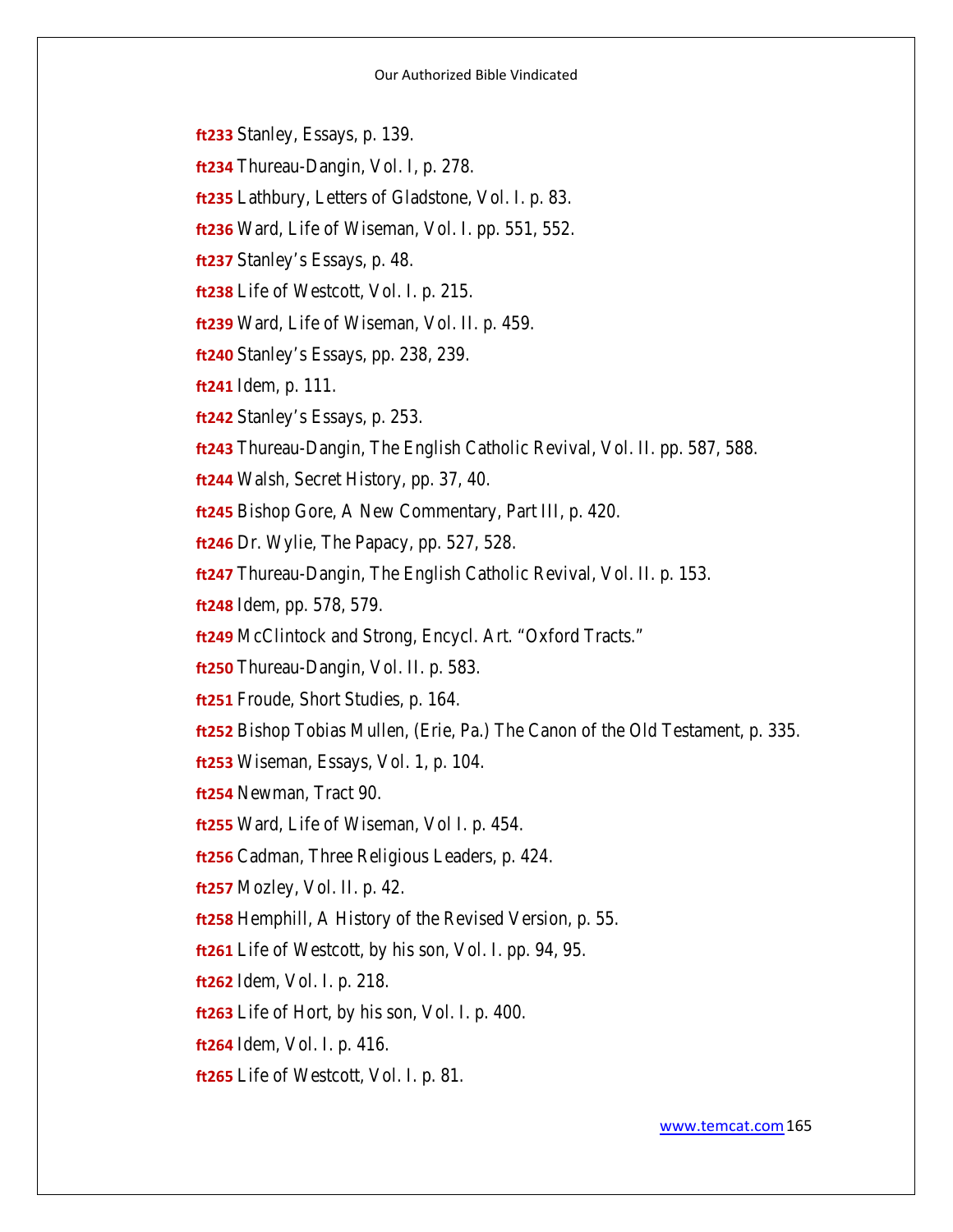**ft266** Idem, Vol. I. p. 251. **ft267** Life of Hort, Vol. II. p. 49. **ft268** Idem, Vol. II. p. 50. **ft269** Idem, Vol. II, p. 51. **ft270** Idem, Vol. II, p. 86. **ft271** Life of Westcott, Vol. II. p. 155. **ft272** Idem, Vol. I. p. 42. **ft273** Idem, Vol I. p. 205. **ft274** Life of Hort, Vol. II. pp. 154, 155. **ft275** Life of Westcott, Vol. II. p. 11. **ft276** Life of Westcott, Vol. I. p. 117. **ft277** Idem, Vol. I., p. 312. **ft278** Life of Hort, Vol. I. p. 211. **ft279** Life of Westcott, Vol. II. p. 53. **ft280** Life of Hort, Vol. II. p. 30. **ft281** Idem, Vol. II. p. 32. **ft282** Life of Westcott, Vol. I. p. 99. **ft283** Idem, Vol I. pp. 315, 316. **ft284** Life of Westcott, vol. I. p. 294. **ft285** Life of Hort, Vol. II. p. 30. **ft286** Idem, Vol. I. p. 49. **ft287** Idem, Vol. I. p. 459. **ft288** Idem, vol. I. p. 458. **ft289** Life of Westcott, Vol. I. p. 222. **ft290** Life of Hort, Vol. I. p. 424. **ft291** Life of Hort, Vol. I. p. 459. **ft292** Life of Westcott, Vol. II. p. 69. **ft293** Life of Hort, Vol. I. p. 78. **ft294** Life of Westcott, Vol. I. p. 223. **ft295** Idem, Vol. I. p. 285. **ft296** Life of Hort, Vol. II. p. 108.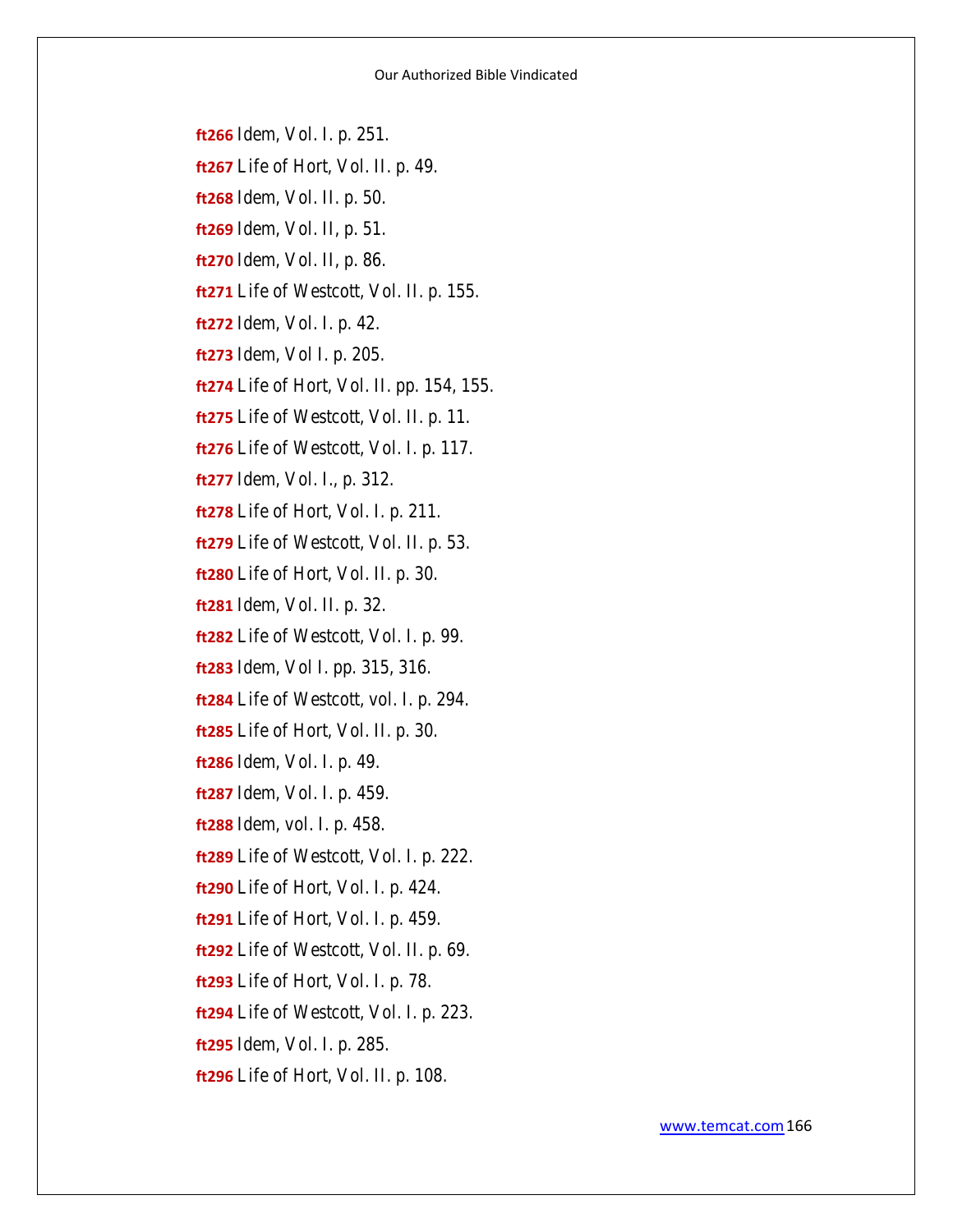**ft297** Life of Hort, Vol. II. p. 18.

**ft298** Idem, Vol. I. p. 76.

**ft299** Idem, Vol. I, p. 76.

**fta300** Life of Hort, Vol. I. p. 430.

**fta301** Life of Westcott, Vol. I. p. 300.

**fta302** Idem, Vol. I. p. 391.

**fta303** Idem, Vol. I. pp. 392, 393.

**fta304** Life of Hort, Vol. II. p. 140.

**fta305** Life of Hort, Vol. I. p. 400.

**ft301** Hemphill, History of the R. V., p. 25.

**ft302** Hemphill, History of the R. V., p. 24.

**ft303** Idem, p. 26.

**ft304** Salmon, p. 7.

**ft305** Idem, p. 8.

**ft306** Idem, p. 8.

**ft307** Salmon, p. 5.

**ft308** Dr. Ellicott, Addresses, p. 70.

**ft309** Dr. Bissell, Origin of Bible, p. 357.

**ft310** Historical Account of the Work of the American Committee of Revision, pp.

## 3, 5.

**ft311** Hemphill, p. 28.

**ft312** Hemphill, p. 28.

**ft313** W. F. Moulton, The English Bible, p. 215.

**ft314** Idem, p. 216.

**ft315** Moulton, The English Bible, p. 184.

**ft316** Moulton, The English Bible, p. 185.

**ft317** Ellicott, Addresses, p. 39.

**ft318** Hemphill, History of the R. V., p. 41

**ft319** Historical Account of the Work of the American Committee of Revision, pp. 10, 11.

**ft320** *New Brunswick (N. J.) Review,* August, 1854, pp. 322, 282, 283.

**ft321** Hemphill, History of the R. V., p. 44.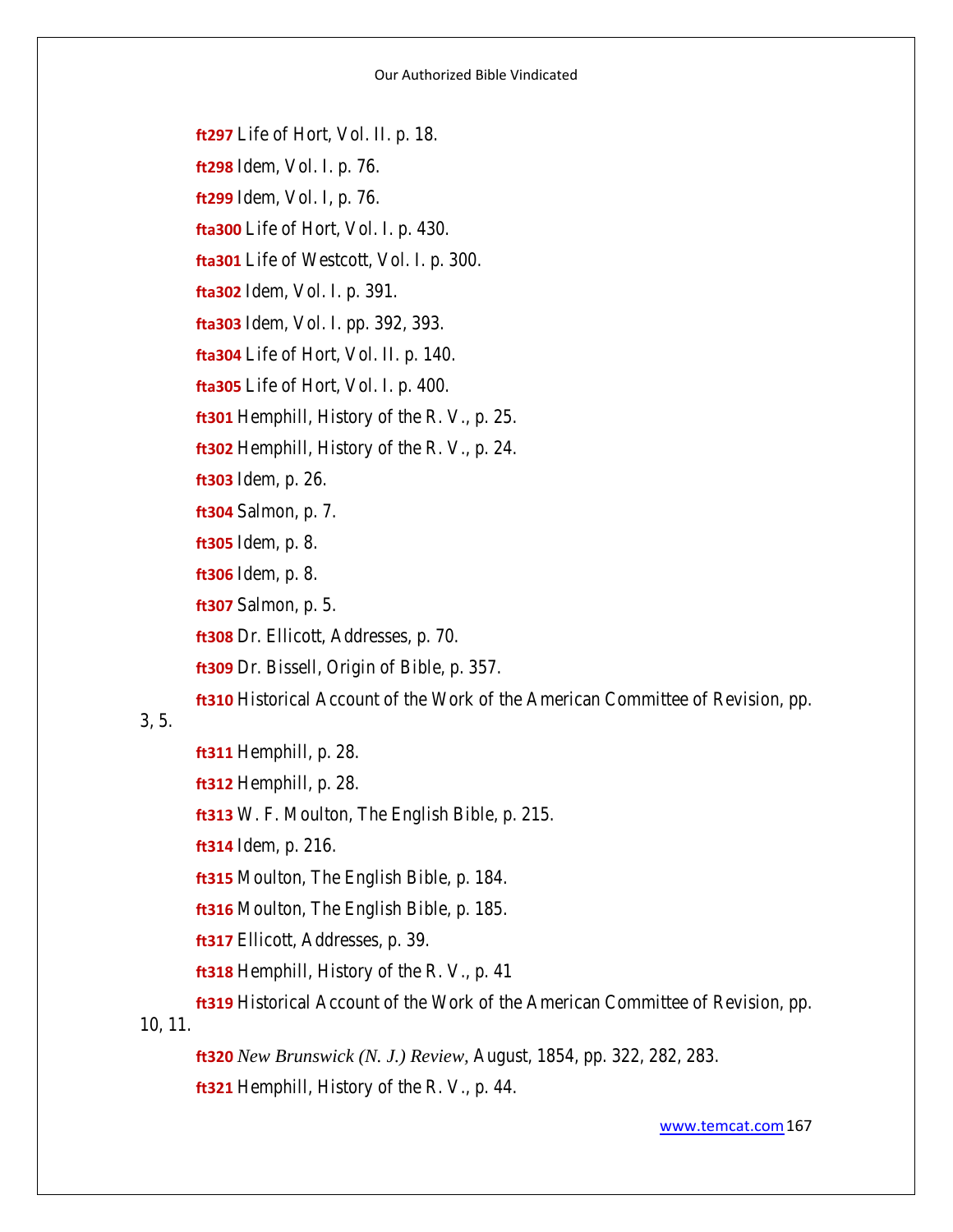- **ft322** Salmon, Some Criticism, pp. 10, 11.
- **ft323** Life of Westcott, Vol. I. p. 393.
- **ft324** Life of Hort, Vol. I. p. 211.
- **ft325** Hemphill, History, p. 36.
- **ft326** Ellicott, Addresses, p. 61.
- **ft327** Hemphill, History of the R. V., pp. 49, 50.
- **ft328** Life of Hort, Vol. II. p. 146.
- **ft329** Life of Westcott, Vol. II. p. 84.
- **ft330** Idem, Vol. I. pp. 396, 397.
- **ft331** Bissell, Origin of Bible, p. 356.
- **ft332** Hemphill, History of the R. V., pp. 67-70.
- **ft333** Newth, Revision, p. 125.
- **ft334** Ellicott, Addresses, p. 118.
- **ft335** Idem, p. 56.
- **ft336** Dr. Salmon, Some Criticism, pp. 11, 12.
- **ft337** Hemphill, History of the R. V., pp. 51, 55.
- **ft338** Gore, New Commentary, Part III, p. 721.
- **ft339** Hort's Introduction, p. 238.
- **ft340** Idem, pp. 225, 251.
- **ft341** Dr. Everts, The Westcott and Hort Text Under Fire, Bibliotheca Sacra, Jan.,

### 1921.

- **ft342** Hemphill, History of the R. V., pp. 55, 56.
- **ft343** Hort's Introduction, p. 92.
- **ft344** Schaff, Companion to the Greek Text, p. 277.
- **ft345** Cook, Revised Version, p. 6.
- **ft346** Hoskier, Genesis of the Versions, p 416.
- **ft347** Scrivener's Introduction, Vol. II. p. 285.
- **ft348** Professor Sandy, quoted in Hemphill, p. 59.
- **ft349** Schaff, Companion, p. 279.
- **ft350** Stanley, Essays, pp. 329, 330.
- **ft351** F. D. How, Six Great Schoolmasters, p. 69.
- **ft352** Idem, p. 82.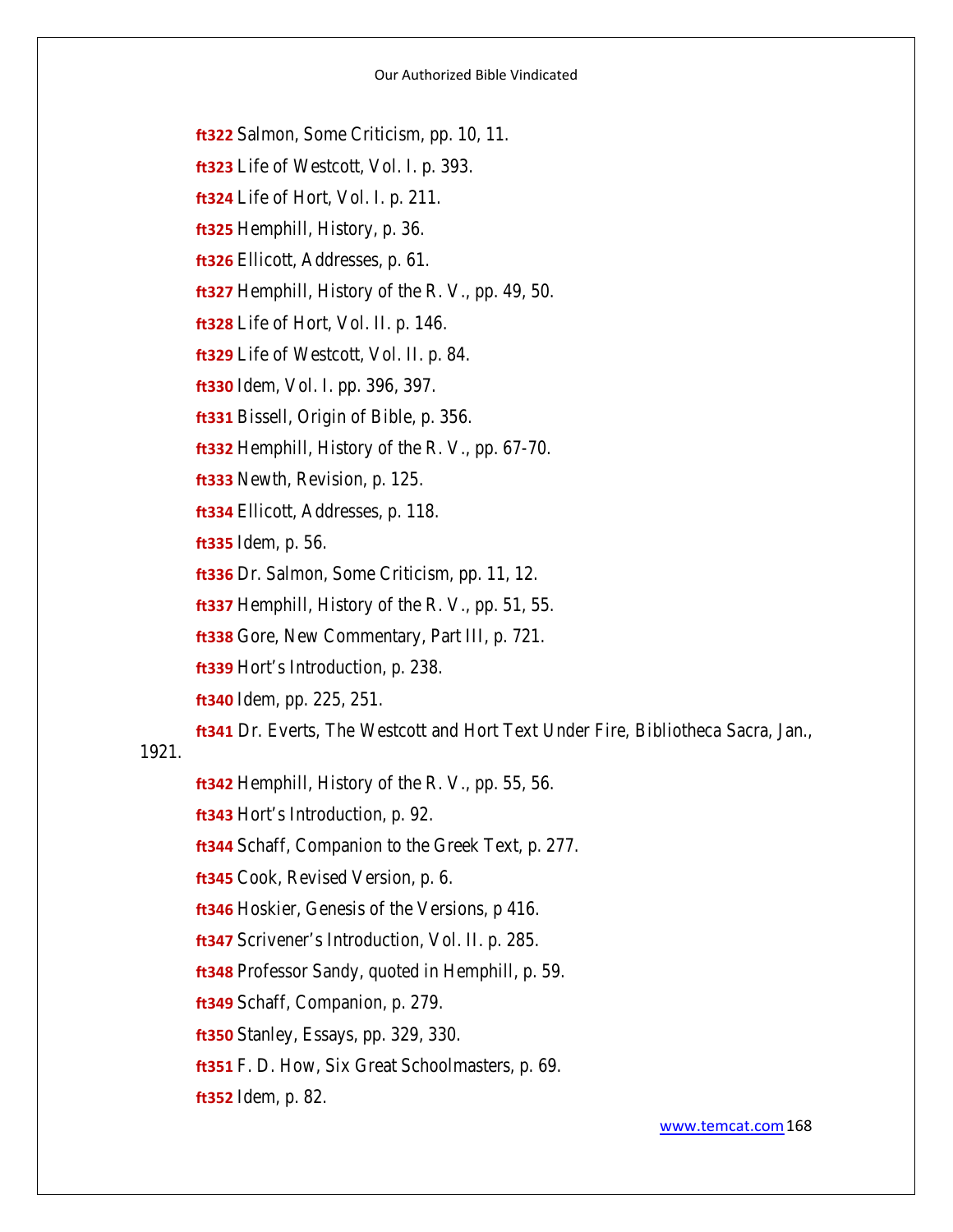**ft353** Kempson, Church in Modern England, p. 100.

**ft354** How, Six Great Schoolmasters, pp 179, 180.

**ft355** Ellicott, Submission of Revised Version to Convocation, p. 27.

**ft356** Cook, Revised Version, pp 227, 231.

**ft357** *Forum,* June, 1887, p. 357.

**ft358** Dr. G. Vance Smith, *Nineteenth Century,* June, 1881.

**ft359** Idem.]

**ft360** Westcott, Some Lessons, pp. 184, 185.

**ft361** Westcott, Some Lessons, p. 184.

**ft362** Westcott, Life and Letters, Vol. I. p. 390.

**ft363** Westcott, Some Lessons, p. 158.

**ft364** Ellicott, Considerations, p. 88.

**ft365** Dr. Warfield's Collection of Opinions and Reviews, Vol. II. p. 77.

**ft366** Stanley, Church and State, p. 123., also Hort's Life and Letters, Vol. I. p.

424.

[www.temcat.com 1](http://www.temcat.com/)69 **ft367** Dr. Warfield's Collection of Opinions and Reviews, Vol. II. pp. 28, 29. **ft368** Milligan, Expository Value, p. 130. **ft369** Cadman, Three Religious Leaders, pp. 409, 410. **ft370** Westcott, Some Lessons, p. 127. **ft371** Idem, p. 186. **ft372** Expositor, Vol. III, 2nd Series, p. 451, note. **ft373** Westcott, Some Lessons, p. 187. **ft374** Hort's Life and Letters, Vol. I. pp. 414, 416. **ft375** G. Vance Smith, The Bible and Its Theology, pp. 196, 197. **ft376** Quoted in Walsh, Secret History, p. 385. **ft377** Westcott, Some Lessons, p. 198. **ft378** *Princeton Review,* Jan. 1854. **ft379** Milligan, Expository Value, p. 99. **ft380** Smith, Bible and Theology, p. 26. **ft381** Smith, Bible and Theology, p. 26. **ft382** Rev. E. B. Birks in Dr. Warfield's Collection of Opinions, Vol. 2, p. 30. **ft383** Hort's Life and Letters, Vol. I. p. 430; Vol. II. pp. 50, 213.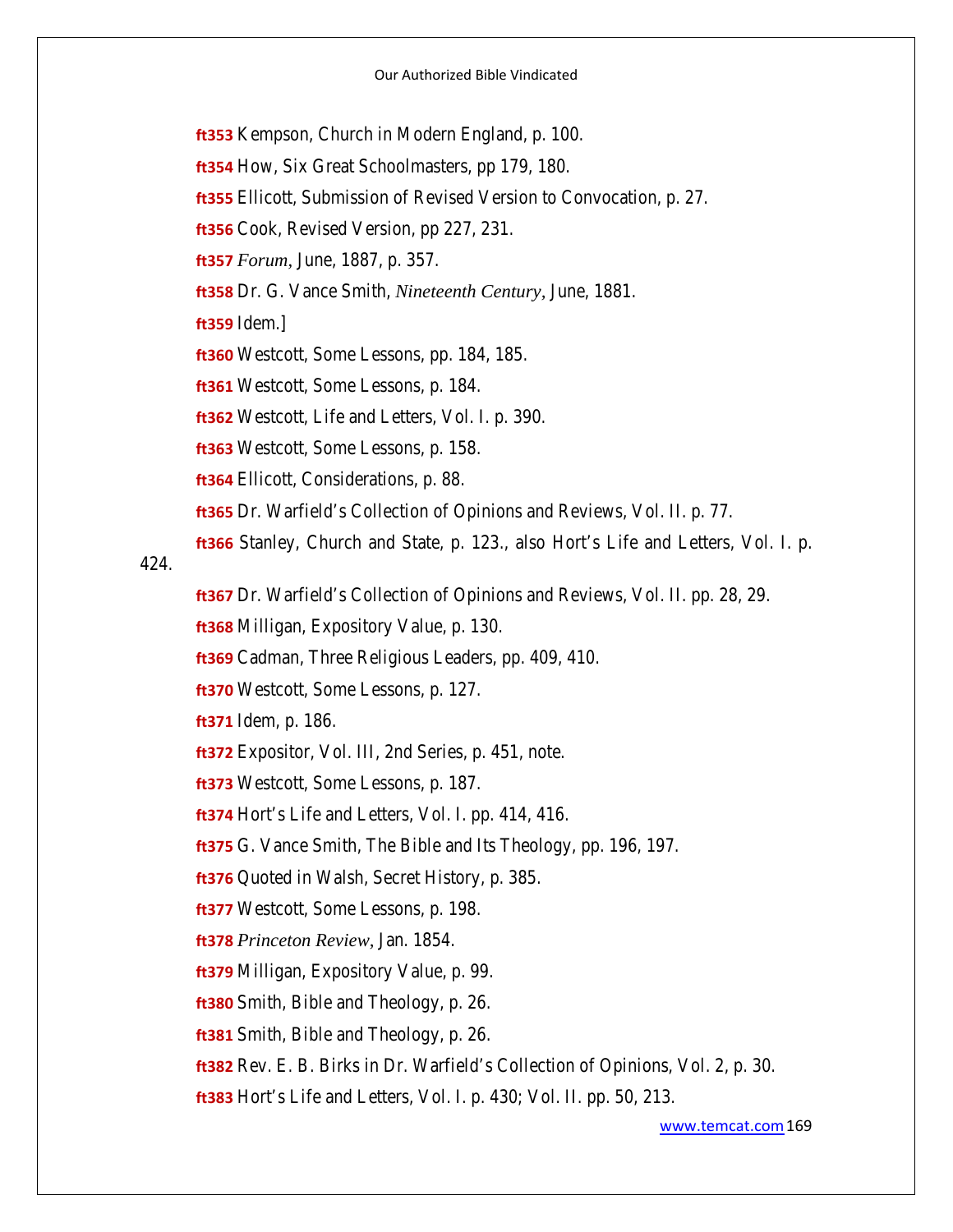**ft384** Westcott, Some Lessons, p. 44.

**ft385** Life of Westcott, Vol. II. pp. 307, 308.

**ft386** Westcott, Some Lessons, p. 196.

**ft387** Roberts, Companion, pp. 80, 81.

**ft388** Hort, The Apocalypse of St. John, p. 4.

**ft389** Smith, Bible and Theology, p. 281.

**ft390** Milligan, Expository Value, p. 62.

**ft391** Hort's Introduction, Select Notes, pp. 50-51.

**ft392** Salmon, Some Criticism of the Text, pp. 95, 96.

**ft393** Fulke, Defense of Translations of the Bible, (1583), pp. 57, 58.

**ft394** *Dublin Review* (Catholic), July, 1881.

**ft395** *Dublin Review,* July, 1881.

**ft401** Edgar, Bibles of England, pp. 347, 348.

**ft402** Mullen, Canon, p. 333.

**ft403** Burgon, Revision Revised, p. 132.

**ft404** See Chapter IX.

**ft405** Fulke's Defense, p. 242.

**ft406** Canon F. W. Farrar, Contemporary Review, Mar. 1882.

**ft407** T. Sterling Berry, Expositor, Vol. III. 2nd series, p. 397.

**ft408** Dr. Samuel Cox, Idem, p. 446.

**ft409** Hort's Life and Letters, Vol. I. p. 275.

**ft410** Dr. Samuel Cox, Expositor, Second Series, Vol. III, p. 447.

**ft411** Mullen, Canon, p. 332.

**ft412** Idem, p. 331.

**ft413** Westcott, Some Lessons, p. 195

**ft414** Fisher, History of Christian Doctrine, p. 259.

**ft415** Chambers, Companion, p. 116.

**ft416** Dr. Warfield's Collection of Opinions and Reviews, Vol. I., p. 62.

**ft417** Fulke's Defense, pp. 278, 329, 330.

**ft418** Burgon, Revision Revised, pp. 135-137.

**ft419** *Contemporary Review,* March 1882.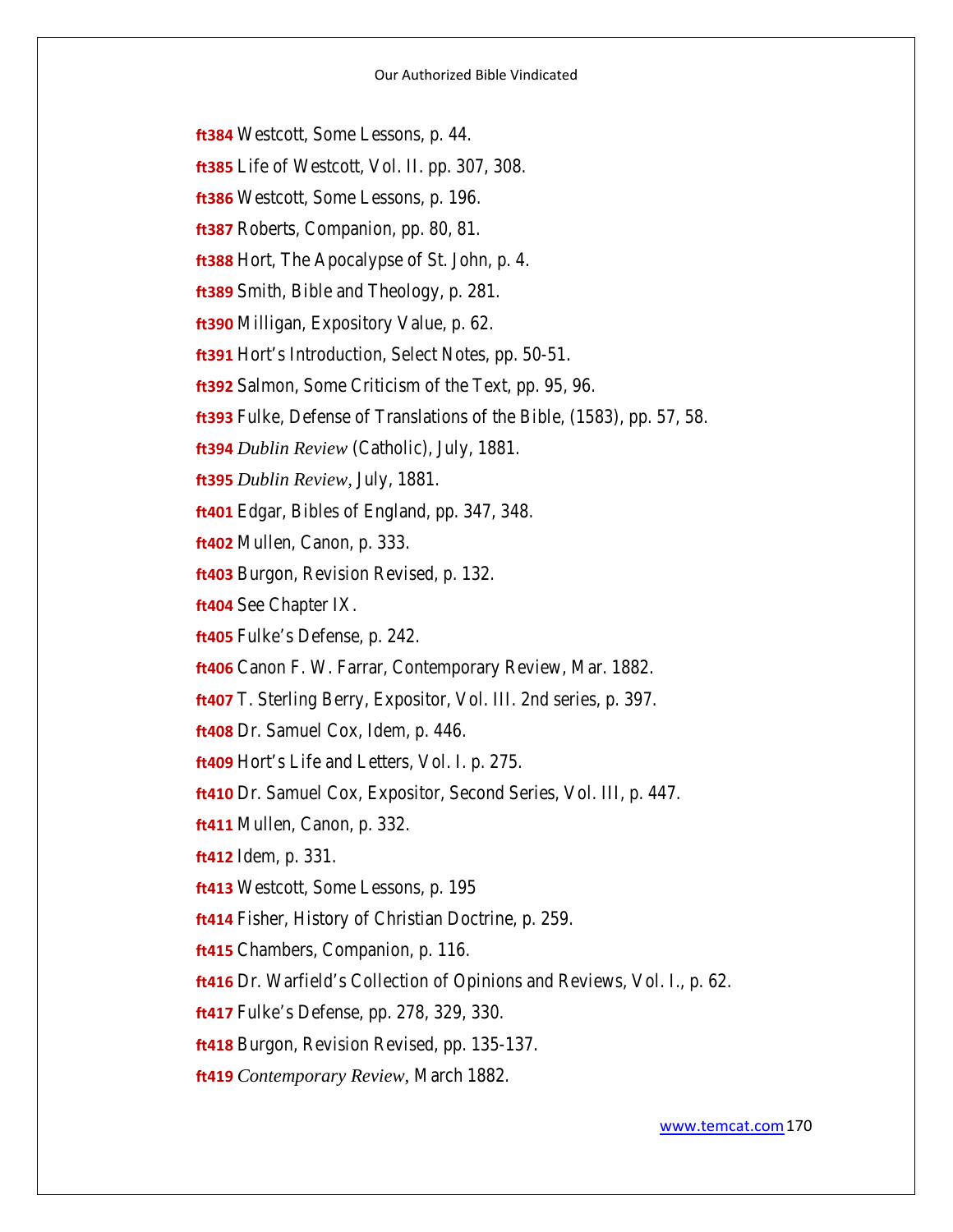**ft420** Beckett, Revised N. T., p. 15.

**ft421** Life and Letters of Westcott, Vol. I. p. 214.

**ft422** Catholic Encyclopedia, Vol. II. p. 58.

**ft423** *Contemporary Review,* March 1882.

**ft424** *Contemporary Review,* March 1882.

**ft425** Life and Letters of Westcott, Vol. I. p. 239.

**ft426** Idem, p. 367.

**ft427** Life and Letters of Westcott, Vol. I. p. 254.

**ft428** Idem, p. 255.

**ft429** Idem, p. 256.

**ft430** Kempson, Church in Modern England, pp. 88, 89.

**ft431** Idem, p. 100.

**ft432** Milligan, Expository Value, pp. 120, 122.

**ft433** Idem, p. 122 (note).

**ft434** Six Plain Sermons, by Richard Wilkins, quoted in the Secret Hist. Of the Oxford Movement, p. 410.

**ft435** Chapter 11

**ft436** Bishop Tobias Mullen, Erie, Pa. The Canon of the Old Test. p. 366.

**ft437** Wiseman, Essays, Vol. I. p. 104.

**ft438** *Dublin Review* (Catholic), July 1881.

**ft439** Dr. Warfield's Collection of Opinions and Reviews, Vol. II. p. 82.

**ft440** Mullen, Canon of the O. T., pp. 365,366.

**ft441** Dr. Warfield's Collection of Opinions, Vol. II. p. 21.

**ft442** *Dublin Review* (Catholic), July 1881.

**ft443** Mullen, Canon of the O. T., pp. 369, 370.

**ft444** Dr. Warfield's Collection of Opinions, Vol. I. p. 48.

**Ft446** (sic) *Dublin Review* (Catholic), July 1881.

**ft451** Life and Letters of Dr. Hort, Vol. I. p. 177.]

**ft452** *New Brunswick Review,* Aug. 1854, 282, 283.

**ft453** Appel, Life of John W. Nevin, pp. 412, 413, 414.

**ft454** Life of Nevin, pp. 200, 201.

**ft455** *The Forum,* June 1887, p. 336.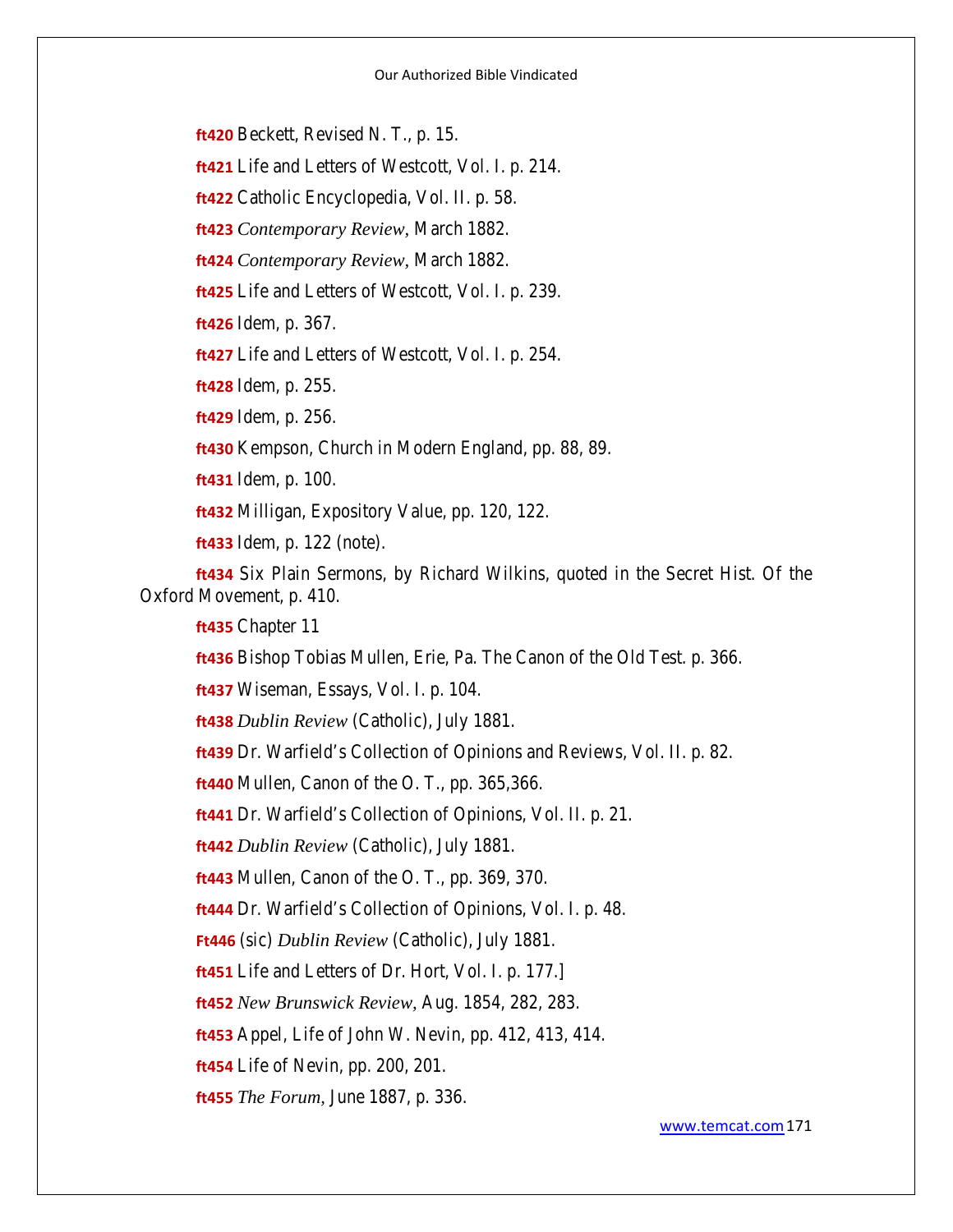**ft456** David Schaff, Life of Philip Schaff, p. 75. **ft457** Life of Schaff, p. 88. **ft458** Idem, p. 107. **ft459** *Princeton Review,* Jan. 1854, p. 189. **ft460** *New Brunswick Review,* May 1854, p. 20. **ft461** Idem, p. 22. **ft462** Idem, p. 62. **ft463** *New Brunswick Review,* May 1854, p. 23. **ft464** *Princeton Review,* Jan. 1854, pp. 182, 183. **ft465** Idem, p. 180. **ft466** *New Brunswick Review,* May 1854, pp. 60, 61. **ft467** *New Brunswick Review,* May 1854, pp. 61, 62. **ft468** Idem, p. 322. **ft469** Life of Dr. Schaff, p. 389. **ft470** Dr. Riddle, Story of the Revised New Testament (American), p. 28. **ft471** *New Brunswick Review,* May 1854, p. 57. **ft472** Life of Dr. Schaff, p. 380. **ft473** Idem, p. 417. **ft474** Idem, p. 245. **ft475** Dr. Riddle, Story of American Revised Version, p. 30. **ft476** Dr. Riddle, Story of American Revised Version, p. 73. **ft477** Idem, p. 39. **ft478** Life of Dr. Schaff, p. 467. **ft479** *New Brunswick Review,* Aug 1854, p. 322. **Ft480** *New Brunswick Review,* Aug 1854, p. 325. **ft481** Confessions of a College Professor, *Sunday School Times,* Phila., p.18. **ft482** *Princeton Review,* Jan. 1854, p. 168. **ft483** Idem, pp. 169, 170. **ft484** idem, pp 169, 170. **ft485** *Princeton Review,* Jan. 1854, p. 167. **ft486** Burgon, Revision Revised, pp. 315, 316.